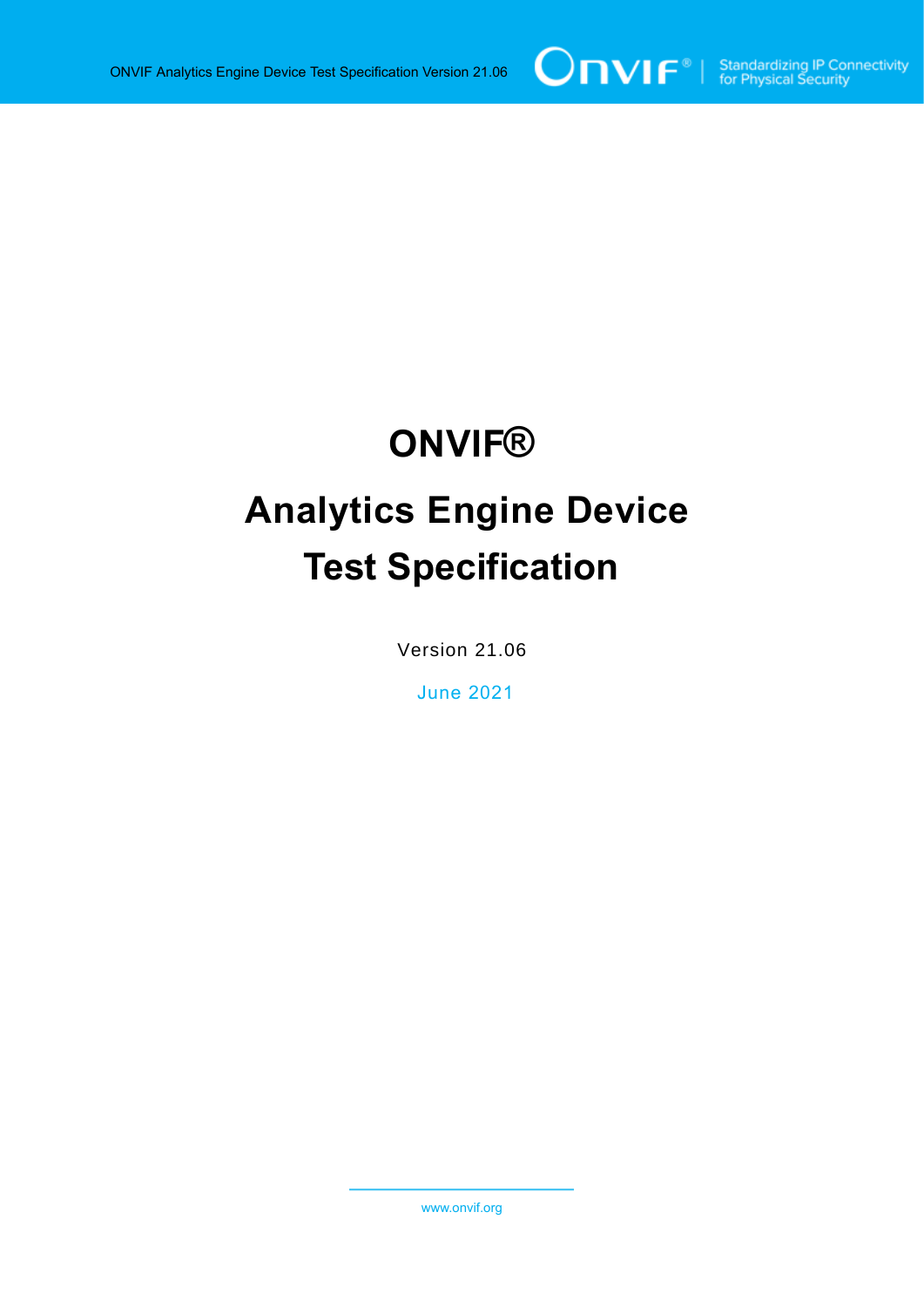#### © 2021 ONVIF, Inc. All rights reserved.

Recipients of this document may copy, distribute, publish, or display this document so long as this copyright notice, license and disclaimer are retained with all copies of the document. No license is granted to modify this document.

THIS DOCUMENT IS PROVIDED "AS IS," AND THE CORPORATION AND ITS MEMBERS AND THEIR AFFILIATES, MAKE NO REPRESENTATIONS OR WARRANTIES, EXPRESS OR IMPLIED, INCLUDING BUT NOT LIMITED TO, WARRANTIES OF MERCHANTABILITY, FITNESS FOR A PARTICULAR PURPOSE, NON-INFRINGEMENT, OR TITLE; THAT THE CONTENTS OF THIS DOCUMENT ARE SUITABLE FOR ANY PURPOSE; OR THAT THE IMPLEMENTATION OF SUCH CONTENTS WILL NOT INFRINGE ANY PATENTS, COPYRIGHTS, TRADEMARKS OR OTHER RIGHTS.

IN NO EVENT WILL THE CORPORATION OR ITS MEMBERS OR THEIR AFFILIATES BE LIABLE FOR ANY DIRECT, INDIRECT, SPECIAL, INCIDENTAL, PUNITIVE OR CONSEQUENTIAL DAMAGES, ARISING OUT OF OR RELATING TO ANY USE OR DISTRIBUTION OF THIS DOCUMENT, WHETHER OR NOT (1) THE CORPORATION, MEMBERS OR THEIR AFFILIATES HAVE BEEN ADVISED OF THE POSSIBILITY OF SUCH DAMAGES, OR (2) SUCH DAMAGES WERE REASONABLY FORESEEABLE, AND ARISING OUT OF OR RELATING TO ANY USE OR DISTRIBUTION OF THIS DOCUMENT. THE FOREGOING DISCLAIMER AND LIMITATION ON LIABILITY DO NOT APPLY TO, INVALIDATE, OR LIMIT REPRESENTATIONS AND WARRANTIES MADE BY THE MEMBERS AND THEIR RESPECTIVE AFFILIATES TO THE CORPORATION AND OTHER MEMBERS IN CERTAIN WRITTEN POLICIES OF THE CORPORATION.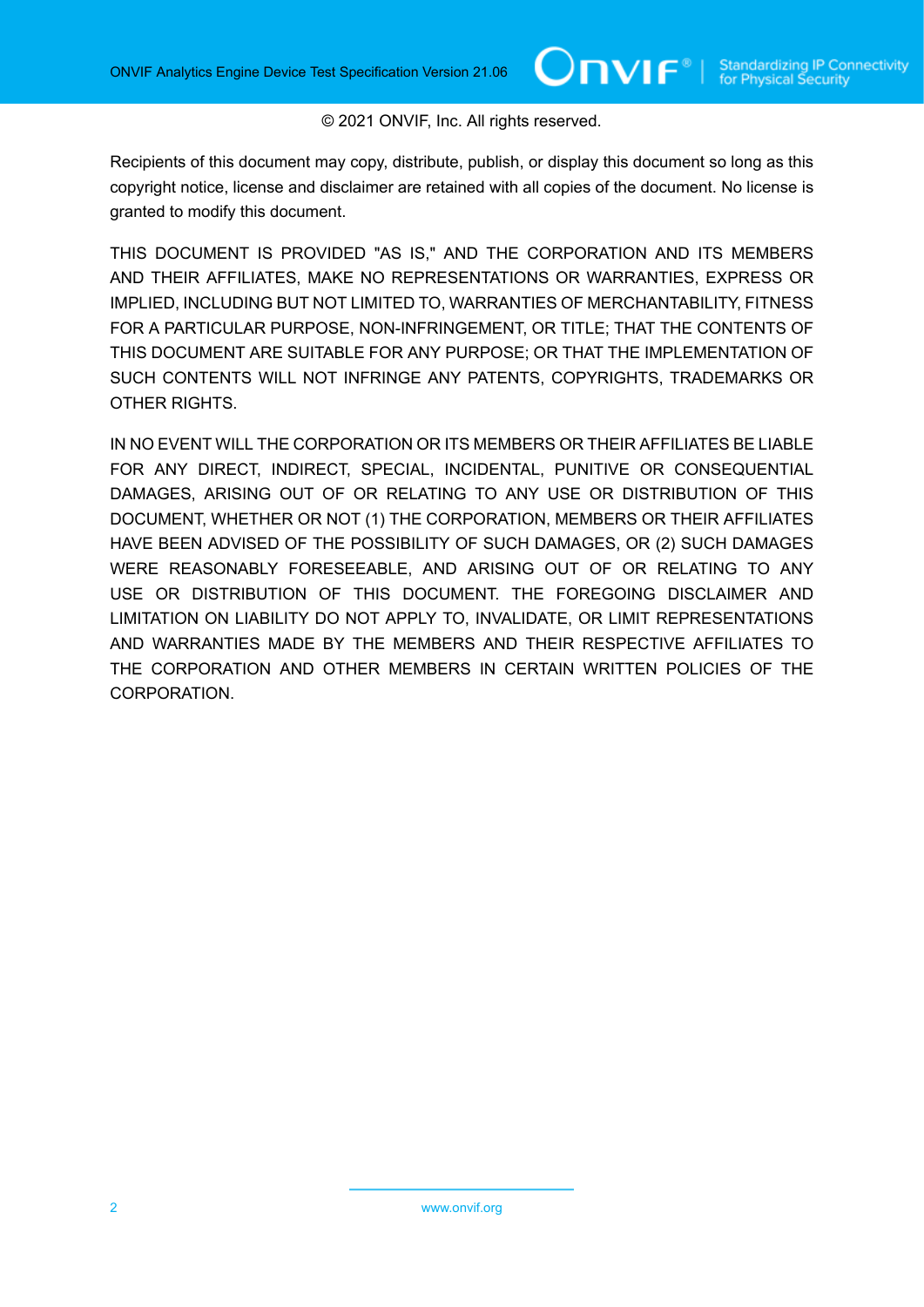

# REVISION HISTORY

| Vers. | <b>Date</b>   | <b>Description</b>                                                                        |
|-------|---------------|-------------------------------------------------------------------------------------------|
| 17.06 | Mar 15, 2017  | First Issue.                                                                              |
| 17.06 | Apr 18, 2017  | ANALYTICS-1-1-1 GET SUPPORTED RULES (MOTION REGION<br>DETECTOR) added                     |
|       |               | ANALYTICS-1-1-2 GET MOTION REGION DETECTOR RULE<br><b>OPTIONS</b> added                   |
| 17.06 | May 23, 2017  | ANALYTICS-1-1-2 GET MOTION REGION DETECTOR RULE<br><b>OPTIONS</b> updated                 |
|       |               | ANALYTICS-1-1-3 CREATE MOTION REGION DETECTOR RULE<br>added                               |
| 17.06 | May 24, 2017  | ANALYTICS-1-1-4 MODIFY MOTION REGION DETECTOR RULE<br>added                               |
|       |               | ANALYTICS-2-1-1 MOTION REGION DETECTOR EVENT added                                        |
| 17.12 | Jul 24, 2017  | The following test cases were changed according to #1444:                                 |
|       |               | ANALYTICS-1-1-2 GET MOTION REGION DETECTOR RULE<br><b>OPTIONS</b>                         |
|       |               | ANALYTICS-1-1-4 MODIFY MOTION REGION DETECTOR RULE                                        |
|       |               | ANALYTICS-2-1-1 MOTION REGION DETECTOR EVENT                                              |
| 17.12 | Jul 24, 2017  | The following test cases were changed according to #1445:                                 |
|       |               | ANALYTICS-1-1-3 CREATE MOTION REGION DETECTOR RULE                                        |
|       |               | ANALYTICS-1-1-4 MODIFY MOTION REGION DETECTOR RULE                                        |
|       |               | ANALYTICS-2-1-1 MOTION REGION DETECTOR EVENT                                              |
| 17.12 | Sept 18, 2017 | The following test cases were added according to #1477:                                   |
|       |               | ANALYTICS-3-1-1 Get Services and Get Analytics Service<br><b>Capabilities Consistency</b> |
| 17.12 | Oct 16, 2017  | Pre-Requisite of the following test cases were updated according to<br>#1185:             |
|       |               | GET SUPPORTED RULES (MOTION REGION DETECTOR)                                              |
|       |               | GET MOTION REGION DETECTOR RULE OPTIONS                                                   |
|       |               | CREATE MOTION REGION DETECTOR RULE                                                        |
|       |               | MODIFY MOTION REGION DETECTOR RULE                                                        |
|       |               | <b>MOTION REGION DETECTOR EVENT</b>                                                       |
| 17.12 | Nov 22, 2017  | The following test case was updated according to #1184:                                   |
|       |               | ANALYTICS-2-1-1 MOTION REGION DETECTOR EVENT                                              |
| 17.12 | Nov 28, 2017  | The following test cases were updated according to #1398:                                 |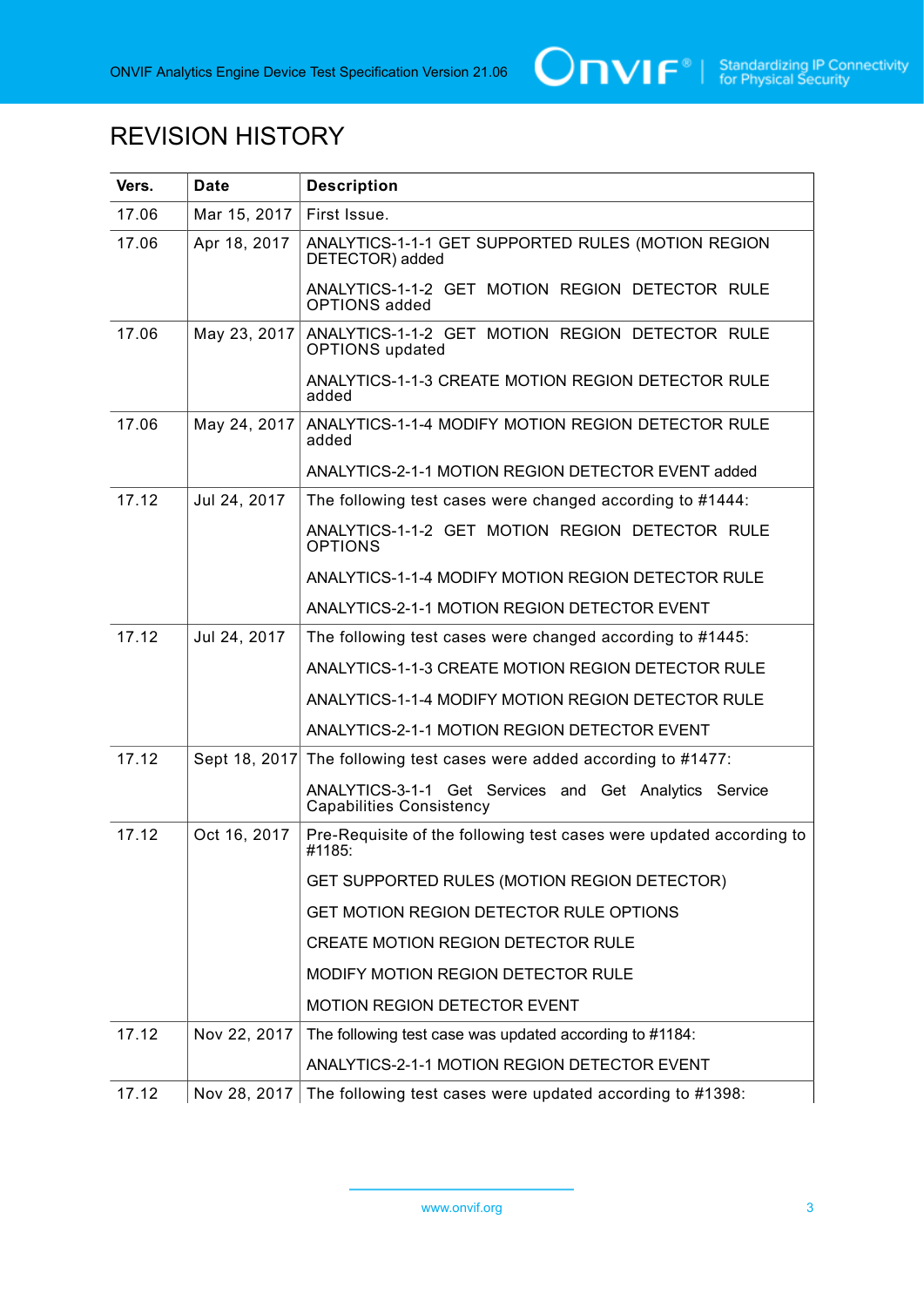|       |              | ANALYTICS-1-1-3 CREATE MOTION REGION DETECTOR RULE                                                      |
|-------|--------------|---------------------------------------------------------------------------------------------------------|
|       |              | ANALYTICS-1-1-4 MODIFY MOTION REGION DETECTOR RULE                                                      |
|       |              | ANALYTICS-2-1-1 MOTION REGION DETECTOR EVENT                                                            |
|       |              | The following annexes were added according to #1398:                                                    |
|       |              | Annex A.8 Calculate Free Space for Rule                                                                 |
|       |              | Annex A.9 Delete Rule with Requested Type                                                               |
|       |              | The following test cases were updated according to #1185:                                               |
|       |              | ANALYTICS-1-1-3 CREATE MOTION REGION DETECTOR RULE                                                      |
|       |              | ANALYTICS-1-1-4 MODIFY MOTION REGION DETECTOR RULE                                                      |
|       |              | ANALYTICS-2-1-1 MOTION REGION DETECTOR EVENT                                                            |
| 18.06 | Jan 22, 2018 | The following test cases were updated according to #1557:                                               |
|       |              | ANALYTICS-1-1-3 CREATE MOTION REGION DETECTOR RULE                                                      |
|       |              | ANALYTICS-1-1-4 MODIFY MOTION REGION DETECTOR RULE                                                      |
|       |              | ANALYTICS-2-1-1 MOTION REGION DETECTOR EVENT                                                            |
|       |              | The following annexes was added:                                                                        |
|       |              | Annex A.10 Create Motion Region Detector Rule                                                           |
| 18.06 | Jun 21, 2018 | Reformatting document using new template                                                                |
| 18.12 | Aug 16, 2018 | The following test cases were changed according to #1709:                                               |
|       |              | ANALYTICS-1-1-3 CREATE MOTION REGION DETECTOR RULE                                                      |
|       |              | ANALYTICS-1-1-4 MODIFY MOTION REGION DETECTOR RULE                                                      |
|       |              | ANALYTICS-2-1-1 MOTION REGION DETECTOR EVENT                                                            |
|       |              | Annex Create Motion Region Detector Rule                                                                |
| 18.12 |              | Sept 05, 2018 The following test cases were changed according to #1733:                                 |
|       |              | ANALYTICS-1-1-3 CREATE MOTION REGION DETECTOR RULE<br>(Note about comparison of Armed field changed)    |
|       |              | ANALYTICS-1-1-4 MODIFY MOTION REGION DETECTOR RULE<br>(Note about comparison of Armed field changed)    |
| 18.12 | Oct 08, 2018 | The following test cases were changed according to #1665:                                               |
|       |              | ANALYTICS-1-1-1 GET SUPPORTED RULES (MOTION REGION<br>DETECTOR) (step 4.3.1 added)                      |
| 18.12 | Dec 21, 2018 | Switching Hub description in 'Network Configuration for DUT' section<br>was updated according to #1737  |
| 18.12 | Dec 27, 2018 | Check of @Type in GetRuleOptionsResponse was changed in the<br>following test cases according to #1774: |
|       |              | GET MOTION REGION DETECTOR RULE OPTIONS                                                                 |
|       |              | <b>CREATE MOTION REGION DETECTOR RULE</b>                                                               |

4 www.onvif.org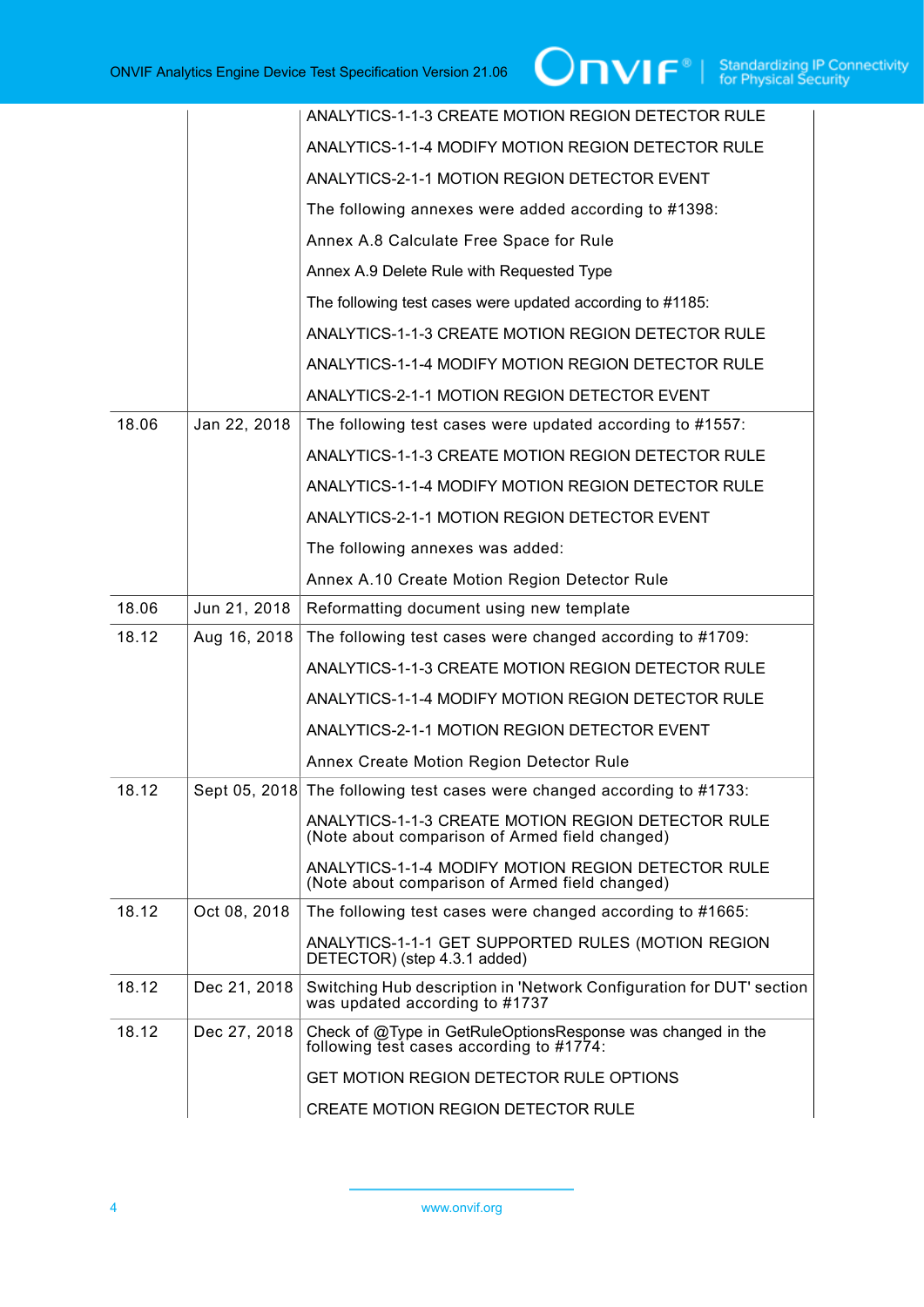|       |              | MODIFY MOTION REGION DETECTOR RULE                                                                                         |
|-------|--------------|----------------------------------------------------------------------------------------------------------------------------|
|       |              | <b>MOTION REGION DETECTOR EVENT</b>                                                                                        |
| 19.12 | Apr 26, 2019 | The following was changed according to #1833:                                                                              |
|       |              | Scope (Analytics Engine section was replaced with the following<br>sections: Motion Region Detector, Events, Capabilities) |
|       |              | Scope (Analytics Modules section was added)                                                                                |
|       |              | Test Policy (Analytics Modules section was added)                                                                          |
|       |              | Analytics Engine (Analytics Modules section was added)                                                                     |
|       |              | ANALYTICS-4-1-1 Get Supported Analytics Modules (added)                                                                    |
|       |              | ANALYTICS-4-1-2 Get Analytics Module Options (added)                                                                       |
|       |              | ANALYTICS-4-1-3 Get Analytics Modules (added)                                                                              |
|       |              | A.11 Topic Format Verification (added)                                                                                     |
|       |              | A.12 Valid Topic Format (added)                                                                                            |
| 19.12 | Oct 18, 2019 | The following was changed according to #1831:                                                                              |
|       |              | Introduction (Analytics Modules section was updated)                                                                       |
|       |              | Test Policy (Analytics Modules section was updated)                                                                        |
|       |              | ANALYTICS-4-1-4 Get Supported Metadata (added)                                                                             |
|       |              | ANALYTICS-3-1-1 Get Services and Get Analytics Service<br>Capabilities Consistency (updated with adding of Note)           |
|       |              | ANALYTICS-3-1-2 Analytics Service Capabilities (added)                                                                     |
|       |              | Annex A.13 Get Installed Analytics Modules (added)                                                                         |
|       |              | Annex A.14 Get Supported Metadata (added)                                                                                  |
| 19.12 | Oct 23, 2019 | The following was changed according to #1837:                                                                              |
|       |              | ANALYTICS-4-1-5 Object Class Descriptor (added)                                                                            |
| 20.06 | Jan 16, 2020 | The following was changed according to #1841:                                                                              |
|       |              | ANALYTICS-5-1-2 Vehicle Information Descriptor (added)                                                                     |
|       |              | The following was changed according to #1845:                                                                              |
|       |              | ANALYTICS-5-1-3 Geo Location Metadata (added)                                                                              |
| 20.06 | Jan 17, 2020 | The following was changed according to #1953:                                                                              |
|       |              | ANALYTICS-4-1-5 Create Analytics Modules (added)                                                                           |
|       |              | ANALYTICS-4-1-6 Delete Analytics Modules (added)                                                                           |
|       |              | ANALYTICS-4-1-7 Modify Analytics Modules (added)                                                                           |
| 20.06 | Feb 10, 2020 | The following was changed according to #1820:                                                                              |
|       |              |                                                                                                                            |
|       |              |                                                                                                                            |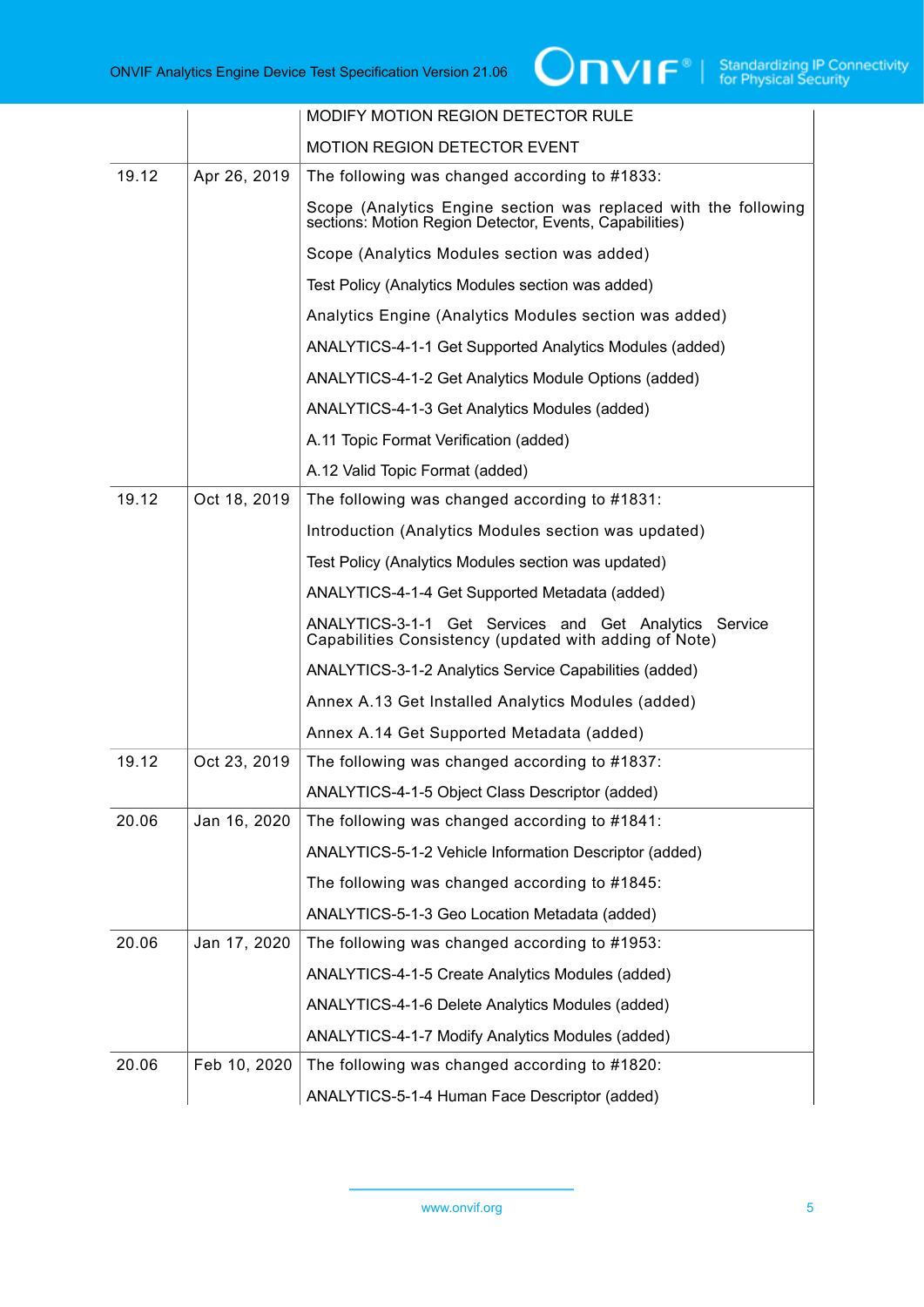|       |              | The following was changed according to #1843:                                                |
|-------|--------------|----------------------------------------------------------------------------------------------|
|       |              | ANALYTICS-5-1-5 License Plate Information Descriptor (added)                                 |
|       |              | The following was changed according to #1839:                                                |
|       |              | ANALYTICS-5-1-6 Human Body Descriptor (added)                                                |
| 20.06 | Mar 17, 2020 | The following was changed according to #1835:                                                |
|       |              | ANALYTICS-5-1-7 Image Data (added)                                                           |
| 20.06 | Apr 16, 2020 | The following test cases were updated according to #2037:                                    |
|       |              | ANALYTICS-5-1-4 Human Face Descriptor                                                        |
|       |              | <b>ANALYTICS-5-1-5 License Plate Information Descriptor</b>                                  |
|       |              | <b>ANALYTICS-5-1-6 Human Body Descriptor</b>                                                 |
| 20.06 | May 13, 2020 | The following was changed according to #1999:                                                |
|       |              | ANALYTICS-2-1-1 MOTION REGION DETECTOR EVENT (step 21,<br>26 updated)                        |
| 20.06 | Jun 15, 2020 | The following was changed according to #2018:                                                |
|       |              | ANALYTICS-4-1-4 GET SUPPORTED METADATA (step 7.2, 8.8<br>added)                              |
| 20.12 | Aug 05, 2020 | The following was added according to #2015:                                                  |
|       |              | Introduction\Rules                                                                           |
|       |              | Test Policy\Rules                                                                            |
|       |              | ANALYTICS-6-1-1 GET SUPPORTED RULES                                                          |
|       |              | ANALYTICS-6-1-2 GET RULE OPTIONS                                                             |
|       |              | ANALYTICS-6-1-3 GET RULES                                                                    |
|       |              | ANALYTICS-6-1-4 CREATE RULES                                                                 |
|       |              | ANALYTICS-6-1-5 DELETE RULES                                                                 |
|       |              | ANALYTICS-6-1-6 MODIFY RULES                                                                 |
|       |              | Annex A.27 Device Configuration For Create Rule                                              |
|       |              | Annex A.28 Get List of Non-Fixed Analytics Configurations With<br><b>Supporting of Rules</b> |
|       |              | Annex A.29 Get Supported Rules                                                               |
|       |              | Annex A.30 Prepare Free Space for Rule                                                       |
|       |              | Annex A.31 Delete Rule                                                                       |
|       |              | Annex A.32 Create Rule                                                                       |
|       |              | Annex A.33 Select Existing Rule                                                              |
| 20.12 |              | Aug 24, 2020 The following test case was updated according to #2065:                         |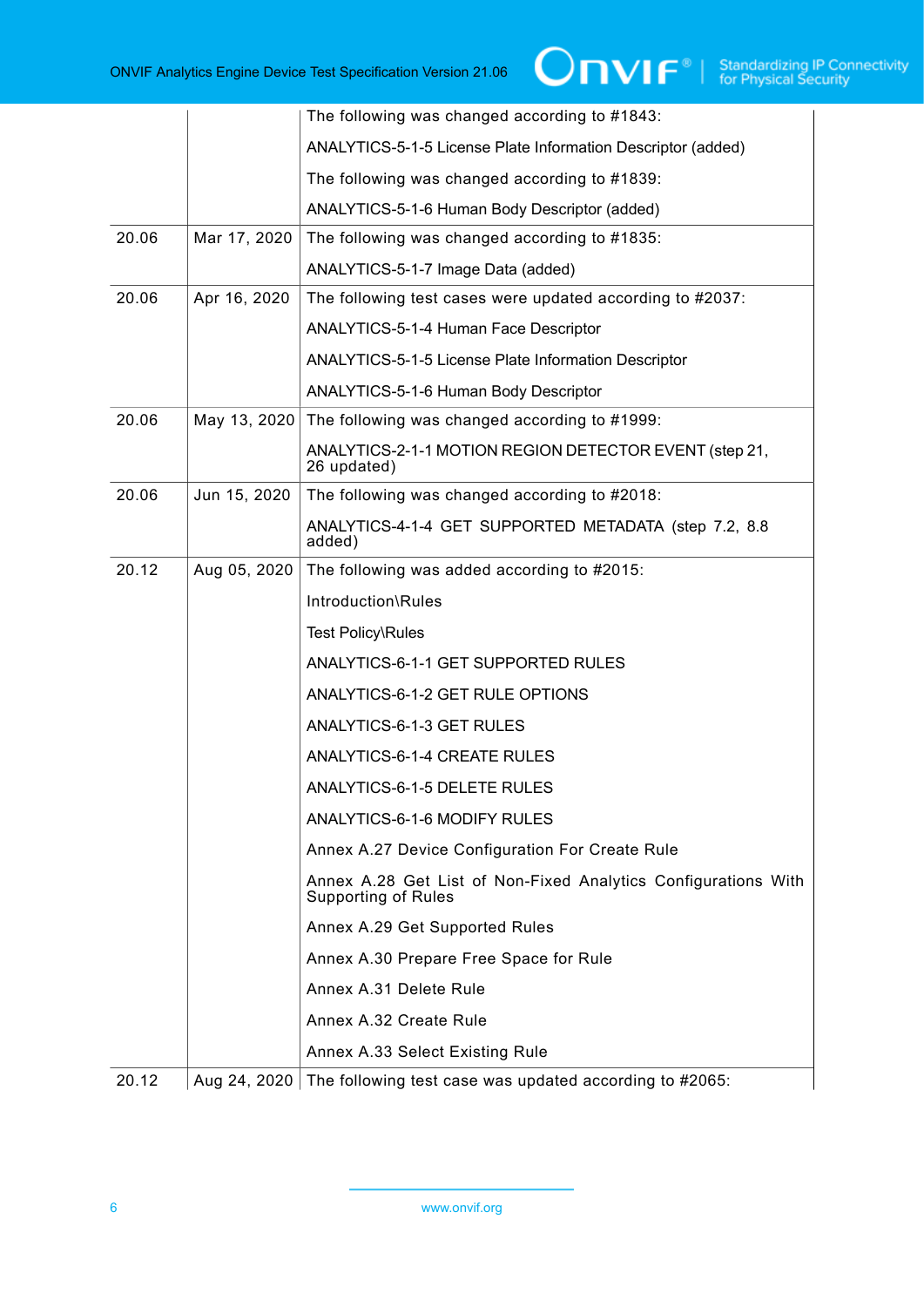|       |              | ANALYTICS-4-1-2 GET ANALYTICS MODULES OPTIONS (step<br>with check that for each rule description there is corresponding<br>option item was removed) |
|-------|--------------|-----------------------------------------------------------------------------------------------------------------------------------------------------|
| 20.12 | Aug 28, 2020 | The following was added according to #1847:                                                                                                         |
|       |              | Introduction\Face Recognition Rule                                                                                                                  |
|       |              | Test Policy\Face Recognition Rule                                                                                                                   |
|       |              | ANALYTICS-7-1-1<br><b>GET</b><br>SUPPORTED<br><b>RULES</b><br>(FACE<br><b>RECOGNITION)</b>                                                          |
|       |              | ANALYTICS-7-1-2 GET FACE RECOGNITION RULE OPTIONS                                                                                                   |
|       |              | ANALYTICS-7-1-3 CREATE FACE RECOGNITION RULE                                                                                                        |
|       |              | ANALYTICS-7-1-4 MODIFY FACE RECOGNITION RULE                                                                                                        |
|       |              | ANALYTICS-2-1-2 FACE RECOGNITION EVENT                                                                                                              |
|       |              | A.34 Device Configuration For Create Specific Rule                                                                                                  |
|       |              | A.35 Select Value For Rule String Parameter Type                                                                                                    |
| 20.12 | Oct 05, 2020 | The following was changed according to #2102:                                                                                                       |
|       |              | ANALYTICS-4-1-3 GET ANALYTICS MODULES (4.6.2.4 and<br>4.6.2.5 steps were removed)                                                                   |
|       |              | ANALYTICS-6-1-3 GET RULES (4.6.2.4 and 4.6.2.5 steps were<br>removed)                                                                               |
| 20.12 | Nov 09, 2020 | The following was changed according to #2020:                                                                                                       |
|       |              | ANALYTICS-6-1-1 GET SUPPORTED RULES (step 4.4.5 added)                                                                                              |
|       |              | ANALYTICS-4-1-1 GET SUPPORTED ANALYTICS MODULES<br>$(\text{step } 4.3.5 \text{ added})$                                                             |
| 20.12 | Dec 06, 2020 | The following was added according to #2065:                                                                                                         |
|       |              | ANALYTICS-4-1-8<br><b>ANALYTICS</b><br><b>MODIFY</b><br><b>MODULES</b><br>(PARAMETERS WITHOUT OPTIONS)                                              |
|       |              | A.37 Supported Parameter Types                                                                                                                      |
|       |              | A.38 Select Analytics Module Description with Parameters without<br>Options                                                                         |
|       |              | A.39 Get Analytics Module Options                                                                                                                   |
| 20.12 | Dec 06, 2020 | The following was changed according to #2023:                                                                                                       |
|       |              | A.18 Prepare Free Space for Analytics Module (steps 5 - 7 added)                                                                                    |
|       |              | A.10 Create Motion Region Detector Rule (steps 1, 2, 3, 6 removed)                                                                                  |
|       |              | Steps with device configuration for adding a rule was replased with<br>Annex A.34 Device Configuration For Create Specific Rule                     |
|       |              | ANALYTICS-1-1-3 CREATE MOTION REGION DETECTOR RULE                                                                                                  |
|       |              | ANALYTICS-1-1-4 MODIFY MOTION REGION DETECTOR RULE                                                                                                  |
|       |              | ANALYTICS-2-1-1 MOTION REGION DETECTOR EVENT                                                                                                        |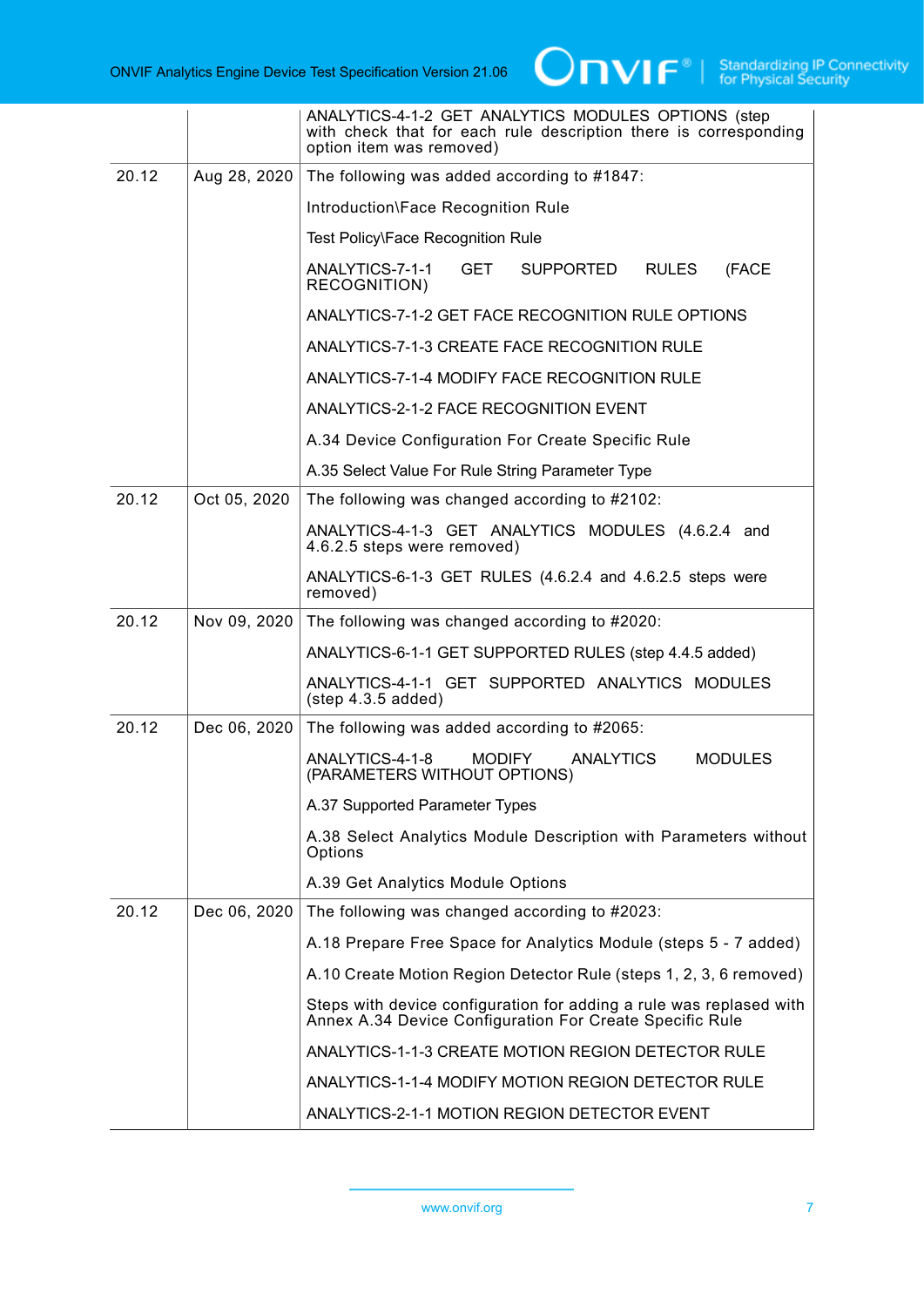| 21.06 | Feb 01, 2021 | The following was changed according to #2065:                                                                                                                   |
|-------|--------------|-----------------------------------------------------------------------------------------------------------------------------------------------------------------|
|       |              | ANALYTICS-4-1-7 MODIFY ANALYTICS MODULES was updated<br>ANALYTICS-4-1-7<br><b>MODIFY</b><br>ANALYTICS<br>and renamed<br>to<br>MODULES (PARAMETERS WITH OPTIONS) |
|       |              | A.40 Device Configuration For Modify Analytics Module (updated)                                                                                                 |
| 21.06 | Feb 07, 2021 | Profile T was added as Pre-Requisite according to #2128:                                                                                                        |
|       |              | ANALYTICS-1-1-3 CREATE MOTION REGION DETECTOR RULE                                                                                                              |
|       |              | ANALYTICS-1-1-4 MODIFY MOTION REGION DETECTOR RULE                                                                                                              |
|       |              | ANALYTICS-2-1-1 MOTION REGION DETECTOR EVENT                                                                                                                    |
| 21.06 | Mar 07, 2021 | The following was changed according to #2070:                                                                                                                   |
|       |              | ANALYTICS-6-1-6<br>MODIFY ANALYTICS<br><b>MODULES</b><br>was<br>updated and renamed to ANALYTICS-6-1-6 MODIFY RULES<br>(PARAMETERS WITH OPTIONS)                |
|       |              | ANALYTICS-6-1-7 MODIFY RULES (PARAMETERS WITHOUT<br>OPTIONS) added                                                                                              |
|       |              | A.41 Select Rule Description To Modify                                                                                                                          |
|       |              | A.42 Device Configuration For Modify Rule (added)                                                                                                               |
| 21.06 | Mar 29, 2021 | The following test cases were added according to #1849:                                                                                                         |
|       |              | ANALYTICS-8-1-1 GET SUPPORTED RULES (LICENSE PLATE<br><b>RECOGNITION)</b>                                                                                       |
|       |              | ANALYTICS-8-1-2 GET LICENSE PLATE RECOGNITION RULE<br><b>OPTIONS</b>                                                                                            |
|       |              | ANALYTICS-2-1-3 LICENSE PLATE RECOGNITION EVENT                                                                                                                 |
| 21.06 | Mar 29, 2021 | The following were updated according to #2023:                                                                                                                  |
|       |              | A.27 Device Configuration For Create Rule (step 7 added)                                                                                                        |
|       |              | A.10 Create Motion Region Detector Rule (steps 1, 2, 3, 6 removed)                                                                                              |
|       |              | Steps with device configuration for adding a rule was replased with<br>Annex A.34 Device Configuration For Create Specific Rule                                 |
|       |              | ANALYTICS-1-1-3 CREATE MOTION REGION DETECTOR RULE                                                                                                              |
|       |              | ANALYTICS-1-1-4 MODIFY MOTION REGION DETECTOR RULE                                                                                                              |
|       |              | ANALYTICS-2-1-1 MOTION REGION DETECTOR EVENT                                                                                                                    |
| 21.06 | Apr 22, 2021 | The following test cases and annexes were added according to<br>#1853:                                                                                          |
|       |              | ANALYTICS-2-1-4 LINE CROSSING COUNTER EVENT                                                                                                                     |
|       |              | ANALYTICS-9-1-1 GET SUPPORTED RULES (LINE CROSSING<br>COUNTER)                                                                                                  |
|       |              | ANALYTICS-9-1-2 GET LINE CROSSING COUNTER RULE<br><b>OPTIONS</b>                                                                                                |
|       |              | A.43 Profile Configuration With Specific Rule Type                                                                                                              |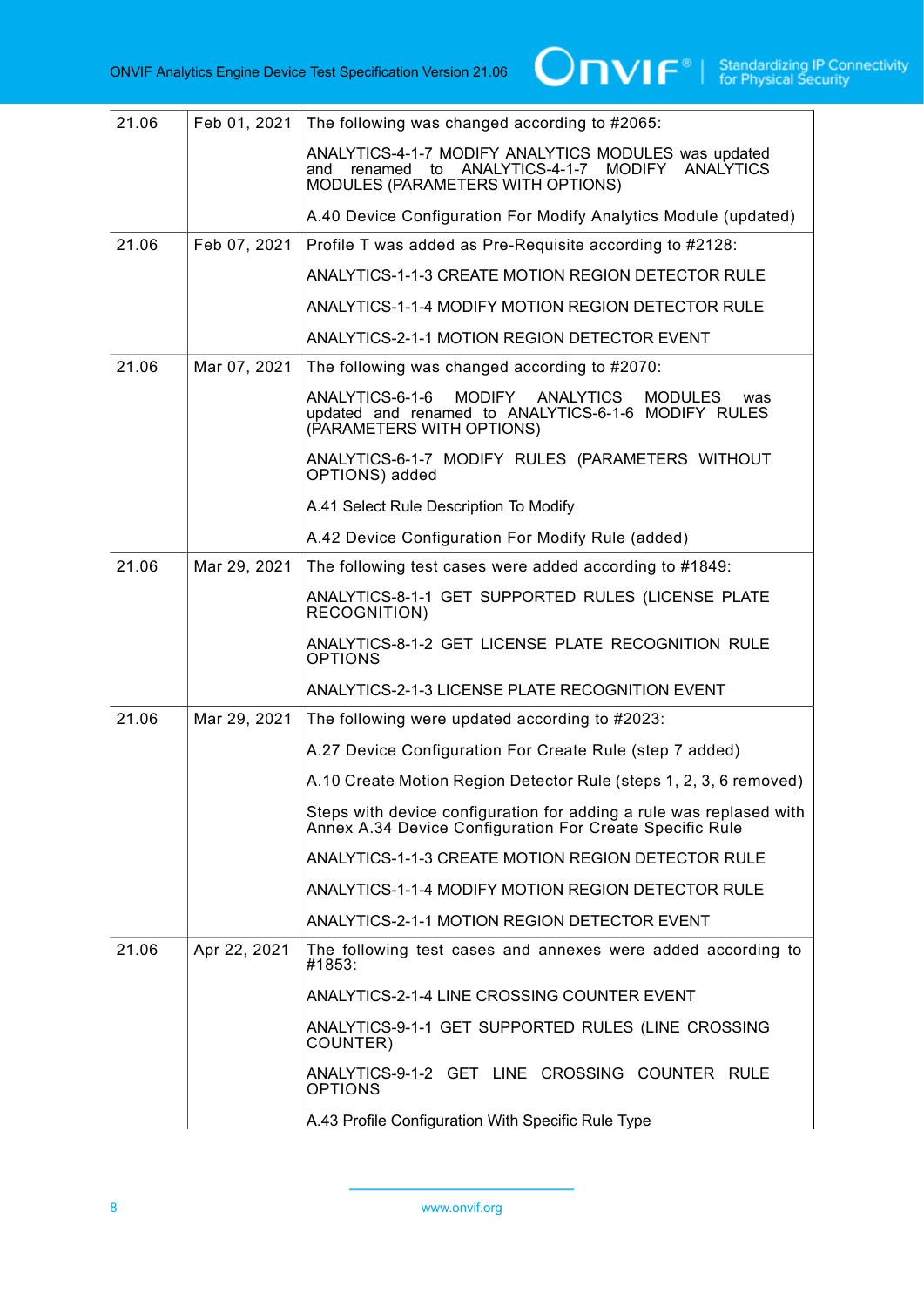|       |              | A.44 Select Profile With Specific Rule Type                                                                               |
|-------|--------------|---------------------------------------------------------------------------------------------------------------------------|
|       |              | A.45 Select Existing Rule With Specific Type                                                                              |
|       |              | A.46 Rule Engine Topic Format Verification                                                                                |
| 21.06 | Apr 30, 2021 | The following test cases were updated according to #2090:                                                                 |
|       |              | ANALYTICS-4-1-7<br><b>MODIFY</b><br><b>ANALYTICS</b><br><b>MODULES</b><br>(PARAMETERS WITH OPTIONS) (step 6, 6.1 updated) |
|       |              | ANALYTICS-4-1-8<br><b>MODIFY</b><br><b>ANALYTICS</b><br>MODULES<br>(PARAMETERS WITHOUT OPTIONS) (step 6, 6.1 updated)     |
|       |              | ANALYTICS-6-1-6<br>MODIFY RULES<br>(PARAMETERS WITH<br>OPTIONS) (step 6, 6.1 updated)                                     |
|       |              | ANALYTICS-6-1-7 MODIFY RULES (PARAMETERS WITHOUT<br>OPTIONS) (step 6, 6.1 updated)                                        |
| 21.06 | May 13, 2021 | The following test cases were updated according to #2200:                                                                 |
|       |              | ANALYTICS-4-1-4 GET SUPPORTED METADATA (step 6 added)                                                                     |
| 21.06 | May 24, 2021 | The following test cases were updated according to #2202:                                                                 |
|       |              | ANALYTICS-5-1-1 OBJECT CLASSIFICATION METADATA (steps<br>4.1.1 and 4.1.2 changed)                                         |
| 21.06 | May 26, 2021 | Profile M was added as Pre-Requisite according to #2193:                                                                  |
|       |              | ANALYTICS-2-1-4 LINE CROSSING COUNTER EVENT                                                                               |
|       |              | ANALYTICS-4-1-5 CREATE ANALYTICS MODULES                                                                                  |
|       |              | ANALYTICS-4-1-6 DELETE ANALYTICS MODULES                                                                                  |
|       |              | ANALYTICS-4-1-7<br><b>ANALYTICS</b><br><b>MODIFY</b><br><b>MODULES</b><br>(PARAMETERS WITH OPTIONS)                       |
|       |              | ANALYTICS-4-1-8<br><b>MODIFY</b><br>ANALYTICS<br><b>MODULES</b><br>(PARAMETERS WITHOUT OPTIONS)                           |
|       |              | ANALYTICS-6-1-4 CREATE RULES                                                                                              |
|       |              | ANALYTICS-6-1-5 DELETE RULES                                                                                              |
|       |              | ANALYTICS-6-1-6<br>MODIFY RULES<br><b>WITH</b><br>(PARAMETERS<br>OPTIONS)                                                 |
|       |              | ANALYTICS-6-1-7 MODIFY RULES (PARAMETERS WITHOUT<br>OPTIONS)                                                              |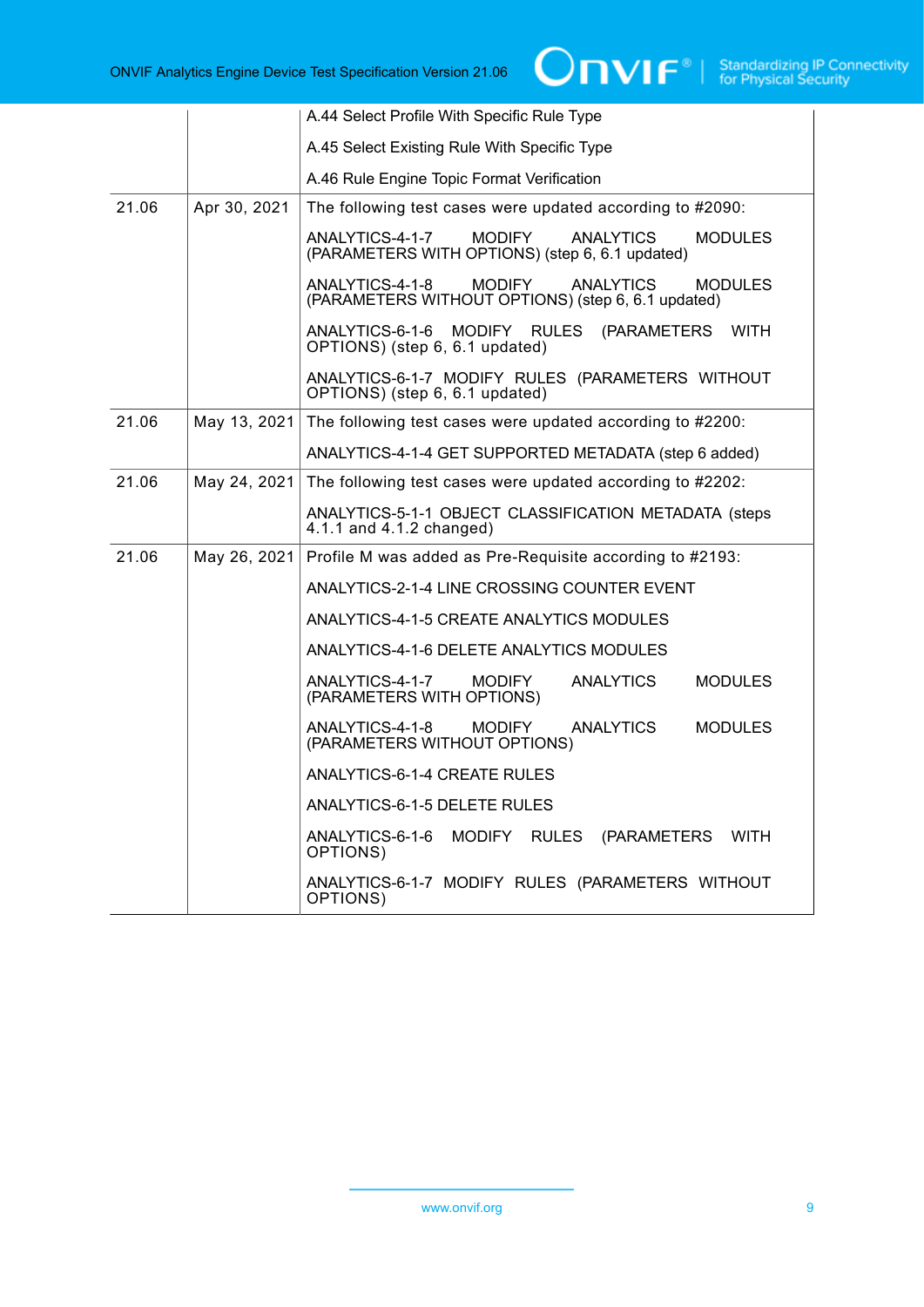#### **Table of Contents**

| $\mathbf 1$      |     |       |                                                  |  |  |
|------------------|-----|-------|--------------------------------------------------|--|--|
|                  | 1.1 |       |                                                  |  |  |
|                  | 1.2 |       |                                                  |  |  |
|                  | 1.3 |       |                                                  |  |  |
|                  | 1.4 |       |                                                  |  |  |
|                  | 1.5 |       |                                                  |  |  |
|                  | 1.6 |       |                                                  |  |  |
|                  | 1.7 |       |                                                  |  |  |
|                  | 1.8 |       |                                                  |  |  |
| $\boldsymbol{2}$ |     |       |                                                  |  |  |
| 3                |     |       |                                                  |  |  |
|                  | 3.1 |       |                                                  |  |  |
|                  | 3.2 |       |                                                  |  |  |
|                  | 3.3 |       |                                                  |  |  |
| 4                |     |       |                                                  |  |  |
|                  | 4.1 |       |                                                  |  |  |
|                  |     | 4.1.1 |                                                  |  |  |
|                  | 4.2 |       |                                                  |  |  |
|                  | 4.3 |       |                                                  |  |  |
|                  |     | 4.3.1 |                                                  |  |  |
|                  |     | 4.3.2 |                                                  |  |  |
|                  |     |       |                                                  |  |  |
|                  |     | 4.3.4 |                                                  |  |  |
|                  |     | 4.3.5 |                                                  |  |  |
|                  |     | 4.3.6 |                                                  |  |  |
|                  |     | 4.3.7 |                                                  |  |  |
|                  |     | 4.3.8 |                                                  |  |  |
| 5                |     |       |                                                  |  |  |
|                  | 5.1 |       |                                                  |  |  |
|                  |     | 5.1.1 | GET SUPPORTED RULES (MOTION REGION DETECTOR)  34 |  |  |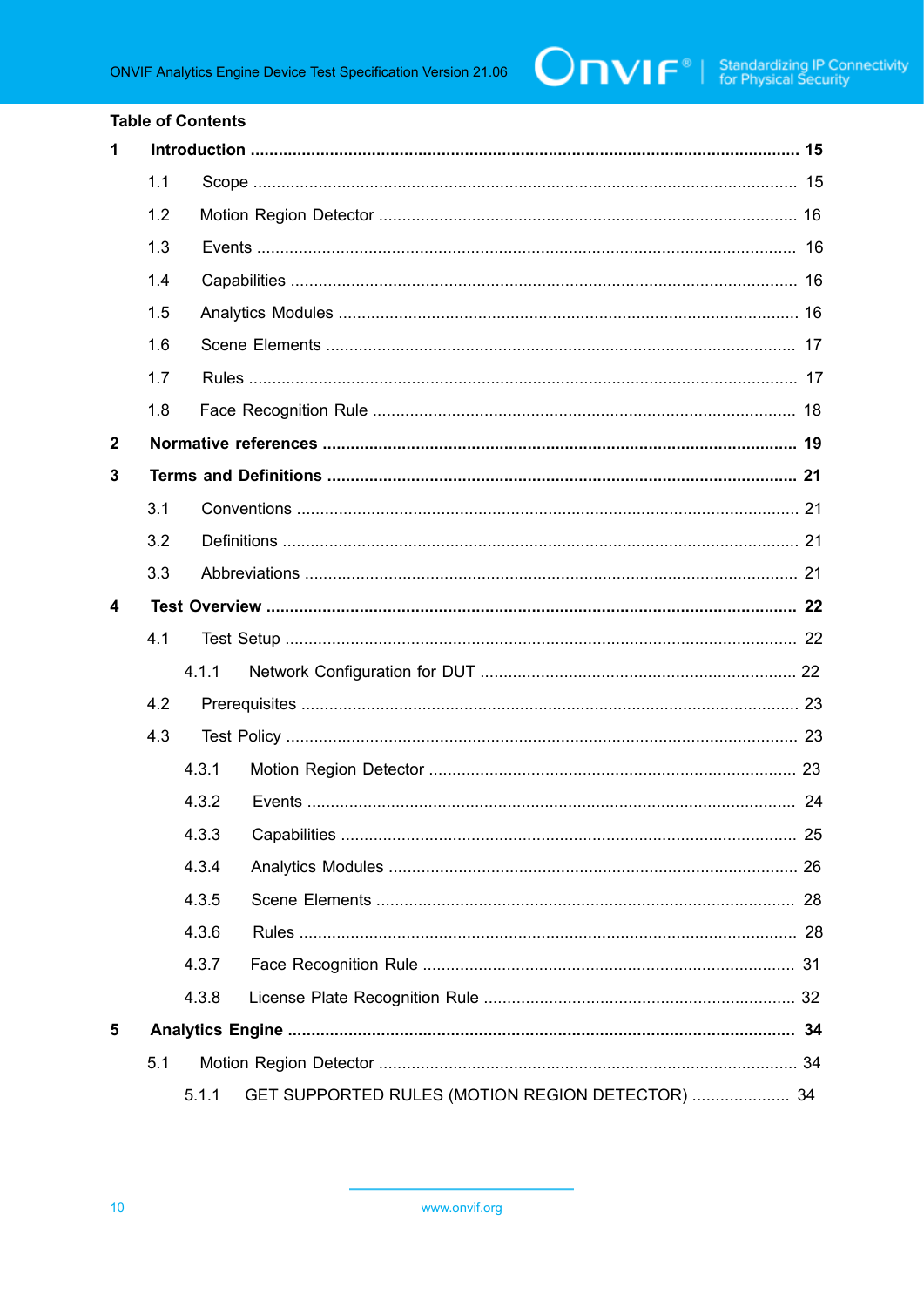|     | 5.1.2 |                                                           |  |
|-----|-------|-----------------------------------------------------------|--|
|     | 5.1.3 |                                                           |  |
|     | 5.1.4 |                                                           |  |
| 5.2 |       |                                                           |  |
|     | 5.2.1 |                                                           |  |
|     | 5.2.2 |                                                           |  |
|     | 5.2.3 |                                                           |  |
|     | 5.2.4 |                                                           |  |
| 5.3 |       |                                                           |  |
|     | 5.3.1 | GET SERVICES AND GET ANALYTICS SERVICES CAPABILITIES      |  |
|     |       |                                                           |  |
|     |       |                                                           |  |
| 5.4 |       |                                                           |  |
|     | 5.4.1 |                                                           |  |
|     | 5.4.2 |                                                           |  |
|     | 5.4.3 |                                                           |  |
|     | 5.4.4 |                                                           |  |
|     | 5.4.5 |                                                           |  |
|     | 5.4.6 |                                                           |  |
|     | 5.4.7 | MODIFY ANALYTICS MODULES (PARAMETERS WITH OPTIONS)  72    |  |
|     | 5.4.8 | MODIFY ANALYTICS MODULES (PARAMETERS WITHOUT OPTIONS)  75 |  |
|     |       |                                                           |  |
|     | 5.51  |                                                           |  |
|     | 5.5.2 |                                                           |  |
|     | 5.5.3 |                                                           |  |
|     | 5.5.4 |                                                           |  |
|     | 5.5.5 |                                                           |  |
|     | 5.5.6 |                                                           |  |
|     | 5.5.7 |                                                           |  |
| 5.6 |       |                                                           |  |
|     | 5.6.1 |                                                           |  |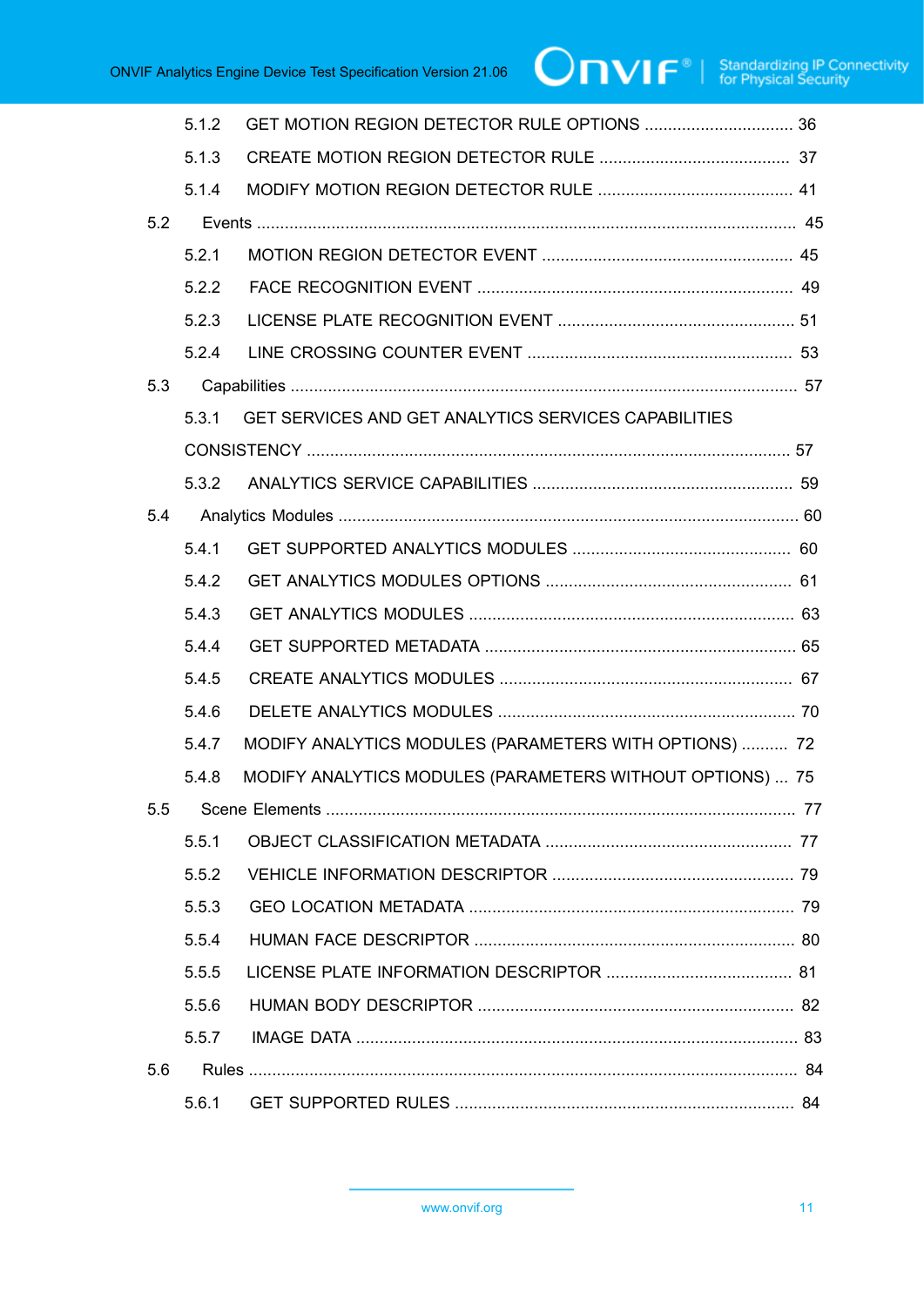|   |      | 5.6.2 |                                                                                 |  |
|---|------|-------|---------------------------------------------------------------------------------|--|
|   |      | 5.6.3 |                                                                                 |  |
|   |      | 5.6.4 |                                                                                 |  |
|   |      | 5.6.5 |                                                                                 |  |
|   |      | 5.6.6 |                                                                                 |  |
|   |      | 5.6.7 |                                                                                 |  |
|   | 5.7  |       |                                                                                 |  |
|   |      | 5.7.1 |                                                                                 |  |
|   |      | 5.7.2 |                                                                                 |  |
|   | 5.8  |       |                                                                                 |  |
|   |      | 5.8.1 | GET SUPPORTED RULES (LICENSE PLATE RECOGNITION)  103                            |  |
|   |      | 5.8.2 | GET LICENSE PLATE RECOGNITION RULE OPTIONS  106                                 |  |
|   | 5.9  |       |                                                                                 |  |
|   |      | 5.9.1 | GET SUPPORTED RULES (LINE CROSSING COUNTER)  108                                |  |
|   |      | 5.9.2 | GET LINE CROSSING COUNTER RULE OPTIONS  111                                     |  |
| A |      |       |                                                                                 |  |
|   | A.1  |       |                                                                                 |  |
|   | A.2  |       | Get List of Analytics Configurations With Supporting of Required Rule Type  113 |  |
|   | A.3  |       |                                                                                 |  |
|   | A.4  |       |                                                                                 |  |
|   | A.5  |       |                                                                                 |  |
|   | A.6  |       |                                                                                 |  |
|   | A.7  |       |                                                                                 |  |
|   | A.8  |       |                                                                                 |  |
|   | A.9  |       |                                                                                 |  |
|   | A.10 |       |                                                                                 |  |
|   | A.11 |       |                                                                                 |  |
|   | A.12 |       |                                                                                 |  |
|   | A.13 |       |                                                                                 |  |
|   | A.14 |       |                                                                                 |  |
|   | A.15 |       |                                                                                 |  |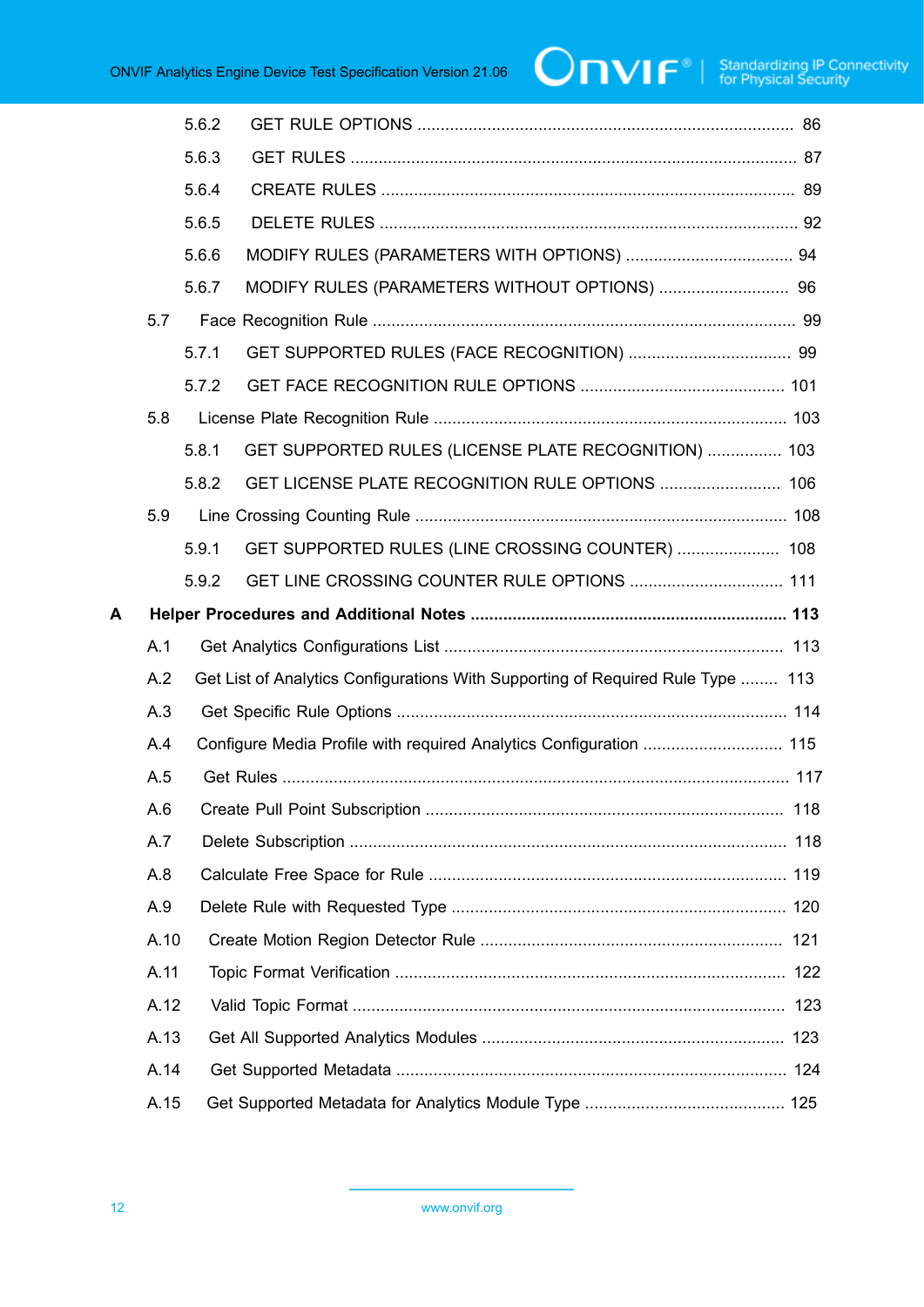| Get List of Analytics Configurations With Supporting of Non Fixed Analytics  |  |  |  |  |  |
|------------------------------------------------------------------------------|--|--|--|--|--|
|                                                                              |  |  |  |  |  |
|                                                                              |  |  |  |  |  |
|                                                                              |  |  |  |  |  |
|                                                                              |  |  |  |  |  |
|                                                                              |  |  |  |  |  |
|                                                                              |  |  |  |  |  |
|                                                                              |  |  |  |  |  |
|                                                                              |  |  |  |  |  |
|                                                                              |  |  |  |  |  |
|                                                                              |  |  |  |  |  |
|                                                                              |  |  |  |  |  |
|                                                                              |  |  |  |  |  |
| Get List of Analytics Configurations With Supporting of Non-Fixed Rules  141 |  |  |  |  |  |
|                                                                              |  |  |  |  |  |
|                                                                              |  |  |  |  |  |
|                                                                              |  |  |  |  |  |
|                                                                              |  |  |  |  |  |
|                                                                              |  |  |  |  |  |
|                                                                              |  |  |  |  |  |
|                                                                              |  |  |  |  |  |
| Get List of Non-Fixed Analytics Configurations With Supporting of Specific   |  |  |  |  |  |
|                                                                              |  |  |  |  |  |
|                                                                              |  |  |  |  |  |
|                                                                              |  |  |  |  |  |
|                                                                              |  |  |  |  |  |
|                                                                              |  |  |  |  |  |
|                                                                              |  |  |  |  |  |
|                                                                              |  |  |  |  |  |
|                                                                              |  |  |  |  |  |
|                                                                              |  |  |  |  |  |
|                                                                              |  |  |  |  |  |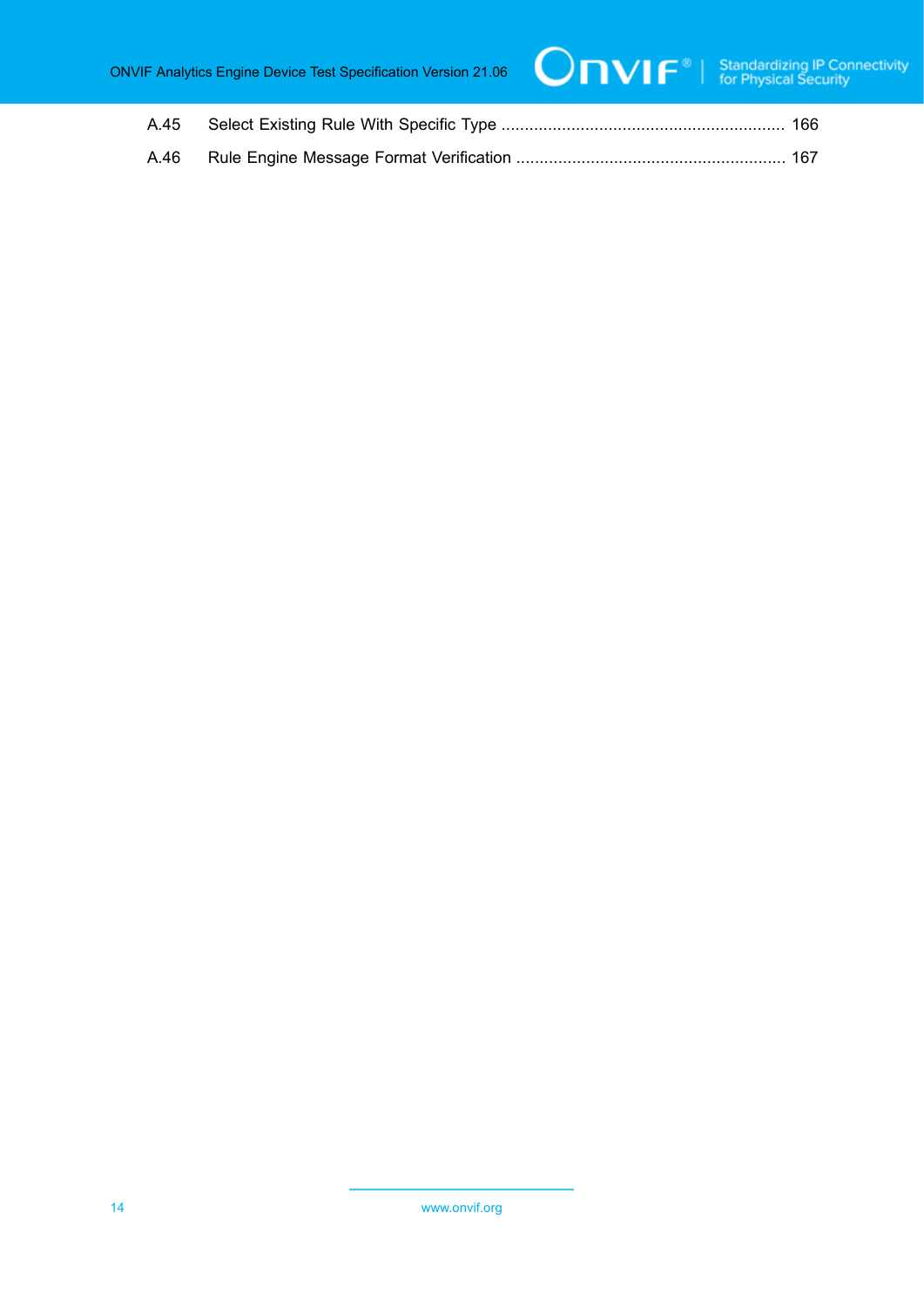# <span id="page-14-0"></span>**1 Introduction**

The goal of the ONVIF test specification set is to make it possible to realize fully interoperable IP physical security implementation from different vendors. The set of ONVIF test specification describes the test cases need to verify the [ONVIF Network Interface Specs] and [ONVIF Conformance] requirements. In addition, the test cases are to be basic inputs for some Profile specification requirements. It also describes the test framework, test setup, pre-requisites, test policies needed for the execution of the described test cases.

This ONVIF Analytics Engine Test Specification acts as a supplementary document to the [ONVIF Network Interface Specs], illustrating test cases need to be executed and passed. And this specification acts as an input document to the development of test tool, which will be used to test the ONVIF device implementation conformance towards ONVIF standard. This test tool is referred as ONVIF Client hereafter.

#### <span id="page-14-1"></span>1.1 Scope

This ONVIF Analytics Engine Test Specification defines and regulates the conformance testing procedure for the ONVIF conformant devices. Conformance testing is meant to be functional blackbox testing. The objective of this specification to provide test cases to test individual requirements of ONVIF devices according to ONVIF Analytics service(s) which is defined in [ONVIF Network Interface Specs].

The principal intended purposes are:

- Provide self-assessment tool for implementations.
- Provide comprehensive test suite coverage for [ONVIF Network Interface Specs].

This specification **does not** address the following:

- Product use cases and non-functional (performance and regression) testing.
- SOAP Implementation Interoperability test i.e. Web Service Interoperability Basic Profile version 2.0 (WS-I BP 2.0).
- Network protocol implementation Conformance test for HTTP, HTTPS, RTP and RTSP protocol.
- Poor streaming performance test (audio/video distortions, missing audio/video frames, incorrect lib synchronization etc.).

Wi-Fi Conformance test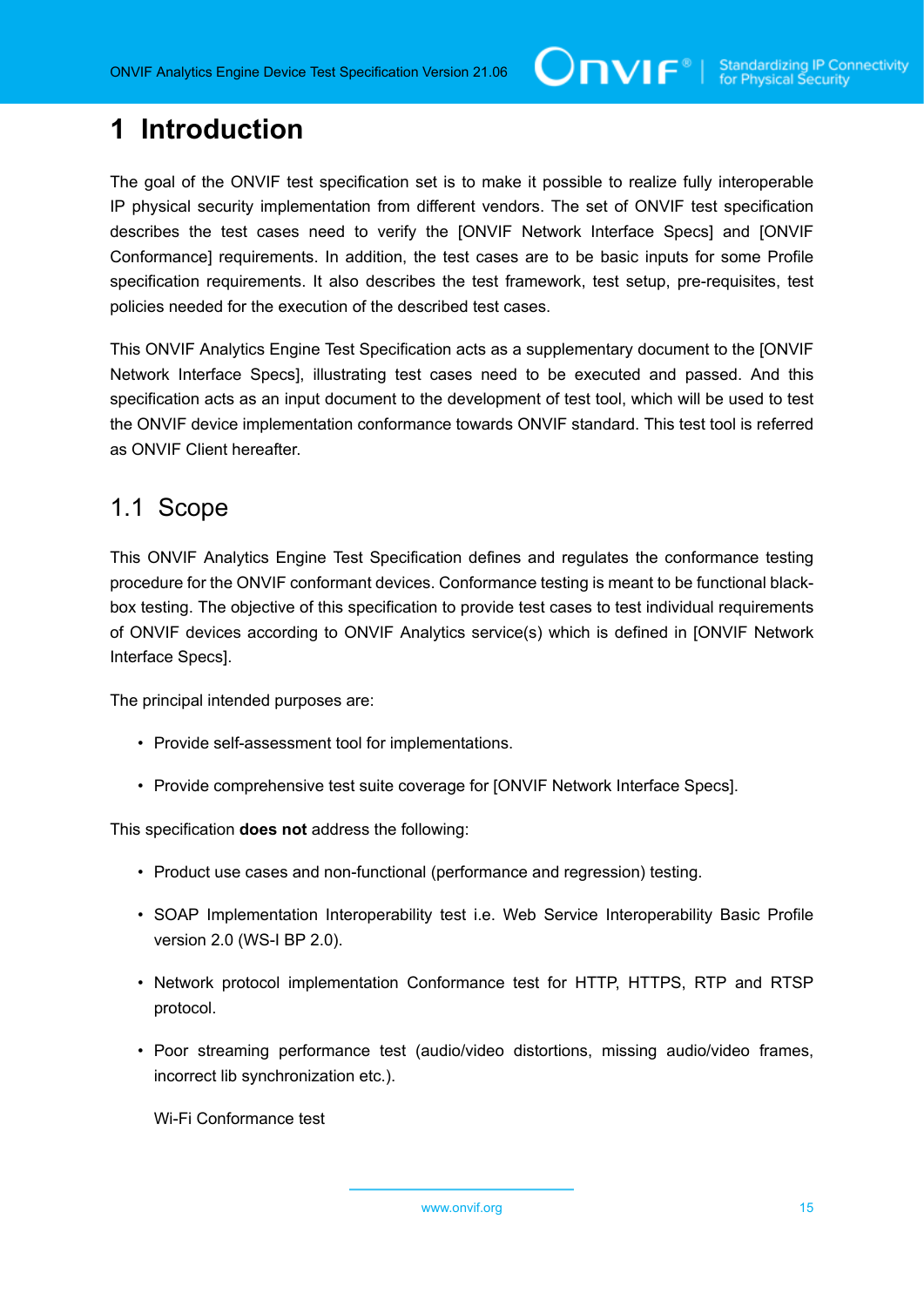The set of ONVIF Test Specification will not cover the complete set of requirements as defined in [ONVIF Network Interface Specs]; instead, it will cover its subset.

This ONVIF Analytics Engine Test Specification covers Analytics Service, which is a functional block of [ONVIF Network Interface Specs]. The following section gives a brief overview of each functional block and its scope.

### <span id="page-15-0"></span>1.2 Motion Region Detector

Motion Region Detector test cases cover verification of Rule interface for Motion Region Detector feature as mentioned in [ONVIF Analytics Spec]. It means that the following commands are covered by these test cases:

- GetSupportedRules (for Motion Region Detector Rule scope only);
- CreateRules (for Motion Region Detector Rule scope only);
- ModifyRules (for Motion Region Detector Rule scope only);
- DeleteRules (for Motion Region Detector Rule scope only);
- GetRules (for Motion Region Detector Rule scope only).

### <span id="page-15-1"></span>1.3 Events

Events test cases cover verification of property events defined in [ONVIF Analytics Spec]. Currently the following events are covered by these test cases:

• tns1:RuleEngine/MotionRegionDetector/Motion.

#### <span id="page-15-2"></span>1.4 Capabilities

Capabilities test cases cover verification to get Analytics Service capabilities. It means that the following commands are covered by these test cases:

- GetServices (Analytics Service);
- GetServiceCapabilities.

#### <span id="page-15-3"></span>1.5 Analytics Modules

Analytics Modules test cases cover verification of analytics modules configuration feature as mentioned in [ONVIF Analytics Spec]. It means that the following commands are covered by these test cases: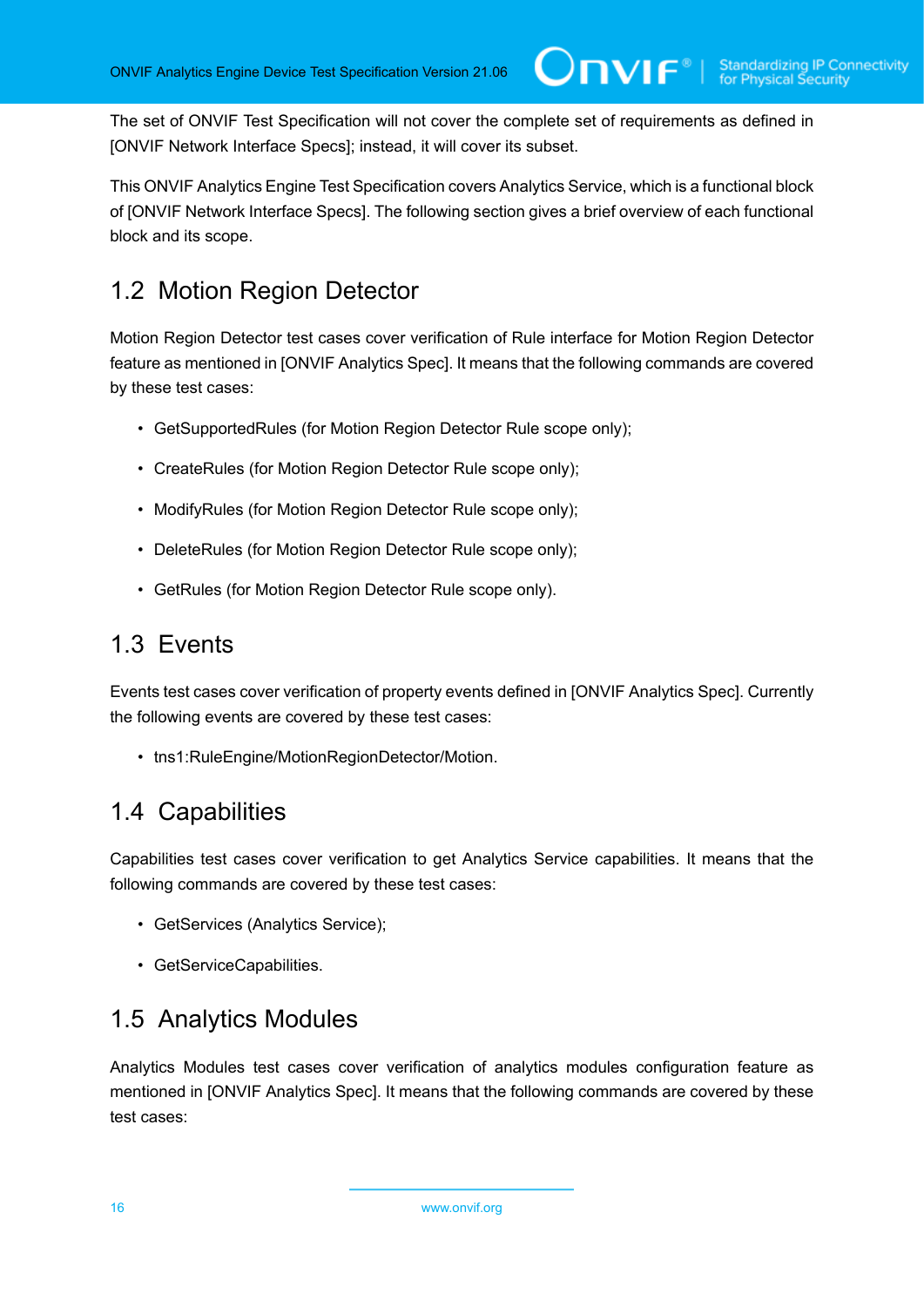- GetSupportedAnalyticsModules;
- GetAnalyticsModules;
- GetAnalyticsModuleOptions;
- GetSupportedMetadata;
- CreateAnalyticsModules;
- DeleteAnalyticsModules;
- ModifyAnalyticsModules.

#### <span id="page-16-0"></span>1.6 Scene Elements

Scene Elements test cases cover verification of scene elements in supported metadata as mentioned in [ONVIF Analytics Spec]. It means that the following features are covered by these test cases:

- Object Classification descriptor;
- Vehicle information descriptor;
- Human Face descriptor;
- Human Body descriptor;
- License plate information descriptor;
- Geo location metadata;
- GetSupportedMetadata;
- Image Data.

#### <span id="page-16-1"></span>1.7 Rules

Rules test cases cover verification of rules configuration feature as mentioned in [ONVIF Analytics Spec]. It means that the following commands are covered by these test cases:

- GetSupportedRules;
- GetRules;
- GetRuleOptions;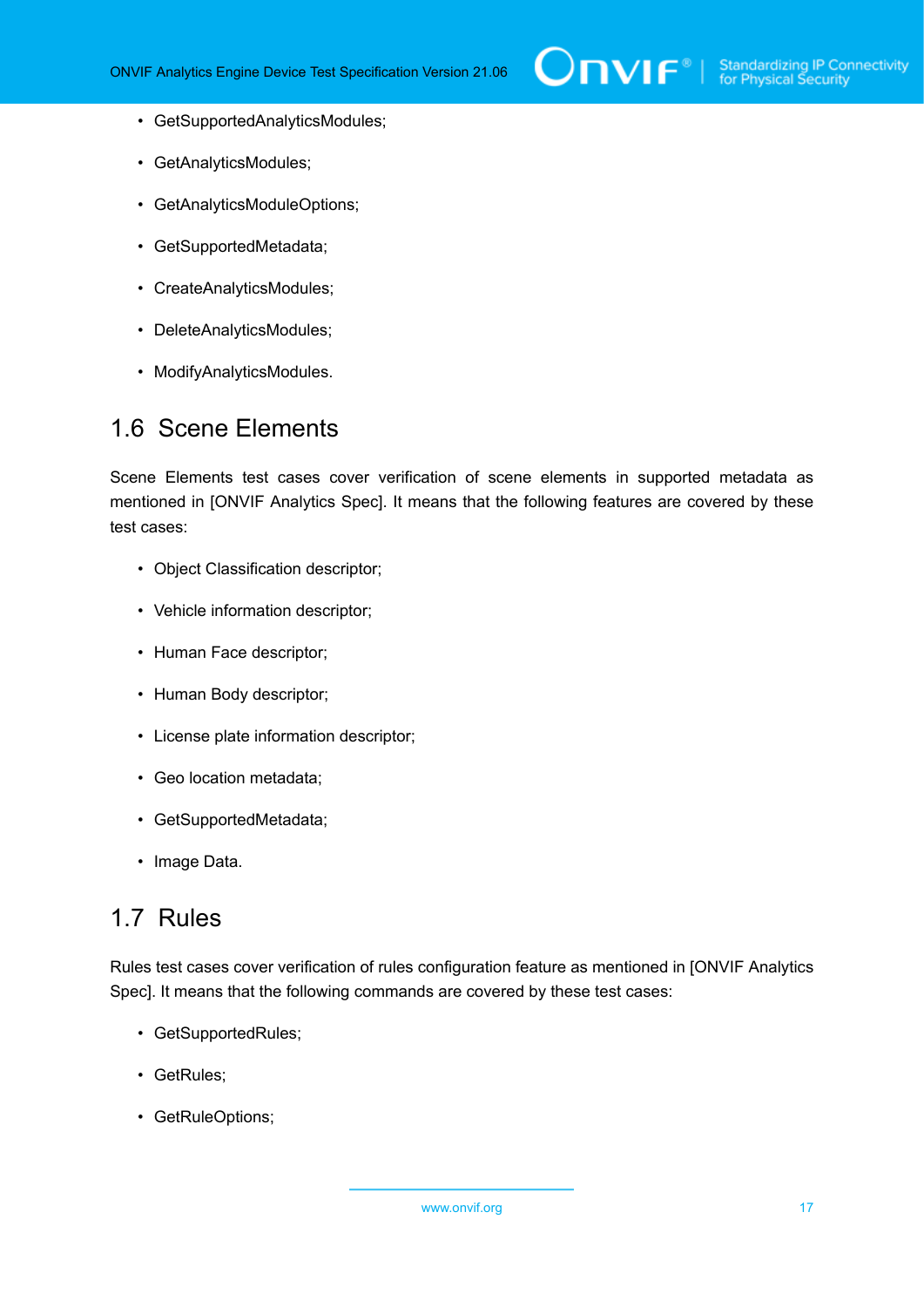- CreateRules;
- DeleteRules;
- ModifyRules.

### <span id="page-17-0"></span>1.8 Face Recognition Rule

Face Recognition Rule test cases cover verification of Rule interface for Face Recognition feature as mentioned in [ONVIF Analytics Spec]. It means that the following commands are covered by these test cases:

- GetSupportedRules (for Face Recognition Rule scope only);
- CreateRules (for Face Recognition Rule scope only);
- ModifyRules (for Face Recognition Rule scope only);
- DeleteRules (for Face Recognition Rule scope only);
- GetRules (for Face Recognition Rule scope only).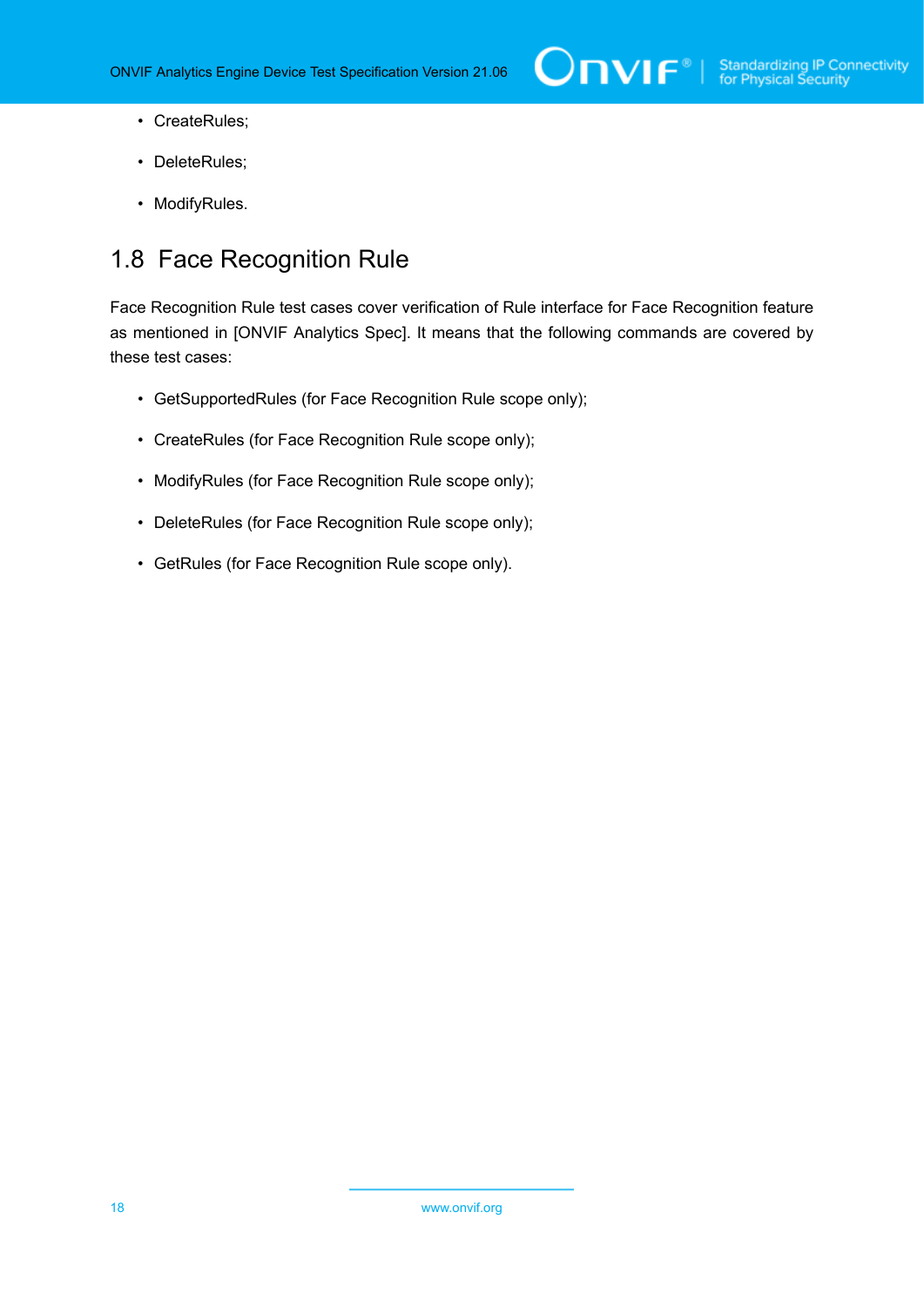# <span id="page-18-0"></span>**2 Normative references**

• [ONVIF Conformance] ONVIF Conformance Process Specification:

<https://www.onvif.org/profiles/conformance/>

• [ONVIF Profile Policy] ONVIF Profile Policy:

<https://www.onvif.org/profiles/>

• [ONVIF Network Interface Specs] ONVIF Network Interface Specification documents:

<https://www.onvif.org/profiles/specifications/>

• [ONVIF Core Specs] ONVIF Core Specification:

<https://www.onvif.org/profiles/specifications/>

• [ONVIF Media2 Spec] ONVIF Media 2 Specification:

<https://www.onvif.org/profiles/specifications/>

• [ONVIF Analytics Spec] ONVIF Analytics Specification:

<https://www.onvif.org/profiles/specifications/>

• [ONVIF Base Test] ONVIF Base Device Test Specification:

<https://www.onvif.org/profiles/conformance/device-test/>

• [ISO/IEC Directives, Part 2] ISO/IEC Directives, Part 2, Annex H:

<http://www.iso.org/directives>

• [ISO 16484-5] ISO 16484-5:2014-09 Annex P:

<https://www.iso.org/obp/ui/#!iso:std:63753:en>

- [SOAP 1.2, Part 1] W3C SOAP 1.2, Part 1, Messaging Framework: <http://www.w3.org/TR/soap12-part1/>
- [XML-Schema, Part 1] W3C XML Schema Part 1: Structures Second Edition: <http://www.w3.org/TR/xmlschema-1/>
- [XML-Schema, Part 2] W3C XML Schema Part 2: Datatypes Second Edition:

<http://www.w3.org/TR/xmlschema-2/>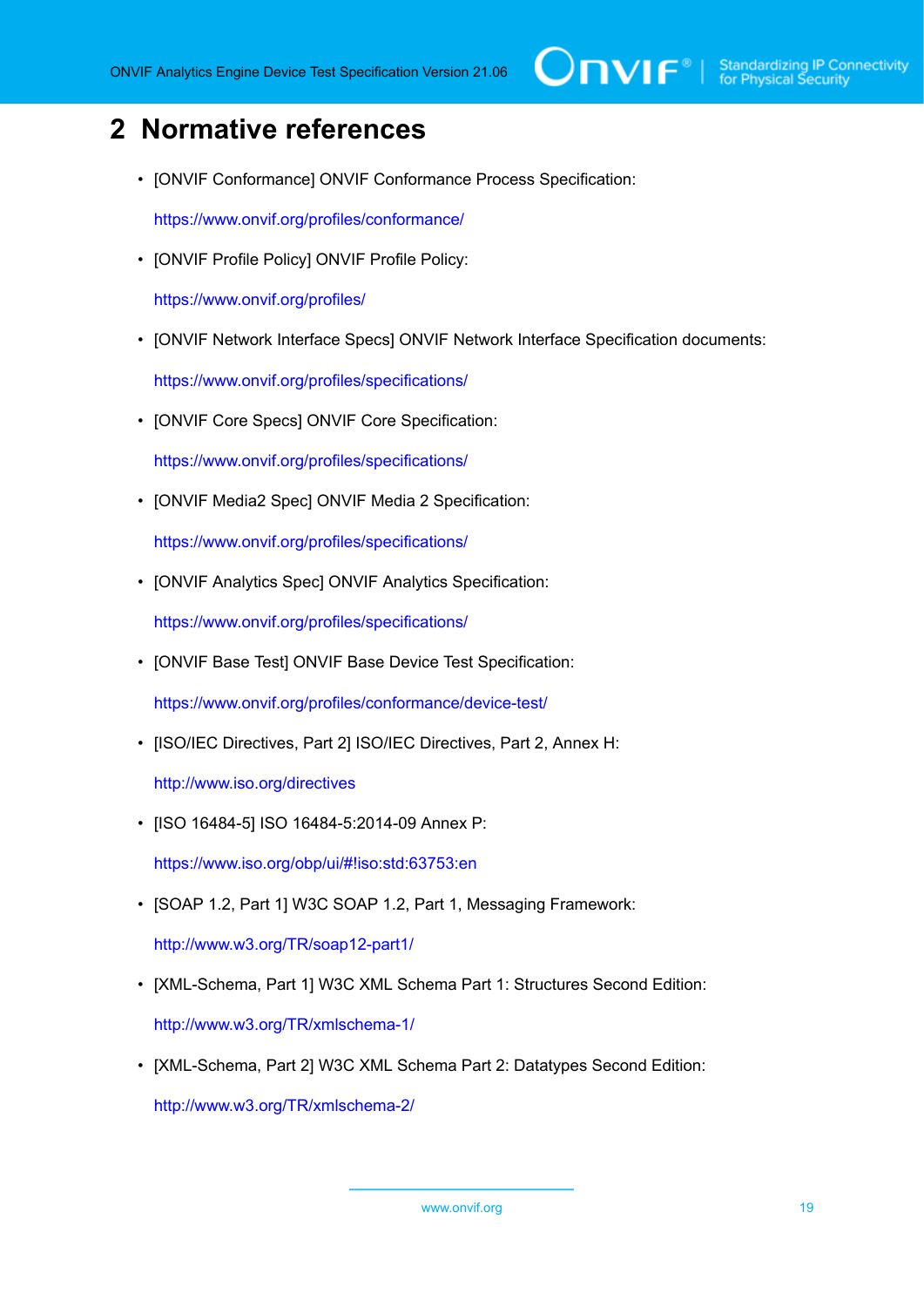• [WS-Security] "Web Services Security: SOAP Message Security 1.1 (WS-Security 2004)", OASIS Standard, February 2006.:

[http://www.oasis-open.org/committees/download.php/16790/wss-v1.1-spec-os-](http://www.oasis-open.org/committees/download.php/16790/wss-v1.1-spec-os-SOAPMessageSecurity.pdf)[SOAPMessageSecurity.pdf](http://www.oasis-open.org/committees/download.php/16790/wss-v1.1-spec-os-SOAPMessageSecurity.pdf)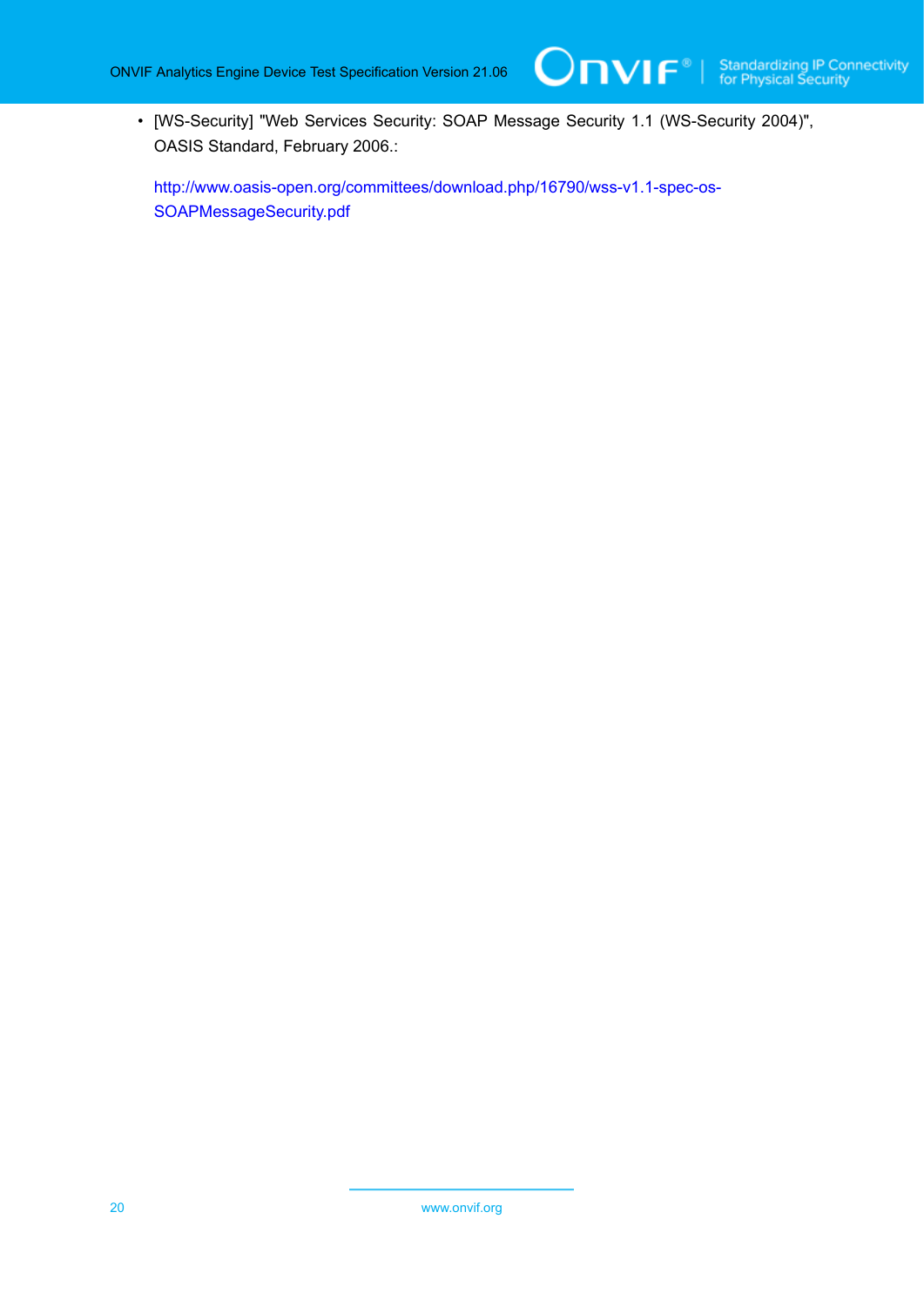# <span id="page-20-0"></span>**3 Terms and Definitions**

#### <span id="page-20-1"></span>3.1 Conventions

The key words "shall", "shall not", "should", "should not", "may", "need not", "can", "cannot" in this specification are to be interpreted as described in [ISO/IEC Directives Part 2].

### <span id="page-20-2"></span>3.2 Definitions

This section describes terms and definitions used in this document.

| <b>Profile</b>          | See ONVIF Profile Policy.                                                                                                                                                                                                                                                                                  |
|-------------------------|------------------------------------------------------------------------------------------------------------------------------------------------------------------------------------------------------------------------------------------------------------------------------------------------------------|
| <b>ONVIF Device</b>     | Computer appliance or software program that exposes one or<br>multiple ONVIF Web Services.                                                                                                                                                                                                                 |
| <b>ONVIF Client</b>     | Computer appliance or software program that uses ONVIF<br>Web Services.                                                                                                                                                                                                                                    |
| <b>Media Profile</b>    | A media profile maps a video and/or audio source to a video<br>and/or an audio encoder, PTZ and analytics configurations.                                                                                                                                                                                  |
| <b>SOAP</b>             | SOAP is a lightweight protocol intended for exchanging<br>structured information in a decentralized, distributed<br>environment. It uses XML technologies to define an<br>extensible messaging framework providing a message<br>construct that can be exchanged over a variety of underlying<br>protocols. |
| <b>Device Test Tool</b> | Device Test Tool that tests ONVIF<br>ONVIF<br>Device<br>implementation towards the ONVIF Test Specification set.                                                                                                                                                                                           |
| <b>Video Analytics</b>  | Algorithms used to evaluate video data for meaning of<br>content.                                                                                                                                                                                                                                          |
| <b>Audio Analytics</b>  | Algorithms used to evaluate audio data for meaning of<br>content.                                                                                                                                                                                                                                          |

### <span id="page-20-3"></span>3.3 Abbreviations

This section describes abbreviations used in this document.

- **HTTP** Hyper Text Transport Protocol.
- **WSDL** Web Services Description Language.
- **XML** eXtensible Markup Language.
- **PTZ** Pan/Tilt/Zoom.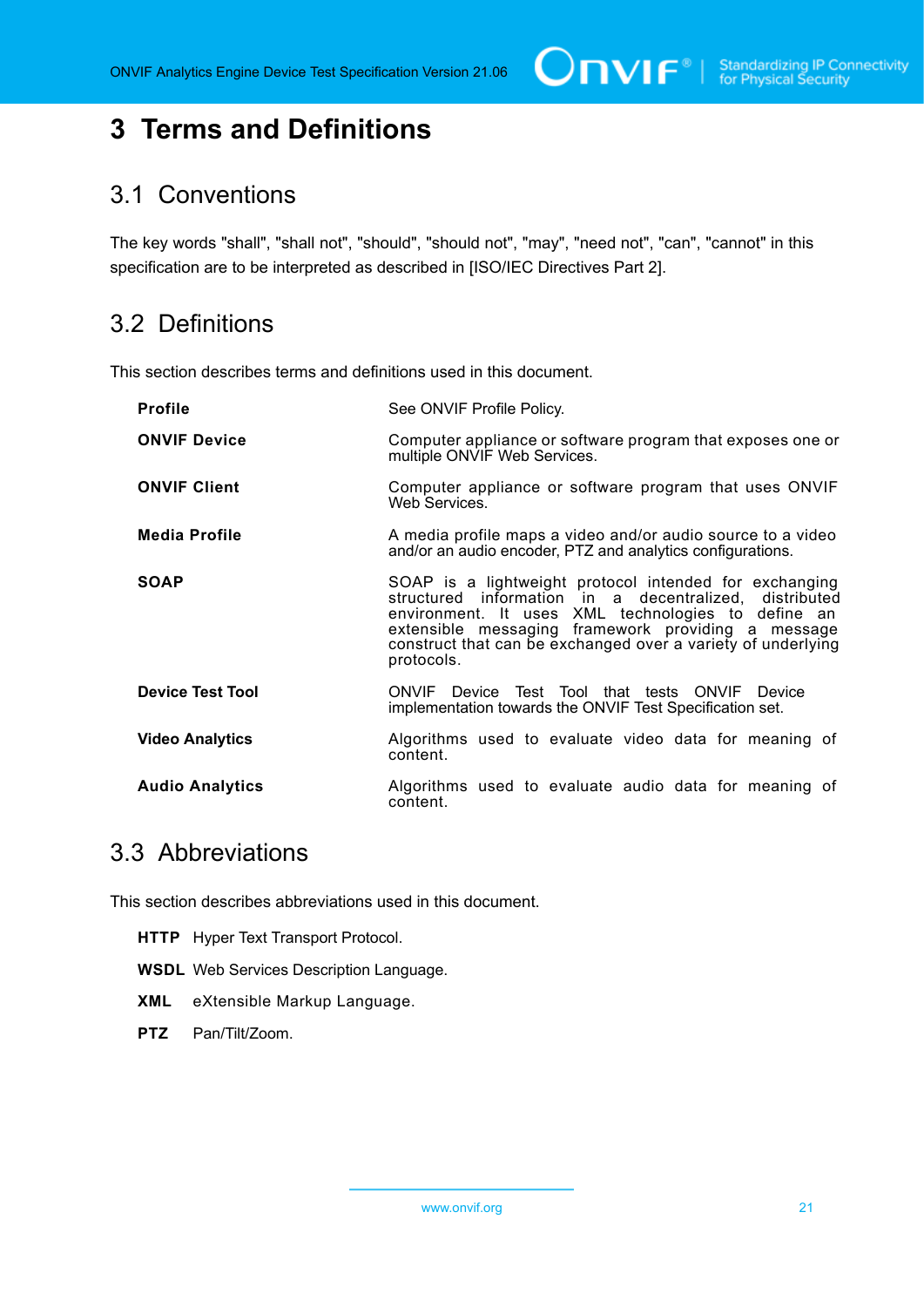# <span id="page-21-0"></span>**4 Test Overview**

This section describes about the test setup and prerequisites needed, and the test policies that should be followed for test case execution.

## <span id="page-21-1"></span>4.1 Test Setup

### <span id="page-21-2"></span>4.1.1 Network Configuration for DUT

The generic test configuration for the execution of test cases defined in this document is as shown below (Figure 4.1).

Based on the individual test case requirements, some of the entities in the below setup may not be needed for the execution of those corresponding test cases.





**DUT:** ONVIF device to be tested. Hereafter, this is referred to as DUT (Device Under Test).

**ONVIF Client (Test Tool):** Tests are executed by this system and it controls the behavior of the DUT. It handles both expected and unexpected behavior.

**HTTP Proxy:** provides facilitation in case of RTP and RTSP tunneling over HTTP.

**Wireless Access Point:** provides wireless connectivity to the devices that support wireless connection.

22 www.onvif.org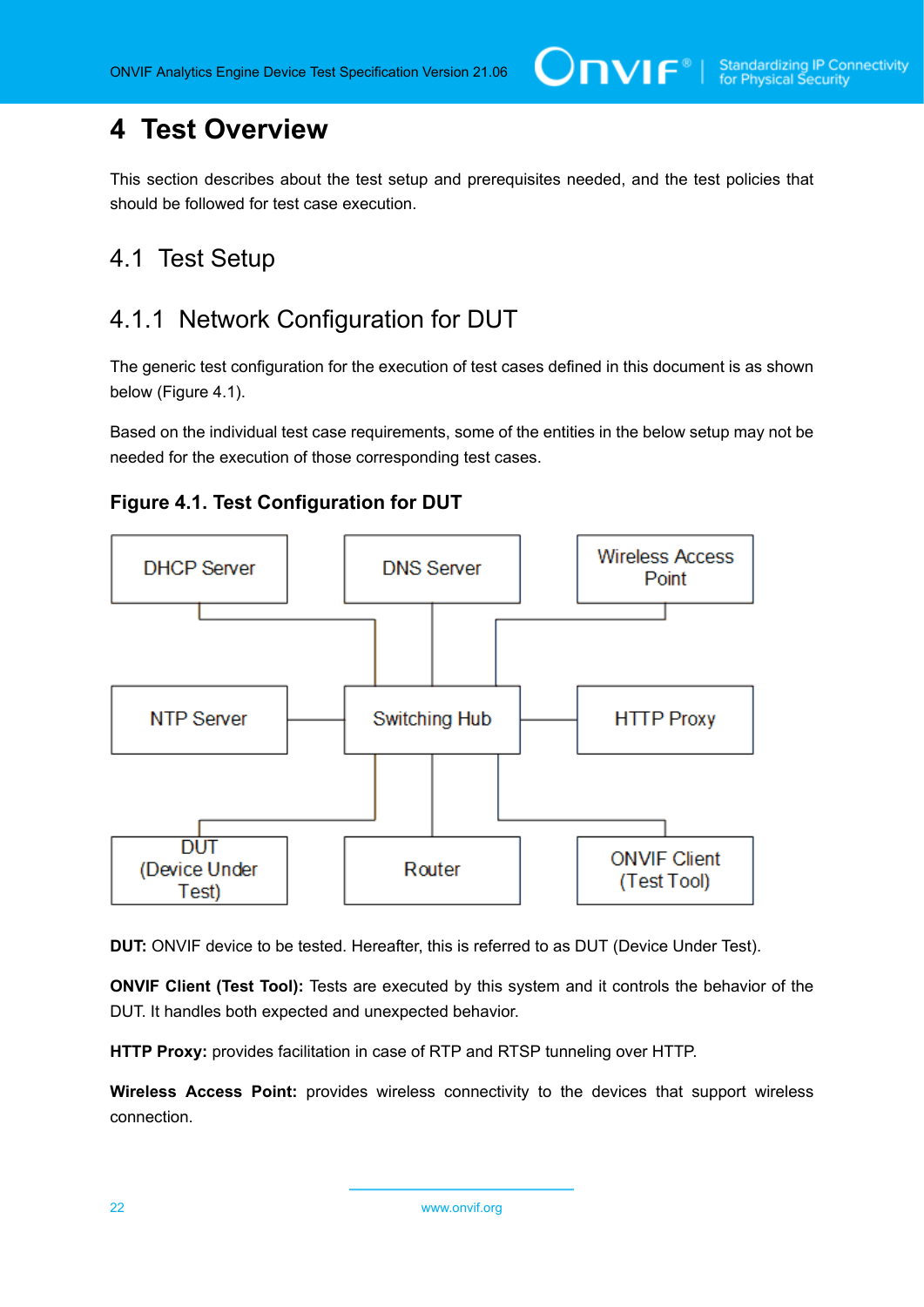**DNS Server:** provides DNS related information to the connected devices.

**DHCP Server:** provides IPv4 Address to the connected devices.

**NTP Server:** provides time synchronization between ONVIF Client and DUT.

**Switching Hub:** provides network connectivity among all the test equipments in the test environment. All devices should be connected to the Switching Hub. When running multiple test instances in parallel on the same network, the Switching Hub should be configured to use filtering in order to avoid multicast traffic being flooded to all ports, because this may affect test stability.

<span id="page-22-0"></span>**Router:** provides router advertisements for IPv6 configuration.

#### 4.2 Prerequisites

The pre-requisites for executing the test cases described in this Test Specification are:

- 1. The DUT shall be configured with an IPv4 address.
- 2. The DUT shall be IP reachable [in the test configuration].
- 3. The DUT shall be able to be discovered by the Test Tool.
- 4. The DUT shall be configured with the time i.e. manual configuration of UTC time and if NTP is supported by the DUT, then NTP time shall be synchronized with NTP Server.
- 5. The DUT time and Test tool time shall be synchronized with each other either manually or by common NTP server

#### <span id="page-22-1"></span>4.3 Test Policy

This section describes the test policies specific to the test case execution of each functional block.

<span id="page-22-2"></span>The DUT shall adhere to the test policies defined in this section.

#### 4.3.1 Motion Region Detector

The test policies specific to the test case execution of Motion Region Detector functional block:

- DUT shall give the Analytics Service entry point by GetServices command, if DUT supports this service. Otherwise, these test cases will be skipped.
- DUT shall give the Media2 Service entry point by GetServices command, if DUT supports this service. Otherwise, these test cases will be skipped.
- DUT shall provide Motion Region Detector rule, if DUT supports this rule. Otherwise, these test cases will be skipped.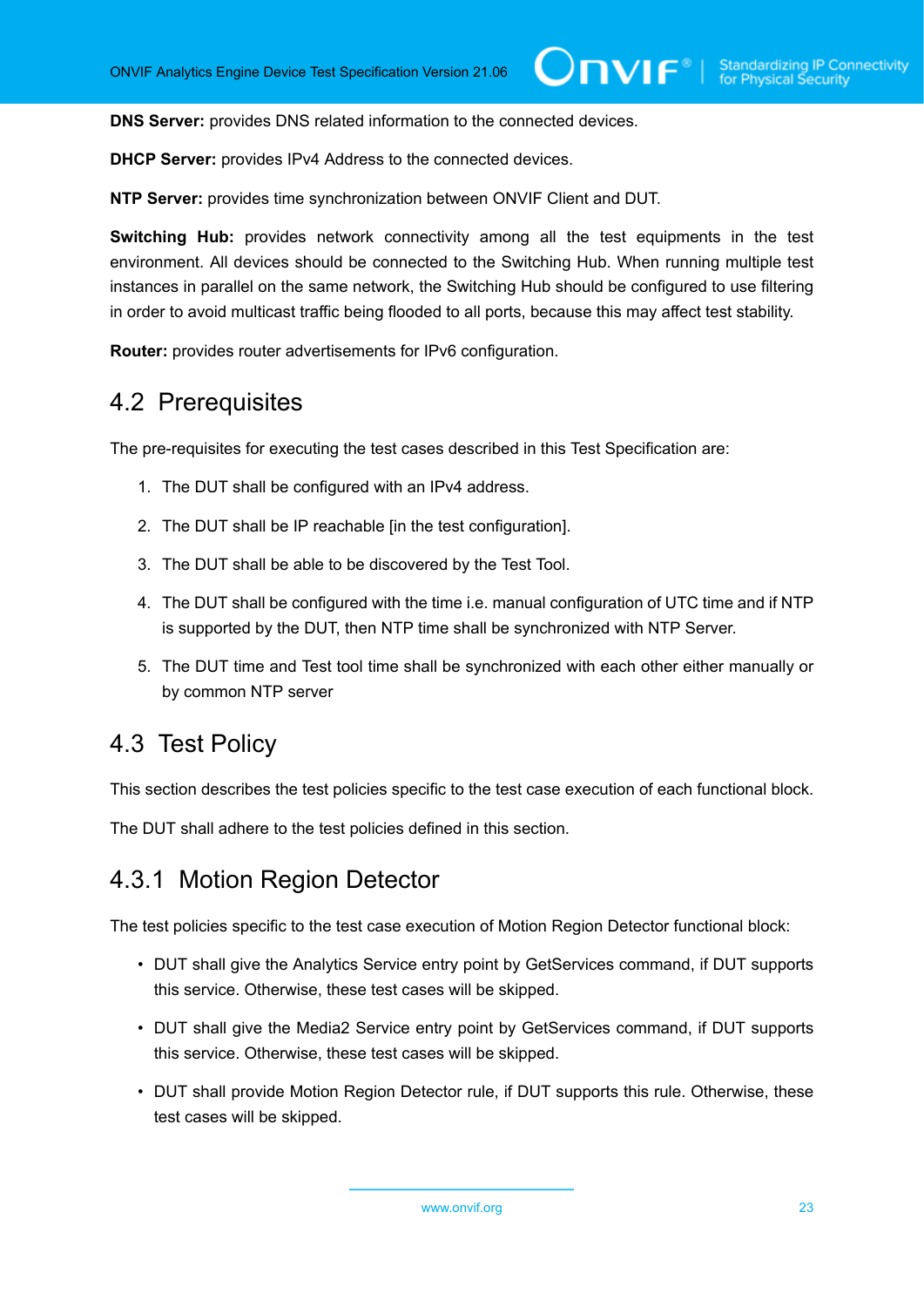- DUT shall support the following commands:
	- GetServiceCapabilities
- If DUT returns RuleSupport capability as supported, then DUT shall support commands listed below. Otherwise, these test cases will be skipped.
	- GetServiceCapabilities
	- GetSupportedRules
	- GetRules
	- CreateRules
	- ModifyRules
	- DeleteRules
- If DUT returns RuleOptionsSupported capability as supported, then DUT shall support GetRuleOptions command. Otherwise, the following test cases will be skipped:
	- GET MOTION REGION DETECTOR RULE OPTIONS
	- MODIFY MOTION REGION DETECTOR RULE

<span id="page-23-0"></span>Please, refer to [Section 5.1](#page-33-1) for Motion Region Detector Test Cases.

#### 4.3.2 Events

The test policies specific to the test case execution of Events functional block::

- DUT shall give the Analytics Service entry point and Event Service entry points by GetServices command, if DUT supports this service. Otherwise, these test cases will be skipped.
- DUT shall give the Media2 Service entry point by GetServices command, if DUT supports this service. Otherwise, these test cases will be skipped.
- DUT shall provide Motion Region Detector rule, if DUT supports this rule. Otherwise, these test cases will be skipped.
- DUT shall provide tns1:RuleEngine/MotionRegionDetector/Motion notification topic and Initialized event, if DUT supports Motion Region Detector rule. Otherwise, these test cases will be skipped.
- DUT shall support the following commands: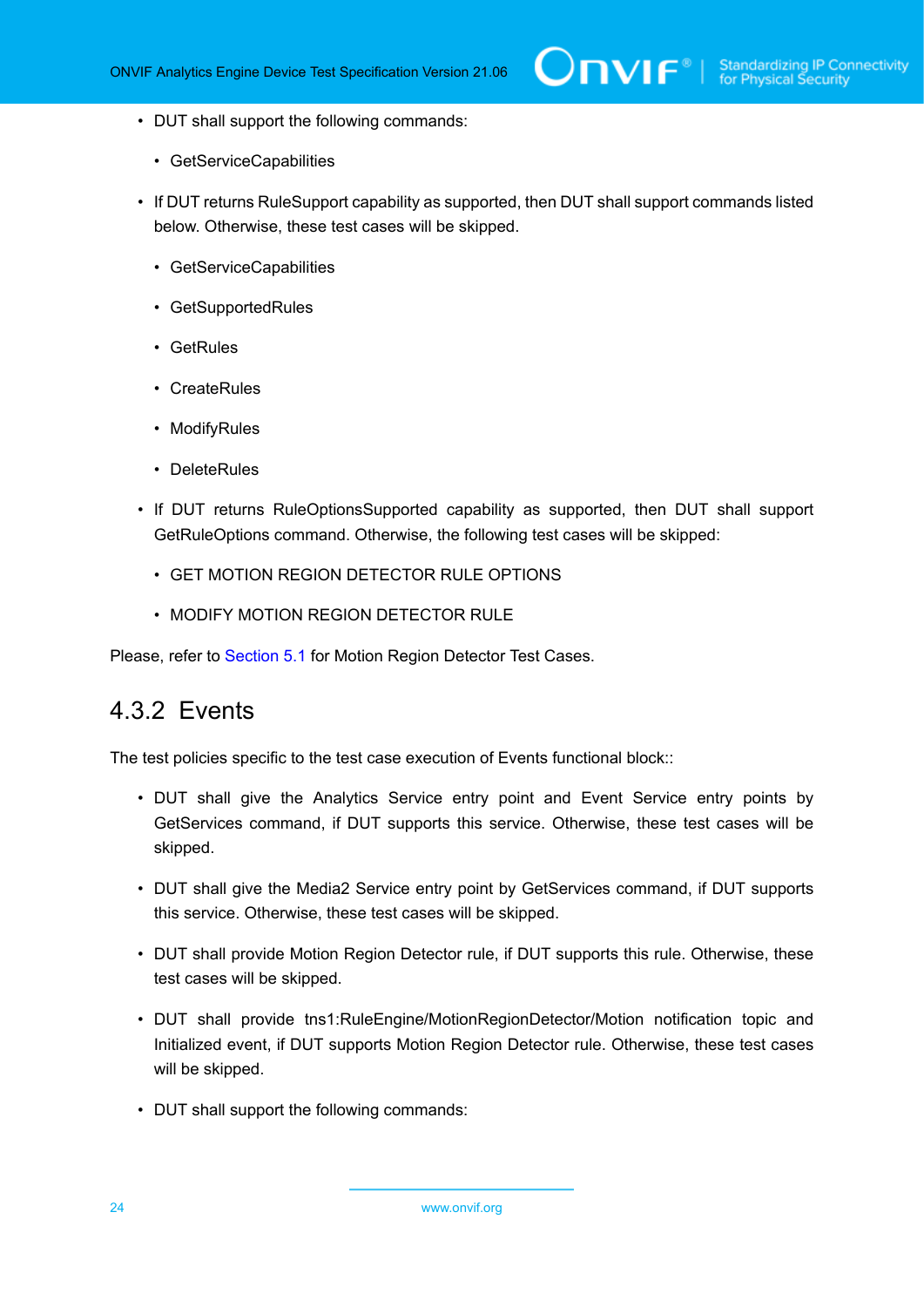- GetServiceCapabilities
- GetEventProperties
- CreatePullPointSubscription
- PullMessages
- Unsubscribe
- If DUT returns RuleSupport capability as supported, then DUT shall support commands listed below. Otherwise, these test cases will be skipped.
	- GetServiceCapabilities
	- GetSupportedRules
	- CreateRules
	- DeleteRules
- If DUT returns RuleOptionsSupported capability as supported, then DUT shall support GetRuleOptions command. Otherwise, these test cases will be skipped.

<span id="page-24-0"></span>Please, refer to [Section 5.2](#page-44-0) for Motion Region Detector Test Cases.

#### 4.3.3 Capabilities

The test policies specific to the test case execution of Capabilities functional block:

- DUT shall give the Analytics Service entry point by GetServices command, if DUT supports this service. Otherwise, these test cases will be skipped.
- DUT shall support the following commands:
	- GetServices
	- GetServiceCapabilities
- The following tests are performed
	- Getting capabilities with GetServiceCapabilities command
	- Getting capabilities with GetServices command

Please refer to [Section 5.3](#page-56-0) for Capabilities Test Cases.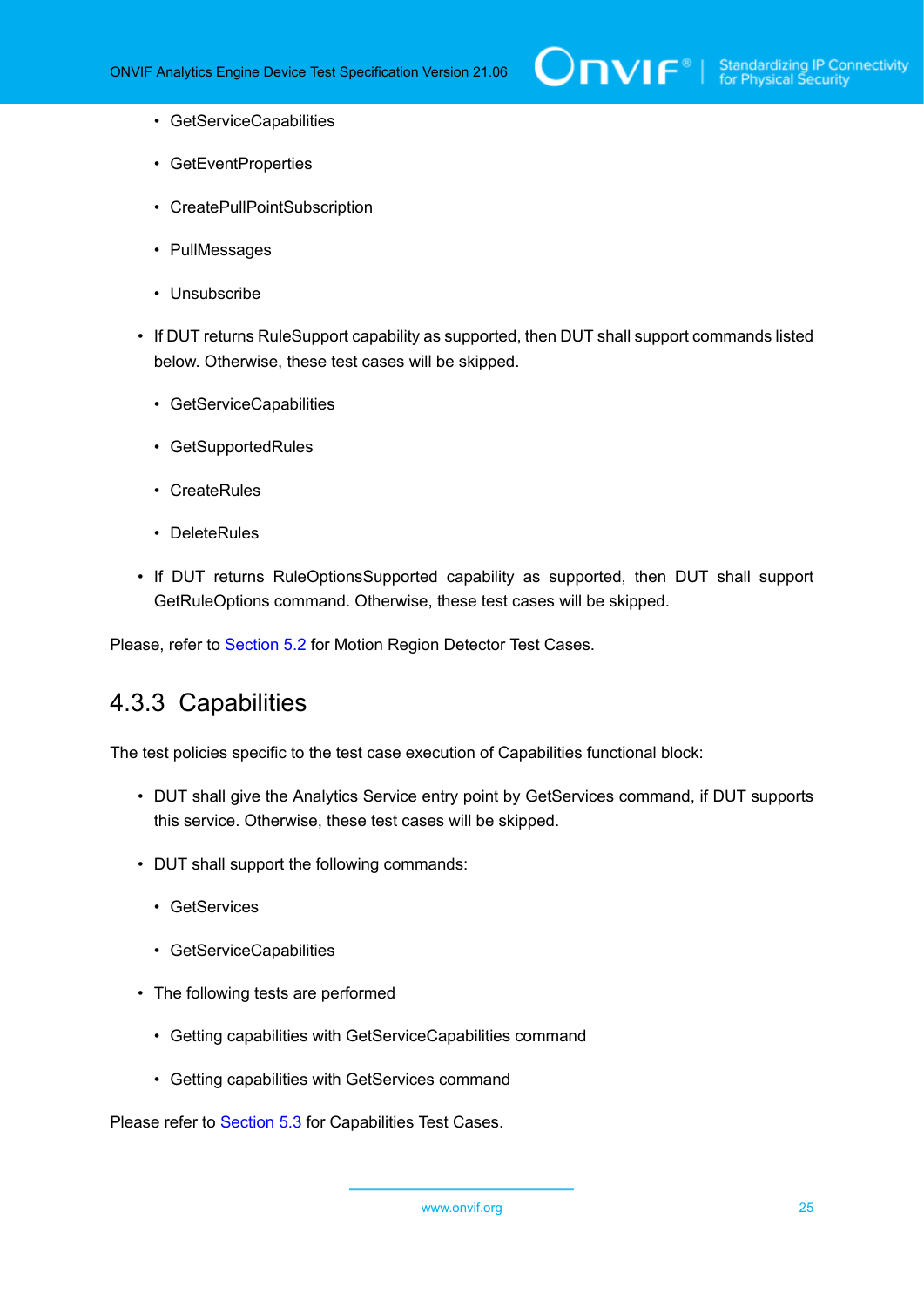### <span id="page-25-0"></span>4.3.4 Analytics Modules

The test policies specific to the test case execution of Analytics Modules functional block:

- DUT shall give the Analytics Service entry point by GetServices command, if DUT supports this service. Otherwise, these test cases will be skipped.
- DUT shall support the following commands:
	- GetSupportedAnalyticsModules
	- GetAnalyticsModules
	- GetAnalyticsModuleOptions
	- GetSupportedMetadata
	- CreateAnalyticsModules
	- DeleteAnalyticsModules
	- ModifyAnalyticsModules
- Additionally, DUT shall support the following commands which will be used as supplementary during the testing:
	- GetServices
- DUT shall return all supported analytics modules in GetSupportedAnalyticsModulesResponse response for the video analytics configuration specified in GetSupportedAnalyticsModules request.
- If DUT supports Supported Metadata as indicated by the Capabilities.SupportedMetadata, then DUT shall support the following commands
	- GetSupportedMetadata
- DUT shall indicate maximum number of analytics modules through the maxInstances attribute in GetSupportedAnalyticsModulesResponse.
- DUT shall return unique names of the parameters for each supported analytics modules in GetSupportedAnalyticsModulesResponse response.
- DUT shall return unique names of the messages for each supported analytics modules in GetSupportedAnalyticsModulesResponse response.
- DUT shall return valid parent topic value for each supported analytics modules in GetSupportedAnalyticsModulesResponse response.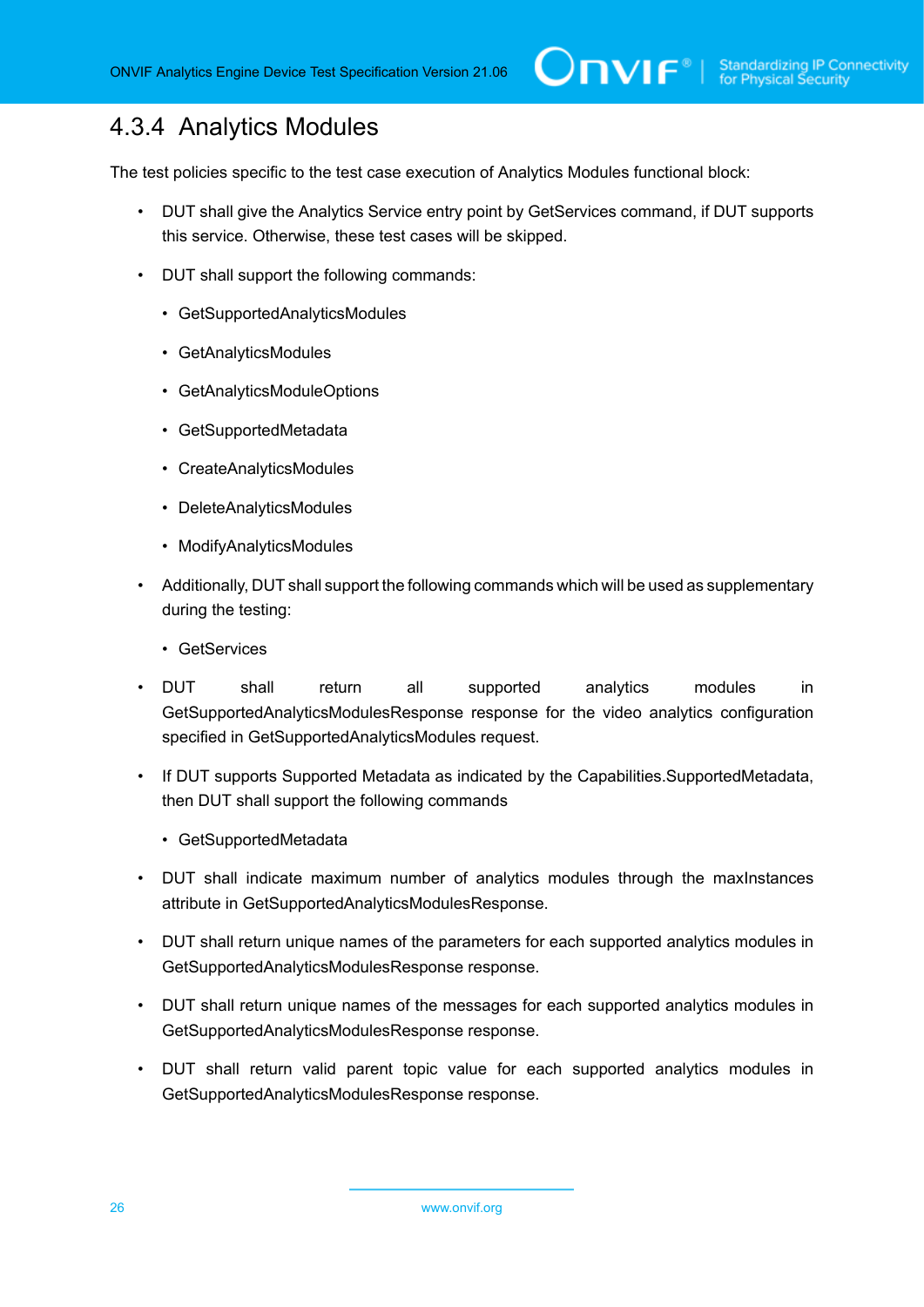- DUT shall return all configured analytics modules in GetAnalyticsModulesResponse response for the video analytics configuration specified in GetAnalyticsModules request.
- DUT shall return all analytics modules, which marked as fixed in GetSupportedAnalyticsModulesResponse response, in GetAnalyticsModulesResponse response for the video analytics configuration specified in GetAnalyticsModules request.
- If DUT shall return configured analytics modules in GetAnalyticsModulesResponse response whith the structure defined in GetSupportedAnalyticsModulesResponse response for the corresponding analytics module type.
- If DUT supports receiving of analitics module options as indicated by AnalyticsModuleOptionsSupported capability:
	- DUT shall return options for all parameters of all supported analytics modules in GetAnalyticsModuleOptionsResponse response for the video analytics configuration specified in GetAnalyticsModuleOptions request, if Type is skipped.
	- DUT shall return options for all parameters in GetAnalyticsModuleOptionsResponse response for the video analytics configuration and supported analytics module specified in GetAnalyticsModuleOptions request.
	- DUT shall not return RuleType for any option in GetAnalyticsModuleOptionsResponse response.
- The following tests are performed:
	- Receiving of supported analytics modules for each video analytics configuration.
	- Receiving of all configured analytics modules for each video analytics configuration.
	- Verifying of consistency between configured analytics modules and supported analytics modules description.
	- If DUT supports receiving of analitics module options as indicated by AnalyticsModuleOptionsSupported capability:
		- Receiving of all analytics module options for each video analytics configuration.
		- Receiving of analytics module options for specified analytics module type for each video analytics configuration.
		- Verifying of consistency between analytics module options and supported analytics modules description.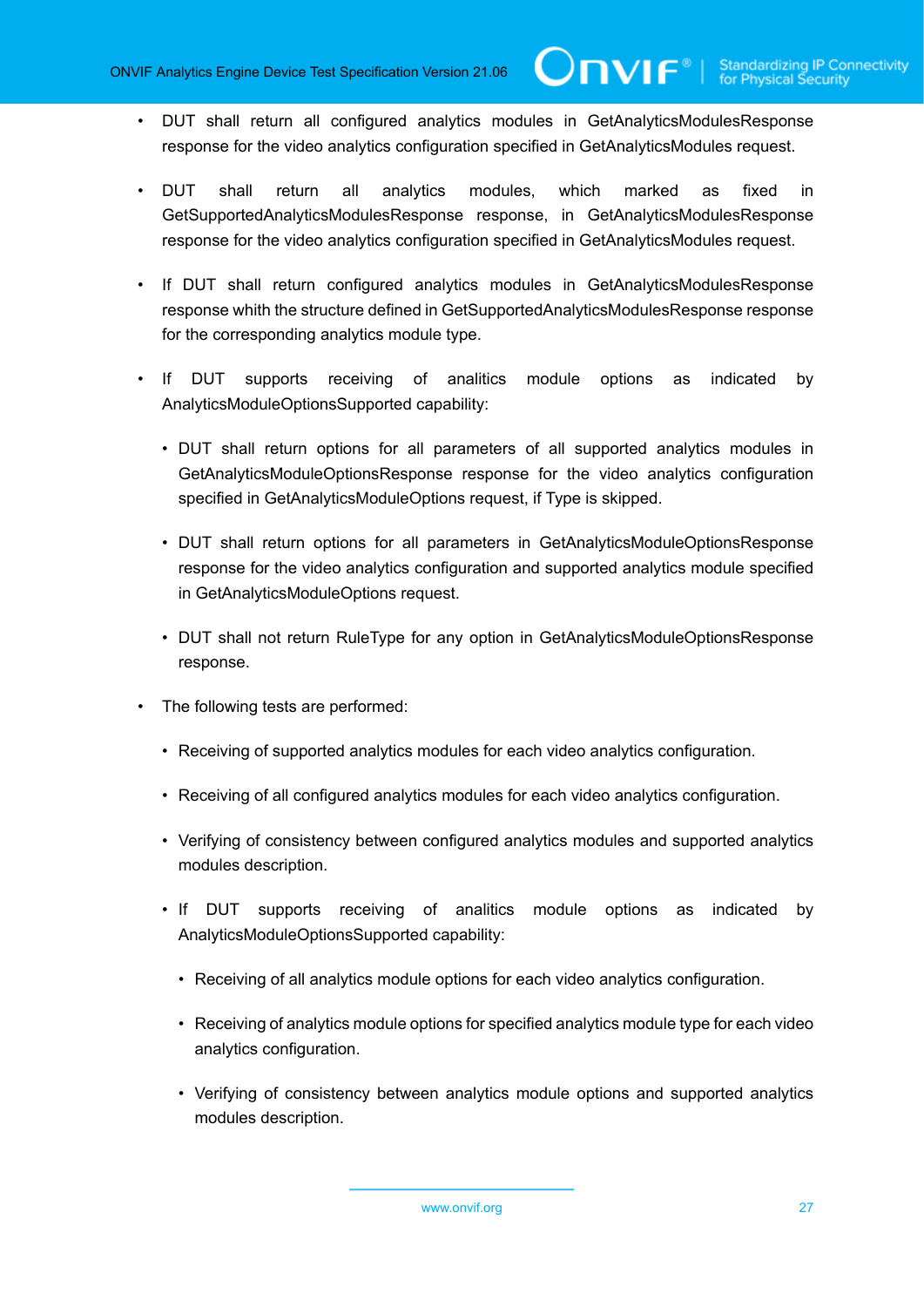• If DUT supports receiving of supported metadata as indicated by SupportedMetadata capability:

 $\square$ nvif ${}^*$ l

• Receiving of supported metadata for each installed module type.

<span id="page-27-0"></span>Please refer to [Section 5.4](#page-59-0) for Analytics Modules Test Cases.

#### 4.3.5 Scene Elements

The test policies specific to the test case execution of Capabilities functional block:

- DUT shall give the Analytics Service entry point by GetServices command, if DUT supports this service. Otherwise, these test cases will be skipped.
- If DUT supports Supported Metadata as indicated by the Capabilities.SupportedMetadata, then DUT shall support the following commands
	- GetSupportedMetadata
- The following tests are performed
	- Getting supported metadata with GetSupportedMetadata command;
	- Check that sum of Likelihood of Object is not greater than 1;
	- Check Vehicle Information Descriptor in Supported Metadata;
	- Check Geo Location Metadata in Supported Metadata;
	- Check Human Face Descriptor in Supported Metadata;
	- Check Human Body Descriptor in Supported Metadata;
	- Check License Plate Information Descriptor in Supported Metadata;
	- Check Image Data in Supported Metadata;

<span id="page-27-1"></span>Please refer to [Section 5.5](#page-76-0) for Scene Elements Test Cases.

#### 4.3.6 Rules

The test policies specific to the test case execution of Rules functional block:

• DUT shall give the Analytics Service entry point by GetServices command, if DUT supports this service. Otherwise, these test cases will be skipped.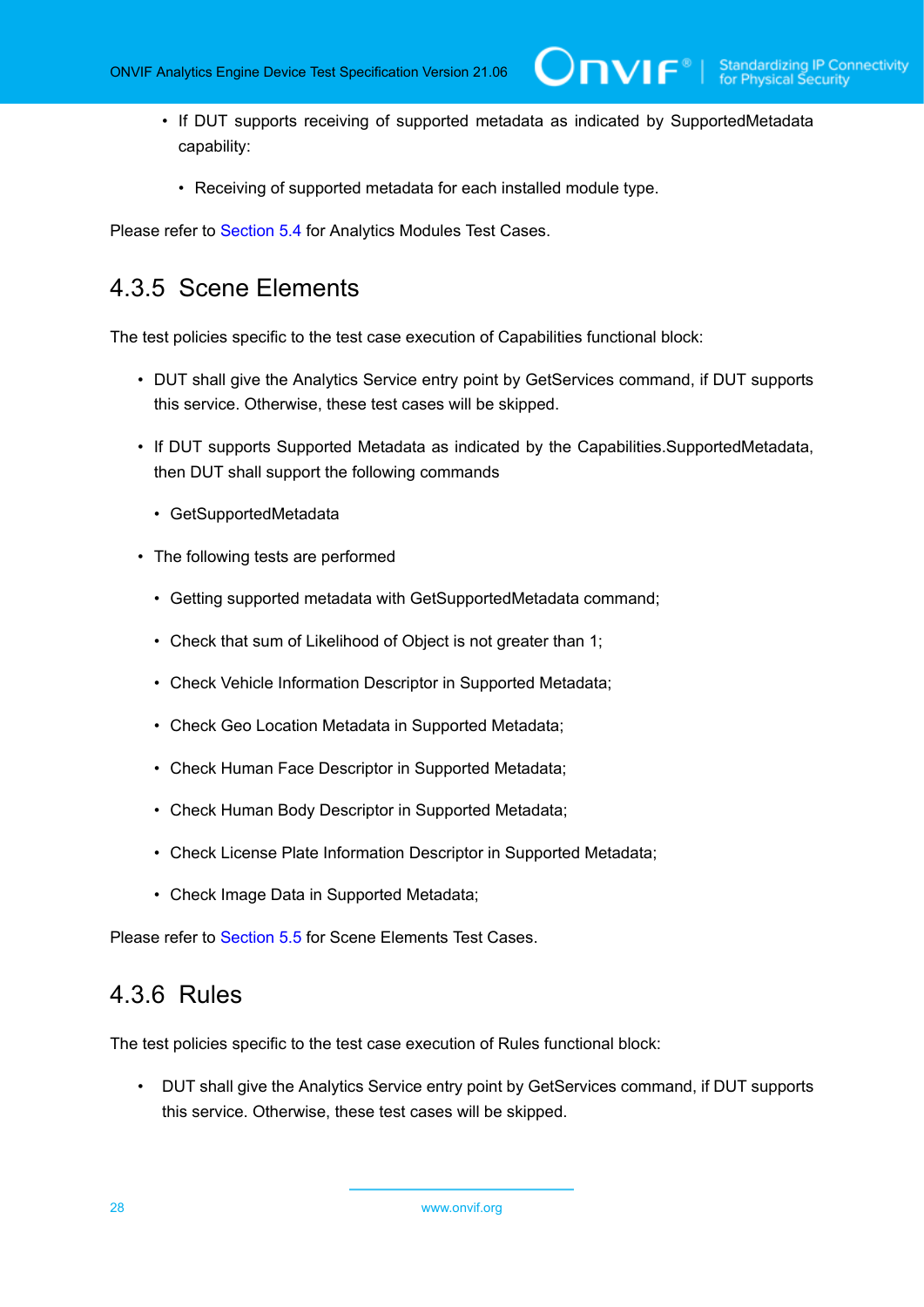- DUT shall give the Media2 Service entry point by GetServices command, if DUT supports this service. Otherwise, these test cases will be skipped.
- DUT shall support Rule Engine as defined by RuleSupport capability. Otherwise, these test cases will be skipped.
- DUT shall support Rule Options as defined by RuleOptionsSupported capability. Otherwise, th following test cases will be skipped:
	- [ANALYTICS-6-1-2](#page-85-0) (see Section 5.6.2)
- DUT shall supports Profile M. Otherwise, th following test cases will be skipped:
	- [ANALYTICS-6-1-4](#page-88-0) (see Section 5.6.4)
	- [ANALYTICS-6-1-5](#page-91-0) (see Section 5.6.5)
	- Section 5.6.6, "MODIFY RULES [\(PARAMETERS](#page-93-0) WITH OPTIONS)"
- DUT shall support the following commands:
	- GetSupportedRules
	- GetRules
	- GetRuleOptions
	- CreateRules
	- DeleteRules
	- ModifyRules
- DUT shall support the following commands if DUT supports Rule Options:
	- GetSupportedRules
	- GetRuleOptions
- Additionally, DUT shall support the following commands which will be used as supplementary during the testing:
	- GetServices
	- GetAnalyticsConfigurations
- DUT shall return all supported rules in GetSupportedRulesResponse response for the video analytics configuration specified in GetSupportedRules request.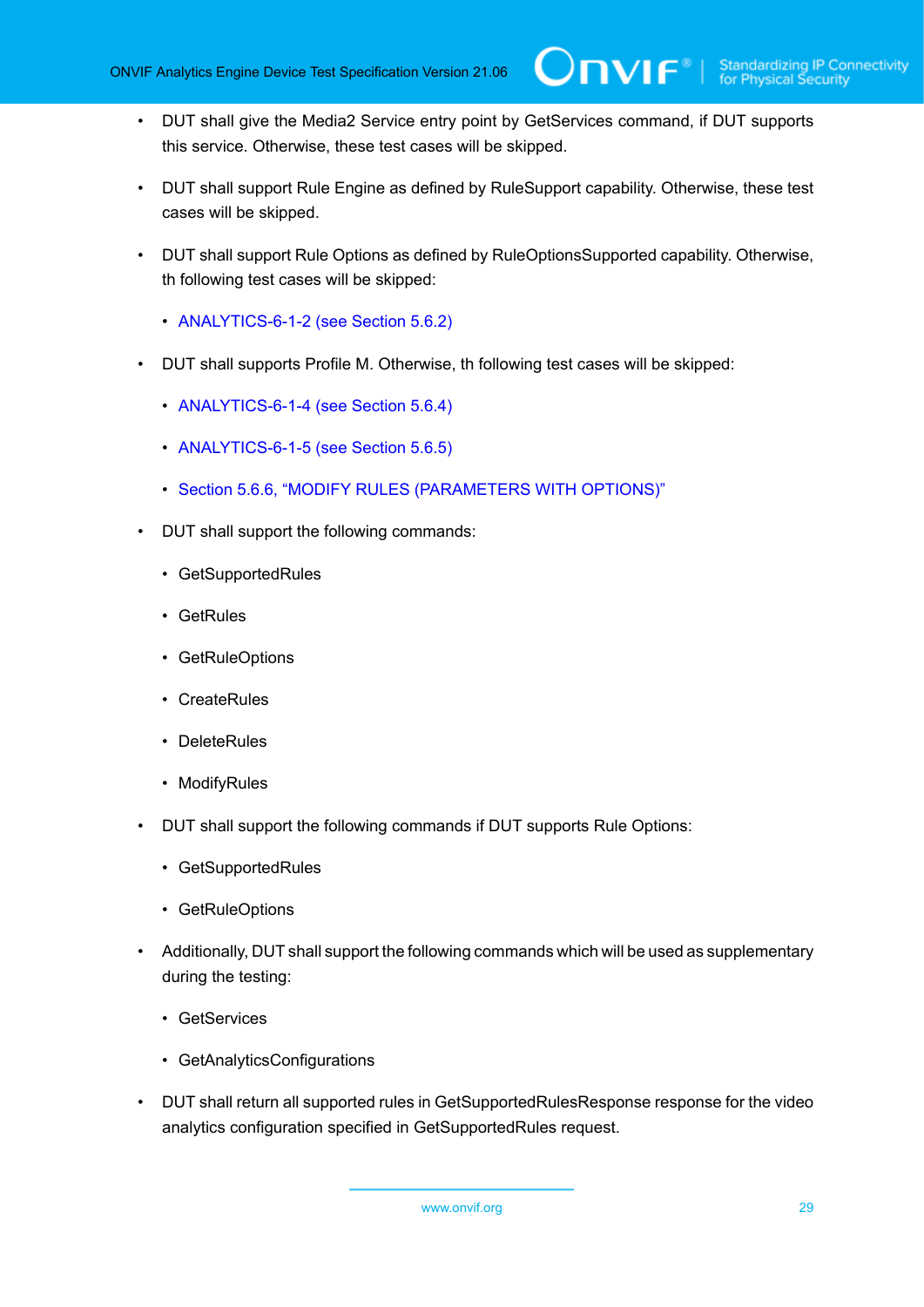$\mathbf{V}$ 

- DUT shall indicate maximum number of rules with the same type through the maxInstances attribute in GetSupportedRulesResponse.
- DUT shall indicate maximum number of rules through the Limit attribute in GetSupportedRulesResponse if there is such limitation.
- DUT shall return unique names of the parameters for each supported rules in GetSupportedRulesResponse response.
- DUT shall return unique names of the messages for each supported rules in GetSupportedRulesResponse response.
- DUT shall return valid parent topic value for each supported rules in GetSupportedRulesResponse response.
- DUT shall return all configured rules in GetRulesResponse response for the video analytics configuration specified in GetRules request.
- DUT shall return all rules, which marked as fixed in GetSupportedRulesResponse response, in GetRulesResponse response for the video analytics configuration specified in GetRules request.
- DUT shall return configured rules in GetRulesResponse response whith the structure defined in GetSupportedRulesResponse response for the corresponding rule type.
- If DUT supports receiving of rule options as indicated by RuleOptionsSupported capability:
	- DUT shall return options for all parameters, for which options is defined, of all supported rules in GetRuleOptionsResponse response for the video analytics configuration specified in GetRuleOptions request, if Type is skipped.
	- DUT shall return options for all parameters, for which options is defined, in GetRuleOptionsResponse response for the video analytics configuration and supported rule specified in GetRuleOptions request.
	- DUT shall not return AnalyticsModule for any option in GetRuleOptionsResponse response.
- The DUT shall support creating of a rule if at least one non-fixed rule is supported.
- The DUT shall support deleting of a rule if at least one non-fixed rule is supported.
- The DUT shall support modifying of a rule.
- If DUT supports Profile M: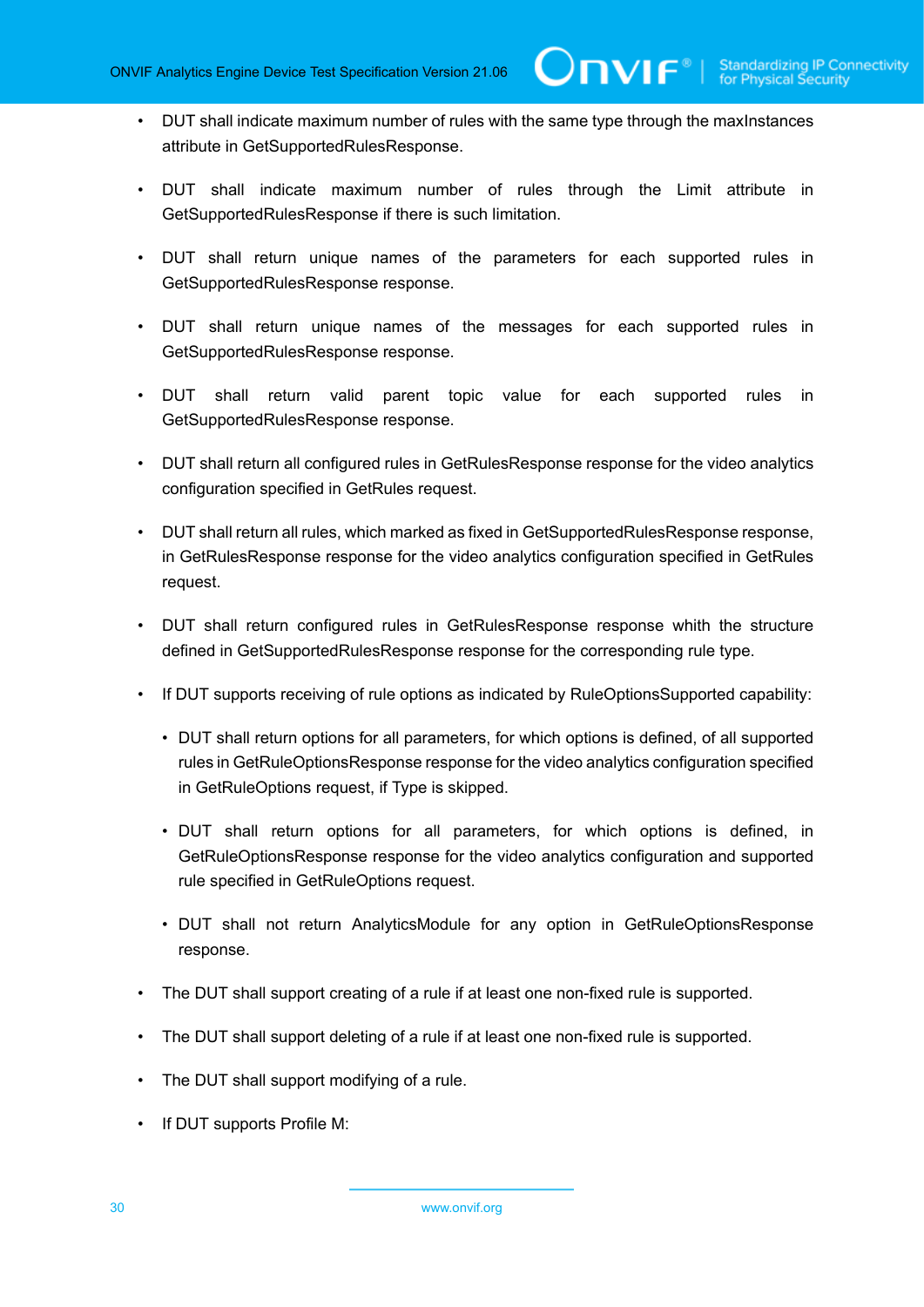• DUT shall support creating of a rule with default parameters values, if at least one nonfixed rule is supported, if empty Parameters list was specified in CreateRules request.

 $\mathsf{Dnv}$ ı $\mathsf{F}^\circ$ l

- DUT shall support modifying of a rule with default parameters values, if empty Parameters list was specified in ModifyRules request.
- The following tests are performed:
	- Receiving of supported rules for each video analytics configuration.
	- Receiving of all configured rules for each video analytics configuration.
	- Verifying of consistency between configured rules and supported rules description.
	- If DUT supports receiving of rule options as indicated by RuleOptionsSupported capability:
		- Receiving of all rule options for each video analytics configuration.
		- Receiving of rule options for specified rule type for each video analytics configuration.
		- Verifying of consistency between rule options and supported rules description.
	- If DUT supports Profile M:
		- Creating a rule with CreateRules command with empty Parameters list.
		- Modifying a rule with ModifyRules command with empty Parameters list.
		- Deleting a rule with DeleteRules command.

<span id="page-30-0"></span>Please refer to [Section 5.6](#page-83-0) for Rules Test Cases.

### 4.3.7 Face Recognition Rule

The test policies specific to the test case execution of Face Recognition functional block:

- DUT shall give the Analytics Service entry point by GetServices command, if DUT supports this service. Otherwise, these test cases will be skipped.
- DUT shall give the Media2 Service entry point by GetServices command, if DUT supports this service. Otherwise, these test cases will be skipped.
- DUT shall provide Face Recognition rule, if DUT supports this rule. Otherwise, these test cases will be skipped.
- DUT shall support the following commands: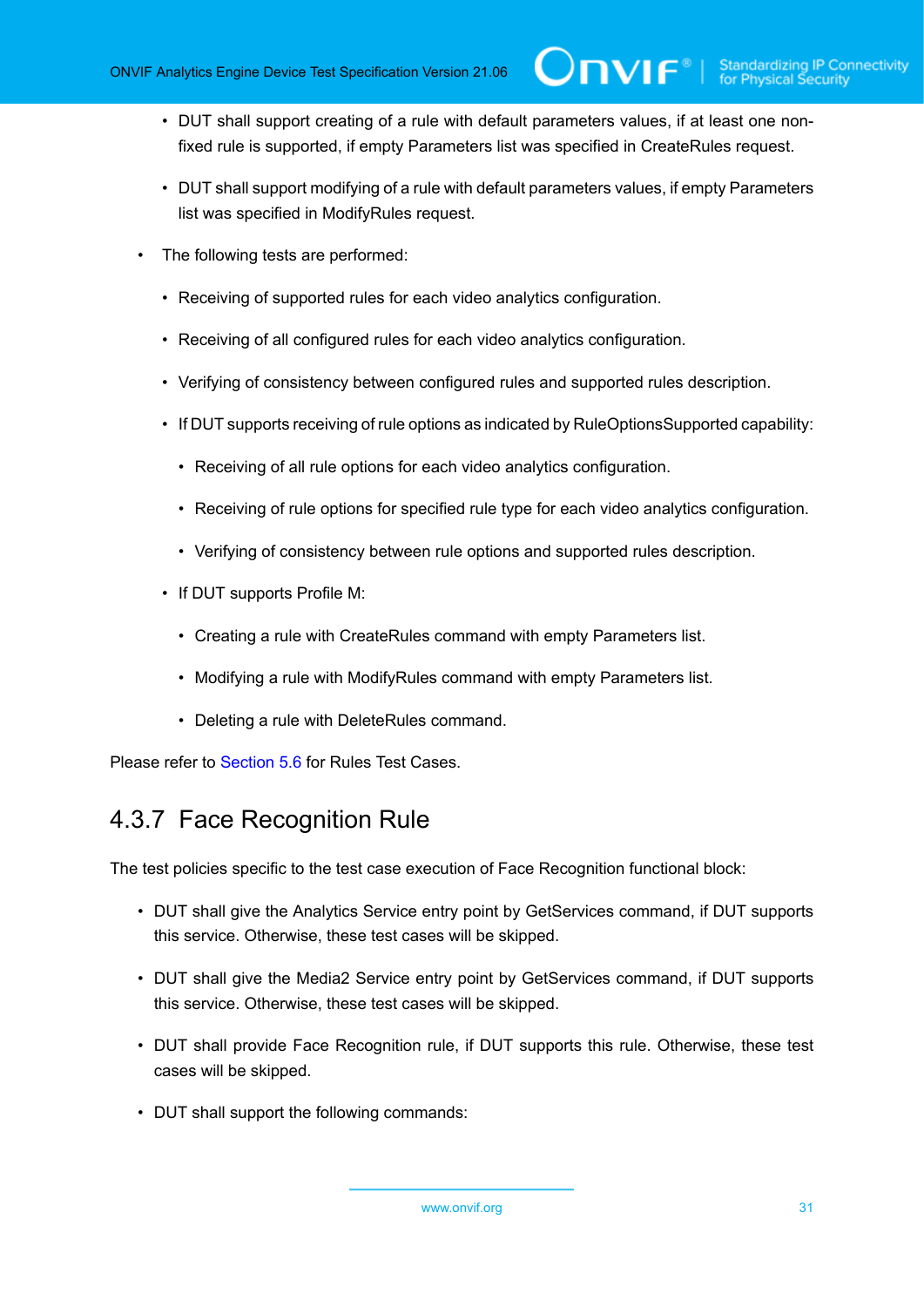- GetServiceCapabilities
- If DUT returns RuleSupport capability as supported, then DUT shall support commands listed below. Otherwise, these test cases will be skipped.
	- GetServiceCapabilities
	- GetSupportedRules
- If DUT returns RuleOptionsSupported capability as supported, then DUT shall support GetRuleOptions.
- The following tests are performed:
	- Receiving of Face Recognition rule description for each video analytics configuration that supports this rule.
	- If DUT supports receiving of rule options as indicated by RuleOptionsSupported capability:
		- Receiving of Face Recognition rule options for each video analytics configuration that supports this rule.

<span id="page-31-0"></span>Please, refer to [Section 5.7](#page-98-0) for Face Recognition Rule Test Cases.

### 4.3.8 License Plate Recognition Rule

The test policies specific to the test case execution of License Plate Recognition functional block:

- DUT shall give the Analytics Service entry point by GetServices command, if DUT supports this service. Otherwise, these test cases will be skipped.
- DUT shall give the Media2 Service entry point by GetServices command, if DUT supports this service. Otherwise, these test cases will be skipped.
- DUT shall provide License Plate Recognition rule, if DUT supports this rule. Otherwise, these test cases will be skipped.
- DUT shall support the following commands:
	- GetServiceCapabilities
- If DUT returns RuleSupport capability as supported, then DUT shall support commands listed below. Otherwise, these test cases will be skipped.
	- GetServiceCapabilities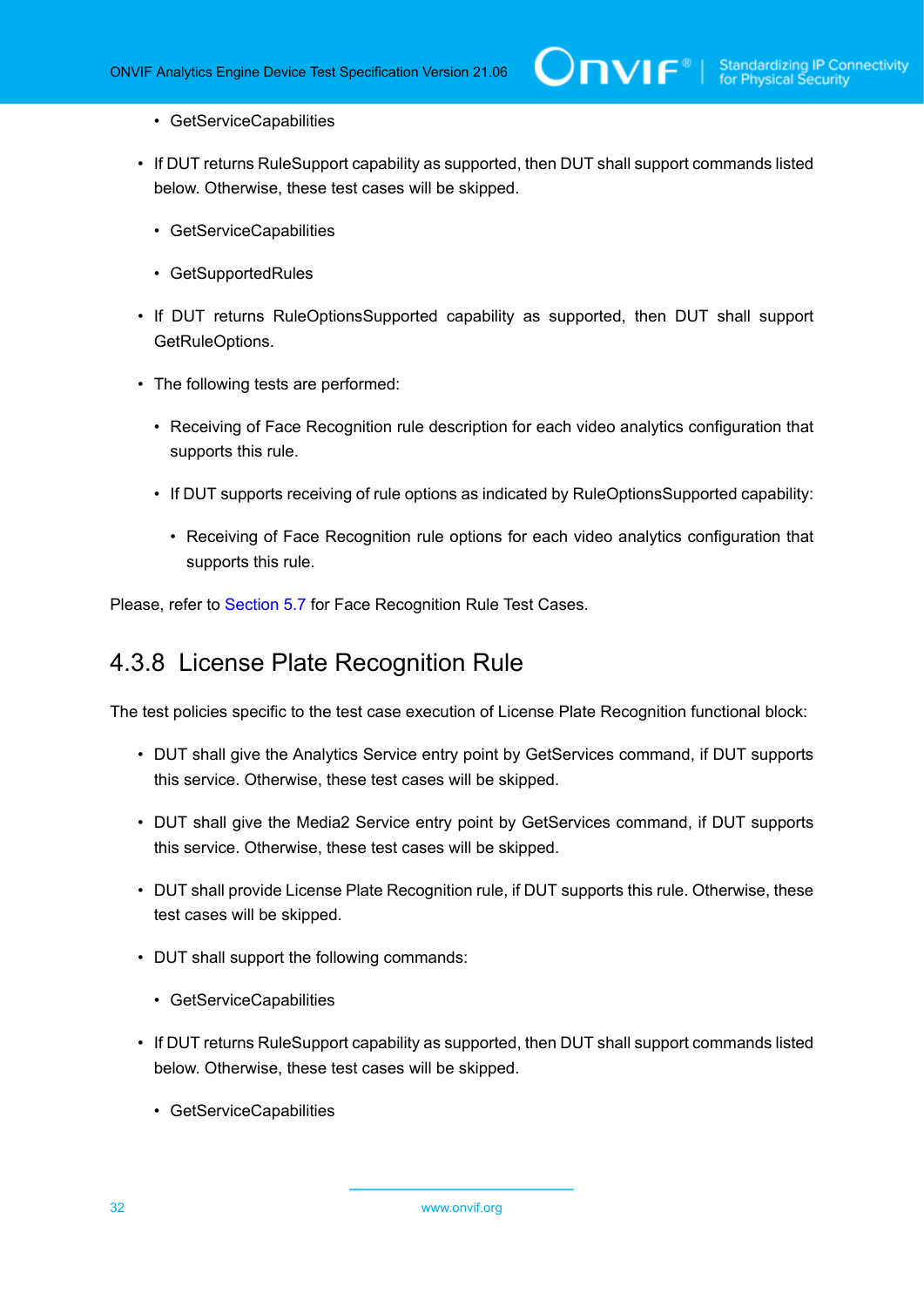• GetSupportedRules

• If DUT returns RuleOptionsSupported capability as supported, then DUT shall support GetRuleOptions.

 $\mathsf{D}\mathsf{N}\mathsf{H}^*$ l

- The following tests are performed:
	- Receiving of License Plate Recognition rule description for each video analytics configuration that supports this rule.
	- If DUT supports receiving of rule options as indicated by RuleOptionsSupported capability:
		- Receiving of License Plate Recognition rule options for each video analytics configuration that supports this rule.

Please, refer to [Section 5.8](#page-102-0) for License Plate Recognition Rule Test Cases.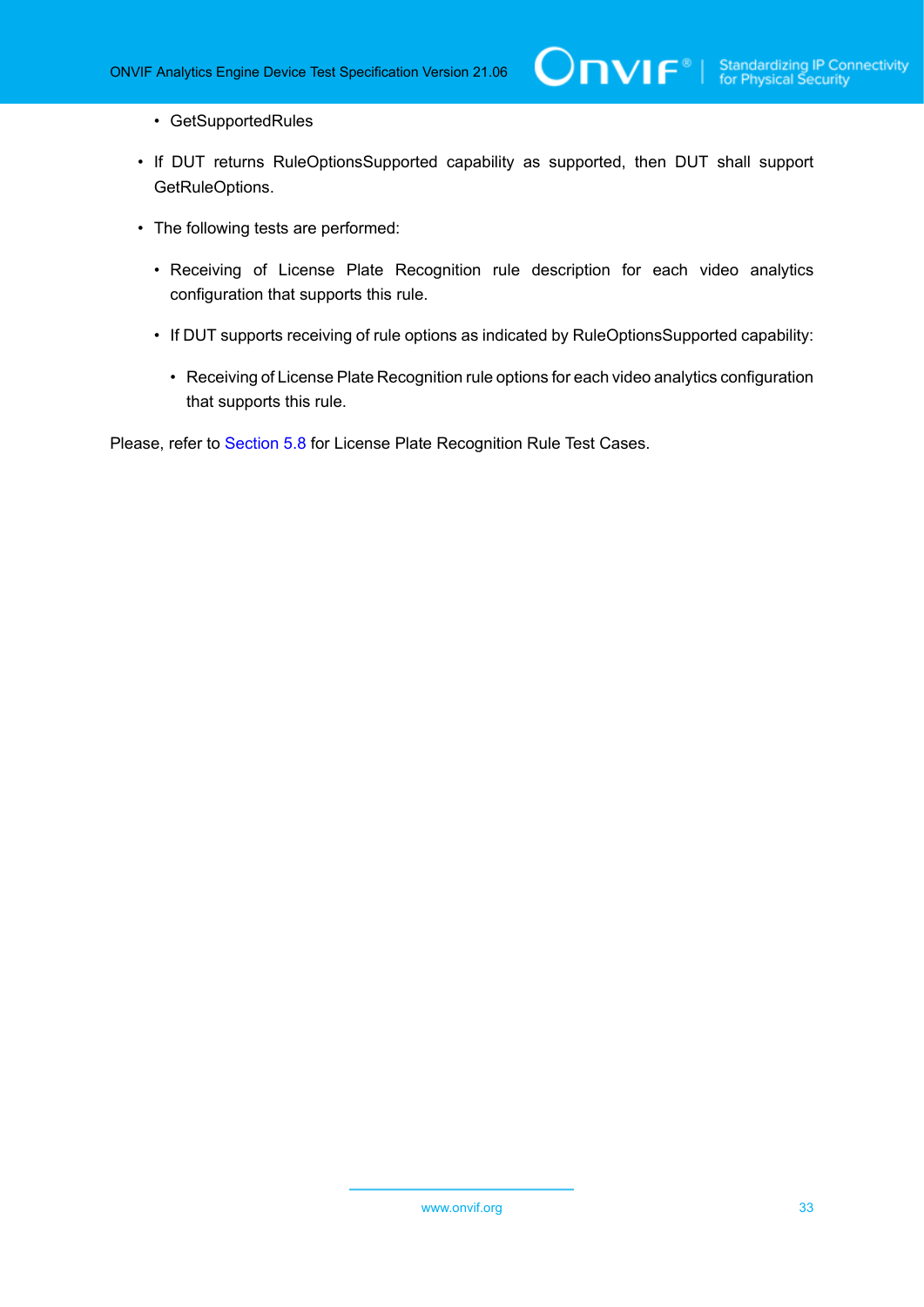# <span id="page-33-0"></span>**5 Analytics Engine**

#### <span id="page-33-1"></span>5.1 Motion Region Detector

# <span id="page-33-2"></span>5.1.1 GET SUPPORTED RULES (MOTION REGION DETECTOR)

**Test Case ID:** ANALYTICS-1-1-1

**Specification Coverage:** Get Supported rules (ONVIF Analytics Service Spec), Motion Region Detector (ONVIF Analytics Service Spec)

**Feature Under Test:** GetSupportedRules, RuleDescription for tt:MotionRegionDetector

**WSDL Reference:** analytics.wsdl, media2.wsdl

**Test Purpose:** To verify that device includes tt:MotionRegionDetector in GetSupportedRulesResponse. To verify structure of Motion Region Detector.

**Pre-Requisite:** Analytics Service is received from the DUT. Media2 Service is received from the DUT. Rule Engine is supported by the Device as indicated by the RuleSupport capabilities. Motion Region Detector Rule is supported by the DUT.

**Test Configuration:** ONVIF Client and DUT

#### **Test Procedure:**

- 1. Start an ONVIF Client.
- 2. Start the DUT.
- 3. ONVIF Client retrieves a list of Analytics Configurations by following the procedure mentioned in [Annex A.1](#page-112-1) with the following input and output parameters
	- out *analyticsConfList* a list of Analytics configurations
- <span id="page-33-3"></span>4. For each Analytics Configuration *analyticsConf* in *analyticsConfList* repeat the following steps:
	- 4.1. ONVIF Client invokes **GetSupportedRules** request with parameters
		- ConfigurationToken := *analyticsConf*.@token
	- 4.2. DUT responds with **GetSupportedRulesResponse** message with parameters
		- SupportedRules =: *supportedRules*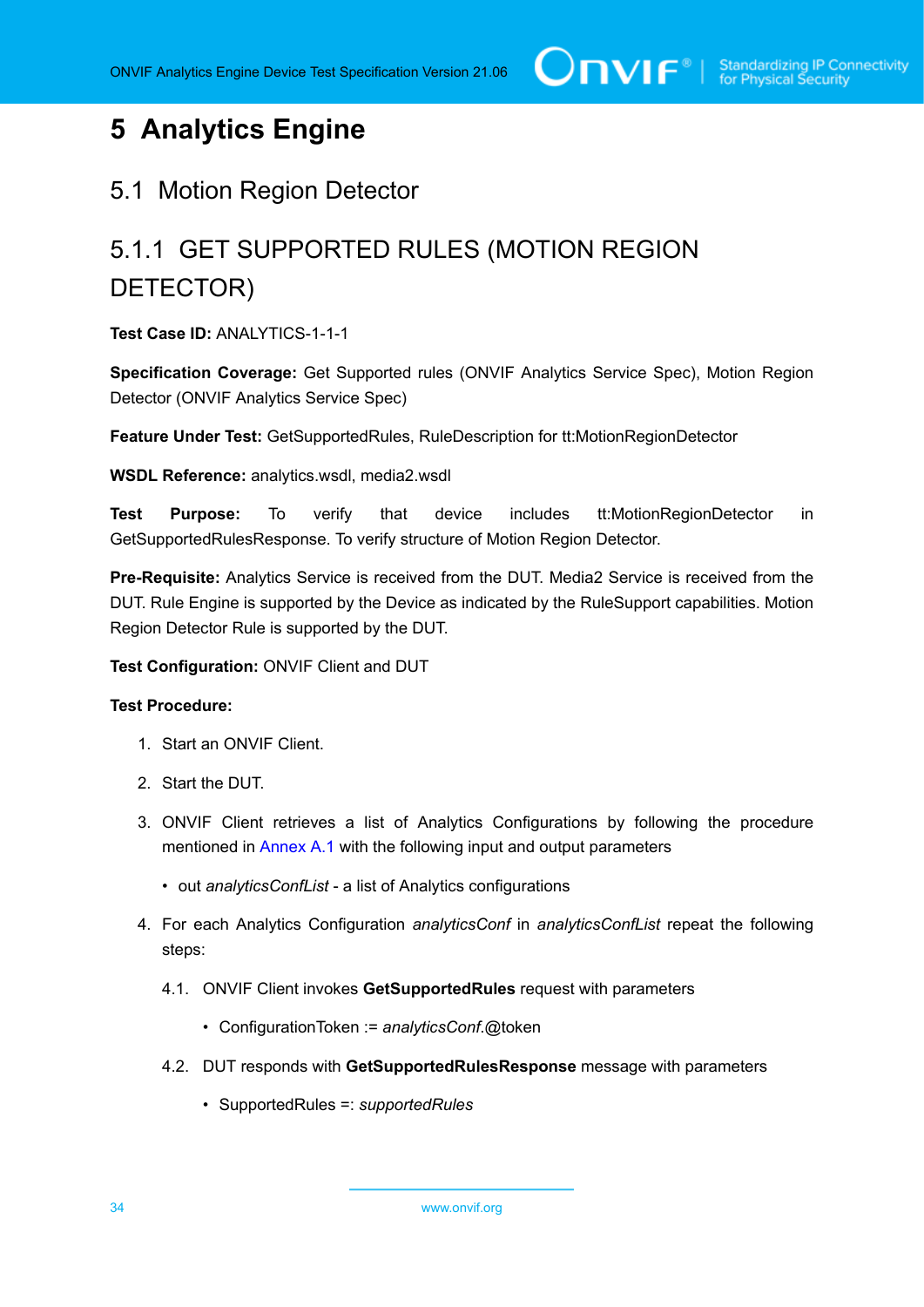- 4.3. If *supportedRules* contains RuleDescription element (*motionRegionDetectorRuleDescription*) with Name value is equal to **tt:MotionRegionDetector**:
	- 4.3.1. If *motionRegionDetectorRuleDescription* does not have maxInstances attribute, FAIL the test and skip other steps.

 $\mathbf{V}$ 

- 4.3.2. If *motionRegionDetectorRuleDescription* does not have Parameters.ElementItemDescription element with Name attribute value is equal to "MotionRegion", FAIL the test and skip other steps.
- 4.3.3. If Type attribute value is not equal to "axt:MotionRegionConfig" for *motionRegionDetectorRuleDescription*.Parameters.ElementItemDescription with Name attribute value is equal to "MotionRegion", FAIL the test and skip other steps.
- 4.3.4. If *motionRegionDetectorRuleDescription* does not have Messages.Source.SimpleItemDescription element with Name attribute value is equal to "VideoSource", FAIL the test and skip other steps.
- 4.3.5. If Type attribute value is not equal to "tt:ReferenceToken" for *motionRegionDetectorRuleDescription*.Messages.Source.SimpleItemDescription with Name attribute value is equal to "VideoSource", FAIL the test and skip other steps.
- 4.3.6. If *motionRegionDetectorRuleDescription* does not have Messages.Source.SimpleItemDescription element with Name attribute value is equal to "RuleName", FAIL the test and skip other steps.
- 4.3.7. If Type attribute value is not equal to "xs:string" for *motionRegionDetectorRuleDescription*.Messages.Source.SimpleItemDescription with Name attribute value is equal to "RuleName", FAIL the test and skip other steps.
- 4.3.8. If *motionRegionDetectorRuleDescription* does not have Messages.Data.SimpleItemDescription element with Name attribute value is equal to "State", FAIL the test and skip other steps.
- 4.3.9. If Type attribute value is not equal to "xs:boolean" for *motionRegionDetectorRuleDescription*.Messages.Data.SimpleItemDescription with Name attribute value is equal to "State", FAIL the test and skip other steps.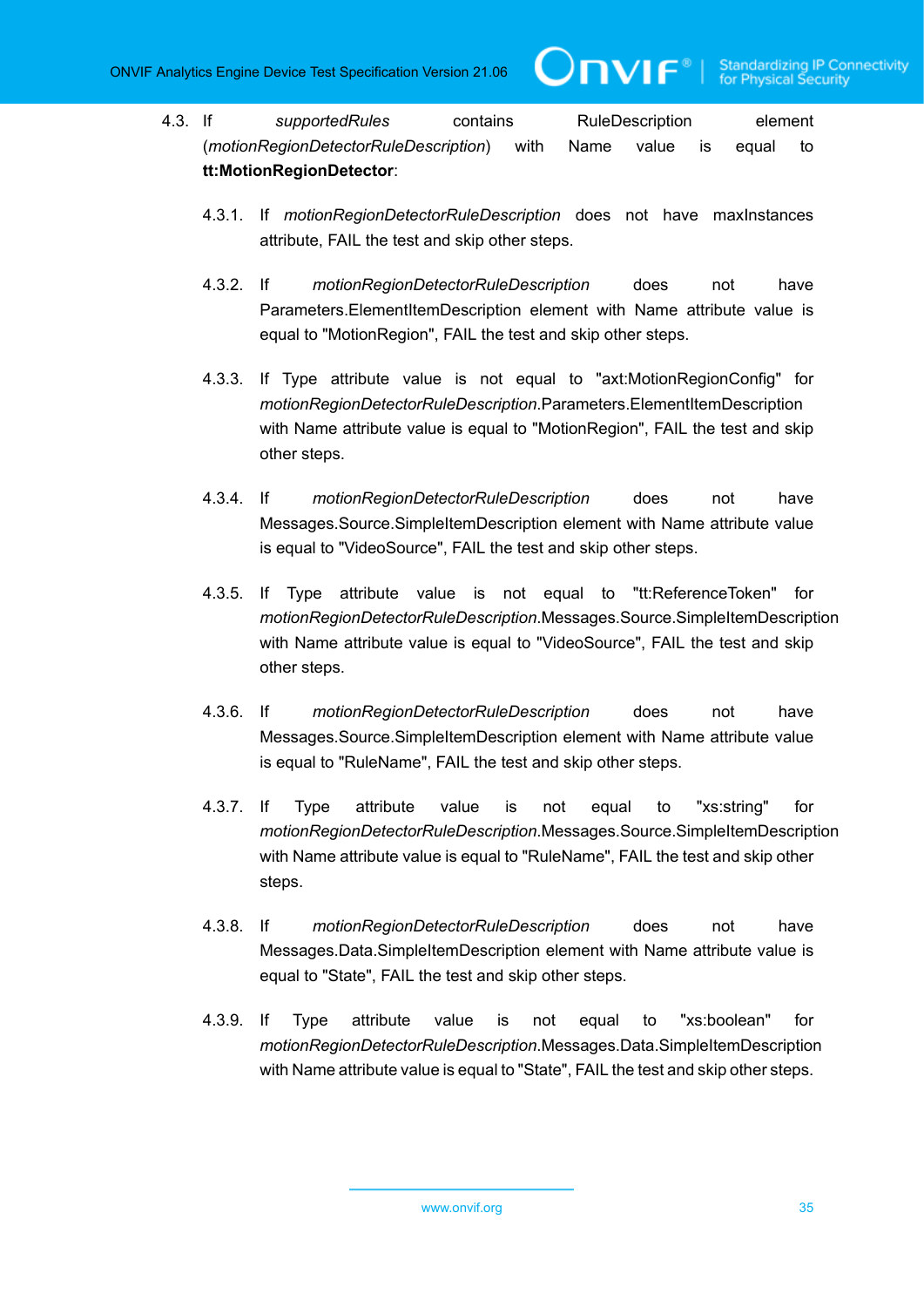4.3.10. If Messages.ParentTopic value is not equal to "tns1:RuleEngine/MotionRegionDetector/Motion" for Messages with Source.SimpleItemDescription.Name value is equal to VideoSource and with Source.SimpleItemDescription.Name value is equal to RuleName, FAIL the test and skip other steps.

**IVIF**®

5. If there was no RuleDescription element with Name value is equal to **tt:MotionRegionDetector** in at least one *supportedRules* at step [4.2 \[34\],](#page-33-3) FAIL the test.

#### **Test Result:**

#### **PASS –**

• DUT passes all assertions.

#### **FAIL –**

• DUT did not send **GetSupportedRulesResponse** message.

### <span id="page-35-0"></span>5.1.2 GET MOTION REGION DETECTOR RULE OPTIONS

#### **Test Case ID:** ANALYTICS-1-1-2

**Specification Coverage:** Get Rule Options (ONVIF Analytics Service Spec), Motion Region Detector (ONVIF Analytics Service Spec)

**Feature Under Test:** GetRuleOptions, MotionRegionConfigOptions

**WSDL Reference:** analytics.wsdl, media2.wsdl

**Test Purpose:** To verify retrieving of MotionRegionConfigOptions by GetRuleOptions operation.

**Pre-Requisite:** Analytics Service is received from the DUT. Media2 Service is received from the DUT. Rule Engine is supported by the Device as indicated by the RuleSupport capabilities, Rule Options is supported by the Device as indicated by the RuleOptionsSupported capabilities. Motion Region Detector Rule is supported by the DUT.

#### **Test Configuration:** ONVIF Client and DUT

#### **Test Procedure:**

- 1. Start an ONVIF Client.
- 2. Start the DUT.
- 3. ONVIF Client retrieves a list of Analytics Configurations that supports tt:MotionRegionDetector type by following the procedure mentioned in [Annex A.2](#page-112-2) with the following input and output parameters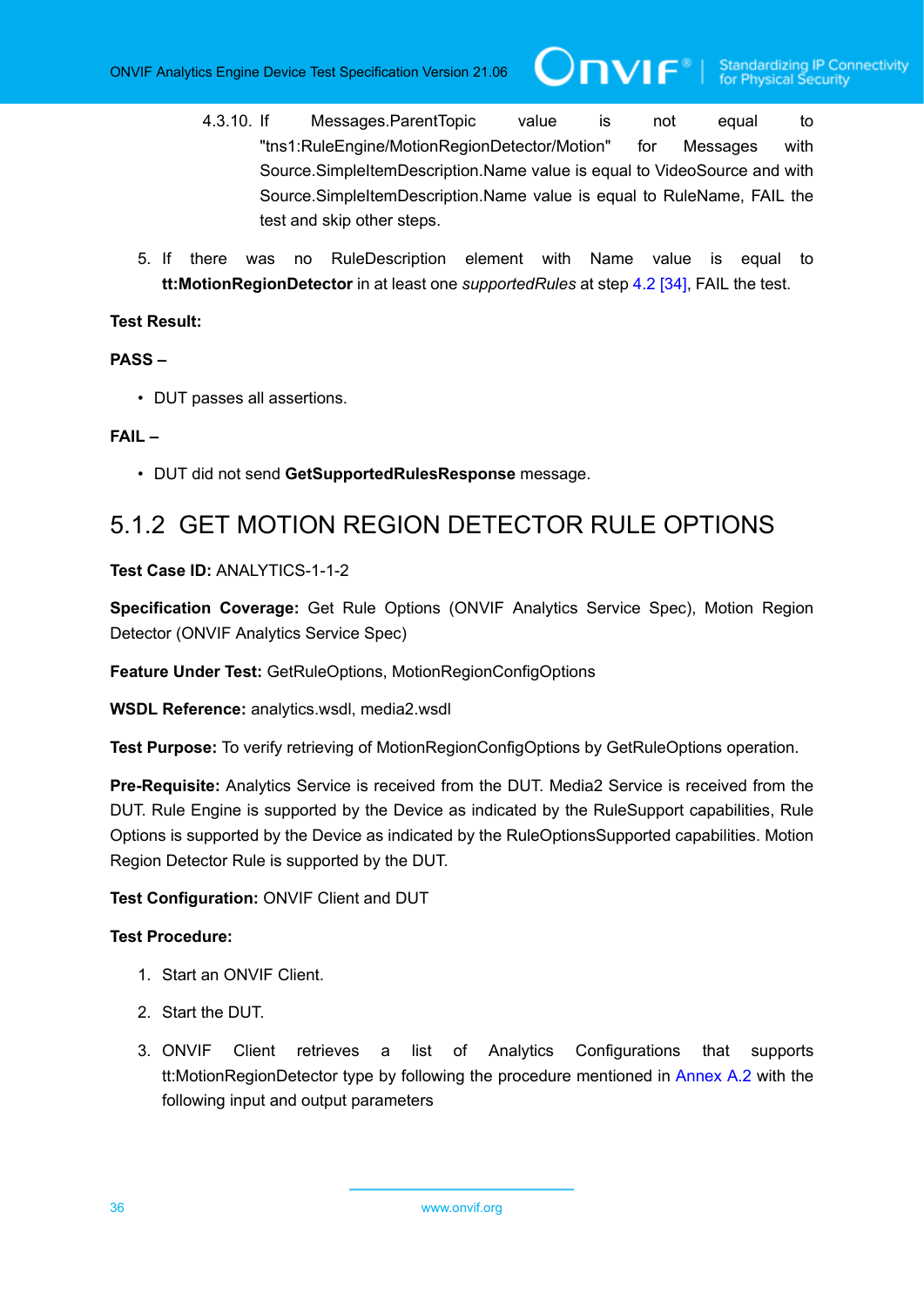- in **tt:MotionRegionDetector** rule type
- out *analyticsConfListWithSupportingOfMotionRegionDetector* a list of Analytics configurations
- 4. If *analyticsConfListWithSupportingOfMotionRegionDetector* is empty, FAIL the test and skip other steps.
- 5. For each Analytics Configuration *analyticsConf* in *analyticsConfListWithSupportingOfMotionRegionDetector* repeat the following steps:
	- 5.1. ONVIF Client invokes **GetRuleOptions** request with parameters
		- RuleType := tt:MotionRegionDetector
		- ConfigurationToken := *analyticsConf*.@token
	- 5.2. DUT responds with **GetRuleOptionsResponse** message with parameters
		- RuleOptions list =: *ruleOptionsList*
	- 5.3. If *ruleOptionsList* does not contain RuleOption with @Name = **MotionRegion** and with @Type = **axt:MotionRegionConfigOptions** (if @Type is present), FAIL the test and skip other steps.
	- 5.4. If RuleOption element with @Name = **MotionRegion** and with @Type = **axt:MotionRegionConfigOptions** (if @Type is present) does not contain **MotionRegionConfigOptions** element, FAIL the test and skip other steps.

# **PASS –**

• DUT passes all assertions.

# **FAIL –**

• DUT did not send **GetRuleOptionsResponse** message.

# 5.1.3 CREATE MOTION REGION DETECTOR RULE

**Test Case ID:** ANALYTICS-1-1-3

**Specification Coverage:** Create Rules (ONVIF Analytics Service Spec)

**Feature Under Test:** Create Rules

www.onvif.org 37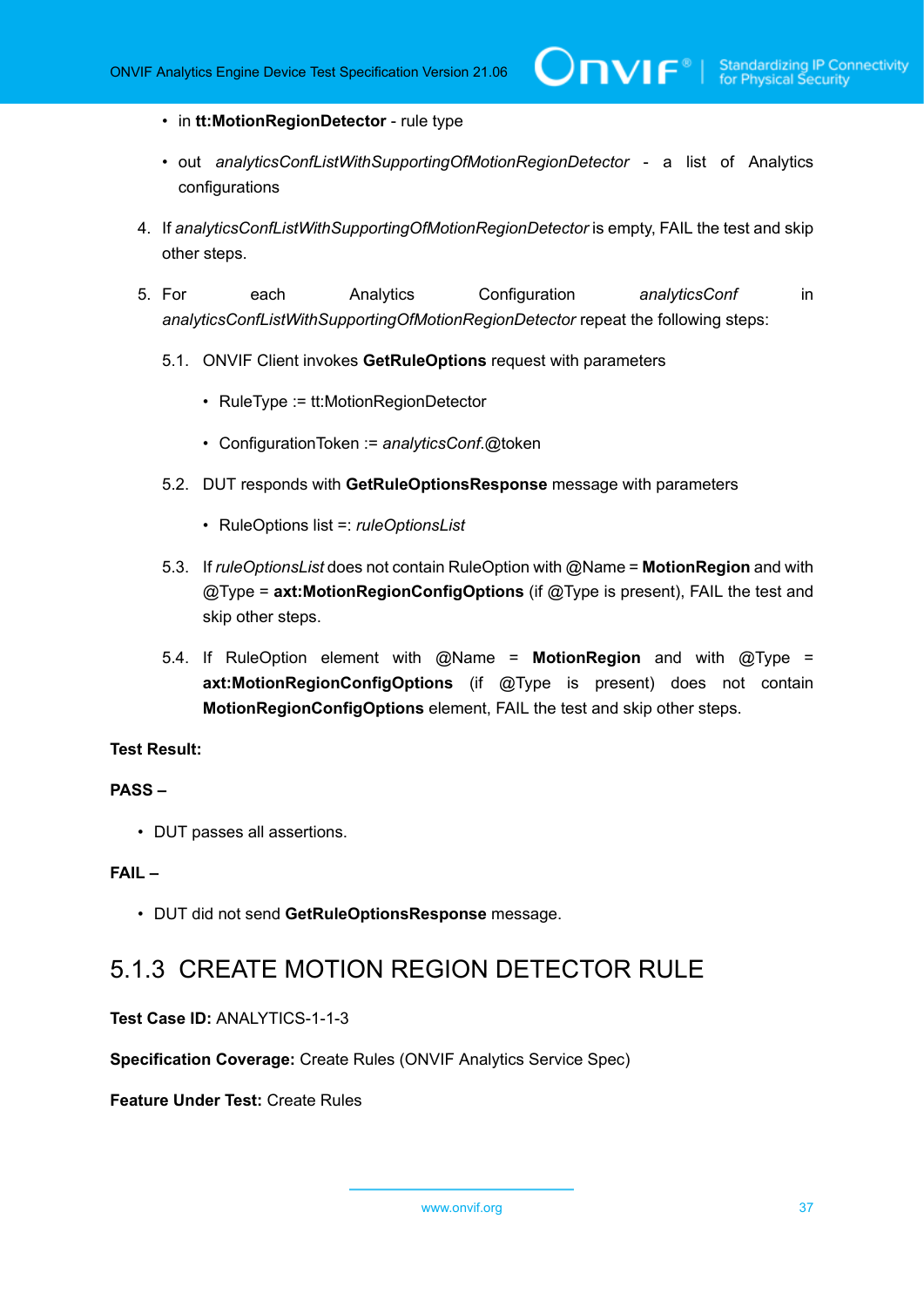#### **WSDL Reference:** analytics.wsdl, media2.wsdl

**Test Purpose:** To verify adding of Motion Region Detector Rule to an AnalyticsConfiguration by CreateRules operation.

**Pre-Requisite:** Analytics Service is received from the DUT. Media2 Service is received from the DUT. Rule Engine is supported by the DUT as indicated by the RuleSupport capabilities. Motion Region Detector Rule is supported by the DUT. Profile T is supported.

**Test Configuration:** ONVIF Client and DUT

- 1. Start an ONVIF Client.
- 2. Start the DUT.
- <span id="page-37-0"></span>3. ONVIF Client configures device for adding of new Motion Region Detector rule by following the procedure mentioned in [Annex A.34](#page-145-0) with the following input and output parameters
	- in "tt:MotionRegionDetector" Rule type
	- out *nonFixedRuleSupported* Indication of non-fixed FaceRecognition Rule support
	- out *analyticsToken* a token of Analytics Configuration
	- out *ruleDescription* a rule description
	- out *ruleToRestore* a rule to restore, if it was removed
	- out *profile* media profile with Analytics Configuration
- 4. If *nonFixedRuleSupported* = false, FAIL the test and skip other steps.
- 5. ONVIF Client retrieves Rule Options of tt:MotionRegionDetector type by following the procedure mentioned in [Annex A.3](#page-113-0) with the following input and output parameters
	- in **tt:MotionRegionDetector** Rule type
	- in *analyticsToken* Analytics Configuration token
	- out *ruleOptions* Rule Options
- 6. If *ruleOptionsList* does not contain RuleOption with @Name = **MotionRegion** and with @Type = **axt:MotionRegionConfigOptions** (if @Type is present), FAIL the test and skip other steps.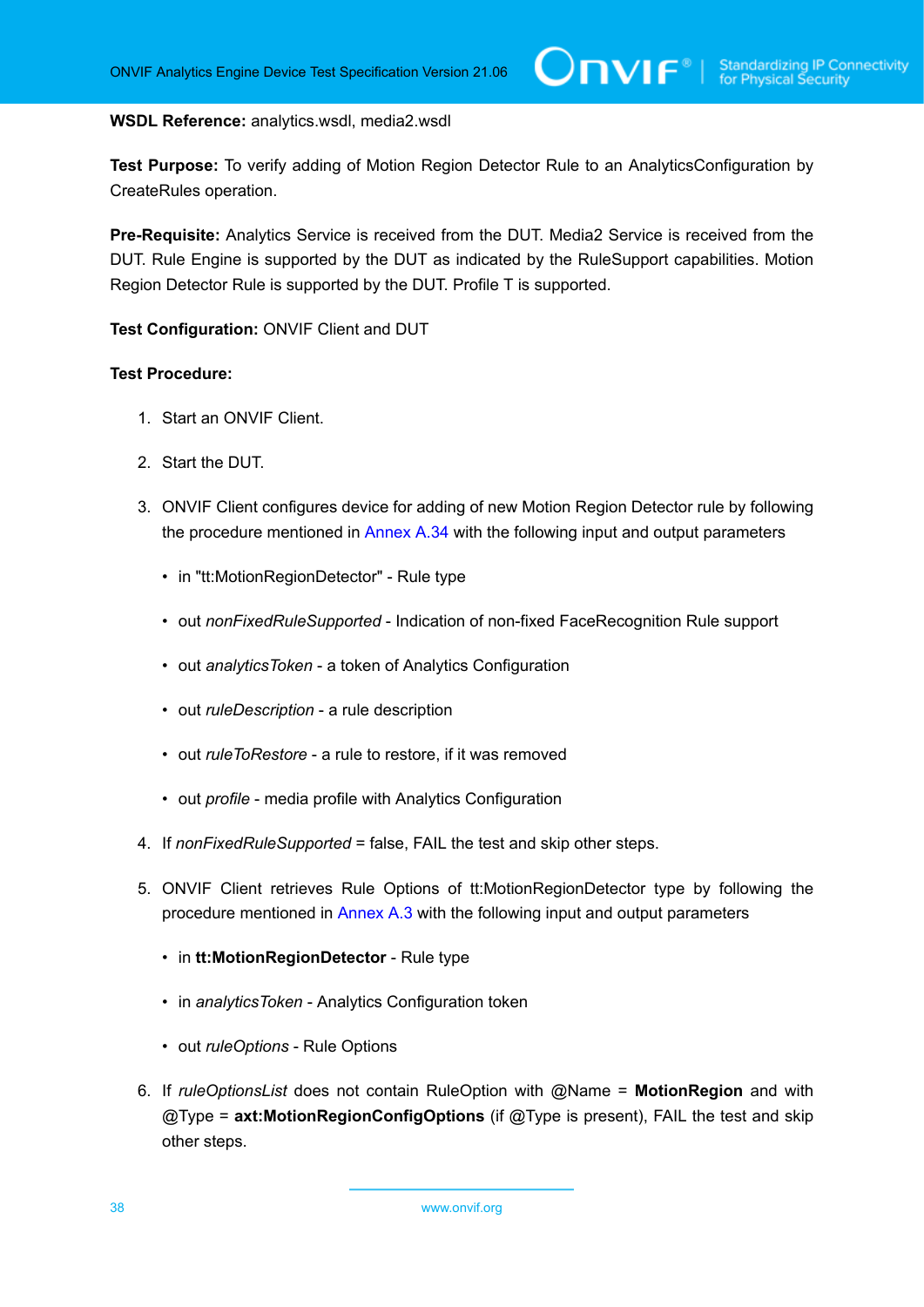- 7. If RuleOption element with @Name = **MotionRegion** and @Type = **axt:MotionRegionConfigOptions** (if @Type is present) does not contain **MotionRegionConfigOptions** element, FAIL the test and skip other steps.
- 8. Set *motionRegionConfigOptions* := RuleOption[0].MotionRegionConfigOptions, where RuleOption[0] is element with @Name = **MotionRegion** and with @Type = **axt:MotionRegionConfigOptions** (if @Type is present).
- <span id="page-38-0"></span>9. ONVIF Client invokes **CreateRules** request with parameters
	- ConfigurationToken := *profile*.Configurations.Analytics.@token
	- Rule[0].@Name := TestMotionRegion
	- Rule[0].@Type := tt:MotionRegionDetector
	- Rule[0].Parameters.ElementItem[0].@Name := "MotionRegion"

| • Rule[0].Parameters.ElementItem[0].MotionRegion.Polygon.Point[0].@x | $\cdot$ $-$<br>$\overline{\phantom{0}}$ |
|----------------------------------------------------------------------|-----------------------------------------|
| <i>profile.Configurations.VideoSource.Bounds.@x</i>                  |                                         |
|                                                                      |                                         |

- Rule[0].Parameters.ElementItem[0].MotionRegion.Polygon.Point[0].@y := *profile*.Configurations.VideoSource.Bounds.@y
- Rule[0].Parameters.ElementItem[0].MotionRegion.Polygon.Point[1].@x := := *profile*.Configurations.VideoSource.Bounds.@x
- Rule[0].Parameters.ElementItem[0].MotionRegion.Polygon.Point[1].@y := profile.Configurations.VideoSource.Bounds.@y **+** *profile*.Configurations.VideoSource.Bounds.@height - 1
- Rule[0].Parameters.ElementItem[0].MotionRegion.Polygon.Point[2].@x := := *profile*.Configurations.VideoSource.Bounds.@x + *profile*.Configurations.VideoSource.Bounds.@width - 1
- Rule[0].Parameters.ElementItem[0].MotionRegion.Polygon.Point[2].@y := *profile*.Configurations.VideoSource.Bounds.@y + *profile*.Configurations.VideoSource.Bounds.@height - 1
- Rule[0].Parameters.ElementItem[0].MotionRegion.Polygon.Point[3].@x := := *profile*.Configurations.VideoSource.Bounds.@x + *profile*.Configurations.VideoSource.Bounds.@width - 1
- Rule[0].Parameters.ElementItem[0].MotionRegion.Polygon.Point[3].@y := *profile*.Configurations.VideoSource.Bounds.@y

www.onvif.org 39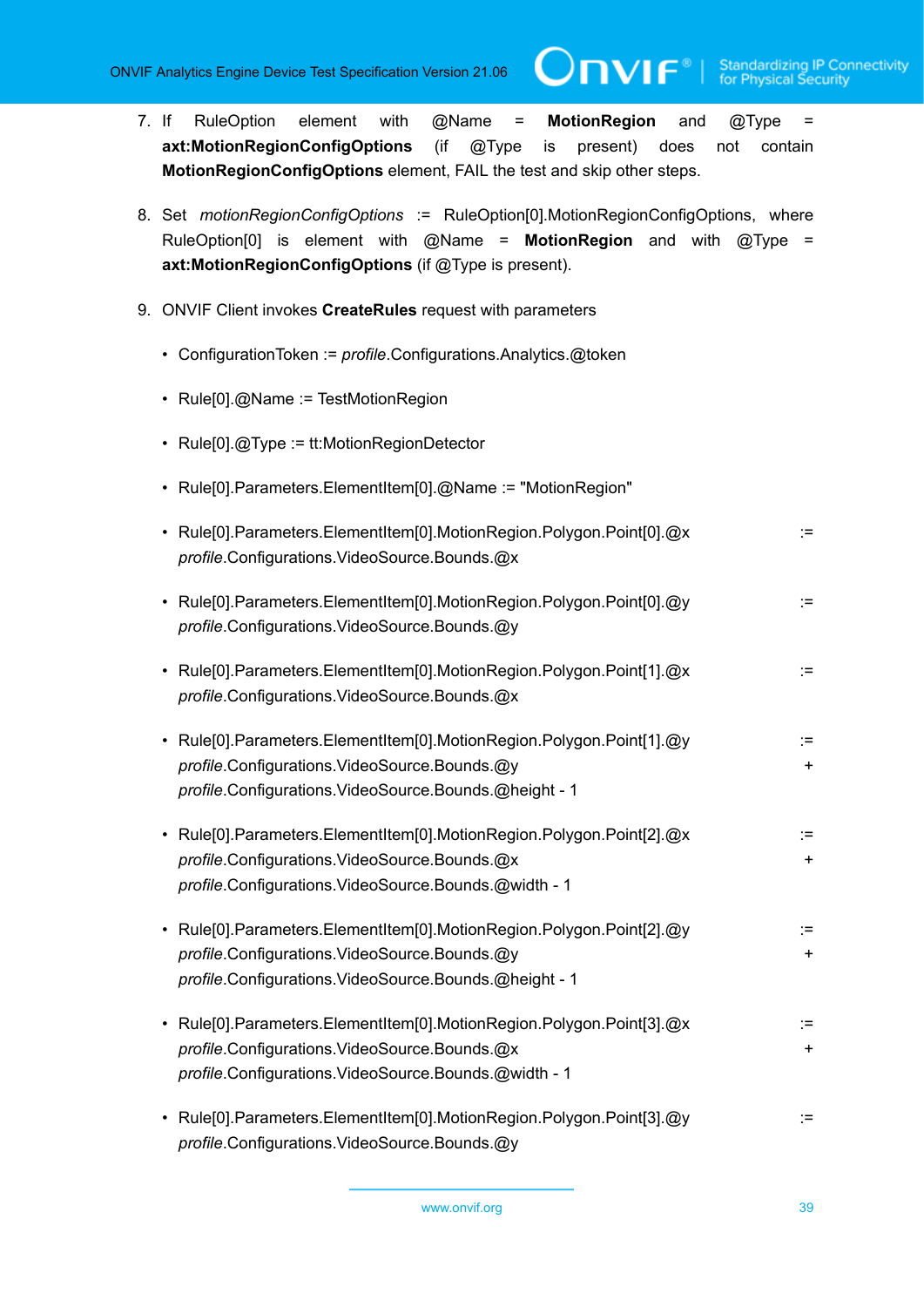- Rule[0].Parameters.ElementItem[0].MotionRegion.@Armed := true if *motionRegionConfigOptions*.DisarmSupport = true, otherwise skipped.
- Rule[0].Parameters.ElementItem[0].MotionRegion.@Sensitivity := 1
- 10.The DUT responds with **CreateRulesResponse**.
- 11. ONVIF Client retrieves updated Rule list by following the procedure mentioned in [Annex A.5](#page-116-0) with the following input and output parameters
	- in *profile*.Configurations.Analytics.@token Analytics configuration token
	- out *updatedRuleList* Rule list.
- 12.If *updatedRuleList* does not contain Rule with @Name = TestMotionRegion and with Type = tt:MotionRegionDetector, FAIL the test and skip other steps.
- 13.Set *rule* := Rule with @Name = TestMotionRegion and with Type = tt:MotionRegionDetector from *updatedRuleList*.
- 14.If *rule*.Parameters does not contain ElementItem with @Name = "MotionRegion", FAIL the test and skip other steps.
- <span id="page-39-0"></span>15.If *rule*.Parameters.ElementItem with @Name = "MotionRegion" is not equal to Parameters. ElementItem[0] element from step [9 \[39\]](#page-38-0), FAIL the test and skip other steps.
- 16.ONVIF Client invokes **DeleteRules** request with parameters
	- ConfigurationToken := *profile*.Configurations.Analytics.@token
	- RuleName := TestMotionRegion
- 17.The DUT responds with **DeleteRulesResponse**.
- 18.ONVIF Client retrieves updated Rule list by following the procedure mentioned in [Annex A.5](#page-116-0) with the following input and output parameters
	- in *profile*.Configurations.Analytics.@token Analytics configuration token
	- out *updatedRuleList* Rule list.
- 19.If *updatedRuleList* contains Rule with @Name = TestMotionRegion and with Type = tt:MotionRegionDetector, FAIL the test and skip other steps.
- 20.ONVIF Client restores *ruleToRestore* if any.
- 21.ONVIF Client restores media profile if it was changed at step [3](#page-37-0).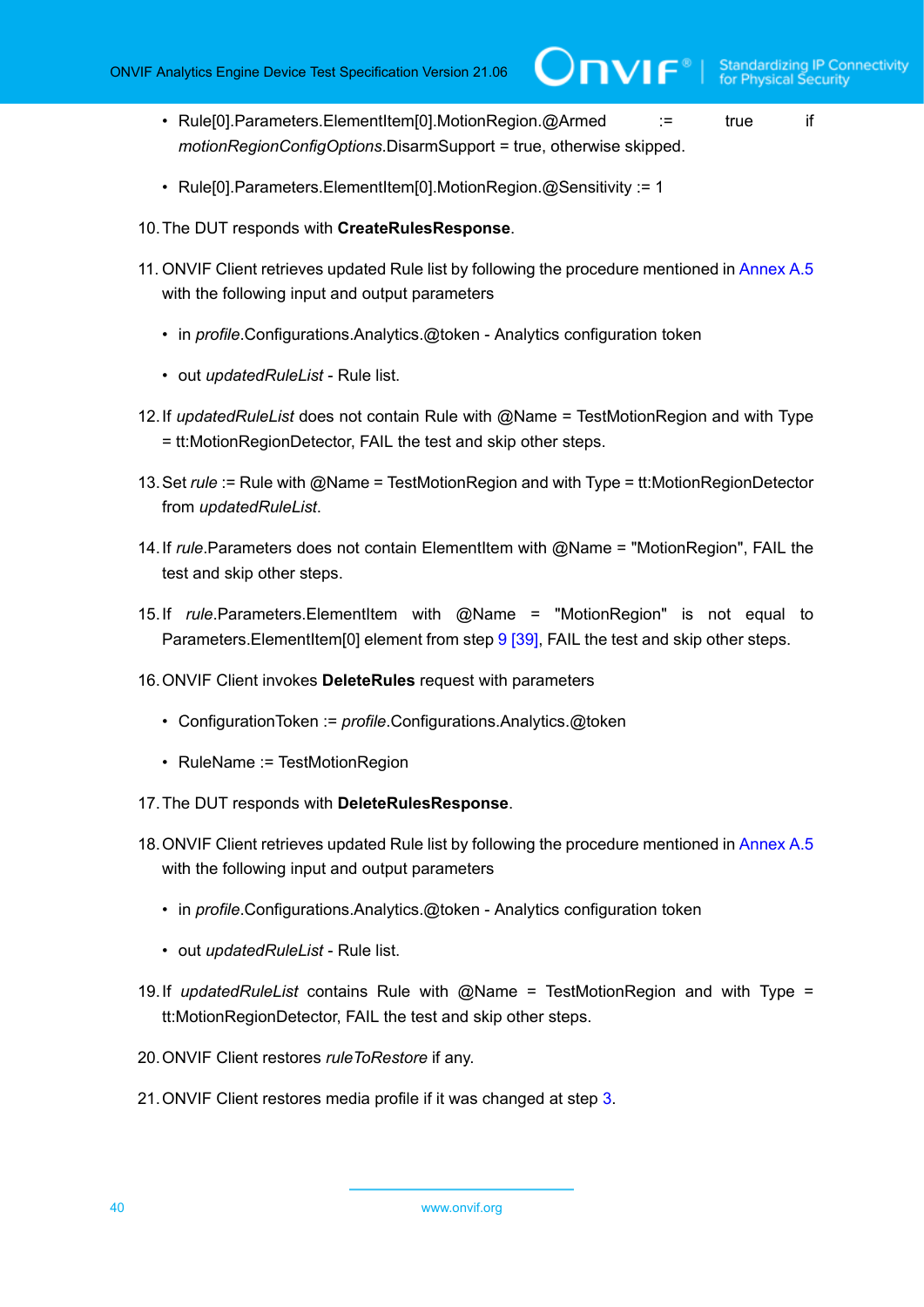# **PASS –**

• DUT passes all assertions.

# **FAIL –**

- DUT did not send **CreateRulesResponse** message.
- DUT did not send **DeleteRules** message.

**Note:** The following fields are compared at step [15 \[40\]:](#page-39-0)

- MotionRegion.Polygon.Point[0].@x
- MotionRegion.Polygon.Point[0].@y
- MotionRegion.Polygon.Point[1].@x
- MotionRegion.Polygon.Point[1].@y
- MotionRegion.Polygon.Point[2].@x
- MotionRegion.Polygon.Point[2].@y
- MotionRegion.Polygon.Point[3].@x
- MotionRegion.Polygon.Point[3].@y
- If **CreateRules** request contained Armed filed:
	- MotionRegion.@Armed
- MotionRegion.@Sensitivity

# 5.1.4 MODIFY MOTION REGION DETECTOR RULE

# **Test Case ID:** ANALYTICS-1-1-4

**Specification Coverage:** Get Rule Options (ONVIF Analytics Service Spec), Modify Rules (ONVIF Analytics Service Spec)

**Feature Under Test:** Modify Rules

**WSDL Reference:** analytics.wsdl, media2.wsdl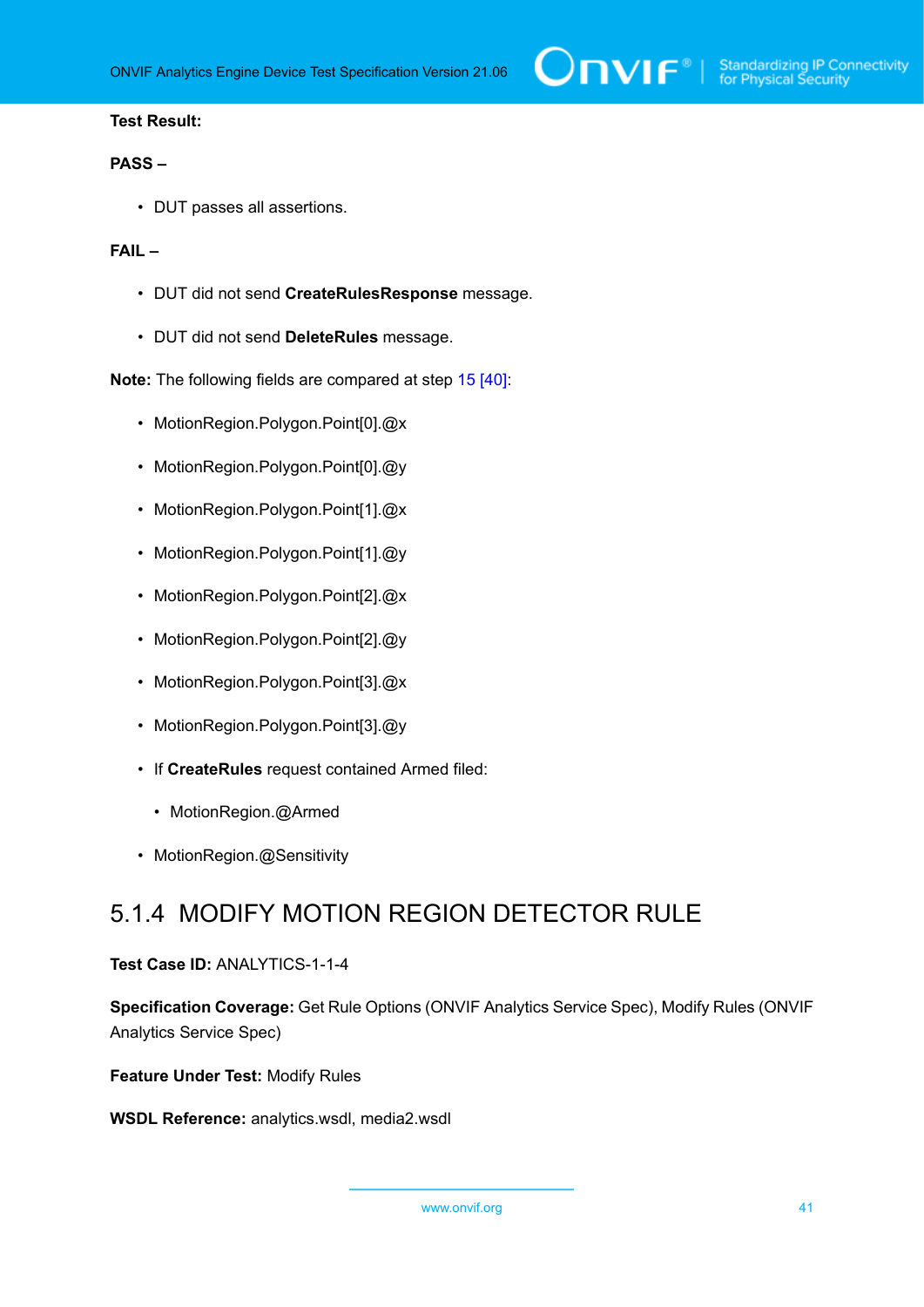$\mathbf{N}$ 

**Test Purpose:** To verify modifying of Motion Region Detector Rule by ModifyRules operation.

**Pre-Requisite:** Analytics Service is received from the DUT. Media2 Service is received from the DUT. Rule Engine is supported by the Device as indicated by the RuleSupport capability. Rule Options is supported by the Device as indicated by the RuleOptionsSupported capability. Motion Region Detector Rule is supported by the DUT. Profile T is supported.

**Test Configuration:** ONVIF Client and DUT

- 1. Start an ONVIF Client.
- 2. Start the DUT.
- <span id="page-41-0"></span>3. ONVIF Client configures device for adding of new Motion Region Detector rule by following the procedure mentioned in [Annex A.34](#page-145-0) with the following input and output parameters
	- in "tt:MotionRegionDetector" Rule type
	- out *nonFixedRuleSupported* Indication of non-fixed FaceRecognition Rule support
	- out *analyticsToken* a token of Analytics Configuration
	- out *ruleDescription* a rule description
	- out *ruleToRestore* a rule to restore, if it was removed
	- out *profile* media profile with Analytics Configuration
- 4. If *nonFixedRuleSupported* = false, FAIL the test and skip other steps.
- 5. ONVIF Client retrieves Rule Options of tt:MotionRegionDetector type by following the procedure mentioned in [Annex A.3](#page-113-0) with the following input and output parameters
	- in **tt:MotionRegionDetector** Rule type
	- in *profile*.Configurations.Analytics.token Analytics Configuration token
	- out *ruleOptions* Rule Options
- 6. If *ruleOptionsList* does not contain RuleOption with @Name = **MotionRegion** and with @Type = **axt:MotionRegionConfigOptions** (if @Type is present), FAIL the test and skip other steps.
- 7. If RuleOption element with @Name = **MotionRegion** and @Type = **axt:MotionRegionConfigOptions** (if @Type is present) does not contain **MotionRegionConfigOptions** element, FAIL the test and skip other steps.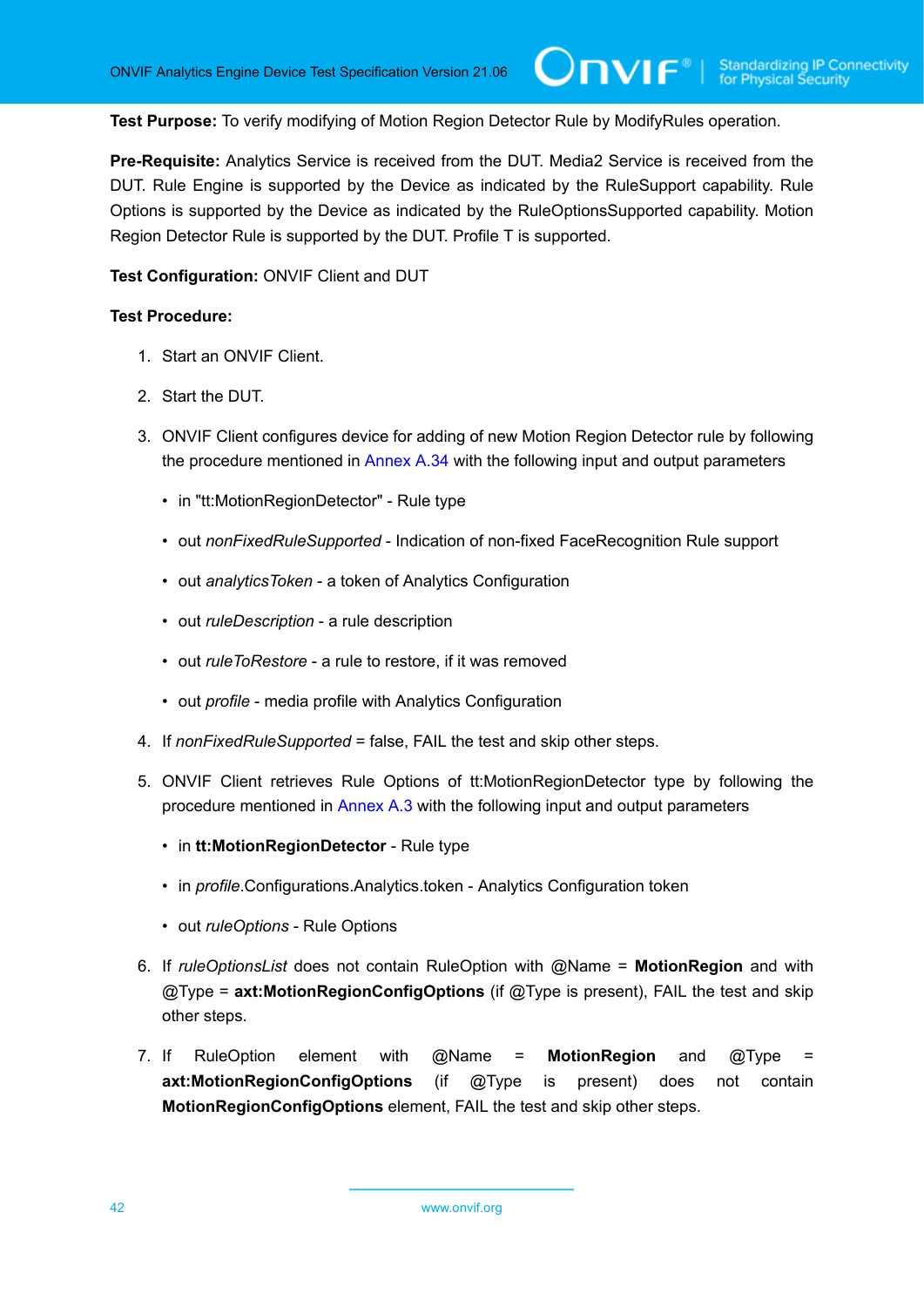8. Set *motionRegionConfigOptions* := RuleOption[0].MotionRegionConfigOptions, where RuleOption[0] is element with @Name = **MotionRegion** and with @Type = **axt:MotionRegionConfigOptions** (if @Type is present).

 $\bigcirc$ nvif $^{\circ}$ l

- <span id="page-42-1"></span>9. ONVIF Client creates Motion Region Detector Rule by following the procedure mentioned in [Annex A.10](#page-120-0) with the following input parameter
	- in *analyticsToken* Analytics Configuration Token.
	- in *motionRegionConfigOptions* motion region configuration option.
- <span id="page-42-0"></span>10.ONVIF Client invokes **ModifyRules** request with parameters
	- ConfigurationToken := *profile*.Configurations.Analytics.@token
	- Rule[0].@Name := TestMotionRegion
	- Rule[0].@Type := tt:MotionRegionDetector
	- Rule[0].Parameters.ElementItem[0].@Name := "MotionRegion"

| • Rule[0].Parameters.ElementItem[0].MotionRegion.Polygon.Point[0].@x<br>profile.Configurations.VideoSource.Bounds.@x                                                                | :≕              |
|-------------------------------------------------------------------------------------------------------------------------------------------------------------------------------------|-----------------|
| • Rule[0].Parameters.ElementItem[0].MotionRegion.Polygon.Point[0].@y<br>profile.Configurations.VideoSource.Bounds.@y                                                                | :≕              |
| • Rule[0].Parameters.ElementItem[0].MotionRegion.Polygon.Point[1].@x<br>profile.Configurations.VideoSource.Bounds.@x                                                                | :≕              |
| • Rule[0].Parameters.ElementItem[0].MotionRegion.Polygon.Point[1].@y<br>[(profile.Configurations.VideoSource.Bounds.@y<br>profile.Configurations.VideoSource.Bounds.@height - 1)/2] | :≕<br>$+$       |
| • Rule[0].Parameters.ElementItem[0].MotionRegion.Polygon.Point[2].@x<br>[(profile.Configurations.VideoSource.Bounds.@x<br>profile.Configurations.VideoSource.Bounds.@width - 1)/2]  | :≕<br>$+$       |
| • Rule[0].Parameters.ElementItem[0].MotionRegion.Polygon.Point[2].@y<br>[(profile.Configurations.VideoSource.Bounds.@y<br>profile.Configurations.VideoSource.Bounds.@height - 1)/2] | ∶=∶<br>÷.       |
| • Rule[0].Parameters.ElementItem[0].MotionRegion.Polygon.Point[3].@x<br>[(profile.Configurations.VideoSource.Bounds.@x<br>profile.Configurations.VideoSource.Bounds.@width - 1)/2]  | :=<br>$\ddot{}$ |
|                                                                                                                                                                                     |                 |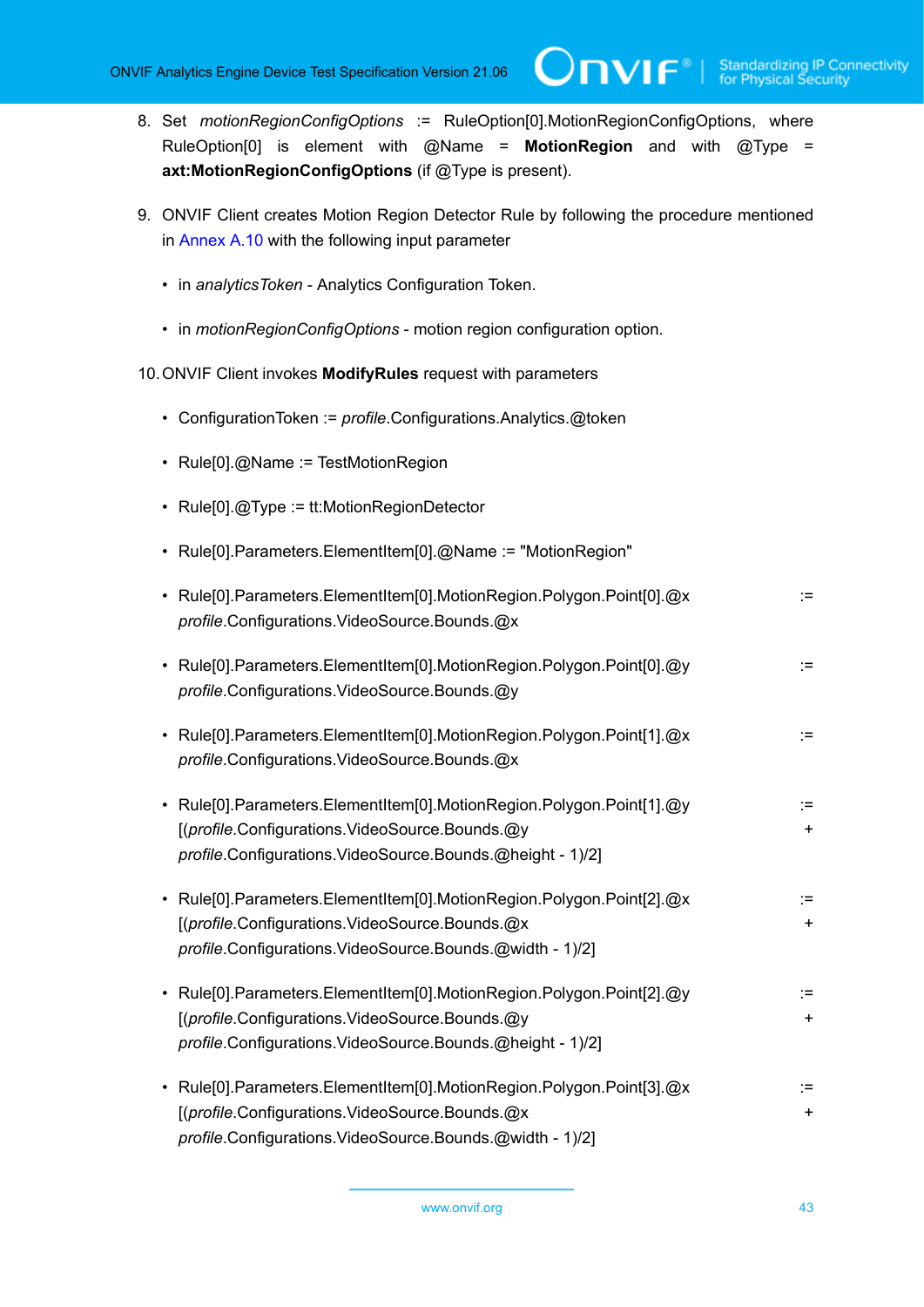- Rule[0].Parameters.ElementItem[0].MotionRegion.Polygon.Point[3].@y := *profile*.Configurations.VideoSource.Bounds.@y
- Rule[0].Parameters.ElementItem[0].MotionRegion.@Armed := false if *motionRegionConfigOptions*.DisarmSupport = true, otherwise skipped.
- Rule[0].Parameters.ElementItem[0].MotionRegion.@Sensitivity := 0
- 11. The DUT responds with **ModifyRulesResponse**.
- 12. ONVIF Client retrieves updated Rule list by following the procedure mentioned in [Annex A.5](#page-116-0) with the following input and output parameters
	- in *profile*.Configurations.Analytics.@token Analytics configuration token
	- out *updatedRuleList* Rule list.
- 13.If *updatedRuleList* does not contain Rule with @Name = **"TestMotionRegion"** and with Type = **tt:MotionRegionDetector**, FAIL the test and skip other steps.
- 14.Set *rule* := Rule with @Name = "TestMotionRegion" and with Type = tt:MotionRegionDetector from *updatedRuleList*.
- 15.If *rule*.Parameters does not contain ElementItem with @Name = "MotionRegion", FAIL the test and skip other steps.
- <span id="page-43-0"></span>16.If *rule*.Parameters.ElementItem with @Name = **"MotionRegion"** is not equal to Parameters.ElementItem[0] element from step [11 \[43\],](#page-42-0) FAIL the test and skip other steps.
- 17.ONVIF Client invokes **DeleteRules** request with parameters
	- ConfigurationToken := *profile*.Configurations.Analytics.@token
	- RuleName := TestMotionRegion

# 18.The DUT responds with **DeleteRulesResponse**.

- 19.ONVIF Client restores *ruleToRestore* if any.
- 20.ONVIF Client restores media profile if it was changed at step [3](#page-41-0).

# **Test Result:**

# **PASS –**

• DUT passes all assertions.

# **FAIL –**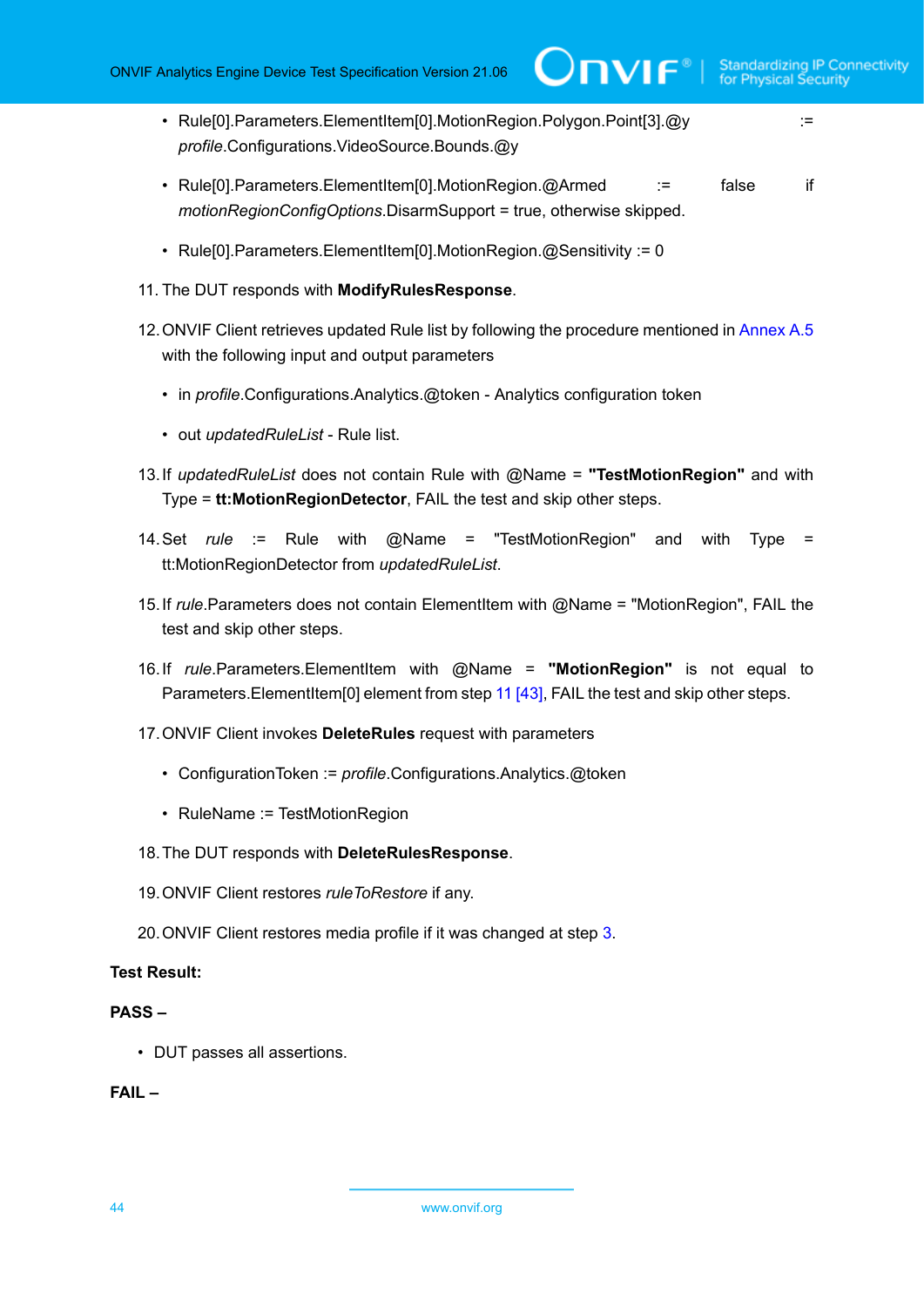- DUT did not send **CreateRulesResponse** message.
- DUT did not send **ModifyRulesResponse** message.
- DUT did not send **DeleteRules** message.

**Note:** Symbol [] at step [10 \[43\]](#page-42-1) means integer part of value (floor function).

**Note:** The following fields are compared at step [16 \[44\]:](#page-43-0)

- MotionRegion.Polygon.Point[0].@x
- MotionRegion.Polygon.Point[0].@y
- MotionRegion.Polygon.Point[1].@x
- MotionRegion.Polygon.Point[1].@y
- MotionRegion.Polygon.Point[2].@x
- MotionRegion.Polygon.Point[2].@y
- MotionRegion.Polygon.Point[3].@x
- MotionRegion.Polygon.Point[3].@y
- If **ModifyRules** request contained Armed filed:
	- MotionRegion.@Armed
- MotionRegion.@Sensitivity

# 5.2 Events

# 5.2.1 MOTION REGION DETECTOR EVENT

### **Test Case ID:** ANALYTICS-2-1-1

**Specification Coverage:** Motion Region Detector (ONVIF Analytics Service Spec)

**Feature Under Test:** tns1:RuleEngine/MotionRegionDetector/Motion

**WSDL Reference:** analytics.wsdl, media2.wsdl

**Test Purpose:** To verify tns1:RuleEngine/MotionRegionDetector/Motion event format. To verify event generation for tns1:RuleEngine/MotionRegionDetector/Motion.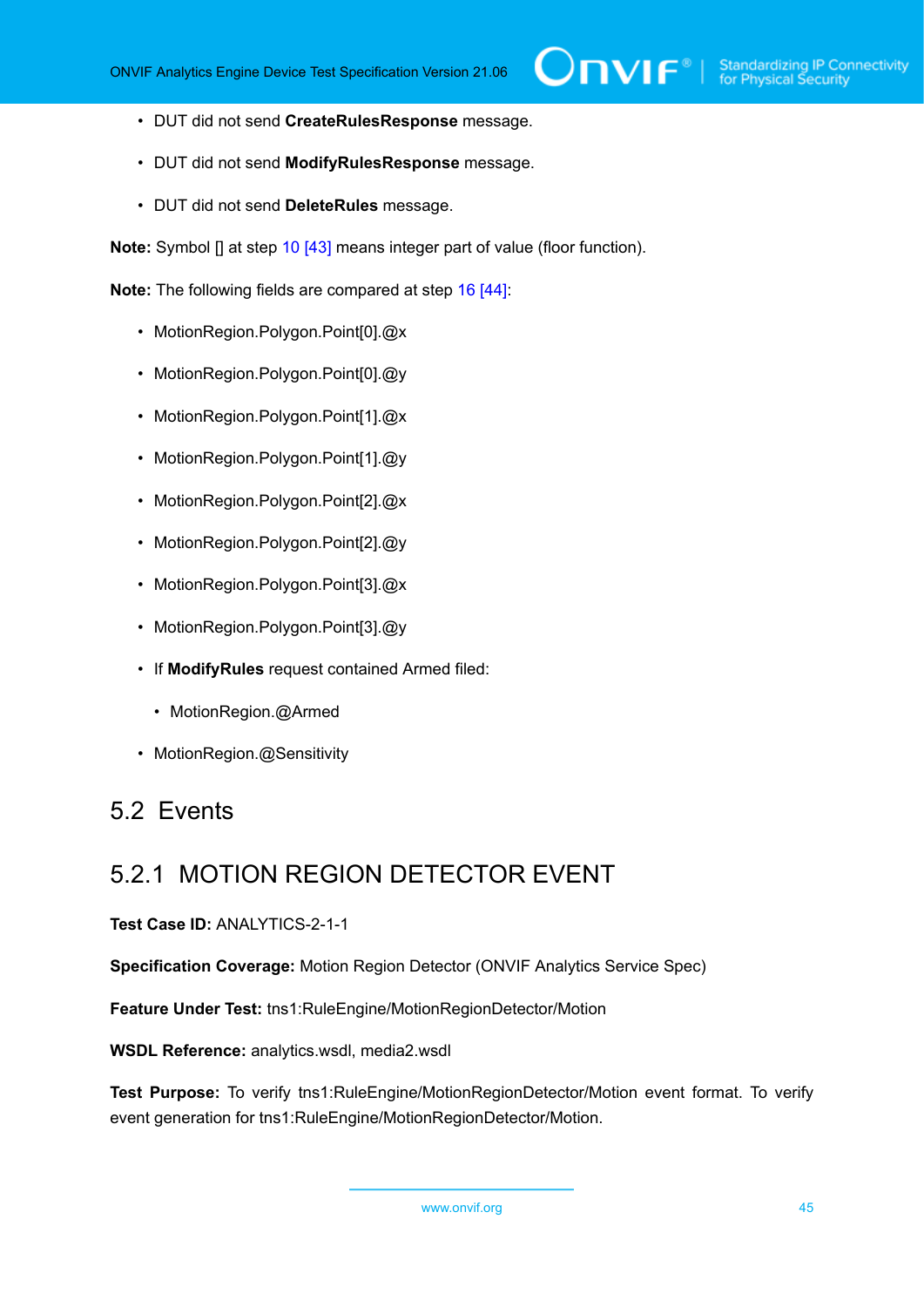**Pre-Requisite:** Analytics Service is received from the DUT. Media2 Service is received from the DUT. Rule Engine is supported by the Device as indicated by the RuleSupport capability. Rule Options is supported by the Device as indicated by the RuleOptionsSupported capability. Motion Region Detector Rule is supported by the DUT. Profile T is supported.

**Test Configuration:** ONVIF Client and DUT.

- 1. Start an ONVIF Client.
- 2. Start the DUT.
- <span id="page-45-0"></span>3. ONVIF Client configures device for adding of new Motion Region Detector rule by following the procedure mentioned in [Annex A.34](#page-145-0) with the following input and output parameters
	- in "tt:MotionRegionDetector" Rule type
	- out *nonFixedRuleSupported* Indication of non-fixed FaceRecognition Rule support
	- out *analyticsToken* a token of Analytics Configuration
	- out *ruleDescription* a rule description
	- out *ruleToRestore* a rule to restore, if it was removed
- 4. If *nonFixedRuleSupported* = false, FAIL the test and skip other steps.
- 5. ONVIF Client retrieves Rule Options of tt:MotionRegionDetector type by following the procedure mentioned in [Annex A.3](#page-113-0) with the following input and output parameters
	- in **tt:MotionRegionDetector** Rule type
	- in *profile*.Configurations.Analytics.token Analytics Configuration token
	- out *ruleOptions* Rule Options
- 6. If *ruleOptionsList* does not contain RuleOption with @Name = **MotionRegion** and with @Type = **axt:MotionRegionConfigOptions** (if @Type is present), FAIL the test and skip other steps.
- 7. If RuleOption element with @Name = **MotionRegion** and @Type = **axt:MotionRegionConfigOptions** (if @Type is present) does not contain **MotionRegionConfigOptions** element, FAIL the test and skip other steps.
- 8. Set *motionRegionConfigOptions* := RuleOption[0].MotionRegionConfigOptions, where RuleOption[0] is element with @Name = **MotionRegion** and with @Type = **axt:MotionRegionConfigOptions** (if @Type is present).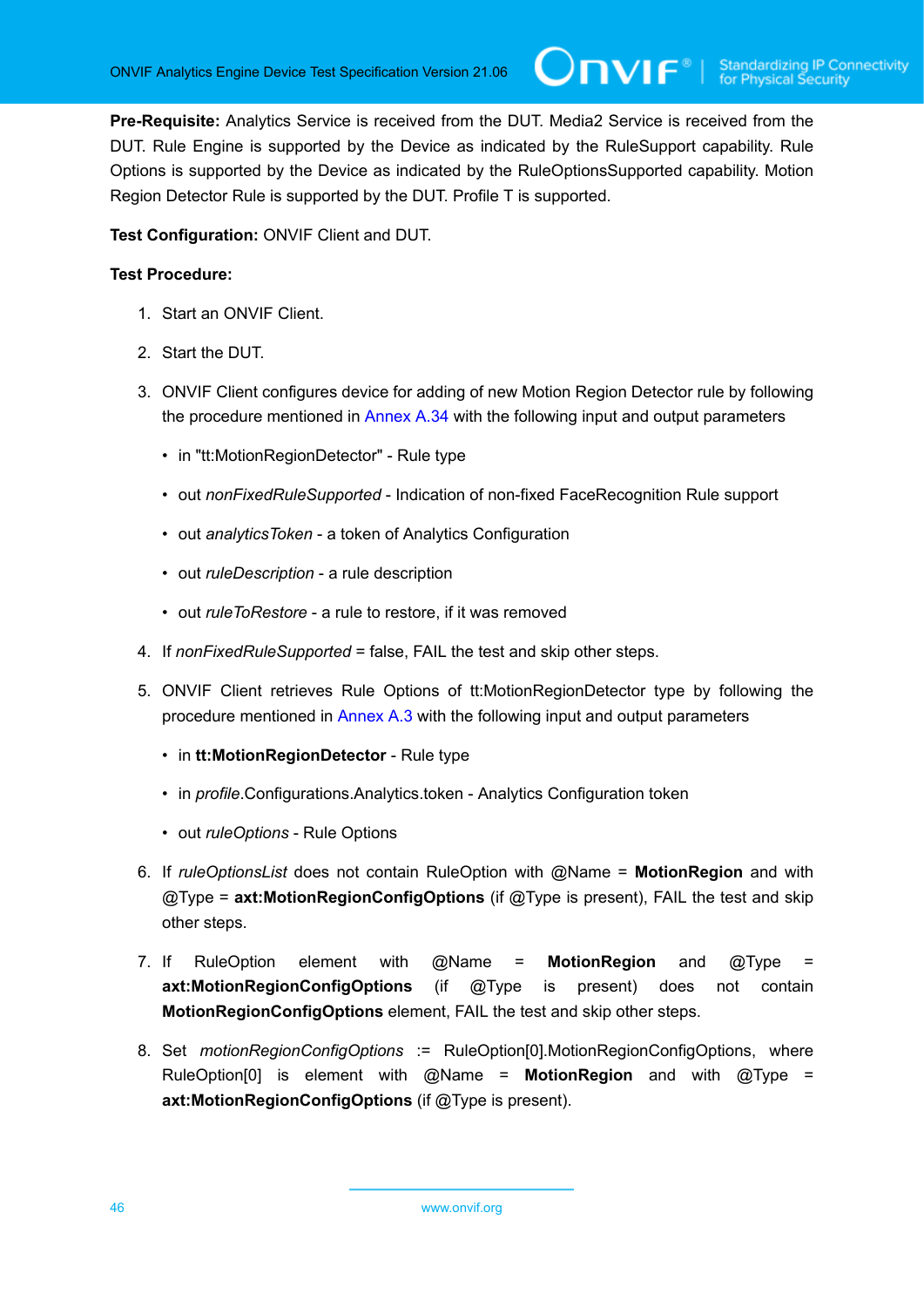<span id="page-46-0"></span>9. ONVIF Client creates Motion Region Detector Rule by following the procedure mentioned in [Annex A.10](#page-120-0) with the following input parameter

 $\mathsf{Divif}^*$  i

- in *analyticsToken* Analytics Configuration Token.
- in *motionRegionConfigOptions* motion region configuration option.
- 10.ONVIF Client invokes **GetEventProperties**.
- 11. The DUT responds with **GetEventPropertiesResponse** with parameters
	- TopicNamespaceLocation list
	- FixedTopicSet
	- TopicSet =: *topicSet*
	- TopicExpressionDialect list
	- MessageContentFilterDialect list
	- MessageContentSchemaLocation list
- 12.If *topicSet* does not contain **tns1:RuleEngine/MotionRegionDetector/Motion** topic, FAIL the test and skip other steps.
- 13.Set *topic* := tns1:RuleEngine/MotionRegionDetector/Motion topic from *topicSet*.
- 14.If *topic*.MessageDescription.IsProperty is not equal to true, FAIL the test and skip other steps.
- 15.If *topic* does not contain MessageDescription.Source.SimpleItemDescription item with Name = "VideoSource", FAIL the test and skip other steps.
- 16.If *topic*.MessageDescription.Source.SimpleItemDescription with Name = "VideoSource" does not have Type = "tt:ReferenceToken", FAIL the test and skip other steps.
- 17.If *motionRegionConfigOptions*.MotionRegionConfigOptions.RuleNotification = true:
	- 17.1. If *topic* does not contain MessageDescription.Source.SimpleItemDescription item with Name = "RuleName", FAIL the test and skip other steps.
	- 17.2. If *topic*.MessageDescription.Source.SimpleItemDescription with Name = "RuleName" does not have Type = "xs:string", FAIL the test and skip other steps.
- 18.If *topic* does not contain MessageDescription.Data.SimpleItemDescription item with Name = "State", FAIL the test and skip other steps.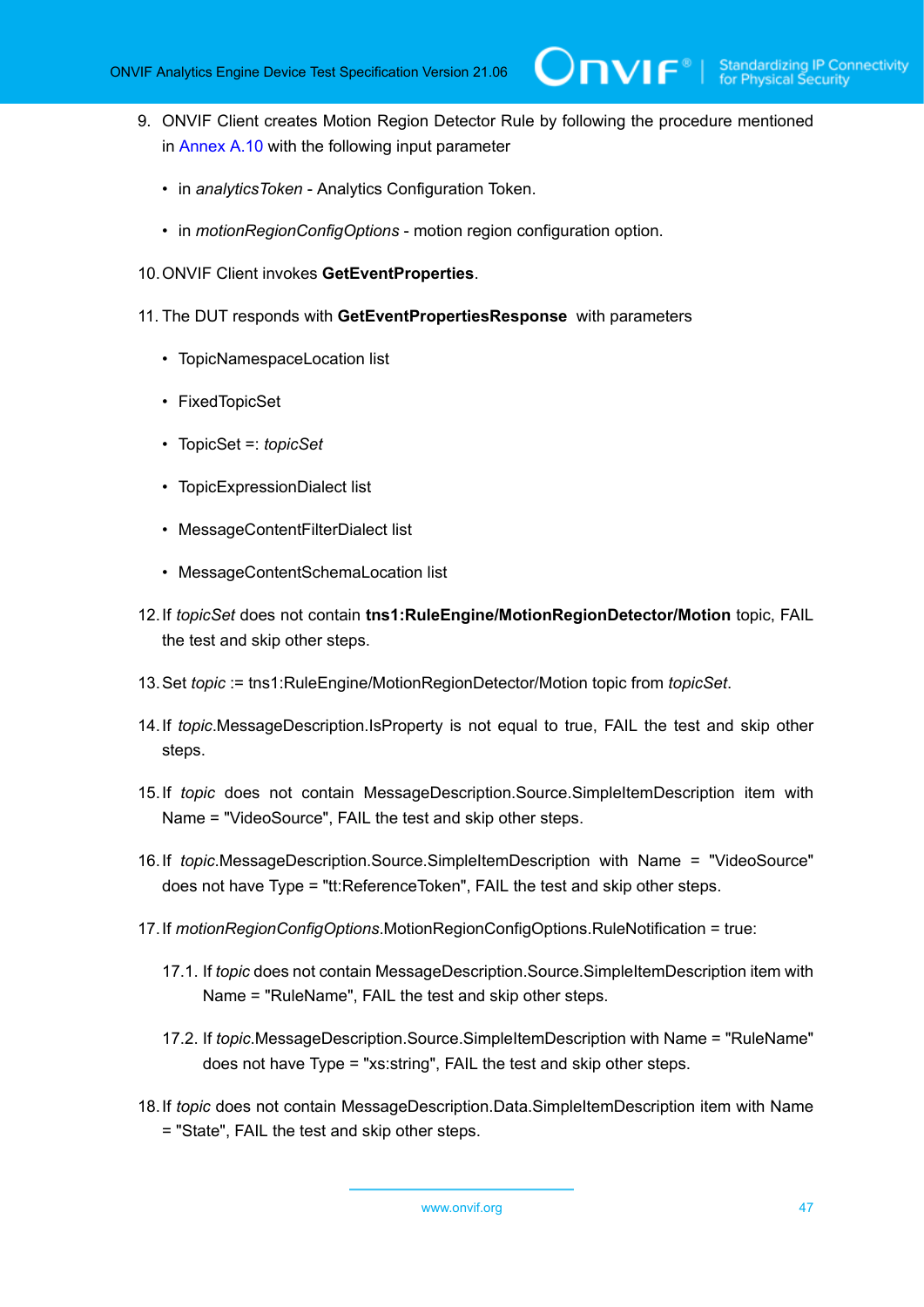19.If *topic*.MessageDescription.Data.SimpleItemDescription with Name = "State" does not have Type = "xs:boolean", FAIL the test and skip other steps.

 $\bm{\cup}$ NIF $^{\circ}$ l

- <span id="page-47-1"></span><span id="page-47-0"></span>20.If DUT supports Pull-Point Notification feature
	- 20.1. ONVIF Client creates PullPoint subscription for the specified topic by following the procedure mentioned in [Annex A.6](#page-117-0) with the following input and output parameters
		- in **"tns1:RuleEngine/MotionRegionDetector/Motion"** Notification Topic
		- out *s* Subscription reference
		- out *currentTime* current time for the DUT
		- out *terminationTime* Subscription termination time
	- 20.2. Until *timeout1* timeout expires, repeat the following steps:
		- 20.2. ONVIF Client waits for time  $t := min\{(tt-ct)/2, 1 \text{ second}\}.$
		- 20.2.2.ONVIF Client invokes **PullMessages** to the subscription endpoint *s* with parameters
			- Timeout := PT60S
			- MessageLimit := 1
		- 20.2.3.The DUT responds with **PullMessagesResponse** message with parameters
			- CurrentTime =: *ct*
			- TerminationTime =: *tt*
			- NotificationMessage list =: *notificationMessageList*
		- 20.2.4f *notificationMessageList* contains more than one notification, FAIL the test and skip other steps.
		- 20.2.5.If *notificationMessageList* is not empty and *notificationMessageList*[0].Topic is not equal to **"tns1:RuleEngine/MotionRegionDetector/Motion"**, FAIL the test and skip other steps.
		- 20.2.6.If *notificationMessageList* is not empty and *notificationMessageList*[0].PropertyOperation = "Initialized" and *notificationMessageList*[0] has Source.SimpleItem with Name = "VideoSource" and with Value = *profile*.Configurations.VideoSource.SourceToken: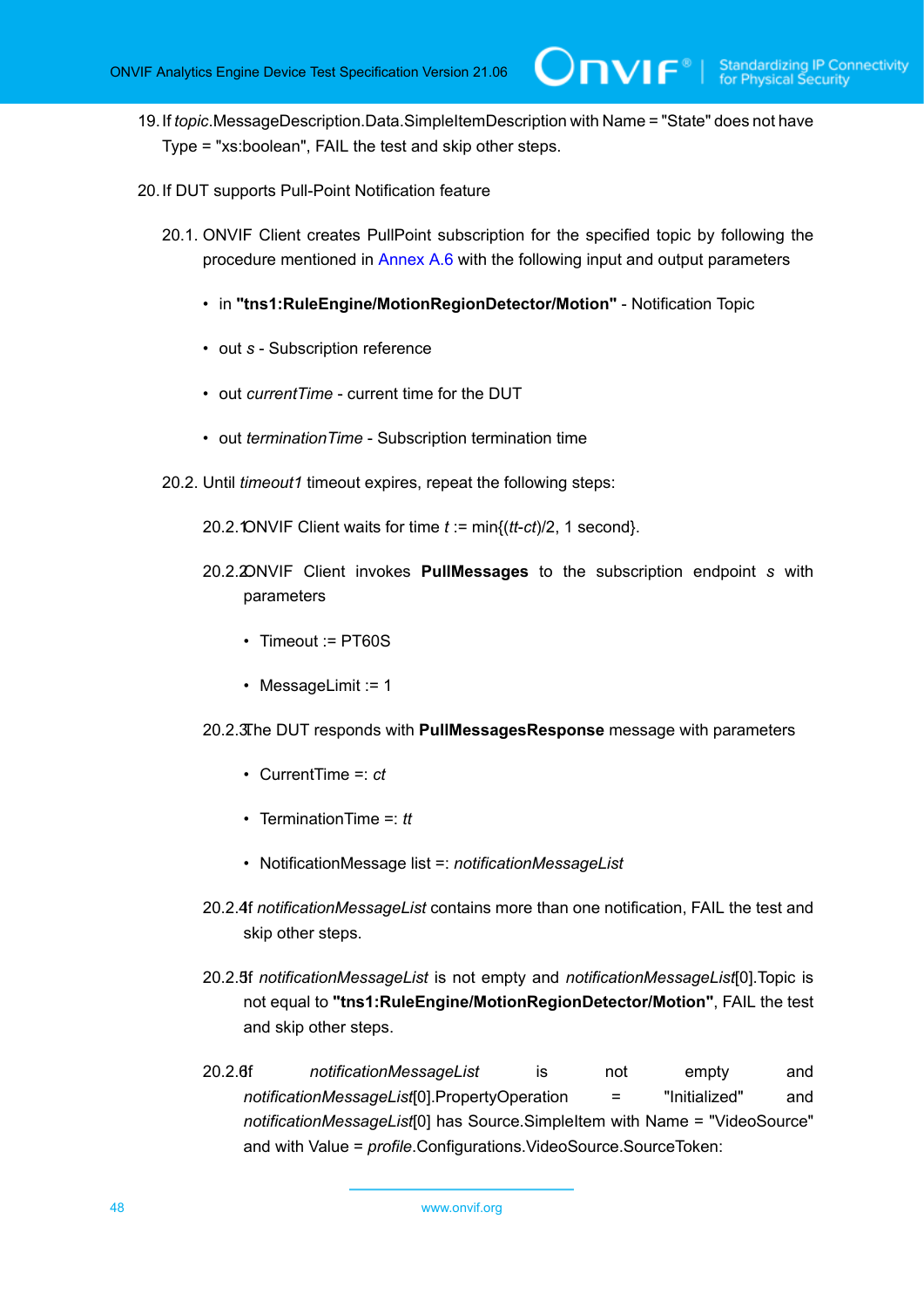20.2.6.1.If

*motionRegionConfigOptions*.MotionRegionConfigOptions.RuleNotification is not equal to true, go to step [21.3 \[49\].](#page-48-0)

- 20.2.6.2.If *notificationMessageList*[0] has Source.SimpleItem with Name = "RuleName" and with Value = "TestMotionRegion", go to step [21.3 \[49\].](#page-48-0)
- 20.2.7.If *timeout1* timeout expires for step [21.2](#page-47-0) without Notification corresponds to step [21.2.6 \[48\],](#page-47-1) FAIL the test and skip other steps.
- <span id="page-48-0"></span>20.3. If *notificationMessageList*[0] does not have Data.SimpleItem with Name = "State" and with Value with type = "xs:boolean", FAIL the test and skip other steps.
- 21.ONVIF Client invokes **DeleteRules** request with parameters
	- ConfigurationToken := *profile*.Configurations.Analytics.@token
	- RuleName := TestMotionRegion
- 22.The DUT responds with **DeleteRulesResponse**.
- 23.ONVIF Client restores rule if it was deleted at step [10 \[47\]](#page-46-0).
- 24.ONVIF Client restores *ruleToRestore* if any.
- 25.ONVIF Client restores media profile if it was changed at step [3](#page-45-0).

# **Test Result:**

# **PASS –**

• DUT passes all assertions.

#### **FAIL –**

- DUT did not send **CreateRulesResponse** message.
- DUT did not send **DeleteRules** message.
- DUT did not send **GetEventPropertiesResponse** message.
- DUT did not send **PullMessagesResponse** message.

# 5.2.2 FACE RECOGNITION EVENT

**Test Case ID:** ANALYTICS-2-1-2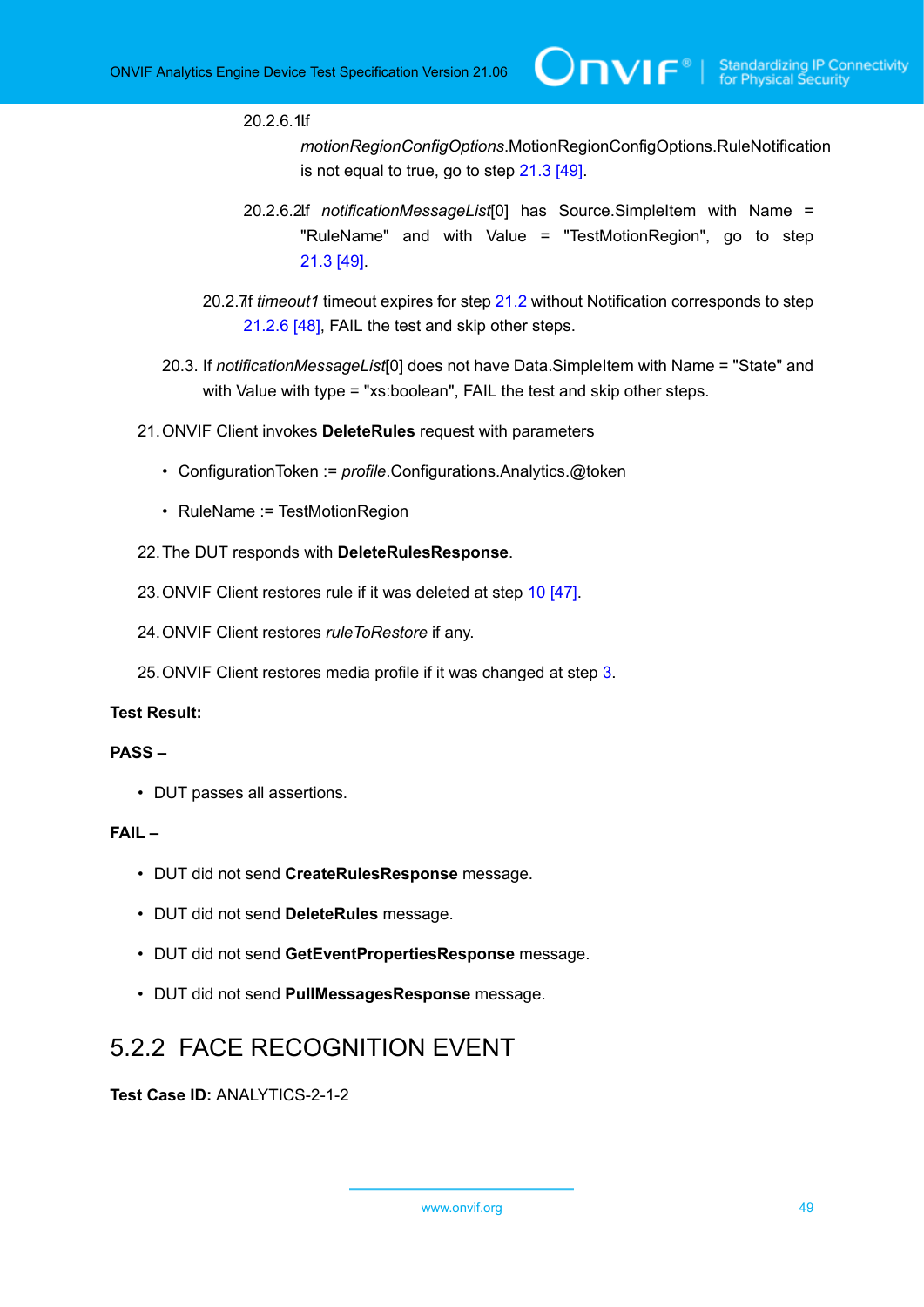**Specification Coverage:** Recognition rule engines (ONVIF Analytics Service Spec), Face Recognition (ONVIF Analytics Service Spec)

**Feature Under Test:** tns1:RuleEngine/Recognition/Face

**WSDL Reference:** event.wsdl

**Test Purpose:** To verify tns1:RuleEngine/Recognition/Face topic format.

**Pre-Requisite:** Event Service is received from the DUT. Face Recognition Rule is supported by the DUT.

**Test Configuration:** ONVIF Client and DUT.

- 1. Start an ONVIF Client.
- 2. Start the DUT.
- 3. ONVIF Client invokes **GetEventProperties**.
- 4. The DUT responds with **GetEventPropertiesResponse** with parameters
	- TopicNamespaceLocation list
	- FixedTopicSet
	- TopicSet =: *topicSet*
	- TopicExpressionDialect list
	- MessageContentFilterDialect list
	- MessageContentSchemaLocation list
- 5. If *topicSet* does not contain **tns1:RuleEngine/Recognition/Face** topic, FAIL the test and skip other steps.
- 6. Set *topic* := tns1:RuleEngine/Recognition/Face topic from *topicSet*.
- 7. If *topic*.MessageDescription contains @IsProperty = true, FAIL the test and skip other steps.
- 8. ONVIF Client verifies rule engine message format by following the procedure mentioned in [Annex A.46](#page-166-0) with the following input and output parameters
	- in *topic*.MessageDescription message description to be verified
- 9. If *topic* does not contain MessageDescription.Data.SimpleItemDescription item with Name = "Likelihood", FAIL the test and skip other steps.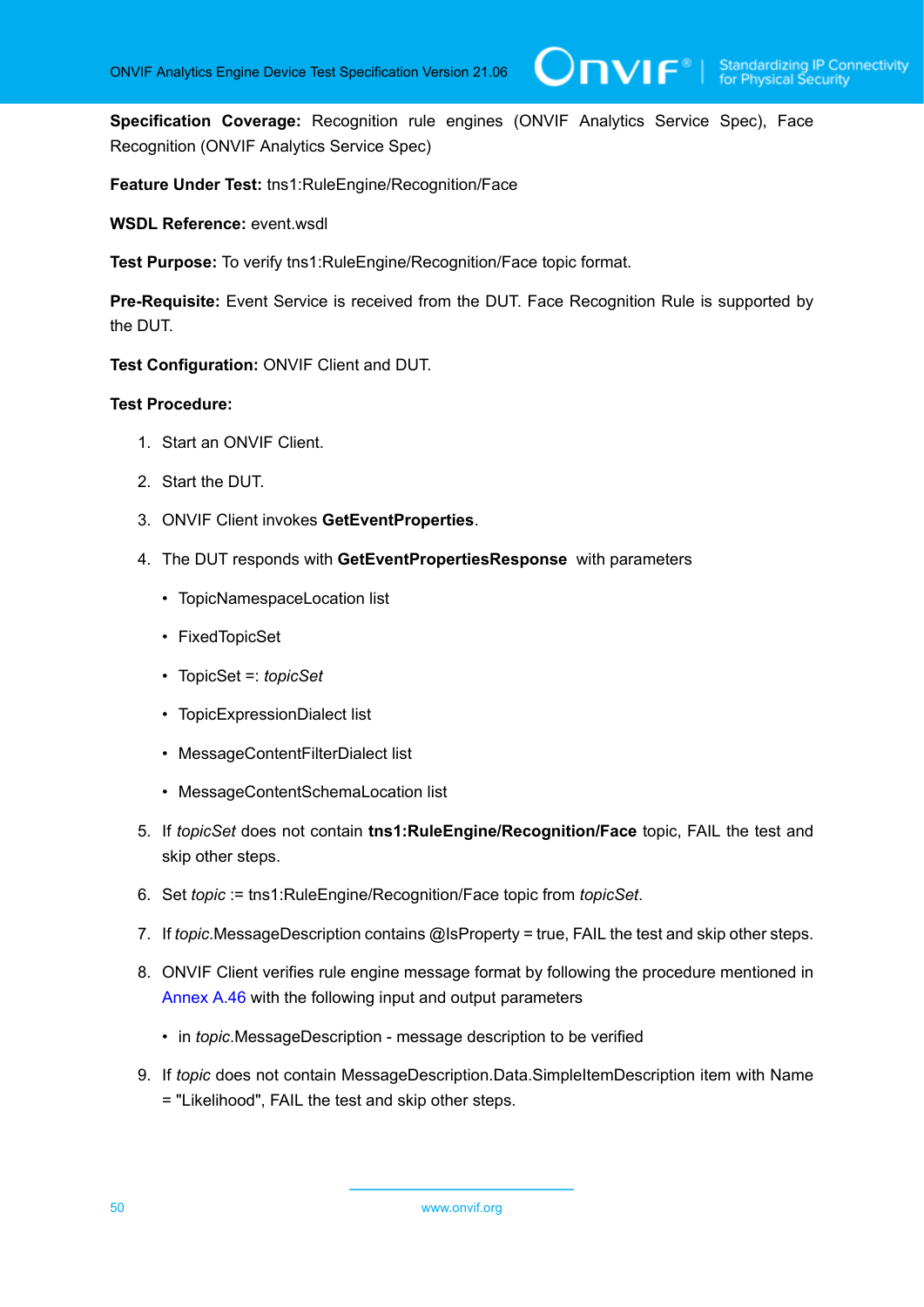- 10.If *topic*.MessageDescription.Data.SimpleItemDescription with Name = "Likelihood" does not have Type = "xs:float", FAIL the test and skip other steps.
- 11. If *topic* contains MessageDescription.Data.SimpleItemDescription item with Name = "Label" and its Type != "xs:string", FAIL the test and skip other steps.
- 12.If *topic* contains MessageDescription.Data.SimpleItemDescription item with Name = "ImageUri" and its Type != "xs:anyURI", FAIL the test and skip other steps.
- 13.If *topic* contains MessageDescription.Data.SimpleItemDescription item with Name = "EnrollmentID" and its Type != "xs:string", FAIL the test and skip other steps.
- 14.If *topic* contains MessageDescription.Data.SimpleItemDescription item with Name = "RefImageUri" and its Type != "xs:anyURI", FAIL the test and skip other steps.
- 15.If *topic* contains MessageDescription.Data.ElementItemDescription item with Name = "Image" and its Type != "xs:base64Binary", FAIL the test and skip other steps.
- 16.If *topic* contains MessageDescription.Data.ElementItemDescription item with Name = "BoundingBox" and its Type != "tt:Rectangle", FAIL the test and skip other steps.

# **PASS –**

• DUT passes all assertions.

# **FAIL –**

• DUT did not send **GetEventPropertiesResponse** message.

# 5.2.3 LICENSE PLATE RECOGNITION EVENT

**Test Case ID:** ANALYTICS-2-1-3

**Specification Coverage:** Recognition rule engines (ONVIF Analytics Service Spec), License Plate Recognition (ONVIF Analytics Service Spec)

**Feature Under Test:** tns1:RuleEngine/Recognition/LicensePlate

**WSDL Reference:** event.wsdl

**Test Purpose:** To verify tns1:RuleEngine/Recognition/LicensePlate topic format.

**Pre-Requisite:** Event Service is received from the DUT. License Plate Recognition Rule is supported by the DUT.

**Test Configuration:** ONVIF Client and DUT.

www.onvif.org 51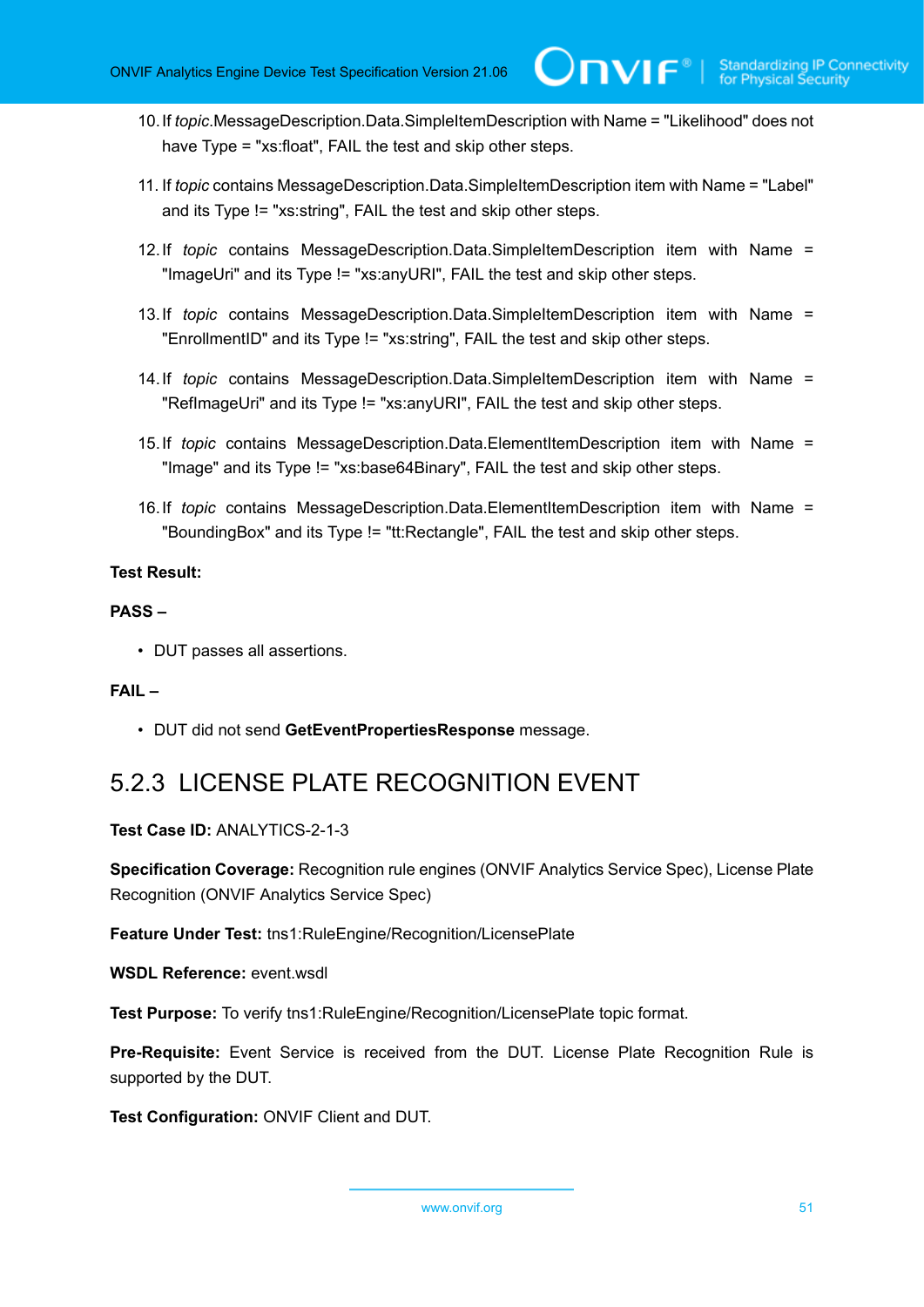- 1. Start an ONVIF Client.
- 2. Start the DUT.
- 3. ONVIF Client invokes **GetEventProperties**.
- 4. The DUT responds with **GetEventPropertiesResponse** with parameters
	- TopicNamespaceLocation list
	- FixedTopicSet
	- TopicSet =: *topicSet*
	- TopicExpressionDialect list
	- MessageContentFilterDialect list
	- MessageContentSchemaLocation list
- 5. If *topicSet* does not contain **tns1:RuleEngine/Recognition/LicensePlate** topic, FAIL the test and skip other steps.
- 6. Set *topic* := tns1:RuleEngine/Recognition/LicensePlate topic from *topicSet*.
- 7. If *topic*.MessageDescription contains @IsProperty = true, FAIL the test and skip other steps.
- 8. ONVIF Client verifies rule engine message format by following the procedure mentioned in [Annex A.46](#page-166-0) with the following input and output parameters
	- in *topic*.MessageDescription message description to be verified
- 9. If *topic* does not contain MessageDescription.Data.SimpleItemDescription item with Name = "Likelihood", FAIL the test and skip other steps.
- 10.If *topic*.MessageDescription.Data.SimpleItemDescription with Name = "Likelihood" does not have Type = "xs:float", FAIL the test and skip other steps.
- 11. If *topic* contains MessageDescription.Data.SimpleItemDescription item with Name = "Label" and its Type != "xs:string", FAIL the test and skip other steps.
- 12.If *topic* contains MessageDescription.Data.SimpleItemDescription item with Name = "ImageUri" and its Type != "xs:anyURI", FAIL the test and skip other steps.
- 13.If *topic* contains MessageDescription.Data.SimpleItemDescription item with Name = "VehicleImageURI" and its Type != "xs:anyURI", FAIL the test and skip other steps.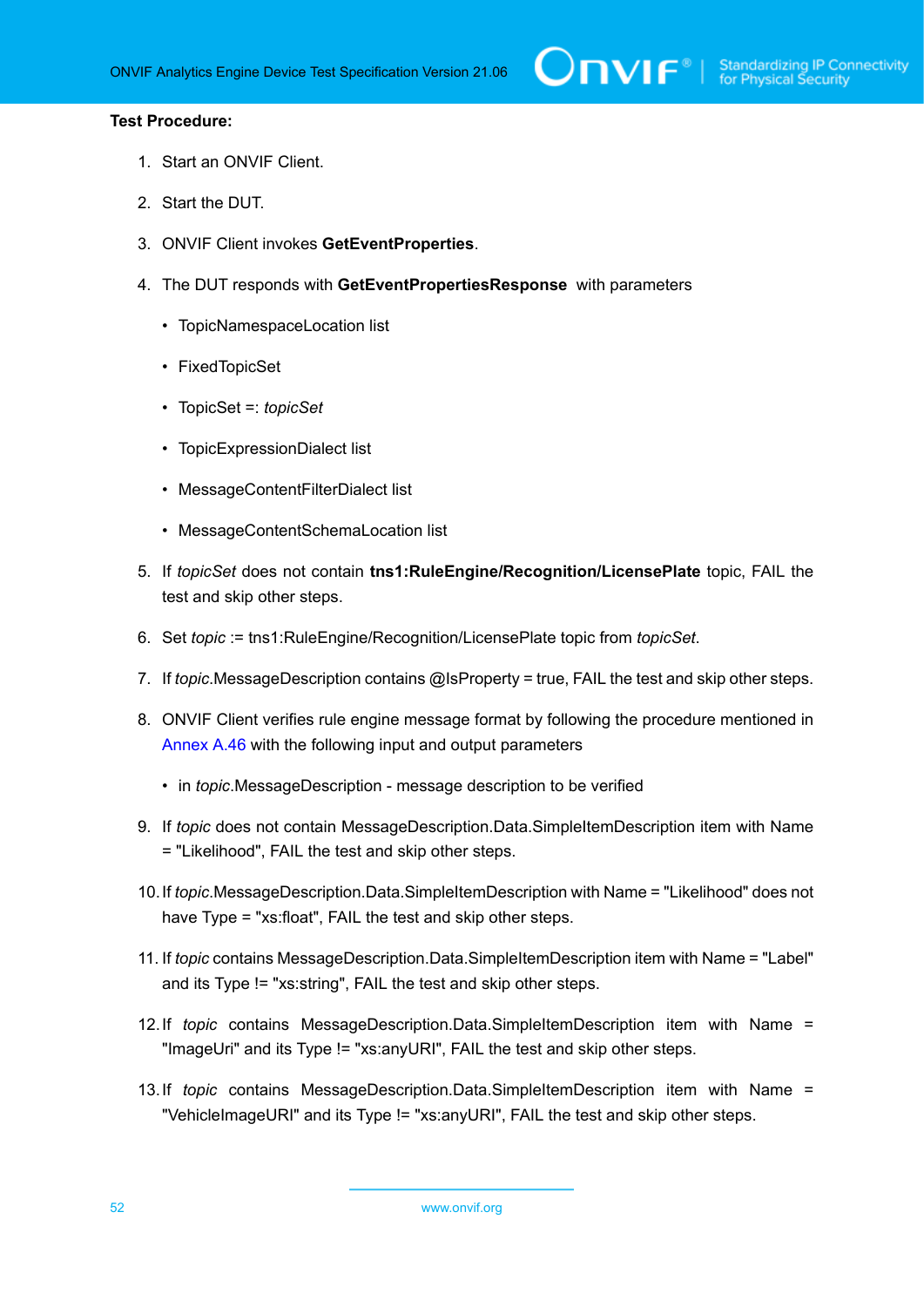- 14.If *topic* contains MessageDescription.Data.ElementItemDescription item with Name = "BoundingBox" and its Type != "tt:Rectangle", FAIL the test and skip other steps.
- 15.If *topic* contains MessageDescription.Data.ElementItemDescription item with Name = "Image" and its Type != "xs:base64Binary", FAIL the test and skip other steps.
- 16.If *topic* does not contain MessageDescription.Data.ElementItemDescription item with Name = "LicensePlateInfo", FAIL the test and skip other steps.
- 17.If *topic*.MessageDescription.Data.ElementItemDescription with Name = "LicensePlateInfo" does not have Type = "tt:LicensePlateInfo", FAIL the test and skip other steps.
- 18.If *topic* contains MessageDescription.Data.ElementItemDescription item with Name = "VehicleInfo" and its Type != "tt:VehicleInfo", FAIL the test and skip other steps.
- 19.If *topic* contains MessageDescription.Data.ElementItemDescription item with Name = "VehicleImage" and its Type != "xs:base64Binary", FAIL the test and skip other steps.

# **PASS –**

• DUT passes all assertions.

# **FAIL –**

• DUT did not send **GetEventPropertiesResponse** message.

# 5.2.4 LINE CROSSING COUNTER EVENT

# **Test Case ID:** ANALYTICS-2-1-4

**Specification Coverage:** Line crossing counting (ONVIF Analytics Service Spec)

**Feature Under Test:** tns1:RuleEngine/CountAggregation/Counter

# **WSDL Reference:** event.wsdl

**Test Purpose:** To verify tns1:RuleEngine/CountAggregation/Counter topic format. To verify tns1:RuleEngine/CountAggregation/Counter initialize event generation.

**Pre-Requisite:** Event Service is supported by the DUT. Line crossing counting Rule is supported by the DUT. Profile M is supported.

**Test Configuration:** ONVIF Client and DUT.

# **Test Procedure:**

1. Start an ONVIF Client.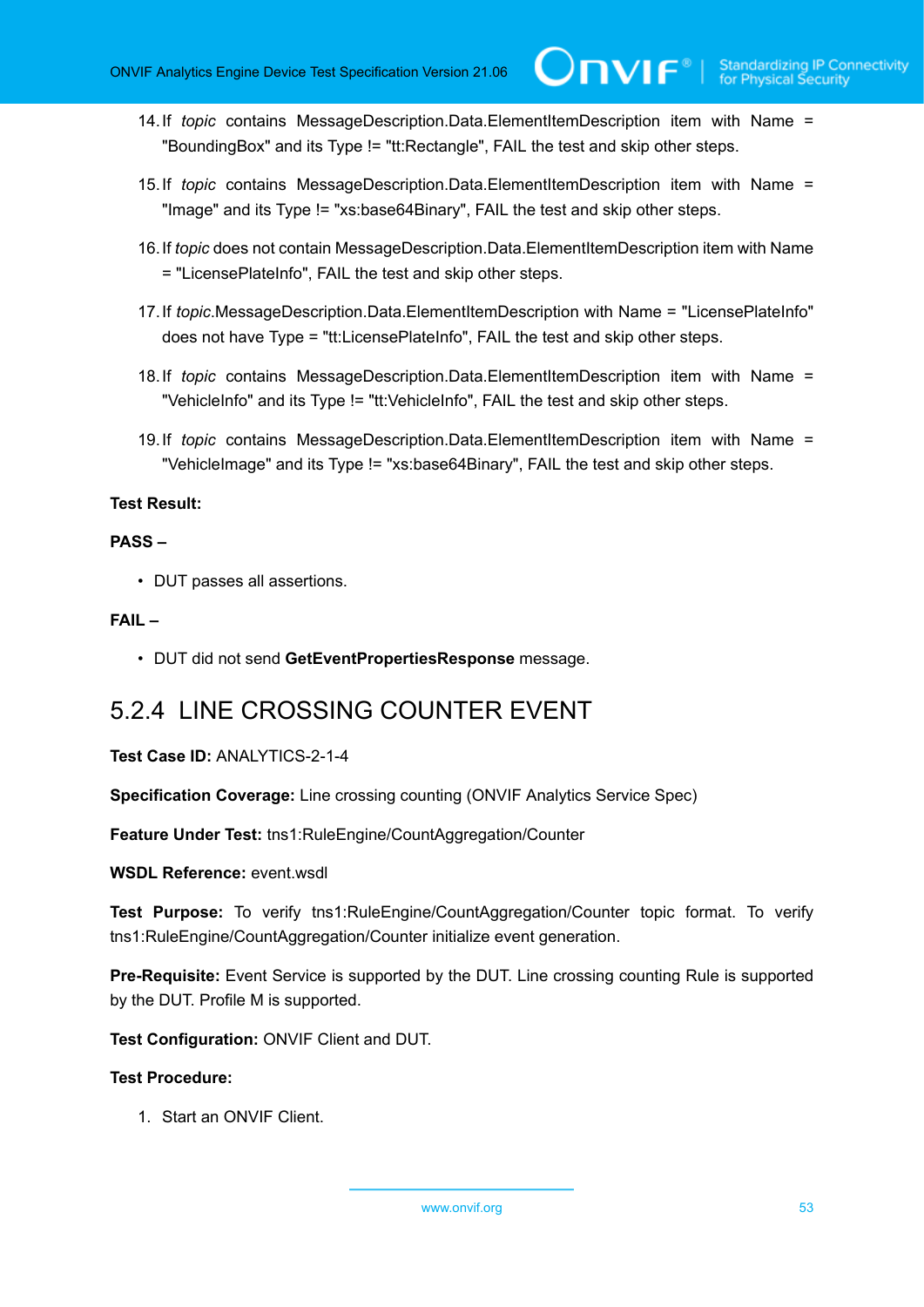- 2. Start the DUT.
- 3. ONVIF Client invokes **GetEventProperties**.
- 4. The DUT responds with **GetEventPropertiesResponse** with parameters
	- TopicNamespaceLocation list
	- FixedTopicSet
	- TopicSet =: *topicSet*
	- TopicExpressionDialect list
	- MessageContentFilterDialect list
	- MessageContentSchemaLocation list
- 5. If *topicSet* does not contain **tns1:RuleEngine/CountAggregation/Counter** topic, FAIL the test and skip other steps.
- 6. Set *topic* := tns1:RuleEngine/CountAggregation/Counter topic from *topicSet*.
- 7. If *topic*.MessageDescription.@IsProperty = !true, FAIL the test and skip other steps.
- 8. ONVIF Client verifies rule engine message format by following the procedure mentioned in [Annex A.46](#page-166-0) with the following input and output parameters
	- in *topic*.MessageDescription message description to be verified
- 9. If *topic* does not contain MessageDescription.Data.SimpleItemDescription item with Name = "Count", FAIL the test and skip other steps.
- 10.If *topic*.MessageDescription.Data.SimpleItemDescription with Name = "Count" does not have Type = "xs:int", FAIL the test and skip other steps.
- <span id="page-53-0"></span>11. If DUT supports Pull-Point Notification feature
	- 11.1. ONVIF Client configures profile with Line crossing counting rule by following the procedure mentioned in [Annex A.43](#page-161-0) with the following input and output parameters
		- in "tt:LineCounting" Rule type
		- out *videoSourceToken* token of the video source present in the media profile
		- out *ruleName* name of the rule present in the media profile
		- out *analyticsToken* a token of Analytics Configuration present in the media profile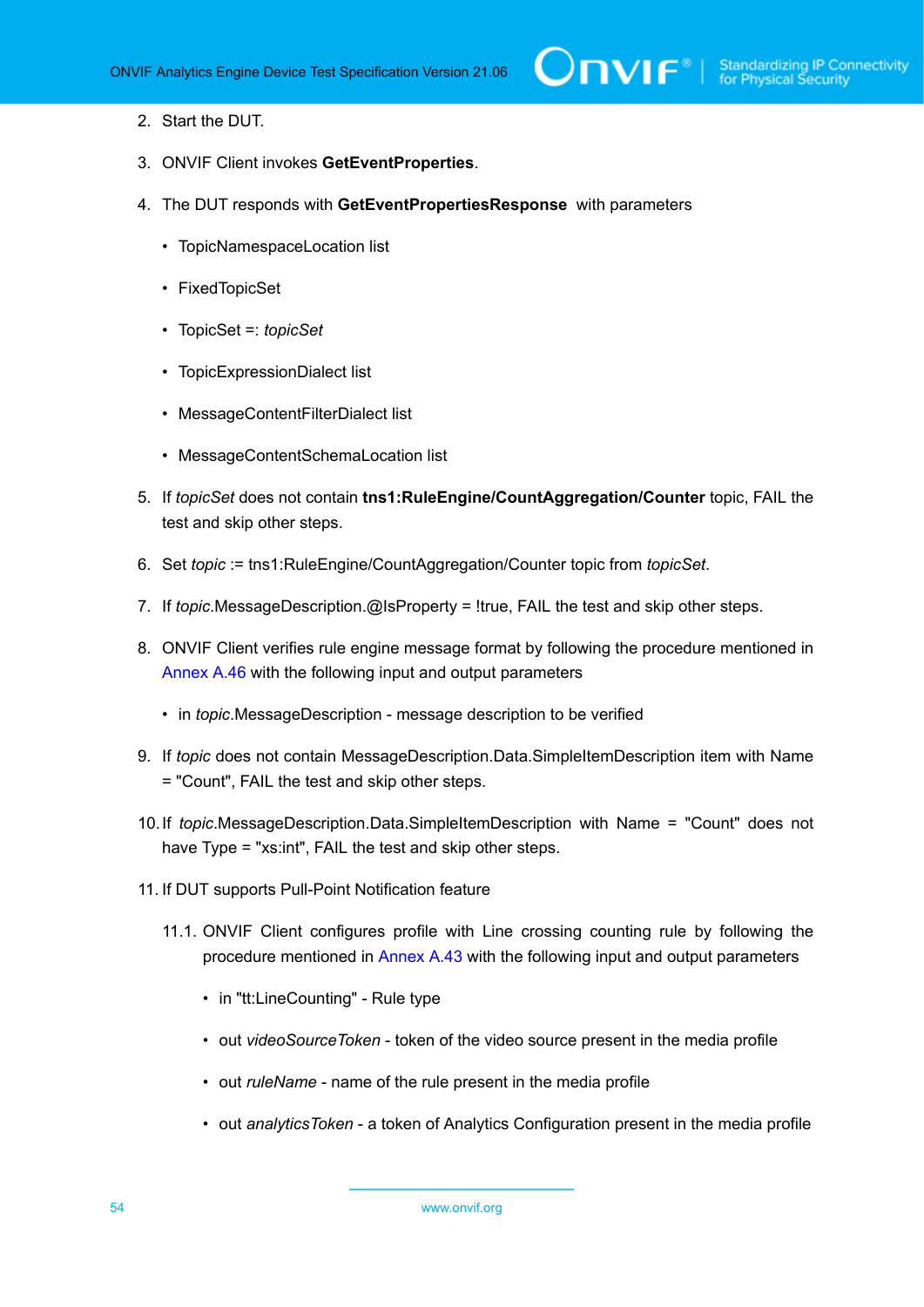- out *ruleToRestore* a rule to restore, if it was removed
- out *ruleToDelete* a rule to delete, if it was created
- 11.2. ONVIF Client creates PullPoint subscription for the specified topic by following the procedure mentioned in [Annex A.6](#page-117-0) with the following input and output parameters
	- in **"tns1:RuleEngine/CountAggregation/Counter"** Notification Topic
	- out *s* Subscription reference
	- out *currentTime* current time for the DUT
	- out *terminationTime* Subscription termination time
- <span id="page-54-1"></span><span id="page-54-0"></span>11.3. Until *timeout1* timeout expires, repeat the following steps:
	- 11.3.1ONVIF Client waits for time  $t := min\{(tt-ct)/2, 1 \text{ second}\}.$
	- 11.3.2ONVIF Client invokes **PullMessages** to the subscription endpoint *s* with parameters
		- Timeout := PT60S
		- MessageLimit := 1
	- 11.3.3The DUT responds with **PullMessagesResponse** message with parameters
		- CurrentTime =: *ct*
		- TerminationTime =: *tt*
		- NotificationMessage list =: *notificationMessageList*
	- 11.3.4If notificationMessageList contains more than one notification, FAIL the test and skip other steps.
	- 11.3.5If . *notificationMessageList* is not empty and corresponds the following parameters:
		- *notificationMessageList*[0].Topic = **"tns1:RuleEngine/CountAggregation/ Counter"**,
		- *notificationMessageList*[0].PropertyOperation = "Initialized",
		- *notificationMessageList*[0] has Source.SimpleItem with Name = "Rule" and with Value = *ruleName*,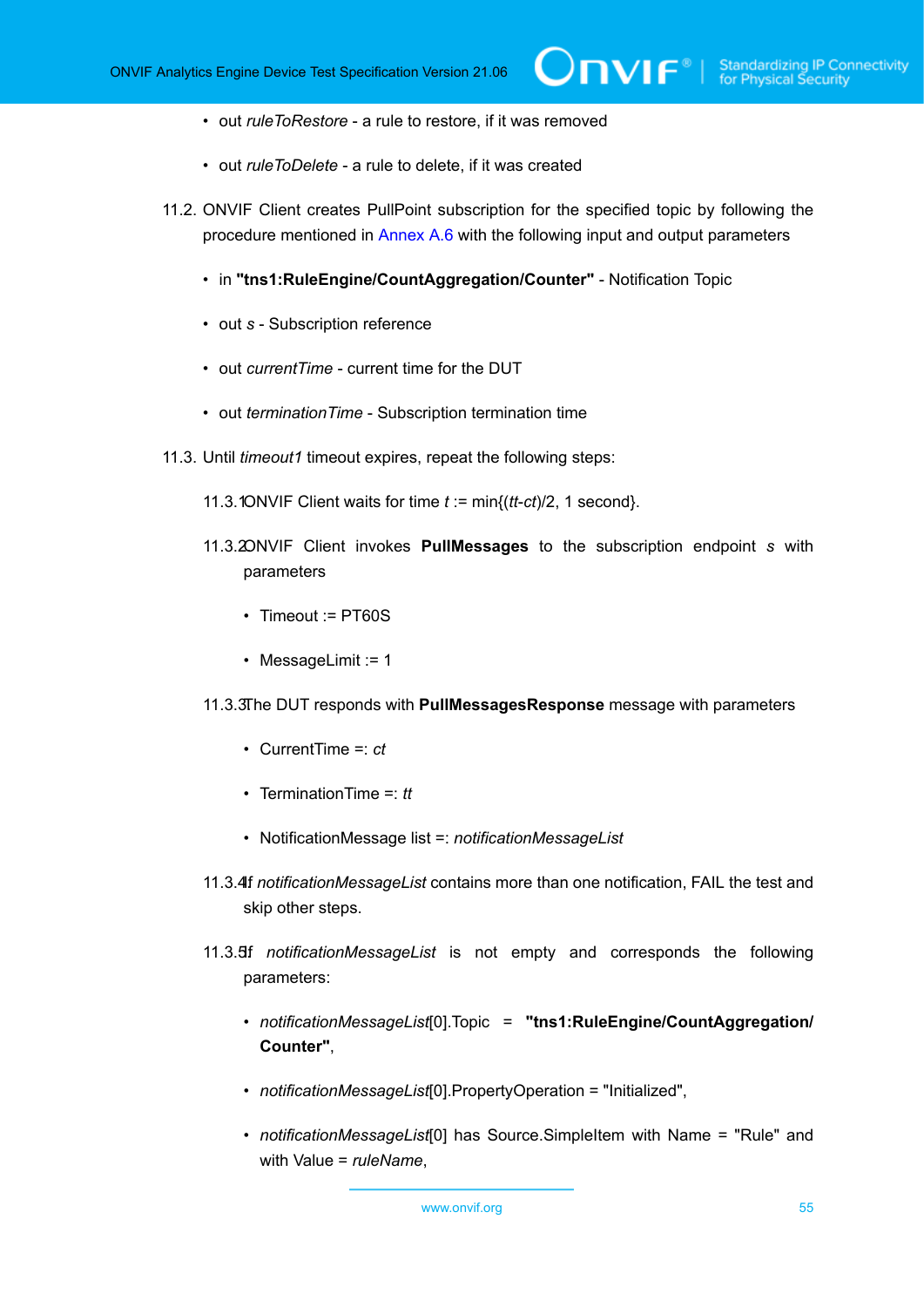• *notificationMessageList*[0] has Source.SimpleItem with Name = "VideoSource" and with Value = *videoSourceToken*,

**TVIF**®

- if *notificationMessageList*[0] has Source.SimpleItem with Name = "AnalyticsConfiguration" then its Value = *analyticsToken*, then the ONVIF Client checks notification:
- 11.3.5.1If notificationMessageList<sup>[0]</sup> does not contain Data.SimpleItem with Name = "Count", FAIL the test, restore DUT settings and skip other steps.
- 11.3.5.2If Data.SimpleItem with Name = "Count" has Value type differ from integer, FAIL the test, restore DUT settings and skip other steps.
- 11.3.5.3Go to step [11.4.](#page-55-0)
- 11.3.6If *timeout1* timeout expires for step [11.3](#page-54-0) without Notification corresponds to parameters in step [11.3.6 \[55\],](#page-54-1) FAIL the test and skip other steps.
- <span id="page-55-0"></span>11.4. ONVIF Client deletes *ruleToDelete* if any to restore DUT settings.
- 11.5. ONVIF Client restores media profile if it was changed at step [11.1](#page-53-0).
- 11.6. ONVIF Client creates *ruleToRestore* if any to restore DUT settings.
- 11.7. ONVIF Client deletes PullPoint subscription by following the procedure mentioned in [Annex A.7](#page-117-1) with the following input and output parameters
	- in *s* Subscription reference

#### **Test Result:**

# **PASS –**

• DUT passes all assertions.

#### **FAIL –**

- DUT did not send **GetEventPropertiesResponse** message.
- DUT did not send **PullMessagesResponse** message.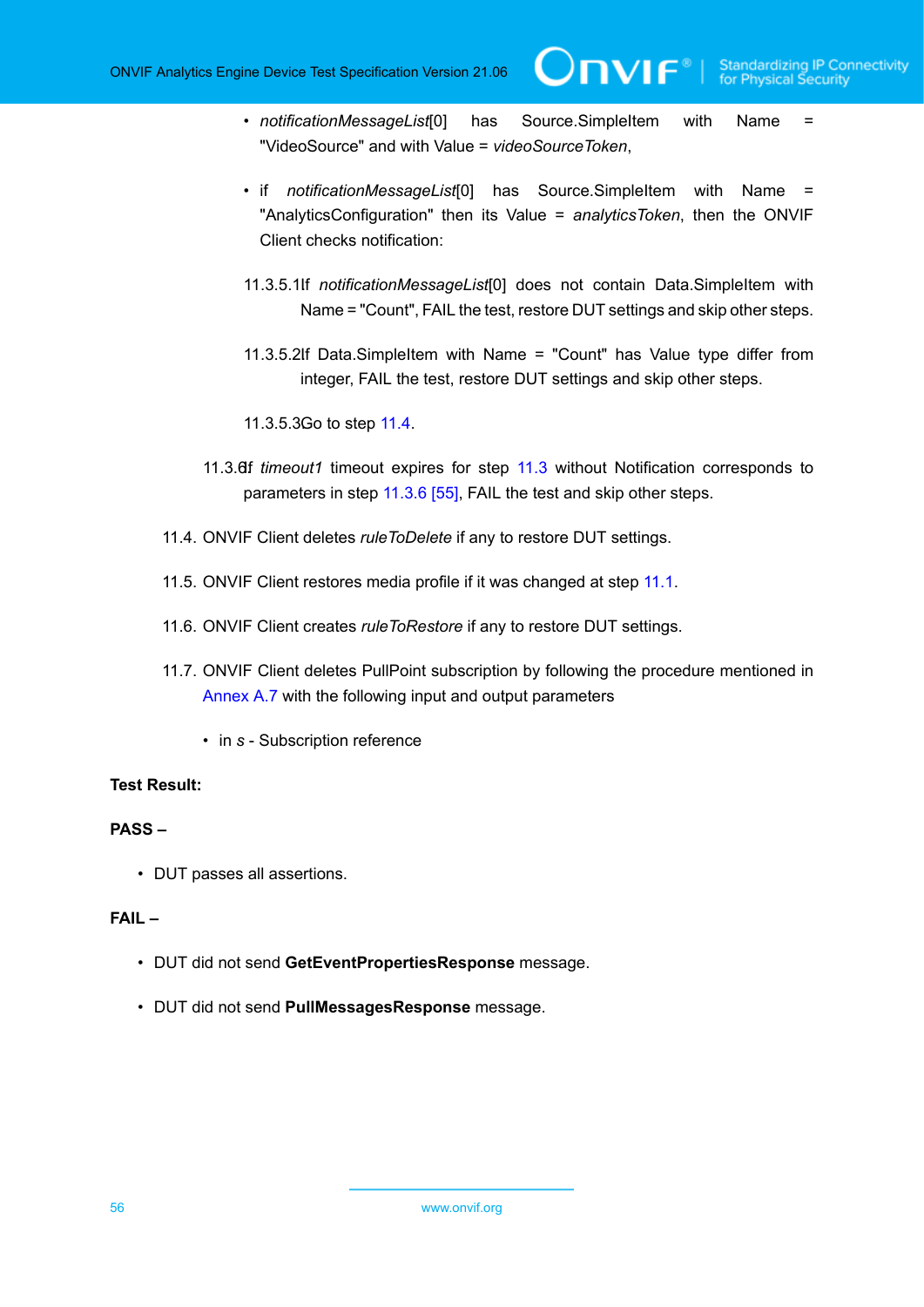# 5.3 Capabilities

# 5.3.1 GET SERVICES AND GET ANALYTICS SERVICES CAPABILITIES CONSISTENCY

**Test Case ID:** ANALYTICS-3-1-1

**Specification Coverage:** Capability exchange (ONVIF Core Specification), Capabilities (ONVIF Analytics Service Spec)

**Feature under test:** GetServices, GetServiceCapabilities (Analytics)

**WSDL Reference:** devicemgmt.wsdl, analytics.wsdl

**Test Purpose:** To verify getting Analytics Service using GetServices request. To verify Get Services and Analytics Service Capabilities consistency.

**Pre-Requisite:** Analytics Service was received from the DUT.

**Test Configuration:** ONVIF Client and DUT

- 1. Start an ONVIF Client.
- 2. Start the DUT.
- 3. ONVIF Client invokes **GetServices** message with parameters:
	- IncludeCapability := false
- 4. The DUT responds with a **GetServicesResponse** message with parameters:
	- Service list =: *listOfServicesWithoutCapabilities*
- 5. If *listOfServicesWithoutCapabilities* does not contain item with Namespace = "http:// www.onvif.org/ver20/analytics/wsdl", FAIL the test and skip other steps.
- 6. Set *analyticsServ* := item from *listOfServicesWithoutCapabilities* list with Namespace = "http://www.onvif.org/ver20/analytics/wsdl".
- 7. If *analyticsServ*.Capabilities is specified, FAIL the test and skip other steps.
- 8. ONVIF Client invokes **GetServices** message with parameters: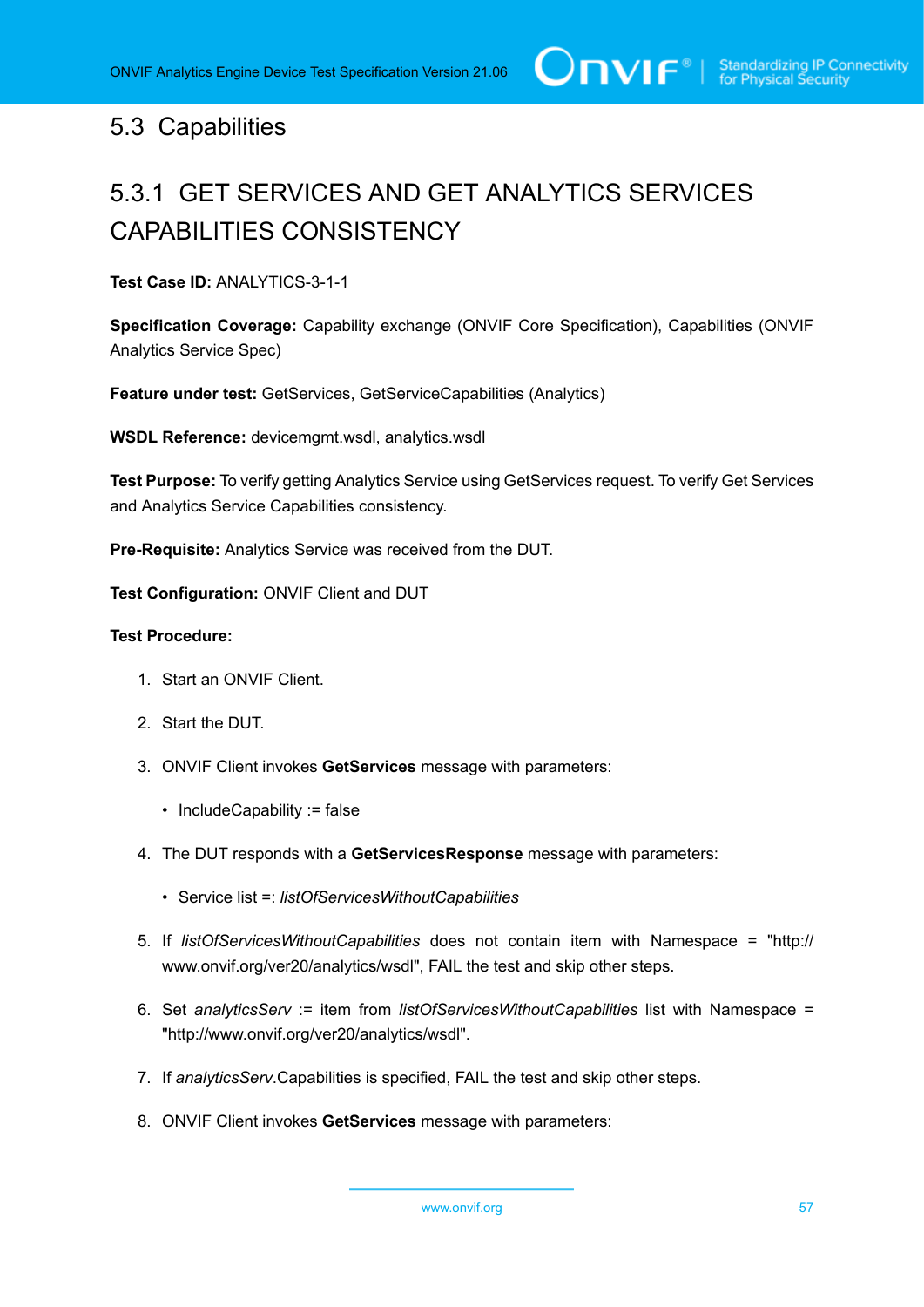• IncludeCapability := true

- 9. The DUT responds with a **GetServicesResponse** message with parameters:
	- Service list =: *listOfServicesWithCapabilities*
- 10.If *listOfServicesWithCapabilities* does not contain item with Namespace = "http:// www.onvif.org/ver20/analytics/wsdl", FAIL the test and skip other steps.
- 11. Set *analyticsServ* := item from *listOfServicesWithCapabilities* list with Namespace = "http:// www.onvif.org/ver20/analytics/wsdl".
- 12.If *analyticsServ*.Capabilities is not specified, FAIL the test and skip other steps.
- 13.If *analyticsServ*.Capabilities does not contain valid Capabilities element for Analytics service from "http://www.onvif.org/ver20/analytics/wsdl" namespace, FAIL the test and skip other steps.
- 14.ONVIF Client invokes **GetServiceCapabilities** (Analytics) request.
- 15.The DUT responds with **GetServiceCapabilitiesResponse** message with parameters
	- Capabilities =: *cap*
- <span id="page-57-0"></span>16.If *cap* differs from *analyticsServ*.Capabilities.Capabilities (see Note at the end of the test), FAIL the test.

#### **Test Result:**

#### **PASS –**

• DUT passes all assertions.

# **FAIL –**

- The DUT did not send **GetServicesResponse** messages.
- The DUT did not send **GetServiceCapabilitiesResponse** message.

**Note:** The following fields are compared at step [16](#page-57-0):

- RuleSupport
- AnalyticsModuleSupport
- RuleOptionsSupported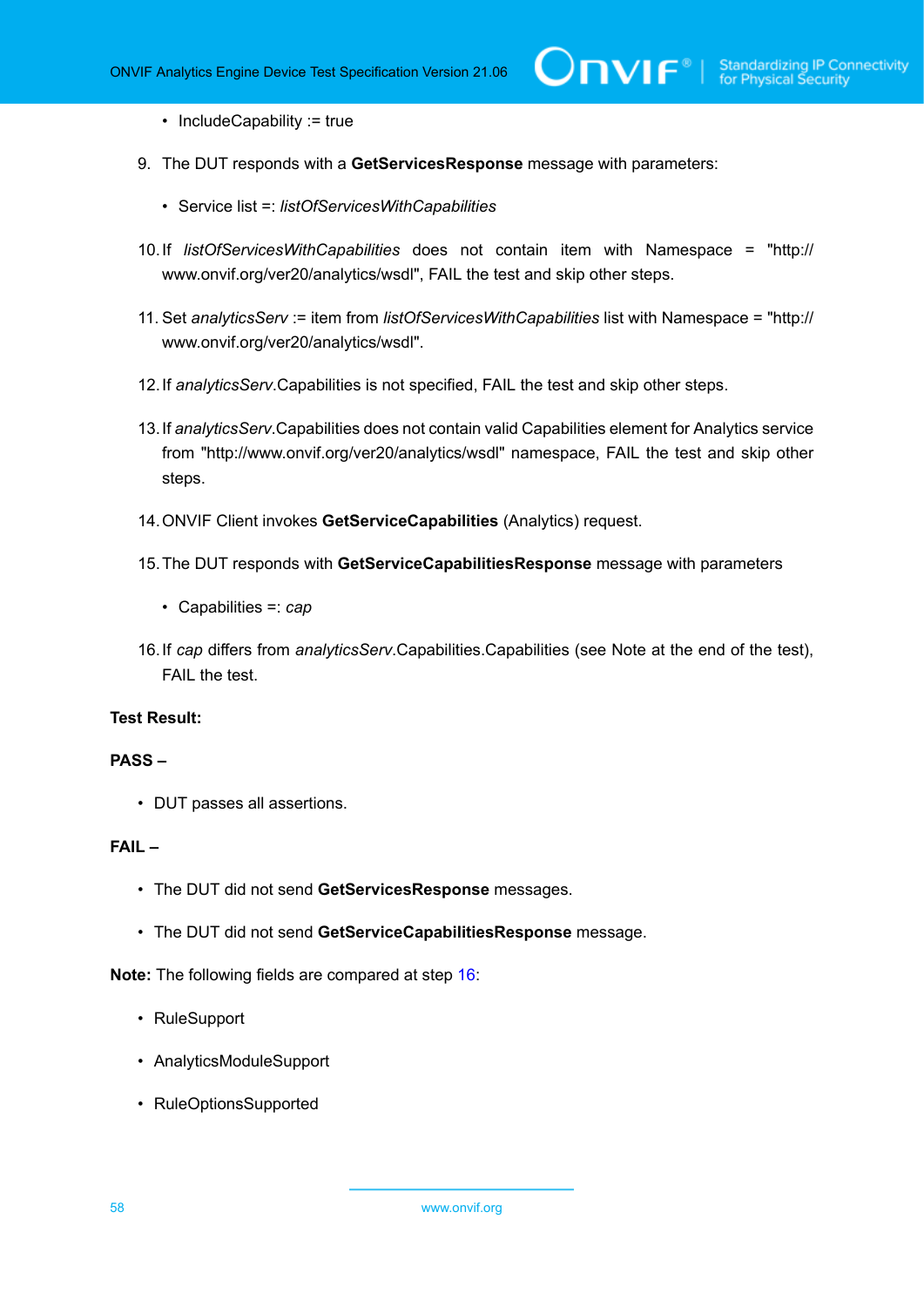- AnalyticsModuleOptionsSupported
- SupportedMetadata

# 5.3.2 ANALYTICS SERVICE CAPABILITIES

#### **Test Case ID:** ANALYTICS-3-1-2

**Specification Coverage:** Capabilities (ONVIF Analytics Service Spec)

**Feature under test:** GetServiceCapabilities (Analytics Service)

**WSDL Reference:** analytics.wsdl

**Test Purpose:** To verify Analytics Service Capabilities.

**Pre-Requisite:** Analytics Service was received from the DUT.

**Test Configuration:** ONVIF Client and DUT

### **Test Procedure:**

- 1. Start an ONVIF Client.
- 2. Start the DUT.
- 3. ONVIF Client invokes **GetServiceCapabilities** request.
- 4. The DUT responds with **GetServiceCapabilitiesResponse** message with parameters
	- Capabilities =: *cap*
- 5. If *cap*.SupportedMetadata = true and *cap*.AnalyticsModuleSupport = false or skipped, FAIL the test.

### **Test Result:**

#### **PASS –**

• DUT passes all assertions.

# **FAIL –**

- The DUT did not send **GetServicesResponse** messages.
- The DUT did not send **GetServiceCapabilitiesResponse** message.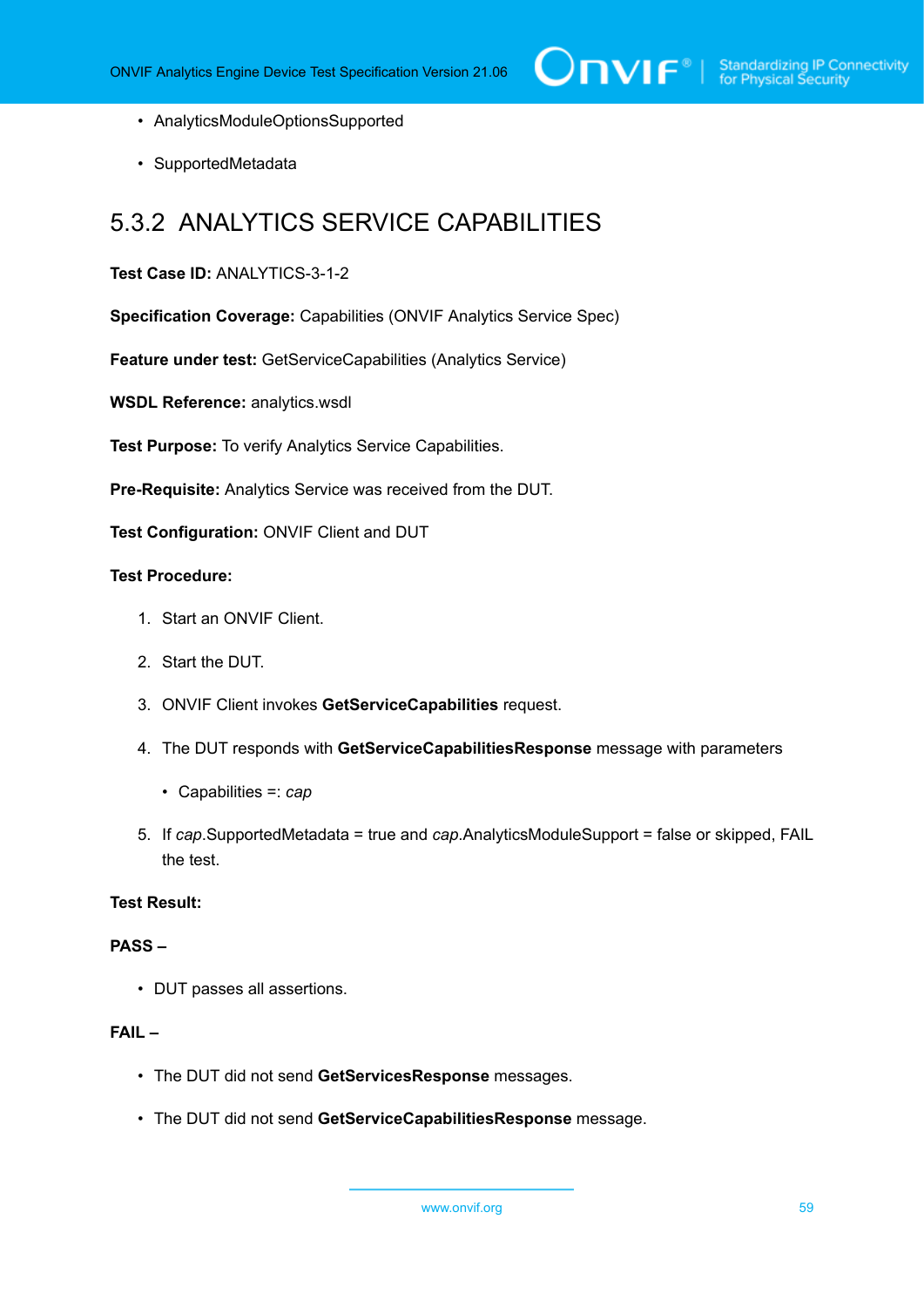# 5.4 Analytics Modules

# 5.4.1 GET SUPPORTED ANALYTICS MODULES

**Test Case ID:** ANALYTICS-4-1-1

**Specification Coverage:** GetSupportedAnalyticsModules (ONVIF Analytics Service Spec)

**Feature under test:** GetSupportedAnalyticsModules (Analytics)

**WSDL Reference:** analytics.wsdl

**Test Purpose:** To verify getting supported analytics modules using GetSupportedAnalyticsModules request.

**Pre-Requisite:** Analytics Service was received from the DUT. Media2 Service was received from the DUT. Analytics Modules is supported by the DUT.

**Test Configuration:** ONVIF Client and DUT

- 1. Start an ONVIF Client.
- 2. Start the DUT.
- 3. ONVIF Client retrieves a list of Analytics Configurations by following the procedure mentioned in [Annex A.1](#page-112-0) with the following input and output parameters
	- out *analyticsConfList* a list of Analytics configurations
- 4. For each Analytics Configuration *analyticsConf* in *analyticsConfList* repeat the following steps:
	- 4.1. ONVIF Client invokes **GetSupportedAnalyticsModules** request with parameters
		- ConfigurationToken := *analyticsConf*.@token
	- 4.2. DUT responds with **GetSupportedAnalyticsModulesResponse** message with parameters
		- SupportedAnalyticsModules =: *supportedModules*
	- 4.3. For each Analytics Module Description *analyticsModuleDescription* in *supportedModules*.AnalyticsModuleDescription list repeat the following steps: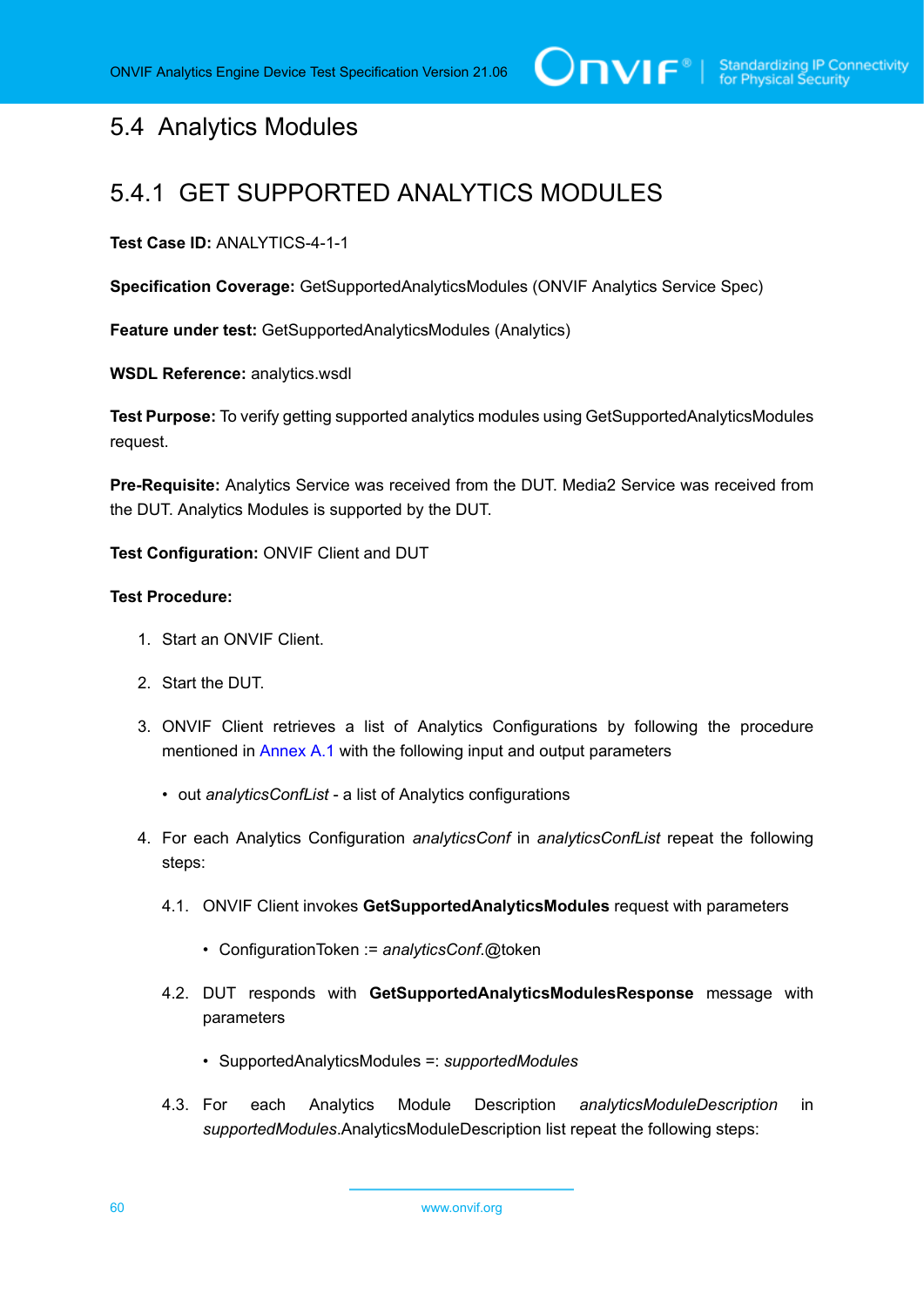- 4.3.1. If *analyticsModuleDescription* does not have maxInstances attribute, FAIL the test, restore the DUT state, and skip other steps.
- 4.3.2. If at least one item in *analyticsModuleDescription*.Parameters list (SimpleItemDescription or ElementItemDescription item) has the same Name value with other item from the same list, FAIL the test, restore the DUT state, and skip other steps.
- 4.3.3. If at least one item in *analyticsModuleDescription*.Messages list (Source, or Key, or Data; SimpleItemDescription or ElementItemDescription item) has the same Name value with other item from the same list, FAIL the test, restore the DUT state, and skip other steps.
- 4.3.4. If *analyticsModuleDescription*.ParentTopic is not valid topic (see [Annex](#page-121-0) A.11), FAIL the test, restore the DUT state, and skip other steps.
- 4.3.5. If *analyticsModuleDescription*.fixed = true:
	- 4.3.5.1. If *analyticsConf* does not contain at least one AnalyticsEngineConfiguration.AnalyticsModule with Type = *analyticsModuleDescription*.Name, FAIL the test, restore the DUT state, and skip other steps.

# **PASS –**

• DUT passes all assertions.

# **FAIL –**

• The DUT did not send **GetSupportedAnalyticsModulesResponse** messages.

# 5.4.2 GET ANALYTICS MODULES OPTIONS

**Test Case ID:** ANALYTICS-4-1-2

**Specification Coverage:** GetAnalyticsModuleOptions (ONVIF Analytics Service Spec)

**Feature under test:** GetAnalyticsModuleOptions (Analytics)

**WSDL Reference:** analytics.wsdl

**Test Purpose:** To verify getting supported analytics module options using GetAnalyticsModuleOptions request.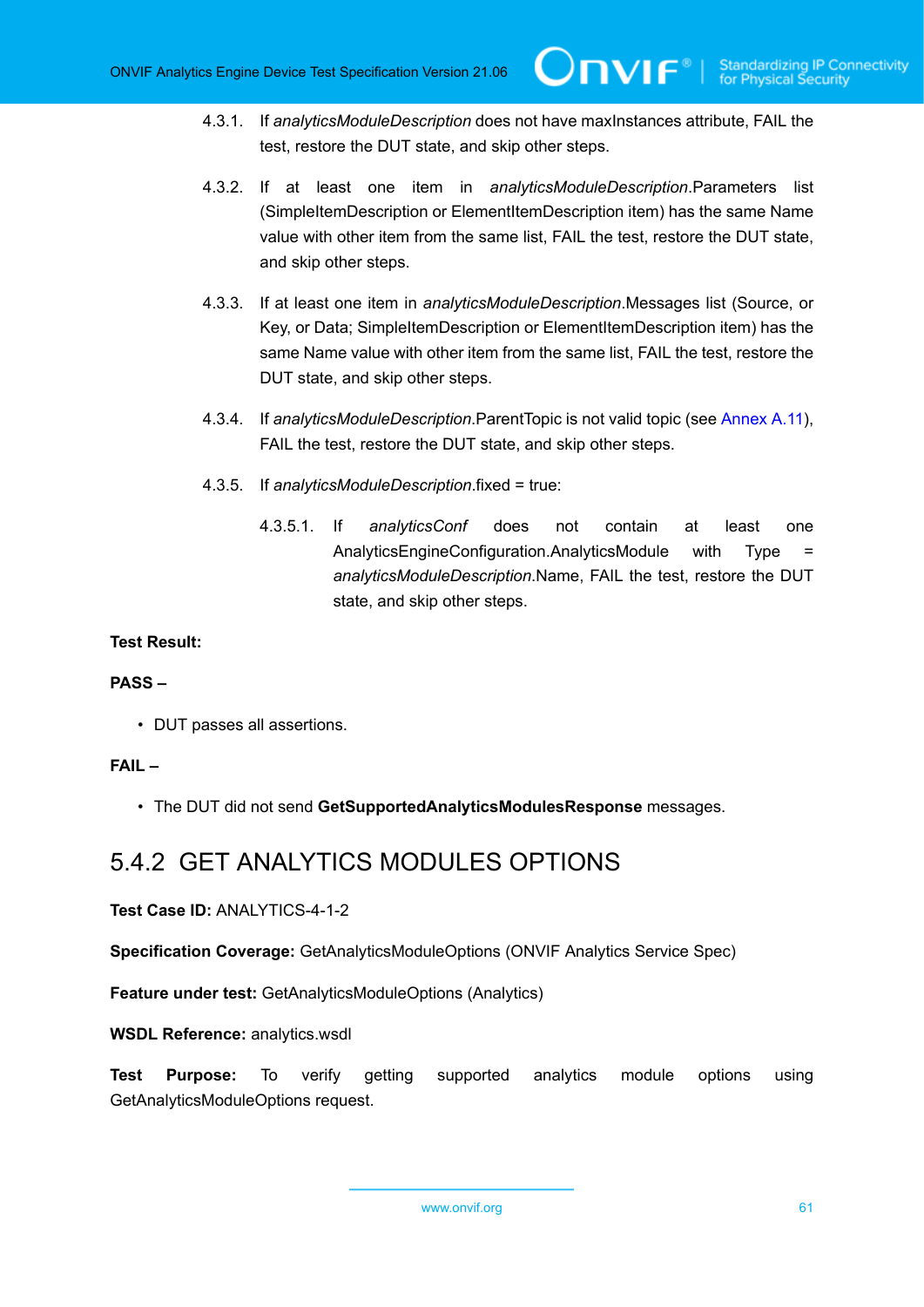**Pre-Requisite:** Analytics Service was received from the DUT. Media2 Service was received from the DUT. Analytics Modules is supported by the DUT. Analytics Module Options is supported by the DUT.

 $\mathsf{J}\mathsf{N}\mathsf{N}\mathsf{F}^\ast$  i

**Test Configuration:** ONVIF Client and DUT

- 1. Start an ONVIF Client.
- 2. Start the DUT.
- 3. ONVIF Client retrieves a list of Analytics Configurations by following the procedure mentioned in [Annex A.1](#page-112-0) with the following input and output parameters
	- out *analyticsConfList* a list of Analytics configurations
- 4. For each Analytics Configuration *analyticsConf* in *analyticsConfList* repeat the following steps:
	- 4.1. ONVIF Client invokes **GetSupportedAnalyticsModules** request with parameters
		- ConfigurationToken := *analyticsConf*.@token
	- 4.2. DUT responds with **GetSupportedAnalyticsModulesResponse** message with parameters
		- SupportedAnalyticsModules =: *supportedModules*
	- 4.3. ONVIF Client invokes **GetAnalyticsModuleOptions** request with parameters
		- Type is skipped
		- ConfigurationToken := *analyticsConf*.@token
	- 4.4. DUT responds with **GetAnalyticsModuleOptionsResponse** message with parameters
		- Options list =: *analyticsModuleOptionsFullList*
	- 4.5. If at least one item in *analyticsModuleOptionsFullList* list contains RuleType, FAIL the test, restore the DUT state, and skip other steps.
	- 4.6. For each Analytics Module Description *analyticsModuleDescription* in *supportedModules*.AnalyticsModuleDescription list repeat the following steps:
		- 4.6.1. ONVIF Client invokes **GetAnalyticsModuleOptions** request with parameters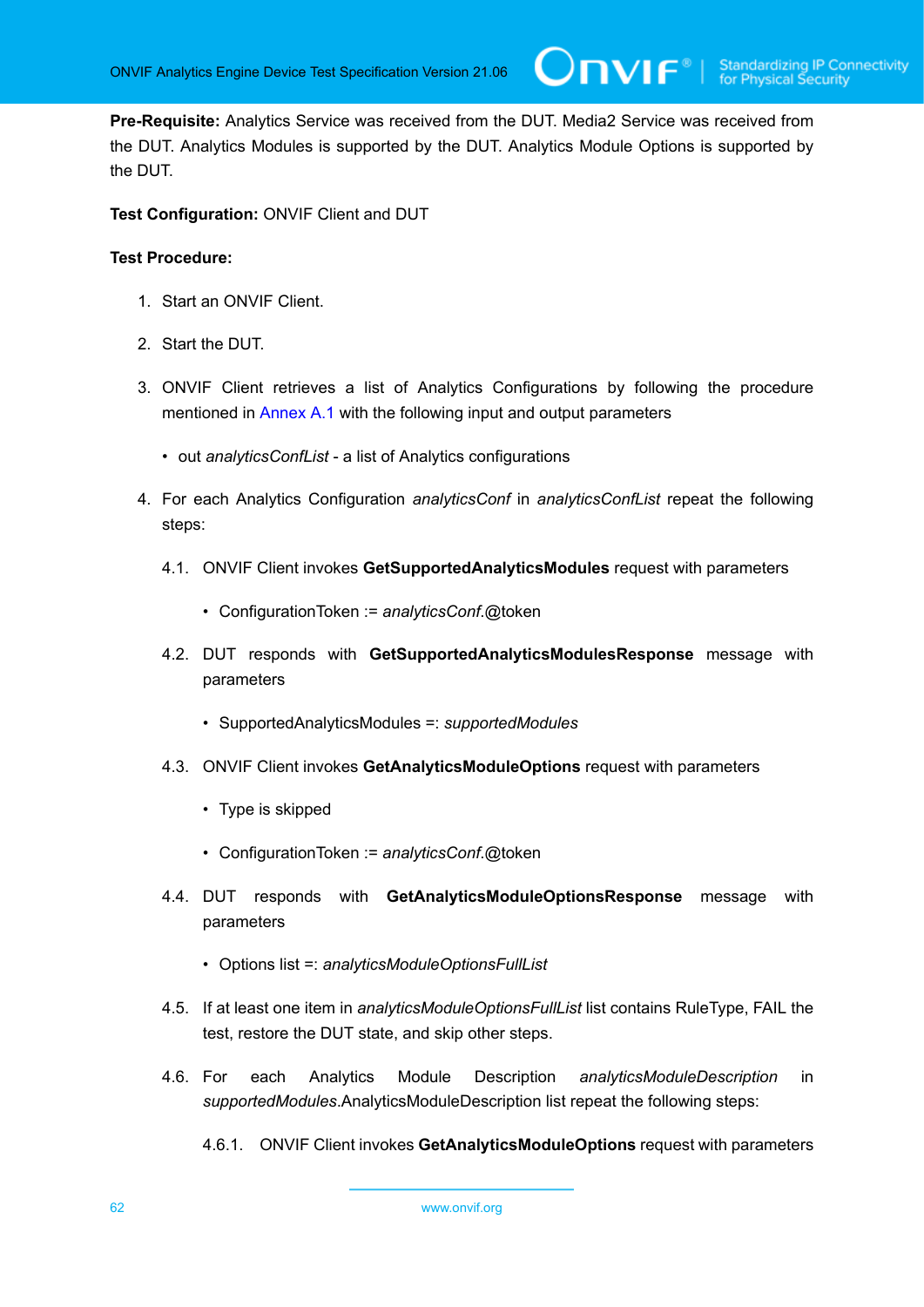- Type := *analyticsModuleDescription*.Name
- ConfigurationToken := *analyticsConf*.@token
- 4.6.2. DUT responds with **GetAnalyticsModuleOptionsResponse** message with parameters
	- Options list =: *analyticsModuleOptionsList*
- 4.6.3. If at least one item in *analyticsModuleOptionsList* list contains RuleType, FAIL the test, restore the DUT state, and skip other steps.
- 4.6.4. If at least one item in *analyticsModuleOptionsList* list contains AnalyticsModule which is not equal to *analyticsModuleDescription*.Name, FAIL the test, restore the DUT state, and skip other steps.
- 4.6.5. If *analyticsModuleOptionsFullList* list does not contain all items from *analyticsModuleOptionsList* list (AnalyticsModule and Name to be used as unique identifier), FAIL the test, restore the DUT state, and skip other steps.

#### **PASS –**

• DUT passes all assertions.

#### **FAIL –**

- The DUT did not send **GetSupportedAnalyticsModulesResponse** messages.
- The DUT did not send **GetAnalyticsModuleOptionsResponse** messages.

# 5.4.3 GET ANALYTICS MODULES

**Test Case ID:** ANALYTICS-4-1-3

**Specification Coverage:** GetAnalyticsModules (ONVIF Analytics Service Spec)

**Feature under test:** GetAnalyticsModules (Analytics)

**WSDL Reference:** analytics.wsdl

**Test Purpose:** To verify getting supported analytics modules using GetAnalyticsModules request.

**Pre-Requisite:** Analytics Service was received from the DUT. Media2 Service was received from the DUT. Analytics Modules is supported by the DUT.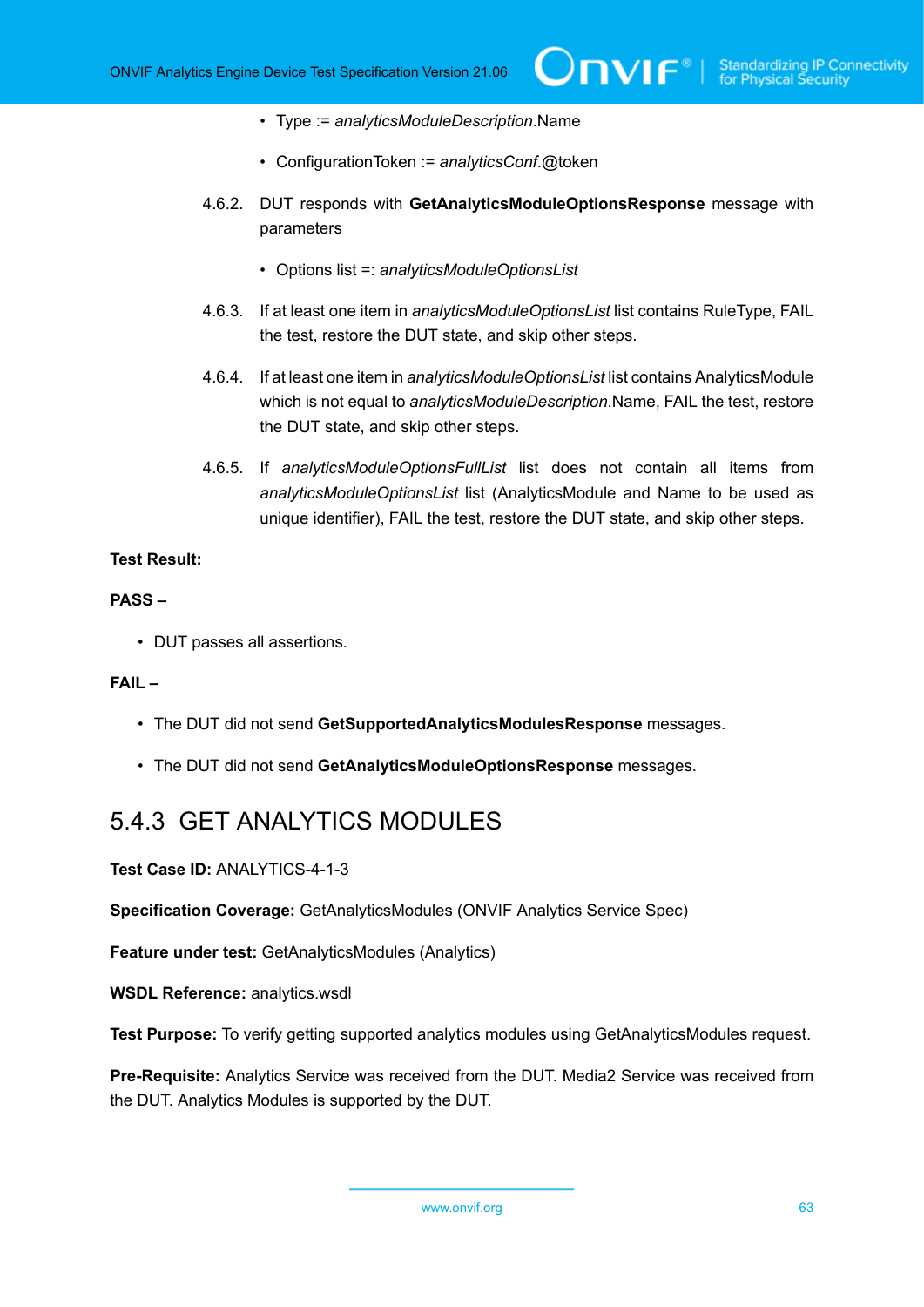#### **Test Configuration:** ONVIF Client and DUT

- 1. Start an ONVIF Client.
- 2. Start the DUT.
- 3. ONVIF Client retrieves a list of Analytics Configurations by following the procedure mentioned in [Annex A.1](#page-112-0) with the following input and output parameters
	- out *analyticsConfList* a list of Analytics configurations
- 4. For each Analytics Configuration *analyticsConf* in *analyticsConfList* repeat the following steps:
	- 4.1. ONVIF Client invokes **GetSupportedAnalyticsModules** request with parameters
		- ConfigurationToken := *analyticsConf*.@token
	- 4.2. DUT responds with **GetSupportedAnalyticsModulesResponse** message with parameters
		- SupportedAnalyticsModules =: *supportedModules*
	- 4.3. ONVIF Client invokes **GetAnalyticsModules** request with parameters
		- ConfigurationToken := *analyticsConf*.@token
	- 4.4. DUT responds with **GetAnalyticsModulesResponse** message with parameters
		- AnalyticsModule list =: *analyticsModuleList*
	- 4.5. If at least one item in *analyticsModuleList* list contains Type which in not equal to Name fileld of at least one item at *supportedModules*.AnalyticsModuleDescription list, FAIL the test, restore the DUT state, and skip other steps.
	- 4.6. For each Analytics Module Description *analyticsModuleDescription* in *supportedModules*.AnalyticsModuleDescription list repeat the following steps:
		- 4.6.1. If *analyticsModuleDescription*.fixed = true:
			- 4.6.1.1. If *analyticsModuleList* does not contain item with Type = *analyticsModuleDescription*.Name, FAIL the test, restore the DUT state, and skip other steps.
		- 4.6.2. If *analyticsModuleList* contains item with Type = *analyticsModuleDescription*.Name: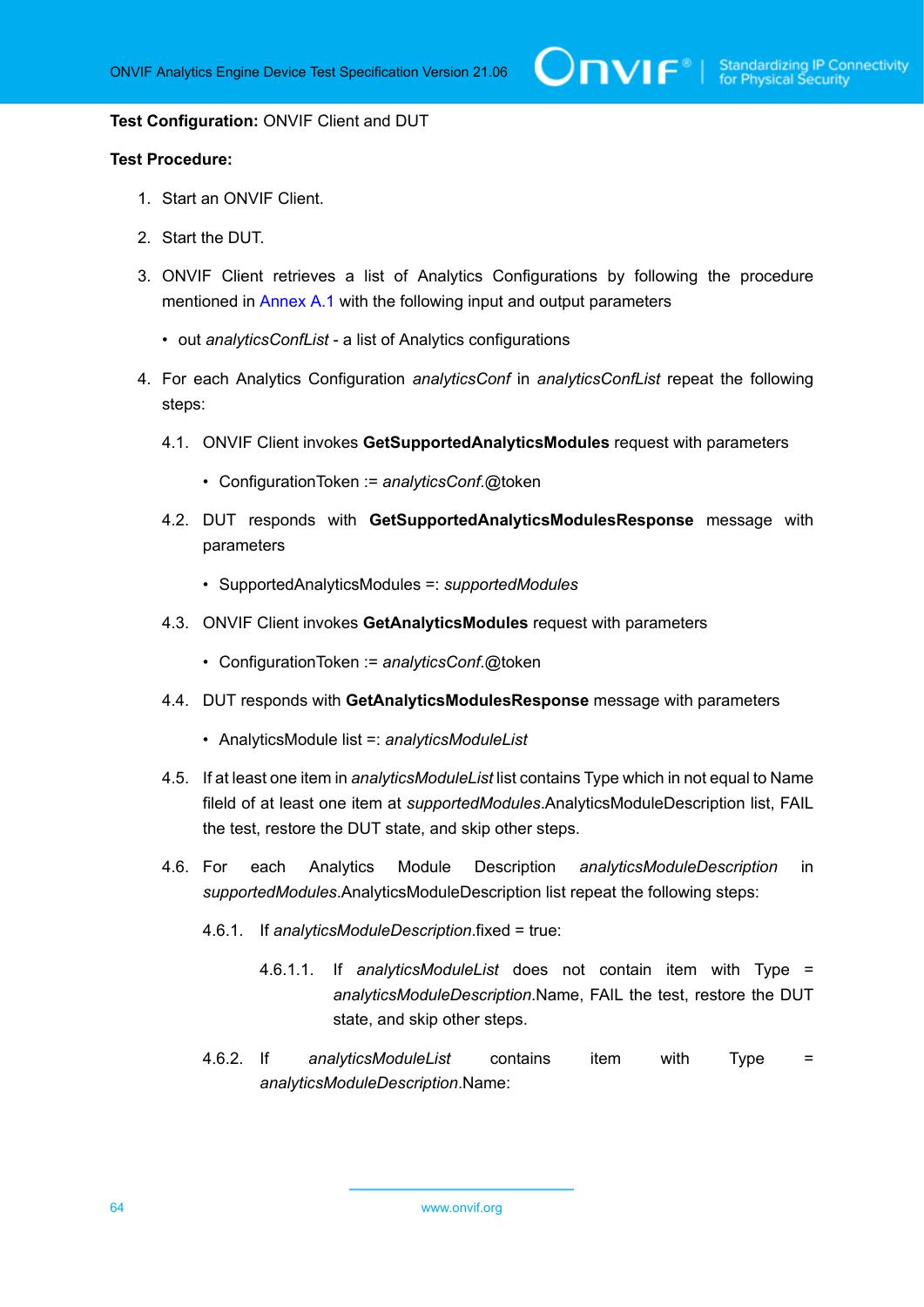- 4.6.2.1. Set *analyticsModule* := *analyticsModuleList*[Type = *analyticsModuleDescription*.Name].
- 4.6.2.2. If *analyticsModule*.Parameters.SimpleItem contains at least one SimpleItem which does not have item with the same Name in *analyticsModuleDescription*.Parameters.SimpleItemDescription list, FAIL the test, restore the DUT state, and skip other steps.
- 4.6.2.3. If *analyticsModule*.Parameters.ElementItem contains at least one ElementItem which does not have item with the same Name in *analyticsModuleDescription*.Parameters.ElementItemDescription list, FAIL the test, restore the DUT state, and skip other steps.

#### **PASS –**

• DUT passes all assertions.

# **FAIL –**

- The DUT did not send **GetSupportedAnalyticsModulesResponse** messages.
- The DUT did not send **GetAnalyticsModulesResponse** messages.

# 5.4.4 GET SUPPORTED METADATA

**Test Case ID:** ANALYTICS-4-1-4

**Specification Coverage:** GetSupportedMetadata (ONVIF Analytics Service Spec)

**Feature under test:** GetSupportedMetadata (Analytics)

**WSDL Reference:** analytics.wsdl

**Test Purpose:** To verify getting supported metadata using GetSupportedMetadata request.

**Pre-Requisite:** Analytics Service was received from the DUT. Media2 Service was received from the DUT. Analytics Modules is supported by the DUT. Supported Metadata feature is supported by the DUT.

**Test Configuration:** ONVIF Client and DUT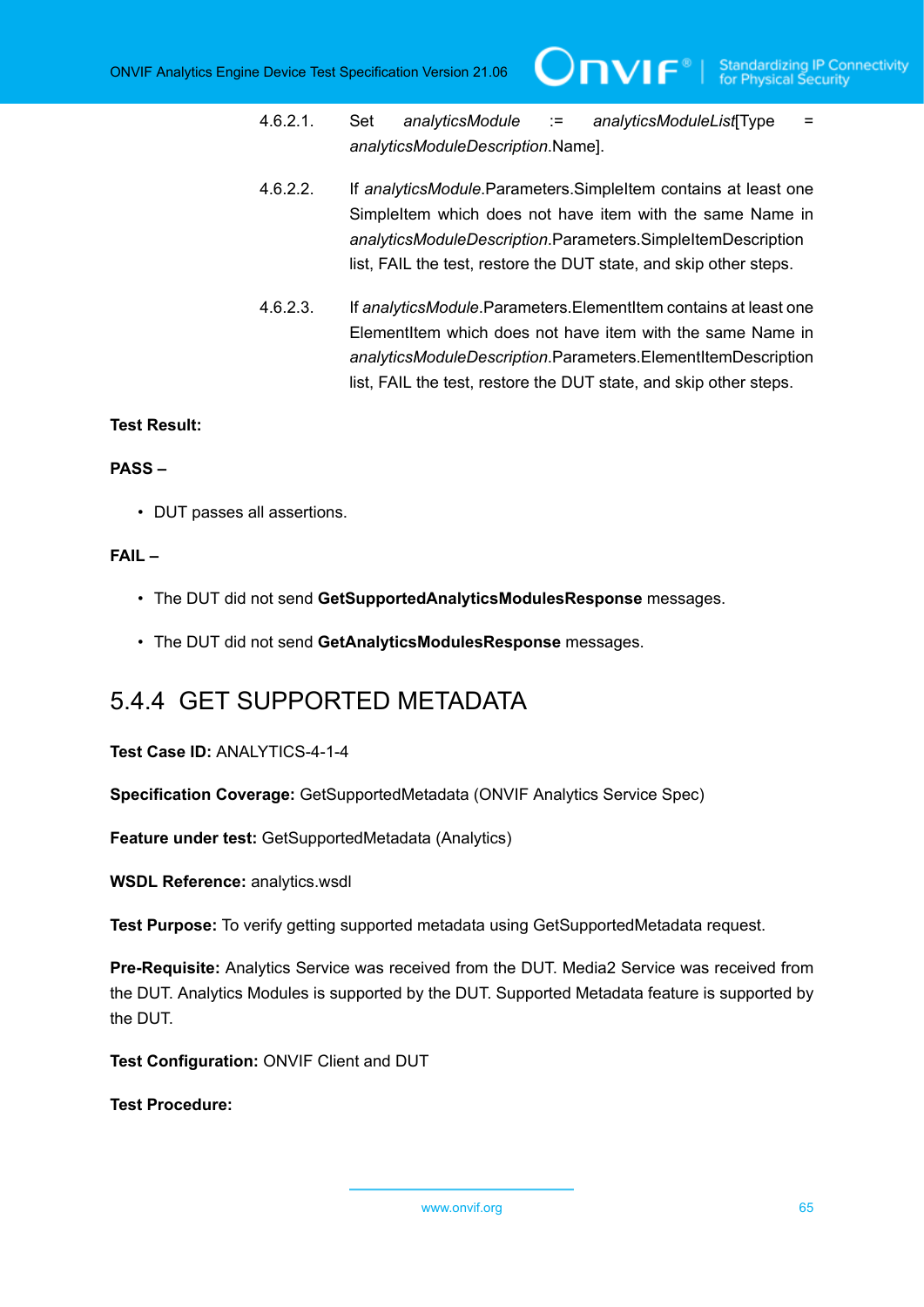- 1. Start an ONVIF Client.
- 2. Start the DUT.
- 3. ONVIF Client retrieves full list of supported Analytics Modules by following the procedure mentioned in [Annex A.13](#page-122-0) with the following input and output parameters
	- out *fullAnalyticsModuleDescriptionList* a list of supported Analytics Module Description
- 4. Set *analyticsModuleTypeList* := list of @Name values from *fullAnalyticsModuleDescriptionList*
- 5. ONVIF Client retrieves a list of supported metadata by following the procedure mentioned in [Annex A.14](#page-123-0) with the following input and output parameters
	- out *analyticsModuleList1* Analytics Module List with Metadata Info
- 6. If *analyticsModuleList1* is empty, FAIL the test and skip other steps.
- 7. If *analyticsModuleList1* contains at least two elements with the same @Type, FAIL the test and skip other steps.
- 8. For each Analytics Module *analyticsModule* from *analyticsModuleList1* repeat the following steps:
	- 8.1. If *analyticsModule*.@Type is not equal to at least one Type from *analyticsModuleTypeList*, FAIL the test and skip other steps.
	- 8.2. ONVIF Client checks that object bounding boxes and shapes are located in the top left quarter of the image by following the procedure mentioned in [Annex A.25](#page-134-0) with the following input and output parameters
		- in *analyticsModule*.SampleFrame sample frame of analytics module
- 9. For each Analytics Module Type *analyticsModuleType* from *analyticsModuleTypeList* repeat the following steps:
	- 9.1. ONVIF Client invokes **GetSupportedMetadata** request with parameters
		- Type := *analyticsModuleType*
	- 9.2. DUT responds with **GetSupportedMetadataResponse** message with parameters
		- AnalyticsModule list =: *analyticsModuleList2*
	- 9.3. If *analyticsModuleList2* contains more than one element, FAIL the test and skip other steps.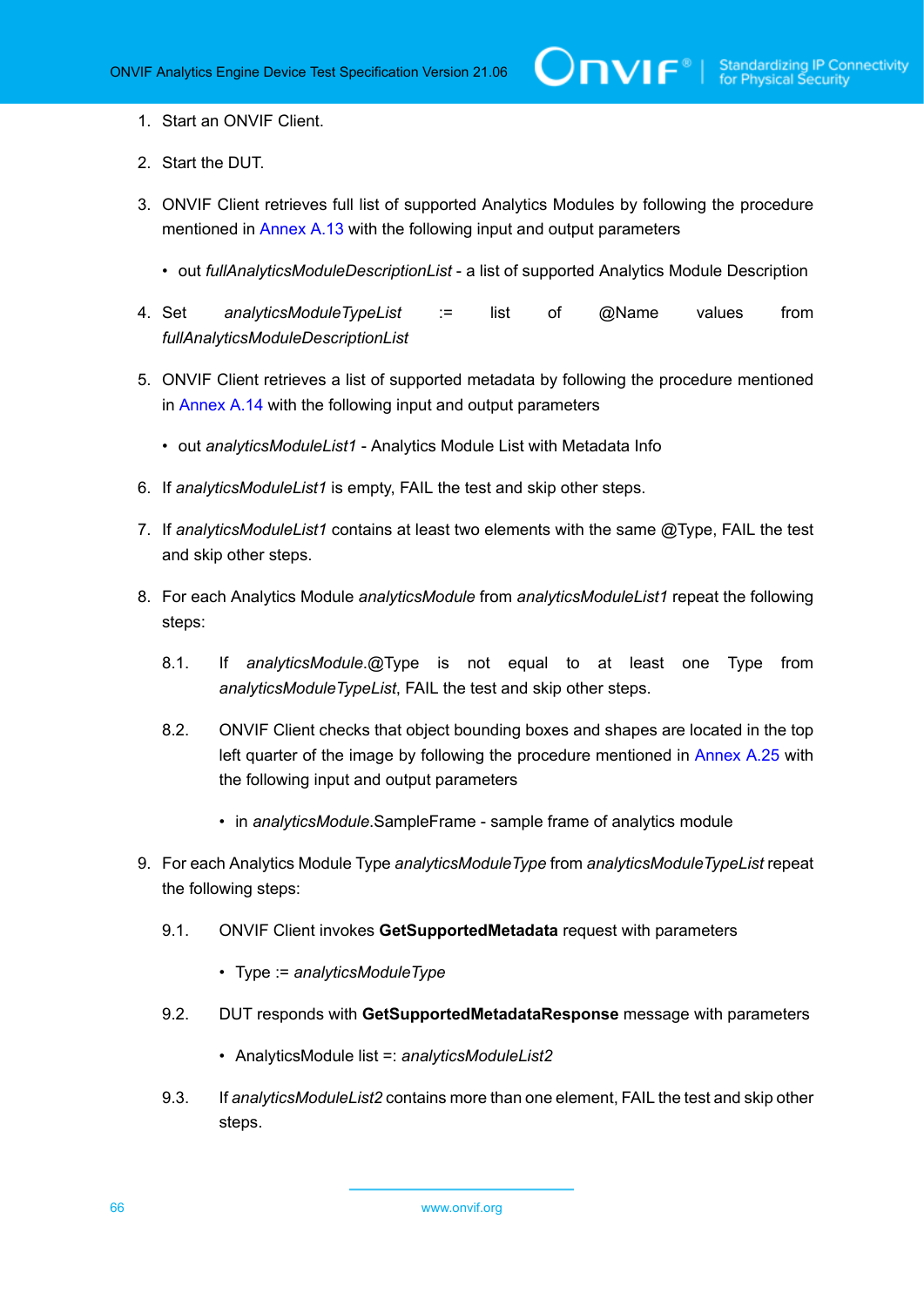- 9.4. If *analyticsModuleList2*[0].@Type is not equal to *analyticsModuleType*, FAIL the test and skip other steps.
- <span id="page-66-0"></span>9.5. If set of fields in *analyticsModuleList2*[0] is not equal to set of filels in corresponding AnalyticsModule from *analyticsModuleList1* (see Note at the end of the test), FAIL the test and skip other steps.
- 9.6. ONVIF Client checks that object bounding boxes and shapes are located in the top left quarter of the image by following the procedure mentioned in [Annex A.25](#page-134-0) with the following input and output parameters
	- in *analyticsModuleList2*[0].SampleFrame sample frame of analytics module

# **PASS –**

• DUT passes all assertions.

# **FAIL –**

• The DUT did not send **GetSupportedMetadataResponse** messages.

**Note:** Presence of all fields without their values are compared at step [8.5](#page-66-0), @Type value is used as key.

# 5.4.5 CREATE ANALYTICS MODULES

# **Test Case ID:** ANALYTICS-4-1-5

**Specification Coverage:** CreateAnalyticsModules (ONVIF Analytics Service Spec)

**Feature under test:** CreateAnalyticsModules (Analytics)

**WSDL Reference:** analytics.wsdl

**Test Purpose:** To verify creating of analytics module using CreateAnalyticsModules request.

**Pre-Requisite:** Analytics Service was received from the DUT. Media2 Service was received from the DUT. Analytics Modules is supported by the DUT. Profile M is supported.

**Test Configuration:** ONVIF Client and DUT

**Test Procedure:**

www.onvif.org 67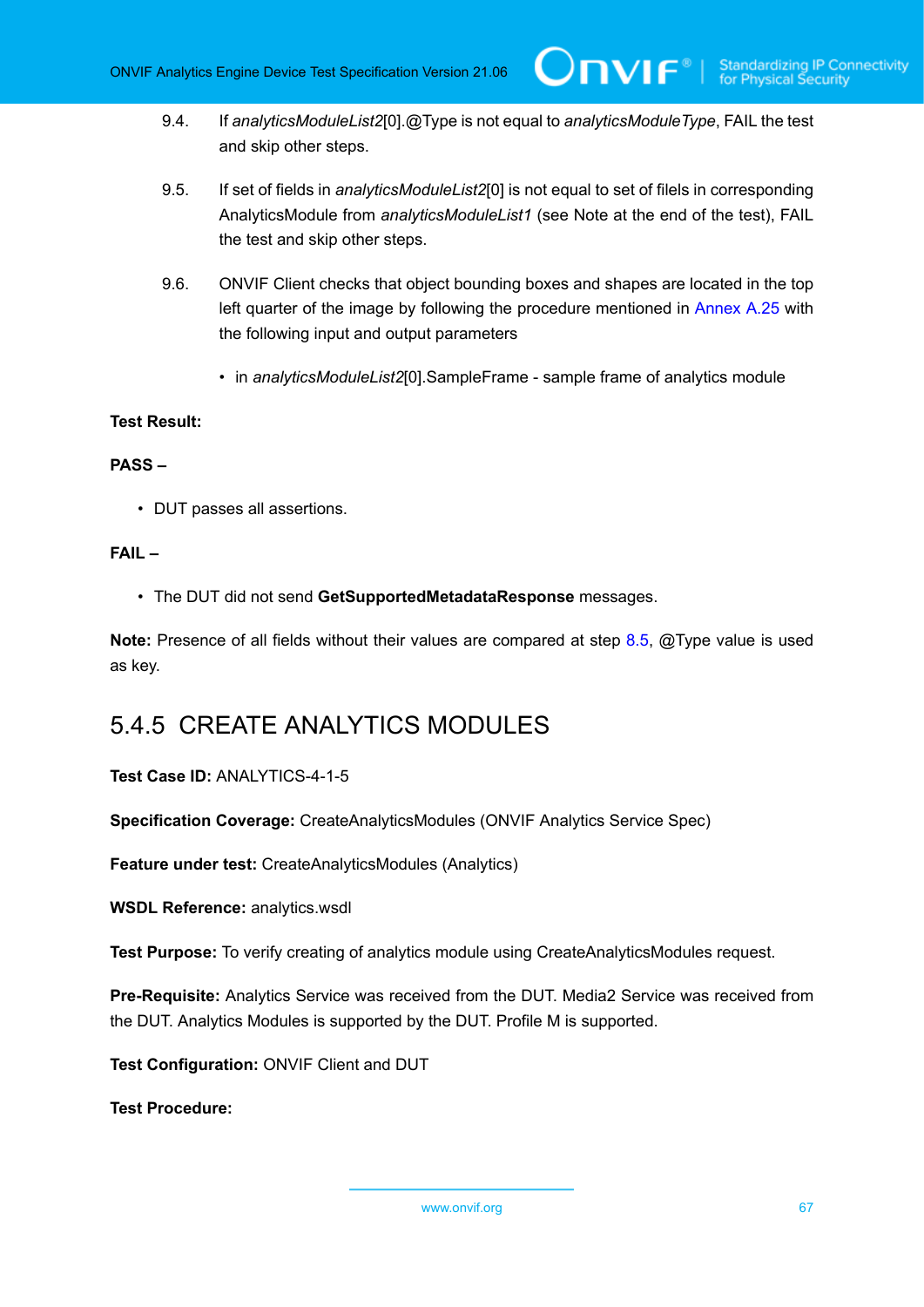- 1. Start an ONVIF Client.
- 2. Start the DUT.
- <span id="page-67-0"></span>3. ONVIF Client configures device for adding of new analytics module by following the procedure mentioned in [Annex A.23](#page-131-0) with the following input and output parameters
	- out *nonFixedModuleSupported* if non fixed Analytics Module is supported
	- out (optional) *analyticsToken* a token of Analytics Configuration
	- out (optional) *analyticsModuleDescription* analytics module description
	- out *moduleToRestore* (optional) analytics module to restore
- 4. If *nonFixedModuleSupported* = false, skip other steps with PASS result.
- 5. Set *moduleName* := generated random string.
- 6. ONVIF Client invokes **CreateAnalyticsModules** request with parameters
	- ConfigurationToken := *profile*.Configurations.Analytics.token
	- AnalyticsModule[0].@Name := *moduleName*
	- AnalyticsModule[0].@Type := *analyticsModuleDescription*.@Name
	- AnalyticsModule[0].Parameters := empty Parameters element
- 7. DUT responds with **CreateAnalyticsModulesResponse** message
- 8. ONVIF Client retrieves a set of analytics modules assigned of Analytics Configuration by following the procedure mentioned in [Annex A.20](#page-129-0) with the following input and output parameters
	- in *profile*.Configurations.Analytics.token a token of Analytics Configuration
	- out *analyticsModuleList* analytics module list
- 9. If *analyticsModuleList* does not contain AnalyticsModule with @Type = *analyticsModuleDescription*.@Name and with @Name = *moduleName*, FAIL the test.
- 10.Set *createdAnalyticsModule1* := AnalyticsModule with @Type = *analyticsModuleDescription*.@Name and with @Name = *moduleName* from *analyticsModuleList*.
- 11. For each SimpleItem element *simpleItem* in *createdAnalyticsModule1*.Parameters repeat the following steps: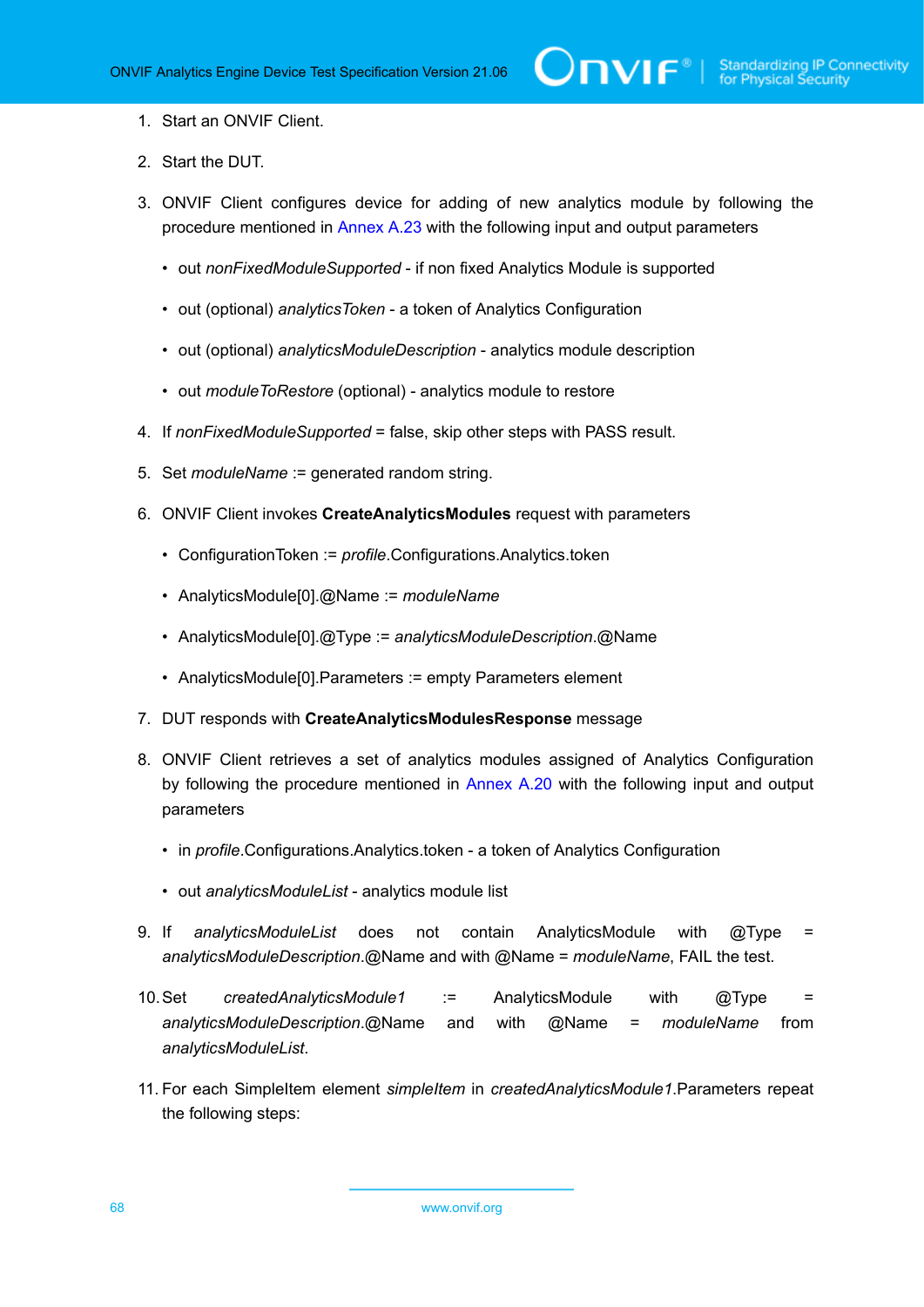**TVIF**®

- 11.1. If *supportedAnalyticsModules*.AnalyticsModuleDescription[0].Parameters does not contain at least one SimpleItemDescription with @Name = *simpleItem*.@Name, FAIL the test and skip other steps.
- 12.For each ElementItem element *elementItem* in *createdAnalyticsModule1*.Parameters repeat the following steps:
	- 12.1. If *supportedAnalyticsModules*.AnalyticsModuleDescription[0].Parameters does not contain at least one ElementItemDescription with @Name = *elementItem*.@Name, FAIL the test and skip other steps.
- 13.ONVIF Client retrieves an Analytics Configuration by following the procedure mentioned in [Annex A.21](#page-130-0) with the following input and output parameters
	- in *profile*.Configurations.Analytics.token a token of Analytics Configuration
	- out *analyticsConf* analytics configuration
- 14.If *analyticsConf*[0].@token != *profile*.Configurations.Analytics.token, FAIL the test.
- 15.If *analyticsConf*[0].AnalyticsEngineConfiguration does not contain AnalyticsModule element with @Type = *analyticsModuleDescription*.@Name and with @Name = *moduleName*, FAIL the test.
- 16.Set *createdAnalyticsModule2* := AnalyticsModule with @Type = *analyticsModuleDescription*.@Name and with @Name = *moduleName* from *analyticsConf*[0].AnalyticsEngineConfiguration.
- 17.If list of SimpleItem.@Name in *createdAnalyticsModule2* does not equal to list of SimpleItem.@Name in *createdAnalyticsModule1*, FAIL the test.
- 18.For each SimpleItem element *simpleItem* in *createdAnalyticsModule2*.Parameters repeat the following steps:
	- 18.1. If *simpleItem*.@Value != @Value of corresponding SimpleItem in *createdAnalyticsModule1* (@Name will be used as key), FAIL the test.
- 19.If list of ElementItem.@Name in *createdAnalyticsModule2* does not equal to list of ElementItem.@Name in *createdAnalyticsModule1*, FAIL the test.
- 20.ONVIF Client deletes created analytics module to restore the DUT by following the procedure mentioned in [Annex A.19](#page-128-0) with the following input and output parameters
	- in *profile*.Configurations.Analytics.token token of Analytics configuration
	- in *moduleName*.@Name Name of the analytics module to be deleted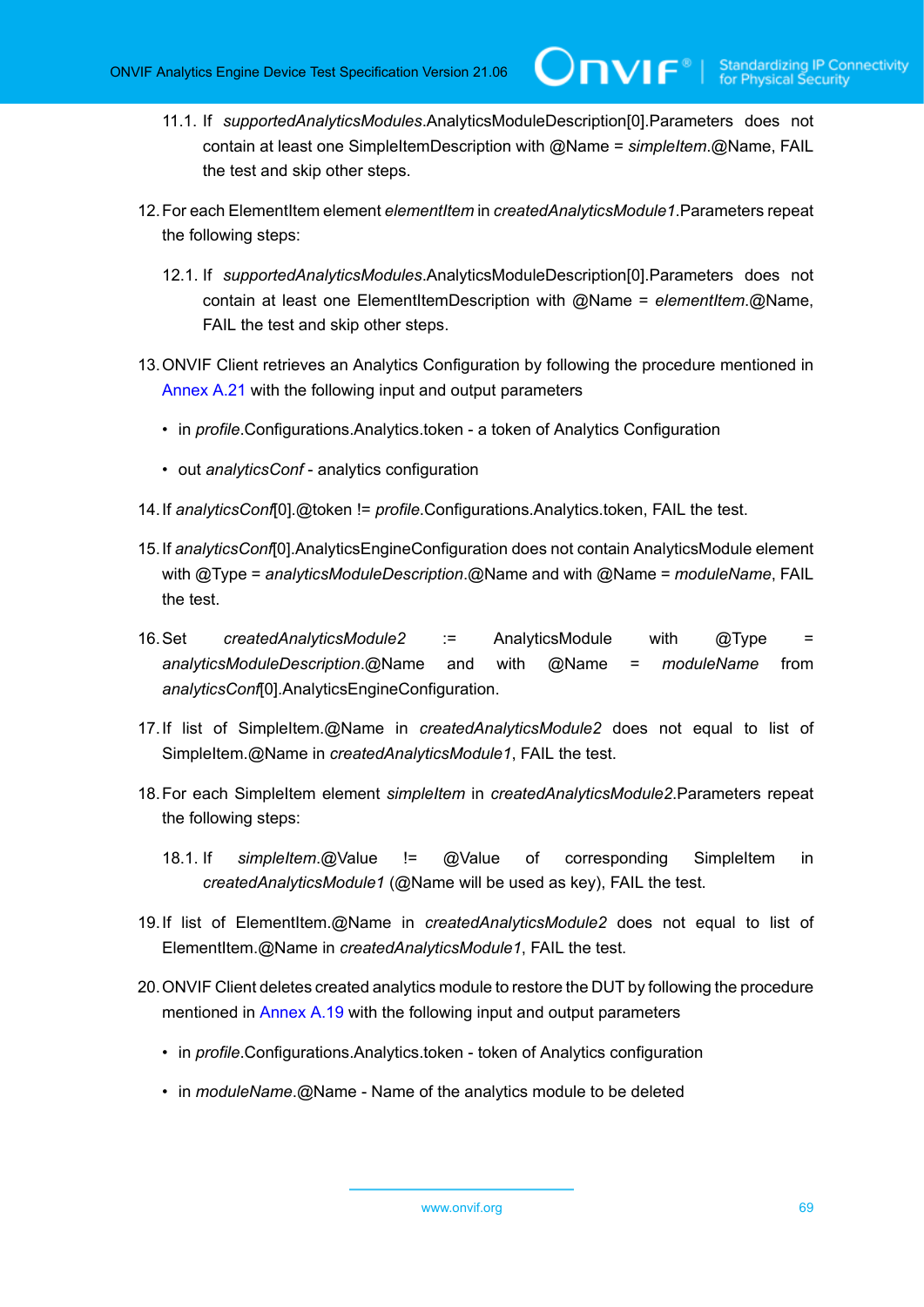21.ONVIF Client retores *moduleToRestore*.

22.ONVIF Client restores media profile if it was changed at step [3](#page-67-0).

# **Test Result:**

# **PASS –**

• DUT passes all assertions.

### **FAIL –**

• The DUT did not send **CreateAnalyticsModulesResponse** messages.

# 5.4.6 DELETE ANALYTICS MODULES

**Test Case ID:** ANALYTICS-4-1-6

**Specification Coverage:** DeleteAnalyticsModules (ONVIF Analytics Service Spec)

**Feature under test:** DeleteAnalyticsModules (Analytics)

**WSDL Reference:** analytics.wsdl

**Test Purpose:** To verify delete of analytics module using DeleteAnalyticsModules request.

**Pre-Requisite:** Analytics Service was received from the DUT. Media2 Service was received from the DUT. Analytics Modules is supported by the DUT. Profile M is supported.

#### **Test Configuration:** ONVIF Client and DUT

- 1. Start an ONVIF Client.
- 2. Start the DUT.
- <span id="page-69-0"></span>3. ONVIF Client configures device for adding of new analytics module by following the procedure mentioned in [Annex A.23](#page-131-0) with the following input and output parameters
	- out *nonFixedModuleSupported* if non fixed Analytics Module is supported
	- out (optional) *analyticsToken* a token of Analytics Configuration
	- out (optional) *analyticsModuleDescription* analytics module description
	- out *moduleToRestore* (optional) analytics module to restore
- 4. If *nonFixedModuleSupported* = false, skip other steps with PASS result.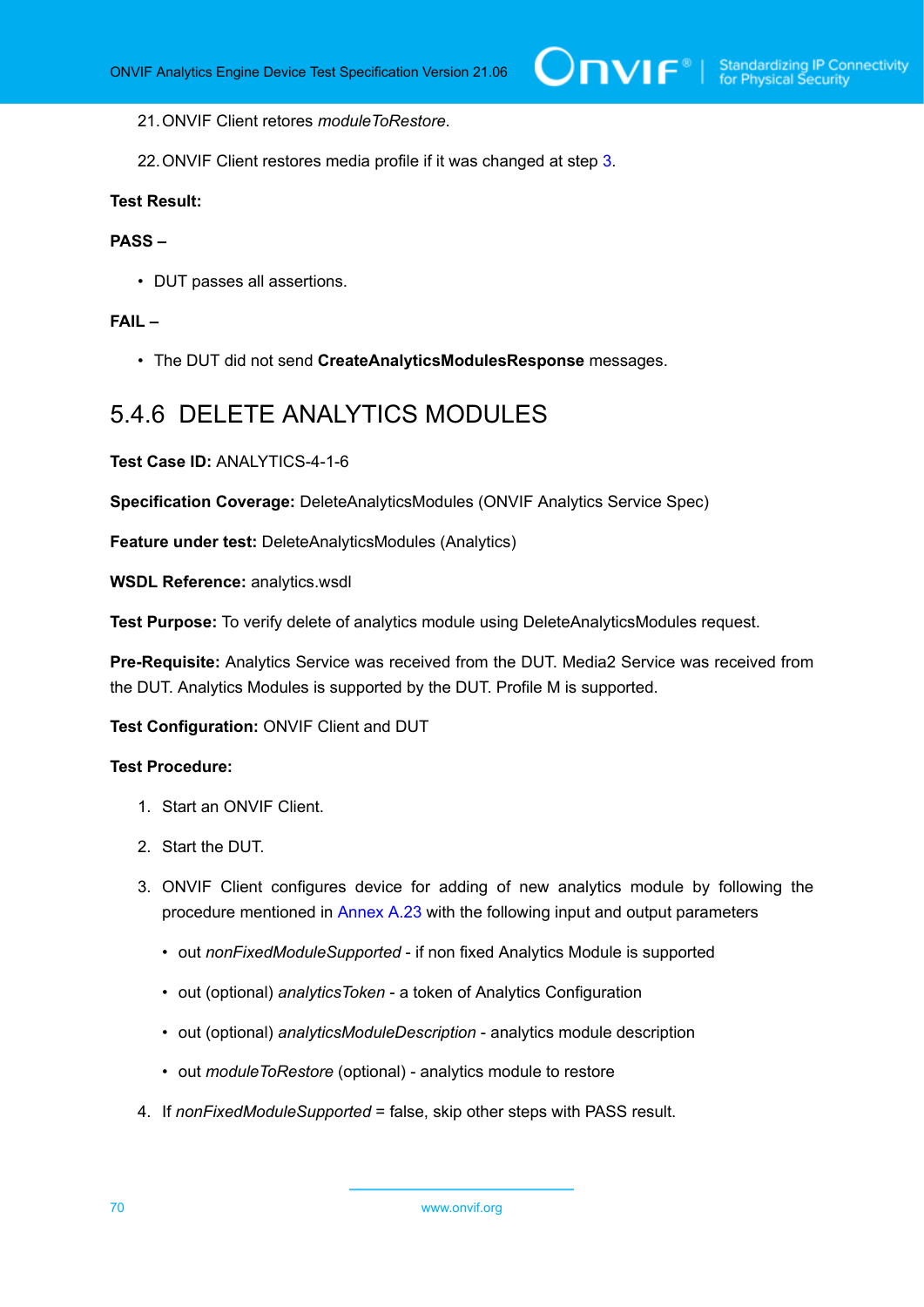- 5. Set *moduleName* := generated random string.
- 6. ONVIF Client creates new analytics module by following the procedure mentioned in [Annex](#page-130-1) [A.22](#page-130-1) with the following input and output parameters
	- in *profile*.Configurations.Analytics.token a token of Analytics Configuration
	- in *moduleName* analytics module name
	- in *analyticsModuleDescription*.@Name analytics module type
- 7. ONVIF Client invokes **DeleteAnalyticsModules** request with parameters
	- ConfigurationToken := *profile*.Configurations.Analytics.token
	- AnalyticsModule[0].@Name := *moduleName*
- 8. DUT responds with **DeleteAnalyticsModulesResponse** message
- 9. ONVIF Client retrieves a set of analytics modules assigned of Analytics Configuration by following the procedure mentioned in [Annex A.20](#page-129-0) with the following input and output parameters
	- in *profile*.Configurations.Analytics.token a token of Analytics Configuration
	- out *analyticsModuleList* analytics module list
- 10.If *analyticsModuleList* contains AnalyticsModule with @Type = *analyticsModuleDescription*.@Name and with @Name = *moduleName*, FAIL the test.
- 11. ONVIF Client retrieves an Analytics Configuration by following the procedure mentioned in [Annex A.21](#page-130-0) with the following input and output parameters
	- in *profile*.Configurations.Analytics.token a token of Analytics Configuration
	- out *analyticsConf* analytics configuration
- 12.If *analyticsConf*[0].@token != *profile*.Configurations.Analytics.token, FAIL the test.
- 13.If *analyticsConf*[0].AnalyticsEngineConfiguration contains AnalyticsModule element with @Type = *analyticsModuleDescription*.@Name and with @Name = *moduleName*, FAIL the test.
- 14.ONVIF Client retores *moduleToRestore*.
- 15.ONVIF Client restores media profile if it was changed at step [3](#page-69-0).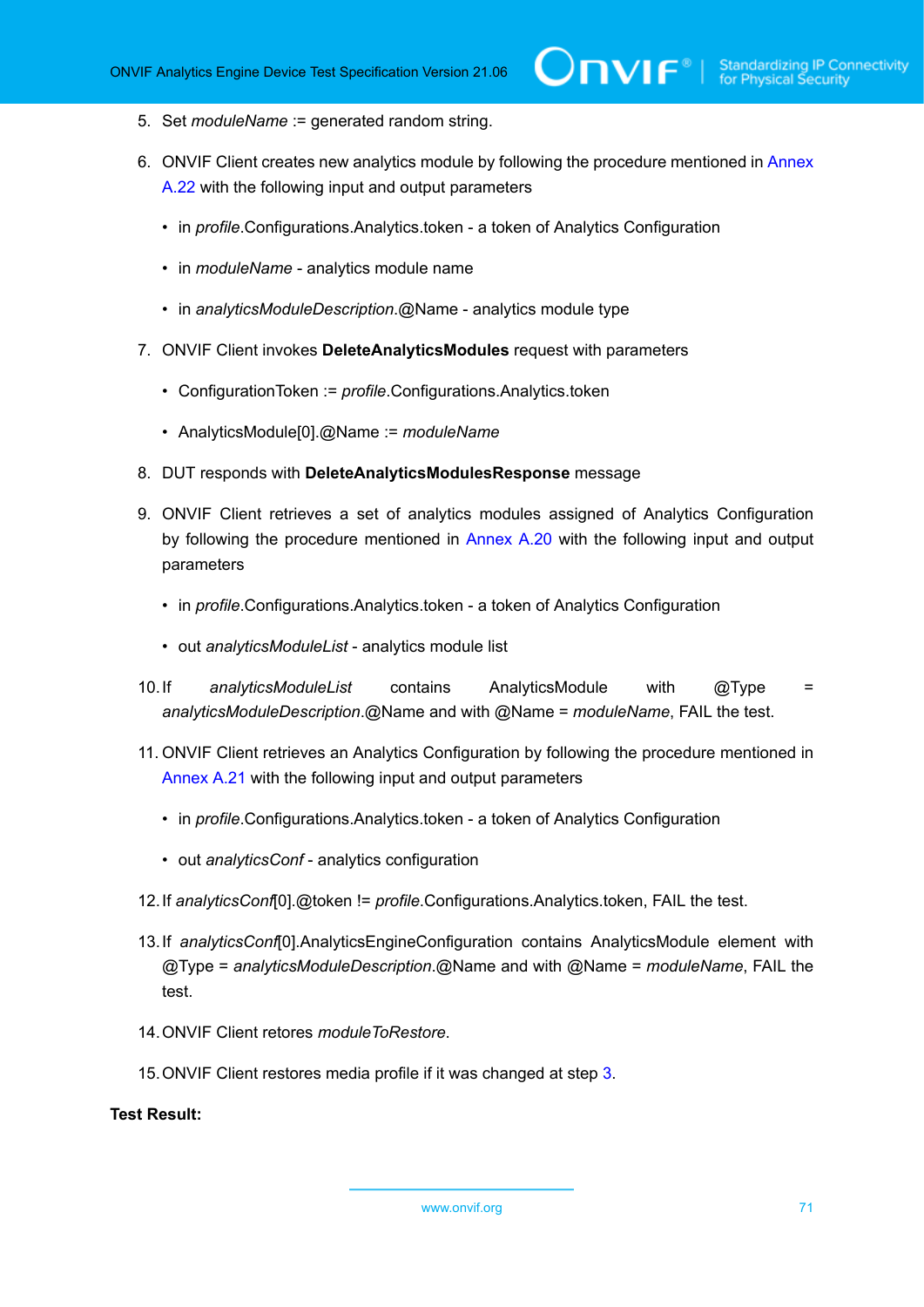# **PASS –**

• DUT passes all assertions.

# **FAIL –**

• The DUT did not send **DeleteAnalyticsModulesResponse** messages.

# 5.4.7 MODIFY ANALYTICS MODULES (PARAMETERS WITH OPTIONS)

**Test Case ID:** ANALYTICS-4-1-7

**Specification Coverage:** ModifyAnalyticsModules (ONVIF Analytics Service Spec)

**Feature under test: ModifvAnalyticsModules (Analytics)** 

**WSDL Reference:** analytics.wsdl

**Test Purpose:** To verify modification of analytics module's parameters that have corresponding options using ModifyAnalyticsModules request.

**Pre-Requisite:** Analytics Service was received from the DUT. Media2 Service was received from the DUT. Analytics Modules is supported by the DUT. Analytics Module Options is supported by the DUT. Profile M is supported.

**Test Configuration:** ONVIF Client and DUT

- 1. Start an ONVIF Client.
- 2. Start the DUT.
- 3. ONVIF Client selects analytics module description that has parameters with options by following the procedure mentioned in [Annex A.38](#page-153-0) with the following input and output parameters
	- in true flag shows if parameters of selected Analytics Module have corresponding options
	- out (optional) *analyticsToken* a token of Analytics Configuration
	- out (optional) *analyticsModuleDescription* analytics module description
	- out (optional) *itemListDescription* list of SimpleItemDescription/ElementItemDescription elements that have options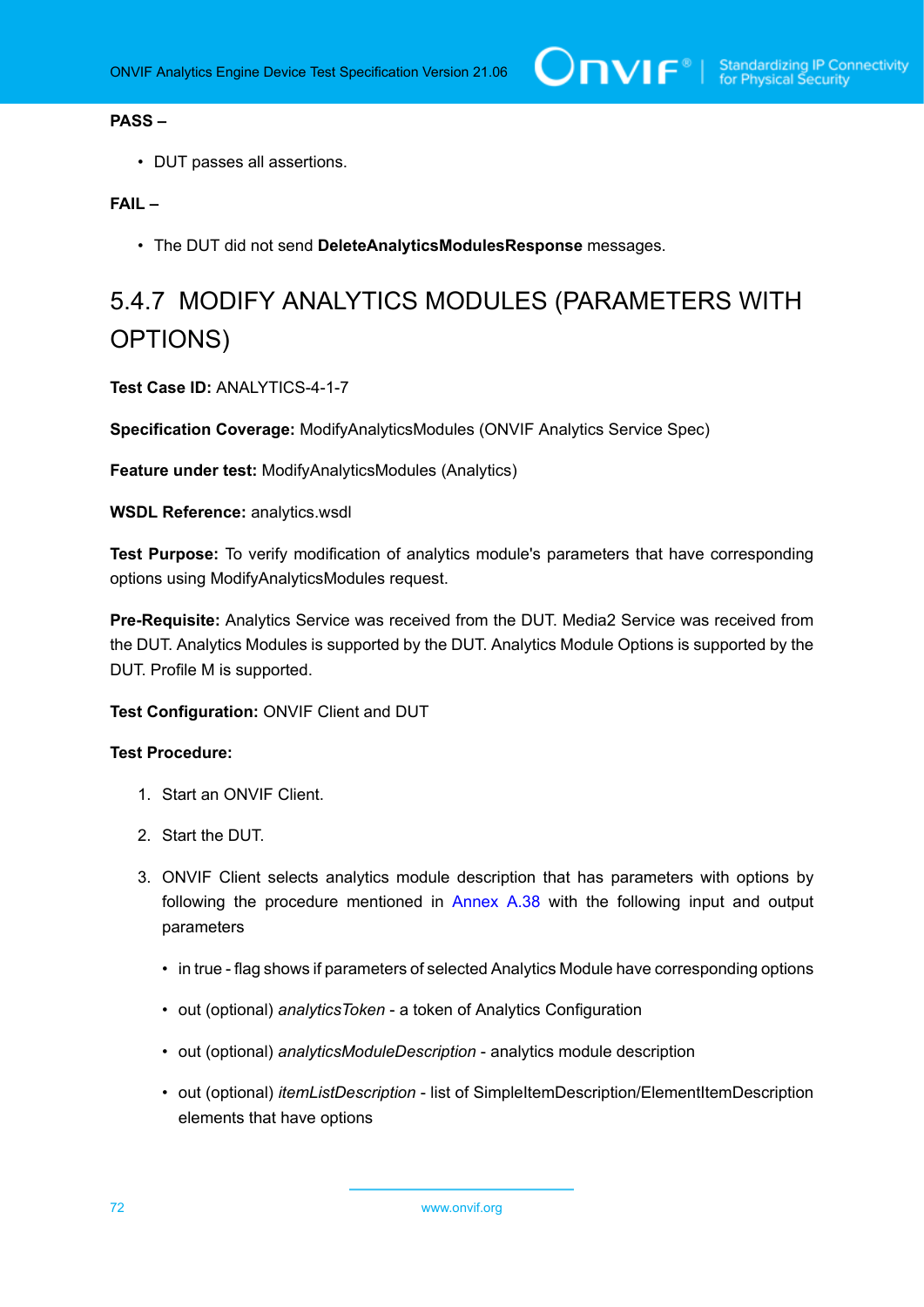- out (optional) *limit* maximum number of concurrent modules per configuration
- 4. If [Annex A.38](#page-153-0) procedure did not return *analyticsModuleDescription*, skip other steps with PASS result.

 $\bm{\cup}$ NIF $^{\circ}$ l

- <span id="page-72-1"></span>5. ONVIF Client selects or create analytics module with required type by following the procedure mentioned in [Annex A.40](#page-156-0) with the following input and output parameters
	- in *analyticsToken* a token of Analytics Configuration
	- in *analyticsModuleDescription* analytics module description
	- out *analyticsModule1* Analytics Module with required type
- <span id="page-72-0"></span>6. For for the first SimpleItemDescription/ElementItemDescription (*itemDescription*) in *itemListDescription*
	- 6.1. ONVIF Client invokes **ModifyAnalyticsModules** request with parameters
		- ConfigurationToken := *analyticsToken*
		- AnalyticsModule[0].@Name := *analyticsModule1*.@Name
		- AnalyticsModule[0].@Type := *analyticsModule1*.@Type
		- AnalyticsModule[0].Parameters.SimpleItem/ElementItem[@Name *itemDescription*.@Name].@Value := value of corresponding parameter type with option provided in the tabe in [Annex A.37](#page-149-0)
	- 6.2. DUT responds with **ModifyAnalyticsModulesResponse** message
	- 6.3. ONVIF Client retrieves a set of analytics modules assigned of Analytics Configuration by following the procedure mentioned in [Annex A.20](#page-129-0) with the following input and output parameters
		- in *analyticsToken* a token of Analytics Configuration
		- out *analyticsModuleList* analytics module list
	- 6.4. If *analyticsModuleList* does not contain AnalyticsModule with @Type = *analyticsModule1*.@Type and with @Name = *analyticsModule1*.@Name, FAIL the test.
	- 6.5. Set *modifiedAnalyticsModule1* := AnalyticsModule with @Type = *analyticsModule1*.@Type and with @Name = *analyticsModule1*.@Name from *analyticsModuleList*.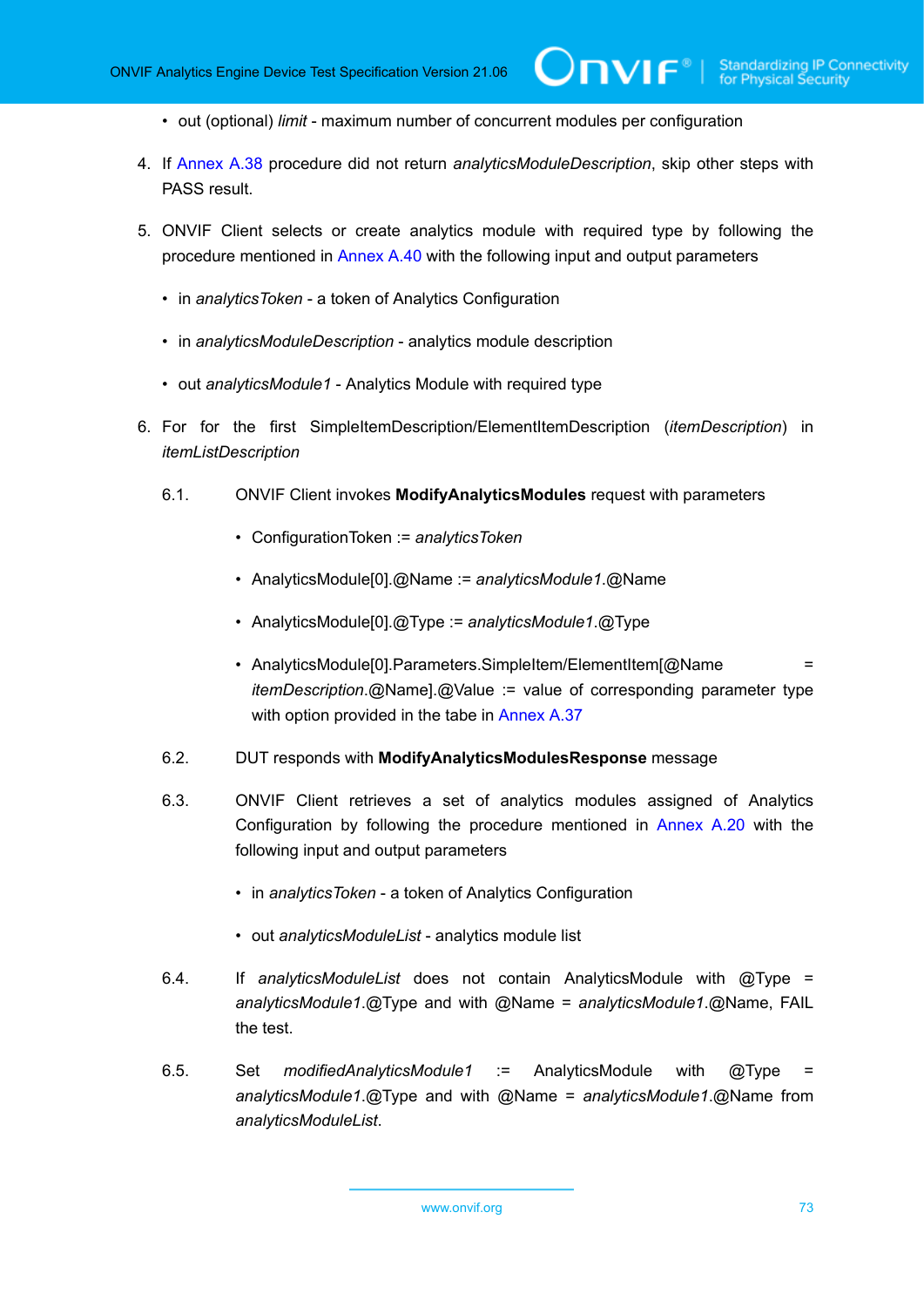**IVIF**®

- 6.6. If *modifiedAnalyticsModule1*.Parameters does not contain SimpleItem/ ElementItem with Name = *itemDescription*.@Name and with value set at step [6.1,](#page-72-0) FAIL the test and skip other steps.
- 6.7. ONVIF Client retrieves an Analytics Configuration by following the procedure mentioned in [Annex A.21](#page-130-0) with the following input and output parameters
	- in *analyticsToken* a token of Analytics Configuration
	- out *analyticsConf* analytics configuration
- 6.8. If *analyticsConf*[0].@token != *analyticsToken*, FAIL the test.
- 6.9. If *analyticsConf*[0].AnalyticsEngineConfiguration does not contain AnalyticsModule element with @Type = *analyticsModule1*.@Type and with @Name = *analyticsModule1*.@Name, FAIL the test.
- 6.10. Set *modifiedAnalyticsModule2* := AnalyticsModule with @Type = *analyticsModule1*.@Type and with @Name = *analyticsModule1*.@Name from *analyticsConf*[0].AnalyticsEngineConfiguration.
- 6.11. If *modifiedAnalyticsModule2*.Parameters does not contain SimpleItem/ ElementItem with Name = *itemDescription*.@Name and with value set at step [6.1,](#page-72-0) FAIL the test and skip other steps.
- 7. ONVIF Client deletes analytics module created at step [5](#page-72-1) if any to restore the DUT by following the procedure mentioned in [Annex A.19](#page-128-0) with the following input and output parameters
	- in *analyticsToken* token of Analytics configuration
	- in *moduleName*.@Name Name of the analytics module to be deleted
- 8. ONVIF Client retores *moduleToRestore* if any.
- 9. ONVIF Client restores analytics module if it was canged at step [5.](#page-72-1)

#### **Test Result:**

#### **PASS –**

• DUT passes all assertions.

#### **FAIL –**

• The DUT did not send **ModifyAnalyticsModulesResponse** messages.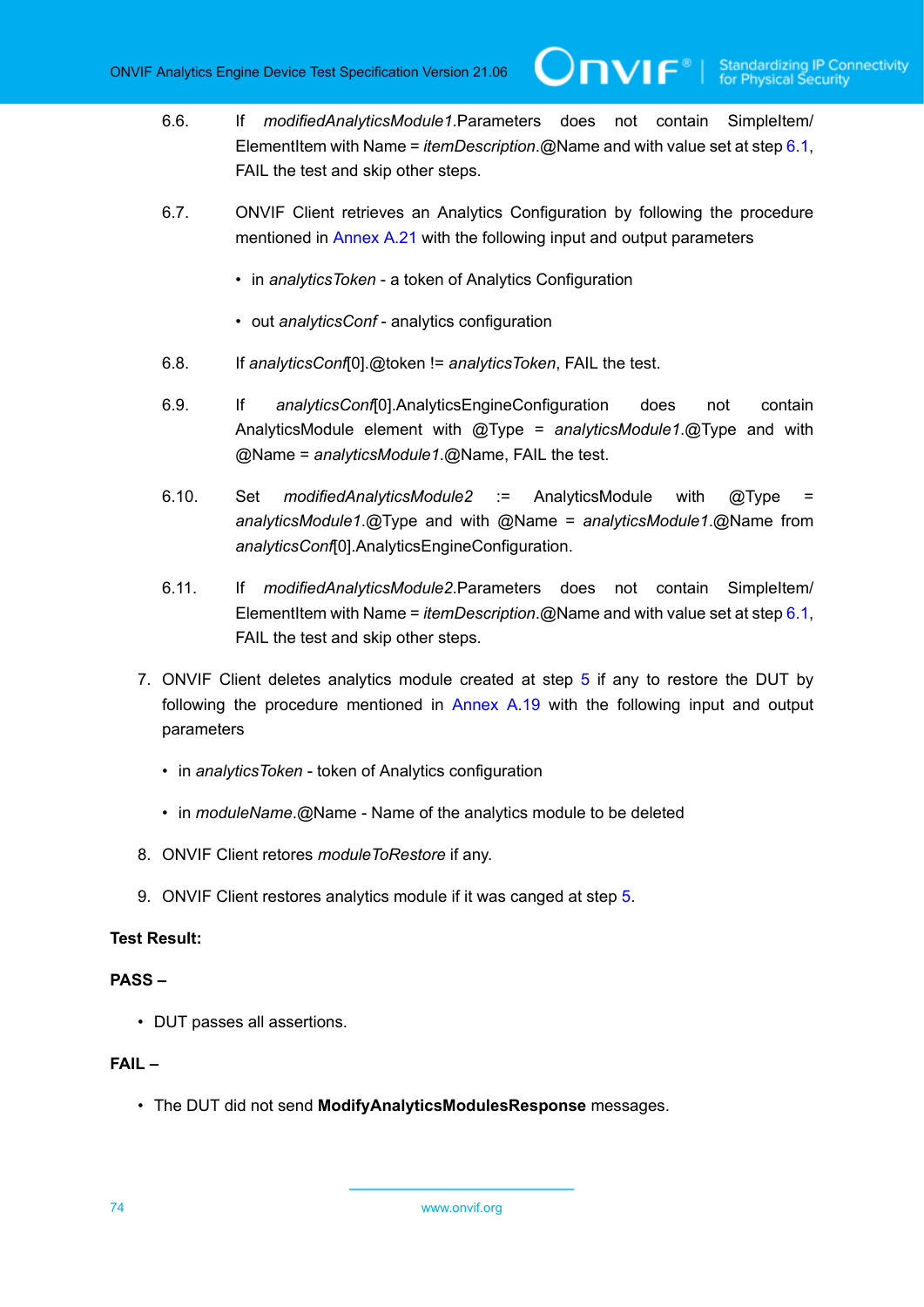# 5.4.8 MODIFY ANALYTICS MODULES (PARAMETERS WITHOUT OPTIONS)

#### **Test Case ID:** ANALYTICS-4-1-8

**Specification Coverage:** ModifyAnalyticsModules (ONVIF Analytics Service Spec)

**Feature under test: ModifyAnalyticsModules (Analytics)** 

**WSDL Reference:** analytics.wsdl

**Test Purpose:** To verify modification of analytics module's parameters that do not have corresponding options using ModifyAnalyticsModules request.

**Pre-Requisite:** Analytics Service was received from the DUT. Media2 Service was received from the DUT. Analytics Modules is supported by the DUT. Analytics Module Options is supported by the DUT. Profile M is supported.

**Test Configuration:** ONVIF Client and DUT

- 1. Start an ONVIF Client.
- 2. Start the DUT.
- 3. ONVIF Client selects analytics module description that has parameters without options by following the procedure mentioned in [Annex A.38](#page-153-0) with the following input and output parameters
	- in false flag shows if parameters of selected Analytics Module have corresponding options
	- out (optional) *analyticsToken* a token of Analytics Configuration
	- out (optional) *analyticsModuleDescription* analytics module description
	- out (optional) *itemListDescription* list of SimpleItemDescription/ElementItemDescription elements that do not have options
	- out (optional) *limit* maximum number of concurrent modules per configuration
- 4. If [Annex A.38](#page-153-0) procedure did not return *analyticsModuleDescription*, skip other steps with PASS result.
- <span id="page-74-0"></span>5. ONVIF Client selects or create analytics module with required type by following the procedure mentioned in [Annex A.40](#page-156-0) with the following input and output parameters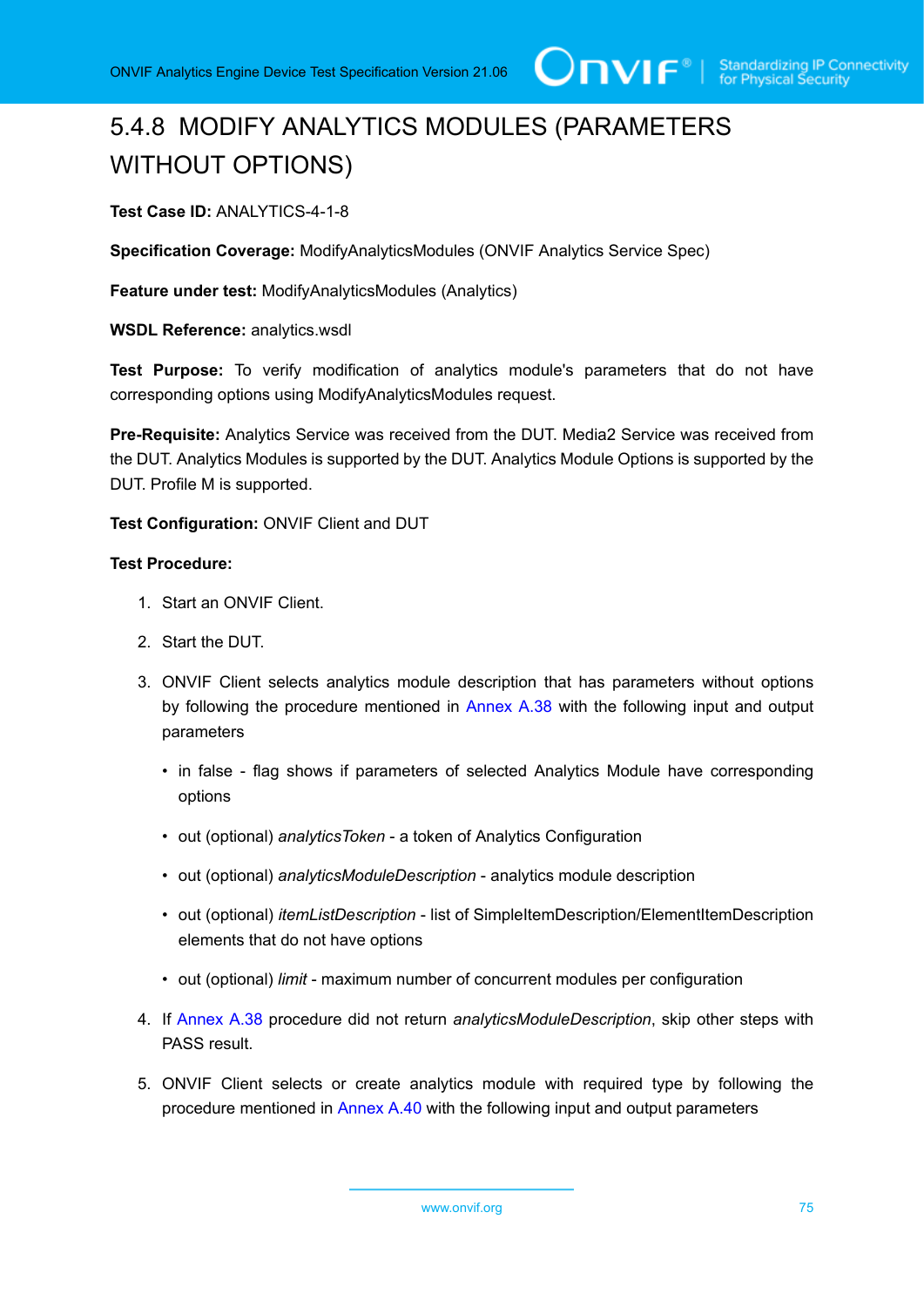- in *analyticsToken* a token of Analytics Configuration
- in *analyticsModuleDescription* analytics module description
- out *analyticsModule1* Analytics Module with required type
- <span id="page-75-0"></span>6. For the first SimpleItemDescription/ElementItemDescription (*itemDescription*) in *itemListDescription*
	- 6.1. ONVIF Client invokes **ModifyAnalyticsModules** request with parameters
		- ConfigurationToken := *analyticsToken*
		- AnalyticsModule[0].@Name := *analyticsModule1*.@Name
		- AnalyticsModule[0].@Type := *analyticsModule1*.@Type
		- AnalyticsModule[0].Parameters.SimpleItem/ElementItem[@Name = *itemDescription*.@Name].@Value := value of corresponding parameter type with skipped option provided in the tabe in [Annex A.37](#page-149-0)
	- 6.2. DUT responds with **ModifyAnalyticsModulesResponse** message
	- 6.3. ONVIF Client retrieves a set of analytics modules assigned of Analytics Configuration by following the procedure mentioned in [Annex A.20](#page-129-0) with the following input and output parameters
		- in *analyticsToken* a token of Analytics Configuration
		- out *analyticsModuleList* analytics module list
	- 6.4. If *analyticsModuleList* does not contain AnalyticsModule with @Type = *analyticsModule1*.@Type and with @Name = *analyticsModule1*.@Name, FAIL the test.
	- 6.5. Set *modifiedAnalyticsModule1* := AnalyticsModule with @Type = *analyticsModule1*.@Type and with @Name = *analyticsModule1*.@Name from *analyticsModuleList*.
	- 6.6. If *modifiedAnalyticsModule1*.Parameters does not contain SimpleItem/ ElementItem with Name = *itemDescription*.@Name and with value set at step [6.1,](#page-75-0) FAIL the test and skip other steps.
	- 6.7. ONVIF Client retrieves an Analytics Configuration by following the procedure mentioned in [Annex A.21](#page-130-0) with the following input and output parameters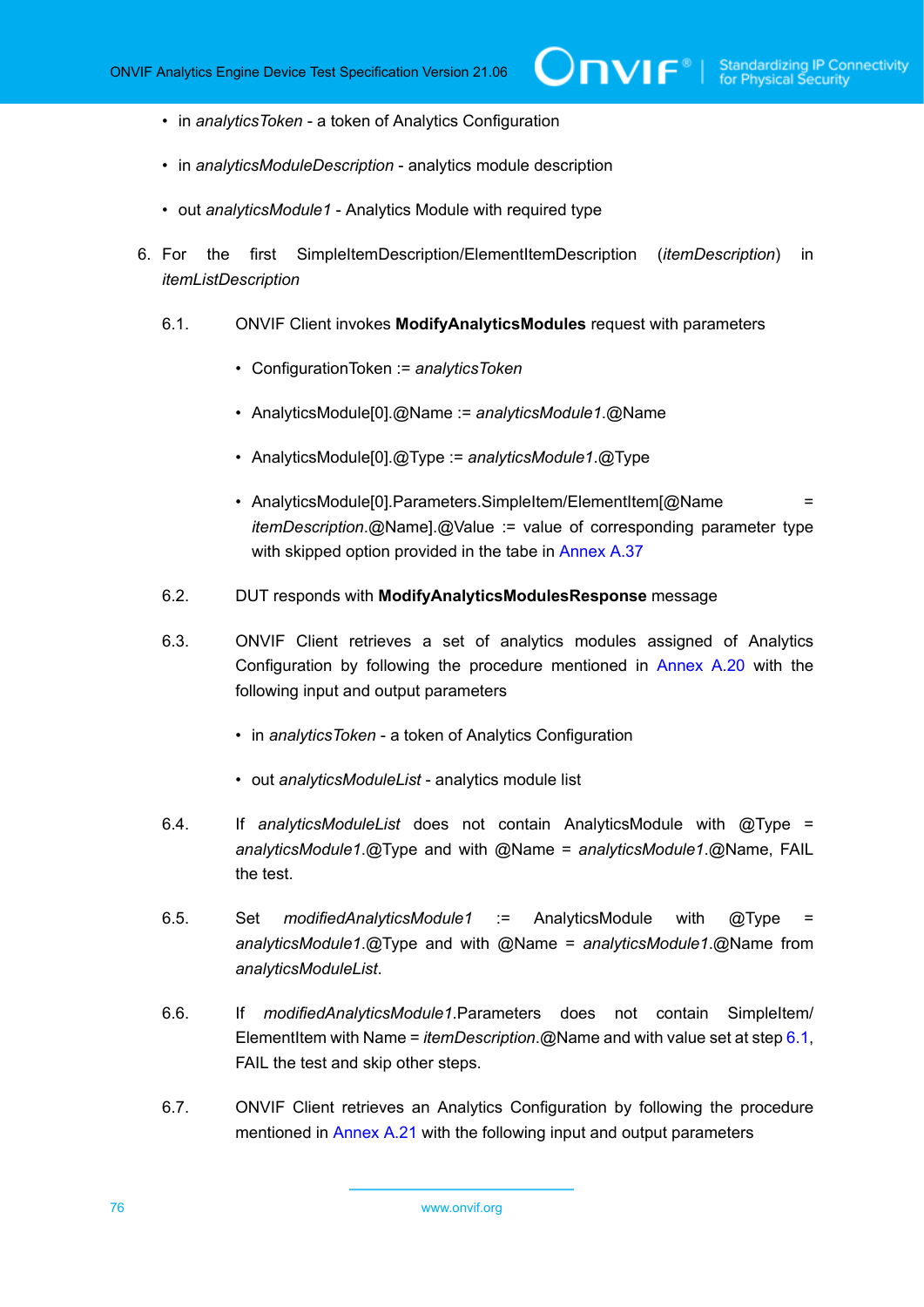- in *analyticsToken* a token of Analytics Configuration
- out *analyticsConf* analytics configuration
- 6.8. If *analyticsConf*[0].@token != *analyticsToken*, FAIL the test.
- 6.9. If *analyticsConf*[0].AnalyticsEngineConfiguration does not contain AnalyticsModule element with @Type = *analyticsModule1*.@Type and with @Name = *analyticsModule1*.@Name, FAIL the test.
- 6.10. Set *modifiedAnalyticsModule2* := AnalyticsModule with @Type = *analyticsModule1*.@Type and with @Name = *analyticsModule1*.@Name from *analyticsConf*[0].AnalyticsEngineConfiguration.
- 6.11. If *modifiedAnalyticsModule2*.Parameters does not contain SimpleItem/ ElementItem with Name = *itemDescription*.@Name and with value set at step [6.1,](#page-75-0) FAIL the test and skip other steps.
- 7. ONVIF Client deletes analytics module created at step [5](#page-74-0) if any to restore the DUT by following the procedure mentioned in [Annex A.19](#page-128-0) with the following input and output parameters
	- in *analyticsToken* token of Analytics configuration
	- in *moduleName*.@Name Name of the analytics module to be deleted
- 8. ONVIF Client retores *moduleToRestore* if any.
- 9. ONVIF Client restores analytics module if it was selected at step [5](#page-74-0).

#### **PASS –**

• DUT passes all assertions.

#### **FAIL –**

• The DUT did not send **ModifyAnalyticsModulesResponse** messages.

### 5.5 Scene Elements

### 5.5.1 OBJECT CLASSIFICATION METADATA

**Test Case ID:** ANALYTICS-5-1-1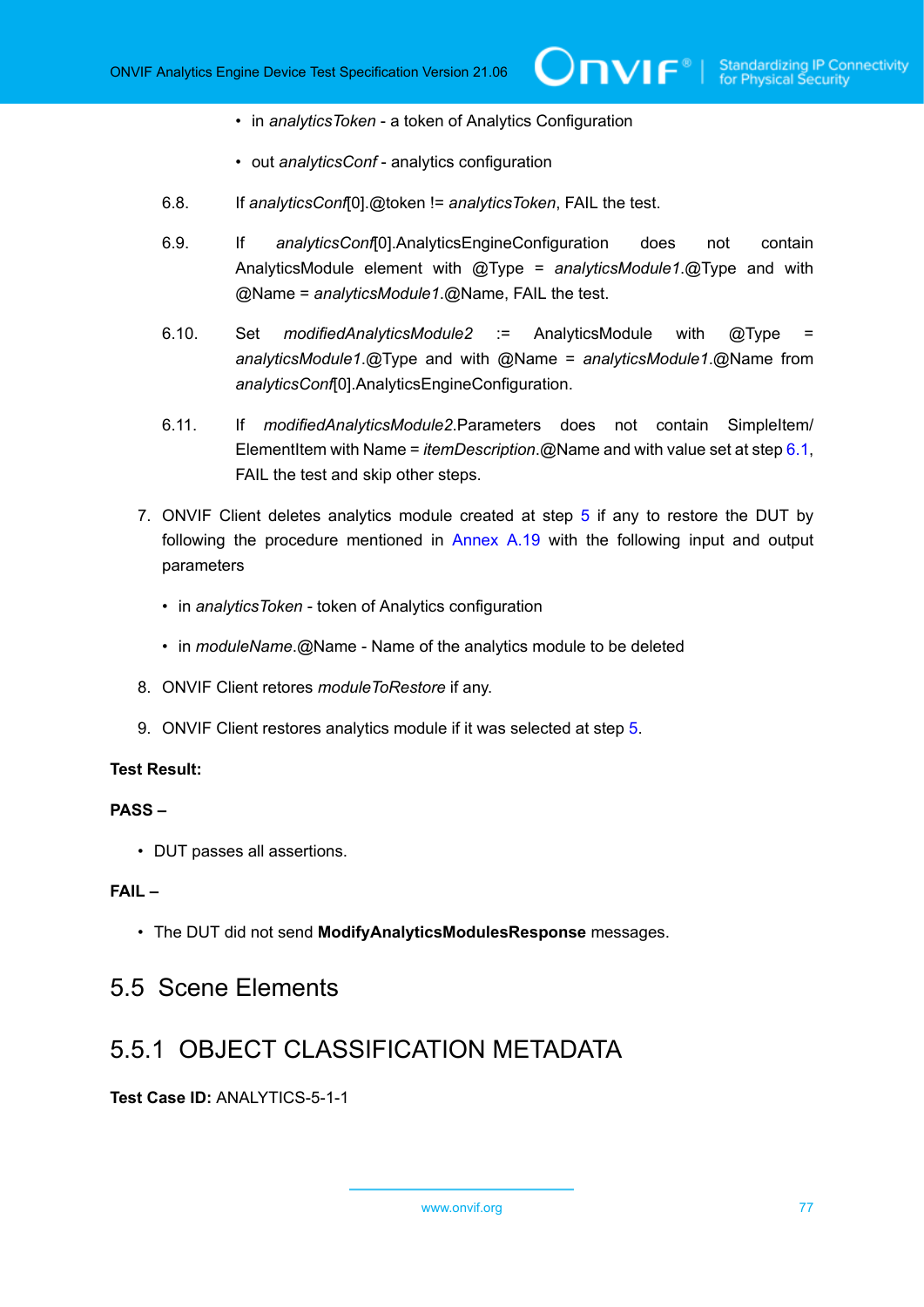**Specification Coverage:** Object Class descriptor (ONVIF Analytics Service Spec)

**Feature under test:** GetSupportedMetadata (Analytics)

**WSDL Reference:** analytics.wsdl

**Test Purpose:** To verify Object Class descriptor.

**Pre-Requisite:** Analytics Service was received from the DUT. Object Classification feature is supported by the DUT.

**Test Configuration:** ONVIF Client and DUT

#### **Test Procedure:**

- 1. Start an ONVIF Client.
- 2. Start the DUT.
- 3. ONVIF Client retrieves a list of supported metadata by following the procedure mentioned in [Annex A.14](#page-123-0) with the following input and output parameters
	- out *analyticsModuleList* Analytics Module List with Metadata Info
- 4. For each Object *object* from *analyticsModule*.SampleFrame.Object list repeat the following steps:
	- 4.1. If *object* contains Appearance.Class:
		- 4.1.1. For each Type in Appearance.Class:
			- 4.1.1.1. If Type.@Likelihood > 1, log WARNING message
		- 4.1.2. PASS the test.

#### <span id="page-77-0"></span>**Test Result:**

#### **PASS –**

• DUT passes all assertions.

#### **FAIL –**

• None.

**Note:** At step [4.1.1.1](#page-77-0) if Appearance.Class.Type element does not contain @Likelihood, the ONVIF Client assumes it as 1.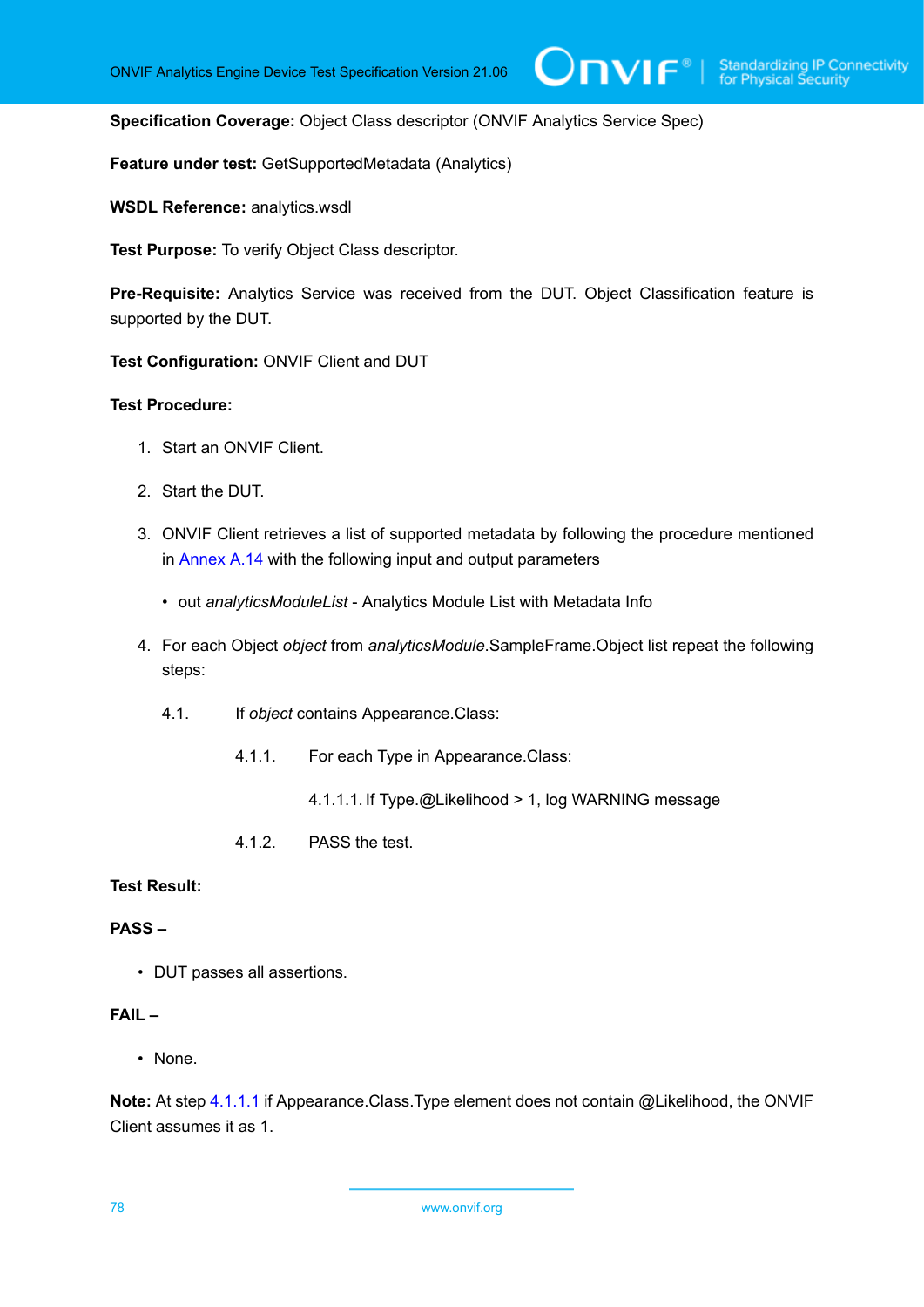## 5.5.2 VEHICLE INFORMATION DESCRIPTOR

#### **Test Case ID:** ANALYTICS-5-1-2

**Specification Coverage:** Vehicle information descriptor (ONVIF Analytics Service Spec)

**Feature under test:** GetSupportedMetadata (Analytics)

**WSDL Reference:** analytics.wsdl

**Test Purpose:** To verify Vehicle information descriptor.

**Pre-Requisite:** Analytics Service was received from the DUT. Vehicle Info feature is supported by the DUT.

**Test Configuration:** ONVIF Client and DUT

#### **Test Procedure:**

- 1. Start an ONVIF Client.
- 2. Start the DUT.
- 3. ONVIF Client retrieves a list of supported metadata by following the procedure mentioned in [Annex A.14](#page-123-0) with the following input and output parameters
	- out *analyticsModuleList* Analytics Module List with Metadata Info
- 4. If *analyticsModuleList* does not contain at least one AnalyticsModule that contains SampleFrame.Object.Appearance with VehicleInfo element, FAIL the test and skip other steps.

#### **Test Result:**

#### **PASS –**

• DUT passes all assertions.

#### **FAIL –**

• None.

### 5.5.3 GEO LOCATION METADATA

#### **Test Case ID:** ANALYTICS-5-1-3

**Specification Coverage:** GeoLocation metadata (ONVIF Profile M Spec)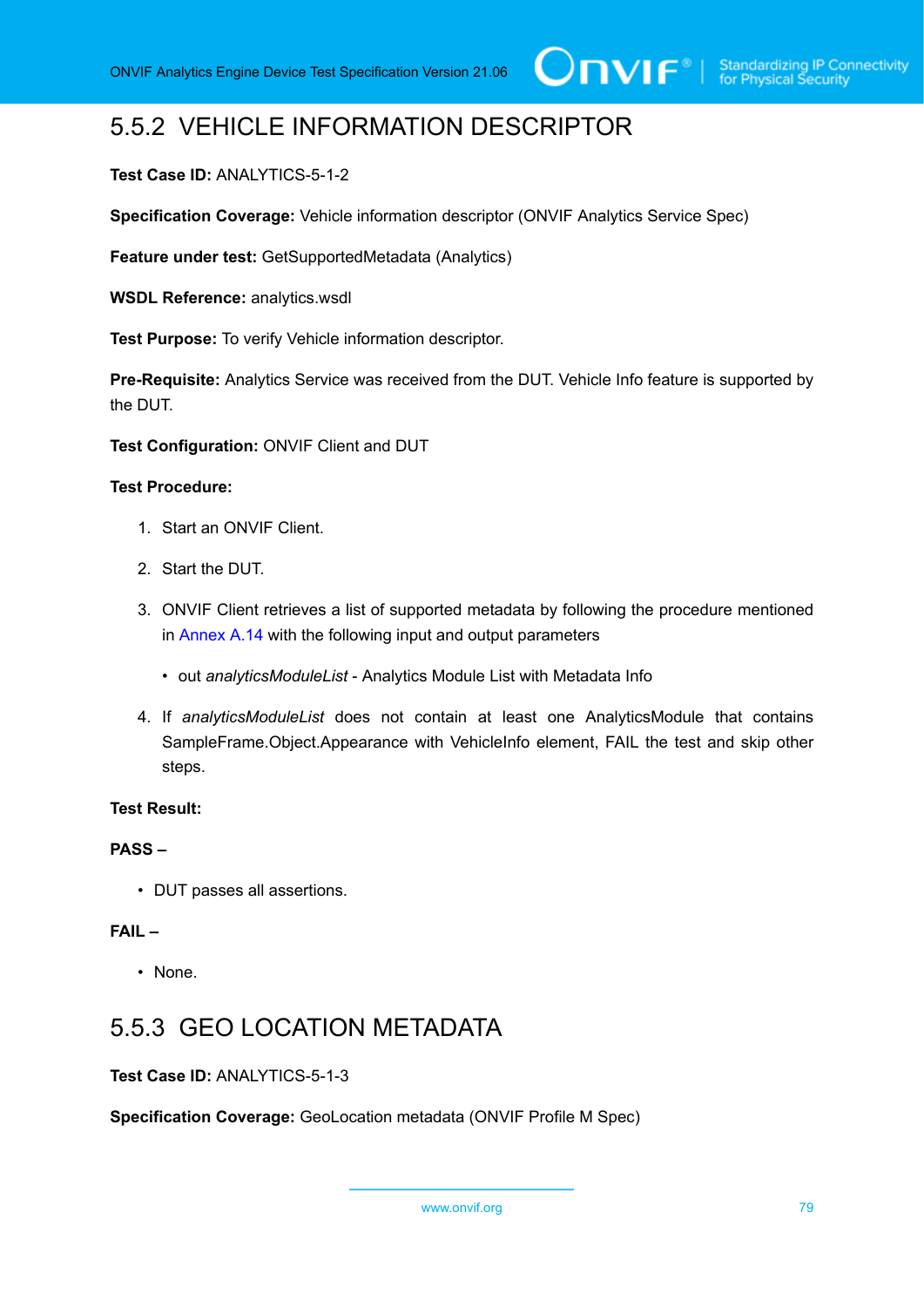#### **Feature under test:** GetSupportedMetadata (Analytics)

#### **WSDL Reference:** analytics.wsdl

**Test Purpose:** To verify GeoLocation metadata.

**Pre-Requisite:** Analytics Service was received from the DUT. Geo Location feature is supported by the DUT.

**Test Configuration:** ONVIF Client and DUT

#### **Test Procedure:**

- 1. Start an ONVIF Client.
- 2. Start the DUT.
- 3. ONVIF Client retrieves a list of supported metadata by following the procedure mentioned in [Annex A.14](#page-123-0) with the following input and output parameters
	- out *analyticsModuleList* Analytics Module List with Metadata Info
- 4. If *analyticsModuleList* does not contain at least one AnalyticsModule with SampleFrame.Object. Appearance.GeoLocation element, FAIL the test and skip other steps.

#### **Test Result:**

#### **PASS –**

• DUT passes all assertions.

#### **FAIL –**

• None.

### 5.5.4 HUMAN FACE DESCRIPTOR

**Test Case ID:** ANALYTICS-5-1-4

**Specification Coverage:** Face descriptor (ONVIF Analytics Service Spec)

**Feature under test:** GetSupportedMetadata (Analytics)

**WSDL Reference:** analytics.wsdl

**Test Purpose:** To verify Human Face descriptor.

**Pre-Requisite:** Analytics Service was received from the DUT. Human Face feature is supported by the DUT.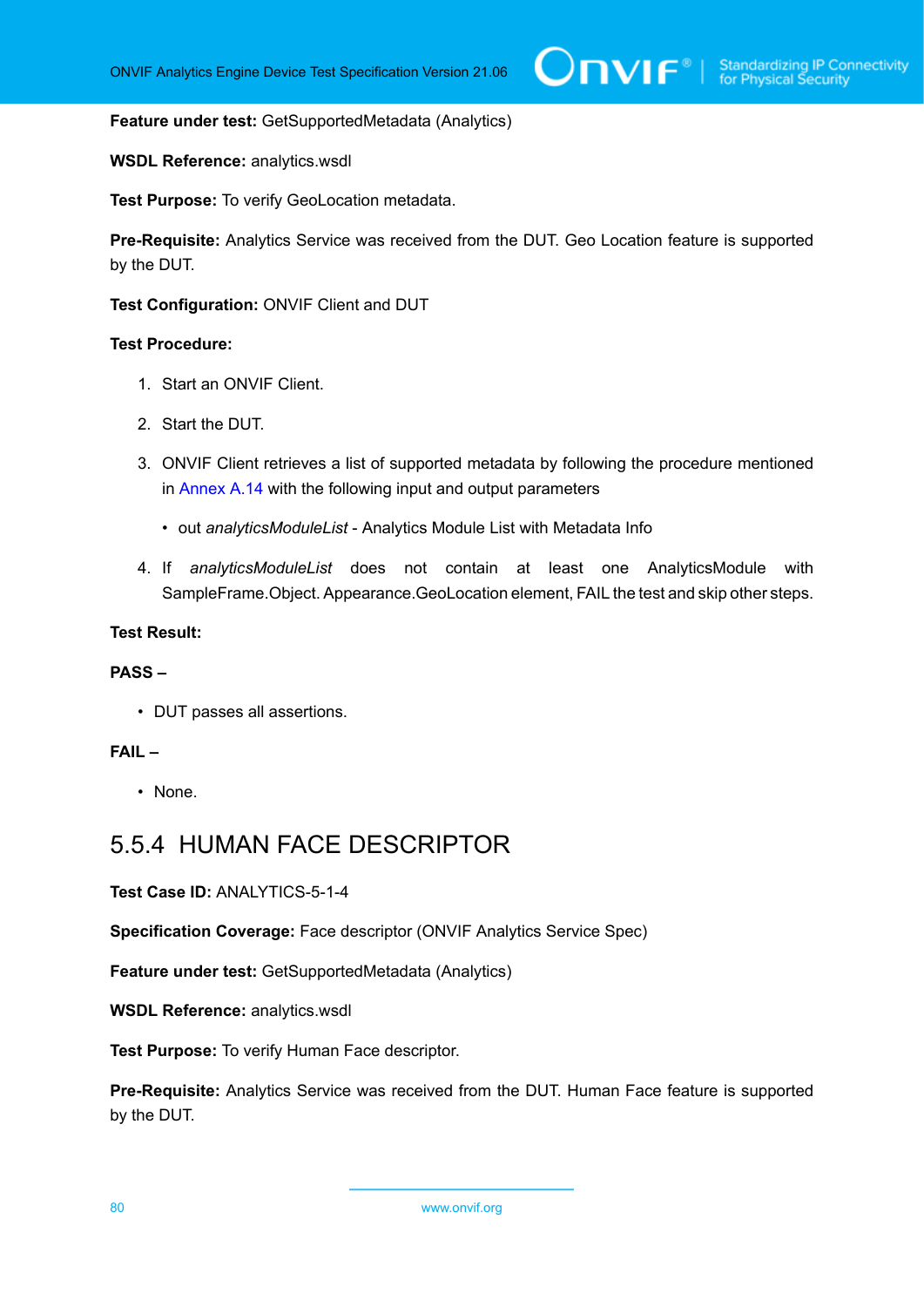**Test Configuration:** ONVIF Client and DUT

#### **Test Procedure:**

- 1. Start an ONVIF Client.
- 2. Start the DUT.
- 3. ONVIF Client retrieves a list of supported metadata by following the procedure mentioned in [Annex A.14](#page-123-0) with the following input and output parameters
	- out *analyticsModuleList* Analytics Module List with Metadata Info
- 4. If *analyticsModuleList* does not contain at least one AnalyticsModule with SampleFrame.Object.Appearance with HumanFace element, FAIL the test and skip other steps.

#### **Test Result:**

#### **PASS –**

• DUT passes all assertions.

#### **FAIL –**

• None.

### 5.5.5 LICENSE PLATE INFORMATION DESCRIPTOR

#### **Test Case ID:** ANALYTICS-5-1-5

**Specification Coverage:** License plate information descriptor (ONVIF Analytics Service Spec)

**Feature under test:** GetSupportedMetadata (Analytics)

**WSDL Reference:** analytics.wsdl

**Test Purpose:** To verify License Plate Information descriptor.

**Pre-Requisite:** Analytics Service was received from the DUT. License Plate Info feature is supported by the DUT.

**Test Configuration:** ONVIF Client and DUT

#### **Test Procedure:**

1. Start an ONVIF Client.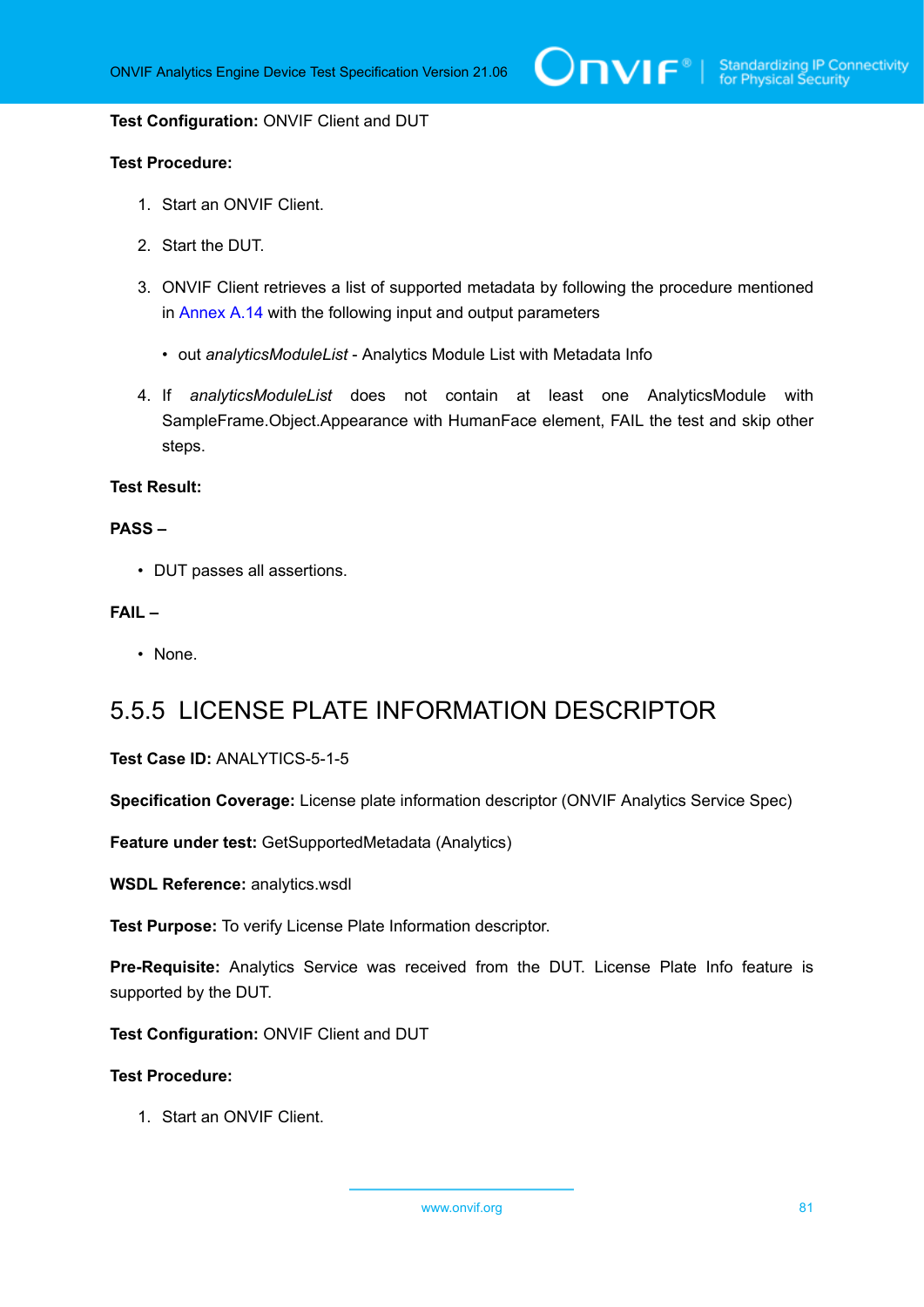- 2. Start the DUT.
- 3. ONVIF Client retrieves a list of supported metadata by following the procedure mentioned in [Annex A.14](#page-123-0) with the following input and output parameters
	- out *analyticsModuleList* Analytics Module List with Metadata Info
- 4. If *analyticsModuleList* does not contain at least one AnalyticsModule with SampleFrame.Object.Appearance with LicensePlateInfo element, FAIL the test and skip other steps.

#### **PASS –**

• DUT passes all assertions.

#### **FAIL –**

• None.

### 5.5.6 HUMAN BODY DESCRIPTOR

#### **Test Case ID:** ANALYTICS-5-1-6

**Specification Coverage:** Human body descriptor (ONVIF Analytics Service Spec)

**Feature under test:** GetSupportedMetadata (Analytics)

**WSDL Reference:** analytics.wsdl

**Test Purpose:** To verify Human Body descriptor.

**Pre-Requisite:** Analytics Service was received from the DUT. Human Body feature is supported by the DUT.

**Test Configuration:** ONVIF Client and DUT

- 1. Start an ONVIF Client.
- 2. Start the DUT.
- 3. ONVIF Client retrieves a list of supported metadata by following the procedure mentioned in [Annex A.14](#page-123-0) with the following input and output parameters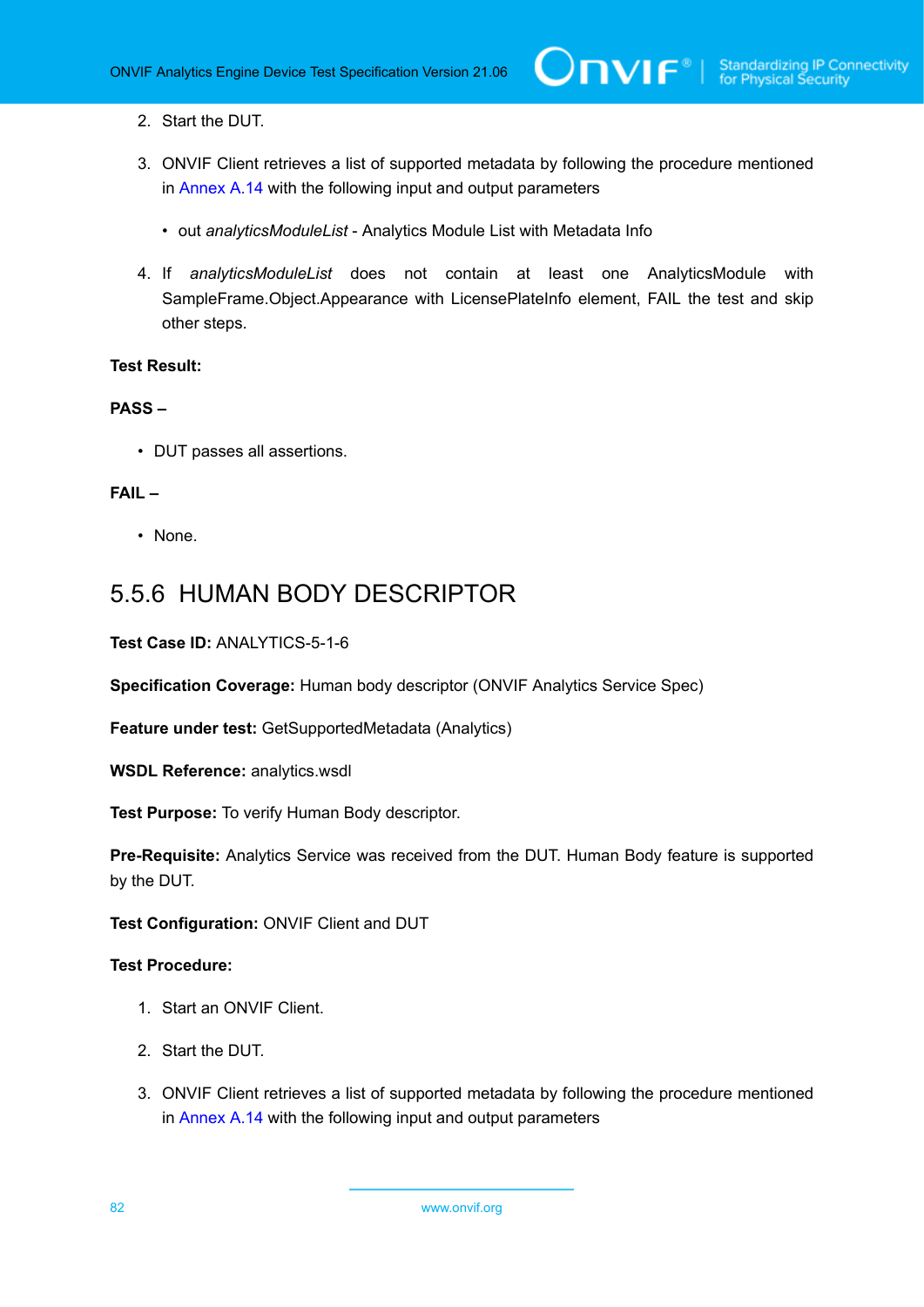- out *analyticsModuleList* Analytics Module List with Metadata Info
- 4. If *analyticsModuleList* does not contain at least one AnalyticsModule with SampleFrame.Object.Appearance with HumanBody element, FAIL the test and skip other steps.

#### **PASS –**

• DUT passes all assertions.

#### **FAIL –**

• None.

### 5.5.7 IMAGE DATA

**Test Case ID:** ANALYTICS-5-1-7

**Specification Coverage:** Image Data (ONVIF Analytics Service Spec)

**Feature under test:** GetSupportedMetadata (Analytics)

**WSDL Reference:** analytics.wsdl

**Test Purpose:** To verify Image Data metadata.

**Pre-Requisite:** Analytics Service was received from the DUT. Image Sending feature is supported by the DUT.

**Test Configuration:** ONVIF Client and DUT

- 1. Start an ONVIF Client.
- 2. Start the DUT.
- 3. ONVIF Client retrieves a list of supported metadata by following the procedure mentioned in [Annex A.14](#page-123-0) with the following input and output parameters
	- out *analyticsModuleList* Analytics Module List with Metadata Info
- 4. If the DUT supports Local Storage Image Sending Type feature or Remote Storage Image Sending Type feature: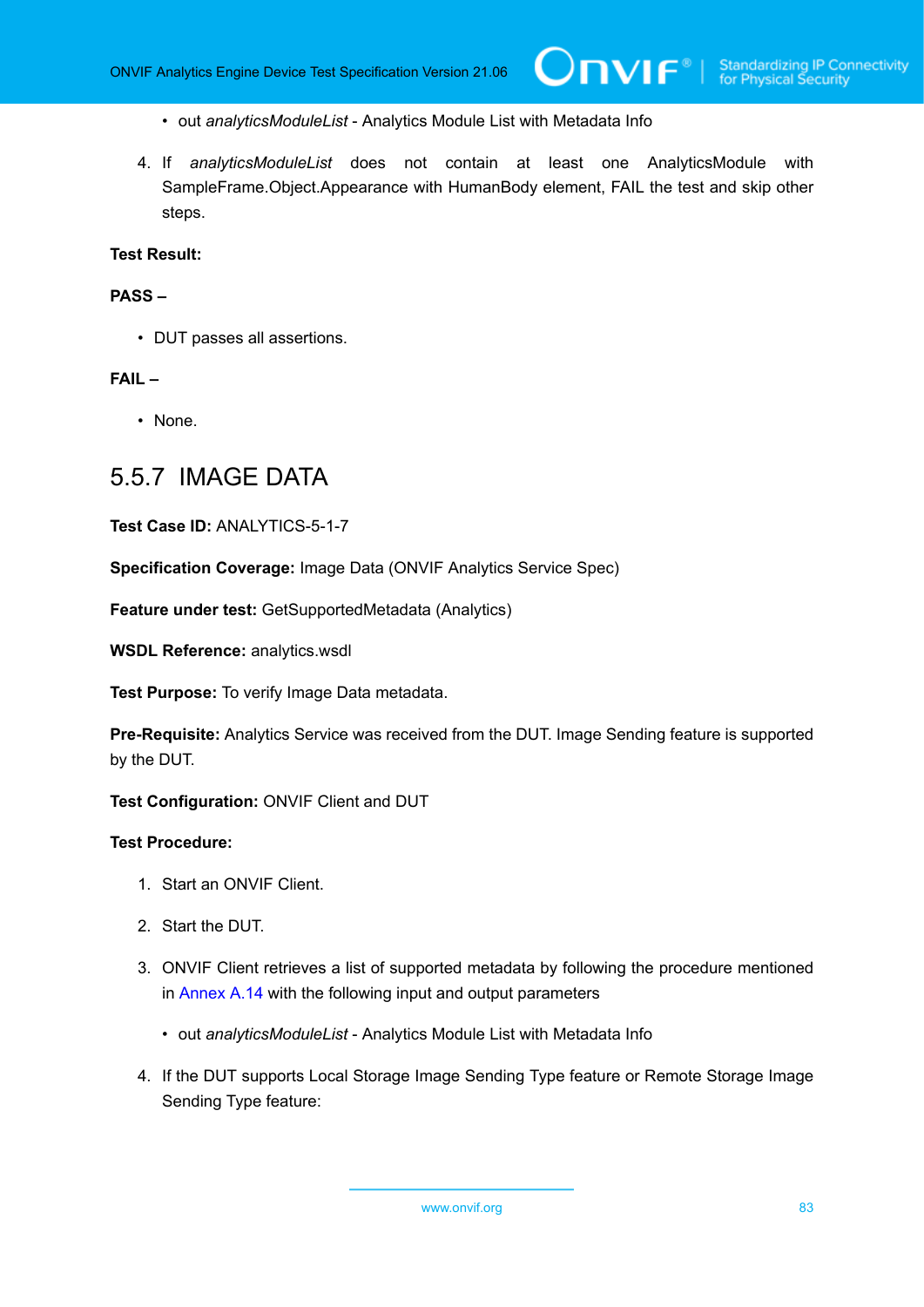4.1. If *analyticsModuleList* does not contain at least one AnalyticsModule with SampleFrame.Object. Appearance.ImageRef element, FAIL the test and skip other steps.

 $\mathsf{Dnvir}^*$  l

- 5. If the DUT supports Embedded Image Sending Type feature:
	- 5.1. If *analyticsModuleList* does not contain at least one AnalyticsModule with SampleFrame.Object. Appearance.Image element, FAIL the test and skip other steps.

#### **Test Result:**

#### **PASS –**

• DUT passes all assertions.

#### **FAIL –**

• None.

### 5.6 Rules

### 5.6.1 GET SUPPORTED RULES

**Test Case ID:** ANALYTICS-6-1-1

**Specification Coverage:** GetSupportedRules (ONVIF Analytics Service Spec)

**Feature under test:** GetSupportedRules (Analytics)

**WSDL Reference:** analytics.wsdl

**Test Purpose:** To verify getting supported rules using GetSupportedRules request.

**Pre-Requisite:** Analytics Service was received from the DUT. Media2 Service was received from the DUT. Rule Engine is supported by the DUT.

**Test Configuration:** ONVIF Client and DUT

- 1. Start an ONVIF Client.
- 2. Start the DUT.
- 3. ONVIF Client retrieves a list of Analytics Configurations by following the procedure mentioned in [Annex A.1](#page-112-0) with the following input and output parameters
	- out *analyticsConfList* a list of Analytics configurations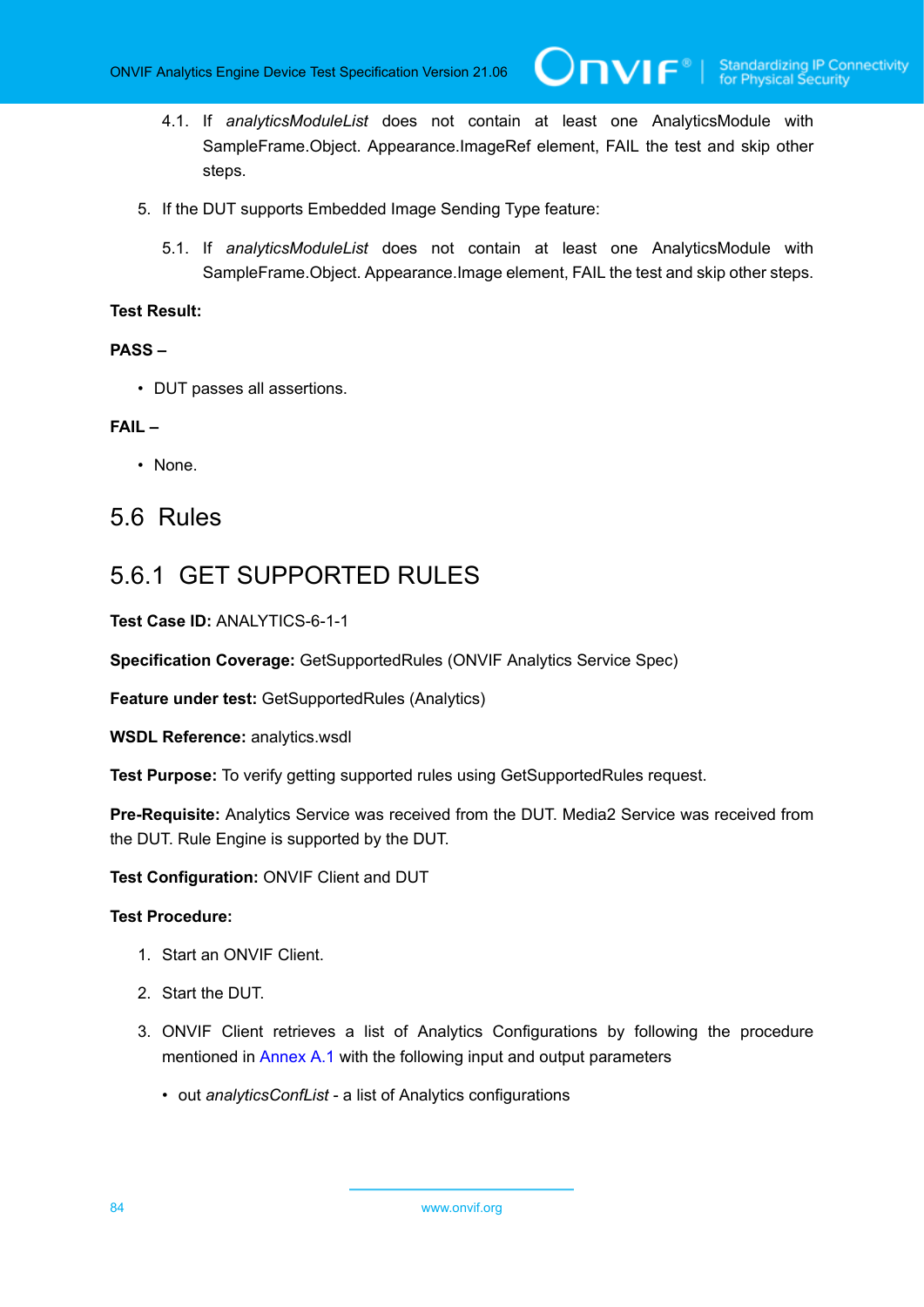4. For each Analytics Configuration *analyticsConf* in *analyticsConfList* repeat the following steps:

 $\bm{\cup}$ NIF $^*$ l

- 4.1. ONVIF Client invokes **GetSupportedRules** request with parameters
	- ConfigurationToken := *analyticsConf*.@token
- 4.2. DUT responds with **GetSupportedRulesResponse** message with parameters
	- SupportedRules =: *supportedRules*
- 4.3. If *supportedRules* contains at least two RuleDescription items with the same @Name value, FAIL the test and skip other steps.
- 4.4. For each Rule Description *ruleDescription* in *supportedRules*.RuleDescription list repeat the following steps:
	- 4.4.1. If *ruleDescription* does not have maxInstances attribute, FAIL the test, restore the DUT state, and skip other steps.
	- 4.4.2. If at least one item in *ruleDescription*.Parameters list (SimpleItemDescription or ElementItemDescription item) has the same Name value with other item from the same list, FAIL the test, restore the DUT state, and skip other steps.
	- 4.4.3. If at least one item in *ruleDescription*.Messages list (Source, or Key, or Data; SimpleItemDescription or ElementItemDescription item) has the same Name value with other item from the same list, FAIL the test, restore the DUT state, and skip other steps.
	- 4.4.4. If *ruleDescription*.ParentTopic is not valid topic (see [Annex](#page-121-0) A.11), FAIL the test, restore the DUT state, and skip other steps.
	- 4.4.5. If *ruleDescription*.fixed = true:
		- 4.4.5.1. If *analyticsConf* does not contain at least one RuleEngineConfiguration.Rule with Type = *ruleDescription*.Name, FAIL the test, restore the DUT state, and skip other steps.

#### **Test Result:**

#### **PASS –**

• DUT passes all assertions.

#### **FAIL –**

• The DUT did not send **GetSupportedRulesResponse** messages.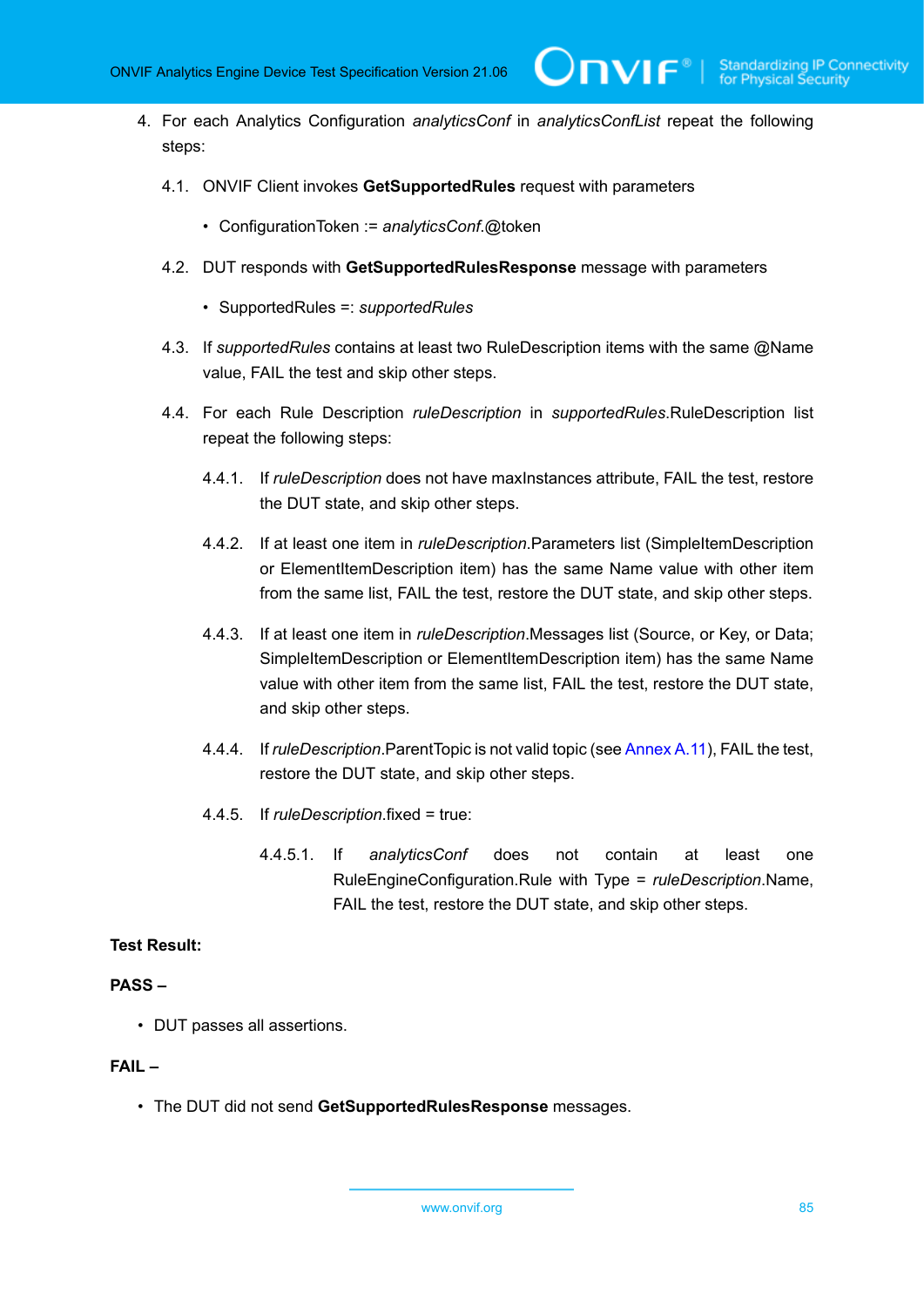## 5.6.2 GET RULE OPTIONS

#### **Test Case ID:** ANALYTICS-6-1-2

**Specification Coverage:** GetRuleOptions (ONVIF Analytics Service Spec)

**Feature under test:** GetRuleOptions (Analytics)

**WSDL Reference:** analytics.wsdl

**Test Purpose:** To verify getting rule options using GetRuleOptions request.

**Pre-Requisite:** Analytics Service was received from the DUT. Media2 Service was received from the DUT. Rule Engine is supported by the DUT. Rule Options is supported by the DUT.

**Test Configuration:** ONVIF Client and DUT

- 1. Start an ONVIF Client.
- 2. Start the DUT.
- 3. ONVIF Client retrieves a list of Analytics Configurations by following the procedure mentioned in [Annex A.1](#page-112-0) with the following input and output parameters
	- out *analyticsConfList* a list of Analytics configurations
- 4. For each Analytics Configuration *analyticsConf* in *analyticsConfList* repeat the following steps:
	- 4.1. ONVIF Client invokes **GetSupportedRules** request with parameters
		- ConfigurationToken := *analyticsConf*.@token
	- 4.2. DUT responds with **GetSupportedRulesResponse** message with parameters
		- SupportedRules =: *supportedRules*
	- 4.3. ONVIF Client invokes **GetRuleOptions** request with parameters
		- RuleType is skipped
		- ConfigurationToken := *analyticsConf*.@token
	- 4.4. DUT responds with **GetRuleOptionsResponse** message with parameters
		- RuleOptions list =: *ruleOptionsFullList*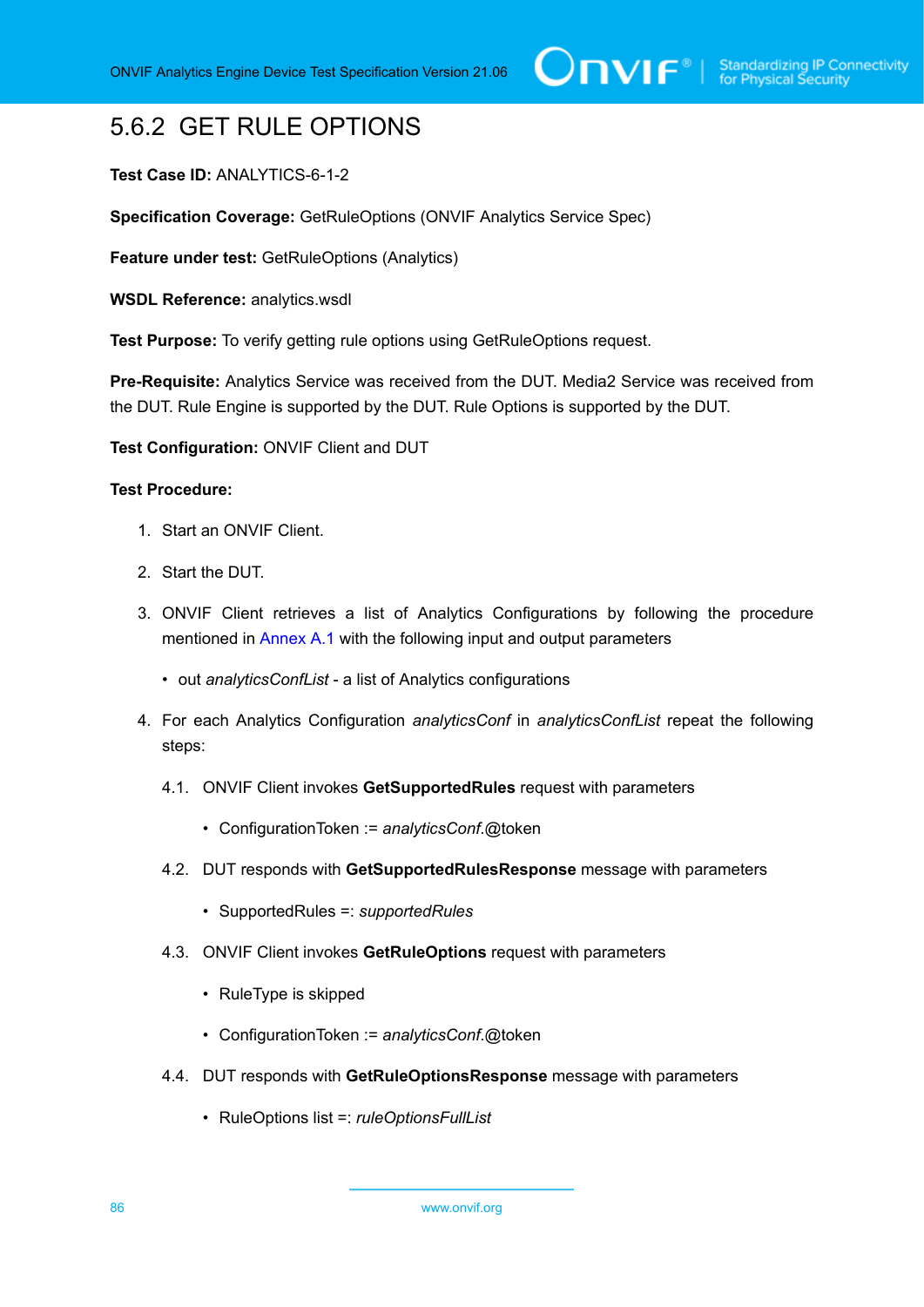- 4.5. If at least one item in *ruleOptionsFullList* list contains AnalyticsModule, FAIL the test, restore the DUT state, and skip other steps.
- 4.6. For each Rule Description *ruleDescription* in *supportedRules*.RuleDescription list repeat the following steps:
	- 4.6.1. ONVIF Client invokes **GetRuleOptions** request with parameters
		- RuleType := *ruleDescription*.Name
		- ConfigurationToken := *analyticsConf*.@token
	- 4.6.2. DUT responds with **GetRuleOptionsResponse** message with parameters
		- RuleOptions list =: *ruleOptionsList*
	- 4.6.3. If at least one item in *ruleOptionsList* list contains AnalyticsModule, FAIL the test, restore the DUT state, and skip other steps.
	- 4.6.4. If at least one item in *ruleOptionsList* list contains RuleType which is not equal to *ruleDescription*.Name, FAIL the test, restore the DUT state, and skip other steps.
	- 4.6.5. If *ruleOptionsFullList* list does not contain all items from *ruleOptionsList* list (see NOTE at the end of the test case), FAIL the test, restore the DUT state, and skip other steps.

#### <span id="page-86-0"></span>**PASS –**

• DUT passes all assertions.

#### **FAIL –**

- The DUT did not send **GetSupportedRulesResponse** messages.
- The DUT did not send **GetRuleOptionsResponse** messages.

**NOTE:** At step [4.6.5](#page-86-0) RuleType and Name to be used as unique identifier. If RuleType is skipped in full list, the ONVIF Client assumes that this option is compatible with each supported RuleType that supports parameter with such Name.

### 5.6.3 GET RULES

#### **Test Case ID:** ANALYTICS-6-1-3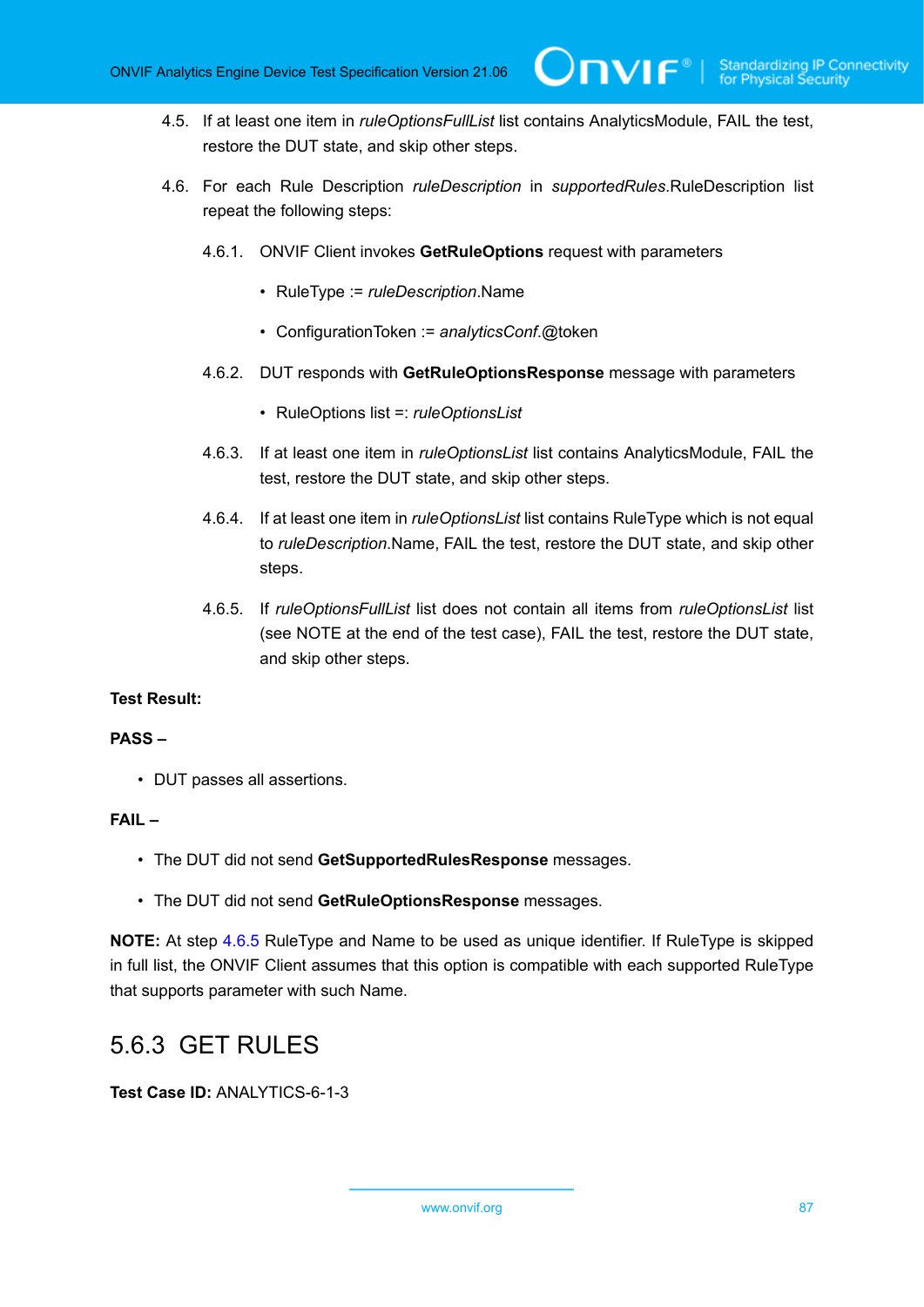**Specification Coverage:** GetRules (ONVIF Analytics Service Spec)

**Feature under test:** GetRules (Analytics)

**WSDL Reference:** analytics.wsdl

**Test Purpose:** To verify getting rules using GetRules request.

**Pre-Requisite:** Analytics Service was received from the DUT. Media2 Service was received from the DUT. Rule Engine is supported by the DUT.

**Test Configuration:** ONVIF Client and DUT

- 1. Start an ONVIF Client.
- 2. Start the DUT.
- 3. ONVIF Client retrieves a list of Analytics Configurations by following the procedure mentioned in [Annex A.1](#page-112-0) with the following input and output parameters
	- out *analyticsConfList* a list of Analytics configurations
- 4. For each Analytics Configuration *analyticsConf* in *analyticsConfList* repeat the following steps:
	- 4.1. ONVIF Client invokes **GetSupportedRules** request with parameters
		- ConfigurationToken := *analyticsConf*.@token
	- 4.2. DUT responds with **GetSupportedRulesResponse** message with parameters
		- SupportedRules =: *supportedRules*
	- 4.3. ONVIF Client invokes **GetRules** request with parameters
		- ConfigurationToken := *analyticsConf*.@token
	- 4.4. DUT responds with **GetRulesResponse** message with parameters
		- Rule list =: *ruleList*
	- 4.5. If at least one item in *ruleList* list contains Type which in not equal to Name fileld of at least one item at *supportedRules*.RuleDescription list, FAIL the test, restore the DUT state, and skip other steps.
	- 4.6. For each Rule Description *ruleDescription* in *supportedRules*.RuleDescription list repeat the following steps: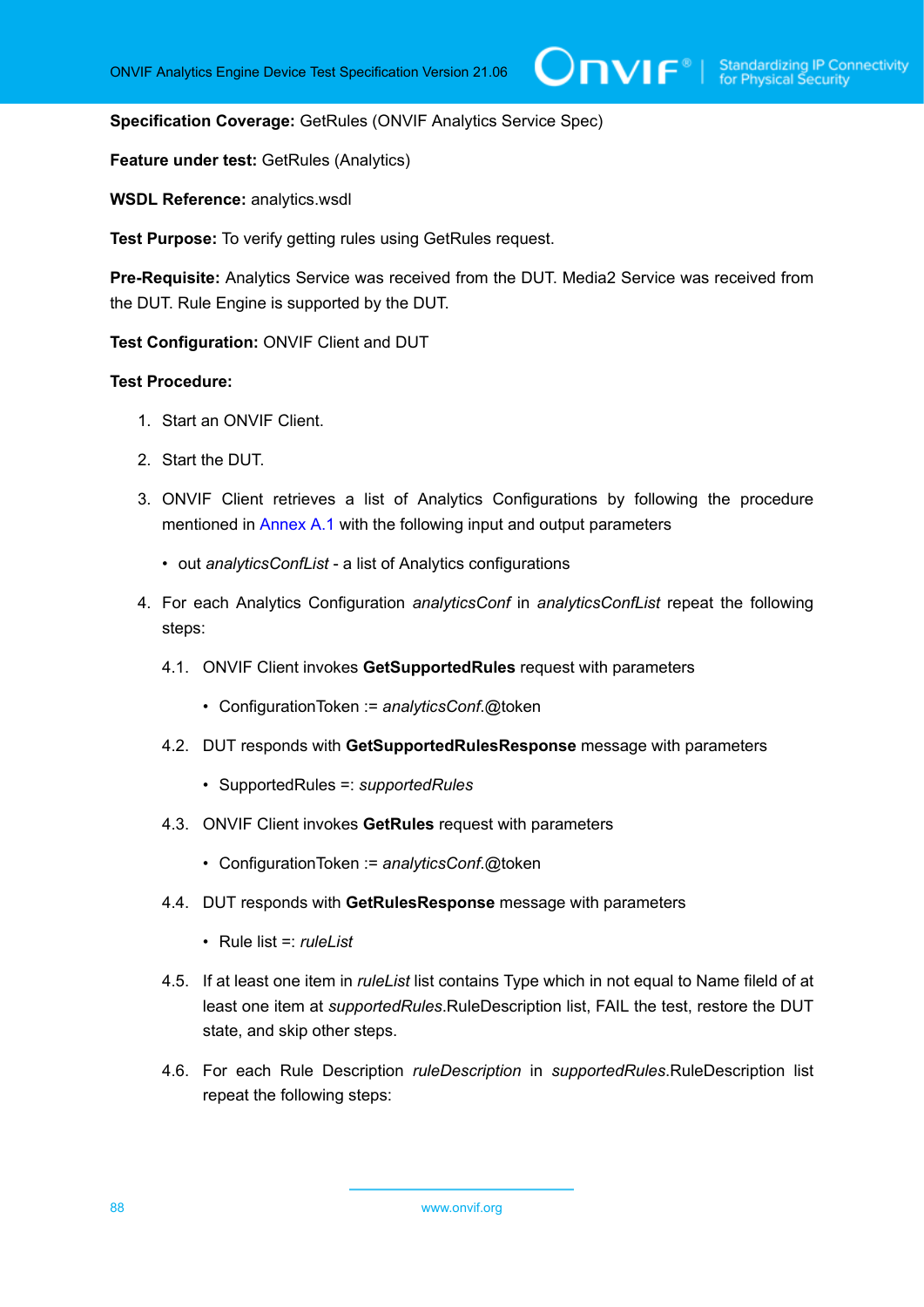#### 4.6.1. If *ruleDescription*.fixed = true:

- 4.6.1.1. If *ruleList* does not contain item with Type = *ruleDescription*.Name, FAIL the test, restore the DUT state, and skip other steps.
- 4.6.2. If *ruleList* contains item with Type = *ruleDescription*.Name:
	- 4.6.2.1. Set *rule* := *ruleList*[Type = *ruleDescription*.Name].
	- 4.6.2.2. If *rule*.Parameters.SimpleItem contains at least one SimpleItem which does not have item with the same Name in *ruleDescription*.Parameters.SimpleItemDescription list, FAIL the test, restore the DUT state, and skip other steps.
	- 4.6.2.3. If *rule*.Parameters.ElementItem contains at least one ElementItem which does not have item with the same Name in *ruleDescription*.Parameters.ElementItemDescription list, FAIL the test, restore the DUT state, and skip other steps.

#### **Test Result:**

#### **PASS –**

• DUT passes all assertions.

#### **FAIL –**

- The DUT did not send **GetSupportedRulesResponse** messages.
- The DUT did not send **GetRulesResponse** messages.

### 5.6.4 CREATE RULES

**Test Case ID:** ANALYTICS-6-1-4

**Specification Coverage:** CreateRules (ONVIF Analytics Service Spec)

**Feature under test:** CreateRules (Analytics)

**WSDL Reference:** analytics.wsdl

**Test Purpose:** To verify rule creation with empty parameters list using CreateRules request.

**Pre-Requisite:** Analytics Service was received from the DUT. Media2 Service was received from the DUT. Rule Engine is supported by the DUT. Profile M is supported.

**Test Configuration:** ONVIF Client and DUT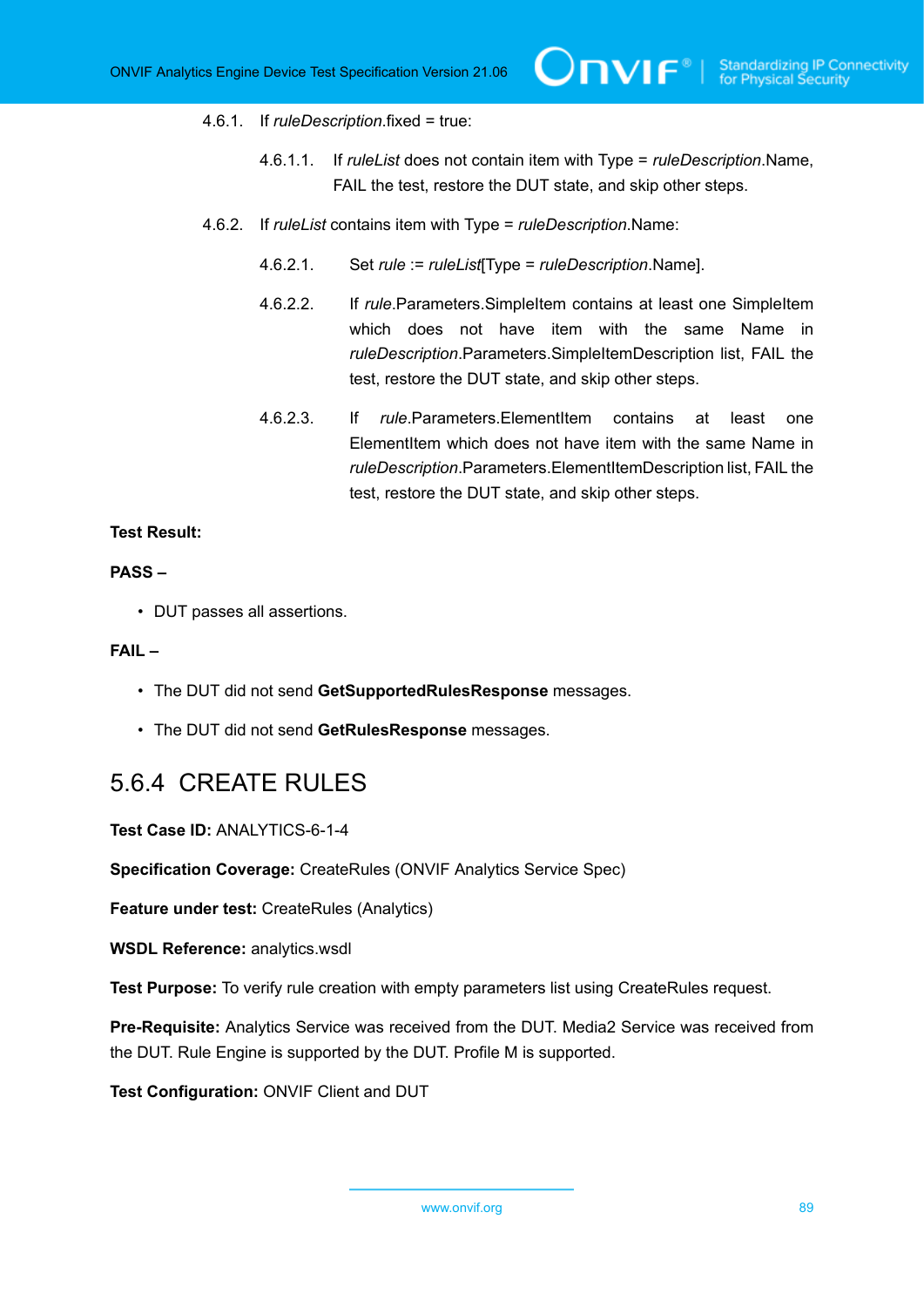- 1. Start an ONVIF Client.
- 2. Start the DUT.
- 3. ONVIF Client configures device for adding of new rule by following the procedure mentioned in [Annex A.27](#page-138-0) with the following input and output parameters
	- out *nonFixedRuleSupported* indication of non-fixed Rule support
	- out *analyticsToken* a token of Analytics Configuration
	- out *ruleDescription* a rule description
	- out *ruleToRestore* a rule to restore, if it was removed
- 4. If *nonFixedRuleSupported* = false, skip other steps with PASS result, restore the DUT state.
- 5. Set *ruleName* := generated random string.
- 6. ONVIF Client invokes **CreateRules** request with parameters
	- ConfigurationToken := *analyticsToken*
	- Rule[0].@Name := *ruleName*
	- Rule[0].@Type := *ruleDescription*.@Name
	- Rule[0].Parameters := empty Parameters element
- 7. DUT responds with **CreateRulesResponse** message
- 8. ONVIF Client retrieves a set of rules assigned to Analytics Configuration by following the procedure mentioned in [Annex A.5](#page-116-0) with the following input and output parameters
	- in *analyticsToken* a token of Analytics Configuration
	- out *ruleList* rule list
- 9. If *ruleList* does not contain Rule with @Type = *ruleDescription*.@Name and with @Name = *ruleName*, FAIL the test, restore the DUT state, and skip other steps.
- 10.Set *createdRule1* := Rule with @Type = *ruleDescription*.@Name and with @Name = *ruleName* from *ruleList*.
- 11. For each SimpleItem element *simpleItem* in *createdRule1*.Parameters repeat the following steps: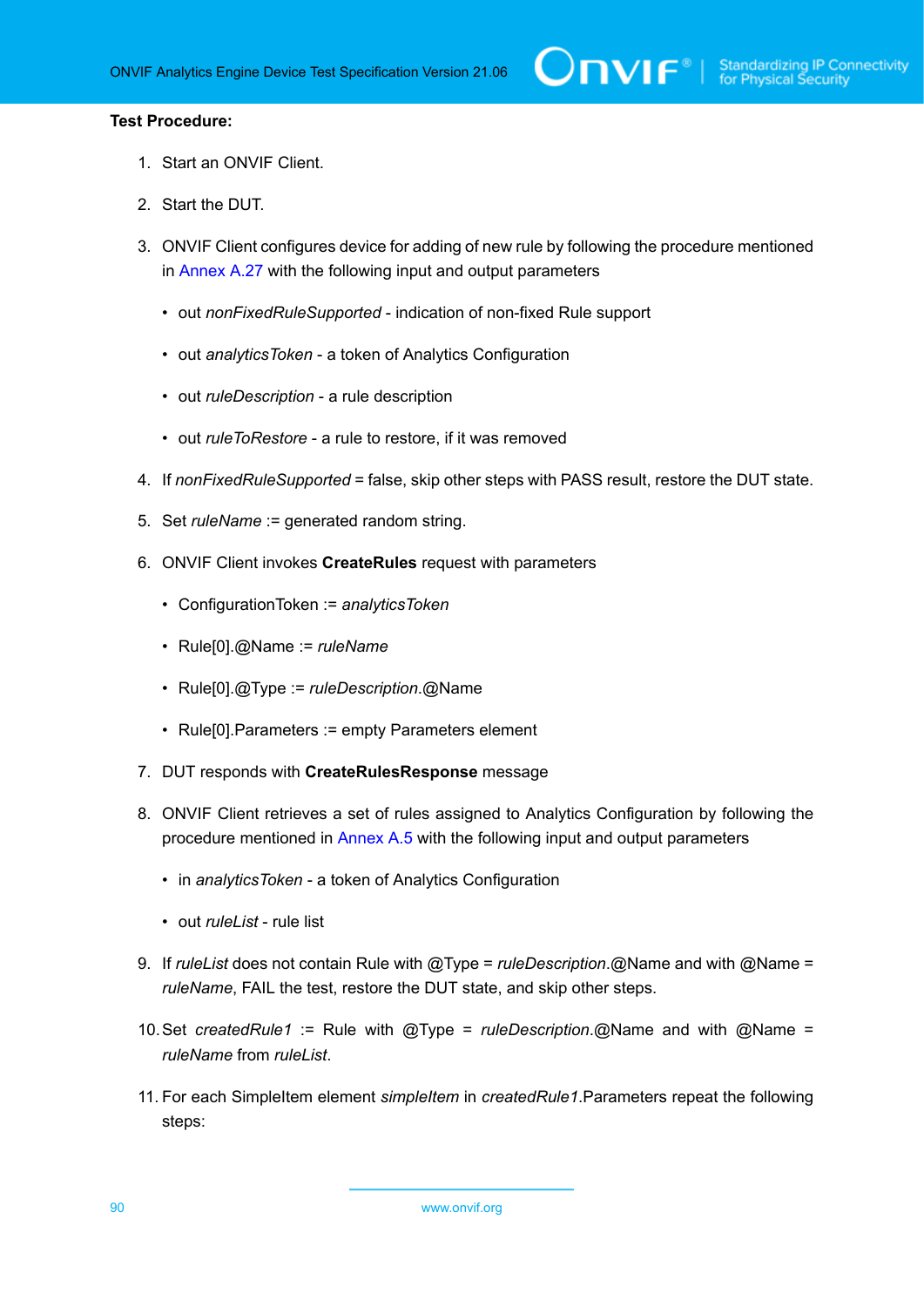- 11.1. If *supportedRule*.RuleDescription[0].Parameters does not contain at least one SimpleItemDescription with @Name = *simpleItem*.@Name, FAIL the test, restore the DUT state, and skip other steps.
- 12.For each ElementItem element *elementItem* in *createdRule1*.Parameters repeat the following steps:
	- 12.1. If *supportedRule*.RuleDescription[0].Parameters does not contain at least one ElementItemDescription with @Name = *elementItem*.@Name, FAIL the test, restore the DUT state, and skip other steps.
- 13.ONVIF Client retrieves an Analytics Configuration by following the procedure mentioned in [Annex A.21](#page-130-0) with the following input and output parameters
	- in *analyticsToken* a token of Analytics Configuration
	- out *analyticsConf* analytics configuration
- 14.If *analyticsConf*[0].@token != *analyticsToken*, FAIL the test, restore the DUT state, and skip other steps.
- 15.If *analyticsConf*[0].RuleEngineConfiguration does not contain Rule element with @Type = *ruleDescription*.@Name and with @Name = *ruleName*, FAIL the test, restore the DUT state, and skip other steps.
- 16.Set *createdRule2* := Rule with @Type = *ruleDescription*.@Name and with @Name = *ruleName* from *analyticsConf*[0].RuleEngineConfiguration.
- 17.If list of SimpleItem.@Name in *createdRule2* does not equal to list of SimpleItem.@Name in *createdRule1*, FAIL the test, restore the DUT state, and skip other steps.
- 18.For each SimpleItem element *simpleItem* in *createdRule2*.Parameters repeat the following steps:
	- 18.1. If *simpleItem*.@Value != @Value of corresponding SimpleItem in *createdRule1* (@Name will be used as key), FAIL the test, restore the DUT state, and skip other steps.
- 19.If list of ElementItem.@Name in *createdRule2* does not equal to list of ElementItem.@Name in *createdRule1*, FAIL the test, restore the DUT state, and skip other steps.
- 20.ONVIF Client restores the DUT state.

**PASS –**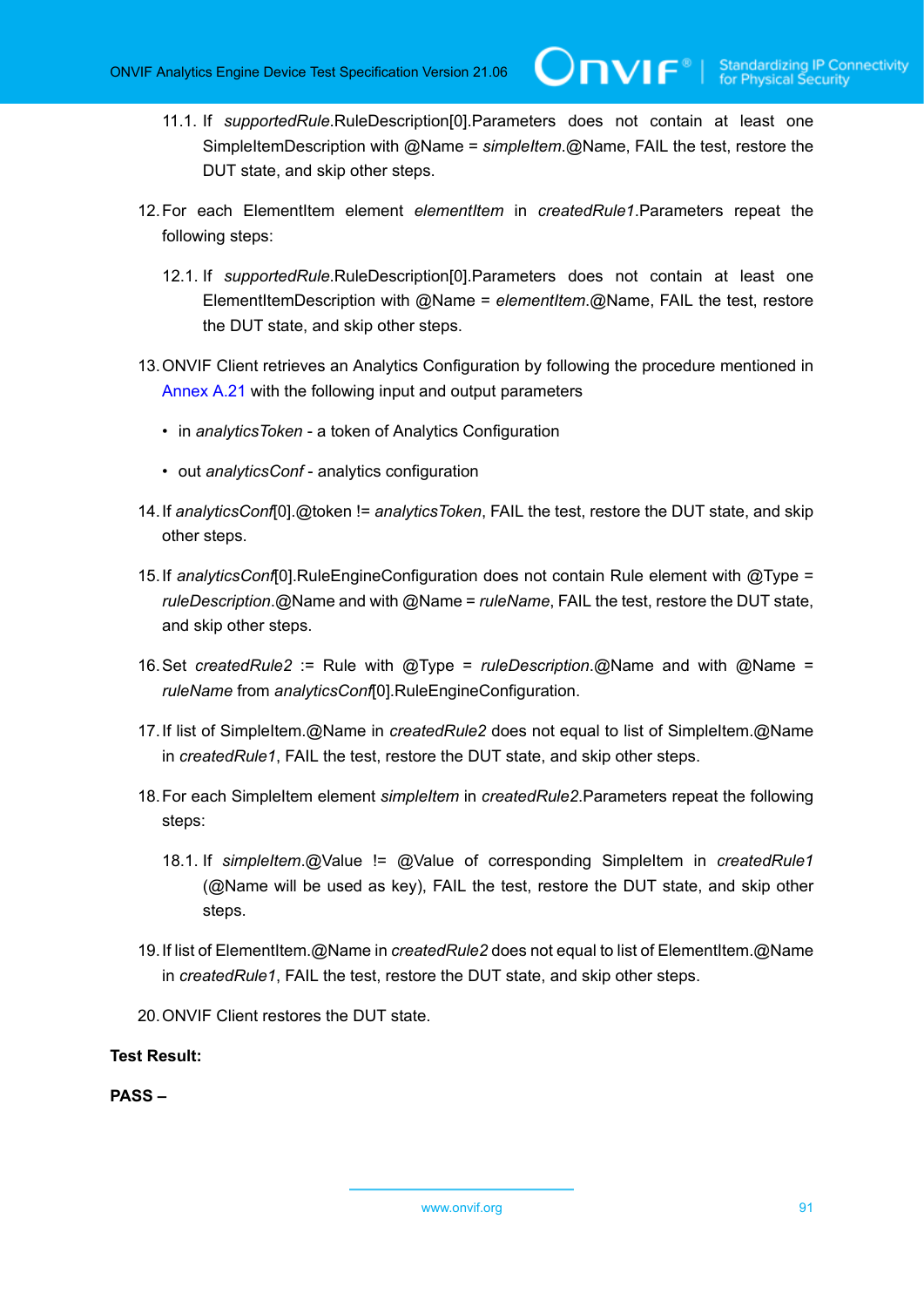• DUT passes all assertions.

#### **FAIL –**

• The DUT did not send **CreateRulesResponse** messages.

## 5.6.5 DELETE RULES

**Test Case ID:** ANALYTICS-6-1-5

**Specification Coverage:** DeleteRules (ONVIF Analytics Service Spec)

**Feature under test:** DeleteRules (Analytics)

**WSDL Reference:** analytics.wsdl

**Test Purpose:** To verify rule deletion using DeleteRules request.

**Pre-Requisite:** Analytics Service was received from the DUT. Media2 Service was received from the DUT. Rule Engine is supported by the DUT. Profile M is supported.

#### **Test Configuration:** ONVIF Client and DUT

- 1. Start an ONVIF Client.
- 2. Start the DUT.
- 3. ONVIF Client configures device for adding of new rule by following the procedure mentioned in [Annex A.27](#page-138-0) with the following input and output parameters
	- out *nonFixedRuleSupported* indication of non-fixed Rule support
	- out *analyticsToken* a token of Analytics Configuration
	- out *ruleDescription* a rule description
	- out *ruleToRestore* a rule to restore, if it was removed
- 4. If *nonFixedRuleSupported* = false, skip other steps with PASS result, restore the DUT state.
- 5. Set *ruleName* := generated random string.
- 6. ONVIF Client creates new rule by following the procedure mentioned in [Annex A.32](#page-143-0) with the following input and output parameters
	- in *analyticsToken* a token of Analytics Configuration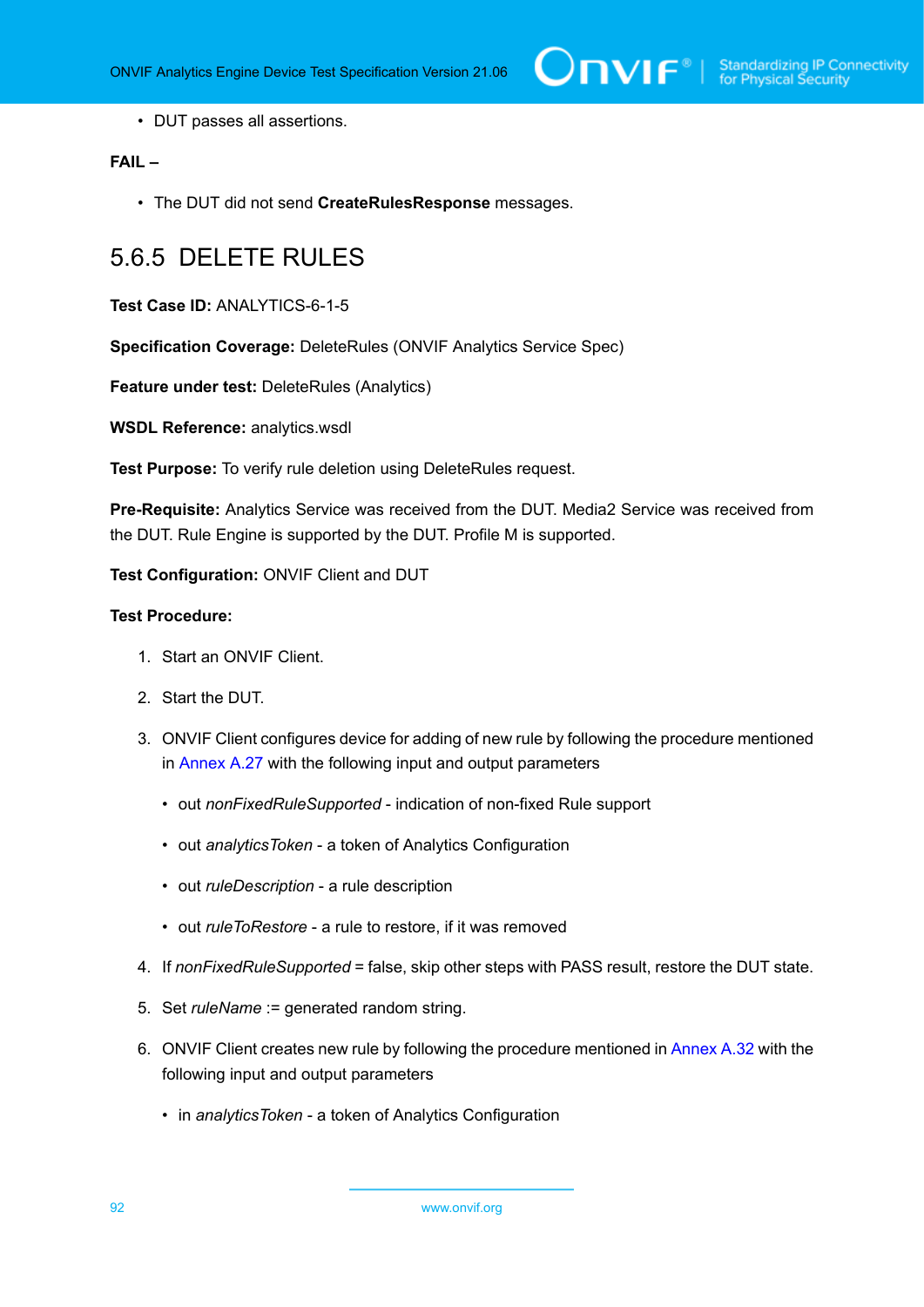- in *ruleName* rule name
- in *ruleDescription*.@Name rule type
- 7. ONVIF Client invokes **DeleteRules** request with parameters
	- ConfigurationToken := *analyticsToken*
	- RuleName := *ruleName*
- 8. DUT responds with **DeleteRulesResponse** message
- 9. ONVIF Client retrieves a set of rules assigned of Analytics Configuration by following the procedure mentioned in [Annex A.5](#page-116-0) with the following input and output parameters
	- in *analyticsToken* a token of Analytics Configuration
	- out *ruleList* rule list
- 10.If *ruleList* contains Rule with @Type = *ruleDescription*.@Name and with @Name = *ruleName*, FAIL the test, restore the DUT state, and skip other steps.
- 11. ONVIF Client retrieves an Analytics Configuration by following the procedure mentioned in [Annex A.21](#page-130-0) with the following input and output parameters
	- in *analyticsToken* a token of Analytics Configuration
	- out *analyticsConf* analytics configuration
- 12.If *analyticsConf*[0].@token != *analyticsToken*, FAIL the test, restore the DUT state, and skip other steps.
- 13.If *analyticsConf*[0].RuleEngineConfiguration contains Rule element with @Type = *ruleDescription*.@Name and with @Name = *ruleName*, FAIL the test, restore the DUT state, and skip other steps.
- 14.ONVIF Client restores the DUT state.

#### **PASS –**

• DUT passes all assertions.

#### **FAIL –**

• The DUT did not send **DeleteRulesResponse** messages.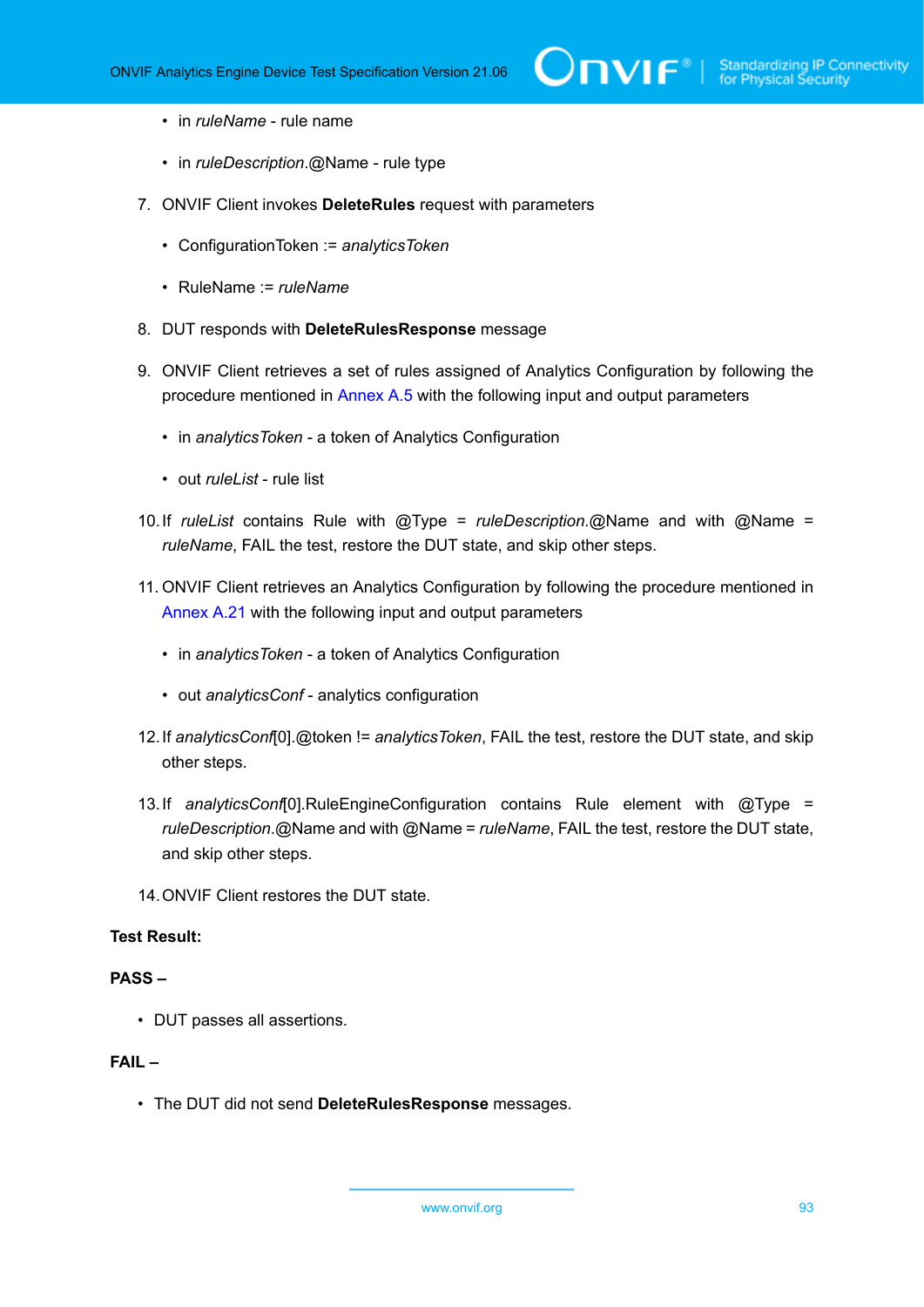## 5.6.6 MODIFY RULES (PARAMETERS WITH OPTIONS)

#### **Test Case ID:** ANALYTICS-6-1-6

**Specification Coverage:** ModifyRules (ONVIF Analytics Service Spec)

**Feature under test:** ModifyRules (Analytics)

**WSDL Reference:** analytics.wsdl

**Test Purpose:** To verify modification of rule's parameters that have corresponding options using ModifyRules request.

**Pre-Requisite:** Analytics Service was received from the DUT. Media2 Service was received from the DUT. Rules is supported by the DUT. Rule Options is supported by the DUT. Profile M is supported.

**Test Configuration:** ONVIF Client and DUT

- 1. Start an ONVIF Client.
- 2. Start the DUT.
- 3. ONVIF Client selects rule description that has parameters with options by following the procedure mentioned in [Annex A.41](#page-158-0) with the following input and output parameters
	- in true flag shows if parameters of selected Rule have corresponding options
	- out (optional) *analyticsToken* a token of Analytics Configuration
	- out (optional) *ruleDescription* rule description
	- out (optional) *itemListDescription* list of SimpleItemDescription/ElementItemDescription elements that have options
	- out (optional) *limit* maximum number of concurrent rules per configuration
- 4. If [Annex A.41](#page-158-0) procedure did not return *ruleDescription*, skip other steps with PASS result.
- <span id="page-93-0"></span>5. ONVIF Client selects or create rule with required type by following the procedure mentioned in [Annex A.42](#page-159-0) with the following input and output parameters
	- in *analyticsToken* a token of Analytics Configuration
	- in *ruleDescription* rule description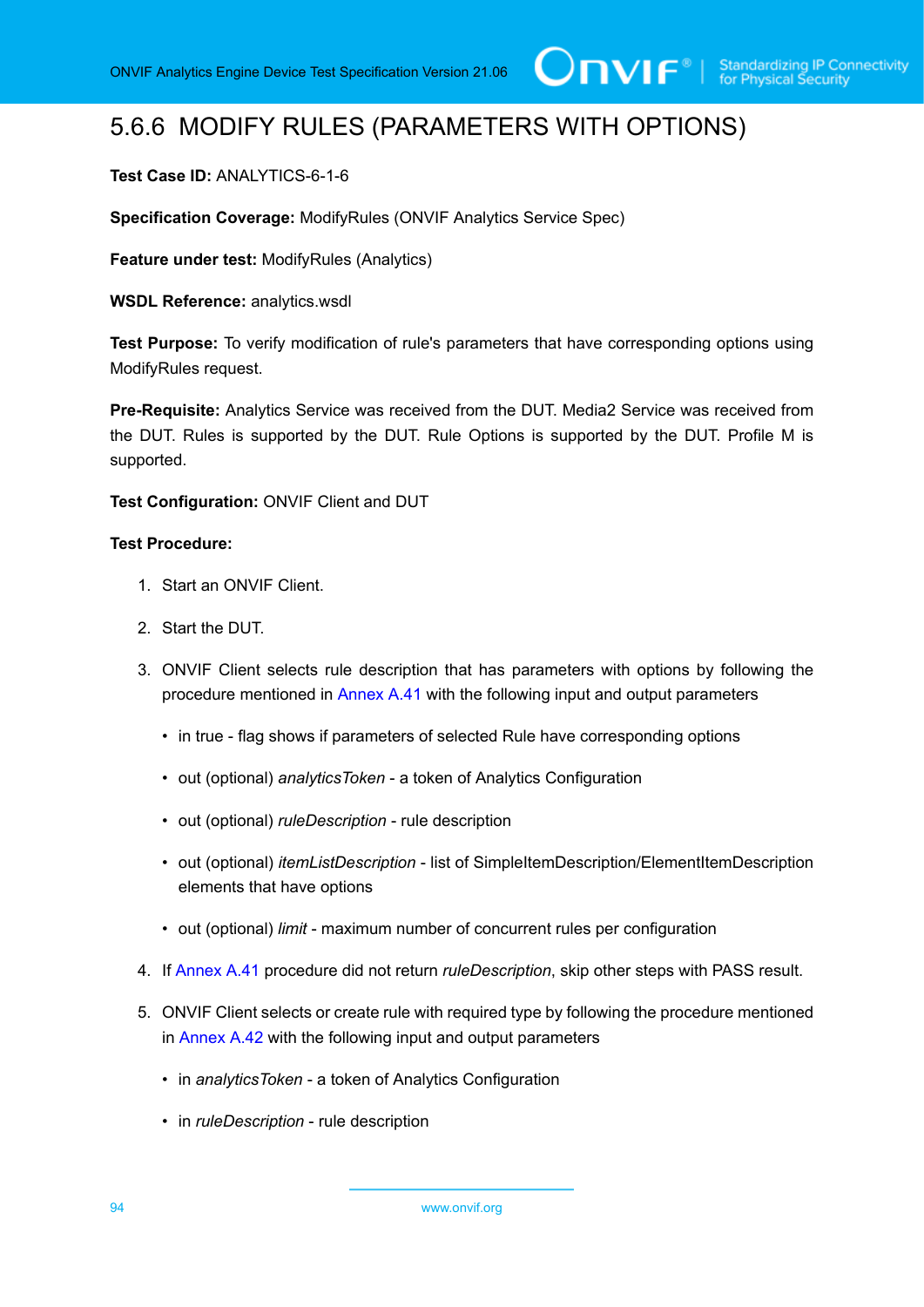- out *rule1* Rule with required type
- 6. For the first SimpleItemDescription/ElementItemDescription (*itemDescription*) in *itemListDescription*

 $\mathsf{D}\mathbf{N}\mathsf{I}\mathsf{F}^\ast$ l

- <span id="page-94-0"></span>6.1. ONVIF Client invokes **ModifyRules** request with parameters
	- ConfigurationToken := *analyticsToken*
	- Rule[0].@Name := *rule1*.@Name
	- Rule[0].@Type := *rule1*.@Type
	- Rule[0].Parameters.SimpleItem/ElementItem[@Name *itemDescription*.@Name].@Value := value of corresponding parameter type with option provided in the tabe in [Annex A.37](#page-149-0)
- 6.2. DUT responds with **ModifyRulesResponse** message
- 6.3. ONVIF Client retrieves a set of rules assigned of Analytics Configuration by following the procedure mentioned in [Annex A.5](#page-116-0) with the following input and output parameters
	- in *analyticsToken* a token of Analytics Configuration
	- out *ruleList* rule list
- 6.4. If *ruleList* does not contain Rule with @Type = *rule1*.@Type and with @Name = *rule1*.@Name, FAIL the test.
- 6.5. Set *modifiedRule1* := Rule with @Type = *rule1*.@Type and with @Name = *rule1*.@Name from *ruleList*.
- 6.6. If *modifiedRule1*.Parameters does not contain SimpleItem/ElementItem with Name = *itemDescription*.@Name and with value set at step [6.1,](#page-94-0) FAIL the test and skip other steps.
- 6.7. ONVIF Client retrieves an Analytics Configuration by following the procedure mentioned in [Annex A.21](#page-130-0) with the following input and output parameters
	- in *analyticsToken* a token of Analytics Configuration
	- out *analyticsConf* analytics configuration
- 6.8. If *analyticsConf*[0].@token != *analyticsToken*, FAIL the test.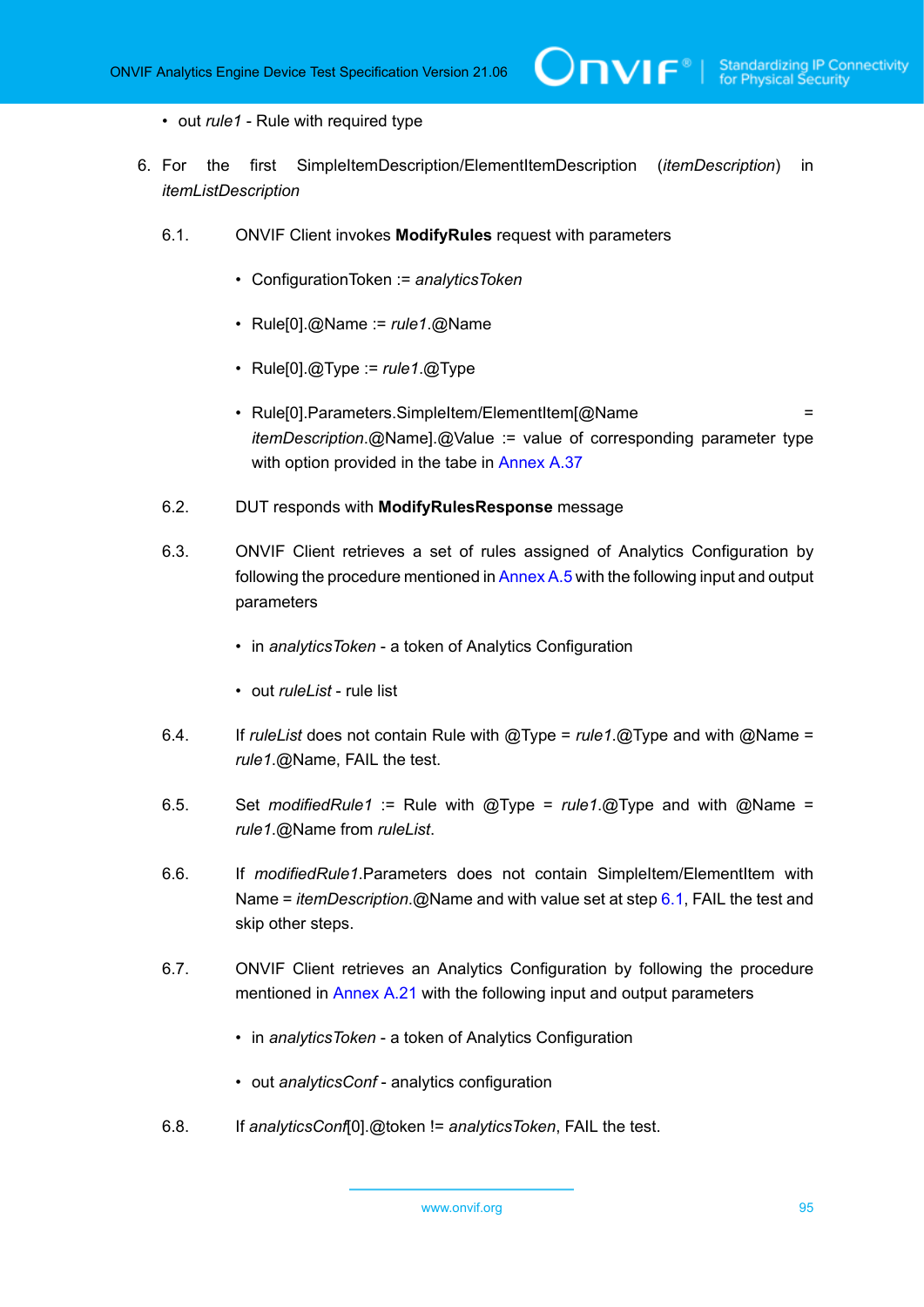- 6.9. If *analyticsConf*[0].AnalyticsEngineConfiguration does not contain Rule element with @Type = *rule1*.@Type and with @Name = *rule1*.@Name, FAIL the test.
- 6.10. Set *modifiedRule2* := Rule with @Type = *rule1*.@Type and with @Name = *rule1*.@Name from *analyticsConf*[0].AnalyticsEngineConfiguration.
- 6.11. If *modifiedRule2*.Parameters does not contain SimpleItem/ElementItem with Name = *itemDescription*.@Name and with value set at step [6.1,](#page-94-0) FAIL the test and skip other steps.
- 7. ONVIF Client deletes rule created at step [5](#page-93-0) if any to restore the DUT by following the procedure mentioned in [Annex A.31](#page-143-1) with the following input and output parameters
	- in *analyticsToken* token of Analytics configuration
	- in *ruleName*.@Name Name of the rule to be deleted
- 8. ONVIF Client retores *ruleToRestore* if any.
- 9. ONVIF Client restores rule if it was canged at step [5.](#page-93-0)

#### **PASS –**

• DUT passes all assertions.

#### **FAIL –**

• The DUT did not send **ModifyRulesResponse** messages.

### 5.6.7 MODIFY RULES (PARAMETERS WITHOUT OPTIONS)

**Test Case ID:** ANALYTICS-6-1-7

**Specification Coverage:** ModifyRules (ONVIF Analytics Service Spec)

**Feature under test:** ModifyRules (Analytics)

#### **WSDL Reference:** analytics.wsdl

**Test Purpose:** To verify modification of rule's parameters that do not have corresponding options using ModifyRules request.

**Pre-Requisite:** Analytics Service was received from the DUT. Media2 Service was received from the DUT. Rules is supported by the DUT. Rule Options is supported by the DUT. Profile M is supported.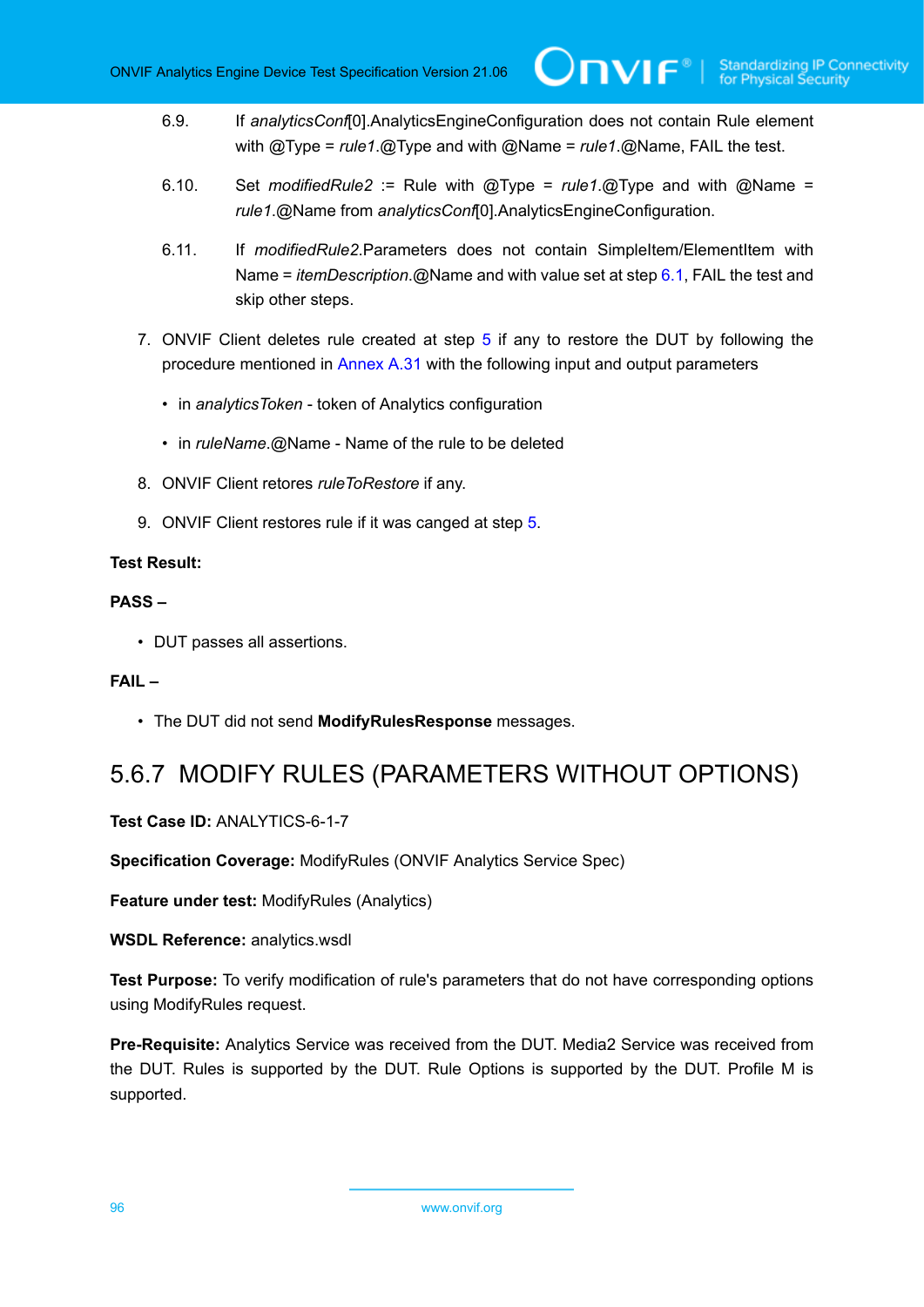#### **Test Configuration:** ONVIF Client and DUT

- 1. Start an ONVIF Client.
- 2. Start the DUT.
- 3. ONVIF Client selects rule description that has parameters without options by following the procedure mentioned in [Annex A.41](#page-158-0) with the following input and output parameters
	- in false flag shows if parameters of selected Rule have corresponding options
	- out (optional) *analyticsToken* a token of Analytics Configuration
	- out (optional) *ruleDescription* rule description
	- out (optional) *itemListDescription* list of SimpleItemDescription/ElementItemDescription elements that do not have options
	- out (optional) *limit* maximum number of concurrent rules per configuration
- 4. If [Annex A.41](#page-158-0) procedure did not return *ruleDescription*, skip other steps with PASS result.
- <span id="page-96-1"></span>5. ONVIF Client selects or create rule with required type by following the procedure mentioned in [Annex A.42](#page-159-0) with the following input and output parameters
	- in *analyticsToken* a token of Analytics Configuration
	- in *ruleDescription* rule description
	- out *rule1* Rule with required type
- <span id="page-96-0"></span>6. For the first SimpleItemDescription/ElementItemDescription (*itemDescription*) in *itemListDescription*
	- 6.1. ONVIF Client invokes **ModifyRules** request with parameters
		- ConfigurationToken := *analyticsToken*
		- Rule[0].@Name := *rule1*.@Name
		- Rule[0].@Type := *rule1*.@Type
		- Rule[0].Parameters.SimpleItem/ElementItem[@Name = *itemDescription*.@Name].@Value := value of corresponding parameter type with skipped option provided in the tabe in [Annex A.37](#page-149-0)
	- 6.2. DUT responds with **ModifyRulesResponse** message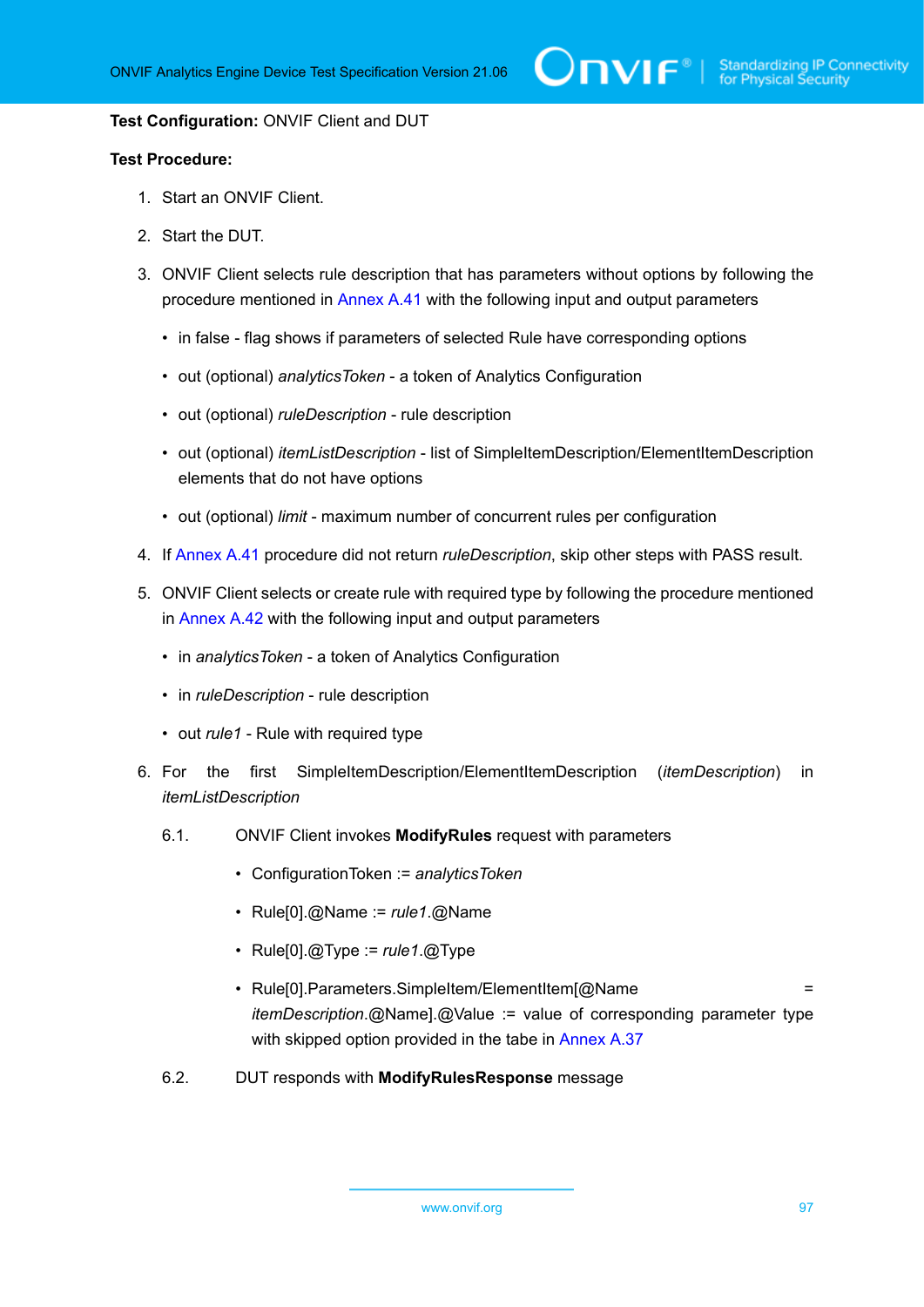6.3. ONVIF Client retrieves a set of rules assigned of Analytics Configuration by following the procedure mentioned in [Annex A.5](#page-116-0) with the following input and output parameters

 $\bm{\cup}$ NIF $^{\circ}$ 

- in *analyticsToken* a token of Analytics Configuration
- out *ruleList* rule list
- 6.4. If *ruleList* does not contain Rule with @Type = *rule1*.@Type and with @Name = *rule1*.@Name, FAIL the test.
- 6.5. Set *modifiedRule1* := Rule with @Type = *rule1*.@Type and with @Name = *rule1*.@Name from *ruleList*.
- 6.6. If *modifiedRule1*.Parameters does not contain SimpleItem/ElementItem with Name = *itemDescription*.@Name and with value set at step [6.1,](#page-96-0) FAIL the test and skip other steps.
- 6.7. ONVIF Client retrieves an Analytics Configuration by following the procedure mentioned in [Annex A.21](#page-130-0) with the following input and output parameters
	- in *analyticsToken* a token of Analytics Configuration
	- out *analyticsConf* analytics configuration
- 6.8. If *analyticsConf*[0].@token != *analyticsToken*, FAIL the test.
- 6.9. If *analyticsConf*[0].AnalyticsEngineConfiguration does not contain Rule element with @Type = *rule1*.@Type and with @Name = *rule1*.@Name, FAIL the test.
- 6.10. Set *modifiedRule2* := Rule with @Type = *rule1*.@Type and with @Name = *rule1*.@Name from *analyticsConf*[0].AnalyticsEngineConfiguration.
- 6.11. If *modifiedRule2*.Parameters does not contain SimpleItem/ElementItem with Name = *itemDescription*.@Name and with value set at step [6.1,](#page-96-0) FAIL the test and skip other steps.
- 7. ONVIF Client deletes rule created at step [5](#page-96-1) if any to restore the DUT by following the procedure mentioned in [Annex A.31](#page-143-1) with the following input and output parameters
	- in *analyticsToken* token of Analytics configuration
	- in *ruleName*.@Name Name of the rule to be deleted
- 8. ONVIF Client retores *ruleToRestore* if any.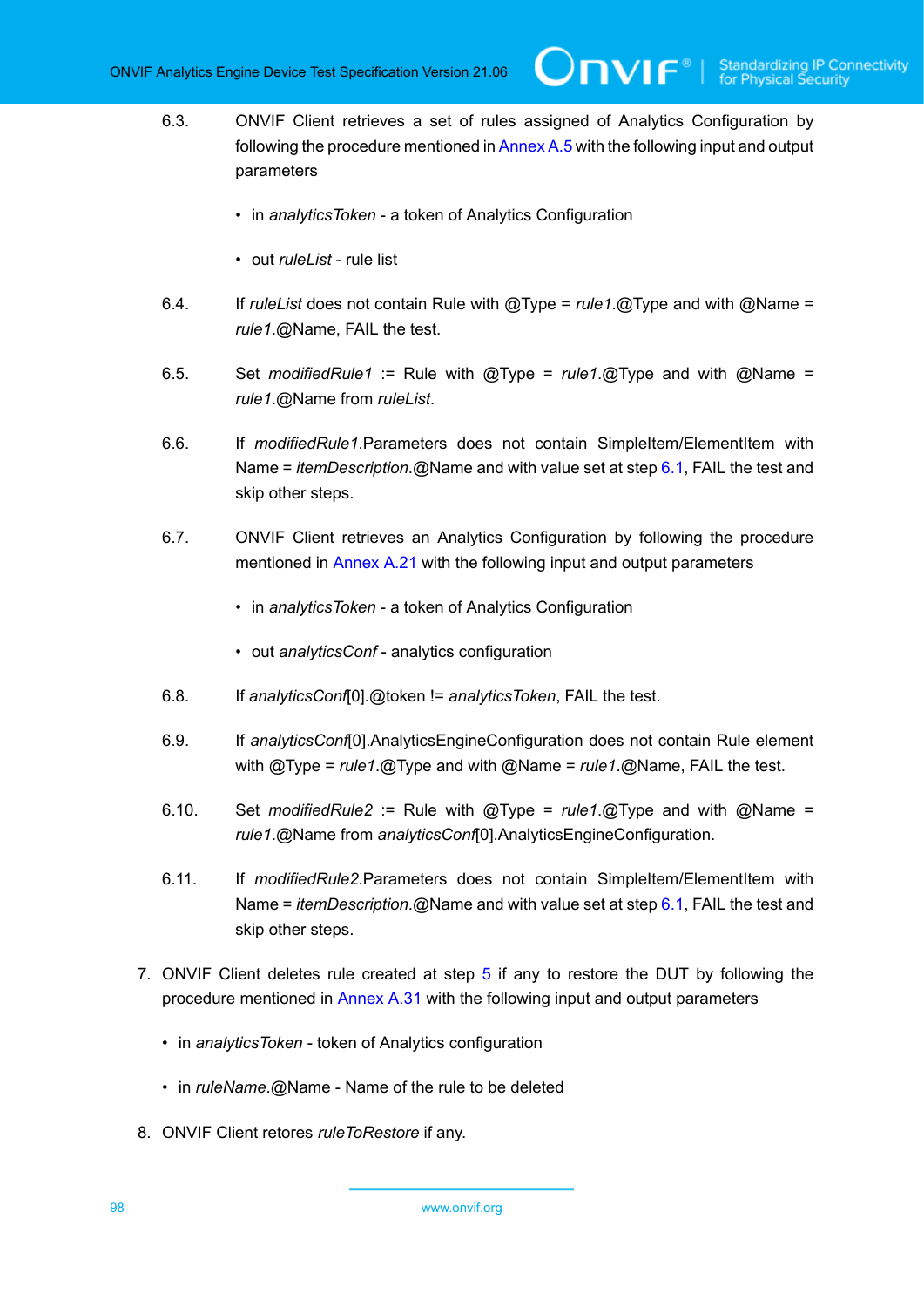9. ONVIF Client restores rule if it was canged at step [5.](#page-96-1)

#### **Test Result:**

#### **PASS –**

• DUT passes all assertions.

#### **FAIL –**

• The DUT did not send **ModifyRulesResponse** messages.

### 5.7 Face Recognition Rule

## 5.7.1 GET SUPPORTED RULES (FACE RECOGNITION)

#### **Test Case ID:** ANALYTICS-7-1-1

**Specification Coverage:** Get Supported rules (ONVIF Analytics Service Spec), Recognition rule engines (ONVIF Analytics Service Spec), Face Recognition (ONVIF Analytics Service Spec)

**Feature Under Test:** GetSupportedRules, RuleDescription for tt:FaceRecognition

**WSDL Reference:** analytics.wsdl, media2.wsdl

**Test Purpose:** To verify that device includes tt:FaceRecognition in GetSupportedRulesResponse. To verify structure of Face Recognition.

**Pre-Requisite:** Analytics Service is received from the DUT. Media2 Service is received from the DUT. Rule Engine is supported by the Device as indicated by the RuleSupport capabilities. Face Recognition Rule is supported by the DUT.

**Test Configuration:** ONVIF Client and DUT

- 1. Start an ONVIF Client.
- 2. Start the DUT.
- 3. ONVIF Client retrieves a list of Analytics Configurations by following the procedure mentioned in [Annex A.1](#page-112-0) with the following input and output parameters
	- out *analyticsConfList* a list of Analytics configurations
- 4. For each Analytics Configuration *analyticsConf* in *analyticsConfList* repeat the following steps:
	- 4.1. ONVIF Client invokes **GetSupportedRules** request with parameters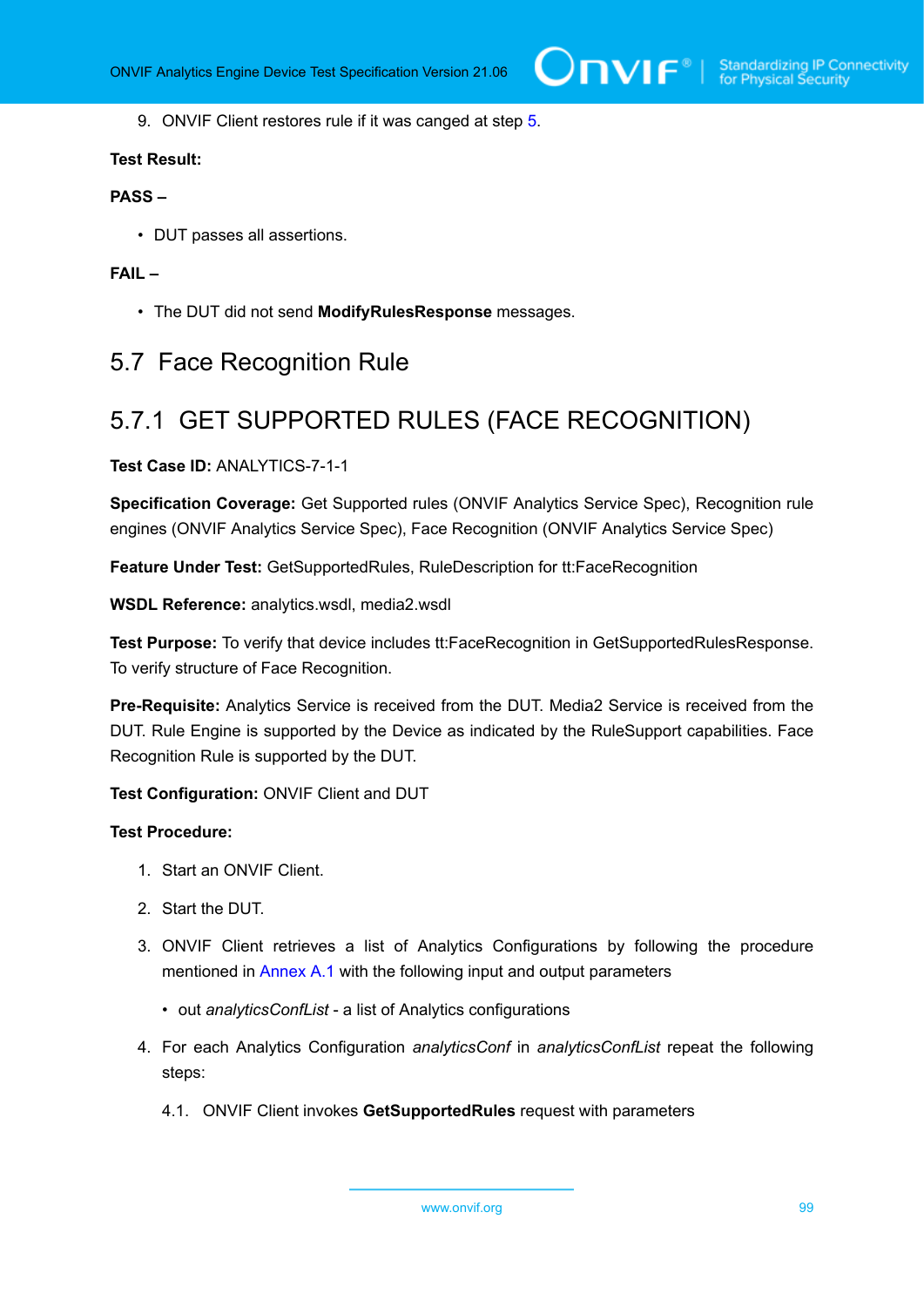**TVIF** 

- ConfigurationToken := *analyticsConf*.@token
- <span id="page-99-0"></span>4.2. DUT responds with **GetSupportedRulesResponse** message with parameters
	- SupportedRules =: *supportedRules*
- 4.3. If *supportedRules* contains RuleDescription element (*faceRecognitionRuleDescription*) with Name value is equal to **tt:FaceRecognition**:
	- 4.3.1. If *faceRecognitionRuleDescription* does not have maxInstances attribute, FAIL the test and skip other steps.
	- 4.3.2. If *faceRecognitionRuleDescription*.Parameters has SimpleItemDescription element with  $@$ Name = "IncludeImage" and its  $@$ Type value != xs:string, FAIL the test and skip other steps.
	- 4.3.3. ONVIF Client verifies rule engine message format by following the procedure mentioned in [Annex A.46](#page-166-0) with the following input and output parameters
		- in *faceRecognitionRuleDescription*.Messages message description to be verified
	- 4.3.4. If *faceRecognitionRuleDescription* does not have Messages.Data.SimpleItemDescription element with @Name = "Likelihood", FAIL the test and skip other steps.
	- 4.3.5. If @Type != "xs:float" for *faceRecognitionRuleDescription*.Messages.Data.SimpleItemDescription with @Name = "Likelihood", FAIL the test and skip other steps.
	- 4.3.6. If *faceRecognitionRuleDescription*.Messages.Data has SimpleItemDescription element with  $@$ Name = "Label" and its  $@$ Type value ! = xs:string, FAIL the test and skip other steps.
	- 4.3.7. If *faceRecognitionRuleDescription*.Messages.Data has SimpleItemDescription element with  $@$ Name = "ImageUri" and its  $@$ Type value != xs:anyURI, FAIL the test and skip other steps.
	- 4.3.8. If *faceRecognitionRuleDescription*.Messages.Data has SimpleItemDescription element with  $@$ Name = "EnrollmentID" and its  $@$ Type value != xs:string, FAIL the test and skip other steps.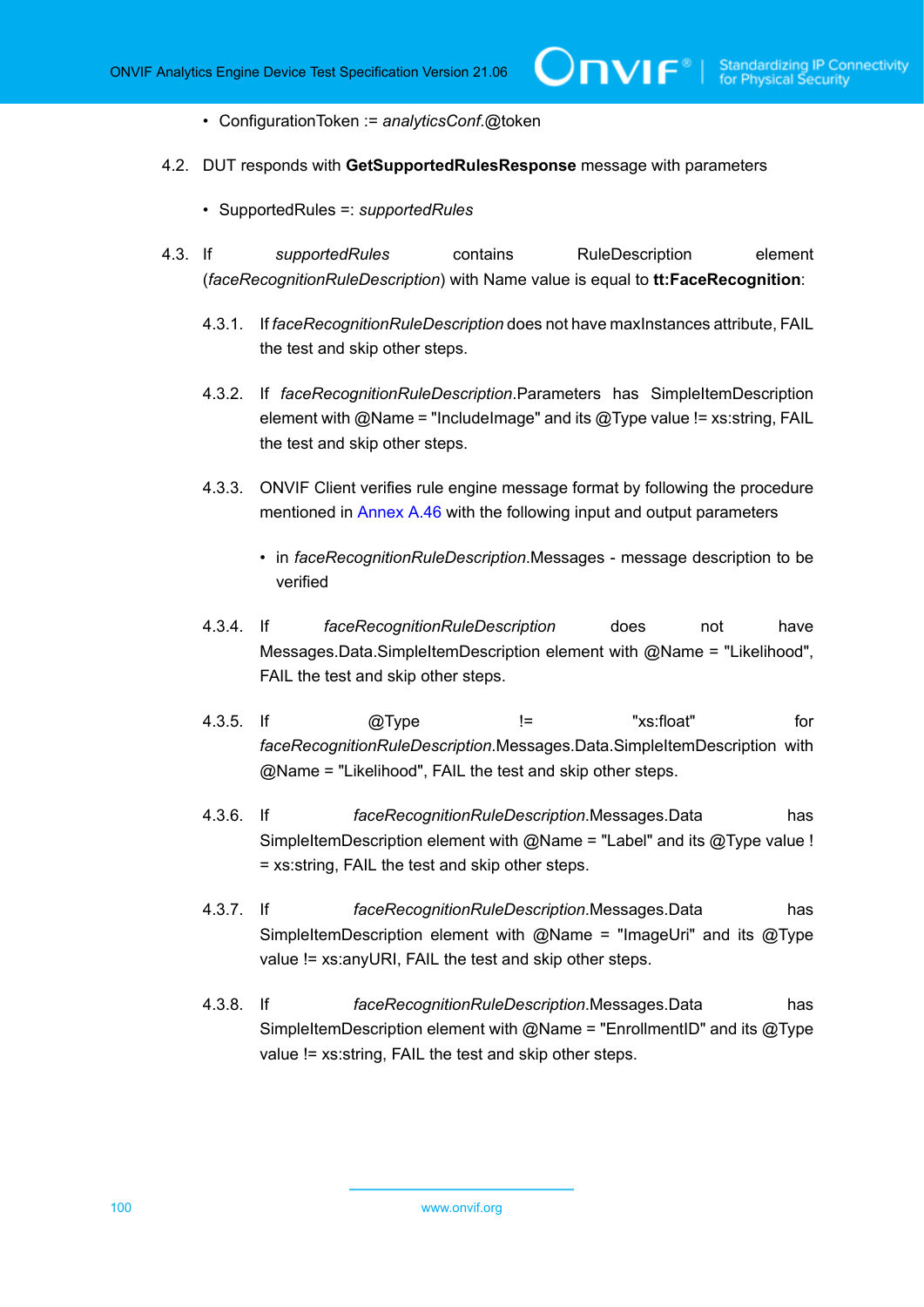- 4.3.9. If *faceRecognitionRuleDescription*.Messages.Data has SimpleItemDescription element with @Name = "RefImageUri" and its @Type value != xs:anyURI, FAIL the test and skip other steps.
- 4.3.10. If *faceRecognitionRuleDescription*.Messages.Data has ElementItemDescription element with  $@$ Name = "Image" and its  $@$ Type value != xs:base64Binary, FAIL the test and skip other steps.
- 4.3.11. If *faceRecognitionRuleDescription*.Messages.Data has ElementItemDescription element with  $@$ Name = "BoundingBox" and its @Type value != tt:Rectangle, FAIL the test and skip other steps.
- 4.3.12. If Messages.ParentTopic value is not equal to "tns1:RuleEngine/ Recognition/Face" for Messages with Source.SimpleItemDescription.@Name = VideoSource, and with Source.SimpleItemDescription.@Name = Rule, FAIL the test and skip other steps.
- 5. If there was no RuleDescription element with Name value is equal to **tt:FaceRecognition** in at least one *supportedRules* at step [4.2 \[100\]](#page-99-0), FAIL the test.

#### **PASS –**

• DUT passes all assertions.

#### **FAIL –**

• DUT did not send **GetSupportedRulesResponse** message.

## 5.7.2 GET FACE RECOGNITION RULE OPTIONS

**Test Case ID:** ANALYTICS-7-1-2

**Specification Coverage:** Get Rule Options (ONVIF Analytics Service Spec), Recognition rule engines (ONVIF Analytics Service Spec), Face Recognition (ONVIF Analytics Service Spec), Configuration options (ONVIF Analytics Service Spec).

**Feature Under Test:** GetRuleOptions, Face Recognition Rule Options

**WSDL Reference:** analytics.wsdl, media2.wsdl

**Test Purpose:** To verify retrieving of Face Recognition Options by GetRuleOptions operation.

**Pre-Requisite:** Analytics Service is received from the DUT. Media2 Service is received from the DUT. Rule Engine is supported by the Device as indicated by the RuleSupport capabilities, Rule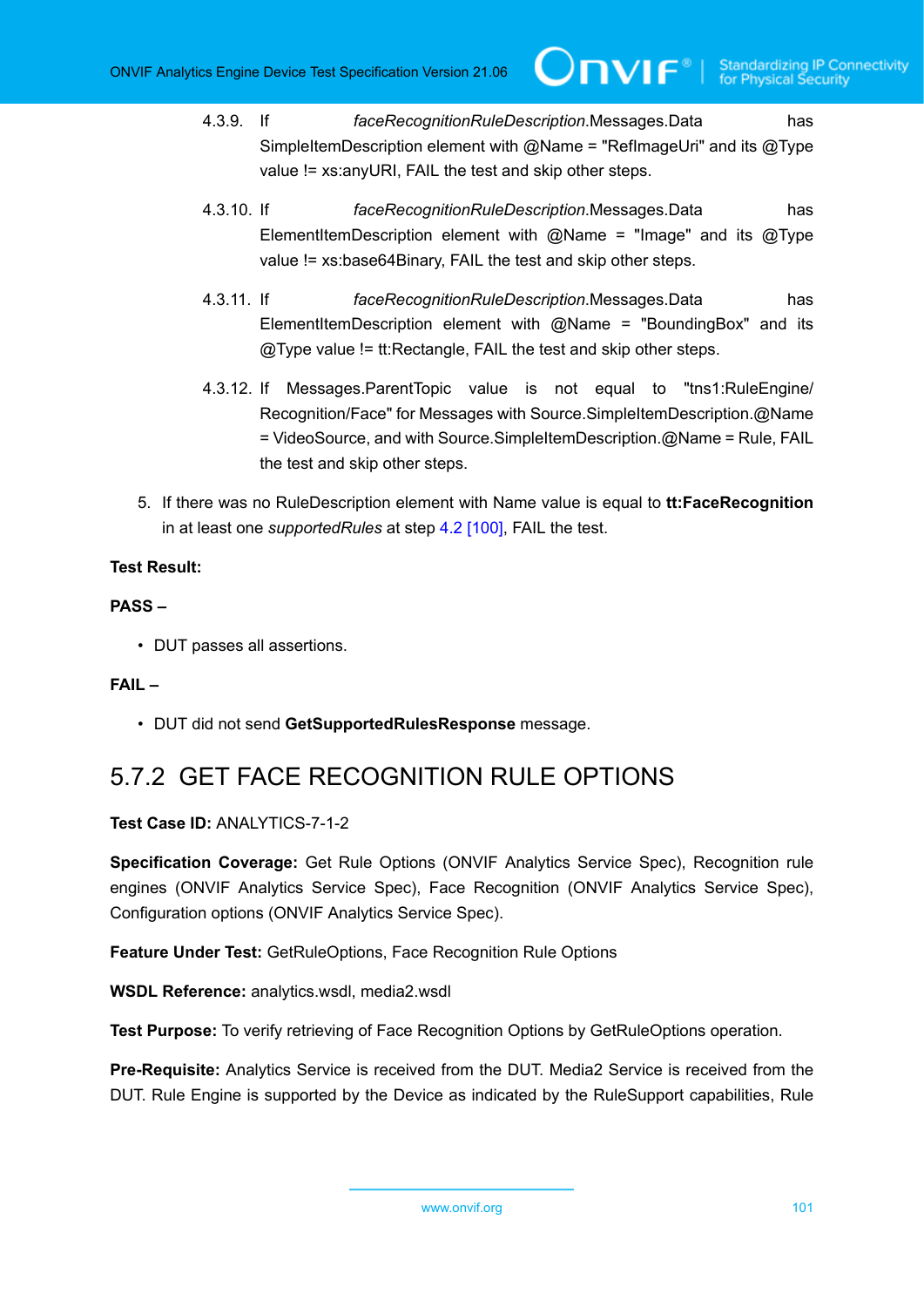IVIF®I

Options is supported by the Device as indicated by the RuleOptionsSupported capabilities. Face Recognition Rule is supported by the DUT.

**Test Configuration:** ONVIF Client and DUT

- 1. Start an ONVIF Client.
- 2. Start the DUT.
- 3. ONVIF Client retrieves a list of Analytics Configurations that supports tt:FaceRecognition type by following the procedure mentioned in [Annex A.2](#page-112-1) with the following input and output parameters
	- in **tt:FaceRecognition** rule type
	- out *analyticsConfList* a list of Analytics configurations with supporting of Face **Recognition**
- 4. If *analyticsConfList* is empty, FAIL the test and skip other steps.
- 5. For each Analytics Configuration (*analyticsConf*) in *analyticsConfList* repeat the following steps:
	- 5.1. ONVIF Client retrieves a list of supported rules by following the procedure mentioned in [Annex A.29](#page-141-0) with the following input and output parameters
		- in *analyticsConf*.@token a token of Analytics Configuration
		- out *supportedRules* supported rules.
	- 5.2. ONVIF Client invokes **GetRuleOptions** request with parameters
		- RuleType := tt:FaceRecognition
		- ConfigurationToken := *analyticsConf*.@token
	- 5.3. DUT responds with **GetRuleOptionsResponse** message with parameters
		- RuleOptions list =: *ruleOptionsList*
	- 5.4. If *ruleOptionsList* contains RuleOption with @Name = **IncludeImage** (*includeImageOption*)
		- 5.4.1. If *includeImageOption* contains @RuleType and @RuleType != "tt:FaceRecognition", FAIL the test and skip other steps.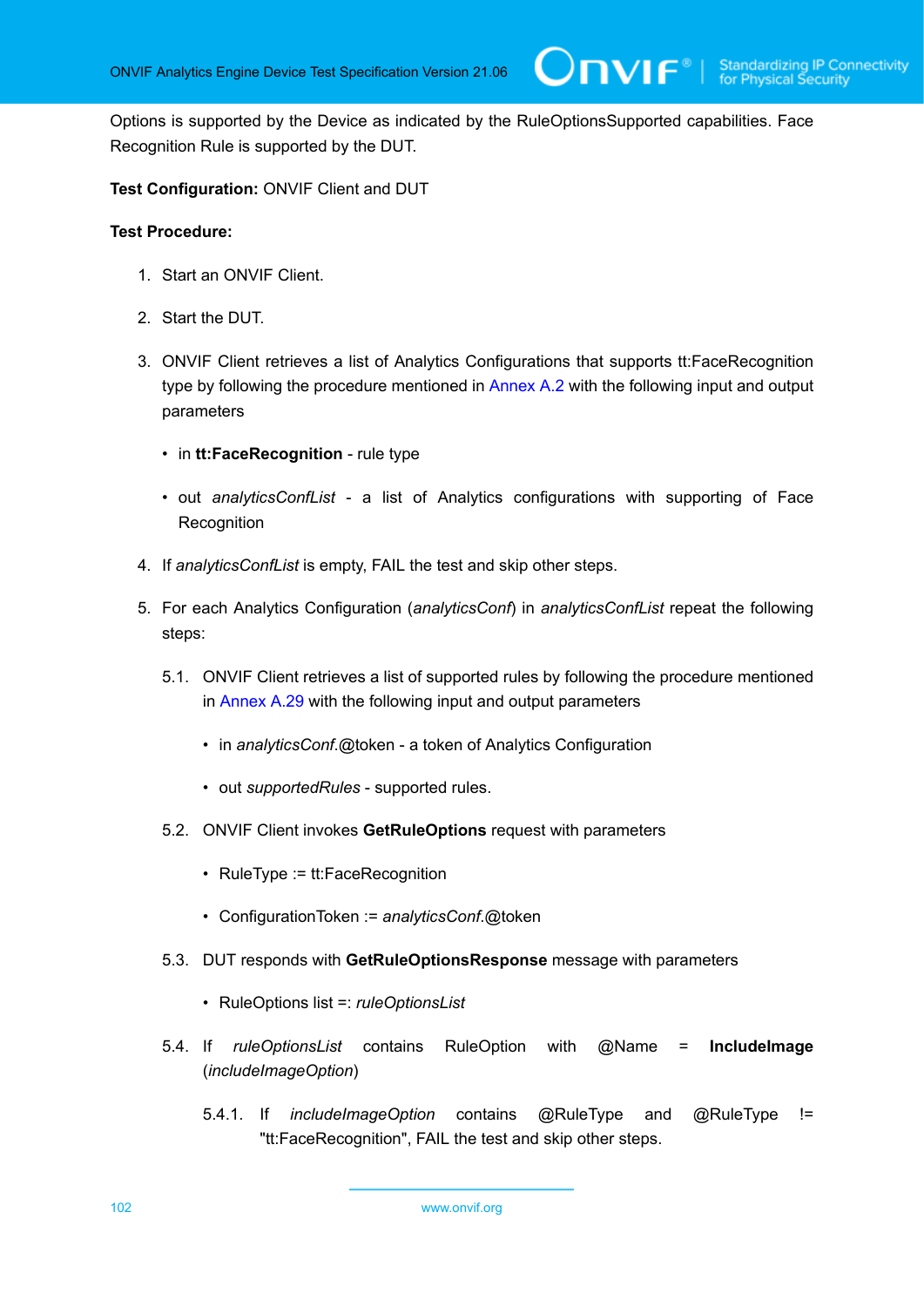5.4.2. If *includeImageOption* does not contain **StringItems** element or **StringList** element, FAIL the test and skip other steps.

#### **Test Result:**

#### **PASS –**

• DUT passes all assertions.

#### **FAIL –**

• DUT did not send **GetRuleOptionsResponse** message.

### 5.8 License Plate Recognition Rule

# 5.8.1 GET SUPPORTED RULES (LICENSE PLATE RECOGNITION)

**Test Case ID:** ANALYTICS-8-1-1

**Specification Coverage:** Get Supported rules (ONVIF Analytics Service Spec), Recognition rule engines (ONVIF Analytics Service Spec), License Plate Recognition (ONVIF Analytics Service Spec)

**Feature Under Test:** GetSupportedRules, RuleDescription for tt:LicensePlateRecognition

**WSDL Reference:** analytics.wsdl, media2.wsdl

**Test Purpose:** To verify that device includes tt:LicensePlateRecognition in GetSupportedRulesResponse. To verify structure of License Plate Recognition.

**Pre-Requisite:** Analytics Service is received from the DUT. Media2 Service is received from the DUT. Rule Engine is supported by the Device as indicated by the RuleSupport capabilities. License Plate Recognition Rule is supported by the DUT.

#### **Test Configuration:** ONVIF Client and DUT

#### **Test Procedure:**

- 1. Start an ONVIF Client.
- 2. Start the DUT.
- 3. ONVIF Client retrieves a list of Analytics Configurations by following the procedure mentioned in [Annex A.1](#page-112-0) with the following input and output parameters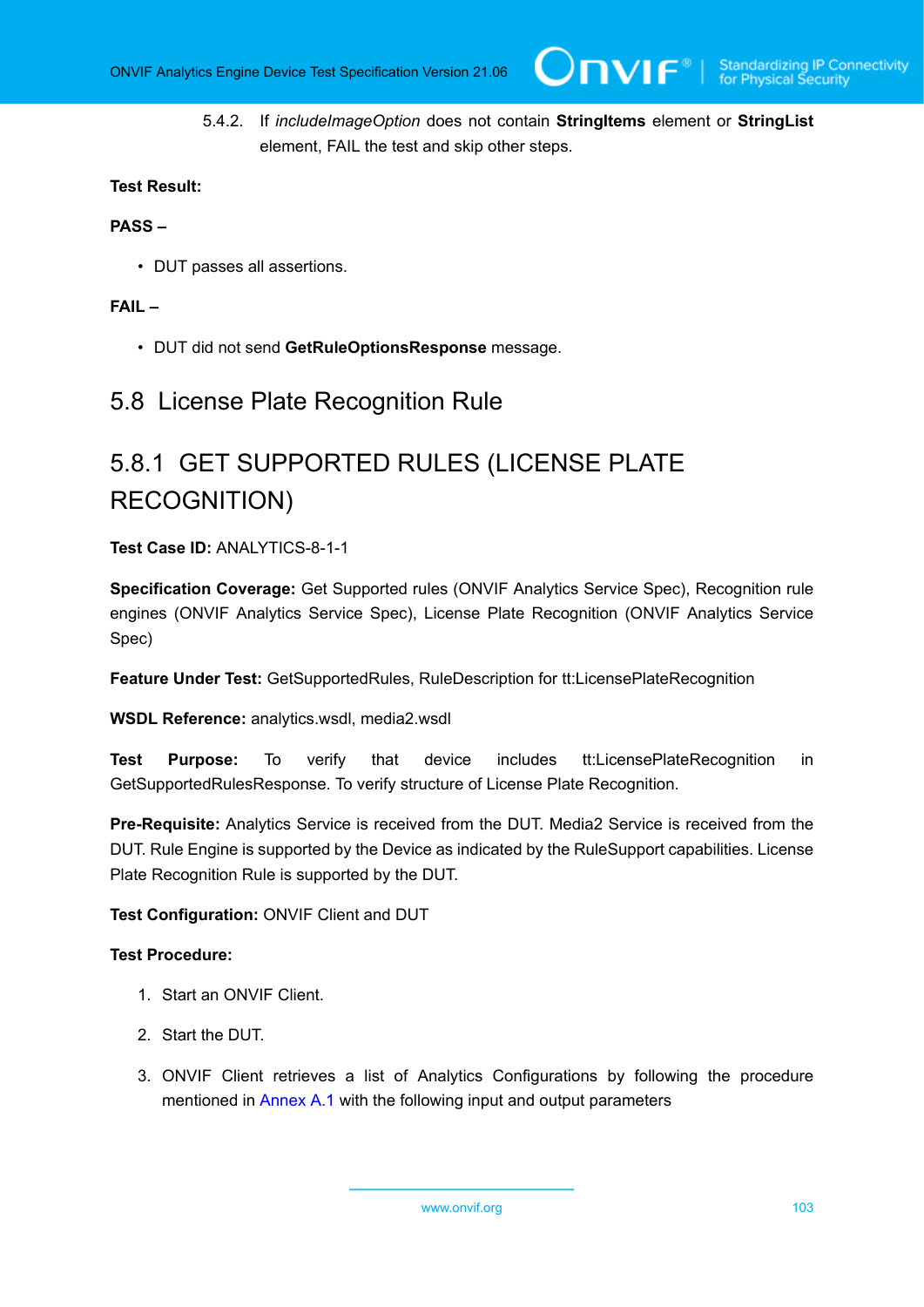**TVIF**®

- out *analyticsConfList* a list of Analytics configurations
- <span id="page-103-0"></span>4. For each Analytics Configuration *analyticsConf* in *analyticsConfList* repeat the following steps:
	- 4.1. ONVIF Client invokes **GetSupportedRules** request with parameters
		- ConfigurationToken := *analyticsConf*.@token
	- 4.2. DUT responds with **GetSupportedRulesResponse** message with parameters
		- SupportedRules =: *supportedRules*
	- 4.3. If *supportedRules* contains RuleDescription element (*licensePlateRecognitionRuleDescription*) with Name value is equal to **tt:LicensePlateRecognition**:
		- 4.3.1. If *licensePlateRecognitionRuleDescription* does not have maxInstances attribute, FAIL the test and skip other steps.
		- 4.3.2. ONVIF Client checks set of items inside Parameters of *licensePlateRecognitionRuleDescription*:
			- 4.3.2.1. If *licensePlateRecognitionRuleDescription*.Parameters has SimpleItemDescription element with @Name = "IncludeImage" and its @Type value != xs:string, FAIL the test and skip other steps.
			- 4.3.2.2. If *licensePlateRecognitionRuleDescription*.Parameters has SimpleItemDescription element with @Name = "PlateLocation" and its  $@$ Type value != xs: string, FAIL the test and skip other steps.
			- 4.3.2.3. If *licensePlateRecognitionRuleDescription*.Parameters has ElementItemDescription element with  $@$ Name = "Region" and its @Type value != tt:Polygon, FAIL the test and skip other steps.
			- 4.3.2.4. If *licensePlateRecognitionRuleDescription*.Parameters has ElementItemDescription element with  $@$ Name = "SnapLine" and its @Type value != tt:Polyline, FAIL the test and skip other steps.
		- 4.3.3. ONVIF Client checks set of items inside Messages.Source of *licensePlateRecognitionRuleDescription*:
			- 4.3.3.1. ONVIF Client verifies rule engine message format by following the procedure mentioned in [Annex A.46](#page-166-0) with the following input and output parameters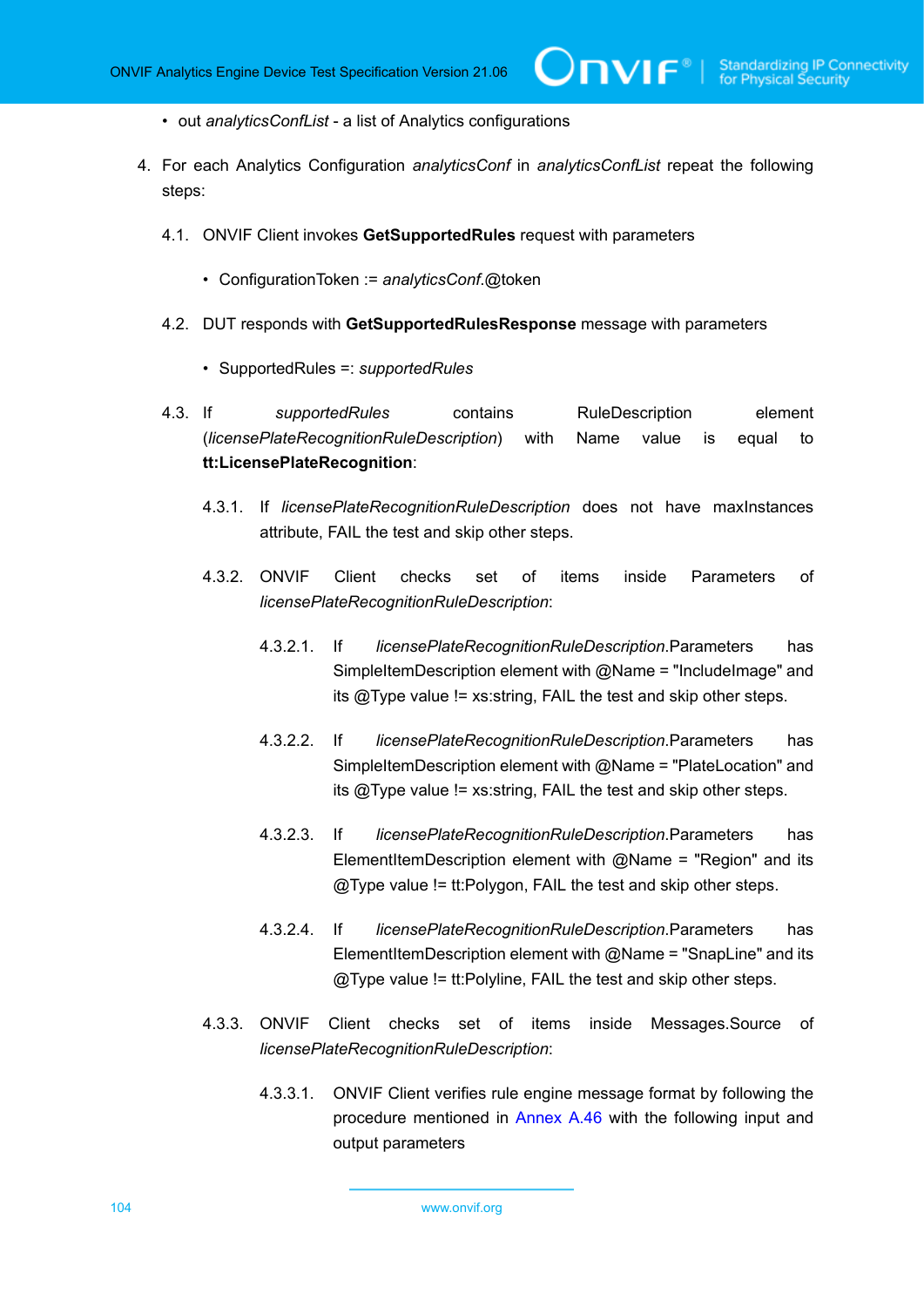• in *licensePlateRecognitionRuleDescription*.Messages - message description to be verified

TVIF®

- 4.3.4. ONVIF Client checks set of items inside Messages.Data of *licensePlateRecognitionRuleDescription*:
	- 4.3.4.1. If *licensePlateRecognitionRuleDescription* does not have Messages.Data.SimpleItemDescription element with @Name = "Likelihood", FAIL the test and skip other steps.
	- 4.3.4.2. If @Type != "xs:float" for *licensePlateRecognitionRuleDescription*.Messages.Data.SimpleItemDescription with @Name = "Likelihood", FAIL the test and skip other steps.
	- 4.3.4.3. If *licensePlateRecognitionRuleDescription*.Messages.Data has SimpleItemDescription element with  $@$ Name = "Label" and its @Type value != xs:string, FAIL the test and skip other steps.
	- 4.3.4.4. If *licensePlateRecognitionRuleDescription*.Messages.Data has SimpleItemDescription element with  $@$ Name = "ImageUri" and its  $@$ Type value !=  $x$ s: any URI, FAIL the test and skip other steps.
	- 4.3.4.5. If *licensePlateRecognitionRuleDescription*.Messages.Data has SimpleItemDescription element with @Name = "VehicleImageURI" and its  $@$ Type value !=  $xs:$  any URI, FAIL the test and skip other steps.
	- 4.3.4.6. If *licensePlateRecognitionRuleDescription*.Messages.Data has ElementItemDescription element with @Name = "BoundingBox" and its  $@$ Type value != tt: Rectangle, FAIL the test and skip other steps.
	- 4.3.4.7. If *licensePlateRecognitionRuleDescription*.Messages.Data has ElementItemDescription element with  $@$ Name = "Image" and its @Type value != xs:base64Binary, FAIL the test and skip other steps.
	- 4.3.4.8. If *licensePlateRecognitionRuleDescription* does not have Messages.Data.ElementItemDescription element with @Name = "LicensePlateInfo", FAIL the test and skip other steps.
	- 4.3.4.9. If @Type != "tt:LicensePlateInfo" for *licensePlateRecognitionRuleDescription*.Messages.Data.ElementItemDescription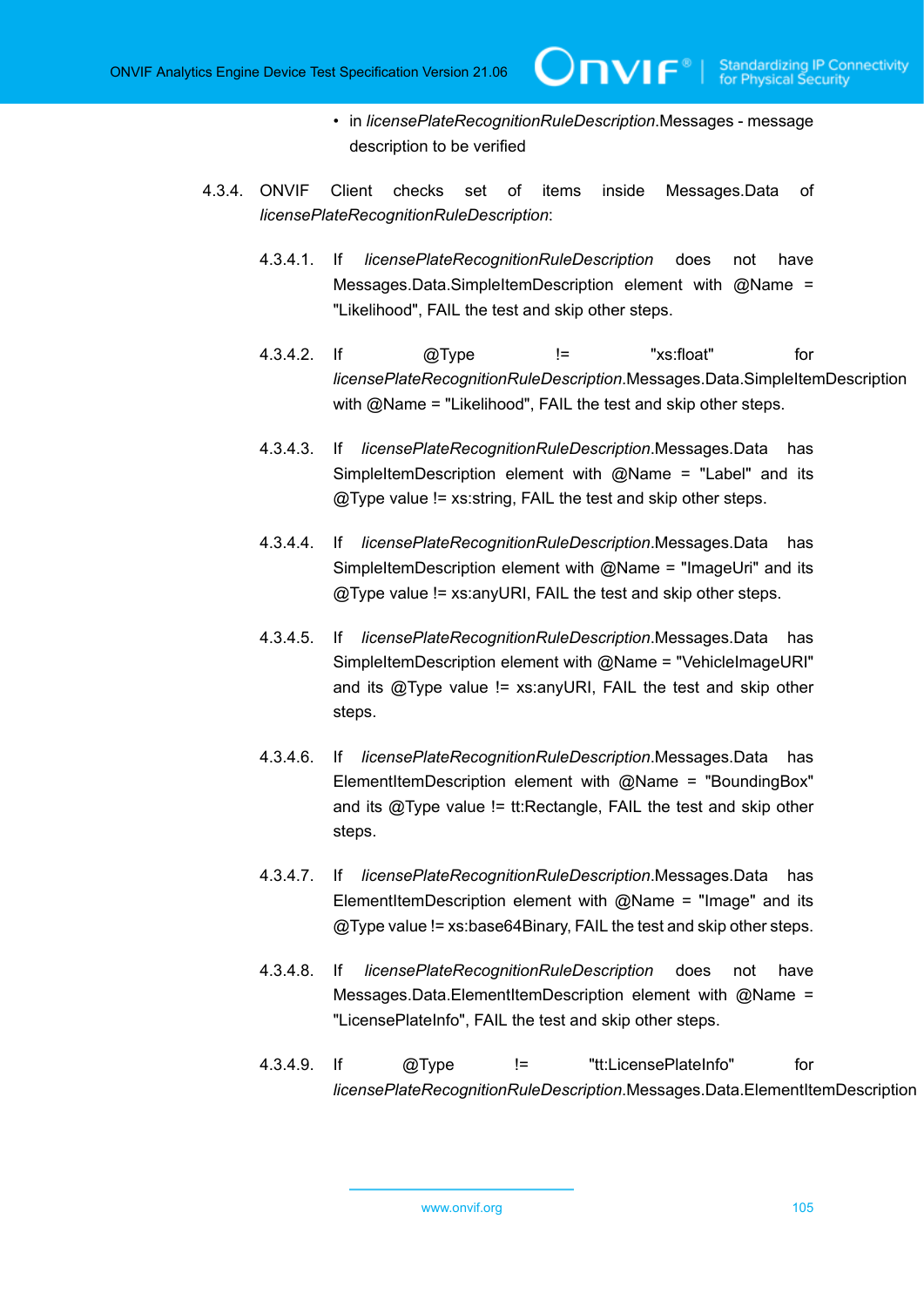with @Name = "LicensePlateInfo", FAIL the test and skip other steps.

- 4.3.4.10. If *licensePlateRecognitionRuleDescription*.Messages.Data has ElementItemDescription element with  $@$ Name = "VehicleInfo" and its  $@$ Type value != tt: VehicleInfo, FAIL the test and skip other steps.
- 4.3.4.11. If *licensePlateRecognitionRuleDescription*.Messages.Data has ElementItemDescription element with @Name = "VehicleImage" and its  $@$ Type value  $!=$  xs:base64Binary, FAIL the test and skip other steps.
- 4.3.5. If Messages.ParentTopic value is not equal to "tns1:RuleEngine/Recognition/ LicensePlate" for Messages with Source.SimpleItemDescription.@Name = VideoSource, and with Source.SimpleItemDescription.@Name = Rule, FAIL the test and skip other steps.
- 5. If there was no RuleDescription element with Name value is equal to **tt:LicensePlateRecognition** for at least one *supportedRules* at step [4.3](#page-103-0), FAIL the test.

#### **Test Result:**

#### **PASS –**

• DUT passes all assertions.

#### **FAIL –**

• DUT did not send **GetSupportedRulesResponse** message.

## 5.8.2 GET LICENSE PLATE RECOGNITION RULE OPTIONS

#### **Test Case ID:** ANALYTICS-8-1-2

**Specification Coverage:** Get Rule Options (ONVIF Analytics Service Spec), Recognition rule engines (ONVIF Analytics Service Spec), License Plate Recognition (ONVIF Analytics Service Spec), Configuration options (ONVIF Analytics Service Spec).

**Feature Under Test:** GetRuleOptions, MotionRegionConfigOptions

**WSDL Reference:** analytics.wsdl, media2.wsdl

**Test Purpose:** To verify retrieving of License Plate Recognition Options by GetRuleOptions operation.

**Pre-Requisite:** Analytics Service is received from the DUT. Media2 Service is received from the DUT. Rule Engine is supported by the Device as indicated by the RuleSupport capabilities, Rule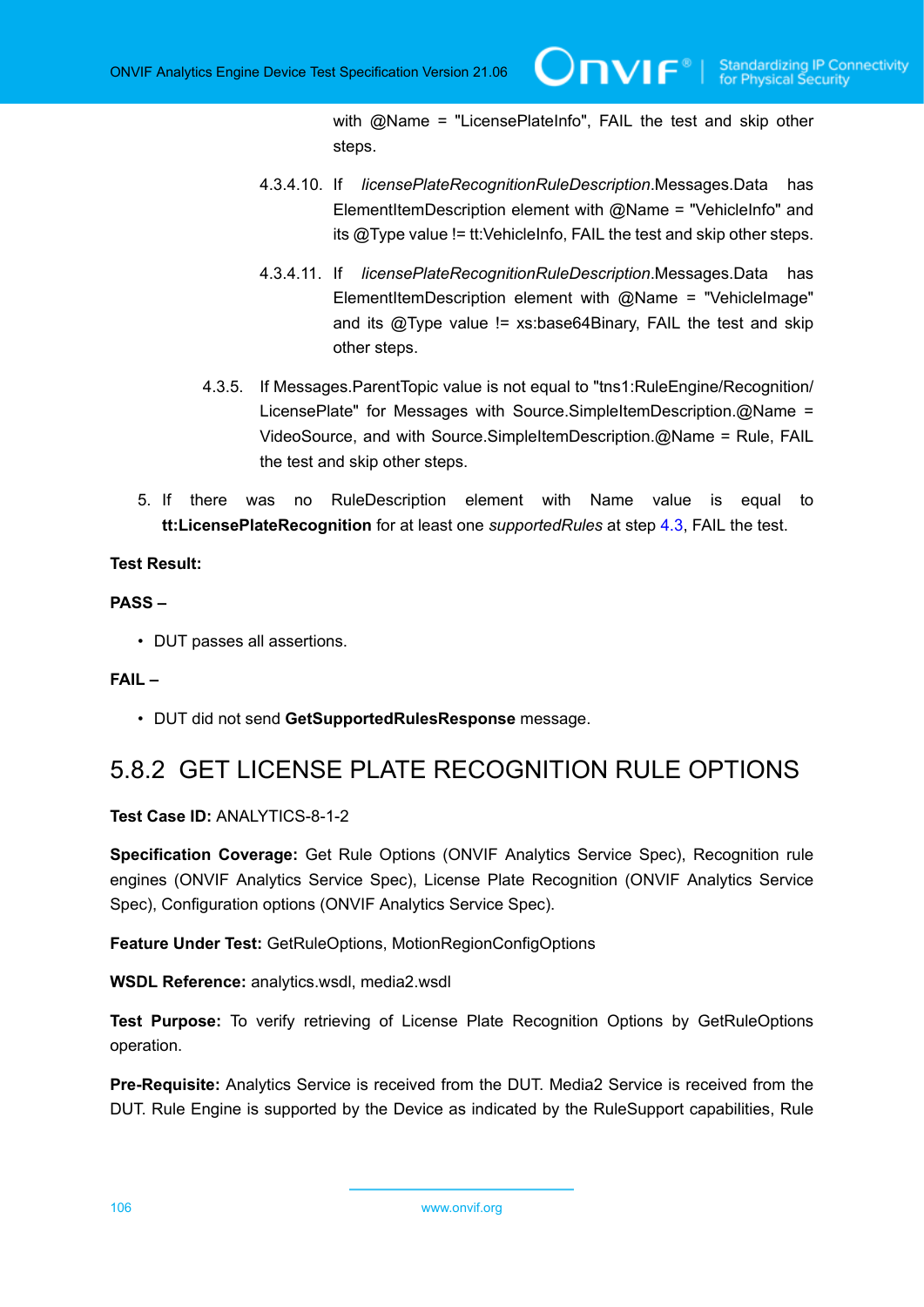**IVIF**®

Options is supported by the Device as indicated by the RuleOptionsSupported capabilities. License Plate Recognition Rule is supported by the DUT.

**Test Configuration:** ONVIF Client and DUT

- 1. Start an ONVIF Client.
- 2. Start the DUT.
- 3. ONVIF Client retrieves a list of Analytics Configurations that supports tt:LicensePlateRecognition type by following the procedure mentioned in [Annex A.2](#page-112-1) with the following input and output parameters
	- in **tt:LicensePlateRecognition** rule type
	- out *analyticsConfList* a list of Analytics configurations with supporting of License Plate **Recognition**
- 4. If *analyticsConfList* is empty, FAIL the test and skip other steps.
- 5. For each Analytics Configuration (*analyticsConf*) in *analyticsConfList* repeat the following steps:
	- 5.1. ONVIF Client retrieves a list of supported rules by following the procedure mentioned in [Annex A.29](#page-141-0) with the following input and output parameters
		- in *analyticsConf*.@token a token of Analytics Configuration
		- out *supportedRules* supported rules.
	- 5.2. ONVIF Client invokes **GetRuleOptions** request with parameters
		- RuleType := tt:LicensePlateRecognition
		- ConfigurationToken := *analyticsConf*.@token
	- 5.3. DUT responds with **GetRuleOptionsResponse** message with parameters
		- RuleOptions list =: *ruleOptionsList*
	- 5.4. If *ruleOptionsList* contains RuleOption with @Name = **IncludeImage** (*includeImageOption*)
		- 5.4.1. If *includeImageOption* does not contain **StringItems** element or **StringList** element, FAIL the test and skip other steps.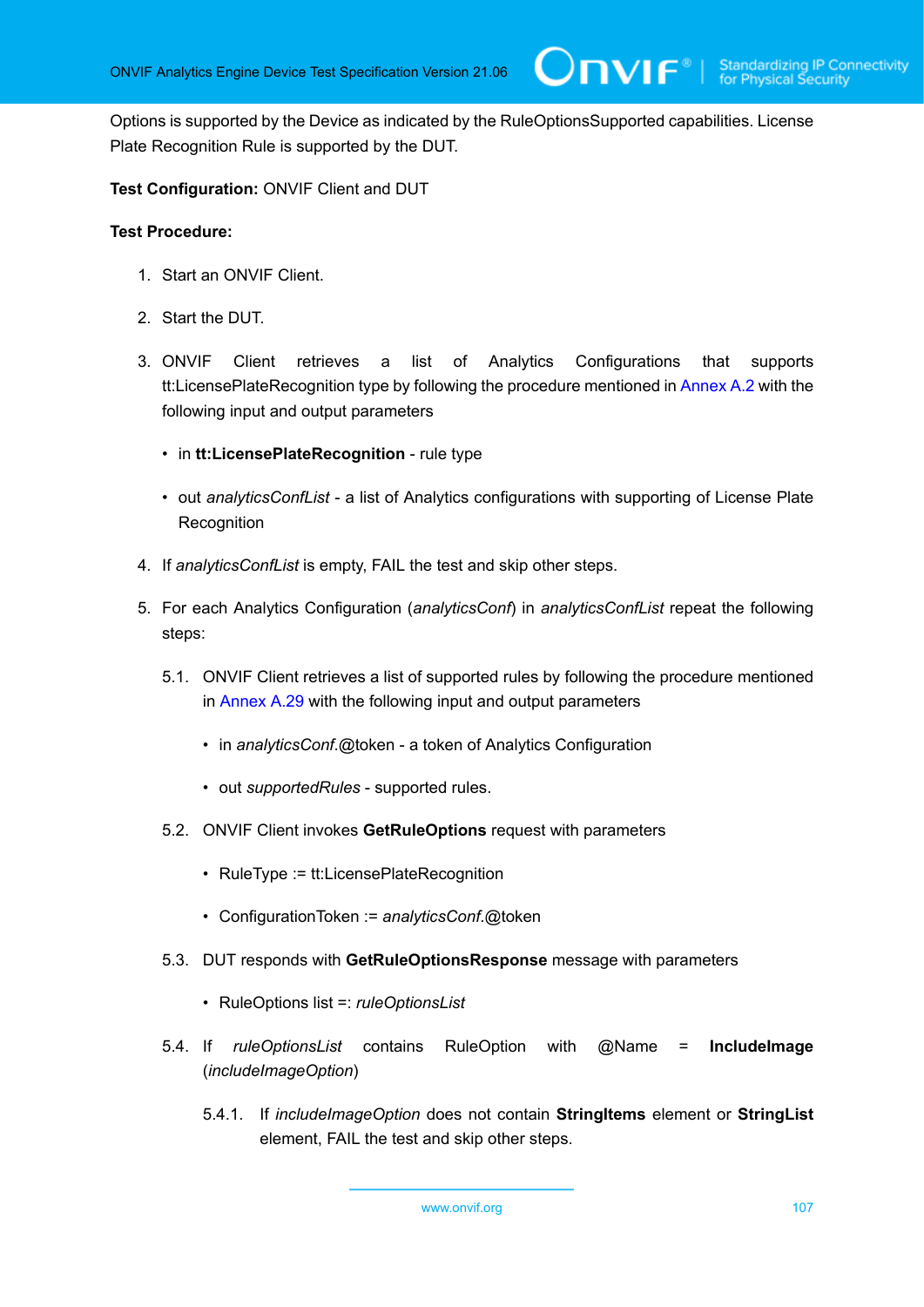- 5.5. If *ruleOptionsList* contains RuleOption with @Name = **PlateLocation** (*plateLocationOption*)
	- 5.5.1. If *plateLocationOption* does not contain **StringItems** element or **StringList** element, FAIL the test and skip other steps.

 $\mathbf{V}$ 

- 5.6. If *ruleOptionsList* contains RuleOption with @Name = **Region** (*regionOption*)
	- 5.6.1. If *regionOption* does not contain **tt:PolygonOptions** element, FAIL the test and skip other steps.
- 5.7. If *ruleOptionsList* contains RuleOption with @Name = **SnapLine** (*snapLineOption*)
	- 5.7.1. If *snapLineOption* does not contain **tt:IntRange** element, FAIL the test and skip other steps.

#### **Test Result:**

#### **PASS –**

• DUT passes all assertions.

#### **FAIL –**

• DUT did not send **GetRuleOptionsResponse** message.

### 5.9 Line Crossing Counting Rule

# 5.9.1 GET SUPPORTED RULES (LINE CROSSING COUNTER)

#### **Test Case ID:** ANALYTICS-9-1-1

**Specification Coverage:** Get Supported rules (ONVIF Analytics Service Spec), Line crossing counting rule (ONVIF Analytics Service Spec)

**Feature Under Test:** GetSupportedRules, RuleDescription for tt:LineCounting

**WSDL Reference:** analytics.wsdl, media2.wsdl

**Test Purpose:** To verify that device includes tt:LineCounting in GetSupportedRulesResponse. To verify structure of Line crossing counting.

**Pre-Requisite:** Analytics Service is received from the DUT. Media2 Service is received from the DUT. Rule Engine is supported by the Device as indicated by the RuleSupport capabilities. Line crossing counting Rule is supported by the DUT.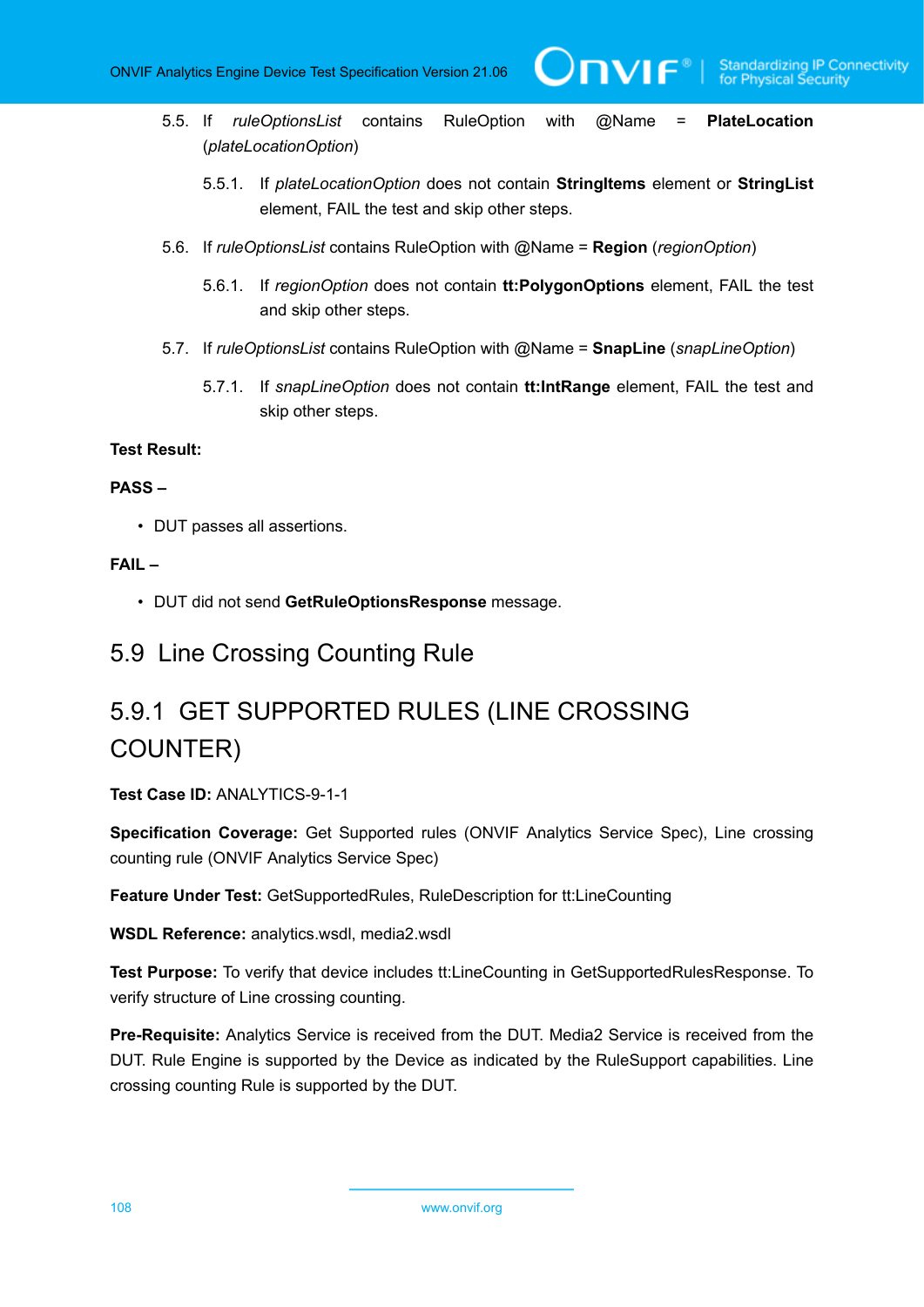$\mathsf{D}\mathbf{N}\mathsf{I}\mathsf{F}^\ast$ l

#### **Test Configuration:** ONVIF Client and DUT

### **Test Procedure:**

- 1. Start an ONVIF Client.
- 2. Start the DUT.
- 3. ONVIF Client retrieves a list of Analytics Configurations by following the procedure mentioned in [Annex A.1](#page-112-0) with the following input and output parameters
	- out *analyticsConfList* a list of Analytics configurations
- <span id="page-108-0"></span>4. For each Analytics Configuration *analyticsConf* in *analyticsConfList* repeat the following steps:
	- 4.1. ONVIF Client invokes **GetSupportedRules** request with parameters
		- ConfigurationToken := *analyticsConf*.@token
	- 4.2. DUT responds with **GetSupportedRulesResponse** message with parameters
		- SupportedRules =: *supportedRules*
	- 4.3. If *supportedRules* contains RuleDescription element (*lineCountingRuleDescription*) with Name value is equal to **tt:LineCounting**:
		- 4.3.1. If *lineCountingRuleDescription* does not have maxInstances attribute, FAIL the test and skip other steps.
		- 4.3.2. ONVIF Client checks set of items inside Parameters of *lineCountingRuleDescription*:
			- 4.3.2.1. If *lineCountingRuleDescription*.Parameters has SimpleItemDescription element with @Name = "ReportTimeInterval" and its @Type value != xs:duration, FAIL the test and skip other steps.
			- 4.3.2.2. If *lineCountingRuleDescription*.Parameters has SimpleItemDescription element with  $@$ Name = "ResetTime" and its @Type value != xs:time, FAIL the test and skip other steps.
			- 4.3.2.3. If *lineCountingRuleDescription*.Parameters has SimpleItemDescription element with @Name = "Direction" and its @Type value != tt:Direction, FAIL the test and skip other steps.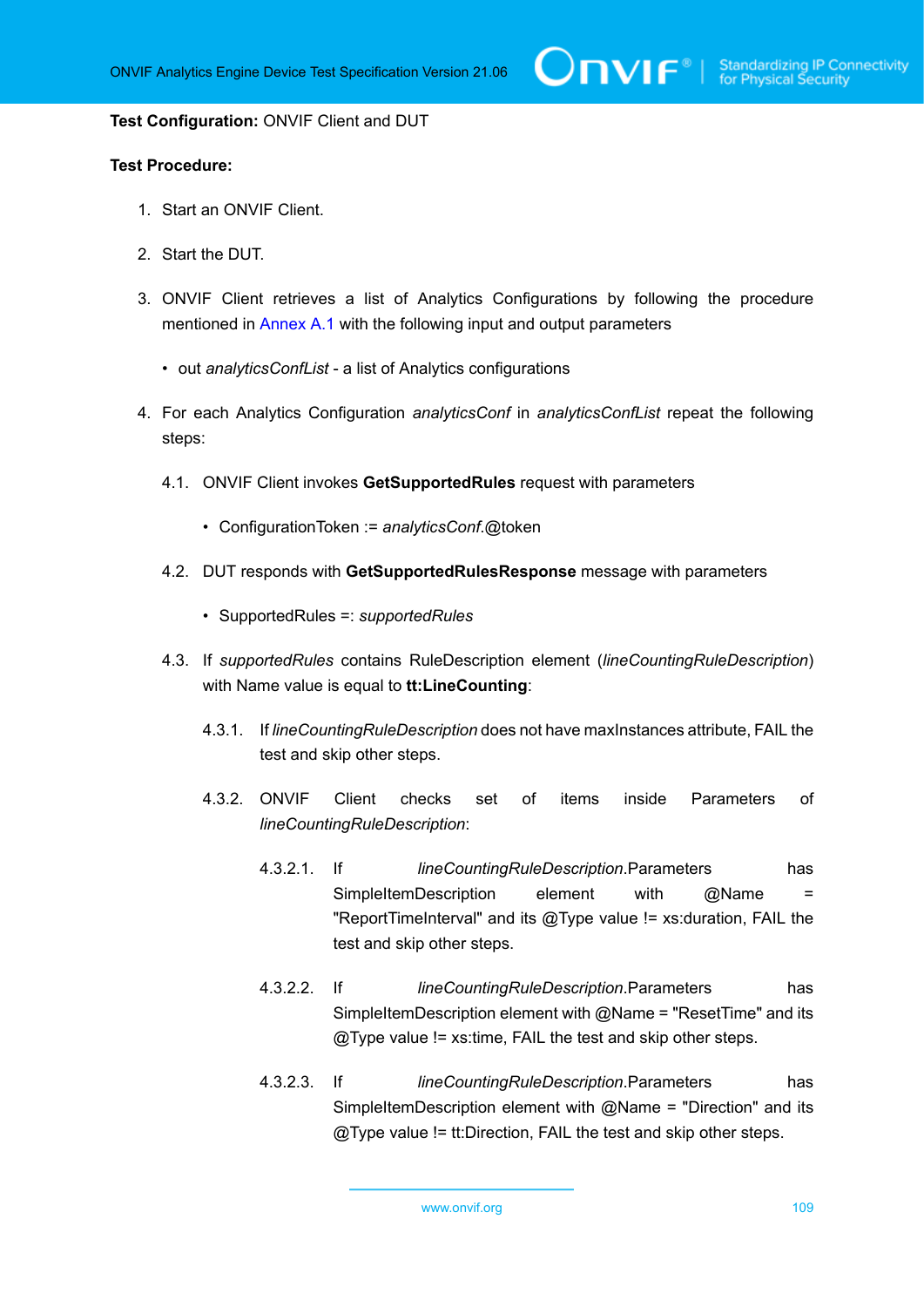4.3.2.4. If *lineCountingRuleDescription*.Parameters has SimpleItemDescription element with @Name = "PassAllPolylines" and its @Type value != xs:boolean, FAIL the test and skip other steps.

IVIF®I

- 4.3.2.5. If *lineCountingRuleDescription*.Parameters does not have ElementItemDescription element with @Name = "Segments", FAIL the test and skip other steps.
- 4.3.2.6. If Type value of ElementItemDescription element with @Name = "Segments" is not equal to tt:Polyline, FAIL the test and skip other steps.
- 4.3.3. If Messages.IsProperty != "true", FAIL the test and skip other steps.
- 4.3.4. ONVIF Client checks set of items inside Messages.Source of *lineCountingRuleDescription*:
	- 4.3.4.1. ONVIF Client verifies rule engine message format by following the procedure mentioned in [Annex A.46](#page-166-0) with the following input and output parameters
		- in *lineCountingRuleDescription*.Messages message description to be verified
- 4.3.5. ONVIF Client checks set of items inside Messages.Data of *lineCountingRuleDescription*:
	- 4.3.5.1. If *lineCountingRuleDescription* does not have Messages.Data.SimpleItemDescription element with @Name = "Count", FAIL the test and skip other steps.
	- 4.3.5.2. If Type value of Messages.Data.SimpleItemDescription element with @Name = "Count" is not equal to xs:int, FAIL the test and skip other steps.
- 4.3.6. If Messages.ParentTopic value is not equal to "tns1:RuleEngine/CountAggregation/Counter" for Messages with Source.SimpleItemDescription.@Name = VideoSource, and with Source.SimpleItemDescription.@Name = Rule, FAIL the test and skip other steps.
- 5. If there was no RuleDescription element with Name value is equal to **tt:LineCounting** for at least one *supportedRules* at step [4.3](#page-108-0), FAIL the test.

110 www.onvif.org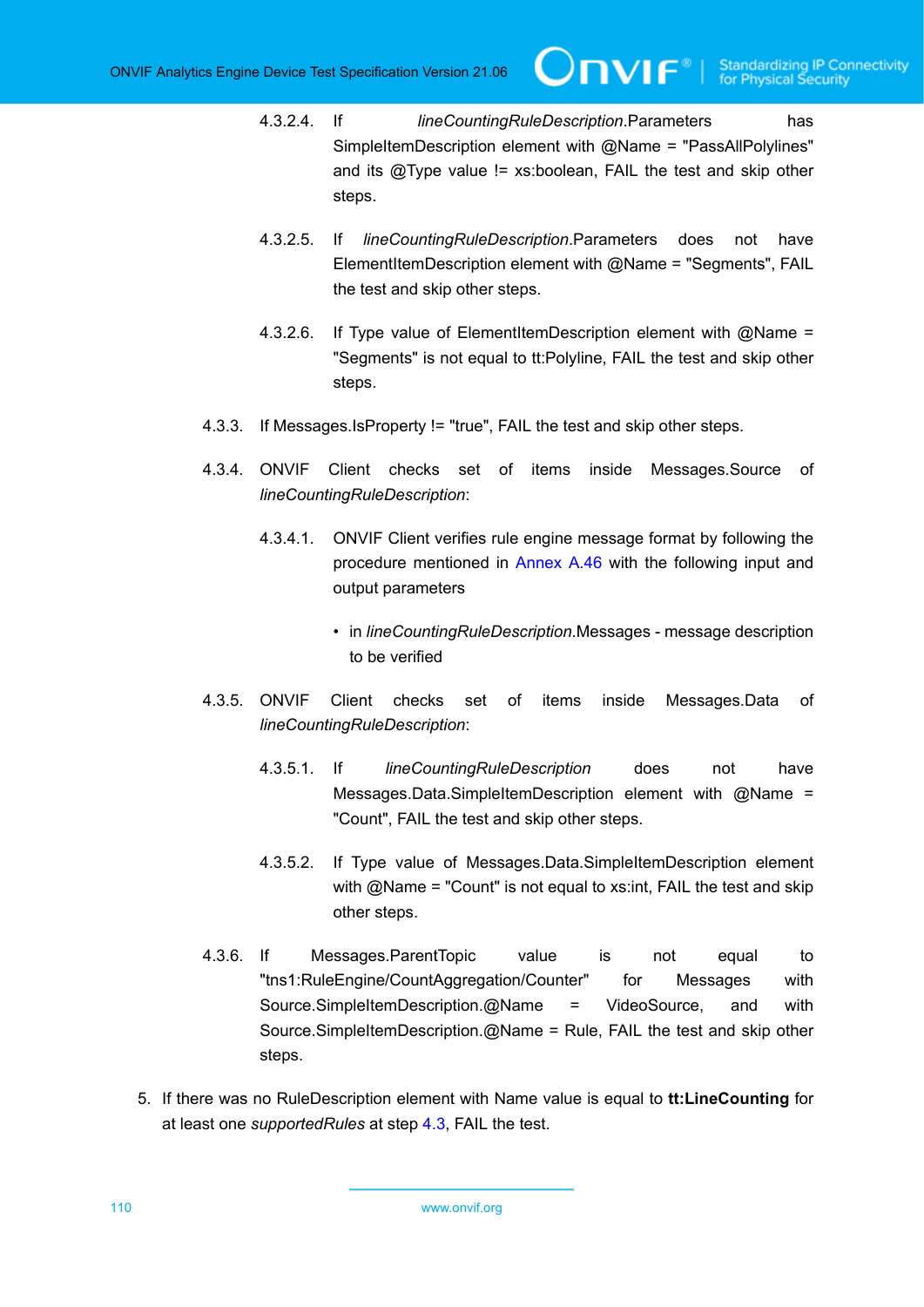## **Test Result:**

#### **PASS –**

• DUT passes all assertions.

## **FAIL –**

• DUT did not send **GetSupportedRulesResponse** message.

## 5.9.2 GET LINE CROSSING COUNTER RULE OPTIONS

**Test Case ID:** ANALYTICS-9-1-2

**Specification Coverage:** Get Rule Options (ONVIF Analytics Service Spec), Line crossing counting rule (ONVIF Analytics Service Spec), Configuration options (ONVIF Analytics Service Spec).

**Feature Under Test:** GetRuleOptions, Line crossing counting rule

**WSDL Reference:** analytics.wsdl, media2.wsdl

**Test Purpose:** To verify retrieving of Line crossing counting Options by GetRuleOptions operation.

**Pre-Requisite:** Analytics Service is received from the DUT. Media2 Service is received from the DUT. Rule Engine is supported by the Device as indicated by the RuleSupport capabilities, Rule Options is supported by the Device as indicated by the RuleOptionsSupported capabilities. Line crossing counting Rule is supported by the DUT.

## **Test Configuration:** ONVIF Client and DUT

#### **Test Procedure:**

- 1. Start an ONVIF Client.
- 2. Start the DUT.
- 3. ONVIF Client retrieves a list of Analytics Configurations that supports tt:LineCounting type by following the procedure mentioned in [Annex A.2](#page-112-1) with the following input and output parameters
	- in **tt:LineCounting** rule type
	- out *analyticsConfList* a list of Analytics configurations with supporting of Line crossing counting
- 4. If *analyticsConfList* is empty, FAIL the test and skip other steps.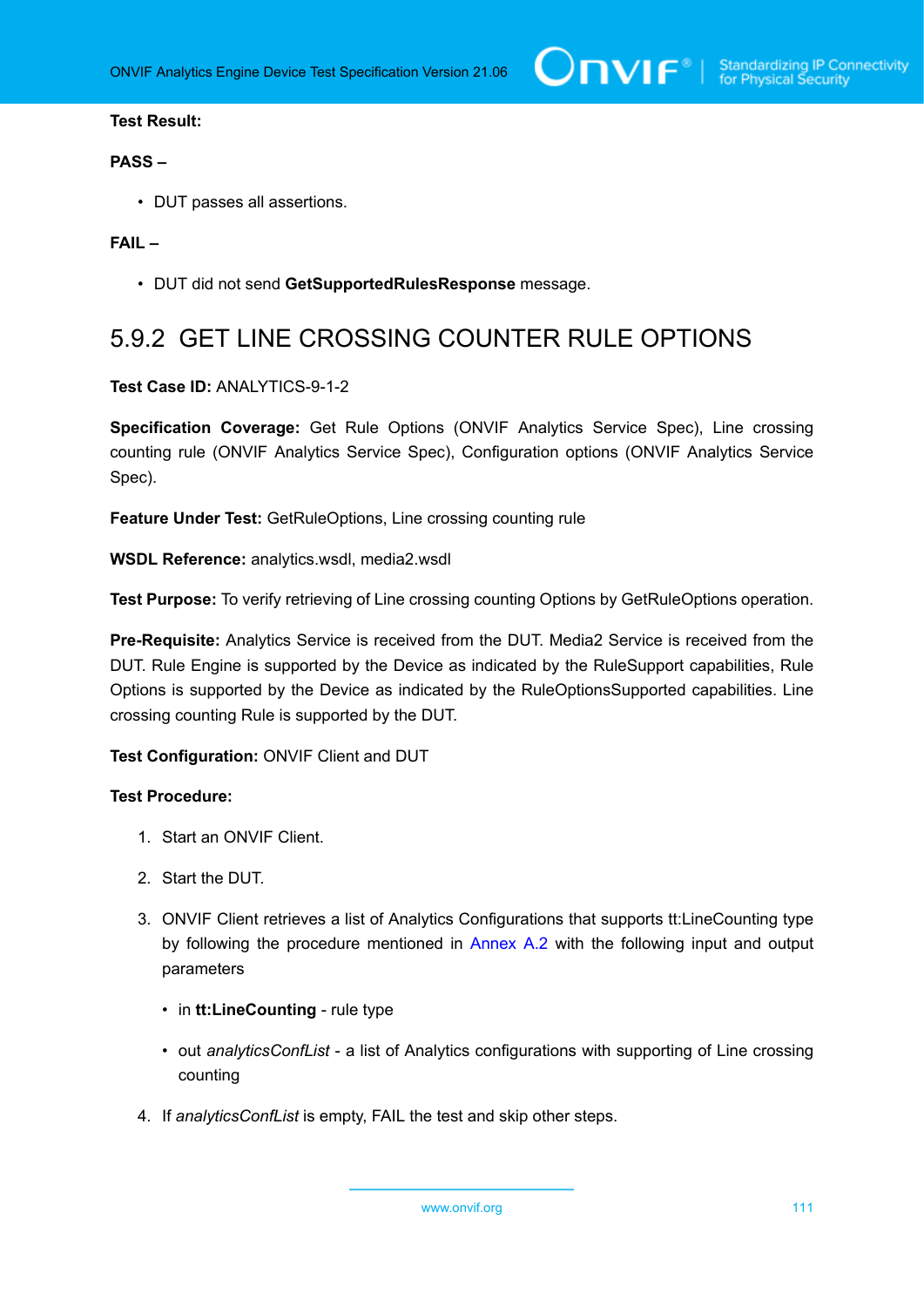**TVIF**®

- 5. For each Analytics Configuration (*analyticsConf*) in *analyticsConfList* repeat the following steps:
	- 5.1. ONVIF Client retrieves a list of supported rules by following the procedure mentioned in [Annex A.29](#page-141-0) with the following input and output parameters
		- in *analyticsConf*.@token a token of Analytics Configuration
		- out *supportedRules* supported rules.
	- 5.2. ONVIF Client invokes **GetRuleOptions** request with parameters
		- RuleType := tt:LineCounting
		- ConfigurationToken := *analyticsConf*.@token
	- 5.3. DUT responds with **GetRuleOptionsResponse** message with parameters
		- RuleOptions list =: *ruleOptionsList*
	- 5.4. If *ruleOptionsList* contains RuleOption with @Name = **ReportTimeInterval** (*reportTimeIntervalOption*)
		- 5.4.1. If *reportTimeIntervalOption* does not contain **tt:DurationRange** element, FAIL the test and skip other steps.
	- 5.5. If *ruleOptionsList* contains RuleOption with @Name = **Segments** (*segmentsOption*)
		- 5.5.1. If *segmentsOption* does not contain **tt:IntRange** element, FAIL the test and skip other steps.

## **Test Result:**

#### **PASS –**

• DUT passes all assertions.

#### **FAIL –**

• DUT did not send **GetRuleOptionsResponse** message.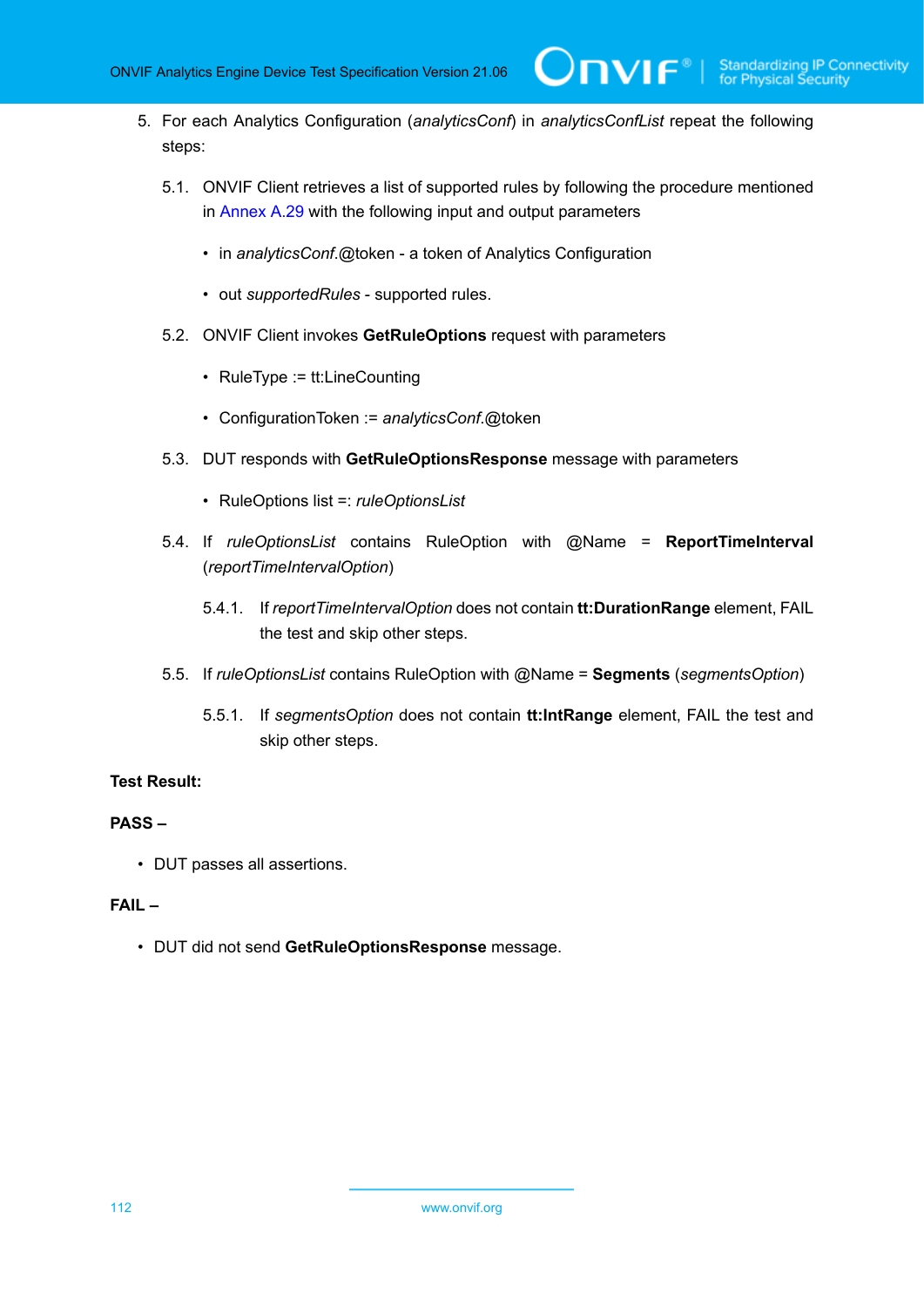## **Annex A Helper Procedures and Additional Notes**

## <span id="page-112-0"></span>A.1 Get Analytics Configurations List

**Name:** HelperGetAnalyticsConfigurationsList

**Procedure Purpose:** Helper procedure to retrieve Analytics Configurations List.

**Pre-requisite:** Media2 Service is received from the DUT.

**Input:** None.

**Returns:** Analytics Configurations list (*analyticsConfList*).

#### **Procedure:**

- 1. ONVIF Client invokes **GetAnalyticsConfigurations** request with parameters
	- ConfigurationToken skipped
	- ProfileToken skipped
- 2. The DUT responds with **GetAnalyticsConfigurationsResponse** with parameters
	- Configurations list =: *analyticsConfList*
- 3. If *analyticsConfList* is empty, FAIL the test.

## **Procedure Result:**

#### **PASS –**

• DUT passes all assertions.

## **FAIL –**

• DUT did not send **GetAnalyticsConfigurationsResponse** message.

# <span id="page-112-1"></span>A.2 Get List of Analytics Configurations With Supporting of Required Rule Type

**Name:** HelperGetAnalyticsConfigurationSupportsRequiredRuleTypeList

**Procedure Purpose:** Helper procedure to retrieve full list of Analytics Configuration that supports required rule type.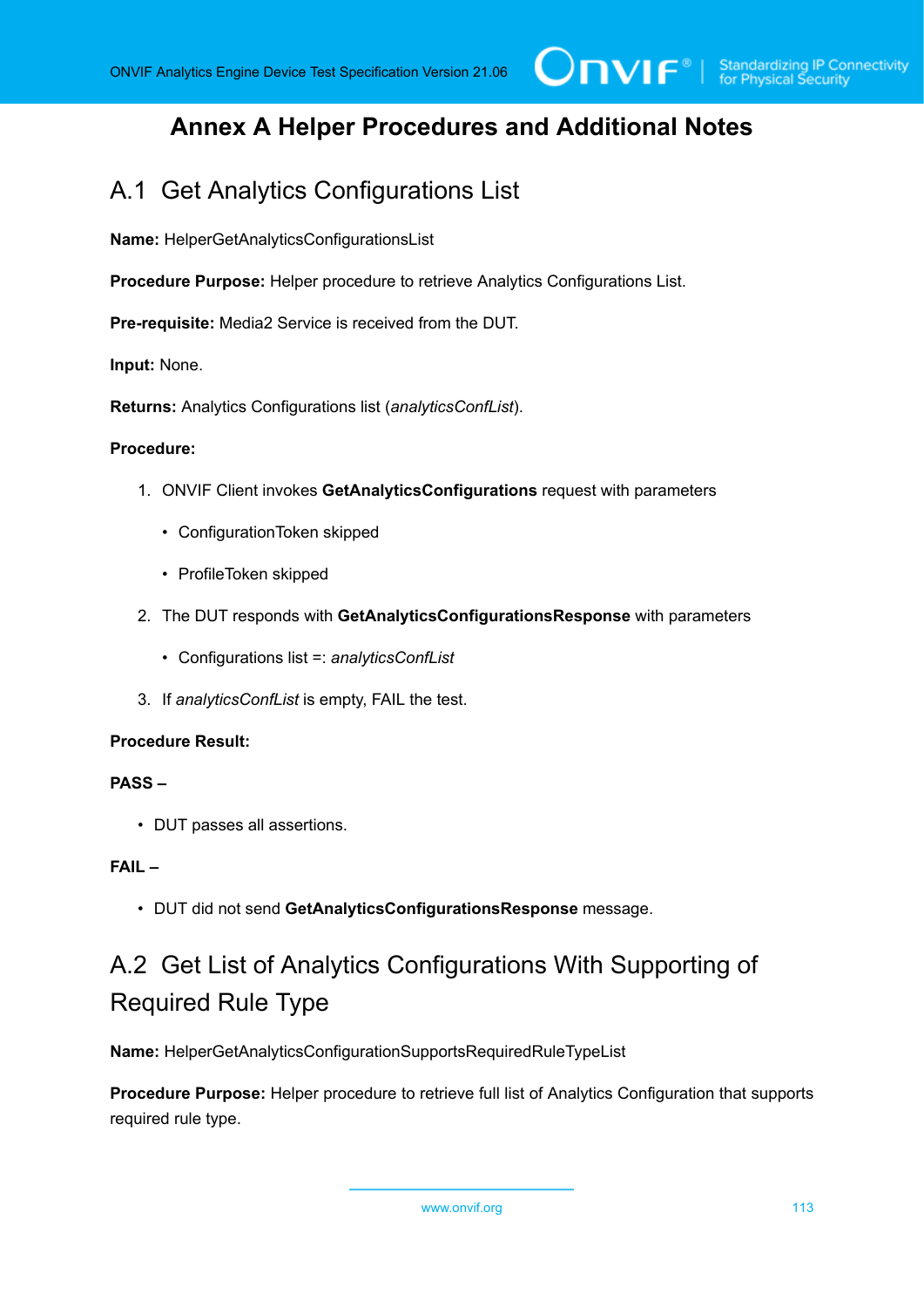**TVIF**®

**Pre-requisite:** Analytics Service is received from the DUT. Rule Engine is supported by the Device as indicated by the RuleSupport capabilities.

**Input:** Rule Type (*ruleType*).

**Returns:** List of Analytics Configuration that supports rule with type equals to *ruleType* (*analyticsConfSupportsRuleTypeList*).

## **Procedure:**

- 1. ONVIF Client retrieves a list of Analytics Configurations by following the procedure mentioned in [Annex A.1](#page-112-0) with the following input and output parameters
	- out *analyticsConfList* a list of Analytics configurations
- 2. For each Analytics Configuration *analyticsConf* in *analyticsConfList* repeat the following steps:
	- 2.1. ONVIF Client invokes **GetSupportedRules** request with parameters
		- ConfigurationToken := *analyticsConf*.@token
	- 2.2. DUT responds with **GetSupportedRulesResponse** message with parameters
		- SupportedRules =: *supportedRules*
	- 2.3. If *supportedRules* contains RuleDescription element with Name value is equal to *ruleType*, set *analyticsConfSupportsRuleTypeList* := *analyticsConfSupportsRuleTypeList* + *analyticsConf*.@token

## **Procedure Result:**

## **PASS –**

• DUT passes all assertions.

## **FAIL –**

• DUT did not send **GetSupportedRulesResponse** message.

## A.3 Get Specific Rule Options

**Name:** HelperGetSpecificRuleOptions

**Procedure Purpose:** Helper procedure to retrieve options of required rule type.

**Pre-requisite:** Analytics Service is received from the DUT. Rule Engine is supported by the Device as indicated by the RuleSupport capabilities.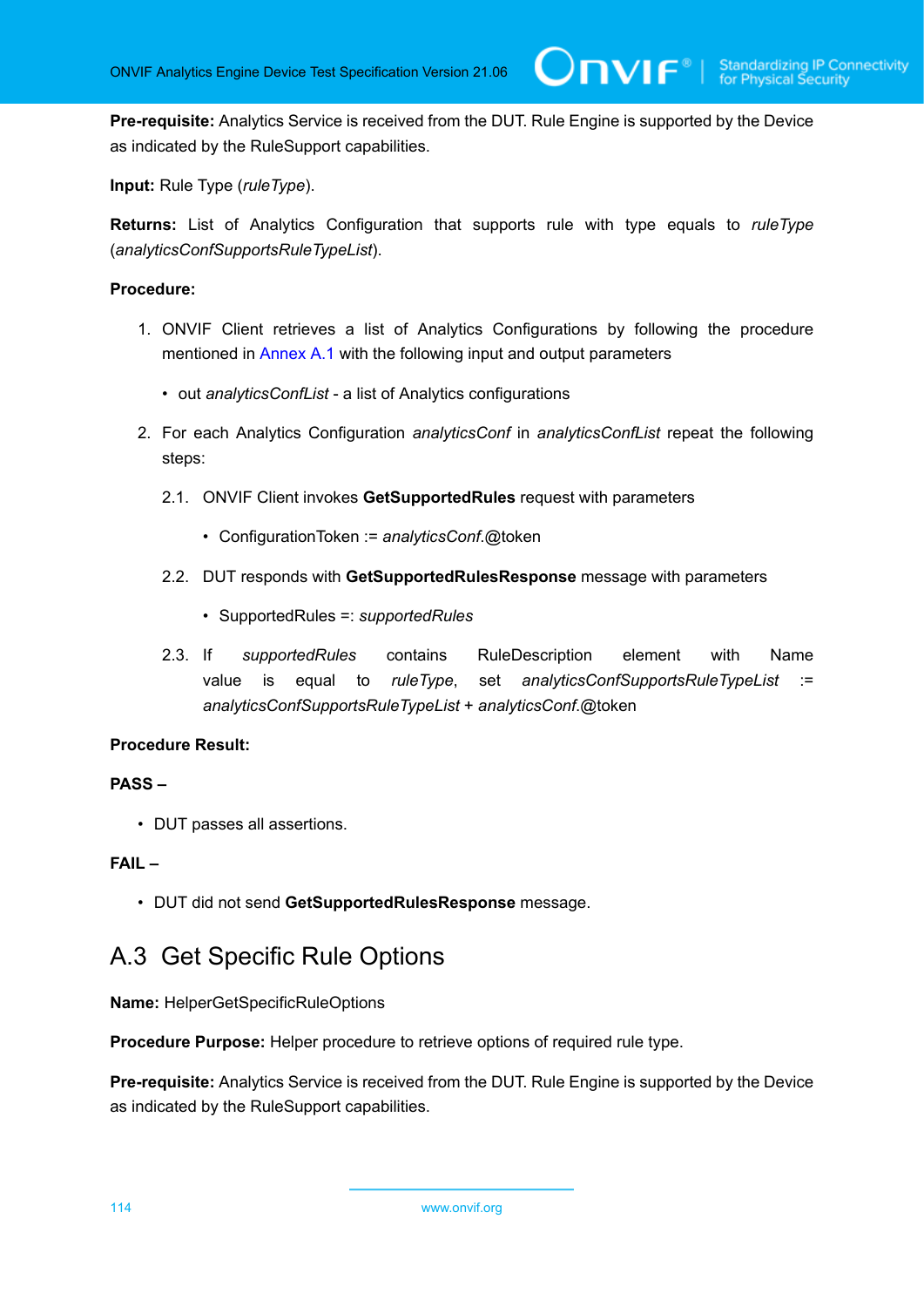#### **Input:** Analytics Configuration Token (*analyticsConfToken*), Rule Type (*ruleType*).

**Returns:** Rule Options *ruleOptions* of *ruleType*.

### **Procedure:**

- 1. ONVIF Client invokes **GetRuleOptions** request with parameters
	- RuleType := *ruleType*
	- ConfigurationToken := *analyticsConf*.@token
- 2. DUT responds with **GetRuleOptionsResponse** message with parameters
	- RuleOptions list =: *ruleOptionsList*
- 3. If **ruleOptionsList** contains more than one RuleOptions element, FAIL the test abd skip other steps.
- 4. If **ruleOptionsList** is empty, FAIL the test abd skip other steps.
- 5. Set *ruleOptions* := **ruleOptionsList**[0].

#### **Procedure Result:**

#### **PASS –**

• DUT passes all assertions.

## **FAIL –**

• DUT did not send **GetRuleOptionsResponse** message.

# <span id="page-114-0"></span>A.4 Configure Media Profile with required Analytics **Configuration**

**Name:** HelperConfigureMediaProfileWithRequiredAnalytics

**Procedure Purpose:** Helper procedure to configure Media Profile to contain required Analytics Configuration.

**Pre-requisite:** Media2 Service is received from the DUT. Analytics is supported by the DUT.

**Input:** List of Analytics configurations *analyticsConfList*

**Returns:** Media Profile (*profile*) that contains Analytics Configuration from *analyticsConfList* and Video Source Configuration.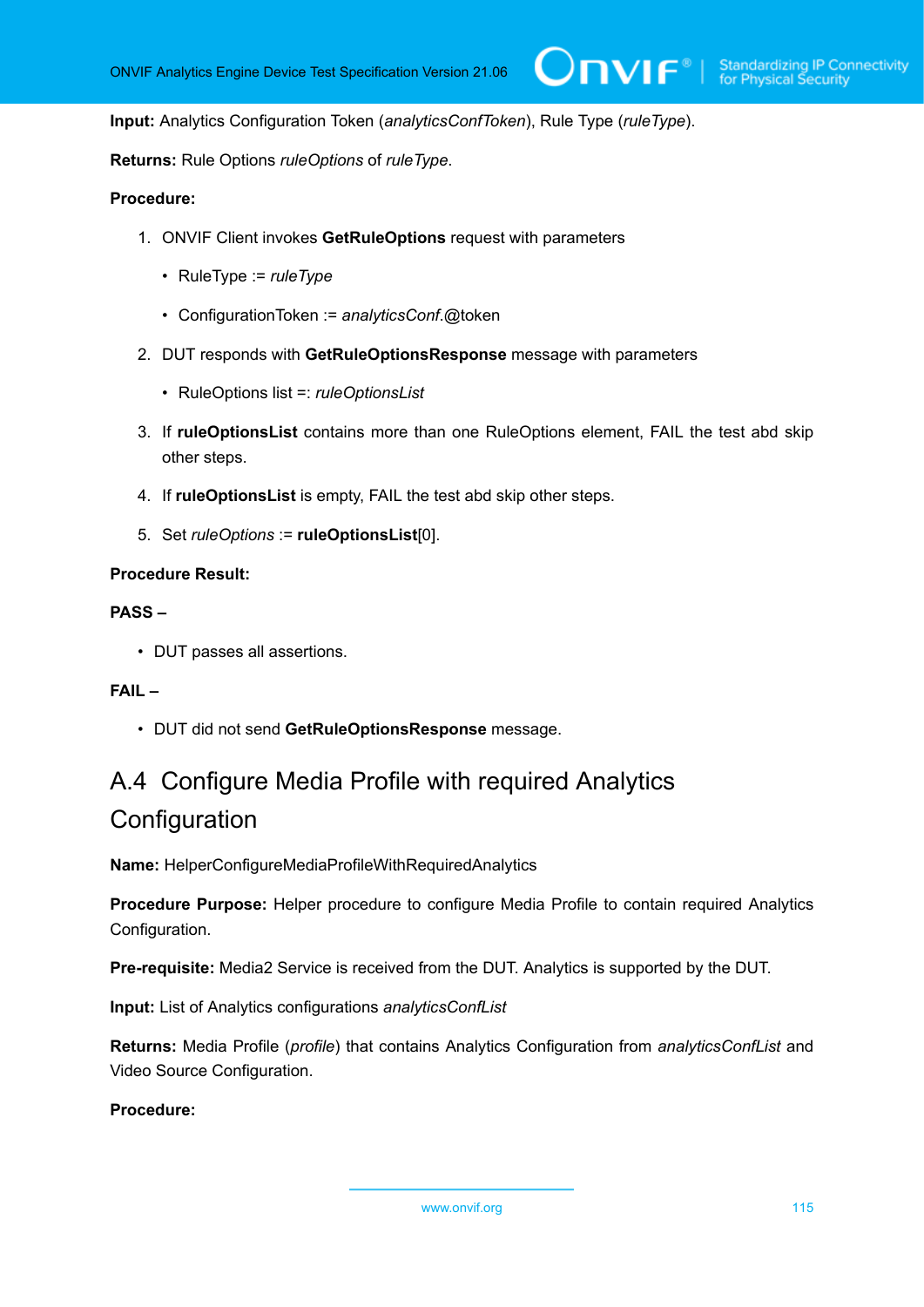- 1. ONVIF Client invokes **GetProfiles** request with parameters
	- Token skipped
	- Type[0] := VideoSource
	- Type[1] := Analytics
- 2. The DUT responds with **GetProfilesResponse** message with parameters
	- Profiles list =: *profileList*
- 3. For each Media Profile *profile1* in *profileList* with both Configuration.VideoSource and Configuration.Analytics repeat the following steps:
	- 3.1. For each Analytics (*analytics*) in *analyticsConfList*:
		- 3.1.1.If *profile1*.Configuration.Analytics.@token value is equal to *analytics*.@token, set *profile* := *profile1* and skip other steps in procedure.
- 4. For each Media Profile *profile1* in *profileList* that contains VideoSource configuration repeat the following steps:
	- 4.1. ONVIF Client invokes **GetAnalyticsConfigurations** request with parameters
		- ConfigurationToken skipped
		- ProfileToken := *profile*.@token
	- 4.2. The DUT responds with **GetAnalyticsConfigurationsResponse** message with parameters
		- Configurations list =: *acList*
	- 4.3. If *acList* contains analytics (*analytics*) from *analyticsConfList* (comparing by analytics token):
		- 4.3.1. ONVIF Client invokes **AddConfiguration** request with parameters
			- ProfileToken := *profile1*.@token
			- Name skipped
			- Configuration[0].Type := Analytics
			- Configuration[0].Token := *analytics*.Configurations.@token
		- 4.3.2. The DUT responds with **AddConfigurationResponse** message.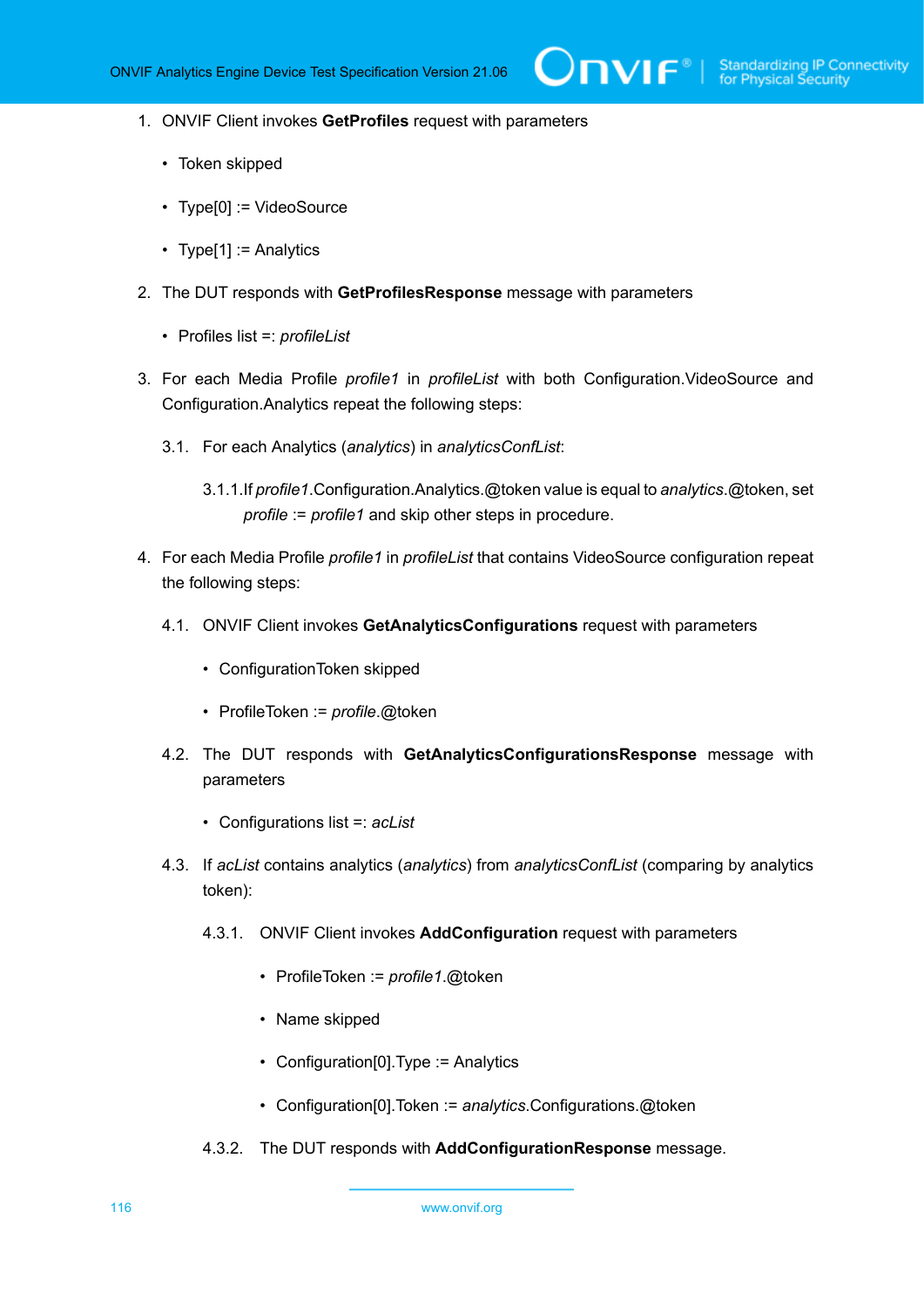- 4.3.3. Set *profile* := *profile1* and skip other steps in procedure.
- 5. FAIL the test and skip other steps.

#### **Procedure Result:**

## **PASS –**

• DUT passes all assertions.

#### **FAIL –**

- DUT did not send **GetProfilesResponse** message.
- DUT did not send **GetAnalyticsConfigurationsResponse** message.
- DUT did not send **AddConfigurationResponse** message.

## A.5 Get Rules

**Name:** HelperGetRules

**Procedure Purpose:** Helper procedure to retrieve Rules list for Analytics configuration.

**Pre-requisite:** Media2 Service is received from the DUT. Rule Engine is supported by the Device as indicated by the RuleSupport capabilities.

**Input:** Analytics configuration token (*analyticsToken*).

**Returns:** Rule list (*ruleList*).

### **Procedure:**

- 1. ONVIF Client invokes **GetRules** request with parameters
	- ConfigurationToken := (*analyticsToken*)
- 2. The DUT responds with **GetRulesResponse** with parameters
	- Rule list =: *ruleList*

#### **Procedure Result:**

#### **PASS –**

• DUT passes all assertions.

## **FAIL –**

• DUT did not send **GetRulesResponse** message.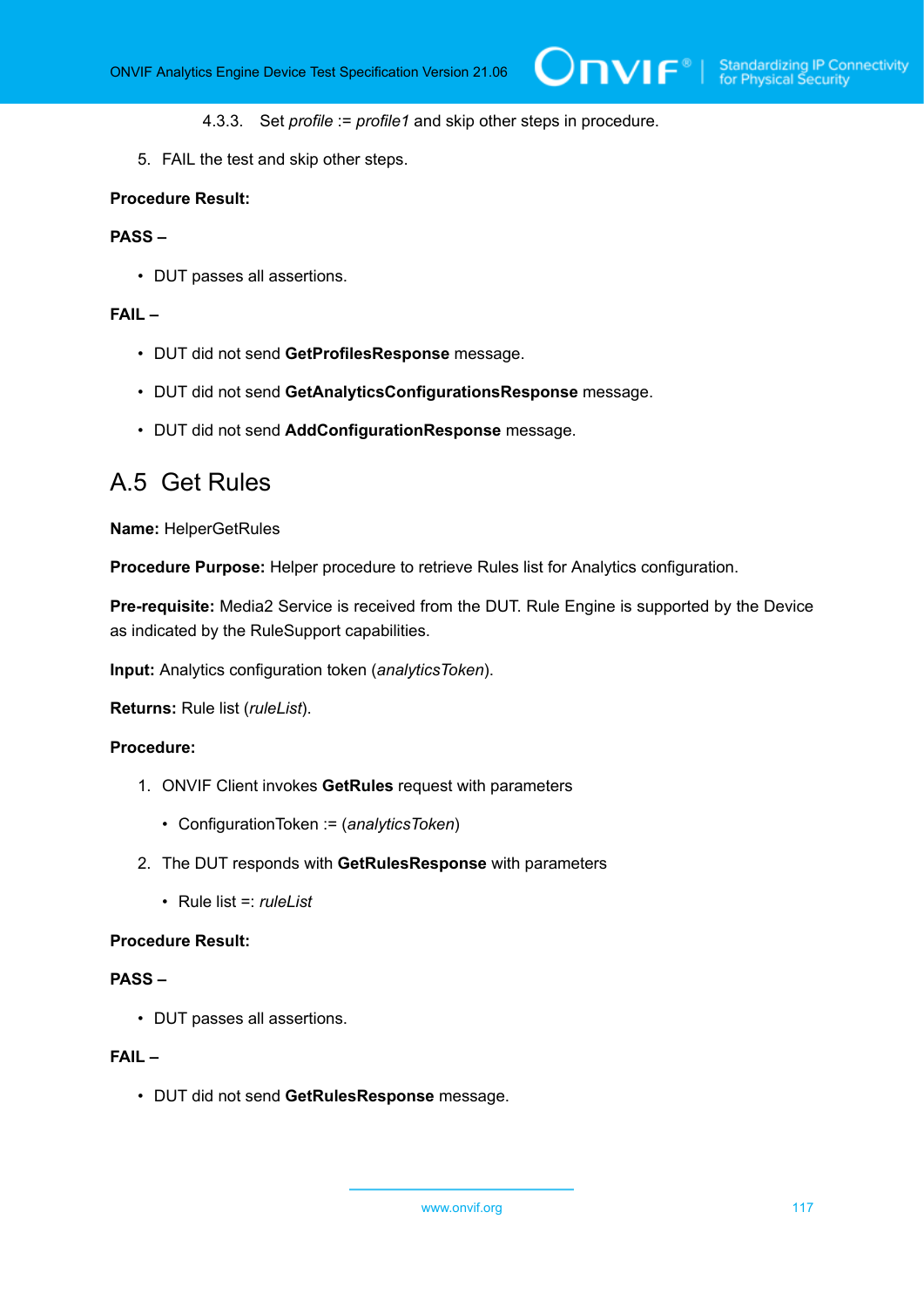## A.6 Create Pull Point Subscription

**Name:** HelperCreatePullPointSubscription

**Procedure Purpose:** Helper procedure to create PullPoint Subscription with specified Topic.

**Pre-requisite:** Event Service is received from the DUT.

**Input:** Notification Topic (*topic*).

**Returns:** Subscription reference (*s*), current time for the DUT (*ct*), subscription termination time (*tt*).

### **Procedure:**

- 1. ONVIF Client invokes **CreatePullPointSubscription** request with parameters
	- Filter.TopicExpression := *topic*
	- Filter.TopicExpression.@Dialect := "http://www.onvif.org/ver10/tev/topicExpression/ ConcreteSet"
- 2. The DUT responds with **CreatePullPointSubscriptionResponse** message with parameters
	- SubscriptionReference =: *s*
	- CurrentTime =: *ct*
	- TerminationTime =: *tt*

#### **Procedure Result:**

## **PASS –**

• DUT passes all assertions.

### **FAIL –**

• DUT did not send **CreatePullPointSubscriptionResponse** message.

## A.7 Delete Subscription

**Name:** HelperDeleteSubscription

**Procedure Purpose:** Helper procedure to delete supscribtion.

**Pre-requisite:** Event Service is received from the DUT.

**Input:** Subscription reference (*s*)

118 www.onvif.org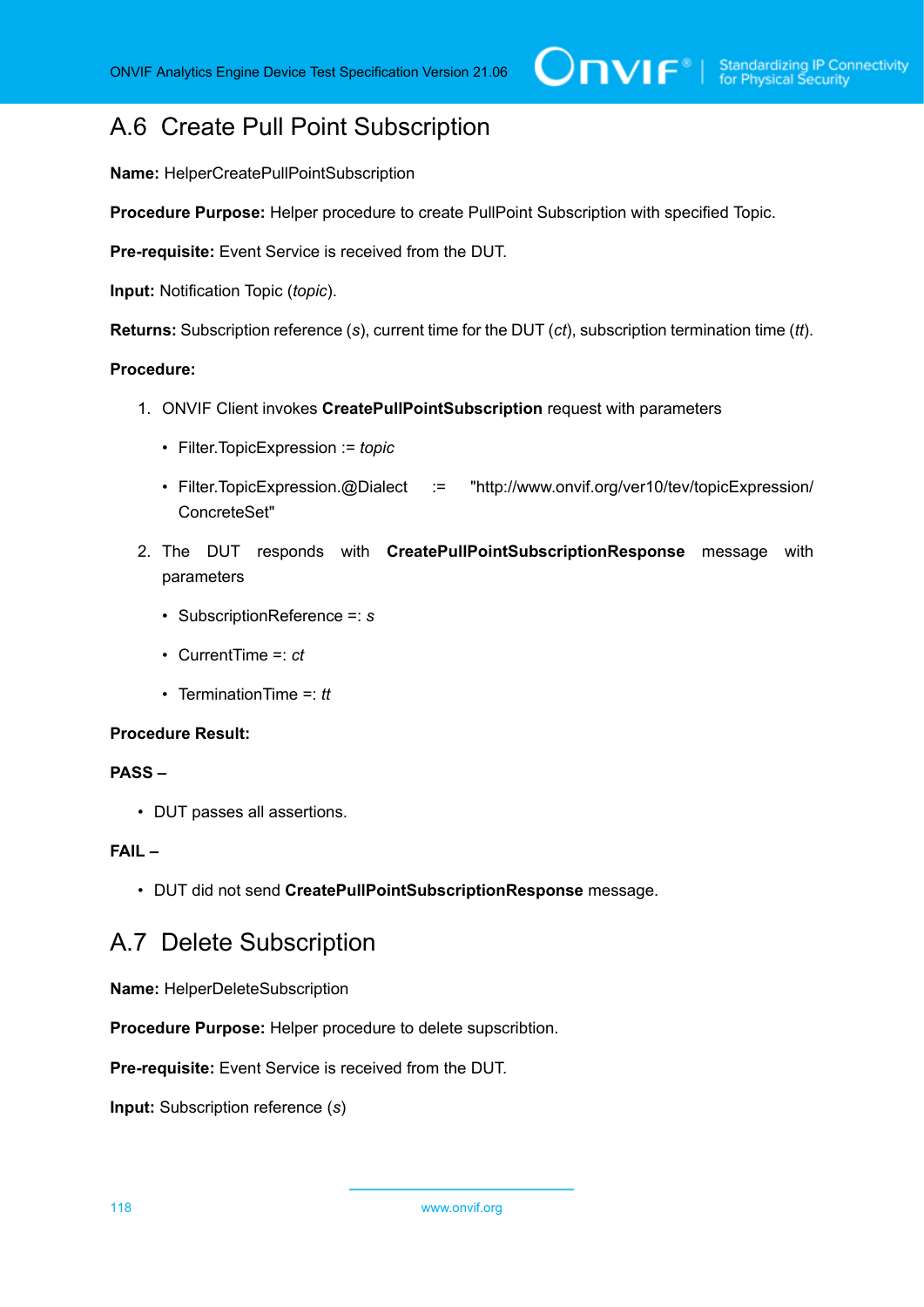### **Returns:** None

#### **Procedure:**

- 1. ONVIF Client sends an **Unsubscribe** to the subscription endpoint s.
- 2. The DUT responds with **UnsubscribeResponse** message.

#### **Procedure Result:**

### **PASS –**

• DUT passes all assertions.

#### **FAIL –**

• DUT did not send **UnsubscribeResponse** message.

## A.8 Calculate Free Space for Rule

#### **Name:** Annex\_HelperCalculateFreeSpaceForRule

**Procedure Purpose:** Helper procedure to calculate free space for additional rules with required Rule Type for requested Analytics Configuration.

**Pre-requisite:** Analytics Service is received from the DUT. Rule Engine is supported by the Device as indicated by the RuleSupport capabilities.

**Input:** Analytics Configuration token *analyticsConfigToken*. Required Rule Type *ruleType*.

**Returns:** Flag if maxInstances is supported (*maxInstances*). Amount of additional rules with requested type that may be added for requested Analytics Configuration (*amountOfAdditionalRules*) (optional, returned in case *maxInstances* = true).

- 1. ONVIF Client invokes **GetSupportedRules** request with parameters
	- ConfigurationToken := *analyticsConfigToken*
- 2. DUT responds with **GetSupportedRulesResponse** message with parameters
	- SupportedRules =: *supportedRules*
- 3. If *supportedRules* does not contain RuleDescription element with Name value is equal to *ruleType*, FAIL the test and skip other steps.
- 4. Set *rule* := *supportedRules*.RuleDescription[0], where RuleDescription[0] is RuleDescription element with Name value is equal to *ruleType*.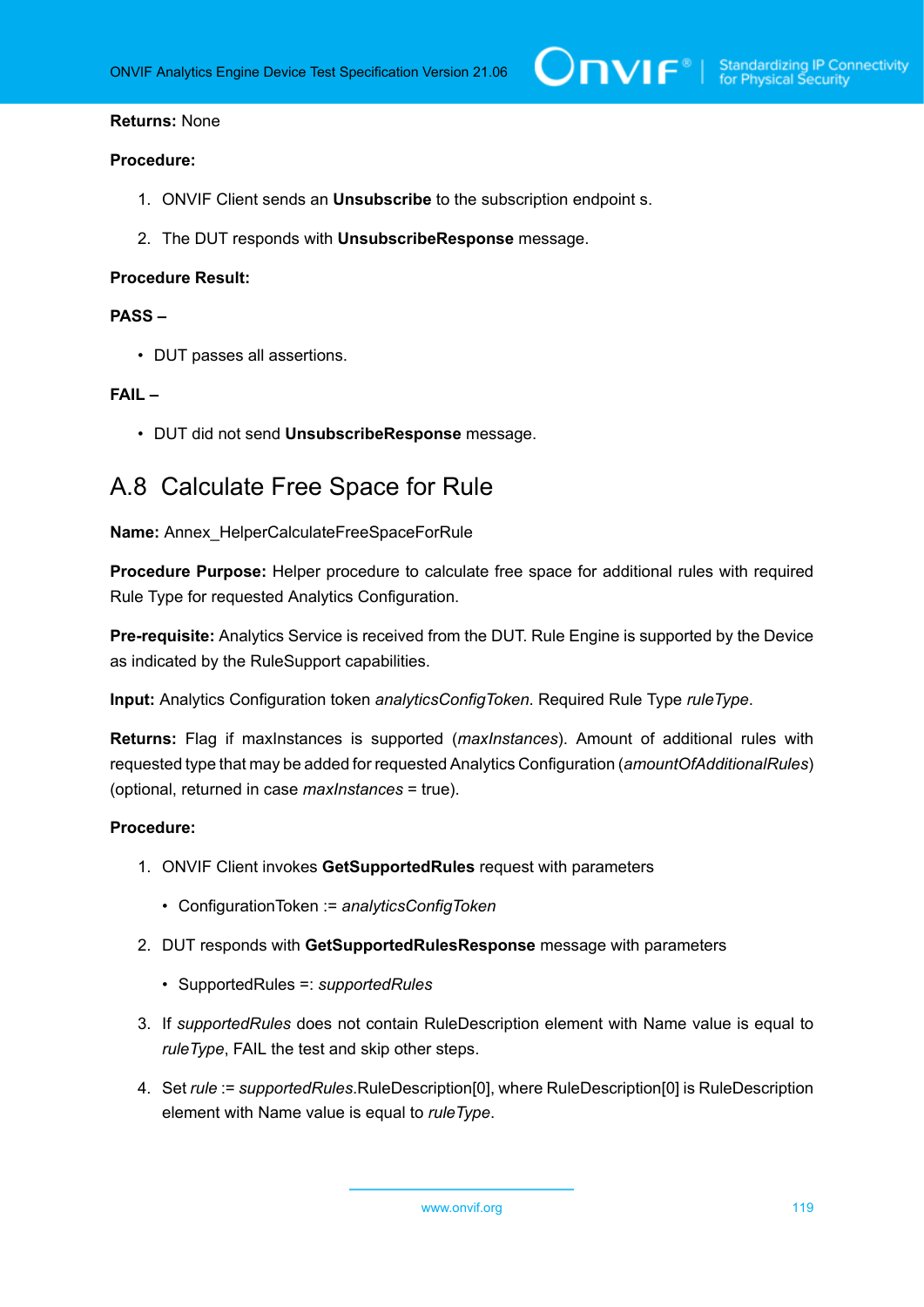5. If *rule* does not contain maxInstances attribute, set *maxInstances* := false, return it in test procedure and skip other annex steps.

 $\partial$ DVIF $^{\circ}$ 

- 6. Set *maxInstances* := true.
- 7. ONVIF Client invokes **GetRules** request with parameters
	- ConfigurationToken := *analyticsConfigToken*
- 8. DUT responds with **GetRulesResponse** message with parameters
	- Rule list =: *ruleList*
- 9. Set *amountOfExistingRules* := amount of Rules in *ruleList* with Type = *ruleType*.
- 10.Set *amountOfAdditionalRules* := *rule*.maxInstances *amountOfExistingRules*.

#### **Procedure Result:**

#### **PASS –**

• DUT passes all assertions.

#### **FAIL –**

- DUT did not send **GetSupportedRulesResponse** message.
- DUT did not send **GetRulesResponse** message.

## A.9 Delete Rule with Requested Type

**Name:** HelperDeleteRuleWithRequestedType

**Procedure Purpose:** Helper procedure to delete existing Rule with requested type for specified Analytics Configuration.

**Pre-requisite:** Media2 Service is received from the DUT. Rule Engine is supported by the Device as indicated by the RuleSupport capabilities.

**Input:** Analytics configuration token (*analyticsToken*). Rule type to delete (*ruleType*).

**Returns:** None.

- 1. ONVIF Client invokes **GetRules** request with parameters
	- ConfigurationToken := *analyticsToken*
- 2. DUT responds with **GetRulesResponse** message with parameters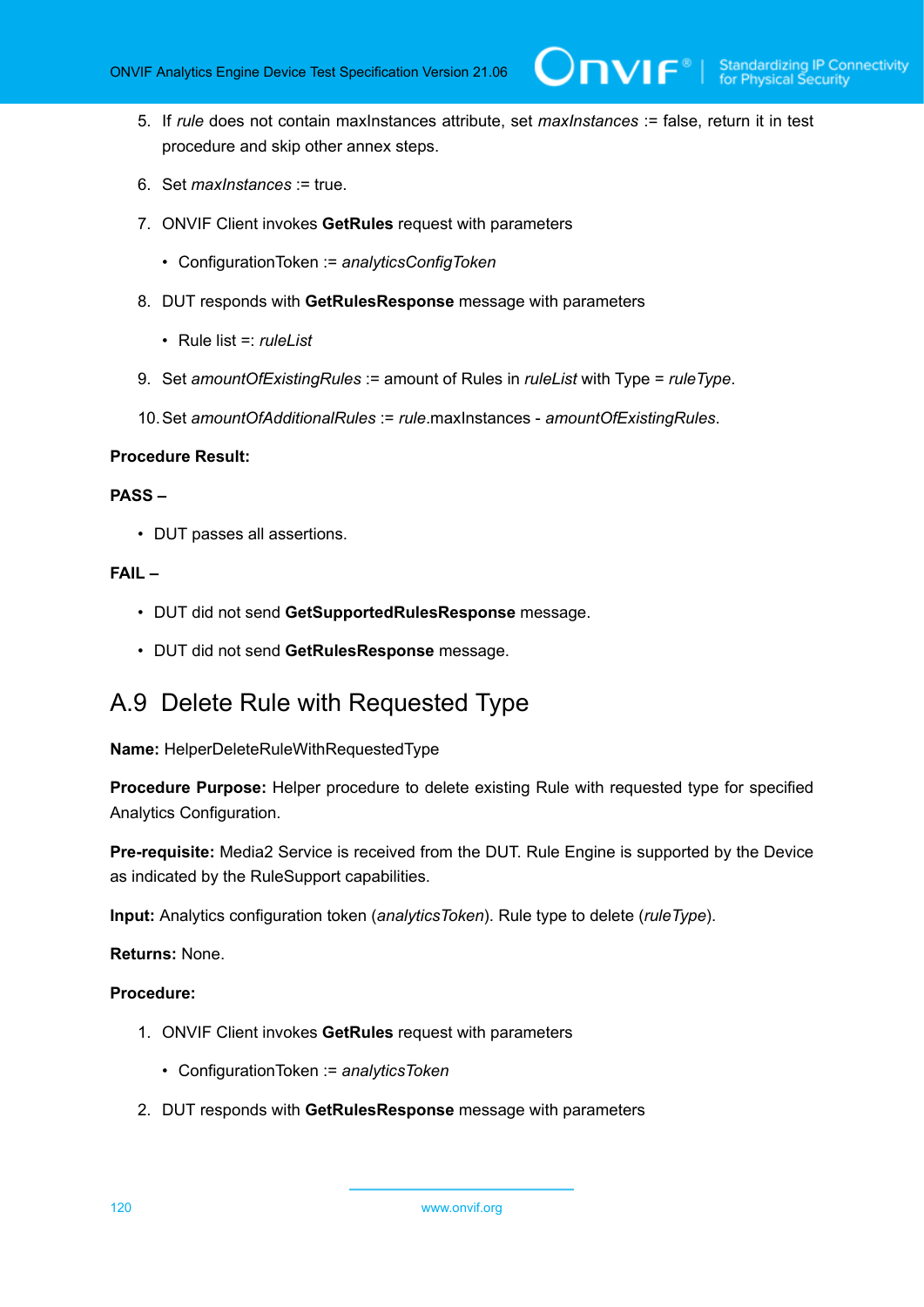- Rule list =: *ruleList*
- 3. Set *ruleToDelete* := *ruleList*[0], where *ruleList*[0] is the first Rule with Type = *ruleType*.
- 4. ONVIF Client invokes **DeleteRules** request with parameters
	- ConfigurationToken := (*analyticsToken*)
	- RuleName[0] := *ruleToDelete*.Name
- 5. The DUT responds with **DeleteRulesResponse**.

#### **Procedure Result:**

#### **PASS –**

• DUT passes all assertions.

### **FAIL –**

• DUT did not send **DeleteRulesResponse** message.

## A.10 Create Motion Region Detector Rule

**Name:** HelperCreateMotionRegionDetectorRule

**Procedure Purpose:** Helper procedure to create Motion Region Detector Rule.

**Pre-requisite:** Media2 Service is received from the DUT. Rule Engine is supported by the Device as indicated by the RuleSupport capabilities.

**Input:** Rule Options *ruleOptions*. Analytics Configuration Token (*analyticsToken*).

#### **Returns:** None.

- 1. ONVIF Client invokes **CreateRules** request with parameters
	- ConfigurationToken := *analyticsToken*
	- Rule[0].@Name := TestMotionRegion
	- Rule[0].@Type := tt:MotionRegionDetector
	- Rule[0].Parameters.ElementItem[0].@Name := "MotionRegion"
	- Rule[0].Parameters.ElementItem[0].MotionRegion.Polygon.Point[0].@x := := *profile*.Configurations.VideoSource.Bounds.@x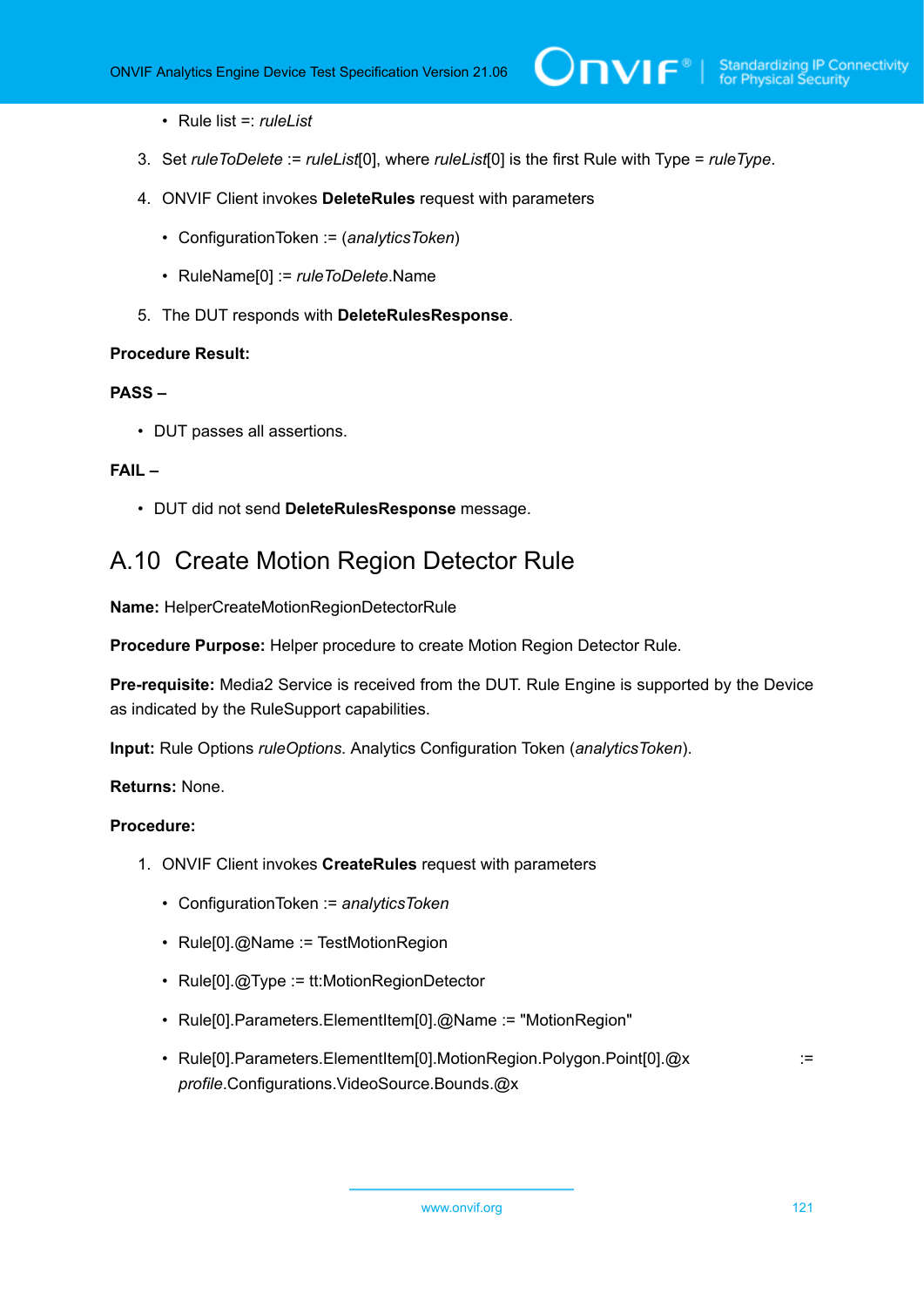| • Rule[0].Parameters.ElementItem[0].MotionRegion.Polygon.Point[0].@y<br>profile.Configurations.VideoSource.Bounds.@y                                                                     | :≕           |
|------------------------------------------------------------------------------------------------------------------------------------------------------------------------------------------|--------------|
| • Rule[0].Parameters.ElementItem[0].MotionRegion.Polygon.Point[1].@x<br>profile.Configurations.VideoSource.Bounds.@x                                                                     | :=           |
| Rule[0].Parameters.ElementItem[0].MotionRegion.Polygon.Point[1].@y<br>$\bullet$<br>profile.Configurations.VideoSource.Bounds.@y<br>profile.Configurations.VideoSource.Bounds.@height - 1 | :=∶<br>$\pm$ |
| Rule[0].Parameters.ElementItem[0].MotionRegion.Polygon.Point[2].@x<br>$\bullet$<br>profile.Configurations.VideoSource.Bounds.@x<br>profile.Configurations.VideoSource.Bounds.@width - 1  | :=<br>٠.     |
| Rule[0].Parameters.ElementItem[0].MotionRegion.Polygon.Point[2].@y<br>$\bullet$<br>profile.Configurations.VideoSource.Bounds.@y<br>profile.Configurations.VideoSource.Bounds.@height - 1 | :=∶<br>$\pm$ |
| Rule[0].Parameters.ElementItem[0].MotionRegion.Polygon.Point[3].@x<br>profile.Configurations.VideoSource.Bounds.@x<br>profile.Configurations.VideoSource.Bounds.@width - 1               | :=∶<br>$\pm$ |
| Rule[0].Parameters.ElementItem[0].MotionRegion.Polygon.Point[3].@y<br>profile.Configurations.VideoSource.Bounds.@y                                                                       | :=∶          |
| • Rule[0].Parameters.ElementItem[0].MotionRegion.@Armed<br>true<br>∶≕<br>motionRegionConfigOptions.DisarmSupport = true, otherwise skipped.                                              | if           |
| • Rule[0].Parameters.ElementItem[0].MotionRegion.@Sensitivity := 1                                                                                                                       |              |
| 2. The DUT responds with CreateRulesResponse.                                                                                                                                            |              |

## **Procedure Result:**

## **PASS –**

• DUT passes all assertions.

## **FAIL –**

• DUT did not send **CreateRulesResponse** message.

## A.11 Topic Format Verification

**Name:** HelperTopicCheck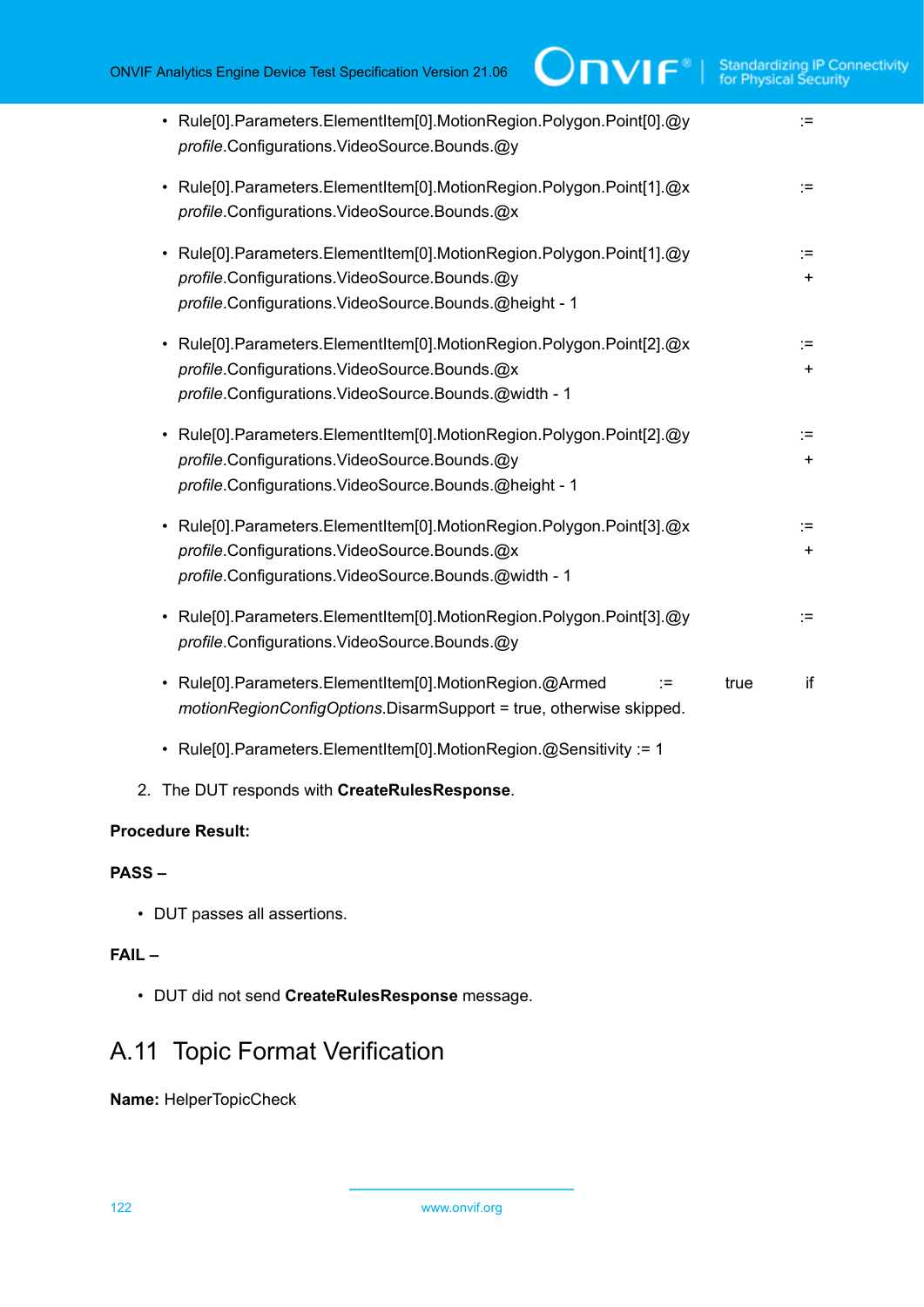#### **Procedure Purpose:** Helper procedure to verifye topic format.

#### **Pre-requisite:** None.

**Input:** Topic to be verified (*topic*).

#### **Returns:** None.

#### **Procedure:**

- 1. If *topic* contains at least one whitespace, FAIL the test, restore the DUT state, and skip other steps.
- 2. If *topic* does not corrspond to the format defined in [Annex A.12](#page-122-0), FAIL the test, restore the DUT state, and skip other steps.
- 3. If *topic* contains at least one namespace prefix which namespace is not declared according to [XML Schema Part 2], section 3.2.18 QName, FAIL the test, restore the DUT state, and skip other steps.

#### **Procedure Result:**

## **PASS –**

• DUT passes all assertions.

#### **FAIL –**

• DUT does not pass all assertions.

## <span id="page-122-0"></span>A.12 Valid Topic Format

Topic shall correspond to the following format in Extended Backus Naur Form:

- TopicExpression :: = TopicPath
- TopicPath ::= RootTopic ChildTopicExpression\*
- RootTopic ::= QName
- ChildTopicExpression ::= '/' ChildTopicName
- ChildTopicName ::= QName | NCName

## A.13 Get All Supported Analytics Modules

**Name:** GetAllSupportedAnalyticsModules

**Procedure Purpose:** Helper procedure to retrieve full list of Analytics Modules supported by a DUT.

```
www.onvif.org 123
```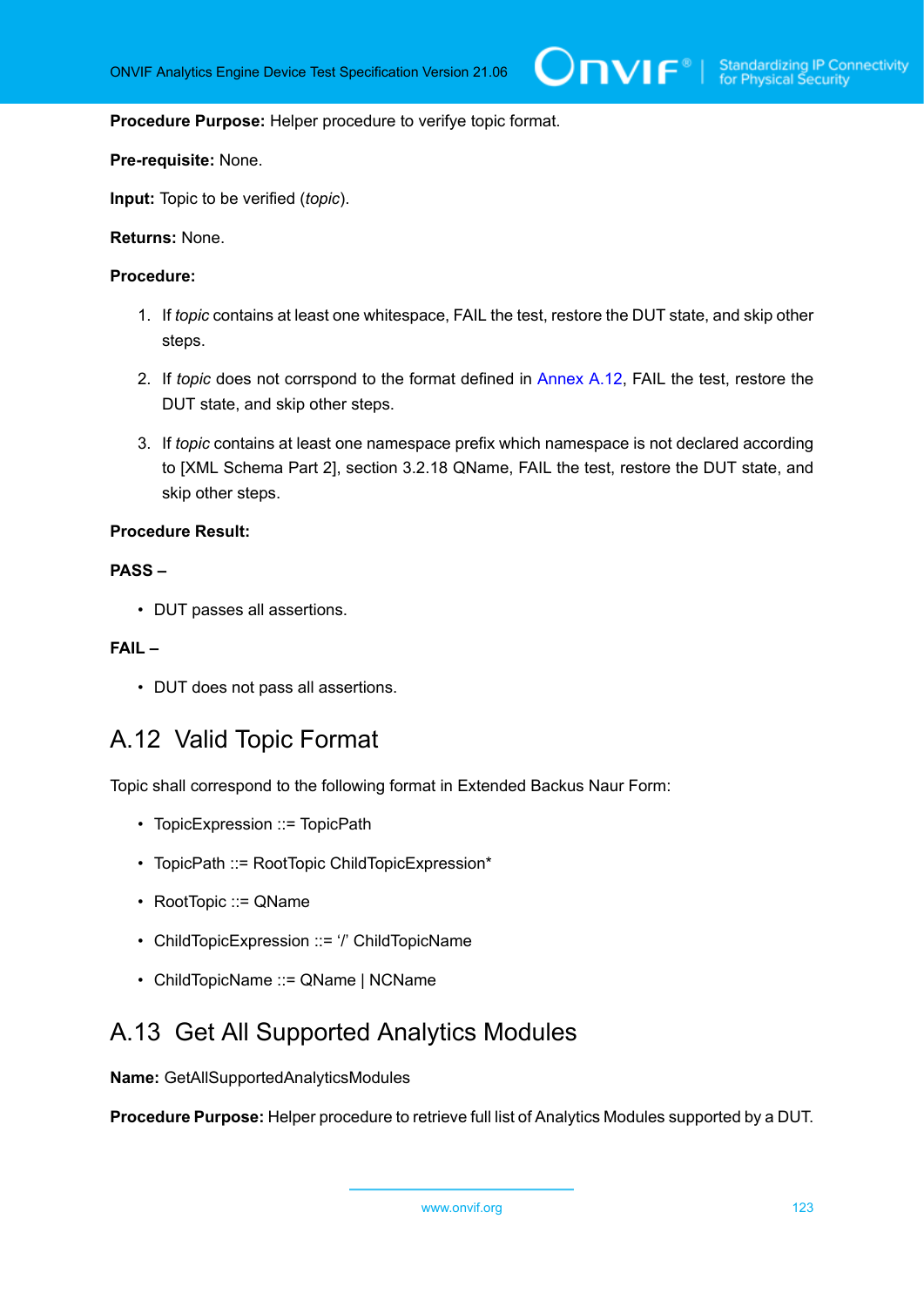**Pre-requisite:** Media2 Service is received from the DUT. Analytics Modules is supported by the DUT.

 $\bm{\cup}$ NIF $^{\circ}$ l

**Input:** None.

**Returns:** Full Analytics Module Description List (*fullAnalyticsModuleDescriptionList*).

#### **Procedure:**

- 1. ONVIF Client retrieves a list of Analytics Configurations by following the procedure mentioned in [Annex A.1](#page-112-0) with the following input and output parameters
	- out *analyticsConfList* a list of Analytics configurations
- 2. For each Analytics Configuration *analyticsConf* in *analyticsConfList* repeat the following steps:
	- 2.1. ONVIF Client invokes **GetSupportedAnalyticsModules** request with parameters
		- ConfigurationToken := *analyticsConf*.@token
	- 2.2. DUT responds with **GetSupportedAnalyticsModulesResponse** message with parameters
		- SupportedAnalyticsModules =: *supportedAnalyticsModules*
	- 2.3. Set *supportedAnalyticsModules*.AnalyticsModuleDescription list =: *analyticsModuleDescriptionList1*
	- 2.4. Set *fullAnalyticsModuleDescriptionList* := *fullAnalyticsModuleDescriptionList* + *analyticsModuleDescriptionList1*

#### **Procedure Result:**

#### **PASS –**

• DUT passes all assertions.

### **FAIL –**

• DUT did not send **GetSupportedAnalyticsModulesResponse** message.

## A.14 Get Supported Metadata

**Name:** HelperGetSupportedMetadata

**Procedure Purpose:** Helper procedure to retrieve full list of metadata supported by a DUT.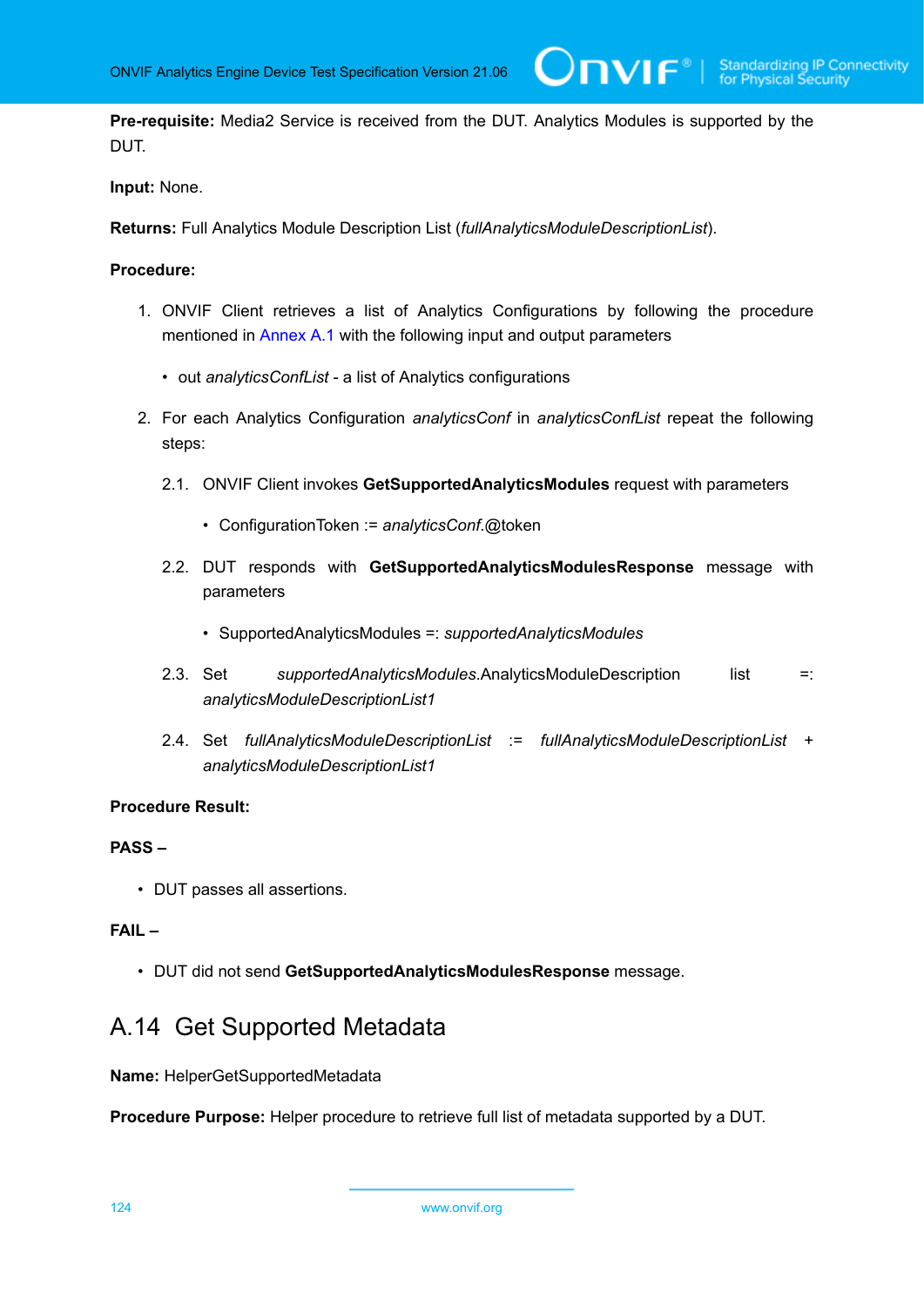**Pre-requisite:** Supported Metadata feature is supported by the DUT.

**Input:** None.

**Returns:** Analytics Module List with Metadata Info (*analyticsModuleList*).

#### **Procedure:**

- 1. ONVIF Client invokes **GetSupportedMetadata** request with parameters
	- Type skipped
- 2. DUT responds with **GetSupportedMetadataResponse** message with parameters
	- AnalyticsModule list =: *analyticsModuleList*

#### **Procedure Result:**

#### **PASS –**

• DUT passes all assertions.

## **FAIL –**

• DUT did not send **GetSupportedMetadataResponse** message.

## A.15 Get Supported Metadata for Analytics Module Type

**Name:** HelperGetSupportedMetadataForAnalyticsModuleType

**Procedure Purpose:** Helper procedure to retrieve metadata supported by a requested Analytics Module Type.

**Pre-requisite:** Supported Metadata feature is supported by the DUT.

**Input:** Analytics Module Type (*analyticsModuleType*).

**Returns:** Analytics Module List with Metadata Info (*analyticsModuleList*).

#### **Procedure:**

- 1. ONVIF Client invokes **GetSupportedMetadata** request with parameters
	- Type := *analyticsModuleType*
- 2. DUT responds with **GetSupportedMetadataResponse** message with parameters
	- AnalyticsModule list =: *analyticsModuleList*

#### **Procedure Result:**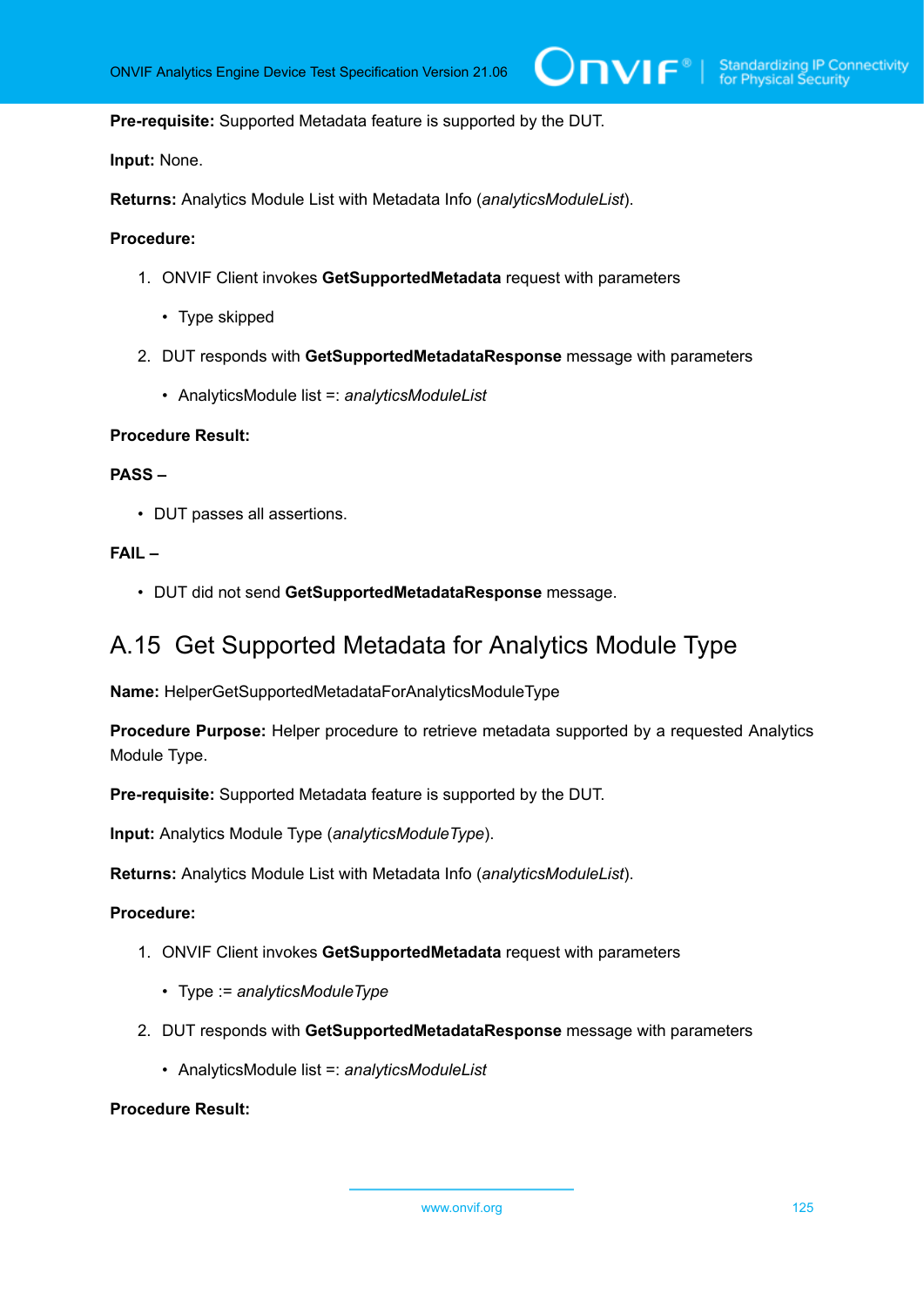## **PASS –**

• DUT passes all assertions.

## **FAIL –**

• DUT did not send **GetSupportedMetadataResponse** message.

# <span id="page-125-0"></span>A.16 Get List of Analytics Configurations With Supporting of Non Fixed Analytics Modules

**Name:** HelperGetAnalyticsConfigurationSupportsNonFixedAnalyticsModules

**Procedure Purpose:** Helper procedure to retrieve full list of Analytics Configuration that supports at least one non fixed Analytics Module.

**Pre-requisite:** Analytics Service is received from the DUT. Media2 Service is received from the DUT. Analytics Modules is supported by the DUT. Media2 Service .

#### **Input:** None.

**Returns:** List of Analytics Configuration that supports Analytics Modules (*analyticsConfListSupportsAnalyticsModules*).

- 1. ONVIF Client retrieves a list of Analytics Configurations by following the procedure mentioned in [Annex A.1](#page-112-0) with the following input and output parameters
	- out *analyticsConfList* a list of Analytics configurations
- 2. For each Analytics Configuration *analyticsConf* in *analyticsConfList* repeat the following steps:
	- 2.1. ONVIF Client invokes **GetSupportedAnalyticsModules** request with parameters
		- ConfigurationToken := *analyticsConf*.@token
	- 2.2. DUT responds with **GetSupportedAnalyticsModulesResponse** message with parameters
		- SupportedAnalyticsModules =: *supportedModules*
	- 2.3. If *supportedModules*.AnalyticsModuleDescription list is not empty and has at least one AnalyticsModuleDescription with @fixed ! = true, set *analyticsConfListSupportsAnalyticsModules* := *analyticsConfListSupportsAnalyticsModules* + *analyticsConf*.@token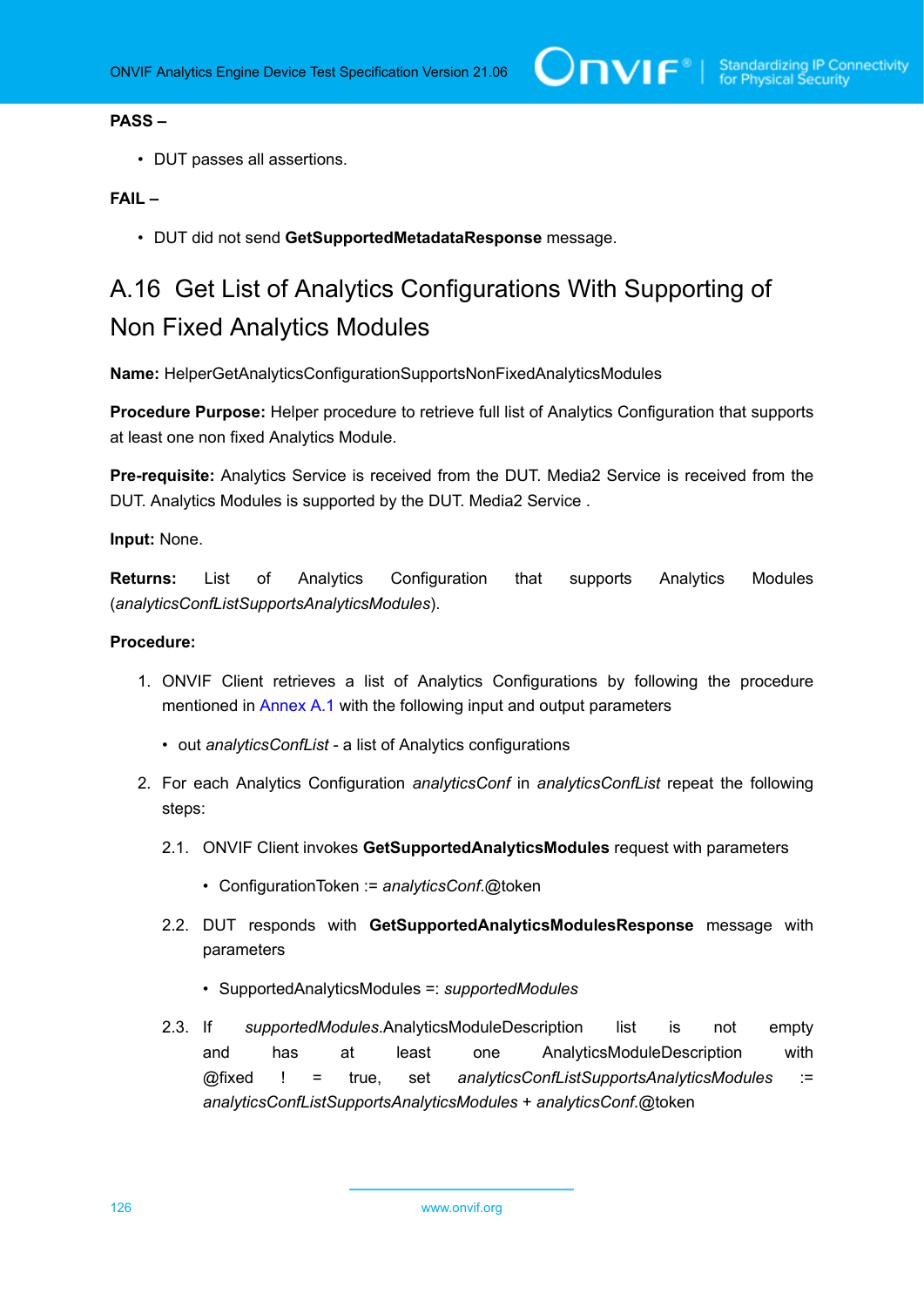#### **Procedure Result:**

#### **PASS –**

• DUT passes all assertions.

## **FAIL –**

• DUT did not send **GetSupportedAnalyticsModulesResponse** message.

## <span id="page-126-0"></span>A.17 Get Supported Analytics Modules

**Name:** HelperGetSupportedAnalyticsModules

**Procedure Purpose:** Helper procedure to retrieve a list of analytics modules that are supported by the given analytics configuration.

**Pre-requisite:** Analytics Modules is supported by the DUT.

**Input:** Analytics configuration token (*analyticsConfigToken*).

**Returns:** Supported Analytics Modules (*supportedAnalyticsModules*).

#### **Procedure:**

- 1. ONVIF Client invokes **GetSupportedAnalyticsModules** request with parameters
	- ConfigurationToken := *analyticsConfigToken*
- 2. DUT responds with **GetSupportedAnalyticsModulesResponse** message with parameters
	- SupportedAnalyticsModules =: *supportedAnalyticsModules*

#### **Procedure Result:**

#### **PASS –**

• DUT passes all assertions.

## **FAIL –**

• DUT did not send **GetSupportedAnalyticsModules** message.

## <span id="page-126-1"></span>A.18 Prepare Free Space for Analytics Module

**Name:** HelperFreeSpaceForModule

**Procedure Purpose:** Helper procedure to configure Analytics Configuration with free space for adding of Analytics Module with requested type.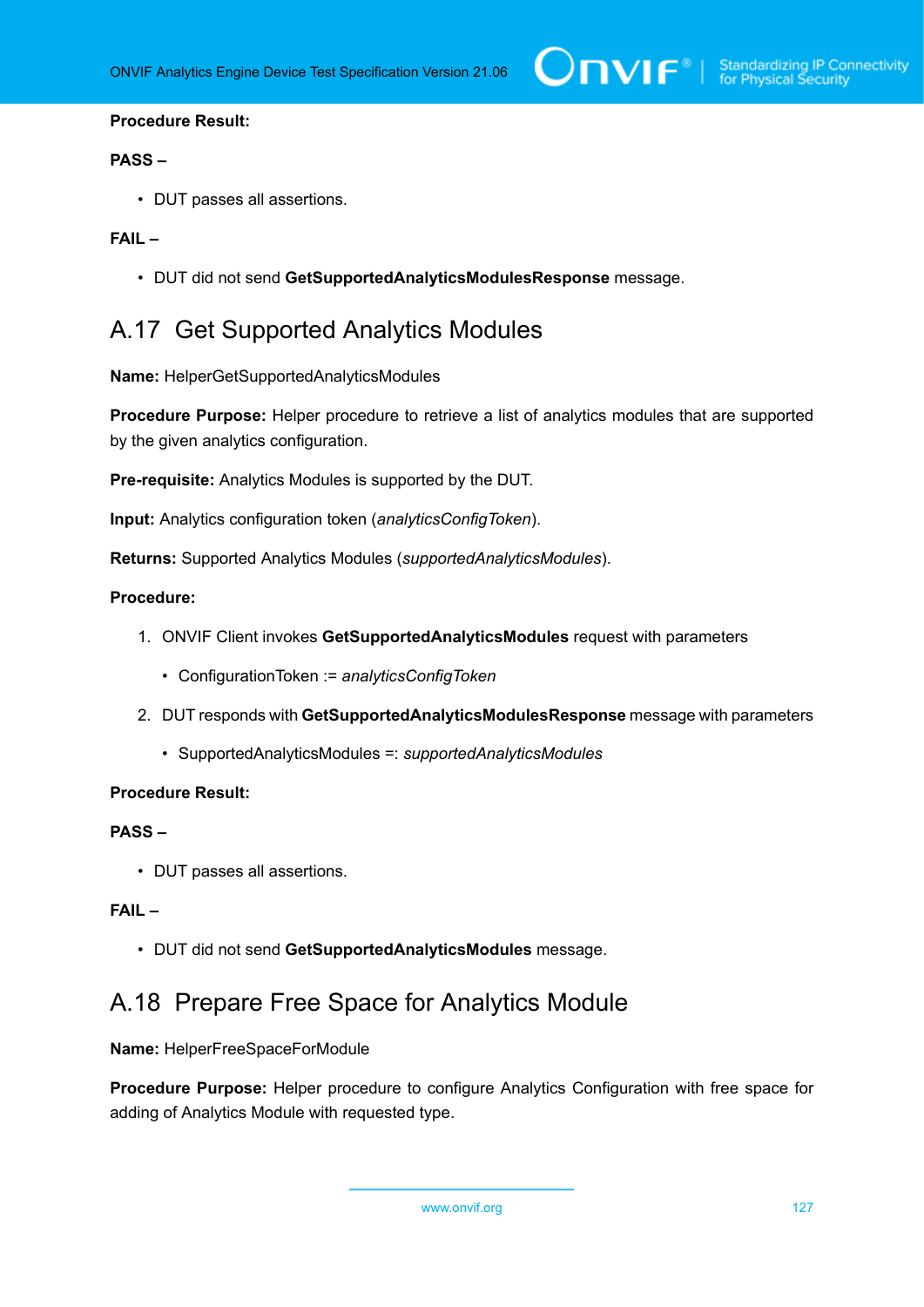**Pre-requisite:** Analytics Service is received from the DUT. Analytics Modules is supported by the DUT.

 $\bm{\cup}$ NIF $^*$ 

**Input:** Analytics Configuration token *analyticsConfigToken*. Analytics module type (*analyticsModuleType*) for which free space is required. Maximum number of instances per configuration *maxInstances*. (optional) Maximum number of concurrent modules per configuration (*limit*).

**Returns:** Analytics module (optional) (*deletedModule*).

- 1. ONVIF Client invokes **GetAnalyticsModules** request with parameters
	- ConfigurationToken := *analyticsConfigToken*
- 2. DUT responds with **GetAnalyticsModulesResponse** message with parameters
	- AnalyticsModule list =: *analyticsModuleList*
- 3. Set *amountOfExistingRequieredModules* := amount of AnalyticsModule in *analyticsModuleList* with Type = *analyticsModuleType*.
- 4. If *amountOfExistingRequieredModules* = *maxInstances*
	- 4.1. Set *moduleToDelete* := the first analytics module from *analyticsModuleList* that has @Type = *analyticsModuleType*.
	- 4.2. ONVIF Client deletes one analytics module by following the procedure mentioned in [Annex A.19](#page-128-0) with the following input and output parameters
		- in *analyticsConfigToken* token of Analytics configuration
		- in *moduleToDelete*.@Name Name of the analytics module to be deleted
	- 4.3. Update *analyticsModuleList*.
	- 4.4. Returns *moduleToDelete*.
- 5. If *limit* is not specified, skip other steps of the procedure and return to the test.
- 6. Set *amountOfExistingModules* := amount of AnalyticsModule items in *analyticsModuleList*.
- 7. If *amountOfExistingModules* = *limit*
	- 7.1. ONVIF Client retrieves a list of supported analytics modules by following the procedure mentioned in [Annex A.17](#page-126-0) with the following input and output parameters
		- in *analyticsConfigToken* a token of Analytics Configuration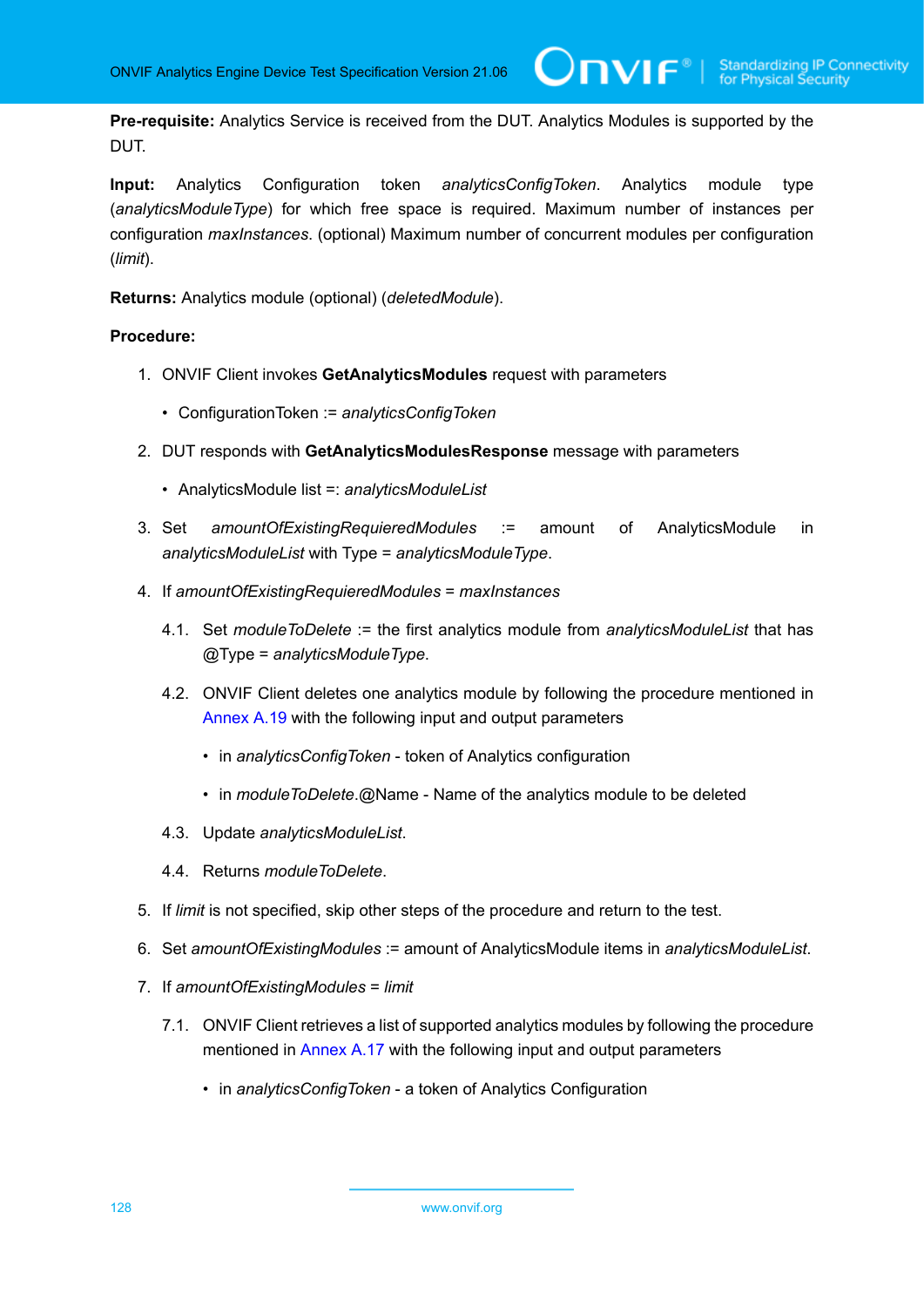$IVIF^{\circ}$ 

- out *supportedAnalyticsModules* supported analytics modules.
- 7.2. Set *nonFixedAnalyticsModulesTypeList* := list of AnalyticsModuleDescription.@Name items from *supportedAnalyticsModules* with AnalyticsModuleDescription.@fixed != true.
- 7.3. If *analyticsModuleList* does not contain item with @Type listed in *nonFixedAnalyticsModulesTypeList*, FAIL the test, restore the DUT state, and skip other steps.
- 7.4. Set *moduleToDelete* := the first analytics module from *analyticsModuleList* that has @Type listed in *nonFixedAnalyticsModulesTypeList*.
- 7.5. ONVIF Client deletes one analytics module by following the procedure mentioned in [Annex A.19](#page-128-0) with the following input and output parameters
	- in *analyticsConfigToken* token of Analytics configuration
	- in *moduleToDelete*.@Name Name of the analytics module to be deleted
- 7.6. Returns *moduleToDelete*.

#### **Procedure Result:**

## **PASS –**

• DUT passes all assertions.

#### **FAIL –**

• DUT did not send **GetAnalyticsModulesResponse** message.

## <span id="page-128-0"></span>A.19 Delete Analytics Module

**Name:** HelperDeleteAnalyticsModule

**Procedure Purpose:** Helper procedure to delete analytics module from specified Analytics Configuration.

**Pre-requisite:** Analytics Service is received from the DUT. Analytics Modules is supported by the DUT.

**Input:** Analytics configuration token (*analyticsToken*). Name of the analytics module (*analyticsModuleName*).

**Returns:** None.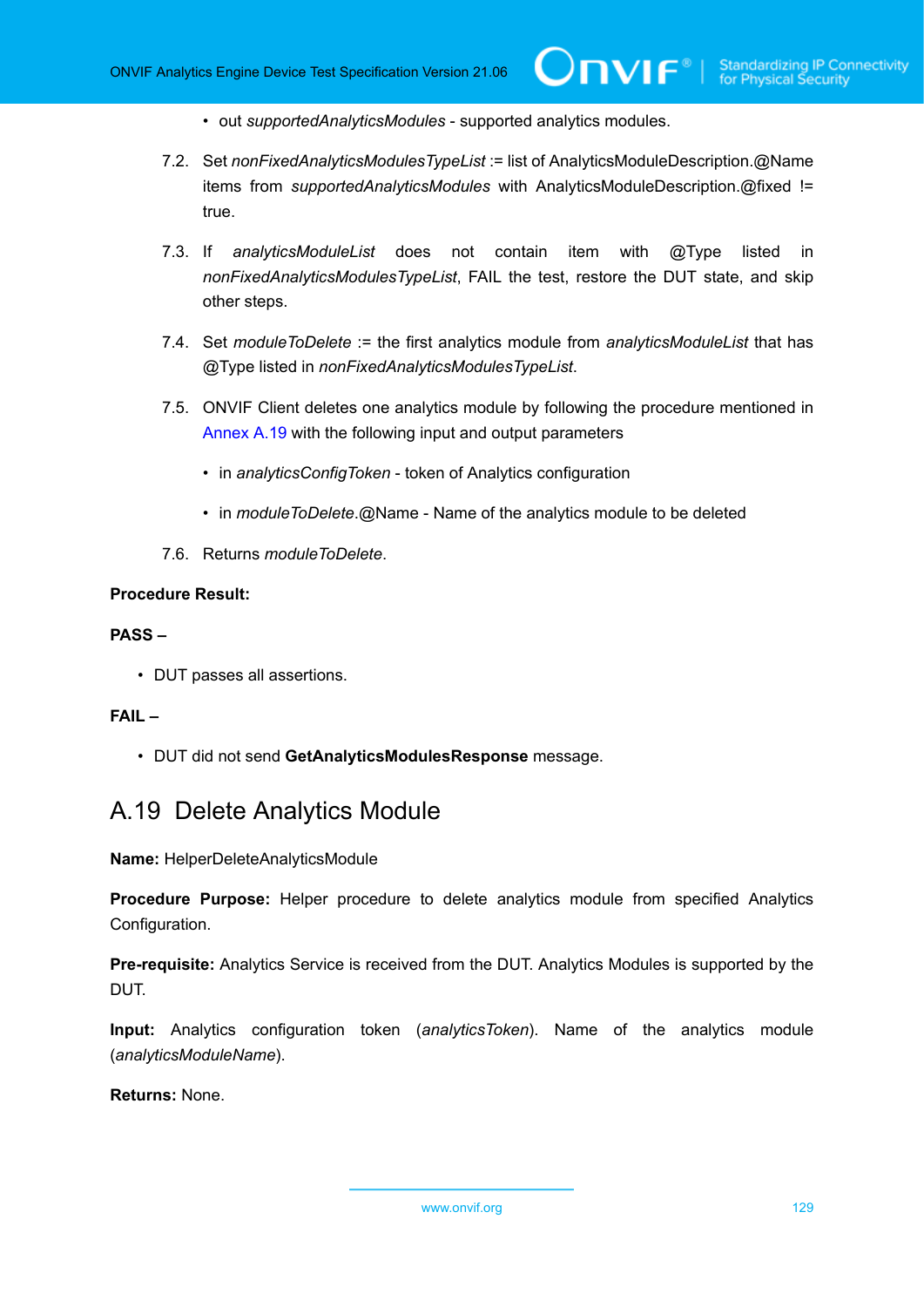## **Procedure:**

- 1. ONVIF Client invokes **DeleteAnalyticsModules** request with parameters
	- ConfigurationToken := *analyticsToken*
	- AnalyticsModuleName[0] := *analyticsModuleName*
- 2. The DUT responds with **DeleteAnalyticsModulesResponse**.

#### **Procedure Result:**

## **PASS –**

• DUT passes all assertions.

## **FAIL –**

• DUT did not send **DeleteAnalyticsModulesResponse** message.

## <span id="page-129-0"></span>A.20 Get Analytics Modules

**Name:** HelperGetAnalyticsModules

**Procedure Purpose:** Helper procedure to retrieve currently assigned set of analytics modules of a Analytics Configuration.

**Pre-requisite:** Analytics Modules is supported by the DUT.

**Input:** Token of Analytics Configuration (*analyticsConfToken*).

**Returns:** Analytics Module List (*analyticsModuleList*).

## **Procedure:**

- 1. ONVIF Client invokes **GetAnalyticsModules** request with parameters
	- ConfigurationToken := *analyticsConfToken*
- 2. DUT responds with **GetAnalyticsModulesResponse** message with parameters
	- AnalyticsModule list =: *analyticsModuleList*

## **Procedure Result:**

## **PASS –**

• DUT passes all assertions.

## **FAIL –**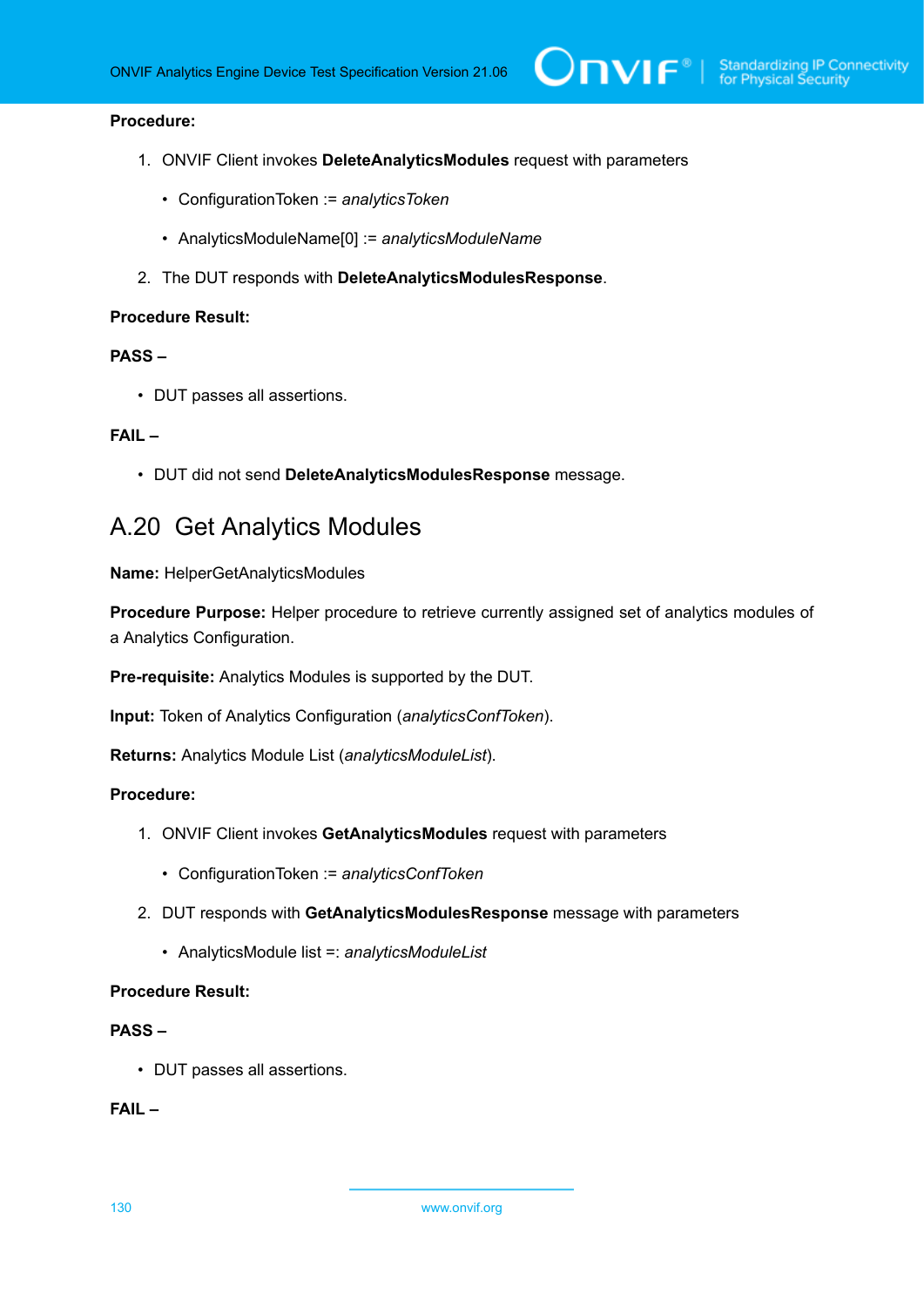• DUT did not send **GetAnalyticsModulesResponse** message.

## A.21 Get Analytics Configuration

**Name:** HelperGetAnalyticsConfiguration

**Procedure Purpose:** Helper procedure to retrieve Analytics Configuration.

**Pre-requisite:** Media2 Service is received from the DUT.

**Input:** Token of Analytics Configuration (*analyticsConfToken*).

**Returns:** Analytics Configuration (*analyticsConf*).

## **Procedure:**

- 1. ONVIF Client invokes **GetAnalyticsConfigurations** request with parameters
	- ConfigurationToken := *analyticsConfToken*
	- ProfileToken skipped
- 2. The DUT responds with **GetAnalyticsConfigurationsResponse** with parameters
	- Configurations list =: *analyticsConfList*

## **Procedure Result:**

### **PASS –**

• DUT passes all assertions.

## **FAIL –**

• DUT did not send **GetAnalyticsConfigurationsResponse** message.

## A.22 Create Analytics Module

**Name:** HelperCreateAnalyticsModule

**Procedure Purpose:** Helper procedure to create analytics module from specified Analytics Configuration.

**Pre-requisite:** Analytics Service is received from the DUT. Analytics Modules is supported by the DUT.

**Input:** Analytics configuration token (*analyticsToken*). Name of the analytics module (*analyticsModuleName*). Type of the analytics module (*analyticsModuleType*).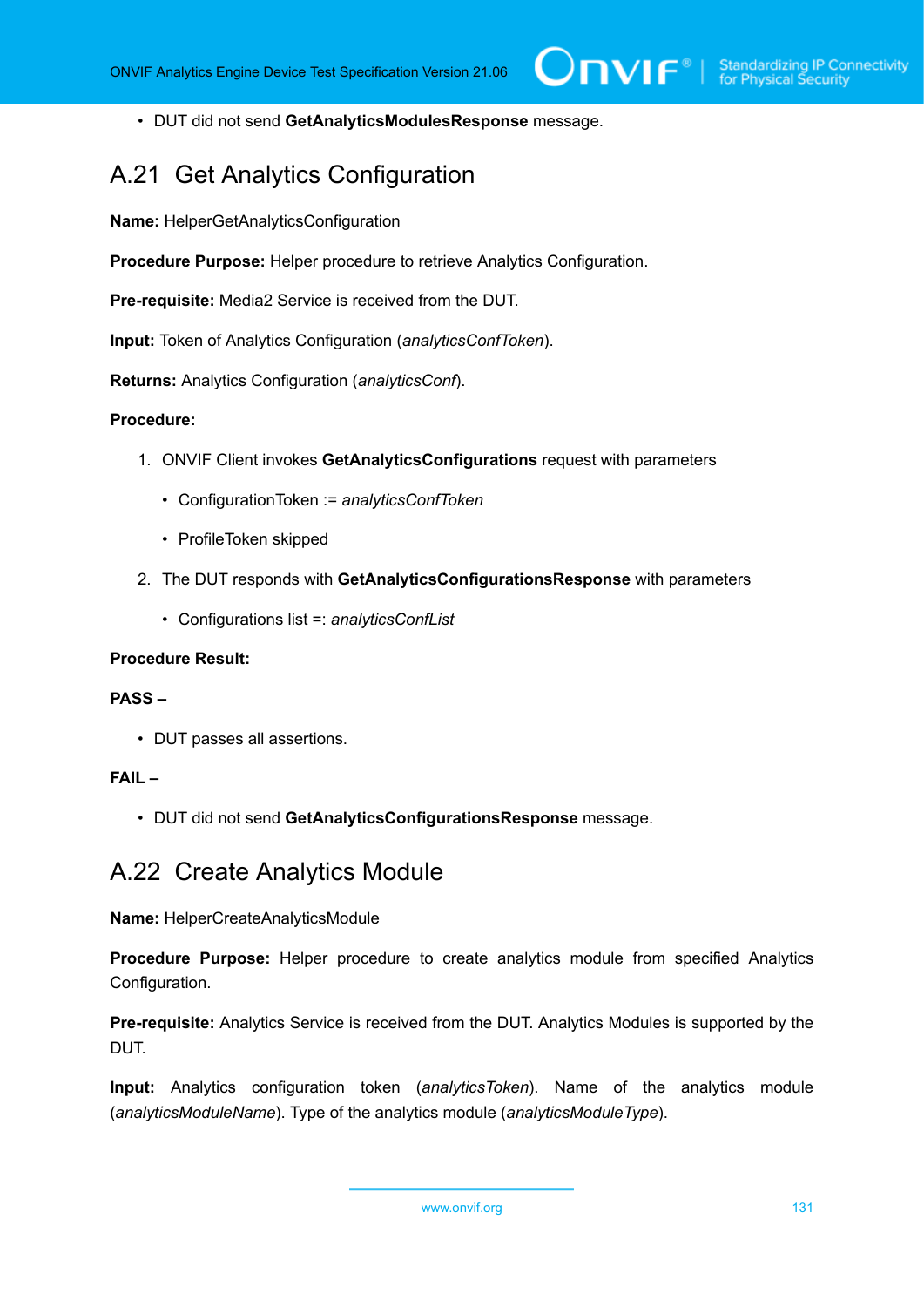#### **Returns:** None.

#### **Procedure:**

- 1. ONVIF Client invokes **CreateAnalyticsModules** request with parameters
	- ConfigurationToken := *analyticsToken*
	- AnalyticsModule[0].@Name := *analyticsModuleName*
	- AnalyticsModule[0].@Type := *analyticsModuleType*
	- AnalyticsModule[0].Parameters := empty Parameters element
- 2. DUT responds with **CreateAnalyticsModulesResponse** message

## **Procedure Result:**

#### **PASS –**

• DUT passes all assertions.

## **FAIL –**

• DUT did not send **CreateAnalyticsModulesResponse** message.

## A.23 Device Configuration For Create Analytics Module

**Name:** HelperDeviceConfigurationForCreateAnalyticsModule

**Procedure Purpose:** Helper procedure for device configuration for adding of analytics module.

**Pre-requisite:** Analytics Service is received from the DUT. Analytics Modules is supported by the DUT.

#### **Input:** None.

**Returns:** If non fixed Analytics Module is supported (*nonFixedModuleSupported*). Analytics configuration token (optional) (*analyticsToken*). Analytics module description (optional) (*analyticsModuleDescription*). Analytics module to restore (optional) (*moduleToRestore*)

#### **Procedure:**

- 1. ONVIF Client retrieves a list of Analytics Configurations by following the procedure mentioned in [Annex A.1](#page-112-0) with the following input and output parameters
	- out *analyticsConfList* a list of Analytics configurations

132 www.onvif.org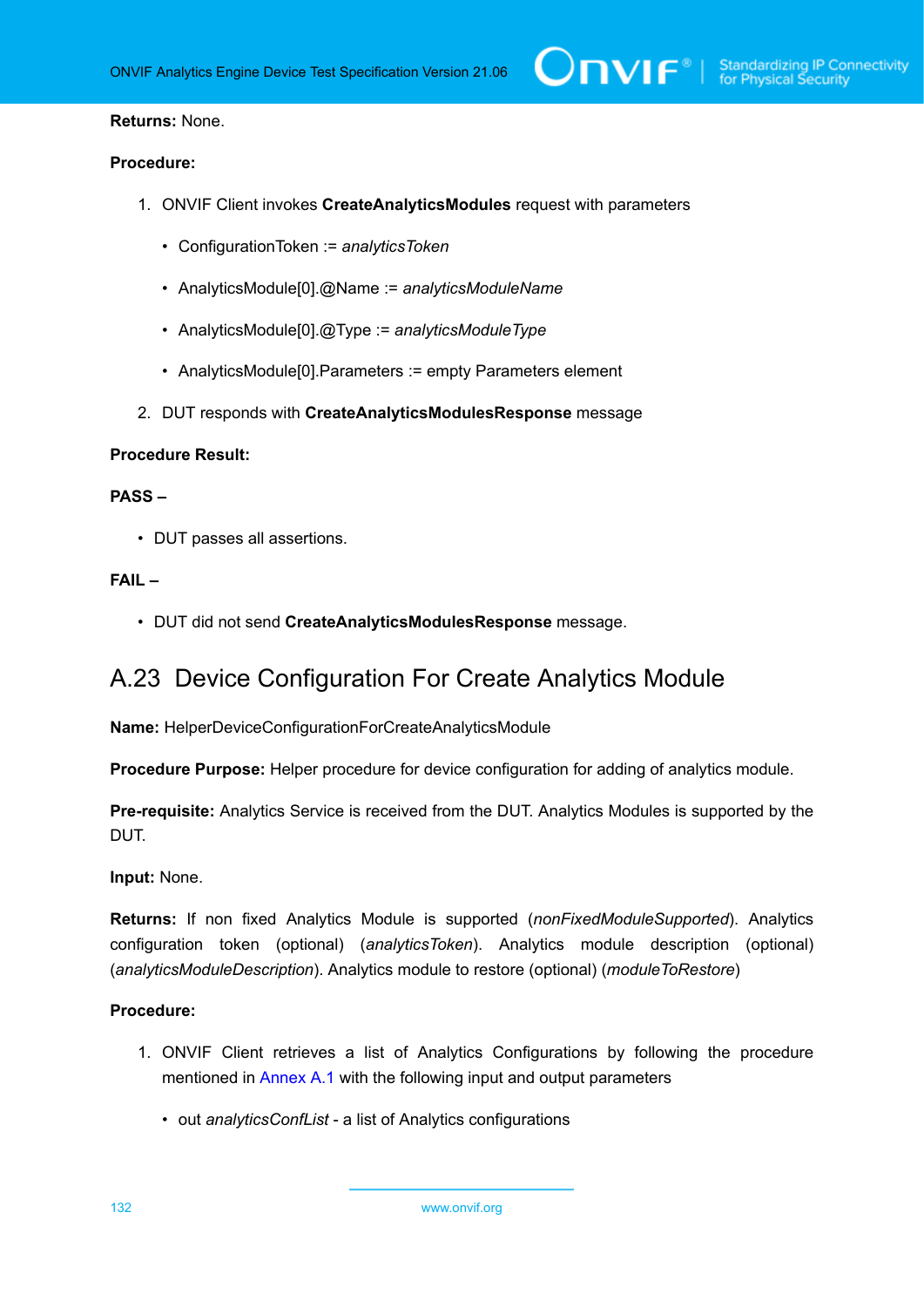**TVIF**®

- 2. ONVIF Client retrieves a list of Analytics Configurations that supports non fixed AnalyticsModules by following the procedure mentioned in [Annex A.16](#page-125-0) with the following input and output parameters
	- out *analyticsConfListSupportsAnalyticsModules* a list of Analytics configurations
- 3. If *analyticsConfListSupportsAnalyticsModules* is empty, set *nonFixedModuleSupported* = false and return to test procedure.
- 4. ONVIF Client configures media profile with Analytics Configuration from *analyticsConfListSupportsAnalyticsModules* list by following the procedure mentioned in [Annex A.4](#page-114-0) with the following input and output parameters
	- in *analyticsConfListSupportsAnalyticsModules* list of Analytics configurations.
	- out *profile* media profile.
- 5. Set *analyticsToken* := *profile*.Configurations.Analytics.token
- 6. ONVIF Client retrieves a list of supported analytics modules by following the procedure mentioned in [Annex A.17](#page-126-0) with the following input and output parameters
	- in *analyticsToken* a token of Analytics Configuration
	- out *supportedAnalyticsModules* supported analytics modules.
- 7. If *supportedAnalyticsModules*.AnalyticsModuleDescription list is empty, FAIL the test and skip other steps.
- 8. Set *analyticsModuleDescription* := first *supportedAnalyticsModules*.AnalyticsModuleDescription item with @fixed != true.
- 9. Set *limit* := *supportedAnalyticsModules*.@Limit (if specified).
- 10.If *analyticsModuleDescription* does not contain maxInstances attribute, FAIL the test.
- 11. If *analyticsModuleDescription*.@maxInstances = 0, FAIL the test.
- 12.ONVIF Client prepares free space for adding of new analytics module with required type into the Analytics Configuration by following the procedure mentioned in [Annex A.18](#page-126-1) with the following input and output parameters
	- in *analyticsToken* a token of Analytics Configuration
	- in *analyticsModuleDescription*.@Name analytics module type
	- in *analyticsModuleDescription*.@maxInstances maximum number of instances per configuration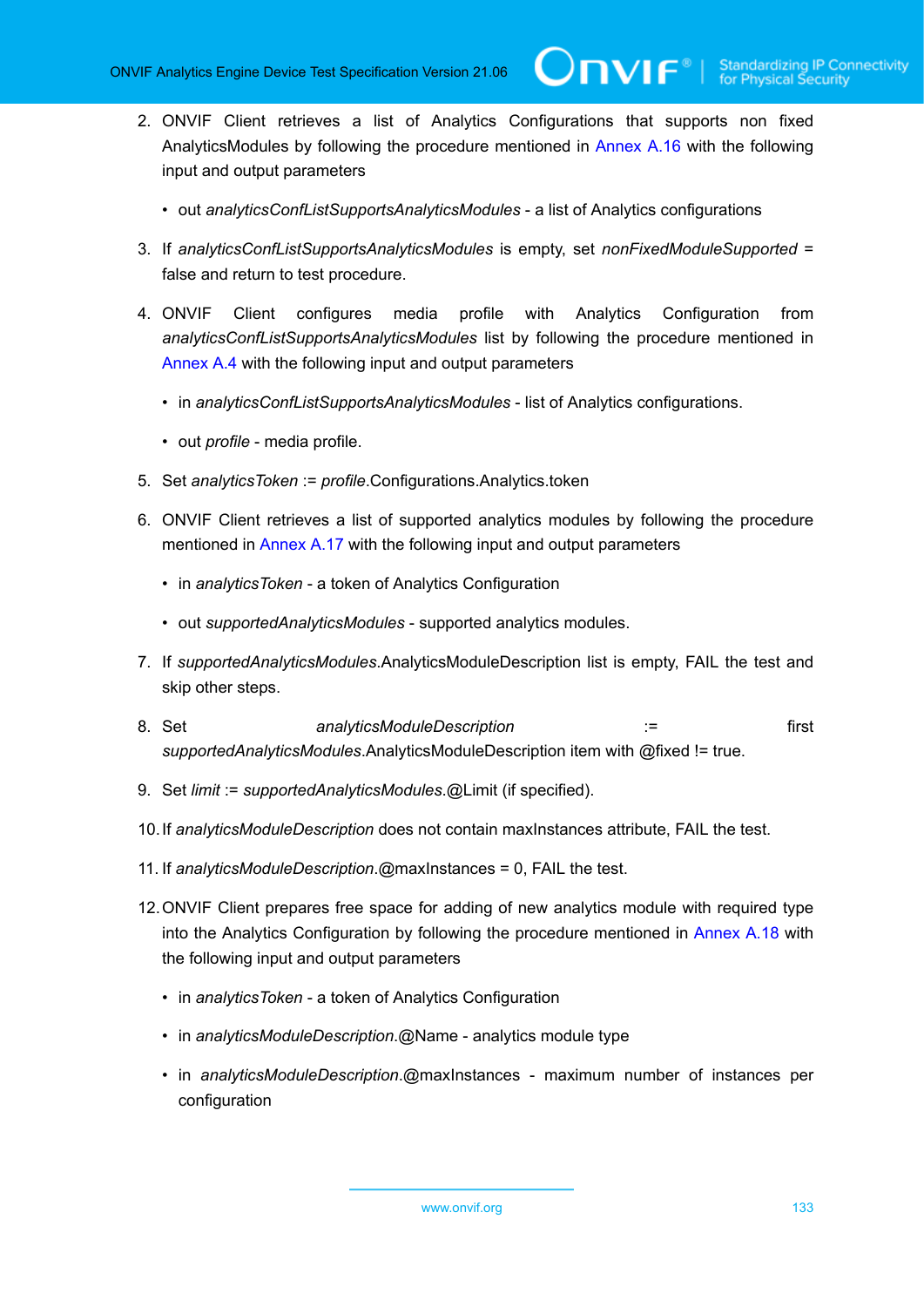- (optional) in *limit* limit
- out *moduleToRestore* (optional) analytics module to restore

## **Procedure Result:**

### **PASS –**

• DUT passes all assertions.

#### **FAIL –**

• None.

## A.24 Select Existing Analytics Module

**Name:** HelperSelectExistingAnalyticsModule

**Procedure Purpose:** Helper procedure to select Analytics Module existing on the device.

**Pre-requisite:** Analytics Service is received from the DUT. Analytics Modules is supported by the DUT.

**Input:** None.

**Returns:** Analytics module (optional) (*analyticsModule*), Analytics Configuration token (*analyticsToken*).

- 1. ONVIF Client retrieves a list of Analytics Configurations by following the procedure mentioned in [Annex A.1](#page-112-0) with the following input and output parameters
	- out *analyticsConfList* a list of Analytics configurations
- 2. For each Analytics Configuration *analyticsConf* in *analyticsConfList* repeat the following steps:
	- 2.1. ONVIF Client retrieves a set of analytics modules assigned of Analytics Configuration by following the procedure mentioned in [Annex A.20](#page-129-0) with the following input and output parameters
		- in *analyticsConf*.@token a token of Analytics Configuration
		- out *analyticsModuleList* analytics module list
	- 2.2. If *analyticsModuleList* list is not empty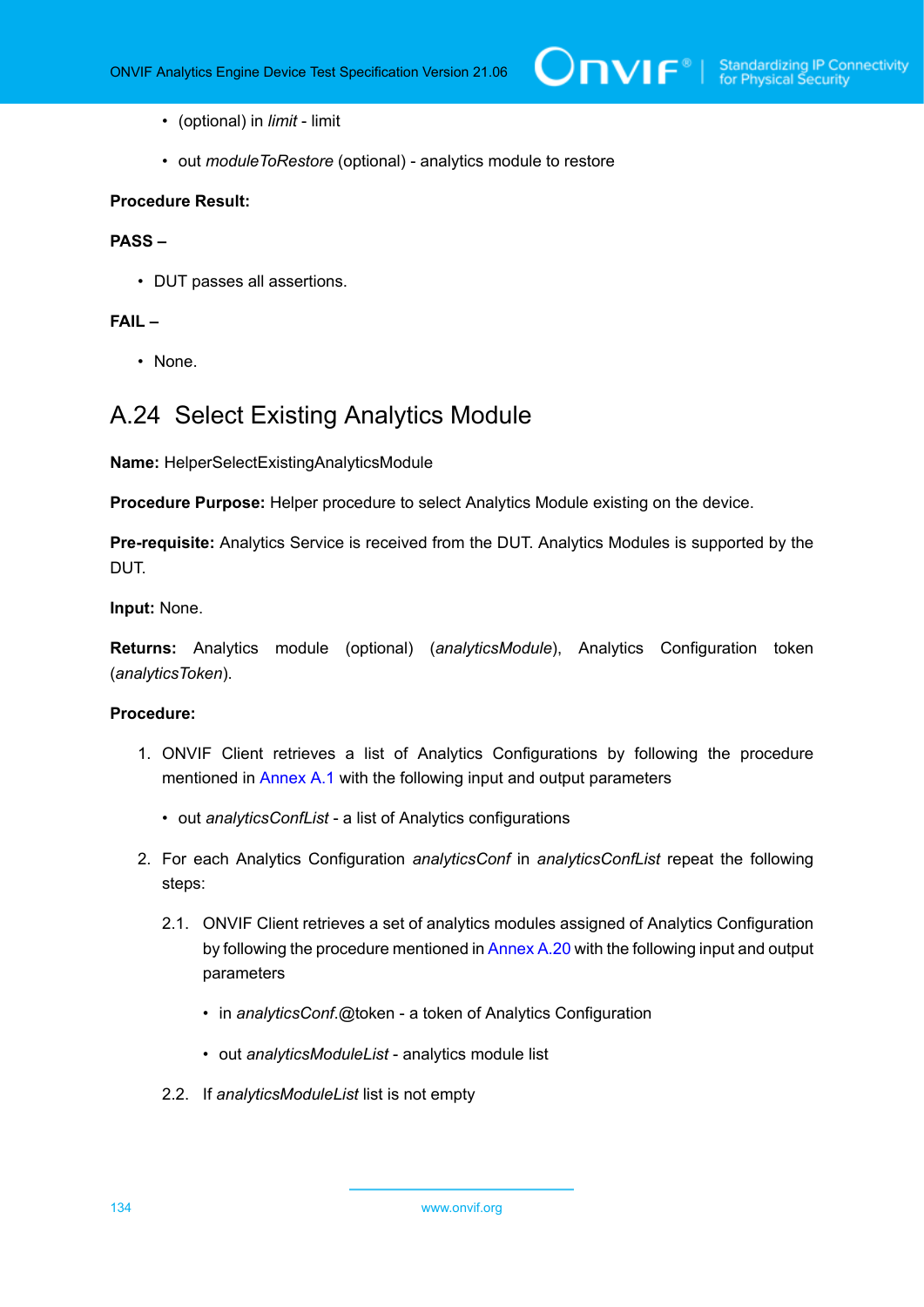2.2.1.Set *analyticsModule* := *analyticsModuleList*[0].

2.2.2.Set *analyticsToken* := *analyticsConf*.@token.

2.2.3.Return to test procedure.

### **Procedure Result:**

#### **PASS –**

• DUT passes all assertions.

## **FAIL –**

• None.

## A.25 Check Shape Descriptor Coordinates

**Name:** HelperSelectExistingAnalyticsModule

**Procedure Purpose:** Helper procedure to check that object bounding boxes or shapes included into sample frame of GetSupportedMetadataResponse are located in the top left quarter of the image.

**Pre-requisite:** None.

**Input:** SampleFrame *sampleFrame*

**Returns:** None.

- 1. Set *translateX* = 0.
- 2. Set *translateY* = 0.
- 3. Set *scaleX* = 1.
- 4. Set *scaleY* = 1.
- 5. If *sampleFrame* contains Transformation element, rewrite variables:
	- 5.1. If *sampleFrame*.Transformation.Translate.@x is specified, set *translateX* = *sampleFrame*.Transformation.Translate.@x.
	- 5.2. If *sampleFrame*.Transformation.Translate.@y is specified, set *translateY* = *sampleFrame*.Transformation.Translate.@y.
	- 5.3. If *sampleFrame*.Transformation.Scale.@x is specified, set *scaleX* = *sampleFrame*.Transformation.Scale.@x.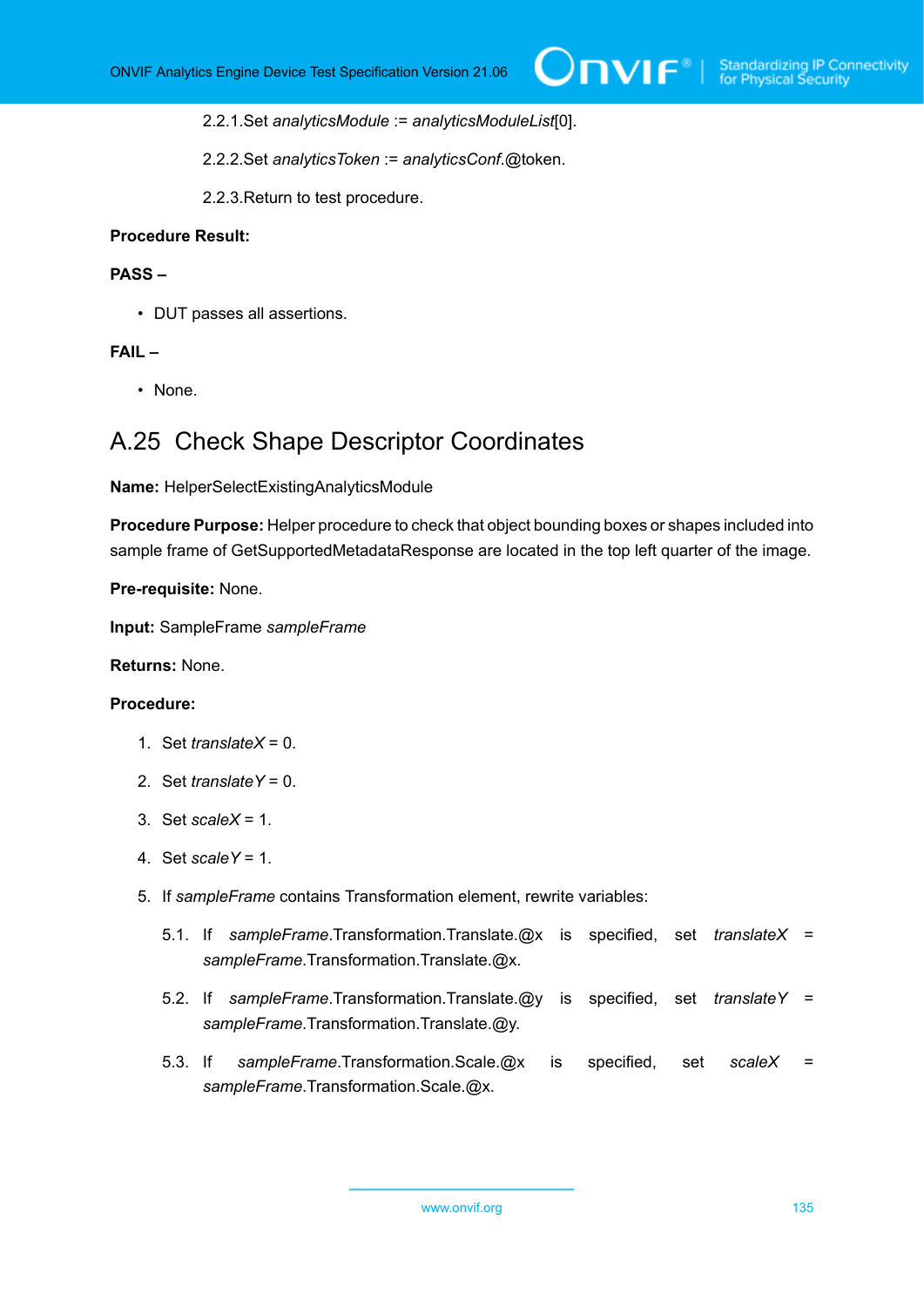WF®I

- 5.4. If *sampleFrame*.Transformation.Scale.@y is specified, set *scaleY* = *sampleFrame*.Transformation.Scale.@y.
- 6. For each Object.Appearance with Shape element (*appearance*) in *sampleFrame* repeat the following steps:
	- 6.1. If *appearance* contains Transformation element, rewrite variables:
		- 6.1.1.If *appearance*.Transformation.Translate.@x is specified, set *translateX* = *appearance*.Transformation.Translate.@x. Otherwise set *translateX* = 0.
		- 6.1.2.If *appearance*.Transformation.Translate.@y is specified, set *translateY* = *appearance*.Transformation.Translate.@y. Otherwise set *translateY* = 0.
		- 6.1.3.If *appearance*.Transformation.Scale.@x is specified, set *scaleX* = *appearance*.Transformation.Scale.@x. Otherwise set *scaleX* = 1.
		- 6.1.4.If *appearance*.Transformation.Scale.@y is specified, set *scaleY* = *appearance*.Transformation.Scale.@y. Otherwise set *scaleY* = 1.
	- 6.2. If *appearance*.Shape contains BoundingBox element:
		- 6.2.1.ONVIF Client transforms bottom coordinate to default coordinate system by following the procedure mentioned in [Annex A.26](#page-137-0) with the following input and output parameters
			- in *appearance*.Shape.BoundingBox.@bottom coordinate of point to transform
			- in *translateY* Translational value
			- in *scaleY* Scaling value
			- out *bottom* bottom in default coordinate system
		- 6.2.2.ONVIF Client transforms top coordinate to default coordinate system by following the procedure mentioned in [Annex A.26](#page-137-0) with the following input and output parameters
			- in *appearance*.Shape.BoundingBox.@top coordinate of point to transform
			- in *translateY* Translational value
			- in *scaleY* Scaling value
			- out *top* top in default coordinate system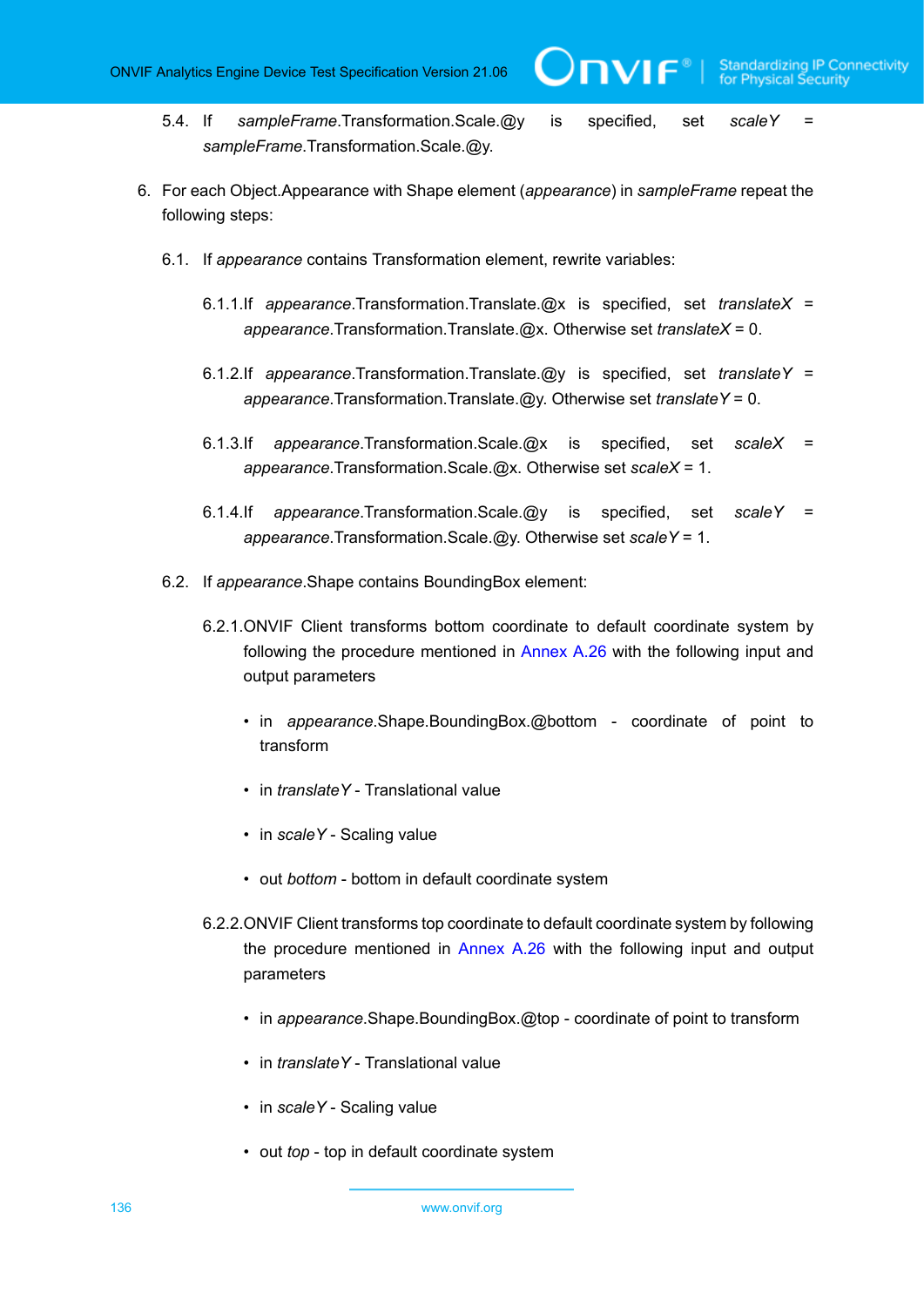- 6.2.3.ONVIF Client transforms right coordinate to default coordinate system by following the procedure mentioned in [Annex A.26](#page-137-0) with the following input and output parameters
	- in *appearance*.Shape.BoundingBox.@right coordinate of point to transform
	- in *translateX* Translational value
	- in *scaleX* Scaling value
	- out *right* right in default coordinate system
- 6.2.4.ONVIF Client transforms left coordinate to default coordinate system by following the procedure mentioned in [Annex A.26](#page-137-0) with the following input and output parameters
	- in *appearance*.Shape.BoundingBox.@left coordinate of point to transform
	- in *translateX* Translational value
	- in *scaleX* Scaling value
	- out *left* left in default coordinate system
- 6.2.5.If *bottom* > 1 or *bottom* < 0, FAIL the test.

6.2.6.If *top* > 1 or *top* < 0, FAIL the test.

- 6.2.7.If *right* > 0 or *top* < -1, FAIL the test.
- 6.2.8.If *left* > 0 or *top* < -1, FAIL the test.
- 6.2.9.For each *appearance*.Polygon.Point:
	- 6.2.9.0. NVIF Client transforms X coordinate to default coordinate system by following the procedure mentioned in [Annex A.26](#page-137-0) with the following input and output parameters
		- in *appearance*.Polygon.Point.@x coordinate of point to transform
		- in *translateX* Translational value
		- in *scaleX* Scaling value
		- out *pointX* X of point in default coordinate system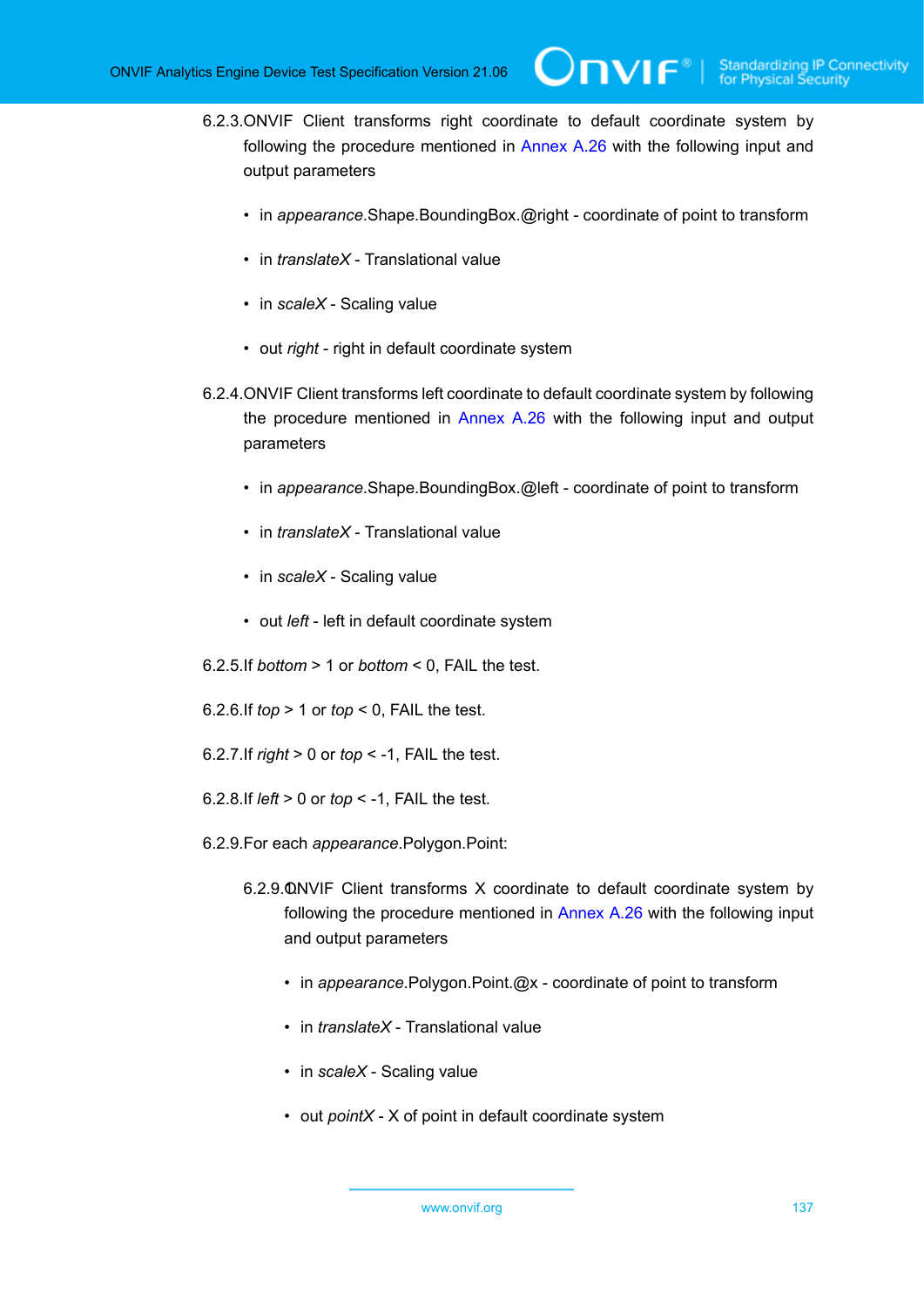6.2.9. 2NVIF Client transforms Y coordinate to default coordinate system by following the procedure mentioned in [Annex A.26](#page-137-0) with the following input and output parameters

 $\bm{\cup}$ NIF $^*$ l

- in *appearance*.Polygon.Point.@y coordinate of point to transform
- in *translateY* Translational value
- in *scaleY* Scaling value
- out *pointY* Y of point in default coordinate system

6.2.9.3. If *pointY* > 1 or *bottom* < 0, FAIL the test.

6.2.9. $\textsf{4f}$  *pointX* > 0 or *top* < -1, FAIL the test.

## **Procedure Result:**

### **PASS –**

• DUT passes all assertions.

## **FAIL –**

• None.

## <span id="page-137-0"></span>A.26 Transform Coordinate To Default Coordinate System

**Name:** HelperTransformCoordinateToDefaultCoordinateSystem

**Procedure Purpose:** Helper procedure to transform coordinate into default coordinate system.

**Pre-requisite:** None.

**Input:** Coordinate of point to transform *coordinate*, Scaling value *scale*, Translational value (*translate*).

**Returns:** Coordinate of point transformed into default coordinate system *coordinate*.

## **Procedure:**

1. Set *coordinate* = *coordinate* \* *scale* + *translate*

## **Procedure Result:**

**PASS –**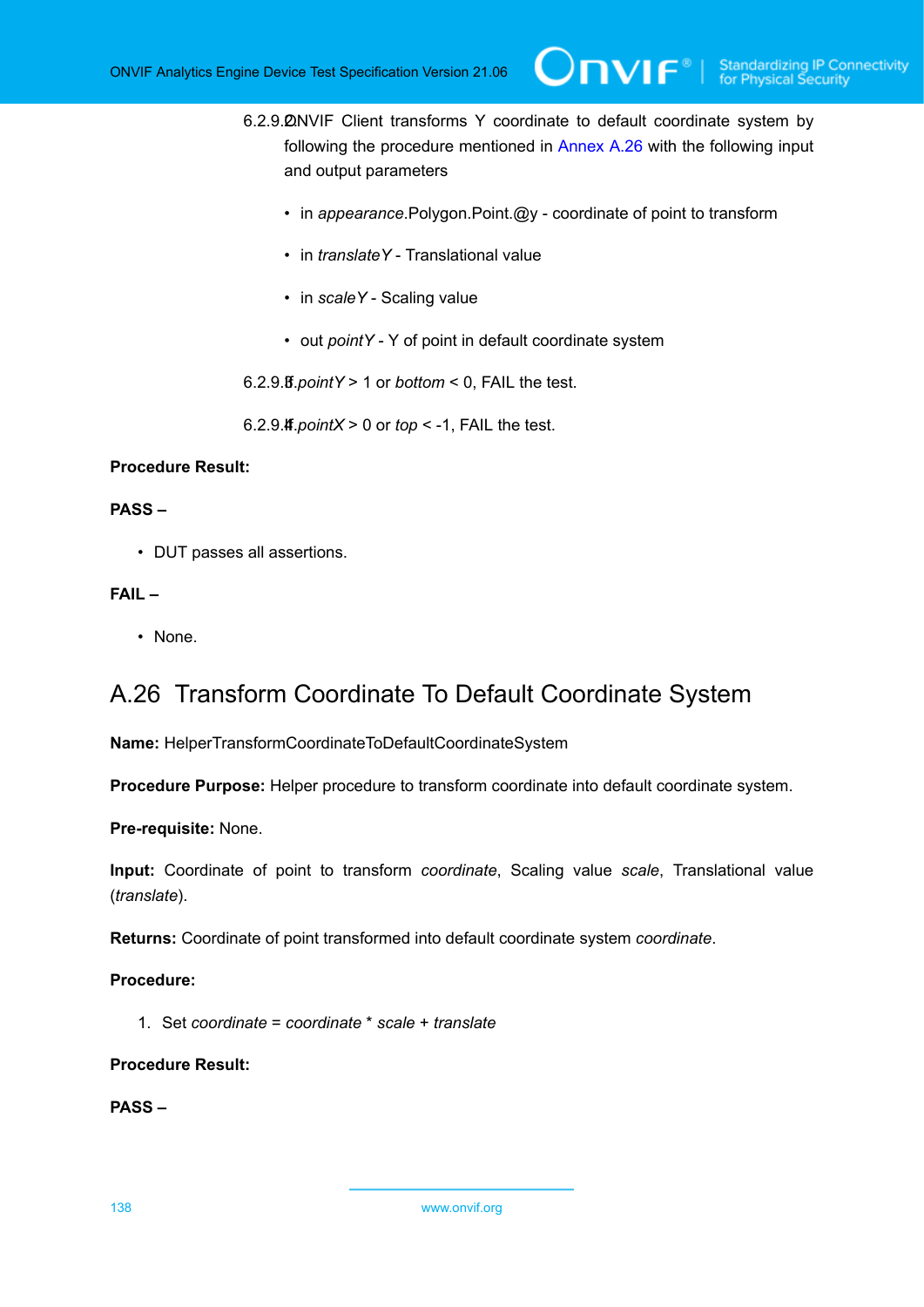• DUT passes all assertions.

## **FAIL –**

• None.

## A.27 Device Configuration For Create Rule

**Name:** HelperDeviceConfigurationForCreateRule

**Procedure Purpose:** Helper procedure for configuring DUT in order to add a rule.

**Pre-requisite:** Analytics Service is received from the DUT. Rule Engine is supported by the DUT.

**Input:** None.

**Returns:** Indication of non-fixed Rule support (*nonFixedRuleSupported*). Analytics configuration token (optional) (*analyticsToken*). Rule description (optional) (*ruleDescription*). Rule to restore (optional) (*ruleToRestore*)

- 1. ONVIF Client retrieves a list of Analytics Configurations that supports non-fixed Rules by following the procedure mentioned in [Annex A.28](#page-140-0) with the following input and output parameters
	- out *analyticsConfListSupportsRules* a list of Analytics configurations
- 2. If *analyticsConfListSupportsRules* is empty, set *nonFixedRuleSupported* = false and return to test procedure.
- 3. ONVIF Client configures media profile with Analytics Configuration from *analyticsConfListSupportsRules* list by following the procedure mentioned in [Annex A.4](#page-114-0) with the following input and output parameters
	- in *analyticsConfListSupportsRules* list of Analytics configurations.
	- out *profile* media profile.
- 4. Set *analyticsToken* := *profile*.Configurations.Analytics.token
- 5. ONVIF Client retrieves a list of supported rules by following the procedure mentioned in [Annex A.29](#page-141-0) with the following input and output parameters
	- in *analyticsToken* a token of Analytics Configuration
	- out *supportedRules* supported rules.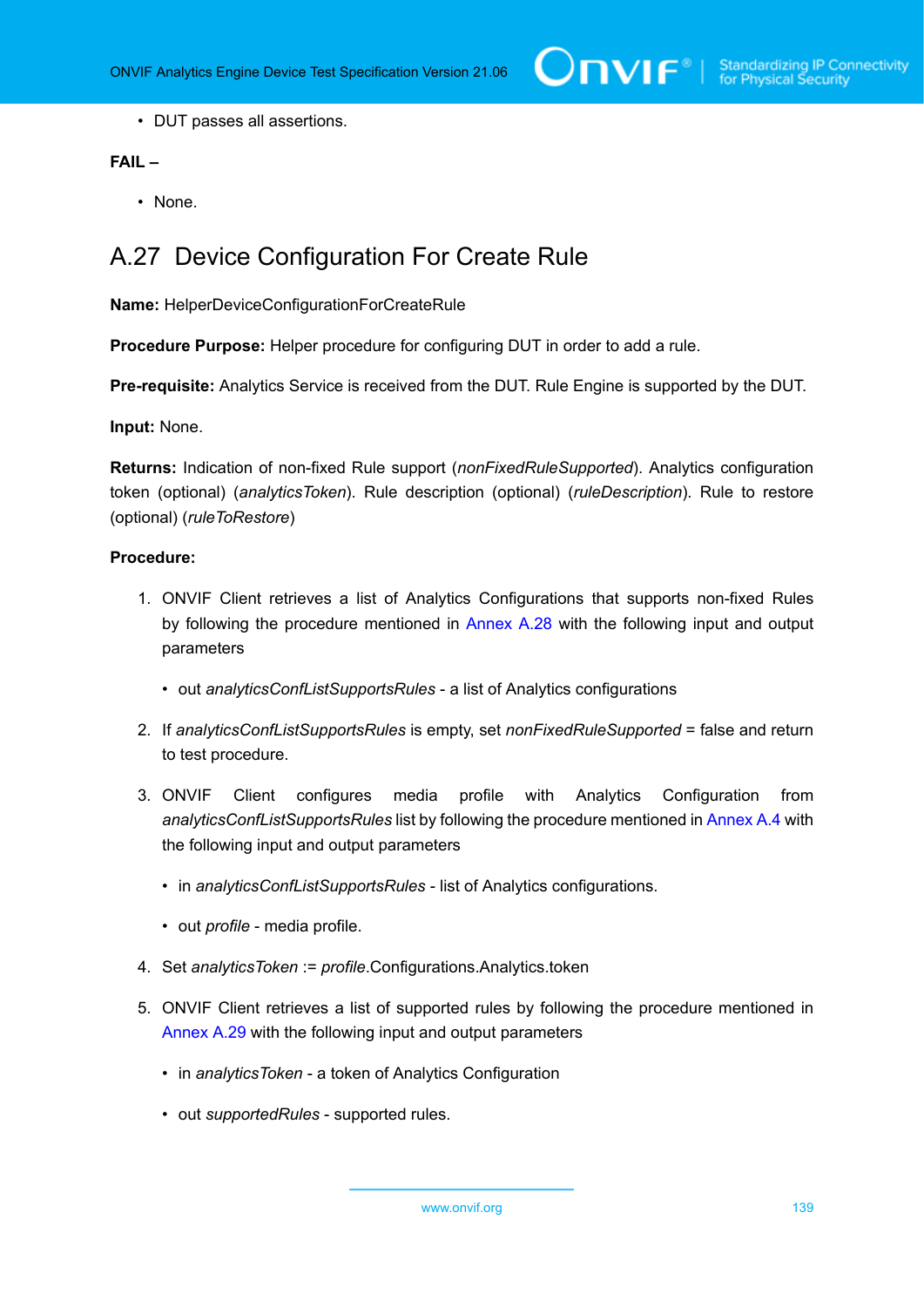**TVIF**®

- 6. If *supportedRules*.RuleDescription list is empty, FAIL the test, restore the DUT state, and skip other steps.
- 7. Set *limit* := *supportedRules*.@Limit (if specified).
- 8. If *supportedRules*.RuleDescription list does not contain item with @fixed != true, FAIL the test, restore the DUT state, and skip other steps.
- 9. Set *ruleDescription* := first *supportedRules*.RuleDescription item with @fixed != true.
- 10.If *ruleDescription* does not contain maxInstances attribute, FAIL the test, restore the DUT state, and skip other steps.
- 11. If *ruleDescription*.@maxInstances = 0, FAIL the test, restore the DUT state, and skip other steps.
- 12.Set *nonFixedRuleTypeList* := list of RuleDescription.@Name items from *supportedRules* with RuleDescription.@fixed != true.
- 13.ONVIF Client prepares free space for adding of new rule with required type into the Analytics Configuration by following the procedure mentioned in [Annex A.30](#page-141-1) with the following input and output parameters
	- in *analyticsToken* a token of Analytics Configuration
	- in *supportedRules*.@Limit maximum number of concurrent rules per configuration
	- in *nonFixedRuleTypeList* list of non-fixed rule types that could be removed
	- in *ruleDescription*.@Name rule type for which free space is required
	- in *ruleDescription*.@maxInstances maximum number of rules with *ruleDescription*.@Name type per configuration
	- (optional) in *limit* limit
	- out *ruleToRestore* rule to restore (if a rule was removed)

#### **Procedure Result:**

#### **PASS –**

• DUT passes all assertions.

## **FAIL –**

• None.

140 www.onvif.org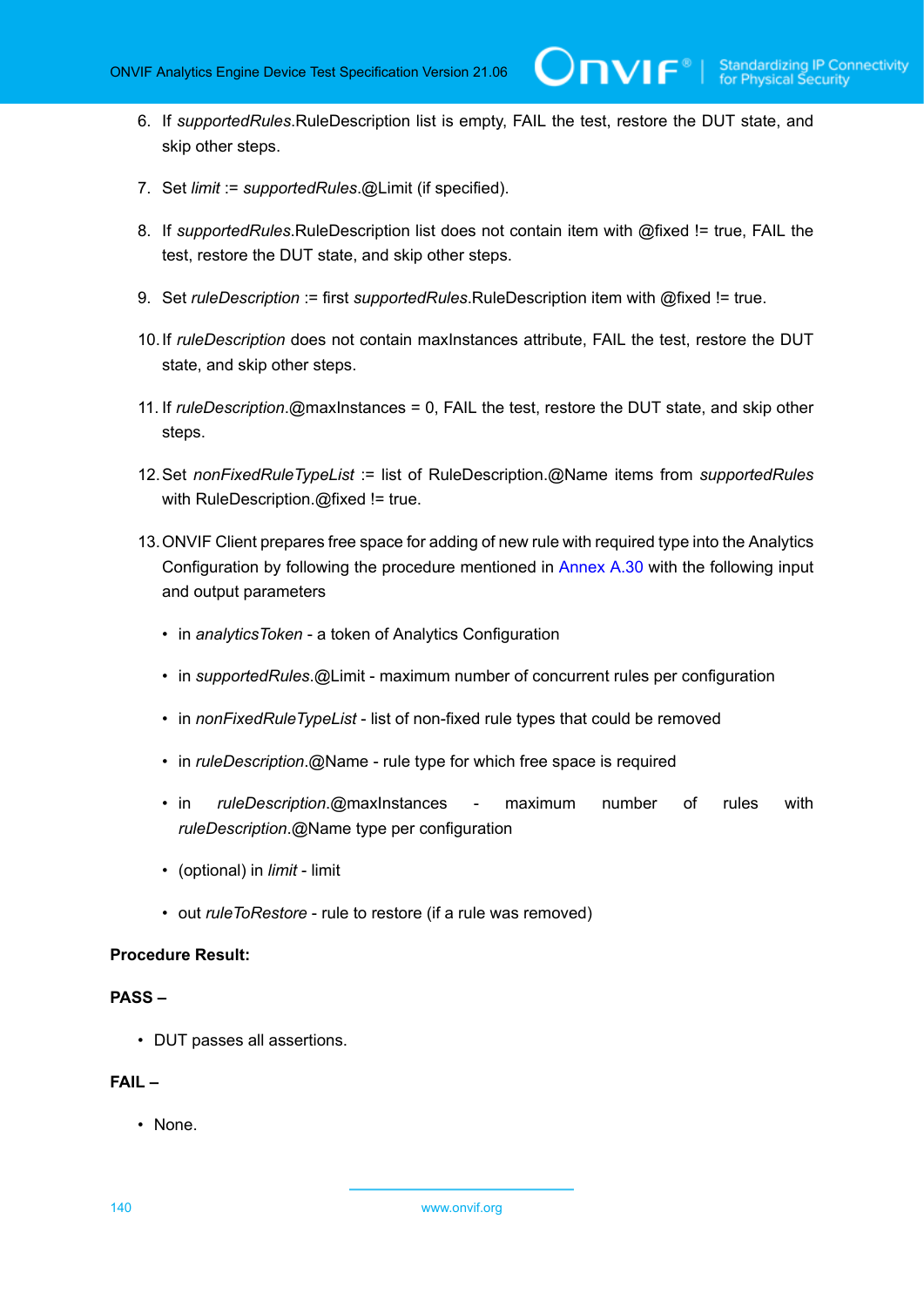# <span id="page-140-0"></span>A.28 Get List of Analytics Configurations With Supporting of Non-Fixed Rules

**Name:** HelperGetAnalyticsConfigurationSupportsNonFixedRules

**Procedure Purpose:** Helper procedure for retrieving full list of Analytics Configurations that supports at least one non-fixed Rule.

**Pre-requisite:** Analytics Service is received from the DUT. Media2 Service is received from the DUT. Rule Engine is supported by the DUT.

## **Input:** None.

**Returns:** List of Analytics Configuration that supports non-fixed Rules (*analyticsConfListSupportsRules*).

#### **Procedure:**

- 1. ONVIF Client retrieves a list of Analytics Configurations by following the procedure mentioned in [Annex A.1](#page-112-0) with the following input and output parameters
	- out *analyticsConfList* a list of Analytics Configurations
- 2. For each Analytics Configuration *analyticsConf* in *analyticsConfList* repeat the following steps:
	- 2.1. ONVIF Client invokes **GetSupportedRules** request with parameters
		- ConfigurationToken := *analyticsConf*.@token
	- 2.2. DUT responds with **GetSupportedRulesResponse** message with parameters
		- SupportedRules =: *supportedRules*
	- 2.3. If *supportedRules*.RuleDescription list is not empty and has at least one RuleDescription with @fixed != true, set *analyticsConfListSupportsRules* := *analyticsConfListSupportsRules* + *analyticsConf*.@token

#### **Procedure Result:**

#### **PASS –**

• DUT passes all assertions.

## **FAIL –**

• DUT did not send **GetSupportedRulesResponse** message.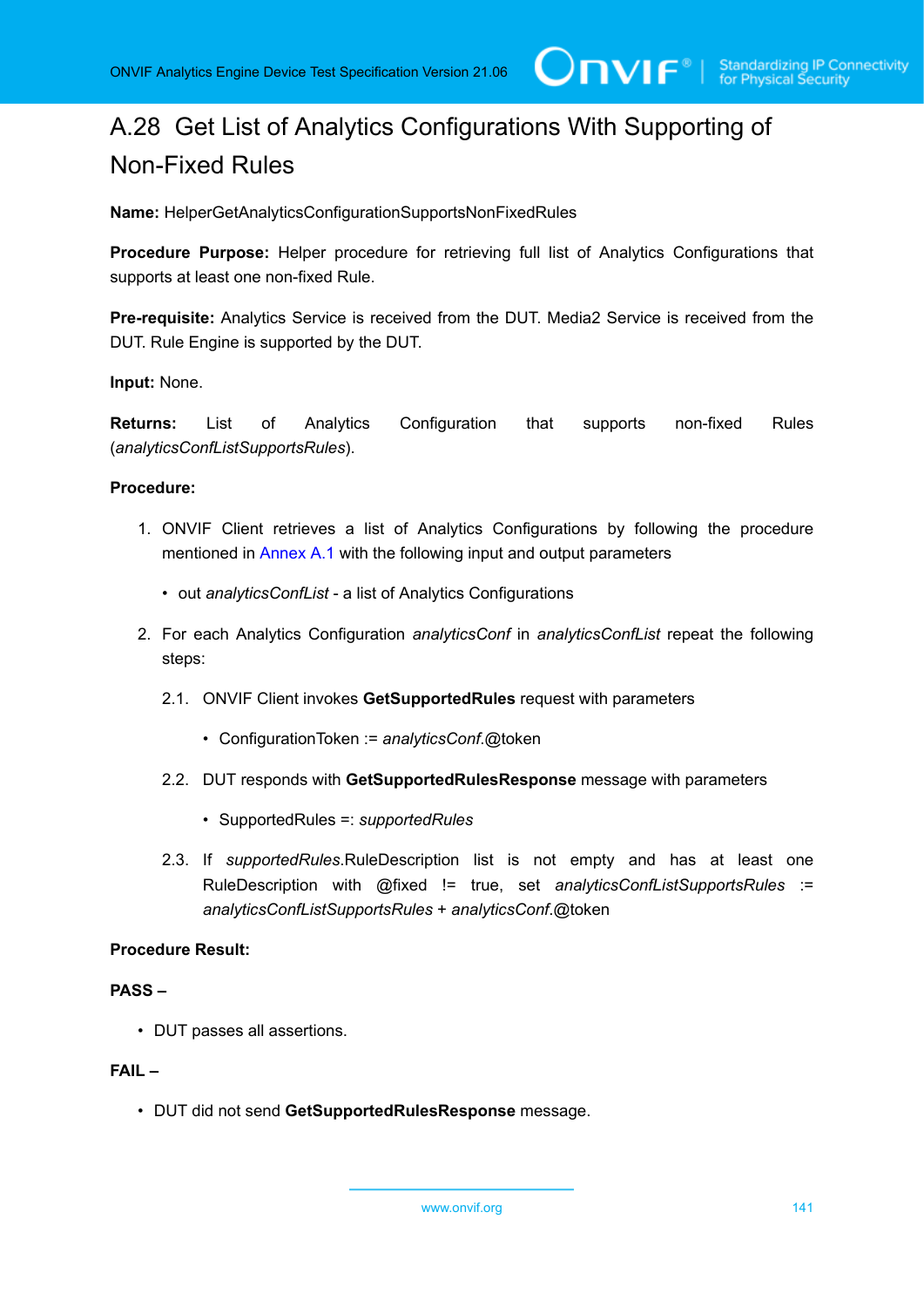## <span id="page-141-0"></span>A.29 Get Supported Rules

**Name:** HelperGetSupportedRules

**Procedure Purpose:** Helper procedure for retrieving a list of rule types which are supported by the given analytics configuration.

**Pre-requisite:** Analytics Service is received from the DUT. Rule Engine is supported by the DUT.

**Input:** Analytics configuration token (*analyticsConfigToken*).

**Returns:** Supported Rules (*supportedRules*).

## **Procedure:**

- 1. ONVIF Client invokes **GetSupportedRules** request with parameters
	- ConfigurationToken := *analyticsConfigToken*
- 2. DUT responds with **GetSupportedRulesResponse** message with parameters
	- SupportedRules =: *supportedRules*

## **Procedure Result:**

## **PASS –**

• DUT passes all assertions.

## **FAIL –**

• DUT did not send **GetSupportedRulesResponse** message.

## <span id="page-141-1"></span>A.30 Prepare Free Space for Rule

**Name:** HelperFreeSpaceForRule

**Procedure Purpose:** Helper procedure for configuring Analytics Configuration with free space in order to add Rule with requested type.

**Pre-requisite:** Analytics Service is received from the DUT. Rule Engine is supported by the DUT.

**Input:** Analytics Configuration token (*analyticsConfigToken*). Maximum number of concurrent rules per configuration (*limit*). List of non-fixed rule types (*nonFixedRuleTypeList*). Rule type for which free space is required (*ruleType*). Maximum number of rules with *ruleType* type per configuration (*maxInstances*).

**Returns:** Rule (optional) (*deletedRule*).

142 www.onvif.org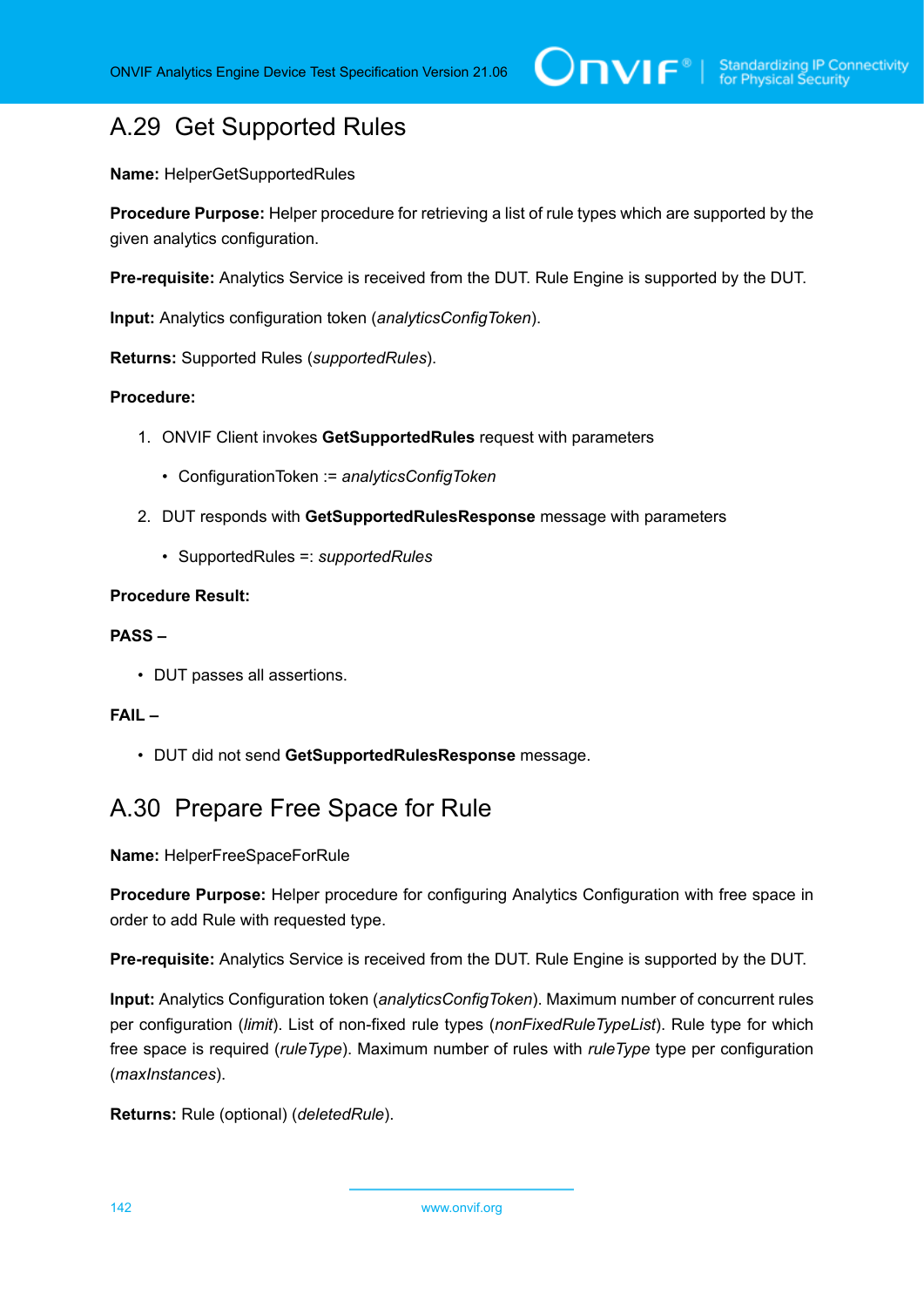### **Procedure:**

- 1. ONVIF Client invokes **GetRules** request with parameters
	- ConfigurationToken := *analyticsConfigToken*
- 2. DUT responds with **GetRulesResponse** message with parameters
	- Rule list =: *ruleList*
- 3. Set *amountOfExistingRequieredRules* := amount of Rule items in *ruleList* with Type = *ruleType*.
- 4. If *amountOfExistingRequieredRules* = *maxInstances*
	- 4.1. Set *ruleToDelete* := the first rule from *ruleList* that has @Type = *ruleType*.
	- 4.2. ONVIF Client deletes one rule by following the procedure mentioned in [Annex A.31](#page-143-0) with the following input and output parameters
		- in *analyticsConfigToken* token of Analytics configuration
		- in *ruleToDelete*.@Name Name of the rule to be deleted
	- 4.3. Skip other steps of the procedure and return to the test.
- 5. If *limit* is not specified, skip other steps of the procedure and return to the test.
- 6. Set *amountOfExistingRules* := amount of Rule items in *ruleList*.
- 7. If *amountOfExistingRules* = *limit*
	- 7.1. If *ruleList* does not contain item with @Type listed in *nonFixedRuleTypeList*, FAIL the test, restore the DUT state, and skip other steps.
	- 7.2. Set *ruleToDelete* := the first rule from *ruleList* that has @Type listed in *nonFixedRuleTypeList*.
	- 7.3. ONVIF Client deletes one rule by following the procedure mentioned in [Annex A.31](#page-143-0) with the following input and output parameters
		- in *analyticsConfigToken* token of Analytics configuration
		- in *ruleToDelete*.@Name Name of the rule to be deleted

### **Procedure Result:**

**PASS –**

www.onvif.org 143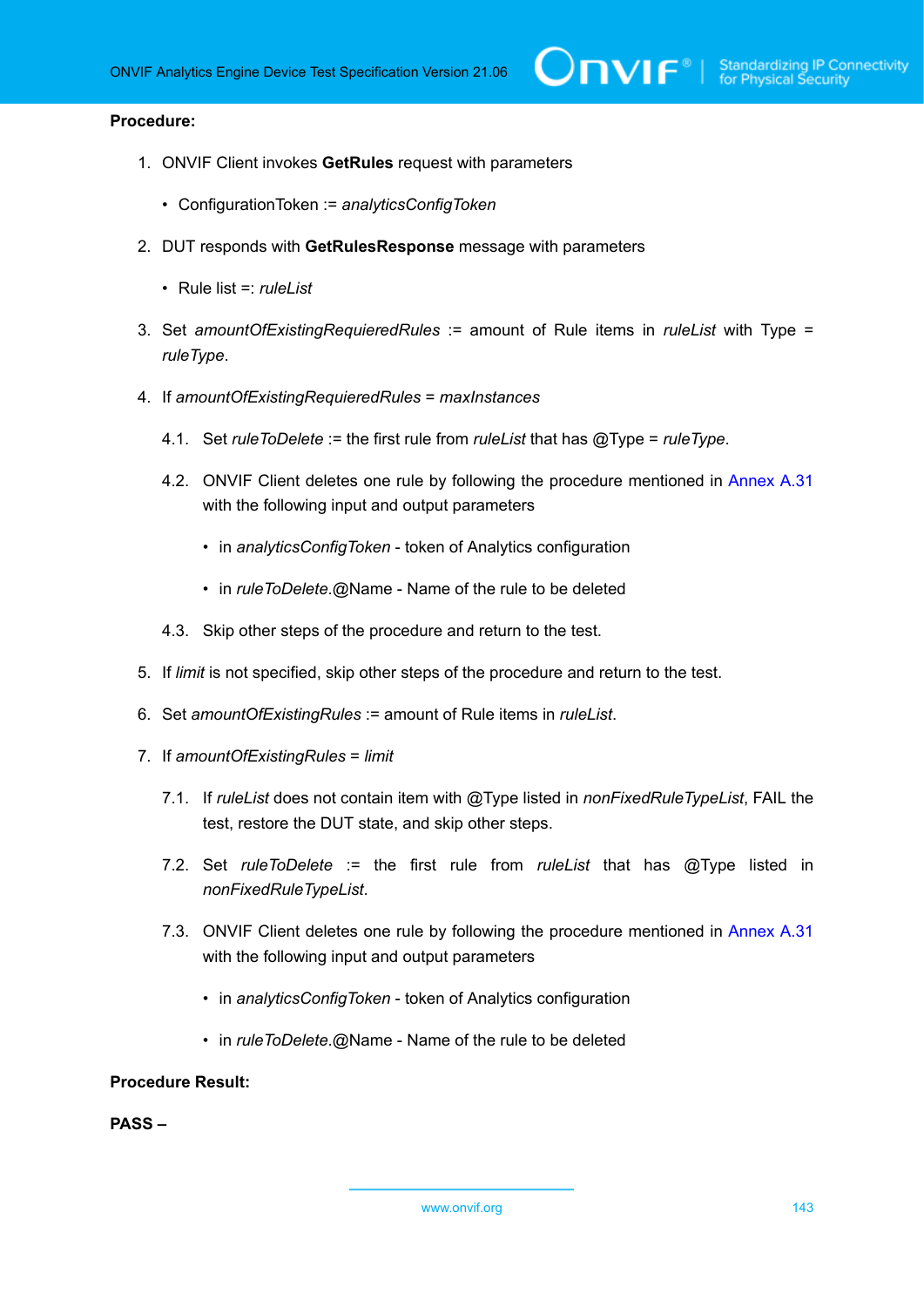• DUT passes all assertions.

## **FAIL –**

• DUT did not send **GetRulesResponse** message.

## <span id="page-143-0"></span>A.31 Delete Rule

**Name:** HelperDeleteRule

**Procedure Purpose:** Helper procedure to delete rule from specified Analytics Configuration.

**Pre-requisite:** Analytics Service is received from the DUT. Rule Engine is supported by the DUT.

**Input:** Analytics configuration token (*analyticsToken*). Rule name (*ruleName*).

**Returns:** None.

### **Procedure:**

- 1. ONVIF Client invokes **DeleteRules** request with parameters
	- ConfigurationToken := *analyticsToken*
	- RuleName[0] := *ruleName*
- 2. The DUT responds with **DeleteRulesResponse**.

#### **Procedure Result:**

#### **PASS –**

• DUT passes all assertions.

#### **FAIL –**

• DUT did not send **DeleteRulesResponse** message.

## A.32 Create Rule

**Name:** HelperCreateRule

**Procedure Purpose:** Helper procedure for rule creation for specified Analytics Configuration.

**Pre-requisite:** Analytics Service is received from the DUT. Rule Engine is supported by the DUT.

**Input:** Analytics configuration token (*analyticsToken*). Name of the rule (*ruleName*). Type of the rule (*ruleType*).

**Returns:** None.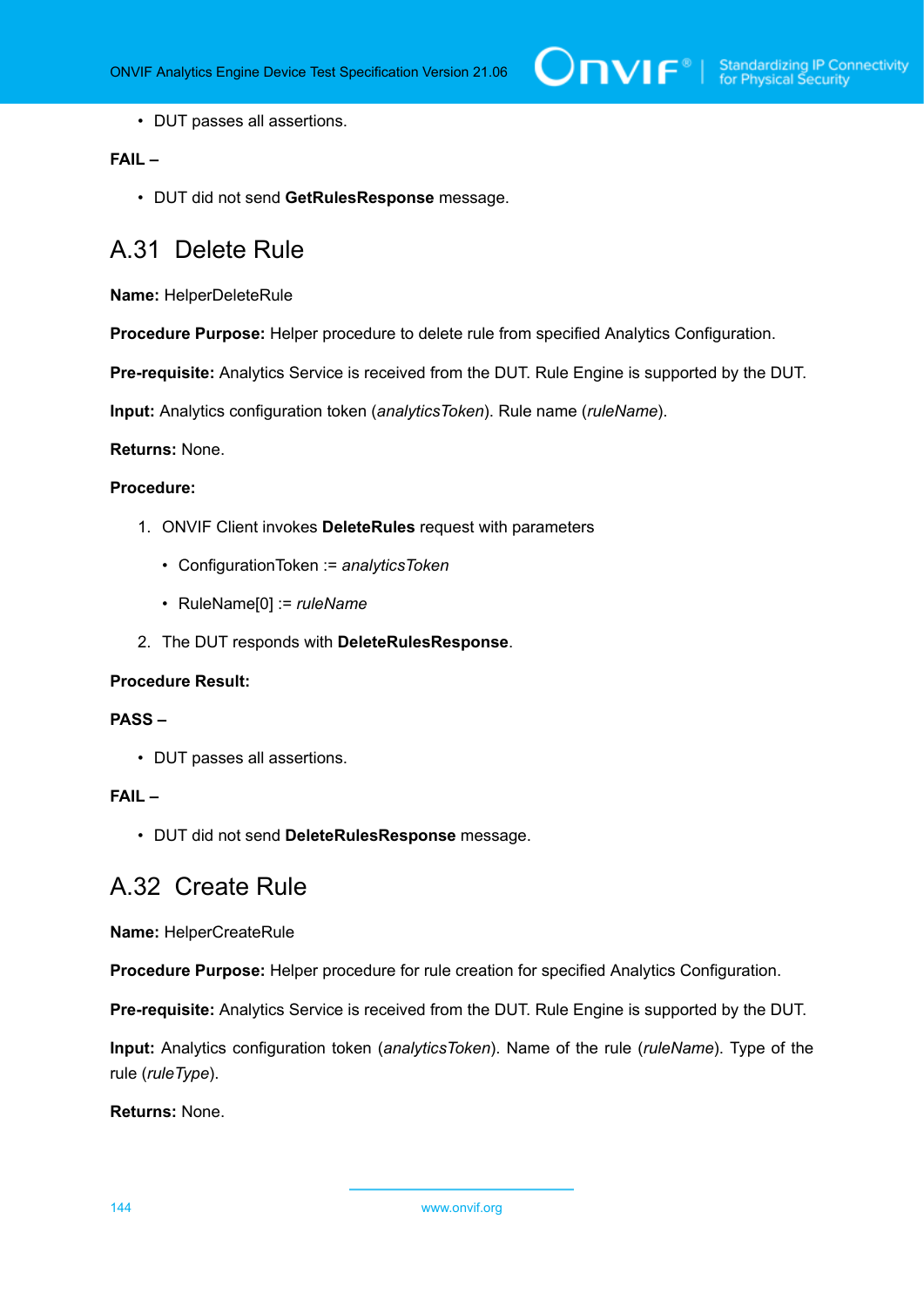## **Procedure:**

- 1. ONVIF Client invokes **CreateRules** request with parameters
	- ConfigurationToken := *analyticsToken*
	- Rule[0].@Name := *ruleName*
	- Rule[0].@Type := *ruleType*
	- Rule[0].Parameters := empty Parameters element
- 2. DUT responds with **CreateRulesResponse** message.

### **Procedure Result:**

## **PASS –**

• DUT passes all assertions.

## **FAIL –**

• DUT did not send **CreateRulesResponse** message.

# A.33 Select Existing Rule

**Name:** HelperSelectRule

**Procedure Purpose:** Helper procedure for existing rule selection.

**Pre-requisite:** Analytics Service is received from the DUT. Rule Engine is supported by the DUT.

**Input:** None.

**Returns:** Rule (optional) (*rule*). Analytics Configuration token (*analyticsToken*).

- 1. ONVIF Client retrieves a list of Analytics Configurations by following the procedure mentioned in [Annex A.1](#page-112-0) with the following input and output parameters
	- out *analyticsConfList* a list of Analytics configurations
- 2. For each Analytics Configuration *analyticsConf* in *analyticsConfList* repeat the following steps:
	- 2.1. ONVIF Client retrieves a set of rules related to Analytics Configuration by following the procedure mentioned in [Annex A.5](#page-116-0) with the following input and output parameters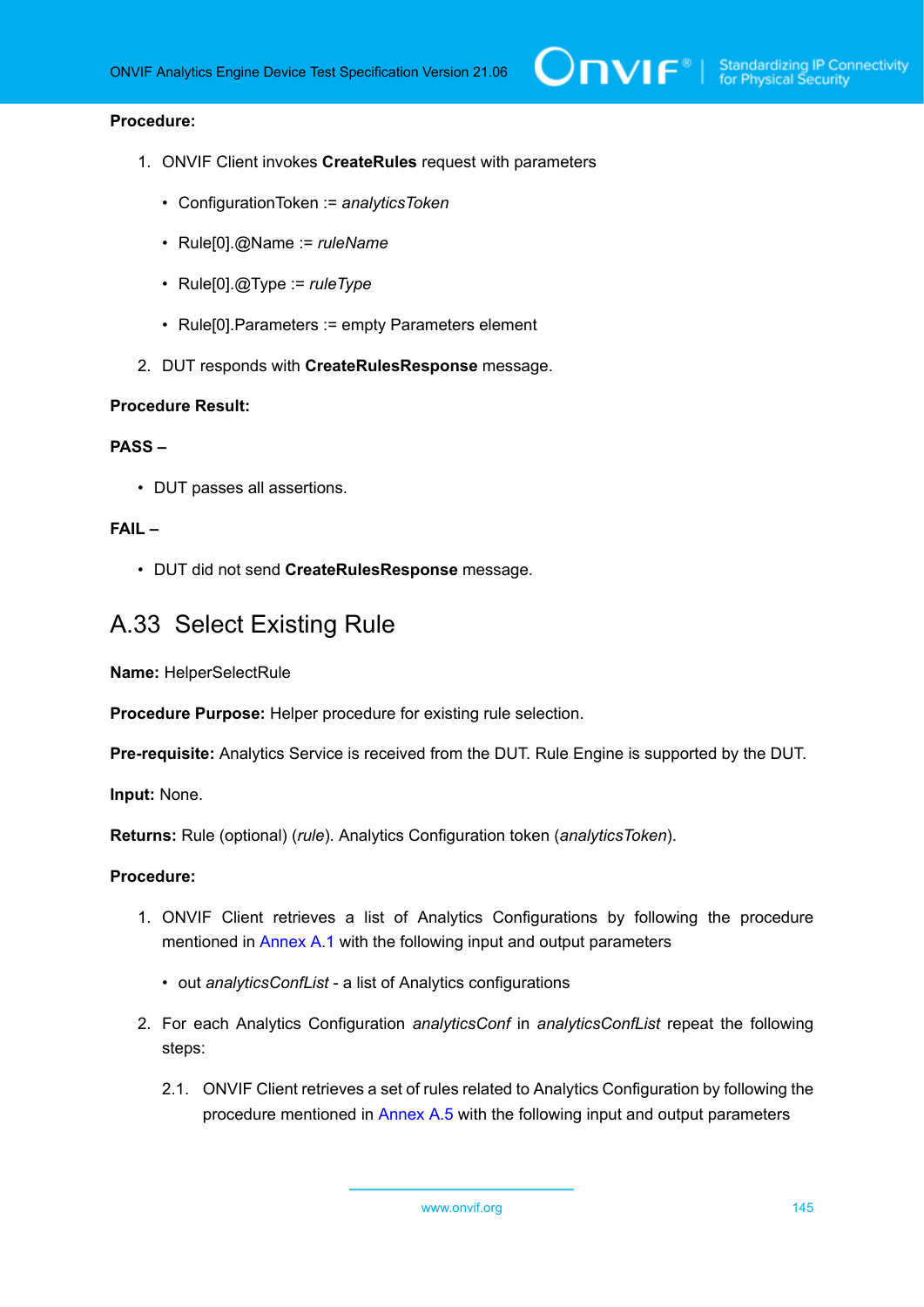- in *analyticsConf*.@token a token of Analytics Configuration
- out *ruleList* rule list
- 2.2. If *ruleList* list is not empty
	- 2.2.1.Set *rule* := *ruleList*[0].
	- 2.2.2.Set *analyticsToken* := *analyticsConf*.@token.
	- 2.2.3.Skip other steps and return to the test procedure.

## **PASS –**

• DUT passes all assertions.

## **FAIL –**

• None.

# <span id="page-145-0"></span>A.34 Device Configuration For Create Specific Rule

**Name:** HelperDeviceConfigurationForCreateSpecificRule

**Procedure Purpose:** Helper procedure for configuring DUT in order to add a rule with specified rule type.

**Pre-requisite:** Analytics Service is received from the DUT. Rule Engine is supported by the DUT.

**Input:** Rule type (*ruleType*).

**Returns:** Indication of non-fixed Rule support (*nonFixedRuleSupported*). Analytics configuration token (optional) (*analyticsToken*). Rule description (optional) (*ruleDescription*). Rule to restore (optional) (*ruleToRestore*). Media profile (optional) (*profile*).

- 1. ONVIF Client retrieves a list of Analytics Configurations that supports non-fixed rule with *ruleType* type by following the procedure mentioned in [Annex A.36](#page-148-0) with the following input and output parameters
	- in *ruleType* rule type
	- out *analyticsConfListSupportsRules* a list of Analytics configurations that support nonfixed reqiured rule type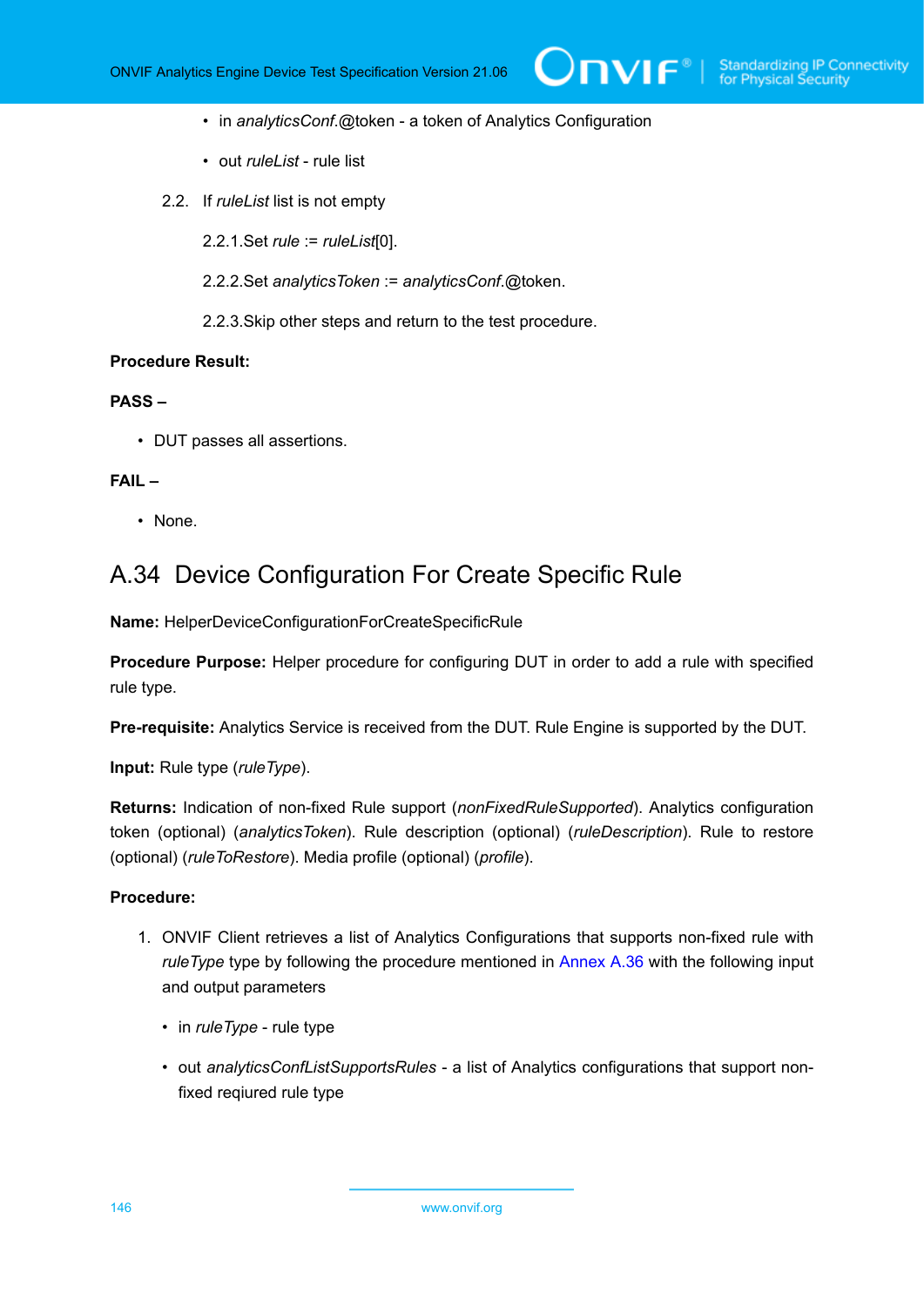- 2. If *analyticsConfListSupportsRules* is empty, set *nonFixedRuleSupported* = false and return to test procedure.
- 3. ONVIF Client configures media profile with Analytics Configuration from *analyticsConfListSupportsRules* list by following the procedure mentioned in [Annex A.4](#page-114-0) with the following input and output parameters
	- in *analyticsConfListSupportsRules* list of Analytics configurations.
	- out *profile* media profile.
- 4. Set *analyticsToken* := *profile*.Configurations.Analytics.token
- 5. ONVIF Client retrieves a list of supported rules by following the procedure mentioned in [Annex A.29](#page-141-0) with the following input and output parameters
	- in *analyticsToken* a token of Analytics Configuration
	- out *supportedRules* supported rules.
- 6. If *supportedRules*.RuleDescription list does not contain item with @Name = *ruleType* and with @fixed != true, FAIL the test, restore the DUT state, and skip other steps.
- 7. Set *ruleDescription* := first *supportedRules*.RuleDescription item with @Name = *ruleType* and with  $@$  fixed != true.
- 8. If *ruleDescription* does not contain maxInstances attribute, FAIL the test, restore the DUT state, and skip other steps.
- 9. If *ruleDescription*.@maxInstances = 0, FAIL the test, restore the DUT state, and skip other steps.
- 10.Set *nonFixedRuleTypeList* := list of RuleDescription.@Name items from *supportedRules* with RuleDescription.@fixed != true.
- 11. ONVIF Client prepares free space for adding of new rule with required type into the Analytics Configuration by following the procedure mentioned in [Annex A.30](#page-141-1) with the following input and output parameters
	- in *analyticsToken* a token of Analytics Configuration
	- in *supportedRules*.@Limit maximum number of concurrent rules per configuration
	- in *nonFixedRuleTypeList* list of non-fixed rule types that could be removed
	- in *ruleType* rule type for which free space is required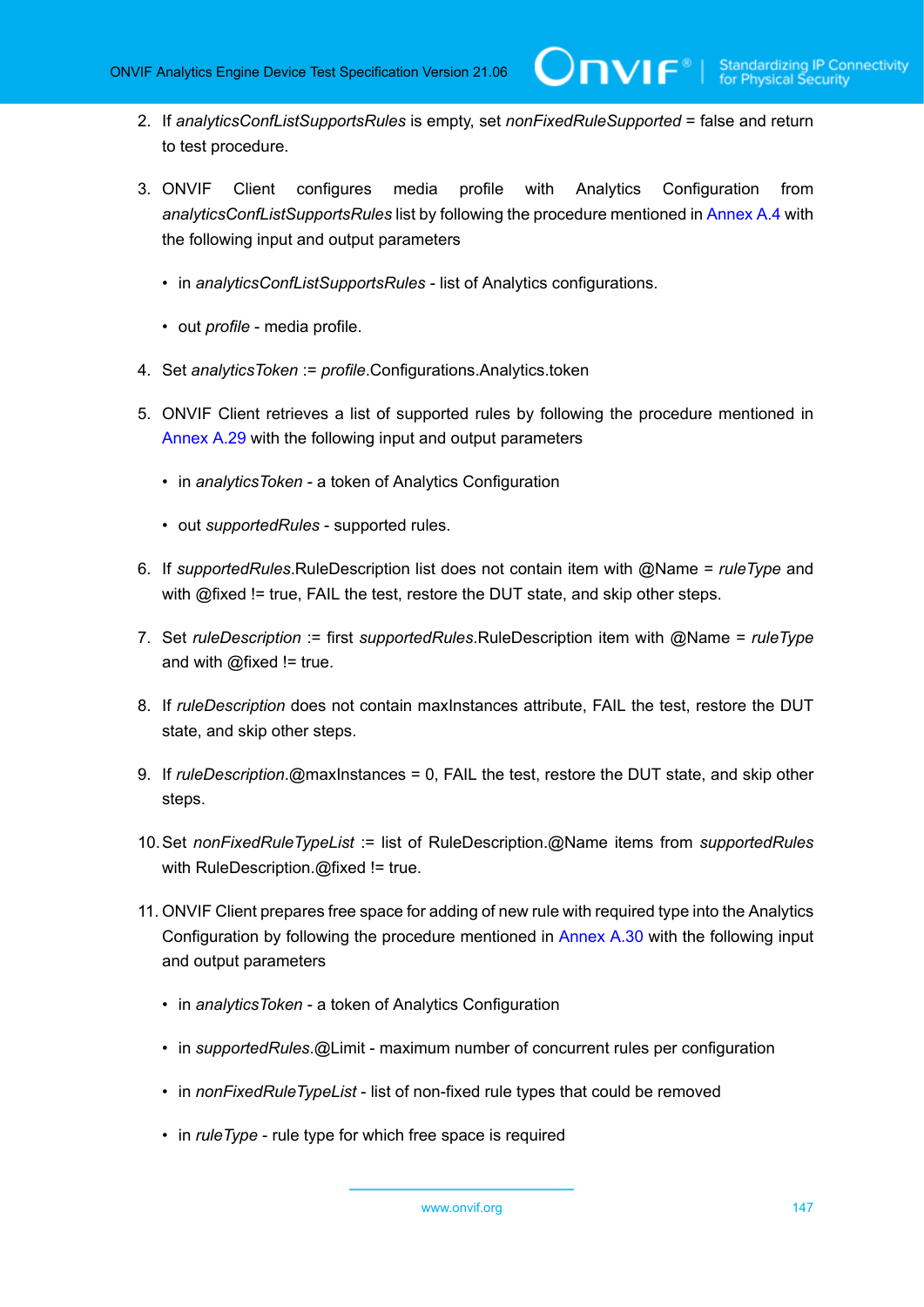$IVIF^*$ 

- in *ruleDescription*.@maxInstances maximum number of rules with *ruleDescription*.@Name type per configuration
- out *ruleToRestore* rule to restore (if a rule was removed)

## **Procedure Result:**

# **PASS –**

• DUT passes all assertions.

## **FAIL –**

• None.

# A.35 Select Value For Rule String Parameter Type

**Name:** HelperSelectValueForRuleStringParameterType

**Procedure Purpose:** Helper procedure for select value for string parameter type of a rule.

**Pre-requisite:** Analytics Service is received from the DUT. Rule Engine is supported by the DUT.

**Input:** Rule Option of String Parameter Type (*ruleOption*).

**Returns:** Value for string parameter type *stringValue*.

## **Procedure:**

- 1. If *ruleOption* does not contain **StringItems** element or **StringList** element, FAIL the test and skip other steps.
- 2. If *ruleOption* contains **StringItems** element
	- 2.1. Set *stringValue* := value of the 1st Item element.
	- 2.2. Skip other steps and return to the test procedure.
- 3. If *ruleOption* contains **StringList** element
	- 3.1. Set *stringValue* := value of the 1st element in the string list.

### **Procedure Result:**

## **PASS –**

• DUT passes all assertions.

## **FAIL –**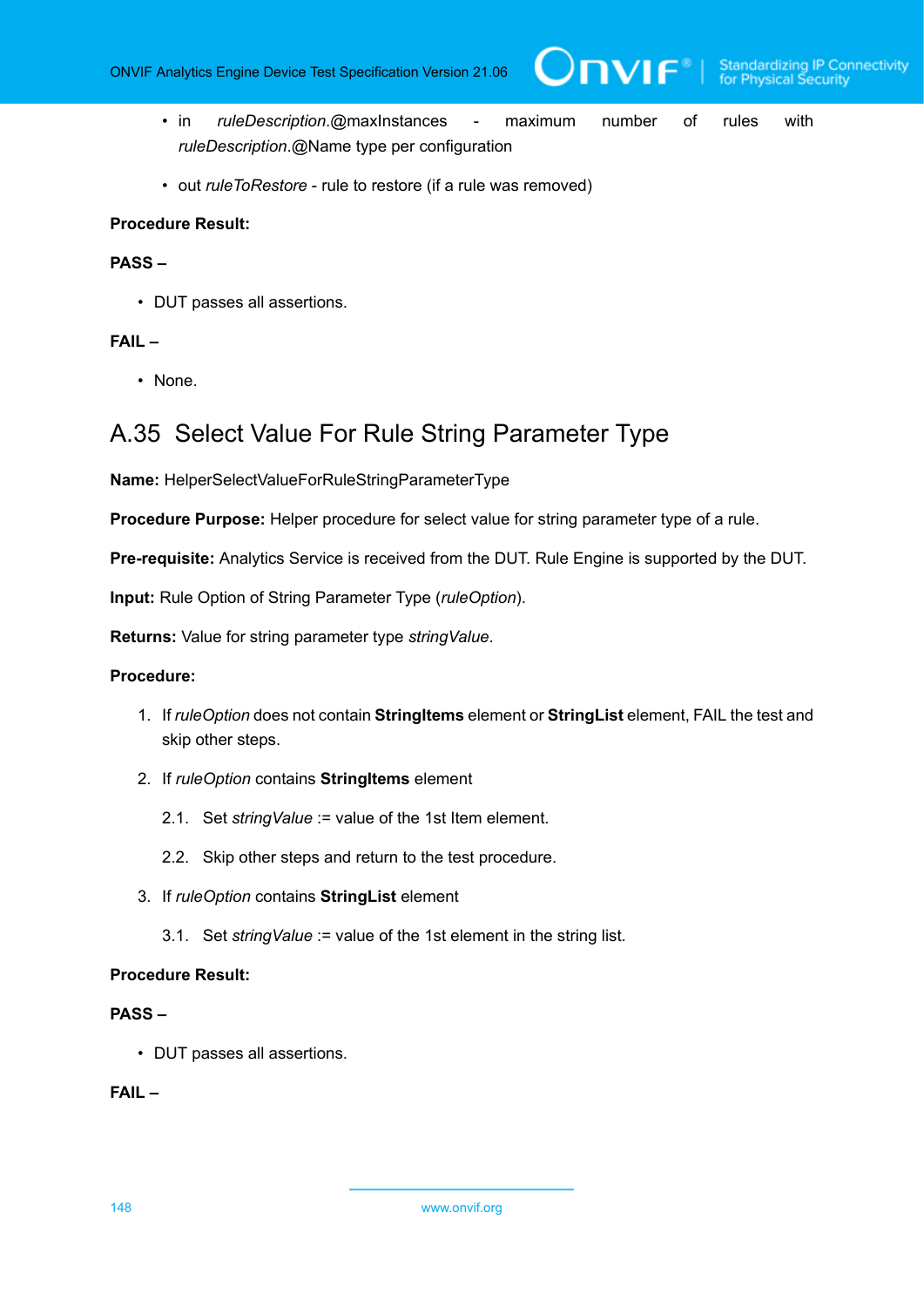• None.

# <span id="page-148-0"></span>A.36 Get List of Non-Fixed Analytics Configurations With Supporting of Specific Rules

**Name:** HelperGetAnalyticsConfigurationSupportsNonFixedSpecificRules

**Procedure Purpose:** Helper procedure for retrieving full list of Analytics Configurations that supports at least one non-fixed Rule with specified rule type.

**Pre-requisite:** Analytics Service is received from the DUT. Media2 Service is received from the DUT. Rule Engine is supported by the DUT.

**Input:** Rule Type (*ruleType*).

**Returns:** List of Analytics Configuration that supports non-fixed Rules (*analyticsConfListSupportsRules*).

## **Procedure:**

- 1. ONVIF Client retrieves a list of Analytics Configurations by following the procedure mentioned in [Annex A.1](#page-112-0) with the following input and output parameters
	- out *analyticsConfList* a list of Analytics Configuration that supports non-fixed Rules
- 2. For each Analytics Configuration *analyticsConf* in *analyticsConfList* repeat the following steps:
	- 2.1. ONVIF Client invokes **GetSupportedRules** request with parameters
		- ConfigurationToken := *analyticsConf*.@token
	- 2.2. DUT responds with **GetSupportedRulesResponse** message with parameters
		- SupportedRules =: *supportedRules*
	- 2.3. If *supportedRules*.RuleDescription list contains at least one RuleDescription with @Name = *ruleType* and with @fixed != true, set *analyticsConfListSupportsRules* := *analyticsConfListSupportsRules* + *analyticsConf*.@token

### **Procedure Result:**

## **PASS –**

• DUT passes all assertions.

### **FAIL –**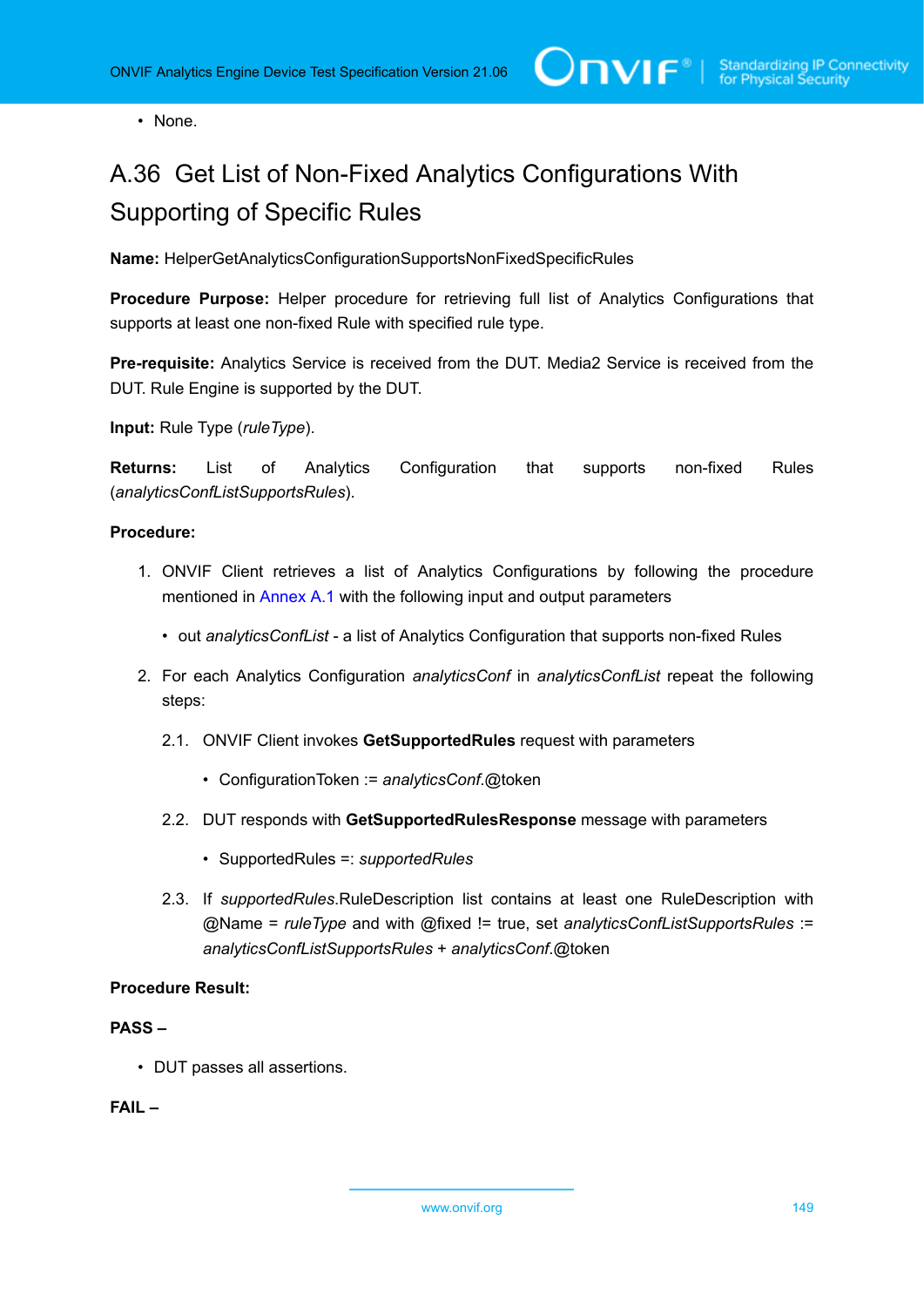• DUT did not send **GetSupportedRulesResponse** message.

# <span id="page-149-0"></span>A.37 Supported Parameter Types

ONVIF Client needs to generate values for parameter types Modify Module/Rule request. This table provides a list of rule/module parameter types supported by the ONVIF Client and logic of its values generation.

ι

# **Table A.1. Supported Parameter Types**

| <b>Module/Rule Parameter Types</b>       | <b>Module/Rule parameter Options Type</b> | Module/<br>Rule<br><b>Parameter</b><br>Value<br>to<br>be<br>Generated                                                       |
|------------------------------------------|-------------------------------------------|-----------------------------------------------------------------------------------------------------------------------------|
| xs:boolean (SimpleItemDescription)       | skipped                                   | true                                                                                                                        |
| xs:string (SimpleItemDescription)        | skipped                                   | "test<br>value"                                                                                                             |
| xs:int (SimpleItemDescription)           | skipped                                   | 1                                                                                                                           |
| xs:float (SimpleItemDescription)         | skipped                                   | 5.4                                                                                                                         |
| xs:duration (SimpleItemDescription)      | skipped                                   | <b>PT60S</b>                                                                                                                |
| tt:IntRectangle (ElementItemDescription) | skipped                                   | $\pmb{\mathsf{X}}$<br>$\equiv$<br>0,<br>y<br>$\equiv$<br>$\mathbf{0},$<br>width<br>$=$<br>250,<br>height<br>$\equiv$<br>250 |
| tt:StringList (SimpleItemDescription)    | skipped                                   | "test"                                                                                                                      |
| tt:StringItems (ElementItemDescription)  | skipped                                   | "test"                                                                                                                      |
| tt:Polyline (ElementItemDescription)     | skipped                                   | Point[0].@x="-0<br>Point[0].@y="0                                                                                           |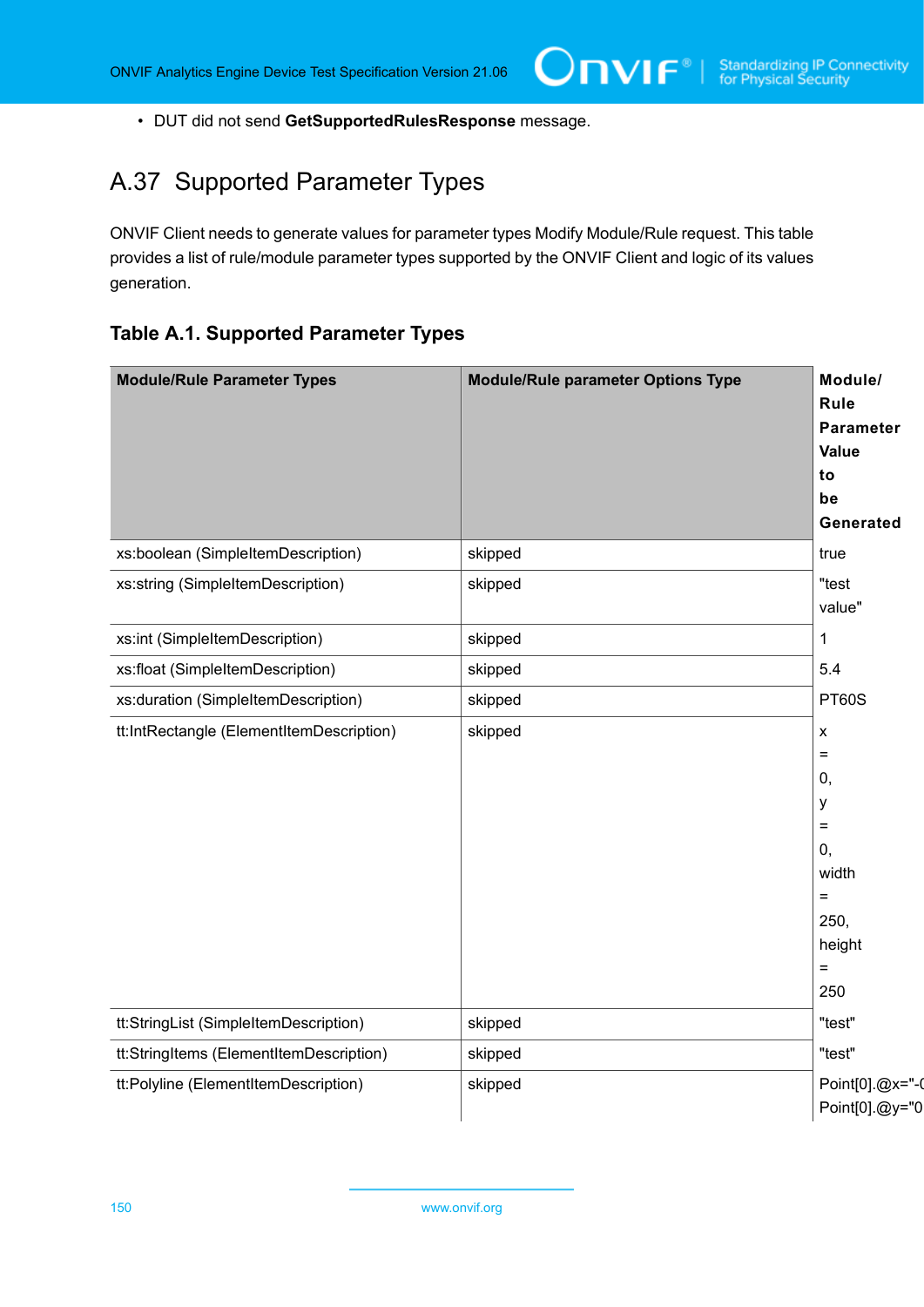

| <b>Module/Rule Parameter Types</b>  | <b>Module/Rule parameter Options Type</b> | Module/<br>Rule<br>Parameter<br><b>Value</b><br>to<br>be<br>Generated                                       |
|-------------------------------------|-------------------------------------------|-------------------------------------------------------------------------------------------------------------|
|                                     |                                           | Point[1].@x="0<br>Point[1].@y="0                                                                            |
| tt:Polygon (ElementItemDescription) | skipped                                   | Point[0].@x="-0<br>Point[0].@y="-0<br>Point[1].@x="-0<br>Point[1].@y="0<br>Point[2].@x="0<br>Point[2].@y="0 |
| xs:string (SimpleItemDescription)   | tt:StringList                             | Random<br>value<br>from<br>the<br>list.                                                                     |
| xs:string (SimpleItemDescription)   | tt:StringItems                            | Random<br>value<br>from<br>the<br>list.                                                                     |
| xs:int (SimpleItemDescription)      | tt:IntRange                               | Random<br>value<br>from<br>the<br>range.                                                                    |
| xs:int (SimpleItemDescription)      | tt:IntList                                | Random<br>value<br>from<br>the<br>list.                                                                     |
| xs:float (SimpleItemDescription)    | tt:FloatRange                             | Random<br>value<br>from<br>the<br>range.                                                                    |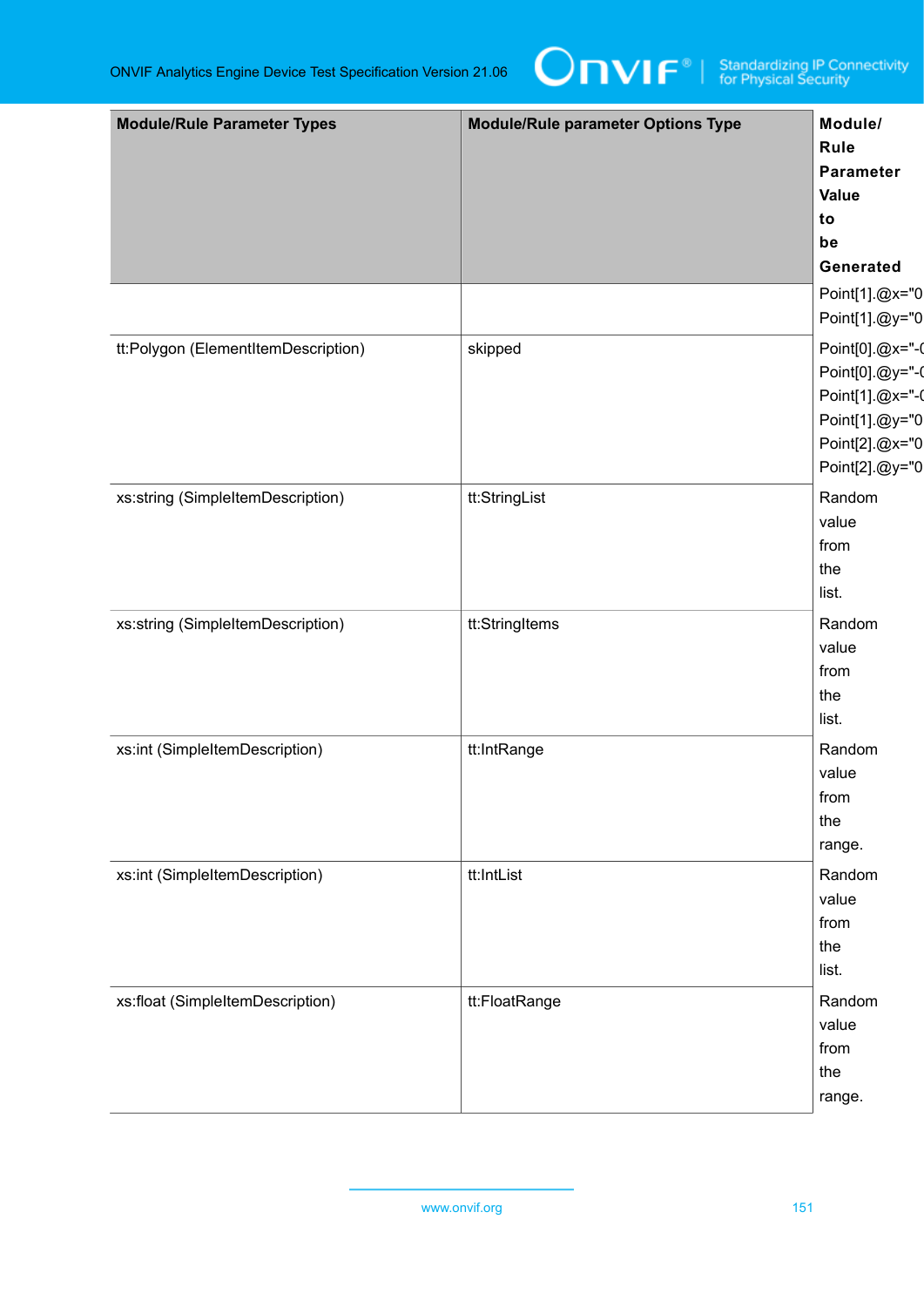

| <b>Module/Rule Parameter Types</b>       | <b>Module/Rule parameter Options Type</b> | Module/<br>Rule<br>Parameter<br>Value<br>to<br>be<br>Generated                                                                                                                                                                                         |
|------------------------------------------|-------------------------------------------|--------------------------------------------------------------------------------------------------------------------------------------------------------------------------------------------------------------------------------------------------------|
| xs:float (SimpleItemDescription)         | tt:FloatList                              | Random<br>value<br>from<br>the<br>list.                                                                                                                                                                                                                |
| xs:duration (SimpleItemDescription)      | tt:DurationRange                          | Random<br>value<br>from<br>the<br>range.                                                                                                                                                                                                               |
| tt:IntRectangle (ElementItemDescription) | tt:IntRectangleRange                      | Random<br>value<br>from<br>the<br>range<br>for<br>each<br>value,<br>with<br>limitation<br>that<br>the<br>rectangle<br>in<br>the<br>borders<br>of<br>(XRange.Min,<br>YRange.Min,<br>XRange.Min<br>$\pmb{+}$<br>WidthRange.Ma<br>YRange.Min<br>$\ddot{}$ |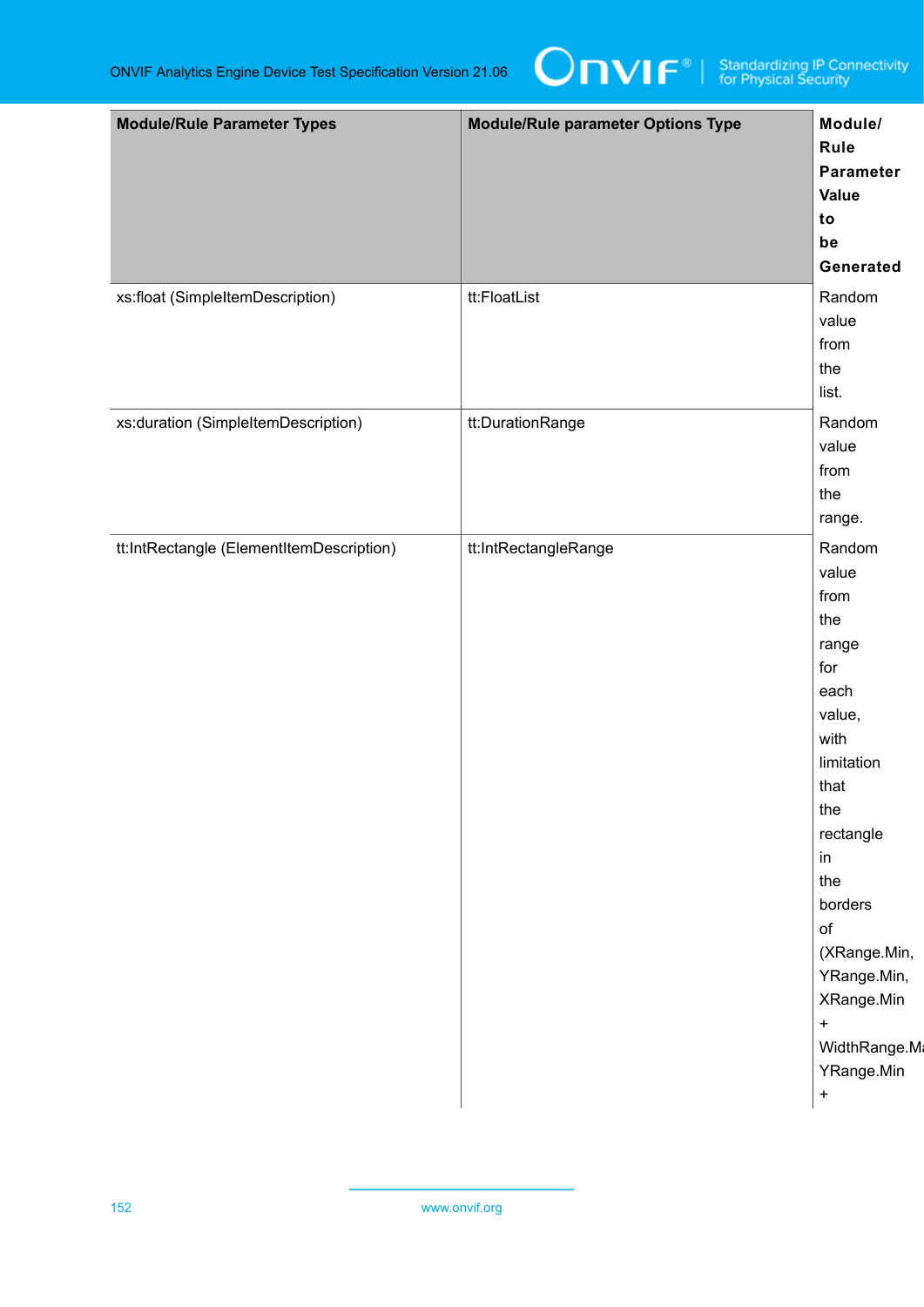

| <b>Module/Rule Parameter Types</b>      | <b>Module/Rule parameter Options Type</b> | Module/<br>Rule<br>Parameter<br><b>Value</b><br>to<br>be<br>Generated<br>HeightRange.M                                   |
|-----------------------------------------|-------------------------------------------|--------------------------------------------------------------------------------------------------------------------------|
|                                         |                                           | rectangle.                                                                                                               |
| tt:StringList (SimpleItemDescription)   | tt:StringList                             | Random<br>list<br>with<br>values<br>from<br>the<br>list.                                                                 |
| tt:StringItems (ElementItemDescription) | tt:StringItems                            | Random<br>list<br>with<br>values<br>from<br>the<br>list.                                                                 |
| tt:Polyline (ElementItemDescription)    | tt:IntRange                               | Random<br>number<br>(based<br>on<br>range)<br>of<br>points<br>based<br>on<br>range<br>with<br>normalized<br>coordinates. |
| tt:Polygon (ElementItemDescription)     | tt:PolygonOptions                         | f <br>RectangleOnly<br>$\equiv$<br>true<br>random                                                                        |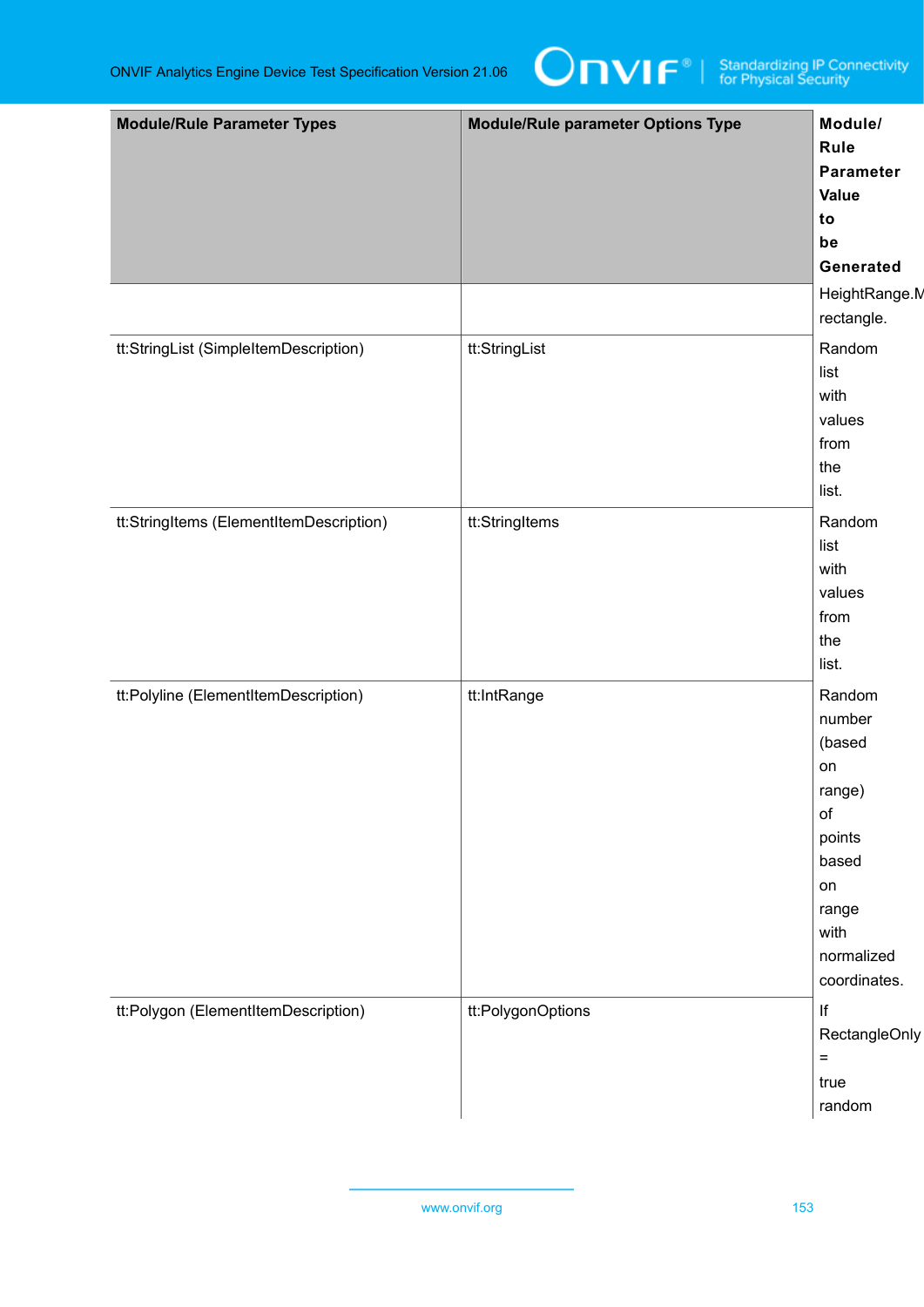

| <b>Module/Rule Parameter Types</b> | <b>Module/Rule parameter Options Type</b> | Module/<br>Rule<br>Parameter<br>Value<br>to<br>be<br>Generated                                                  |
|------------------------------------|-------------------------------------------|-----------------------------------------------------------------------------------------------------------------|
|                                    |                                           | rectangle.<br>Otherwise,<br>random<br>number<br>(based<br>on<br>range)<br>of<br>points<br>based<br>on<br>range. |

# A.38 Select Analytics Module Description To Modify

**Name:** HelperSelectAnalyticsModuleDescriptionToModify

**Procedure Purpose:** Helper procedure to select Analytics Modules Description that has parameter without corresponding option or that has parameter with corresponding option.

**Pre-requisite:** Media2 Service is received from the DUT. Analytics Modules is supported by the DUT. Analytics Module Options is supported by the DUT.

**Input:** Flag shows if parameters of selected Analytics Module have corresponding options *parametersWithOptions*.

**Returns:** (optional) Analytics Module Description (*analyticsModuleDescription*). (optional) Maximum number of concurrent modules per configuration (*limit*). (optional) Analytics Configurations token (*analyticsConfToken*). (optional) List of SimpleItemDescription/ ElementItemDescription elements that do not have options (*itemListDescription*).

# **Procedure:**

- 1. ONVIF Client retrieves a list of Analytics Configurations by following the procedure mentioned in [Annex A.1](#page-112-0) with the following input and output parameters
	- out *analyticsConfList* a list of Analytics configurations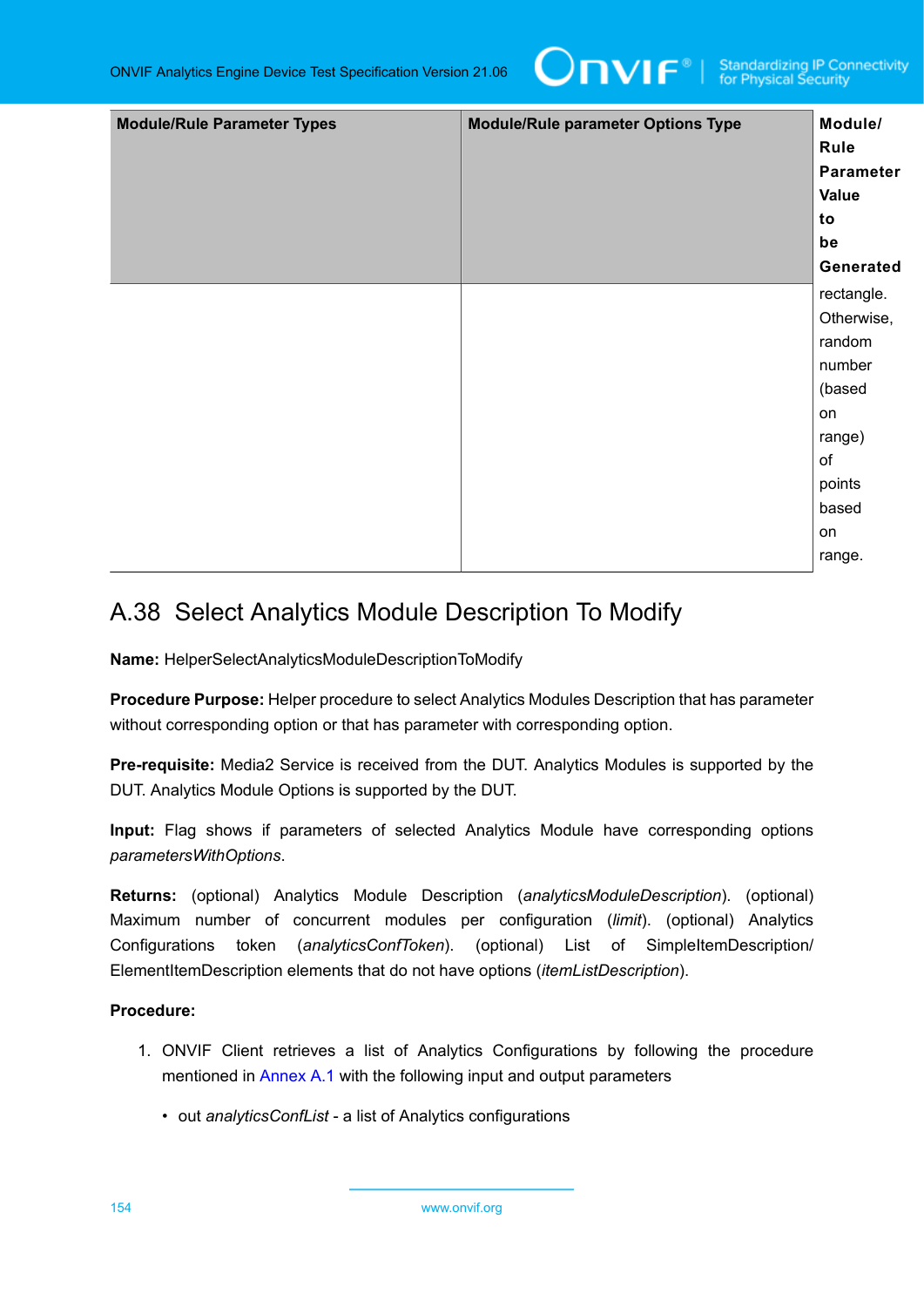2. For each Analytics Configuration *analyticsConf* in *analyticsConfList* repeat the following steps:

 $\bm{\cup}$ NIF $^*$ l

- 2.1. Set *analyticsConf*.token =: *analyticsConfToken*.
- 2.2. ONVIF Client retrieves a list of supported analytics modules by following the procedure mentioned in [Annex A.17](#page-126-0) with the following input and output parameters
	- in *analyticsConfToken* a token of Analytics Configuration
	- out *supportedAnalyticsModules* supported analytics modules.
- 2.3. Set *supportedAnalyticsModules*.AnalyticsModuleDescription list =: *analyticsModuleDescriptionList*
- 2.4. For each analytics module description (*analyticsModuleDescription*) in *analyticsModuleDescriptionList* repeat the following steps:
	- 2.4.1.ONVIF Client retrives analytics module options by following the procedure mentioned in [Annex A.39](#page-155-0) with the following input and output parameters
		- in *analyticsConfToken* token of Analytics Configuration
		- in *analyticsModuleDescription*.@Name type of Analytics Module
		- out *analyticsModuleOptionsList* options list
	- 2.4.2.For each SimpleItemDescription/ElementItemDescription element (*itemDescription*) in *analyticsModuleDescription*.Parameters
		- 2.4.2.1. If *parametersWithOptions* = false
			- 2.4.2.1.1. If *itemDescription*.@Type value corresponds to parameter type values provided in the [Annex A.37](#page-149-0) and *analyticsModuleOptionsList* does not contain option item with @Name = *itemDescription*.@Name, set *itemListDescription* := *itemListDescription* + *itemDescription*
		- 2.4.2.2. If *parametersWithOptions* = true
			- 2.4.2.2.1. If *itemDescription*.@Type value corresponds to parameter type values provided in the [Annex A.37](#page-149-0) and *analyticsModuleOptionsList* contains corresponding option item with @Name = *itemDescription*.@Name and its type corresponds to value provided in the [Annex A.37,](#page-149-0) set *itemListDescription* := *itemListDescription* + *itemDescription*
	- 2.4.3.If *itemListDescription* is not empty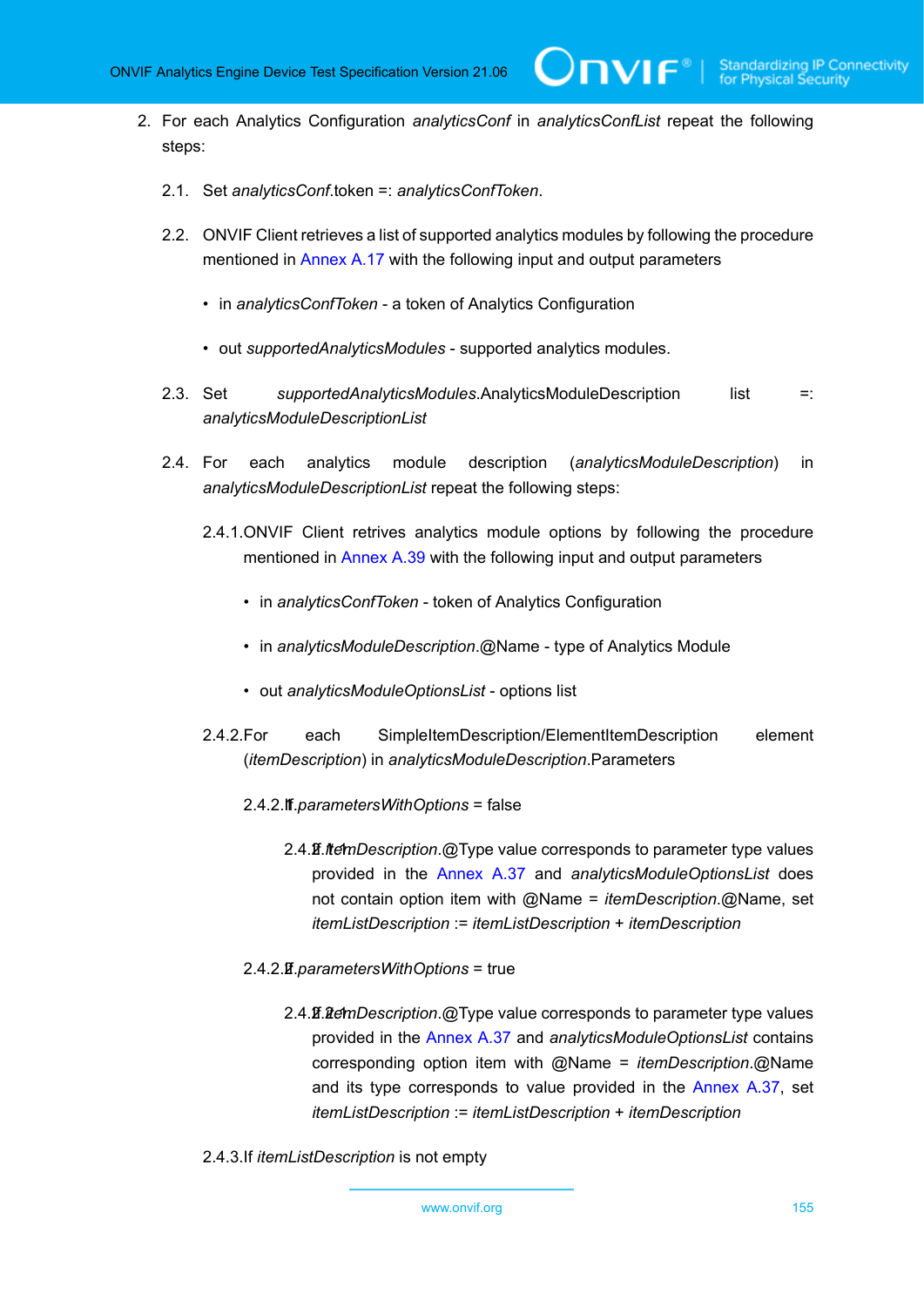- 2.4.3.1. If *analyticsModuleDescription* does not have maxInstances attribute, FAIL the test, restore the DUT state, and skip other steps.
- 2.4.3.2. Set *limit* := *supportedAnalyticsModules*.@Limit (if specified).
- 2.4. Ship other steps and return to test procedure.

# **PASS –**

• DUT passes all assertions.

# **FAIL –**

• DUT did not send **GetSupportedAnalyticsModulesResponse** message.

# <span id="page-155-0"></span>A.39 Get Analytics Module Options

**Name:** HelperGetAnalyticsModuleOptions

**Procedure Purpose:** Helper procedure to retrieve analytics module options.

**Pre-requisite:** Analytics Modules is supported by the DUT. Analytics Module Options is supported by the DUT.

**Input:** Token of Analytics Configuration (*analyticsConfToken*). (optional) Type of Analytics Module (*analyticsModuleType*).

**Returns:** Options list (*analyticsModuleOptionsList*).

## **Procedure:**

- 1. ONVIF Client invokes **GetAnalyticsModuleOptions** request with parameters
	- Type := *analyticsModuleType* if specified, otherwise skipped.
	- ConfigurationToken := analyticsConfToken
- 2. DUT responds with **GetAnalyticsModuleOptionsResponse** message with parameters
	- Options list =: *analyticsModuleOptionsList*

## **Procedure Result:**

### **PASS –**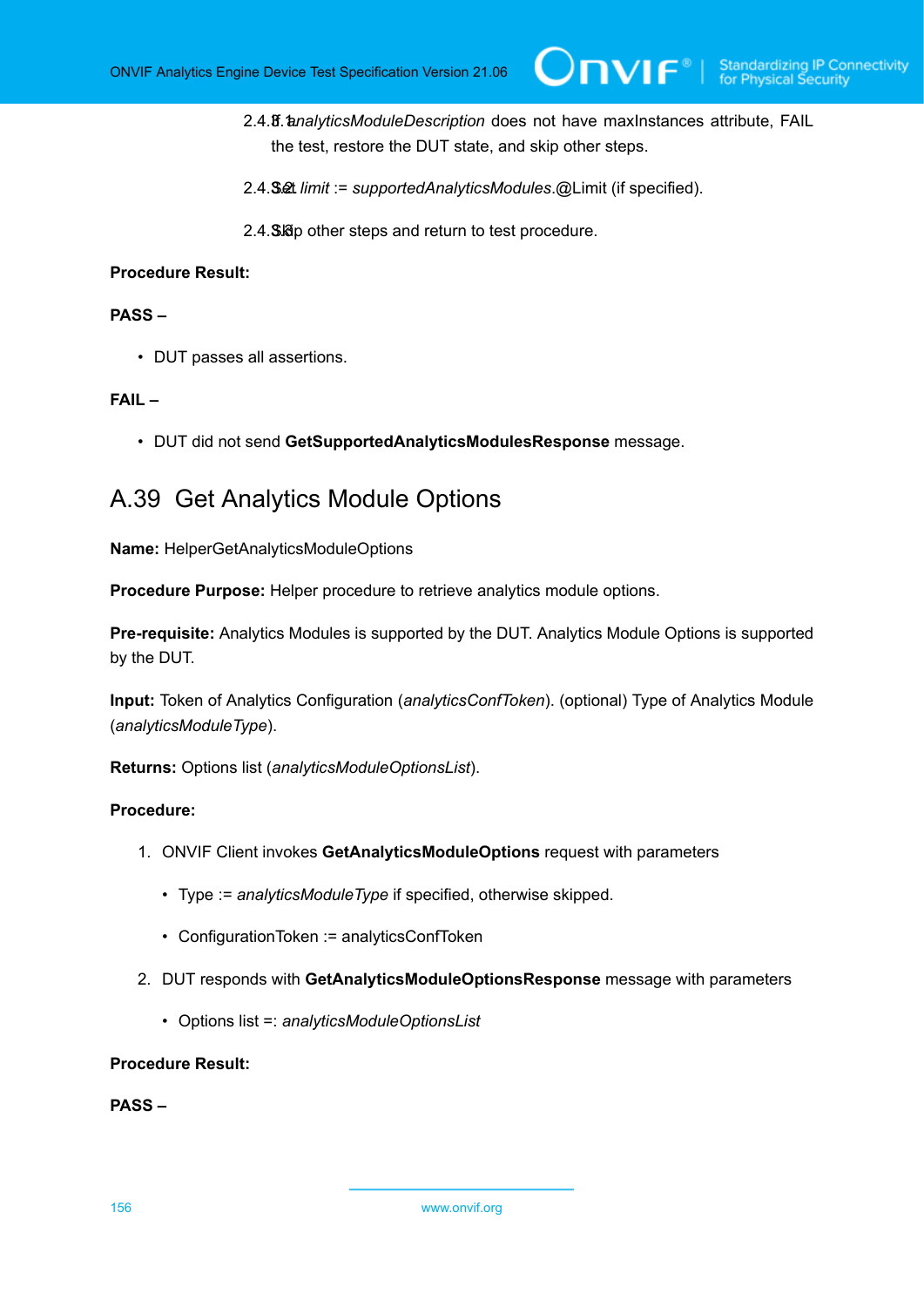• DUT passes all assertions.

# **FAIL –**

• DUT did not send **GetAnalyticsModuleOptionsResponse** message.

# A.40 Device Configuration For Modify Module

**Name:** HelperDeviceConfigurationForModifyModule

**Procedure Purpose:** Helper procedure to select or create analytics module with specified type.

**Pre-requisite:** Analytics Modules is supported by the DUT.

**Input:** Token of Analytics Configuration (*analyticsToken*). Analytics Module Description (*analyticsModuleDescription*).

**Returns:** Analytics Module with required type *analyticsModule1*.

### **Procedure:**

- 1. ONVIF Client retrieves a set of analytics modules assigned of Analytics Configuration by following the procedure mentioned in [Annex A.20](#page-129-0) with the following input and output parameters
	- in *analyticsToken* a token of Analytics Configuration
	- out *analyticsModuleList* analytics module list
- 2. If *analyticsModuleList* contains AnalyticsModule item with @Type = *analyticsModuleDescription*.@Name
	- 2.1. Set *analyticsModule1* := AnalyticsModule item with @Type = *analyticsModuleDescription*.@Name from *analyticsModuleList*
	- 2.2. Return to test procedure.
- 3. If *analyticsModuleList* does not contain AnalyticsModule item with @Type = *analyticsModuleDescription*.@Name and *analyticsModuleDescription*.fixed = true, FAIL the test and skip other steps.
- 4. ONVIF Client creates new analytics module with Type = *analyticsModuleDescription*.@Name:
	- 4.1. ONVIF Client prepares free space for adding of new analytics module with required type into the Analytics Configuration by following the procedure mentioned in [Annex](#page-126-1) [A.18](#page-126-1) with the following input and output parameters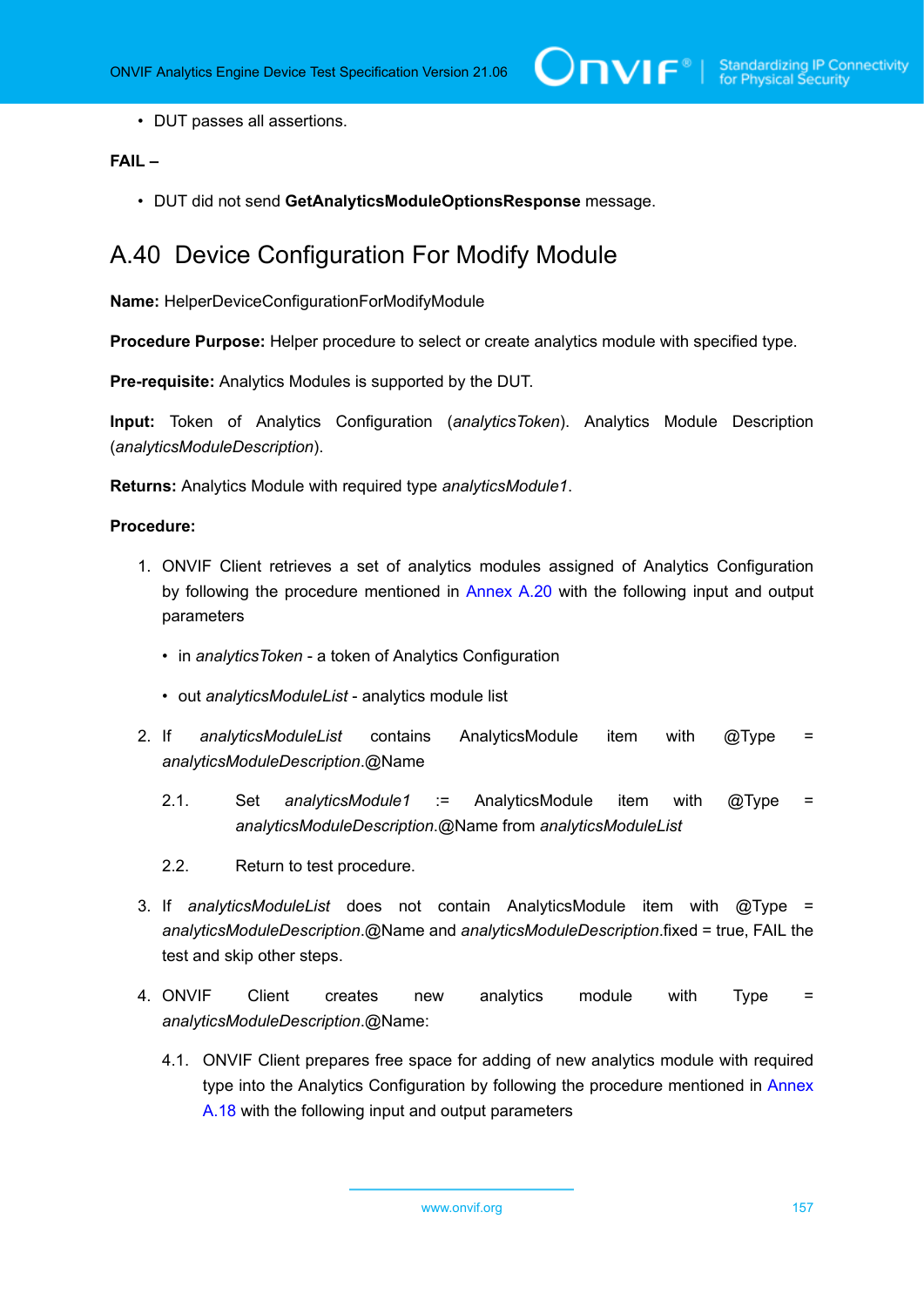**IVIF**®

- in *analyticsToken* a token of Analytics Configuration
- in *analyticsModuleDescription*.@Name analytics module type
- in *analyticsModuleDescription*.@maxInstances maximum number of instances per configuration
- in *limit* (optional) maximum number of concurrent modules per configuration
- out *moduleToRestore* (optional) analytics module to restore
- 4.2. Set *moduleName* := generated random string.
- 4.3. ONVIF Client creates new analytics module by following the procedure mentioned in [Annex A.22](#page-130-0) with the following input and output parameters
	- in *analyticsToken* a token of Analytics Configuration
	- in *moduleName* analytics module name
	- in *analyticsModuleDescription*.@Name analytics module type
- 4.4. ONVIF Client retrieves a set of analytics modules assigned of Analytics Configuration by following the procedure mentioned in [Annex A.20](#page-129-0) with the following input and output parameters
	- in *analyticsToken* a token of Analytics Configuration
	- out *analyticsModuleList* analytics module list
- 4.5. If *analyticsModuleList* does not contain AnalyticsModule with @Type = *analyticsModuleDescription*.@Name and with @Name = *moduleName*, FAIL the test.
- 4.6. Set *analyticsModule1* := AnalyticsModule with @Type = *analyticsModuleDescription*.@Name and with @Name = *moduleName* from *analyticsModuleList*.

#### **Procedure Result:**

## **PASS –**

• DUT passes all assertions.

# **FAIL –**

• DUT did not send **GetAnalyticsModuleOptionsResponse** message.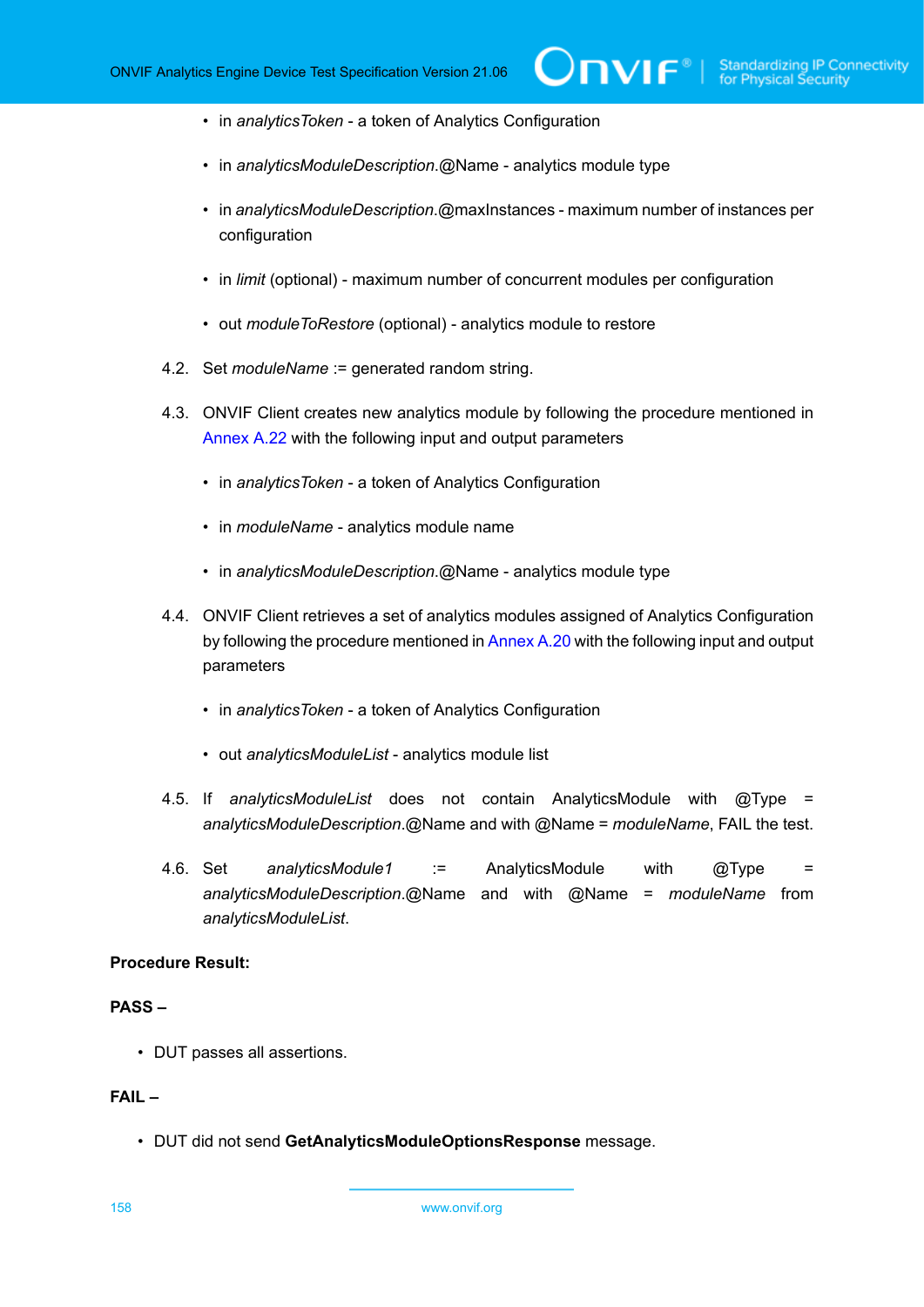# A.41 Select Rule Description To Modify

**Name:** HelperSelectRuleDescriptionToModify

**Procedure Purpose:** Helper procedure to select Rules Description that has parameter without corresponding option or that has parameter with corresponding option.

**Pre-requisite:** Media2 Service is received from the DUT. Rules is supported by the DUT. Rule Options is supported by the DUT.

**Input:** Flag shows if parameters of selected Rule have corresponding options *parametersWithOptions*.

**Returns:** (optional) Rule Description (*ruleDescription*). (optional) Maximum number of concurrent rules per configuration (*limit*). (optional) Analytics Configurations token (*analyticsConfToken*). (optional) List of SimpleItemDescription/ElementItemDescription elements that do not have options (*itemListDescription*).

- 1. ONVIF Client retrieves a list of Analytics Configurations by following the procedure mentioned in [Annex A.1](#page-112-0) with the following input and output parameters
	- out *analyticsConfList* a list of Analytics configurations
- 2. For each Analytics Configuration *analyticsConf* in *analyticsConfList* repeat the following steps:
	- 2.1. Set *analyticsConf*.token =: *analyticsConfToken*.
	- 2.2. ONVIF Client retrieves a list of supported rules by following the procedure mentioned in [Annex A.29](#page-141-0) with the following input and output parameters
		- in *analyticsConfToken* a token of Analytics Configuration
		- out *supportedRules* supported rules.
	- 2.3. Set *supportedRules*.RuleDescription list =: *ruleDescriptionList*
	- 2.4. For each rule description (*ruleDescription*) in *ruleDescriptionList* repeat the following steps:
		- 2.4.1.ONVIF Client retrives rule options by following the procedure mentioned in [Annex](#page-113-0) [A.3](#page-113-0) with the following input and output parameters
			- in *analyticsConfToken* token of Analytics Configuration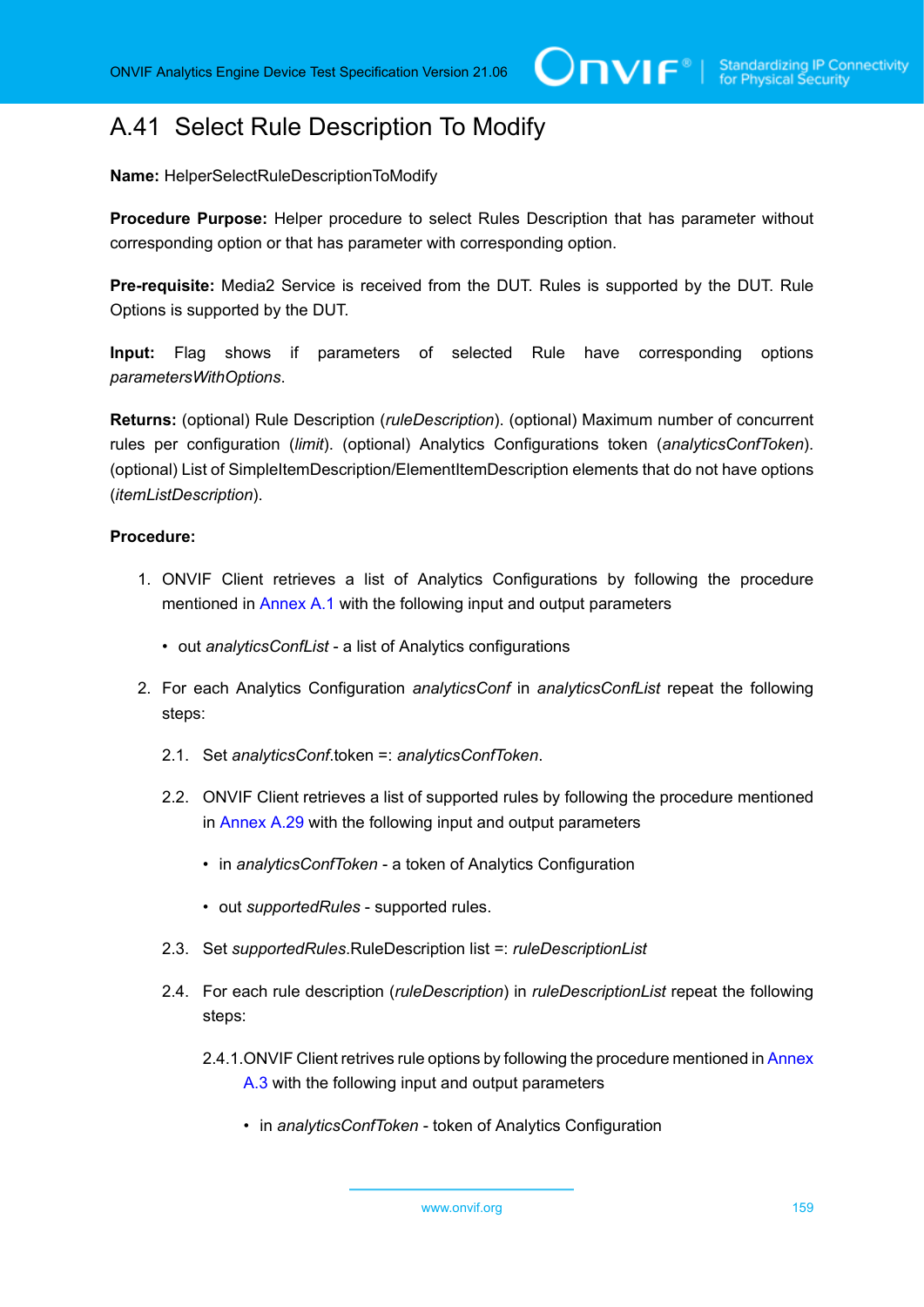- in *ruleDescription*.@Name type of Rule
- out *ruleOptionsList* options list
- 2.4.2.For each SimpleItemDescription/ElementItemDescription element (*itemDescription*) in *ruleDescription*.Parameters
	- 2.4.2.1. If *parametersWithOptions* = false
		- 2.4.2.1.1. If *itemDescription*.@Type value corresponds to parameter type values provided in the [Annex A.37](#page-149-0) and *ruleOptionsList* does not contain option item with @Name = *itemDescription*.@Name, set *itemListDescription* := *itemListDescription* + *itemDescription*
	- 2.4.2.2. If *parametersWithOptions* = true
		- 2.4.2.2.1. If *itemDescription*.@Type value corresponds to parameter type values provided in the [Annex A.37](#page-149-0) and *ruleOptionsList* contains corresponding option item with @Name = *itemDescription*.@Name and its type corresponds to value provided in the [Annex A.37,](#page-149-0) set *itemListDescription* := *itemListDescription* + *itemDescription*
- 2.4.3.If *itemListDescription* is not empty
	- 2.4.3.1. If *ruleDescription* does not have maxInstances attribute, FAIL the test, restore the DUT state, and skip other steps.
	- 2.4.3.2. Set *limit* := *supportedRules*.@Limit (if specified).
	- 2.4. S. So other steps and return to test procedure.

## **PASS –**

• DUT passes all assertions.

# **FAIL –**

• DUT did not send **GetSupportedRulesResponse** message.

# A.42 Device Configuration For Modify Rule

**Name:** HelperDeviceConfigurationForModifyRule

**Procedure Purpose:** Helper procedure to select or create rule with specified type.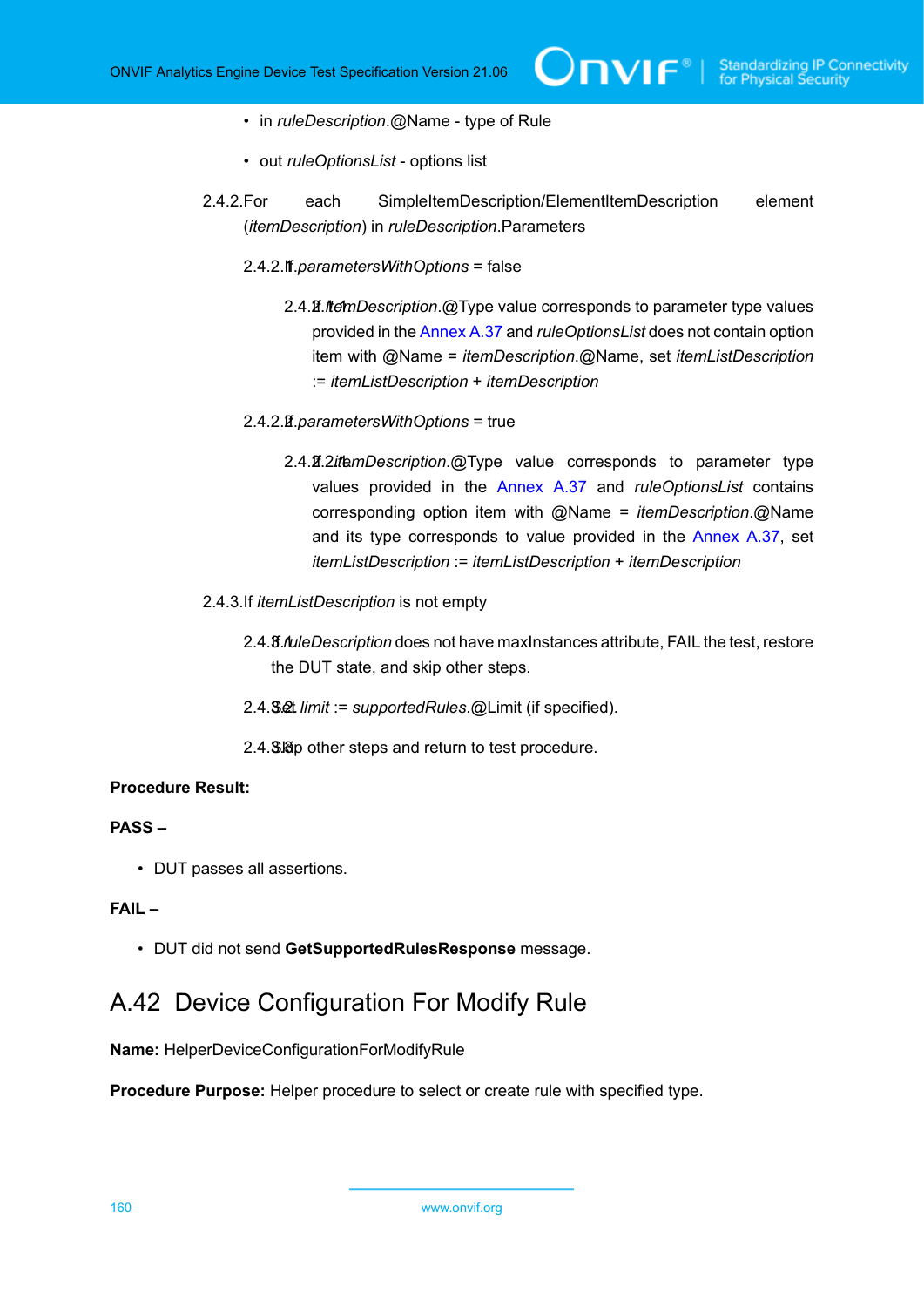**Pre-requisite:** Rules is supported by the DUT.

**Input:** Token of Analytics Configuration (*analyticsToken*). Rule Description (*ruleDescription*).

**Returns:** Rule with required type *rule1*.

- 1. ONVIF Client retrieves a set of rules assigned of Analytics Configuration by following the procedure mentioned in [Annex A.5](#page-116-0) with the following input and output parameters
	- in *analyticsToken* a token of Analytics Configuration
	- out *ruleList* rule list
- 2. If *ruleList* contains Rule item with @Type = *ruleDescription*.@Name
	- 2.1. Set *rule1* := Rule item with @Type = *ruleDescription*.@Name from *ruleList*
	- 2.2. Return to test procedure.
- 3. If *ruleList* does not contain Rule item with @Type = *ruleDescription*.@Name and *ruleDescription*.fixed = true, FAIL the test and skip other steps.
- 4. ONVIF Client creates new rule with Type = *ruleDescription*.@Name:
	- 4.1. ONVIF Client prepares free space for adding of new rule with required type into the Analytics Configuration by following the procedure mentioned in [Annex A.30](#page-141-1) with the following input and output parameters
		- in *analyticsToken* a token of Analytics Configuration
		- in *ruleDescription*.@Name rule type
		- in *ruleDescription*.@maxInstances maximum number of instances per configuration
		- in *limit* (optional) maximum number of concurrent rules per configuration
		- out *ruleToRestore* (optional) rule to restore
	- 4.2. Set *ruleName* := generated random string.
	- 4.3. ONVIF Client creates new rule by following the procedure mentioned in [Annex A.32](#page-143-0) with the following input and output parameters
		- in *analyticsToken* a token of Analytics Configuration
		- in *ruleName* rule name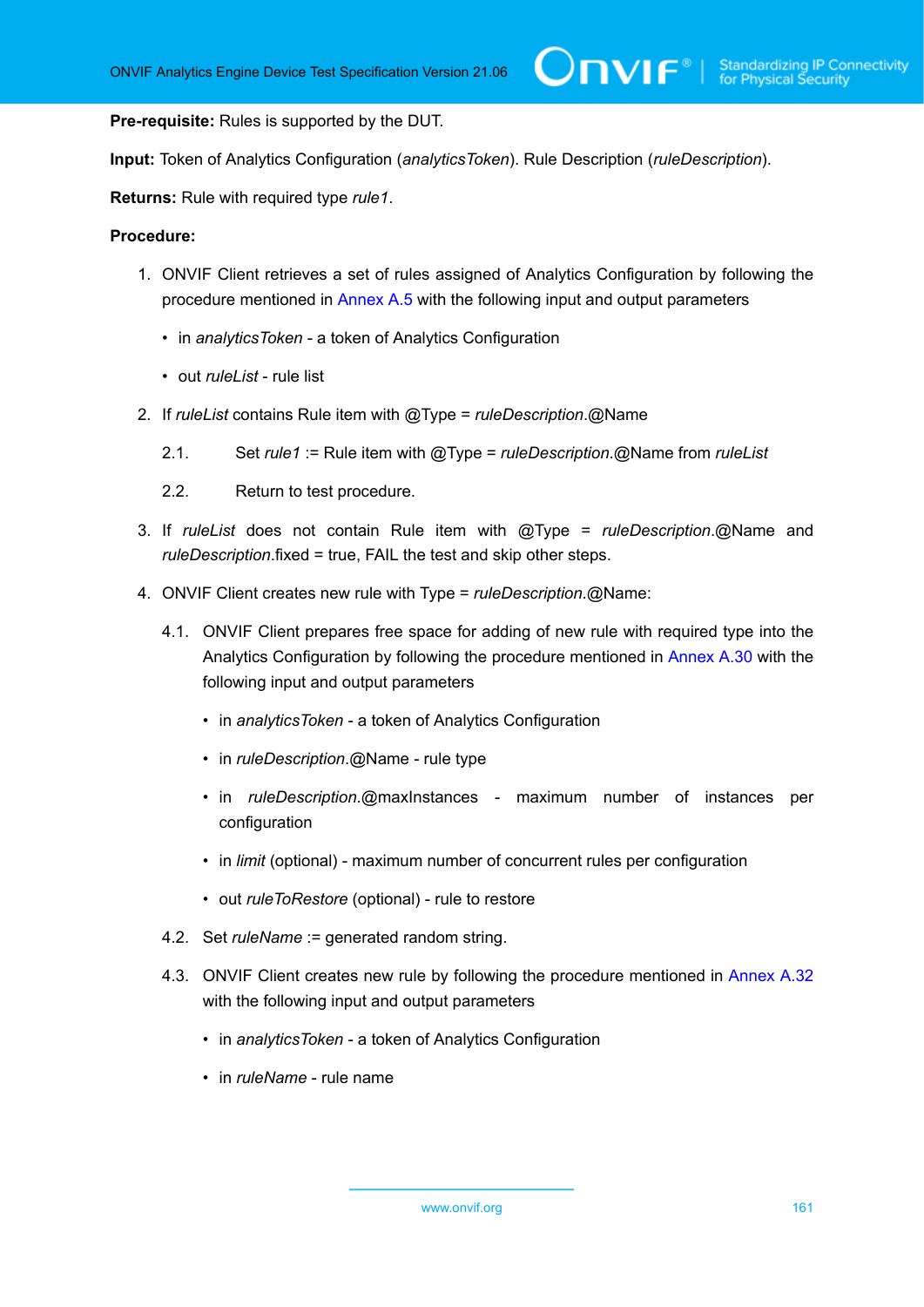- in *ruleDescription*.@Name rule type
- 4.4. ONVIF Client retrieves a set of rules assigned of Analytics Configuration by following the procedure mentioned in [Annex A.5](#page-116-0) with the following input and output parameters
	- in *analyticsToken* a token of Analytics Configuration
	- out *ruleList* rule list
- 4.5. If *ruleList* does not contain Rule with @Type = *ruleDescription*.@Name and with @Name = *ruleName*, FAIL the test.
- 4.6. Set *rule1* := Rule with @Type = *ruleDescription*.@Name and with @Name = *ruleName* from *ruleList*.

## **PASS –**

• DUT passes all assertions.

### **FAIL –**

• DUT did not send **GetRuleOptionsResponse** message.

# A.43 Profile Configuration With Specific Rule Type

**Name:** HelperProfileConfigurationWithSpecificRuleType

**Procedure Purpose:** Helper procedure to select or configure media profile with Analytics Configuration that contains rule with specified type.

**Pre-requisite:** Media2 Service is supported by the DUT. Rules is supported by the DUT.

**Input:** Rule Type (*ruleType*).

**Returns:** Token of the video source (*videoSourceToken*). Name of the rule present in the media profile (*ruleName*). Analytics Configuration token present in the media profile (*analyticsToken*). Removed rule to restore (*ruleToRestore*). Created rule to restore (*ruleNameToDelete*).

- <span id="page-161-0"></span>1. ONVIF Client tries to find media profile that contains rule with Type = *ruleType* by following the procedure mentioned in [Annex A.44](#page-163-0) with the following input and output parameters
	- in *ruleType* required Rule Type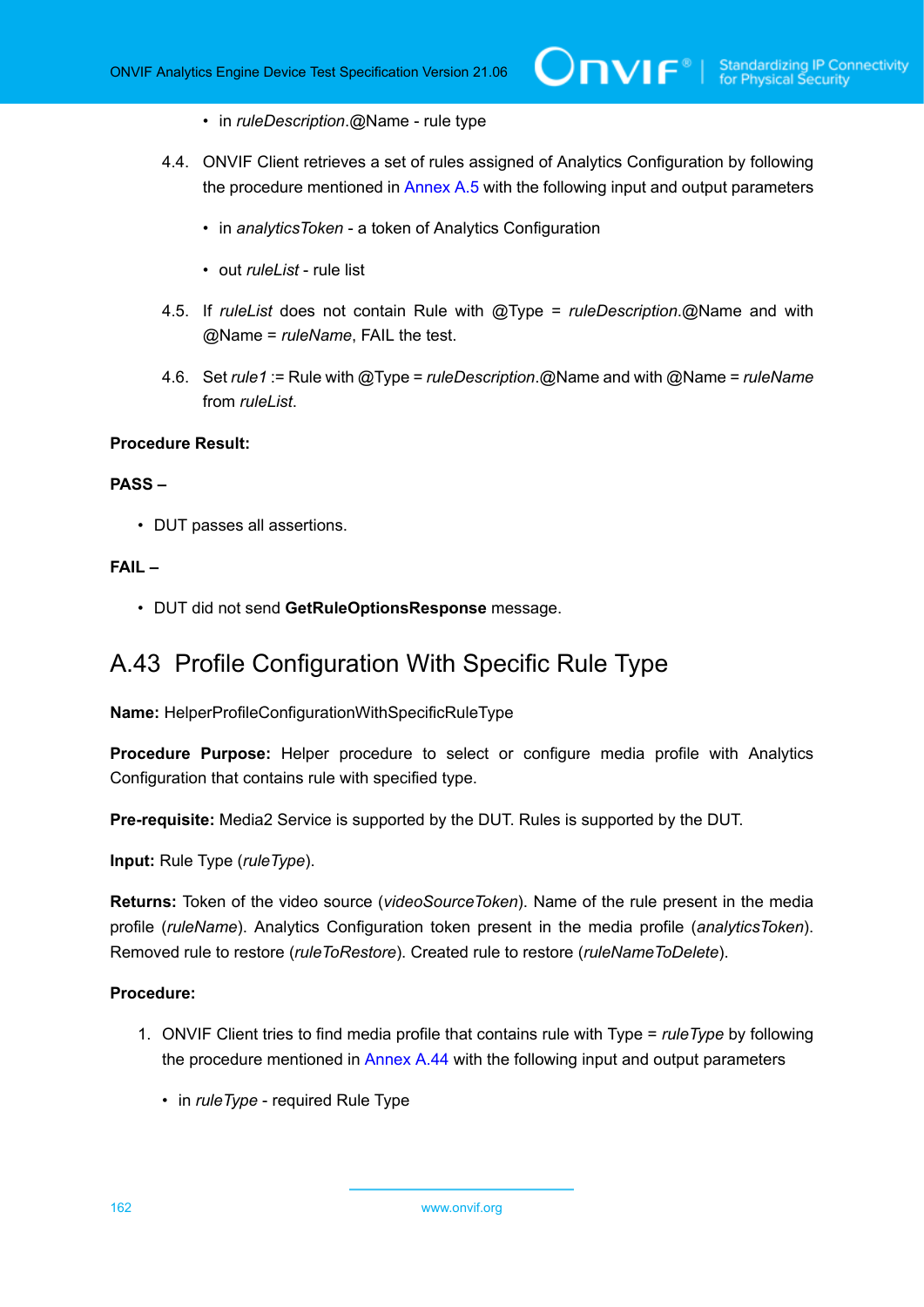- (optional) out *profile* profile with Video Source Configuration, and with Analytics Configuration that contains rule with requested type.
- 2. If *profile* was returnd at step [1.](#page-161-0)
	- 2.1.Set *videoSourceToken* := *profile*.Configurations.VideoSource.@token.
	- 2.2.Set *ruleName* := *profile*.Configurations.Analytics.RuleEngineConfiguration.Rule[N].@Name, where Rule[N] is the 1st Rule with @Type = *ruleType*.
	- 2.3.Set *analyticsToken* := *profile*.Configurations.Analytics.@token.
	- 2.4.Return to test procedure.
- <span id="page-162-0"></span>3. ONVIF Client tries to find existing rule with Type = *ruleType* by following the procedure mentioned in [Annex A.45](#page-165-0) with the following input and output parameters
	- in *ruleType* required Rule Type
	- (optional) out *rule* Rule
	- (optional) *analyticsToken* Analytics Configuration token
- 4. If *rule* was returnd at step [3.](#page-162-0)
	- 4.1.ONVIF Client configures media profile with Analytics Configuration by following the procedure mentioned in [Annex A.4](#page-114-0) with the following input and output parameters
		- in *analyticsToken* token of Analytics configuration.
		- out *profile* media profile.
	- 4.2.Set *videoSourceToken* := *profile*.Configurations.VideoSource.@token.
	- 4.3.Set *ruleName* := *profile*.Configurations.Analytics.RuleEngineConfiguration.Rule[N].@Name, where Rule[N] is the 1st Rule with @Type = *ruleType*.
	- 4.4.Return to test procedure.
- 5. ONVIF Client configures device for adding of new rule with required type by following the procedure mentioned in [Annex A.34](#page-145-0) with the following input and output parameters
	- in *ruleType* Rule type
	- out *nonFixedRuleSupported* Indication of non-fixed Rule support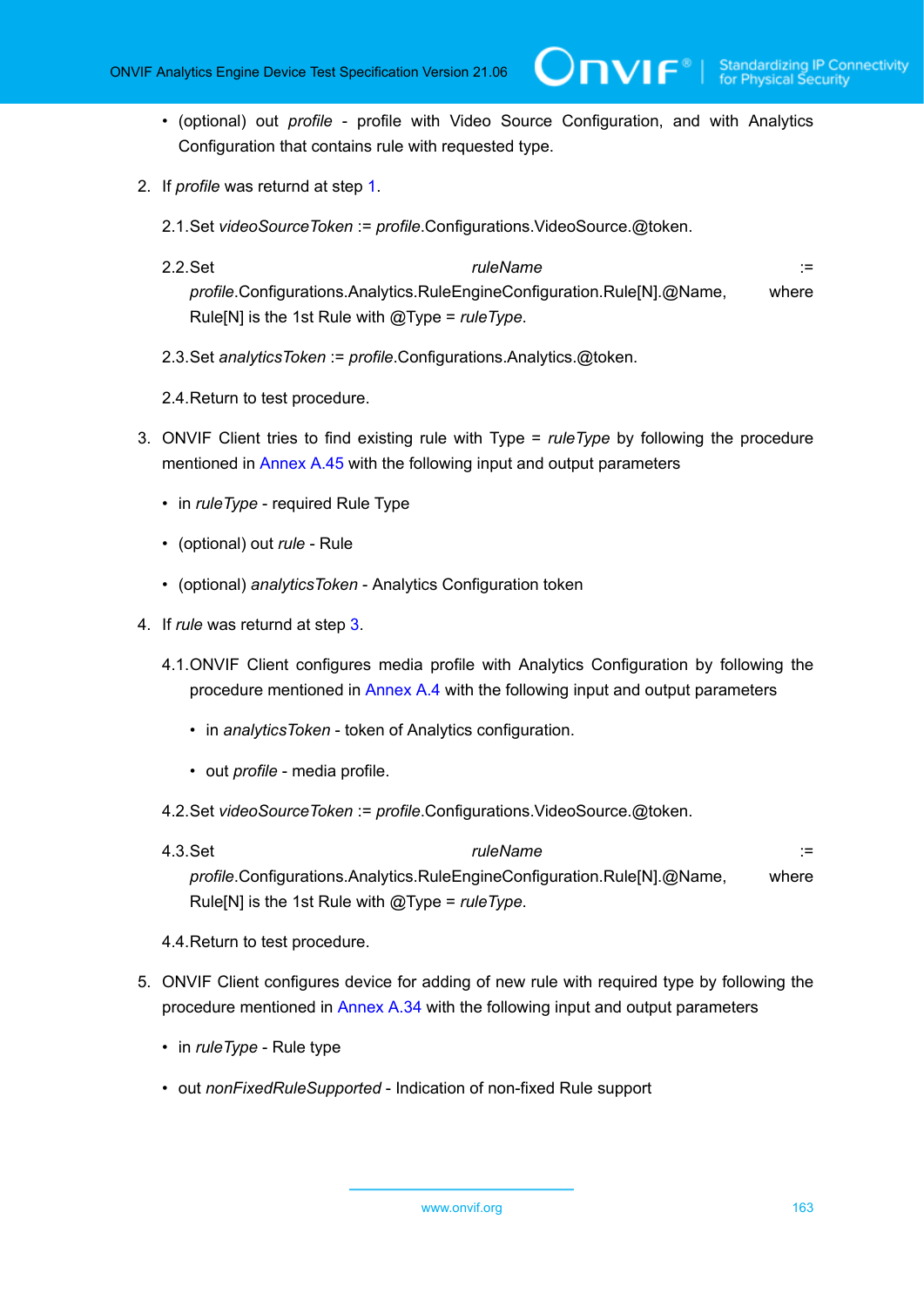- out *analyticsToken* a token of Analytics Configuration
- out *ruleToRestore* a rule to restore, if it was removed
- out *profile* media profile with Analytics Configuration
- 6. If *nonFixedRuleSupported* = false, FAIL the test and skip other steps.
- 7. Set *videoSourceToken* := *profile*.Configurations.VideoSource.@token.
- 8. Set *analyticsToken* := *profile*.Configurations.Analytics.@token.
- 9. Set *ruleName* := generated random string.
- 10.ONVIF Client creates new rule by following the procedure mentioned in [Annex A.32](#page-143-0) with the following input and output parameters
	- in *analyticsToken* a token of Analytics Configuration
	- in *ruleName* rule name
	- in *ruleType* rule type
- 11. Set *ruleNameToDelete* := *ruleName*.

### **PASS –**

• DUT passes all assertions.

## **FAIL –**

<span id="page-163-0"></span>• DUT did not send **GetRuleOptionsResponse** message.

# A.44 Select Profile With Specific Rule Type

**Name:** HelperSelectProfileWithSpecificRuleType

**Procedure Purpose:** Helper procedure to select existing Media Profile that contains Analytics Configuration with required rule type.

**Pre-requisite:** Media2 Service is received from the DUT. Analytics is supported by the DUT.

**Input:** Required Rule Type (*ruleType*).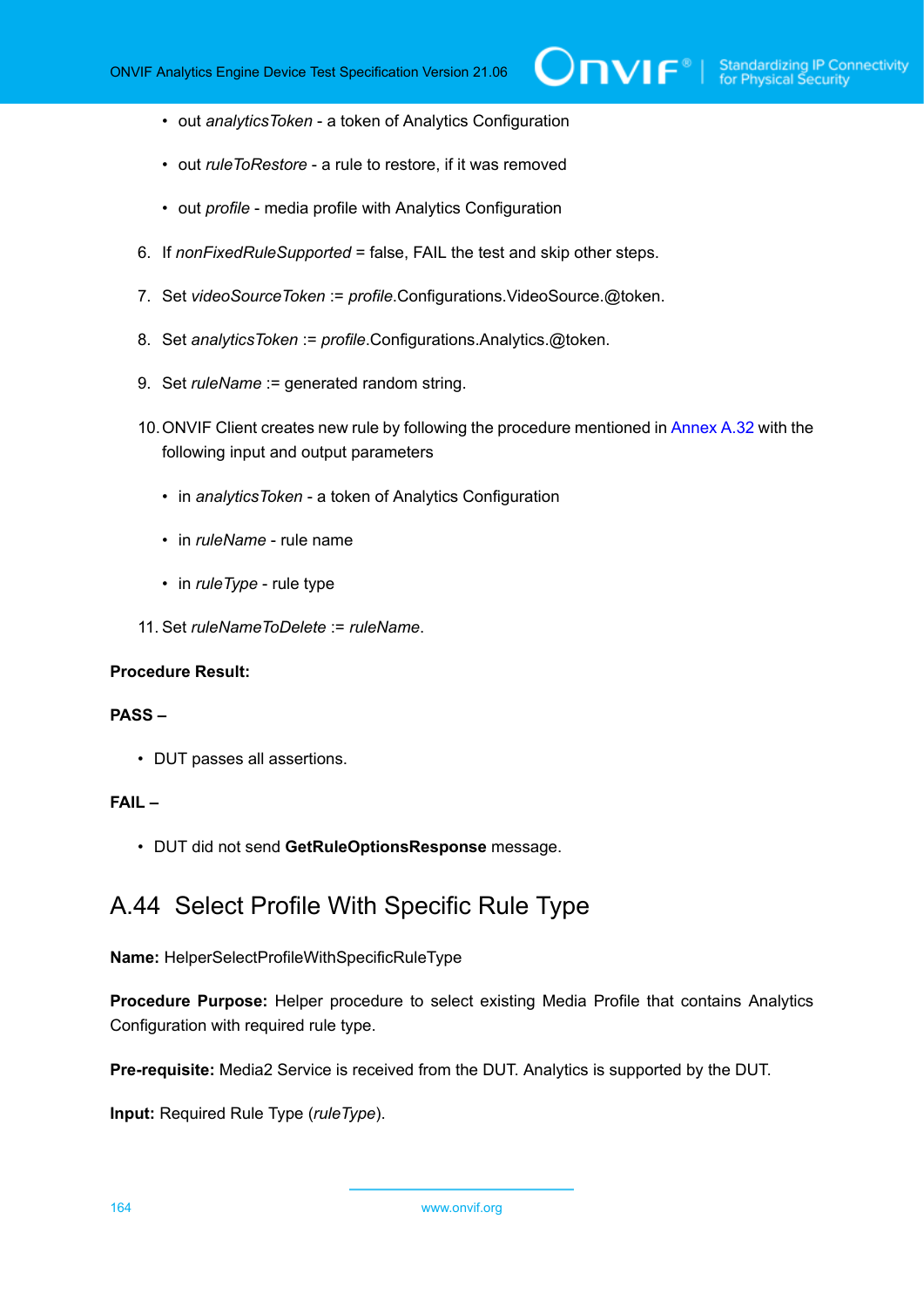$\mathbf{V}$ 

**Returns:** Media Profile (*profile*) that contains Video Source Configuration, and Analytics Configuration with rule with required type.

- 1. ONVIF Client invokes **GetProfiles** request with parameters
	- Token skipped
	- Type[0] := VideoSource
	- Type[1] := Analytics
- 2. The DUT responds with **GetProfilesResponse** message with parameters
	- Profiles list =: *profileList*
- 3. For each Media Profile (*profile*) in *profileList* with Configuration.Analytics repeat the following steps:
	- 3.1. If *profile*.Configuration.Analytics contains RuleEngineConfiguration.Rule with @Type = *ruleType*
		- 3.1.1. If *profile* contains Configuration.VideoSource, skip other steps and return to test procedure.
		- 3.1.2. ONVIF Client invokes **GetVideoSourceConfigurations** request with parameters
			- ConfigurationToken skipped
			- ProfileToken := *profile*.@token
		- 3.1.3. The DUT responds with **GetVideoSourceConfigurationsResponse** message with parameters
			- Configurations list =: *vscList*
		- 3.1.4. *vscList* is empty, FAIL the test and skip other steps.
		- 3.1.5. ONVIF Client invokes **AddConfiguration** request with parameters
			- ProfileToken := *profile*.@token
			- Name skipped
			- Configuration[0].Type := VideoSource
			- Configuration[0].Token := *vscList*[0].@token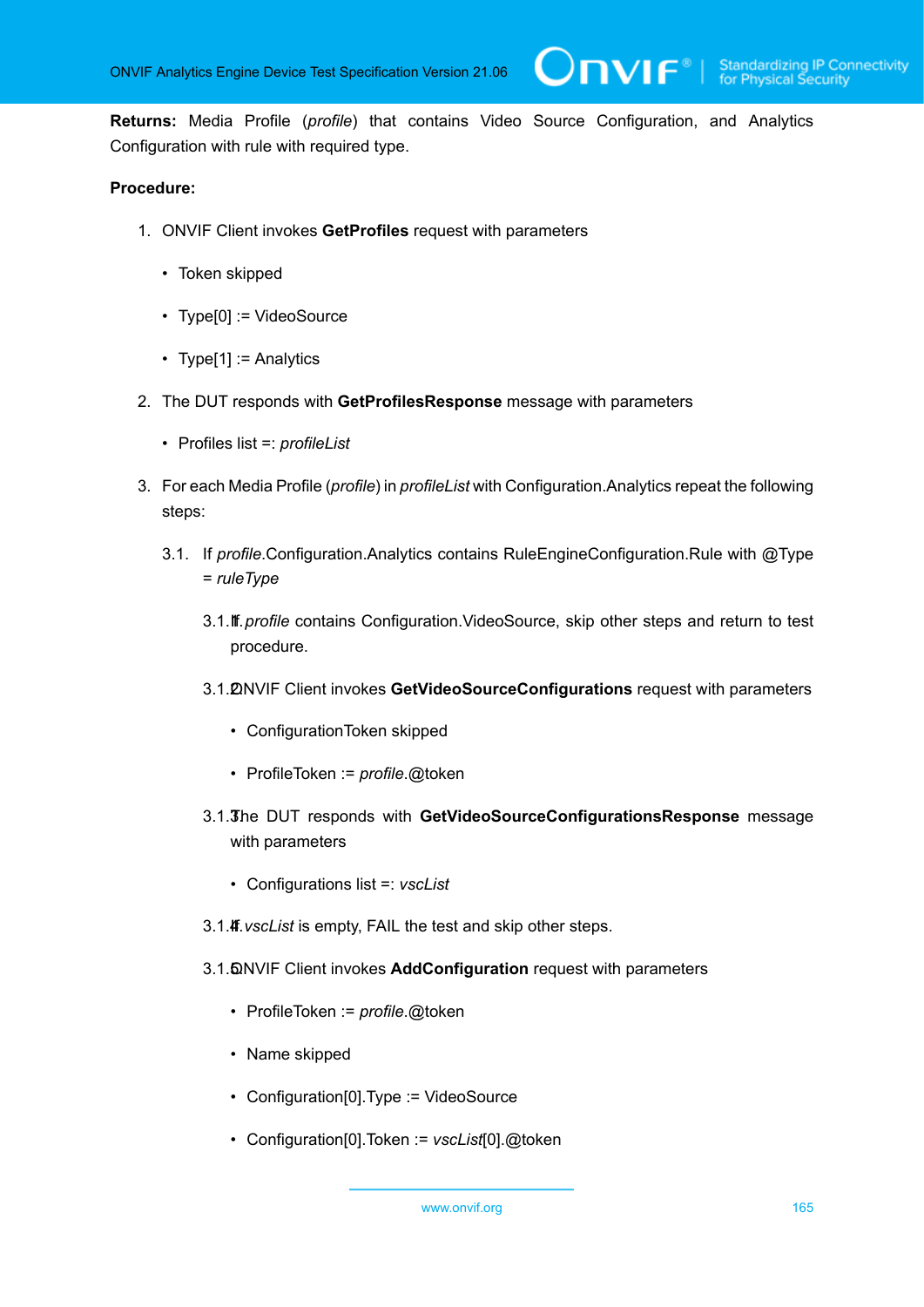**TVIF**®

#### 3.1.6. The DUT responds with **AddConfigurationResponse** message.

3.1.7. Skip other steps and return to test procedure.

### **Procedure Result:**

### **PASS –**

• DUT passes all assertions.

## **FAIL –**

- DUT did not send **GetProfilesResponse** message.
- DUT did not send **GetVideoSourceConfigurationsResponse** message.
- DUT did not send **AddConfigurationResponse** message.

# <span id="page-165-0"></span>A.45 Select Existing Rule With Specific Type

**Name:** HelperSelectExistingRuleWithSpecificType

**Procedure Purpose:** Helper procedure to find existing rule with required type.

**Pre-requisite:** Analytics Service is received from the DUT. Rule Engine is supported by the DUT.

**Input:** Rule Type (*ruleType*).

**Returns:** (optional) Rule (*rule*). (optional) Analytics Configuration token (*analyticsToken*).

- 1. ONVIF Client retrieves a list of Analytics Configurations by following the procedure mentioned in [Annex A.1](#page-112-0) with the following input and output parameters
	- out *analyticsConfList* a list of Analytics configurations
- 2. For each Analytics Configuration *analyticsConf* in *analyticsConfList* repeat the following steps:
	- 2.1. ONVIF Client retrieves a set of rules related to Analytics Configuration by following the procedure mentioned in [Annex A.5](#page-116-0) with the following input and output parameters
		- in *analyticsConf*.@token a token of Analytics Configuration
		- out *ruleList* rule list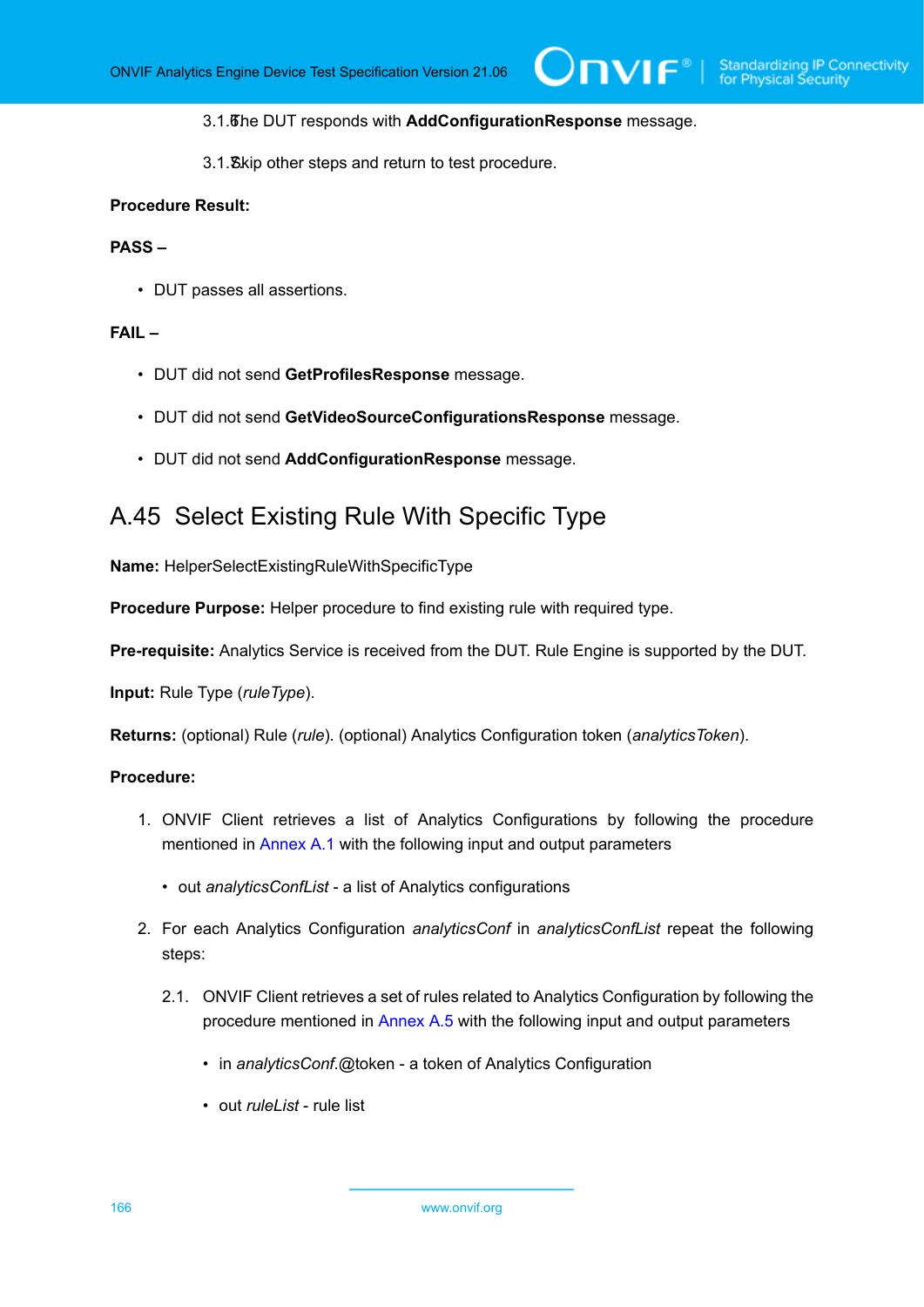2.2. If *ruleList* contains Rule with @Type = *ruleType*

2.2.1.Set *rule* := Rule with @Type = *ruleType* from *ruleList*.

2.2.2.Set *analyticsToken* := *analyticsConf*.@token.

2.2.3.Skip other steps and return to the test procedure.

### **Procedure Result:**

### **PASS –**

• DUT passes all assertions.

### **FAIL –**

• None.

# A.46 Rule Engine Message Format Verification

**Name:** HelperRuleEngineMessageFormatVerification

**Procedure Purpose:** Helper procedure to verify rule engine message format.

### **Pre-requisite:** None.

**Input:** Message to be verified (*message*).

#### **Returns:** None.

- 1. If *message* does not contain Source.SimpleItemDescription item with Name = "VideoSource", FAIL the test and skip other steps.
- 2. If *message*.Source.SimpleItemDescription with Name = "VideoSource" does not have Type = "tt:ReferenceToken", FAIL the test and skip other steps.
- 3. If *message*.Source contains SimpleItemDescription with Name = "AnalyticsConfiguration" and its Type != "tt:ReferenceToken", FAIL the test and skip other steps.
- 4. If *message* does not contain Source.SimpleItemDescription item with Name = "Rule", FAIL the test and skip other steps.
- 5. If *message*.Source.SimpleItemDescription with Name = "Rule" does not have Type = "xs:string", FAIL the test and skip other steps.